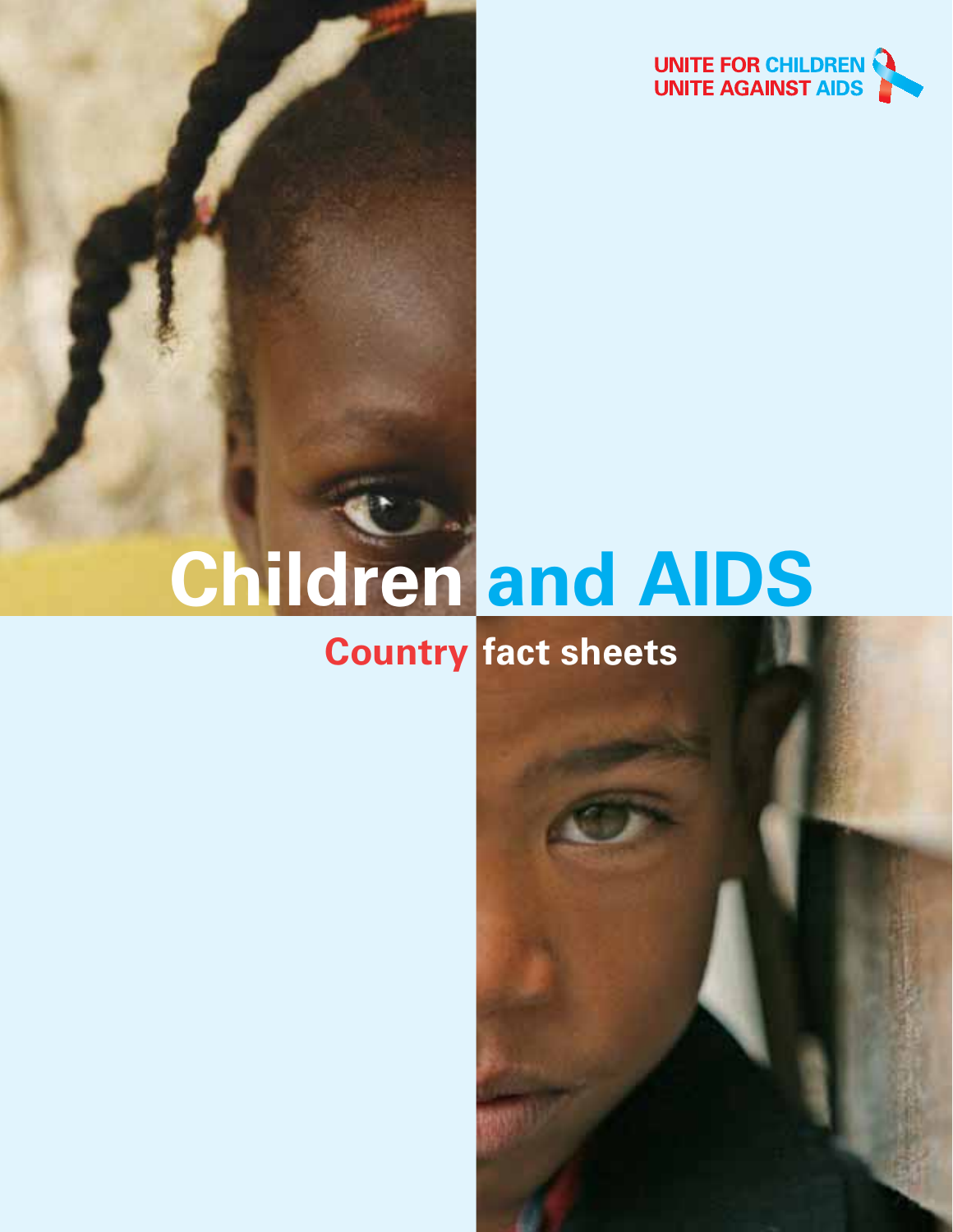## **Children and AIDS: Country Fact Sheets**

Companion to the Second Stocktaking Report

UNAIDS, the Joint United Nations Programme on HIV/AIDS, brings together the efforts and resources of ten UN system organizations to the global AIDS response. Cosponsors include UNHCR, UNICEF, WFP, UNDP, UNFPA, UNODC, ILO, UNESCO, WHO and the World Bank. Based in Geneva, the UNAIDS secretariat works on the ground in more than 75 countries worldwide.





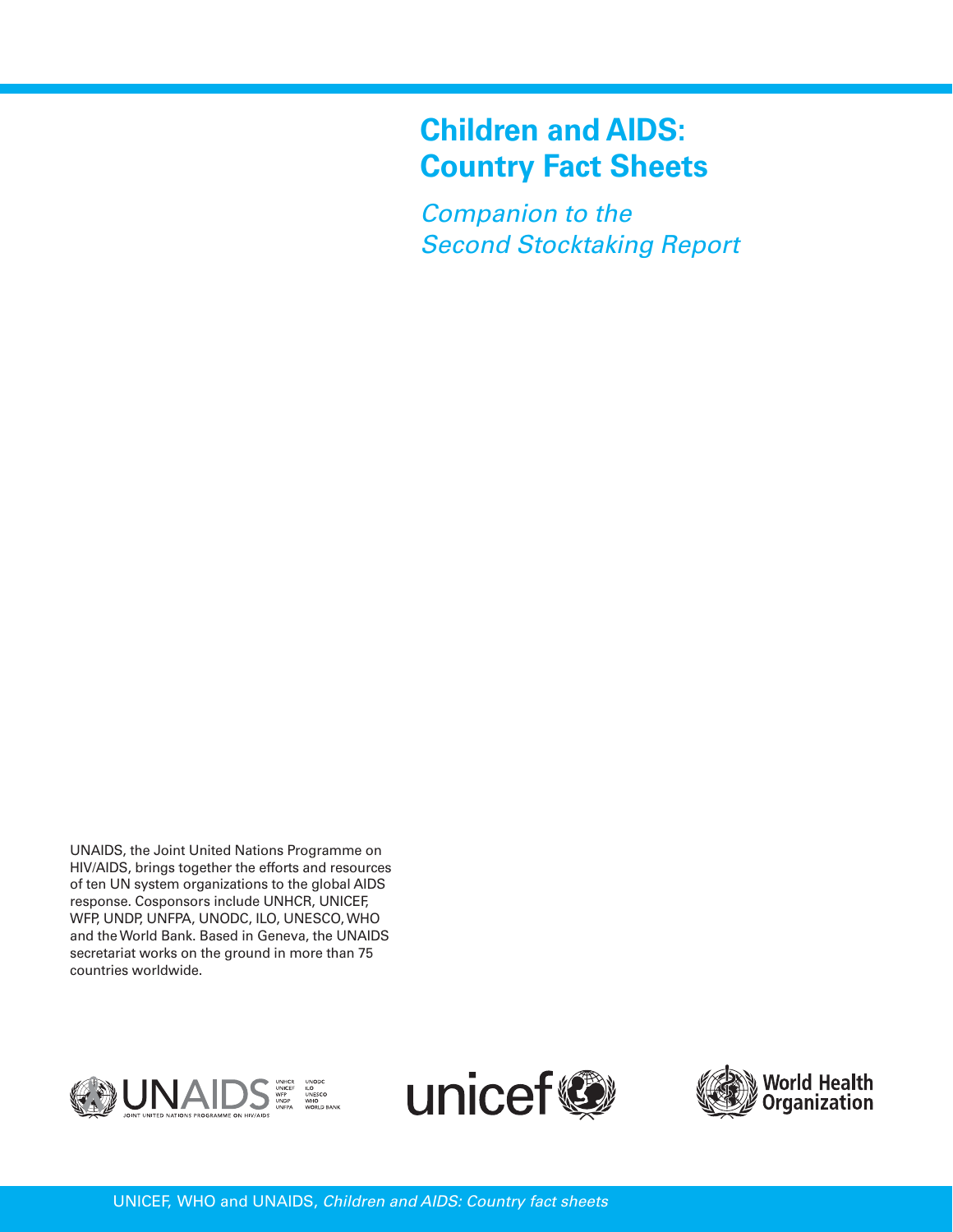# **CONTENTS**

| Page iii | Note on the estimates             |
|----------|-----------------------------------|
| Page iv  | Definitions and methodology       |
| Page v   | Notes on country data sources     |
| Page 1   | <b>Country fact sheets</b>        |
| Page 1   | Afghanistan                       |
| Page 2   | Albania                           |
| Page 3   | <b>Algeria</b>                    |
| Page 4   | Angola                            |
| Page 5   | <b>Antigua and Barbuda</b>        |
| Page 6   | Argentina                         |
| Page 7   | Armenia                           |
| Page 8   | Azerbaijan                        |
| Page 9   | <b>Bahamas</b>                    |
| Page 10  | <b>Bahrain</b>                    |
| Page 11  | <b>Bangladesh</b>                 |
| Page 12  | <b>Barbados</b>                   |
| Page 13  | <b>Belarus</b>                    |
| Page 14  | <b>Belize</b>                     |
| Page 15  | <b>Benin</b>                      |
| Page 16  | <b>Bhutan</b>                     |
| Page 17  | <b>Bolivia</b>                    |
| Page 18  | <b>Bosnia and Herzegovina</b>     |
| Page 19  | <b>Botswana</b>                   |
| Page 20  | <b>Brazil</b>                     |
| Page 21  | <b>Brunei Darussalam</b>          |
| Page 22  | <b>Bulgaria</b>                   |
| Page 23  | <b>Burkina Faso</b>               |
| Page 24  | <b>Burundi</b>                    |
| Page 25  | Cambodia                          |
| Page 26  | <b>Cameroon</b>                   |
| Page 27  | <b>Cape Verde</b>                 |
| Page 28  | <b>Central African Republic</b>   |
| Page 29  | Chad                              |
| Page 30  | <b>Chile</b>                      |
| Page 31  | China                             |
| Page 32  | Colombia                          |
| Page 33  | <b>Comoros</b>                    |
| Page 34  | Congo                             |
| Page 35  | Congo, Democratic Republic of the |
| Page 36  | <b>Cook Islands</b>               |
| Page 37  | <b>Costa Rica</b>                 |
| Page 38  | Côte d'Ivoire                     |
| Page 39  | Croatia                           |
| Page 40  | Cuba                              |
| Page 41  | <b>Djibouti</b>                   |
| Page 42  | <b>Dominica</b>                   |
| Page 43  | <b>Dominican Republic</b>         |
| Page 44  | <b>Ecuador</b>                    |
| Page 45  | Egypt                             |
| Page 46  | <b>El Salvador</b>                |
|          |                                   |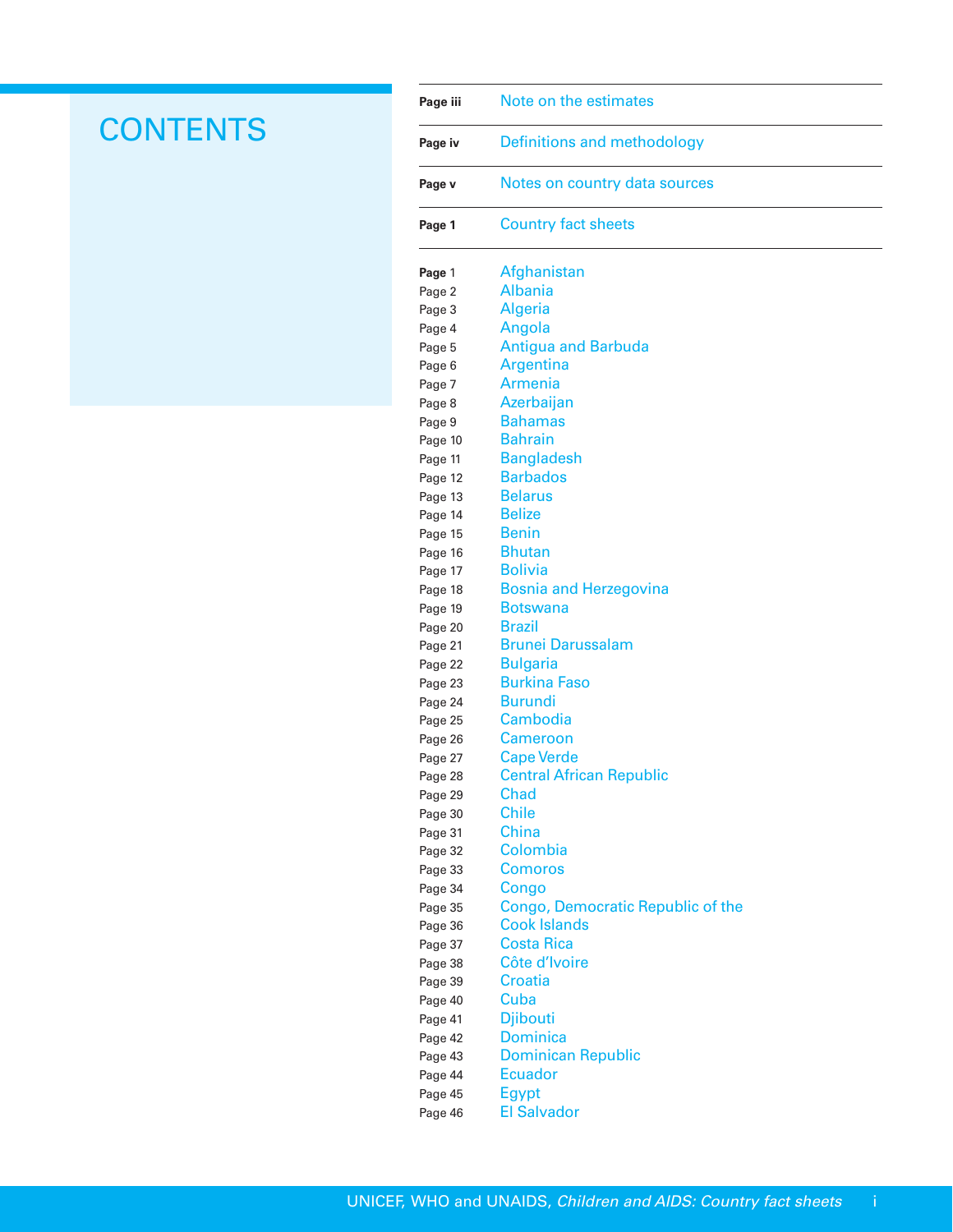| Page 47  | <b>Equatorial Guinea</b>               | Page 10 |
|----------|----------------------------------------|---------|
| Page 48  | <b>Eritrea</b>                         | Page 10 |
| Page 49  | <b>Ethiopia</b>                        | Page 10 |
| Page 50  | Fiji                                   | Page 10 |
| Page 51  | Gabon                                  | Page 10 |
| Page 52  | Gambia                                 | Page 10 |
| Page 53  | Georgia                                | Page 10 |
| Page 54  | Ghana                                  | Page 10 |
| Page 55  | Grenada                                | Page 11 |
| Page 56  | Guatemala                              | Page 11 |
| Page 57  | Guinea                                 | Page 11 |
| Page 58  | Guinea-Bissau                          | Page 11 |
| Page 59  | Guyana                                 | Page 11 |
| Page 60  | Haiti                                  | Page 11 |
| Page 61  | <b>Honduras</b>                        | Page 11 |
| Page 62  | India                                  | Page 11 |
| Page 63  | Indonesia                              | Page 11 |
| Page 64  | Iran (Islamic Republic of)             | Page 11 |
| Page 65  | Iraq                                   | Page 12 |
| Page 66  | Jamaica                                | Page 12 |
| Page 67  | Jordan                                 | Page 12 |
| Page 68  | <b>Kazakhstan</b>                      | Page 12 |
| Page 69  | Kenya                                  | Page 12 |
| Page 70  | Kiribati                               | Page 12 |
| Page 71  | Korea, Democratic People's Republic of | Page 12 |
| Page 72  | Korea, Republic of                     | Page 12 |
| Page 73  | <b>Kuwait</b>                          | Page 12 |
| Page 74  | Kyrgyzstan                             | Page 12 |
| Page 75  | Lao People's Democratic Republic       | Page 13 |
| Page 76  | Lebanon                                | Page 13 |
| Page 77  | Lesotho                                | Page 1: |
| Page 78  | Liberia                                | Page 1: |
| Page 79  | Libyan Arab Jamahiriya                 | Page 1: |
| Page 80  | <b>Madagascar</b>                      | Page 1: |
| Page 81  | <b>Malawi</b>                          | Page 1. |
| Page 82  | <b>Malaysia</b>                        | Page 1: |
| Page 83  | <b>Maldives</b>                        | Page 13 |
| Page 84  | Mali                                   | Page 13 |
| Page 85  | <b>Marshall Islands</b>                | Page 14 |
| Page 86  | <b>Mauritania</b>                      | Page 14 |
| Page 87  | <b>Mauritius</b>                       | Page 14 |
| Page 88  | <b>Mexico</b>                          | Page 14 |
| Page 89  | Micronesia (Federated States of)       | Page 14 |
| Page 90  | <b>Moldova</b>                         | Page 14 |
| Page 91  | <b>Mongolia</b>                        | Page 14 |
| Page 92  | Montenegro                             | Page 14 |
| Page 93  | <b>Morocco</b>                         | Page 14 |
| Page 94  | <b>Mozambique</b>                      | Page 14 |
| Page 95  | <b>Myanmar</b>                         | Page 1! |
| Page 96  | Namibia                                | Page 1! |
|          | <b>Nauru</b>                           | Page 1! |
| Page 97  | <b>Nepal</b>                           |         |
| Page 98  |                                        | Page 1! |
| Page 99  | Nicaragua                              | Page 1! |
| Page 100 | <b>Niger</b>                           | Page 1! |
| Page 101 | <b>Nigeria</b>                         | Page 1! |
|          |                                        | Page 1! |

| Page 102 | <b>Niue</b>                               |
|----------|-------------------------------------------|
| Page 103 | <b>Occupied Palestinian Territory</b>     |
| Page 104 | Oman                                      |
| Page 105 | Pakistan                                  |
| Page 106 | Palau                                     |
| Page 107 | Panama                                    |
| Page 108 | <b>Papua New Guinea</b>                   |
| Page 109 | Paraguay                                  |
| Page 110 | Peru                                      |
| Page 111 | <b>Philippines</b>                        |
| Page 112 | <b>Qatar</b>                              |
| Page 113 | Romania                                   |
| Page 114 | <b>Russian Federation</b>                 |
| Page 115 | <b>Rwanda</b>                             |
| Page 116 | <b>Saint Kitts and Nevis</b>              |
| Page 117 | <b>Saint Lucia</b>                        |
| Page 118 | <b>Saint Vincent and the Grenadines</b>   |
| Page 119 | Samoa                                     |
| Page 120 | <b>Sao Tome and Principe</b>              |
| Page 121 | Saudi Arabia                              |
| Page 122 | Senegal                                   |
| Page 123 | Serbia                                    |
| Page 124 | <b>Seychelles</b>                         |
| Page 125 | <b>Sierra Leone</b>                       |
| Page 126 | <b>Singapore</b>                          |
| Page 127 | <b>Solomon Islands</b>                    |
| Page 128 | Somalia                                   |
| Page 129 | <b>South Africa</b>                       |
| Page 130 | <b>Sri Lanka</b>                          |
| Page 131 | <b>Sudan</b>                              |
| Page 132 | Suriname                                  |
| Page 133 | <b>Swaziland</b>                          |
| Page 134 | <b>Syrian Arab Republic</b>               |
| Page 135 | <b>Tajikistan</b>                         |
| Page 136 | Tanzania, United Republic of              |
| Page 137 | <b>Thailand</b>                           |
| Page 138 | The former Yugoslav Republic of Macedonia |
| Page 139 | <b>Timor-Leste</b>                        |
| Page 140 | <b>Togo</b>                               |
| Page 141 | <b>Tonga</b>                              |
| Page 142 | <b>Trinidad and Tobago</b>                |
| Page 143 | <b>Tunisia</b>                            |
| Page 144 | <b>Turkey</b>                             |
| Page 145 | <b>Turkmenistan</b>                       |
| Page 146 | Tuvalu                                    |
| Page 147 | Uganda                                    |
| Page 148 | <b>Ukraine</b>                            |
| Page 149 | <b>United Arab Emirates</b>               |
| Page 150 | <b>Uruguay</b>                            |
| Page 151 | <b>Uzbekistan</b>                         |
| Page 152 | <b>Vanuatu</b>                            |
| Page 153 | <b>Venezuela (Bolivarian Republic of)</b> |
| Page 154 | <b>Viet Nam</b>                           |
| Page 155 | Yemen                                     |
| Page 156 | Zambia                                    |
| Page 157 | <b>Zimbabwe</b>                           |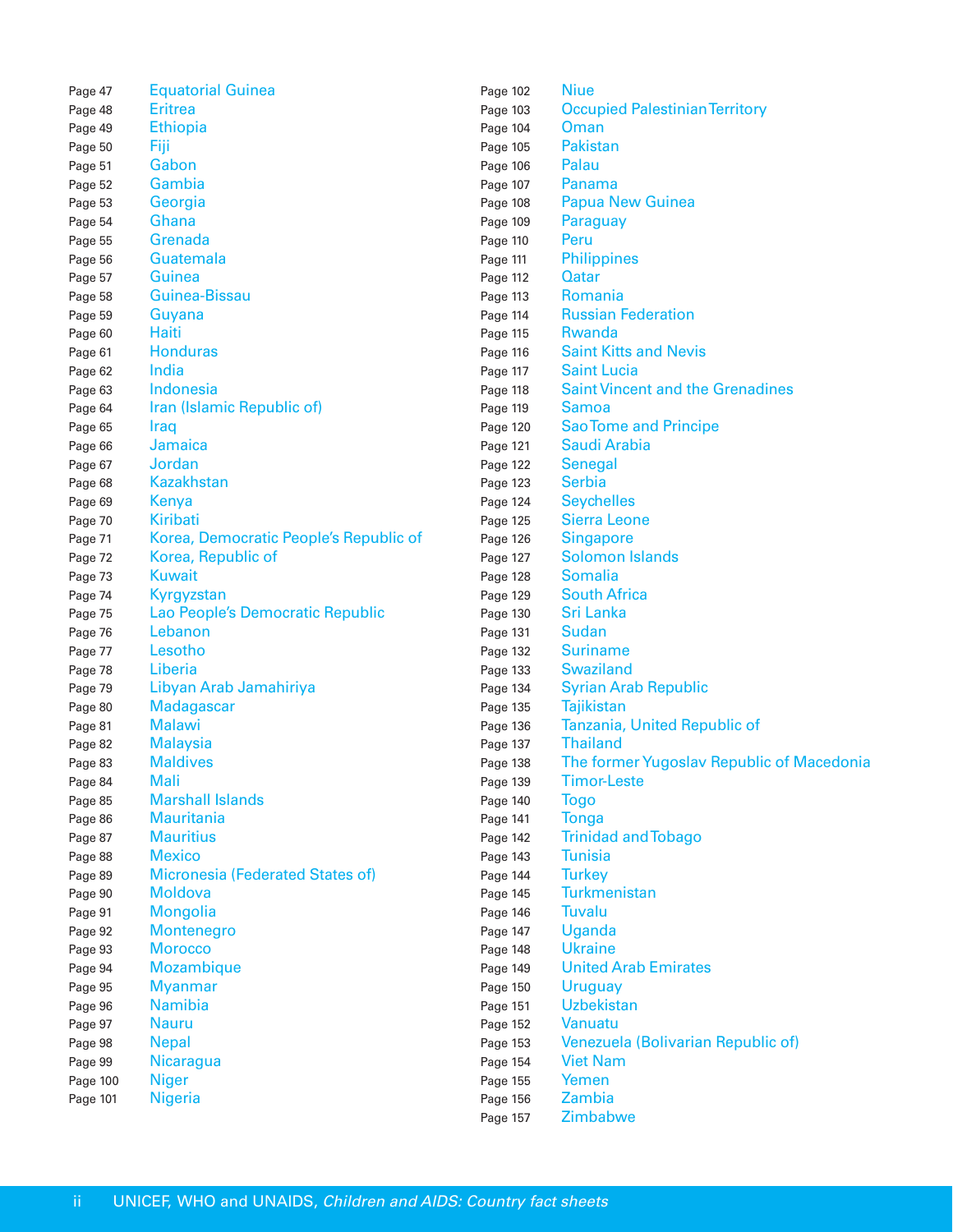## **CHILDREN** AND AIDS: **COUNTRY** FACT SHEETS

The 'Children and AIDS Fact Sheets' in this publication reflect the situation of children affected by AIDS in low- and middle-income countries and territories. They capture the minimum data needed to monitor progress associated with Unite for Children, Unite against AIDS in relation to the 'Four Ps': Prevent mother-to-child transmission of HIV; Provide paediatric treatment; Prevent infection among adolescents and young people; and Protect and support children affected by HIV/AIDS. The fact sheets contain statistics currently available in UNICEF global databases on key indicators for children and AIDS. These databases contain only statistically sound and nationally representative data from household surveys, including Multiple Indicator Cluster Surveys (MICS) and Demographic and Health Surveys (DHS).

The statistics in the fact sheets include estimates and indicators:

- The estimates are generated from statistical models and are used to establish the magnitude of the problem. The estimates are included in the fact sheets for informational purposes.
- The *indicators* are collected at the country level through populationbased surveys or programme data. They provide data regarding a country's response to a particular issue associated with the epidemic and are used to monitor changes over time. The indicators included in the fact sheets are the primary ones required for the United Nations General Assembly Special Session (UNGASS) on HIV and AIDS reporting or other global commitments.

Where trend data exist, graphs are included in the fact sheets to show changes in coverage or service delivery over time.

## NOTE ON THE ESTIMATES

In 2007, UNAIDS and WHO released new global HIV and AIDS estimates, which were derived from a more refined estimation methodology and reflect the availability of more reliable data from population-based surveys and expanded national sentinel surveillance systems in a number of countries. As a result, estimates of the number of HIVinfected pregnant women needing interventions for the prevention of mother-to-child transmission (PMTCT) have also been refined, and coverage rates reported for 2004 and 2005 have thus been recalculated using the newly generated estimates. The new UNAIDS estimates for 2007 are lower than estimates used to report on PMTCT coverage in previous reports; differences between previous estimates and the newly generated estimates are not related to trends over time and therefore are not comparable. More details on the HIV estimates methodology can be found at <www.unaids.org>.

The following estimates are still under review and were not available at the time of publication of the country fact sheets:

- **Estimated number of children living with HIV**
- Percentage of infants born to HIV-positive women receiving cotrimoxazole prophylaxis within 2 months of birth
- Percentage of infants born to HIV-positive women receiving a virological test for HIV diagnosis within 2 months of birth
- **•** Estimated number of children in need of antiretroviral treatment (ART)
- Percentage of children in need receiving ART
- **•** Estimated number of children orphaned by all causes
- **•** Estimated number of children orphaned by AIDS
- **•** Estimated number of double orphans by all causes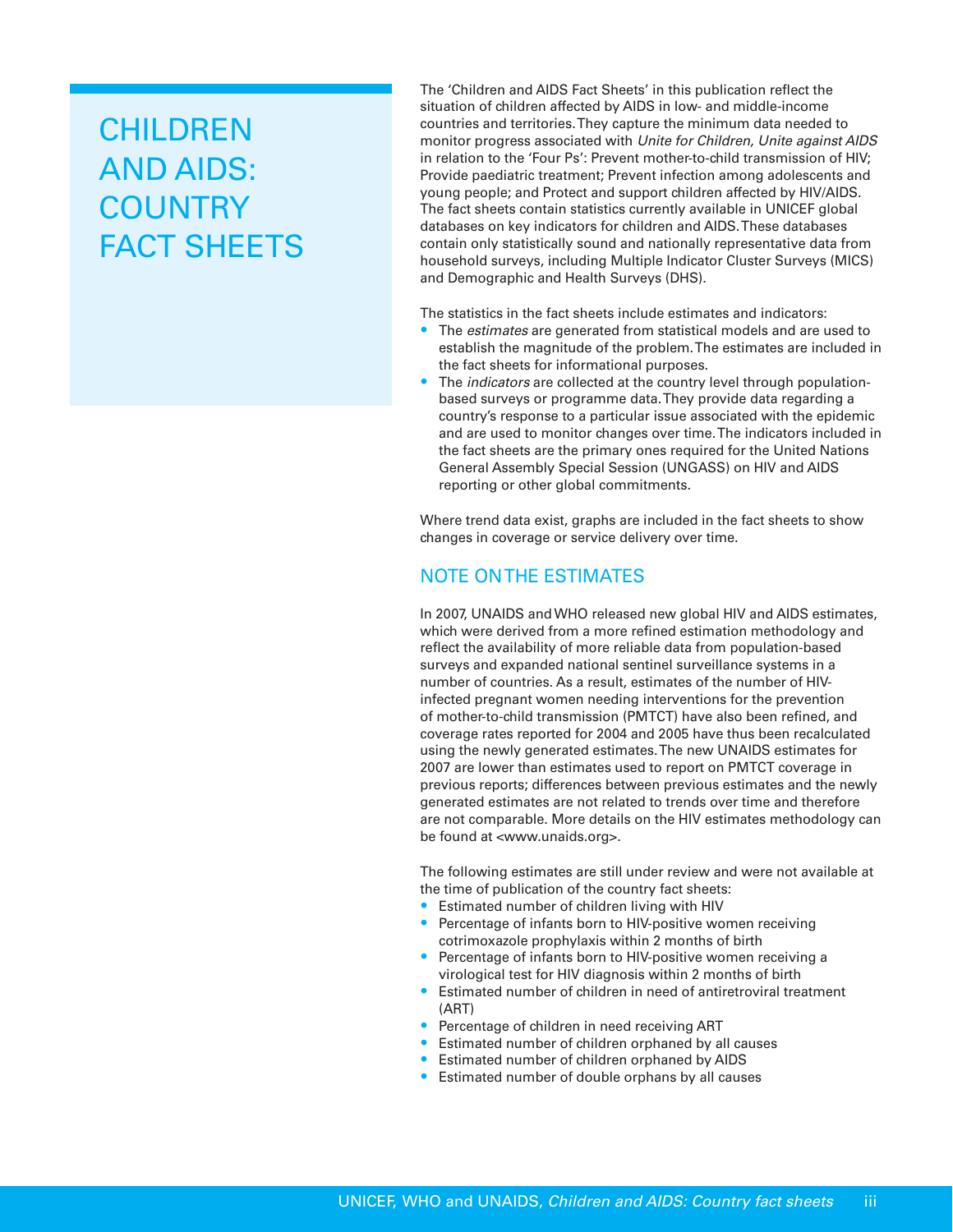## DEFINITIONS AND METHODOLOGY

#### **General**

**Estimated adult HIV prevalence rate:** Percentage of adults aged 15–49 living with HIV as of 2005.

#### **Prevent mother-to-child transmission of HIV**

- Antenatal care coverage: Percentage of women aged 15–49 attended at least once during pregnancy by skilled health personnel, i.e., doctors, nurses or midwives. These data are collected from household surveys, including DHS and MICS.
- **Estimated number of births per year:** Estimated number of live births in 2006.
- Estimated number of HIV+ pregnant women: Estimated number of pregnant women living with HIV as of 2006.
- s **Number and % of HIV+ pregnant women receiving ARVs for PMTCT:** Number of pregnant women who tested positive for HIV during visits to antenatal clinics and were provided with antiretrovirals (ARVs) to prevent motherto-child transmission of HIV. The percentage of HIV-infected women who received ARVs for PMTCT is calculated by dividing the reported number of HIV-positive pregnant women who received ARVs for PMTCT by the estimated unrounded number of HIVpositive pregnant women in 2006. Ranges in estimates of coverage of ARVs for PMTCT are based on plausibility, or uncertainty, bounds in the denominator, i.e., low and high estimated numbers of HIV-positive pregnant women. No coverage has been calculated where the number of HIV-positive pregnant women is estimated to be less than 500. For these countries, plausibility bounds in the denominator are very wide, and coverage data are likely to be unreliable. Because the numerator and denominator are derived from different sources and developed utilizing different methods, care should be taken in interpreting changes over time with respect to this indicator. This is an UNGASS indicator.

#### **Provide paediatric HIV treatment**

- **Estimated number of children living with HIV:** Estimated number of children aged 0–14 living with **HIV**
- s **Number and % of infants born to HIV+ women receiving cotrimoxazole prophylaxis within 2 months of birth:** These data are collected from national programme records that include public and private providers. The denominator of the percentage is the estimated number of HIV-positive pregnant women as a proxy for infants in need of cotrimoxazole, while the numerator reflects programme data. Because the numerator and denominator are derived from different sources and developed utilizing

different methods, care should be taken in interpreting changes over time with respect to this indicator.

- s **Number and % of infants born to HIV+ women receiving a virological test for HIV diagnosis within 2 months of birth:** These data are collected from national programme records including public and private providers. The denominator of the percentage is the estimated number of children born to HIV-positive pregnant women. Assuming the ratio of one child to one mother, the figure of HIV-exposed children is assumed to be equal to the number of HIV-positive pregnant women. In addition, because the denominator is based on an estimate while the numerator is based on programme data, care should be taken in interpreting changes over time with respect to this indicator.
- **Estimated number of children in need of ART:** Estimated number of children aged 0–14 living with HIV in need of antiretroviral treatment (ART).
- s **Number and % of children in need receiving ART:** Number of children aged 0–14 living with HIV receiving ART as of 2006. These data are collected from national programme records and should include data from public and private providers. The denominator of the percentage is the estimated number of children in need of ART, while the numerator reflects programme data. Because the numerator and denominator are derived from different sources and developed utilizing different methods, care should be taken in interpreting changes over time with respect to this indicator.

#### **Prevent infection among adolescents and young people**

- Estimated HIV prevalence among young people aged 15-24: Percentage of young men and women aged 15–24 living with HIV as of 2005. These estimates are generated from statistical models for most countries. More recently, an increasing number of countries that include HIV testing in population-based surveys are reporting from these sources.
- HIV prevalence among pregnant women aged 15-24 in the capital **city:** Percentage of blood samples taken from pregnant women aged 15–24 who test positive for HIV during 'unlinked anonymous' sentinel surveillance at selected antenatal clinics. These data are collected in routine HIV sentinel surveillance by the Ministry of Health or a designated coordinating authority.
- **HIV prevalence among most-at-risk populations: Behavioural** surveillance surveys (BSS) of groups with behaviours that put them at high risk of HIV infection collect these data. The national AIDS coordinating body should report these data where relevant. These data are also compiled in UNAIDS' Report on the Global AIDS Epidemic (forthcoming in 2008). This is an UNGASS indicator.
- s **Knowledge of HIV prevention among young people aged 15–24:** Percentage of young men and women aged 15–24 who correctly identify the two major ways of preventing the sexual transmission of HIV (using condoms and limiting sex to one faithful, uninfected partner), who reject the two most common local misconceptions about HIV transmission and who know that a healthy-looking person can transmit HIV. This is an UNGASS and MDG indicator and is collected routinely in household surveys.
- **Sex before age 15 among young people aged 15-19: Percentage of** young people aged 15–19 who say they had sex before age 15. This is an UNGASS indicator and is collected routinely in household surveys.
- s **Condom use at last higher-risk sex among young people aged 15–24:** Percentage of young men and women aged 15–24 who say they used a condom the last time they had sex with a non-marital, noncohabiting partner, of those who have had sex with such a partner in the past 12 months. This is an UNGASS and MDG indicator and is routinely collected in household surveys.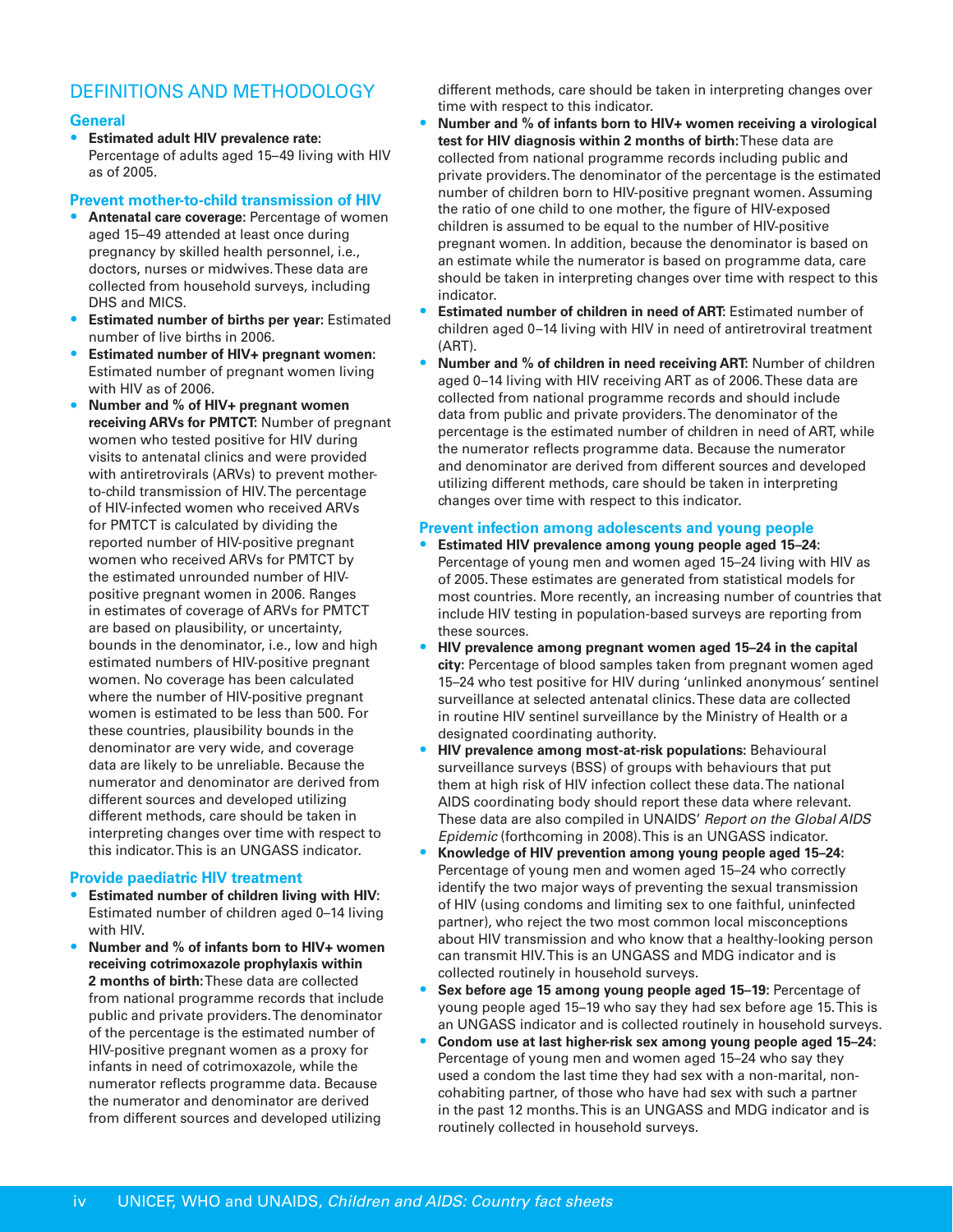- s **% of sex workers who used a condom with their most recent client:** Percentage of female and male sex workers reporting the use of a condom with their most recent client. Behavioural surveillance surveys should collect this indicator and the national AIDS coordinating body should report these data where relevant. This is an UNGASS indicator.
- s **% of injecting drug users (IDUs) who used sterile equipment at last injection:** Percentage of IDUs reporting the use of sterile injecting equipment the last time they injected. Behavioural surveillance surveys should collect this indicator, and the national AIDS coordinating body should report these data where relevant. This is an UNGASS indicator.
- s **% of men who used a condom the last time they had sex with a male partner:** Percentage of men reporting the use of a condom the last time they had sexual intercourse. Data for this indicator are collected from behavioural surveillance surveys (BSS). This is an UNGASS indicator.

#### **Protect and support children affected by HIV and AIDS**

- **Estimated number of children orphaned by all causes:** Estimated number of children aged 0–17 who have lost one or both parents to any cause.
- **•** Estimated number of children orphaned by **AIDS:** Estimated number of children aged 0–17 who have lost one or both parents to AIDS.
- s **Estimated number of double orphans due to all causes:** Estimated number of children aged 0–17 who have lost both their biological mother and father to any cause.
- **Orphan school attendance ratio: Percentage** of children aged 10–14 who have lost both biological parents and are currently attending school as a percentage of non-orphaned children of the same age, both of whose parents are alive, living with at least one parent and who are attending school. This is an UNGASS and MDG indicator and is collected routinely in household surveys.
- s **% of orphans receiving external support:** Percentage of orphaned and vulnerable children whose households received free basic external support in caring for the child. Data are presented only for countries with HIV prevalence of 5 per cent or greater. These data are collected from household surveys.

## NOTES ON COUNTRY DATA SOURCES

## **Number of HIV+ pregnant women receiving ARVs for PMTCT**

- Armenia: World Health Organization, Sexually Transmitted Infections/ HIV/AIDS Programme, WHO/Europe Survey on HIV/AIDS and Antiretroviral Therapy: 31 December 2006, WHO Regional Office for Europe, Copenhagen, 2007.
- Bangladesh: Data were provided by a non-governmental organization and are not national-level data.
- Papua New Guinea: Data were collected only from Port Moresby Hospital; hence, coverage was not calculated.
- Thailand: Country report indicates only 80 per cent of data were reported.

#### **Number of children in need receiving ART**

- s **Albania:** WHO, Sexually Transmitted Infections/HIV/AIDS Programme, WHO/Europe Survey on HIV/AIDS and Antiretroviral Therapy: 31 December 2006, WHO Regional Office for Europe, Copenhagen, 2007.
- s **Armenia:** WHO, Sexually Transmitted Infections/HIV/AIDS Programme, WHO/Europe Survey on HIV/AIDS and Antiretroviral Therapy: 31 December 2006, WHO Regional Office for Europe, Copenhagen, 2007.
- s **Bulgaria:** WHO, Sexually Transmitted Infections/HIV/AIDS Programme, WHO/Europe Survey on HIV/AIDS and Antiretroviral Therapy: 31 December 2006, WHO Regional Office for Europe, Copenhagen, 2007.
- s **Côte d'Ivoire:** Data reported are partial data from Elizabeth Glaser Pediatric AIDS Foundation and ACONDA-VS, an NGO, only and do not reflect national-level data.
- s **Croatia:** WHO, Sexually Transmitted Infections/HIV/AIDS Programme, WHO/Europe Survey on HIV/AIDS and Antiretroviral Therapy: 31 December 2006, WHO Regional Office for Europe, Copenhagen, 2007.
- **Indonesia:** Expanded Inter-Agency Task Team (IATT) on Prevention of HIV Infection in Pregnant Women, Mothers and their Children, A Report Card on Prevention of Mother-to-Child Transmission of HIV and Paediatric HIV Care and Treatment in Low- and Middle-Income Countries, Scaling Up Progress from 2004 to 2005, UNICEF, New York, February 2007.
- **Iran:** World Health Organization, UNAIDS and UNICEF, Towards Universal Access: Scaling up priority HIV/AIDS interventions in the health sector, Progress report, April 2007, WHO, Geneva, 2007.
- Lao People's Democratic Republic: Expanded Inter-Agency Task Team (IATT) on Prevention of HIV Infection in Pregnant Women, Mothers and their Children, A Report Card on Prevention of Mother-to-Child Transmission of HIV and Paediatric HIV Care and Treatment in Lowand Middle-Income Countries, Scaling Up Progress from 2004 to 2005, UNICEF, New York, February 2007.
- **Oman:** WHO, UNAIDS and UNICEF, Towards Universal Access: Scaling up priority HIV/AIDS interventions in the health sector, Progress report, April 2007, WHO, Geneva, 2007.
- Papua New Guinea: Data reported are from Port Moresby Hospital only and do not reflect national-level data.
- **Russian Federation: WHO, UNAIDS and UNICEF, Towards Universal** Access: Scaling up priority HIV/AIDS interventions in the health sector, Progress report, April 2007, WHO, Geneva, 2007.
- Thailand: Data are from 66 out of 76 provinces.
- **Venezuela:** Data are reported from WHO Region of the Americas.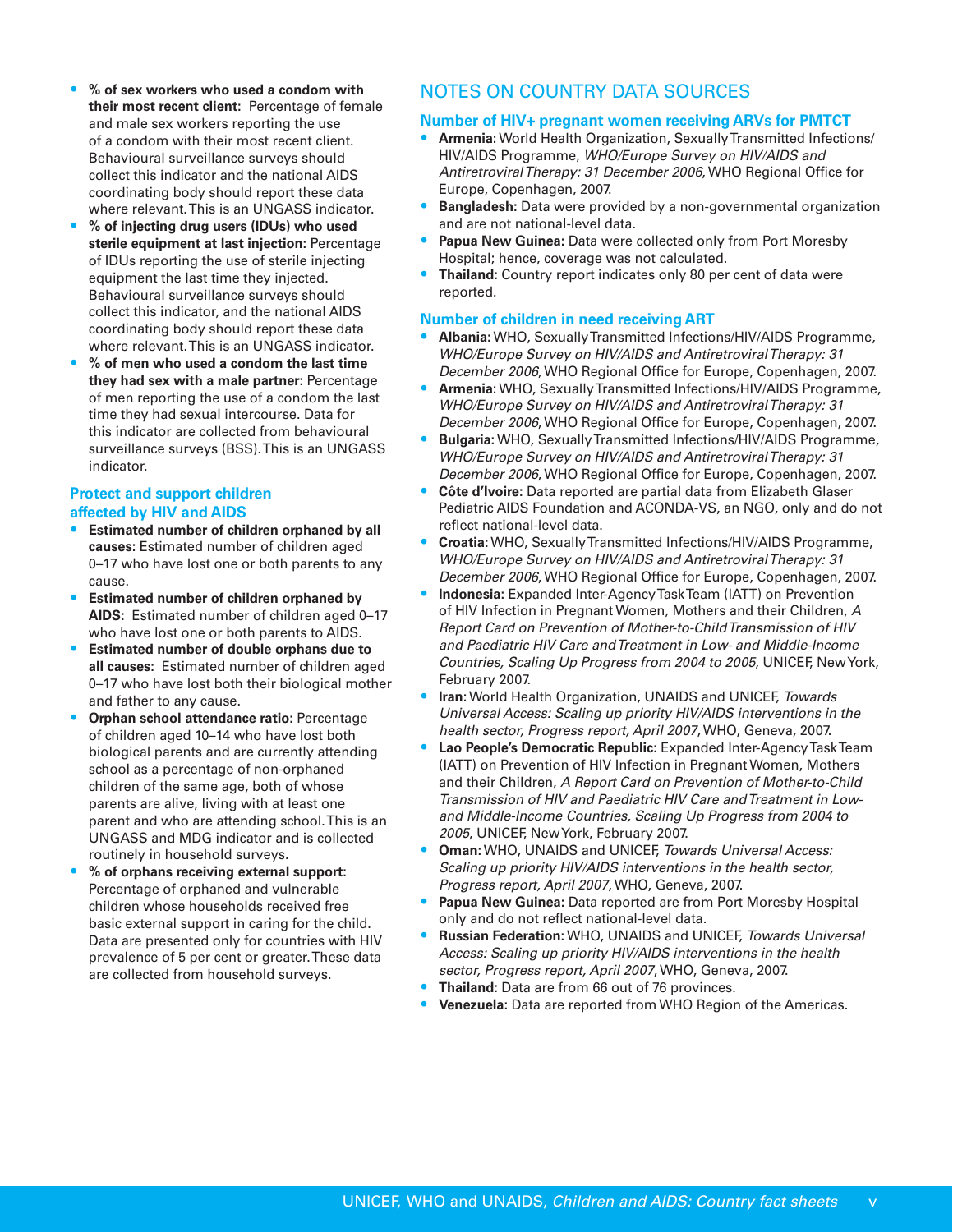## **Condom use at last higher-risk sex among young people aged 15–19**

**• Niger** (2006): Percentage is based on less than 25 unweighted cases.

## **Orphan school attendance ratio**

s **Eritrea** (1995)**, Ghana** (1998 and 2003)**, Madagascar** (1997 and 2000)**, Nicaragua**  (2001)**, Niger** (1992)**, Nigeria** (2003)**, Peru**  (2000)**, Senegal** (1992–1993 and 2000) and the **United Republic of Tanzania** (1999)**:** Proportion of orphans aged 10–14 attending school is based on small denominators (typically 25–49 unweighted cases).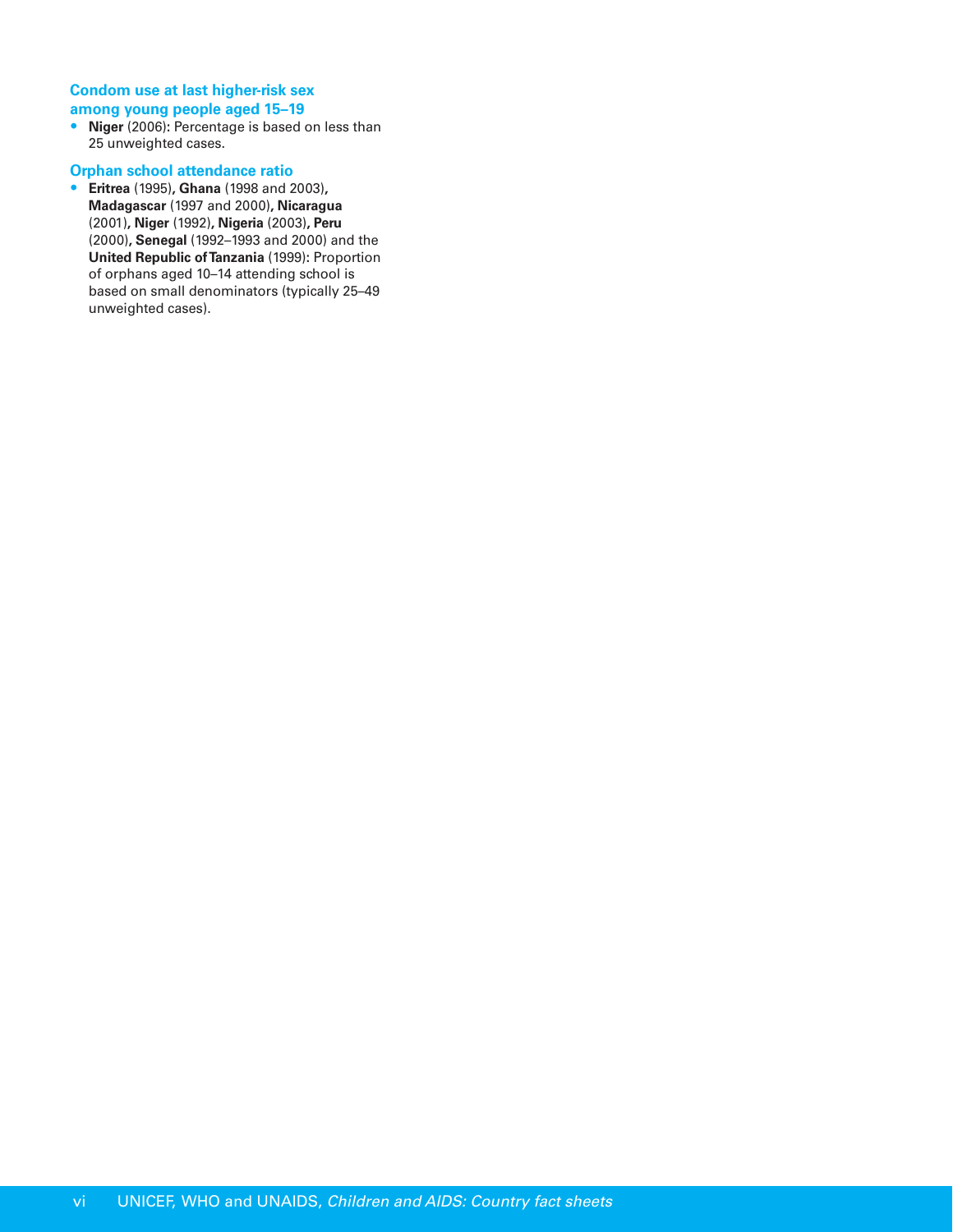## **Children and AIDS fact sheet: Afghanistan**

| Estimated adult HIV prevalence rate                                                                                             |      |              |           | < 0.1%        |                    |                                                       |
|---------------------------------------------------------------------------------------------------------------------------------|------|--------------|-----------|---------------|--------------------|-------------------------------------------------------|
| Source: UNAIDS, 2006                                                                                                            |      |              |           |               |                    | Number of HIV+ pregnant wome<br><b>ARVs for PMTCT</b> |
| PREVENT MOTHER-TO-CHILD TRANSMISSION OF HIV                                                                                     |      |              |           |               | 1,000              |                                                       |
| Antenatal care coverage<br>Source: MICS, 2003                                                                                   |      |              |           | 16%           |                    |                                                       |
| Estimated number of births per year<br>Source: UN Population Division, 2006                                                     |      |              | 1,272,000 |               | 800<br>600         |                                                       |
| Estimated number of HIV+ pregnant women<br>Source: UNAIDS/WHO unpublished estimates, 2007                                       |      |              |           | 100           | 400                |                                                       |
| Number and % of HIV+ pregnant women receiving ARVs for PMTCT                                                                    |      | 0            |           | 0.0%          | 200                |                                                       |
| Source: MOH, 2006                                                                                                               |      |              |           |               | 0                  |                                                       |
| <b>PROVIDE PAEDIATRIC HIV TREATMENT</b><br>Estimated number of children living with HIV                                         |      |              |           |               |                    | 2006                                                  |
|                                                                                                                                 |      |              |           |               |                    | Number of children in need re                         |
| Number and % of infants born to HIV+ women receiving cotrimoxazole<br>prophylaxis within 2 months of birth<br>Source: MOH, 2006 |      | $\mathbf{0}$ |           |               | 1,000<br>800       |                                                       |
| Number and % of infants born to HIV+ women receiving a                                                                          |      |              |           |               | 600                |                                                       |
| virological test for HIV diagnosis within 2 months of birth<br>Source: MOH. 2006                                                |      | $\mathbf{0}$ |           |               | 400                |                                                       |
| Estimated number of children in need of ART                                                                                     |      |              |           |               | 200                |                                                       |
| Number and % of children in need receiving ART                                                                                  |      | $\mathbf{0}$ |           |               | $\mathbf{0}$       |                                                       |
| Source: MOH, 2006                                                                                                               |      |              |           |               |                    | 2006                                                  |
| PREVENT INFECTION AMONG ADOLESCENTS AND                                                                                         |      | <b>YOUNG</b> |           | <b>PEOPLE</b> |                    | % of young people aged 15-24 who u                    |
| Estimated HIV prevalence among young people aged 15-24                                                                          | M:   |              | F:        |               |                    | at last higher-risk sex                               |
| HIV prevalence among pregnant women aged 15-24 in capital city                                                                  |      |              |           |               | 100                |                                                       |
| HIV prevalence among most-at-risk populations                                                                                   | FSW: |              | IDU:      |               | 80<br>60           |                                                       |
|                                                                                                                                 |      |              |           |               | 40                 |                                                       |
| Knowledge of HIV prevention among young people aged 15-24                                                                       | M:   |              | F:        |               |                    |                                                       |
| Sex before age 15 among young people aged 15-19                                                                                 | M:   |              | F:        |               | 20<br>$\mathbf{0}$ |                                                       |
| Condom use at last higher-risk sex among young people aged 15-24                                                                | M:   |              | F:        |               |                    | Male                                                  |
| % of sex workers who used a condom with their most recent client                                                                | M:   |              | F:        |               | 100                | HIV prevalence among female sex                       |
|                                                                                                                                 |      |              |           |               | 80                 |                                                       |
| % of IDUs who used sterile equipment at last injection                                                                          |      |              |           |               | 60                 |                                                       |
| % of men who used a condom the last time they had sex with a male                                                               |      |              |           |               | 40                 |                                                       |
| partner                                                                                                                         |      |              |           |               | 20                 |                                                       |
|                                                                                                                                 |      |              |           |               |                    |                                                       |
| <b>PROTECT AND SUPPORT CHILDREN AFFECTED BY HIV AND AIDS</b><br>Estimated number of children orphaned by all causes             |      |              |           |               | 0                  | Orphan school attendan                                |
| Estimated number of children orphaned by AIDS                                                                                   |      |              |           |               | 1.5                |                                                       |
| Estimated number of double orphans by all causes                                                                                |      |              |           |               | 1.0                |                                                       |
| Orphan school attendance ratio                                                                                                  |      |              |           |               | 0.5                |                                                       |
| % of orphans receiving external support                                                                                         |      |              |           |               | 0.0                |                                                       |
|                                                                                                                                 |      |              |           |               |                    |                                                       |

\* *Represents the uncertainty range around the estimates* rev. January 22, 2008 *M/F = male/female; FSW = female sex workers; IDU = injecting drug users. Dash (-) means data not available.*

Rev. 7 March 2008

| 1,000 |      |  |  |
|-------|------|--|--|
| 800   |      |  |  |
| 600   |      |  |  |
| 400   |      |  |  |
| 200   |      |  |  |
| 0     |      |  |  |
|       | 2006 |  |  |

**Number of HIV+ pregnant women receiving ARVs for PMTCT**

|       | Number of children in need receiving ART |
|-------|------------------------------------------|
| 1,000 |                                          |
| 800   |                                          |
| 600   |                                          |
| 400   |                                          |
| 200   |                                          |
| ſ     |                                          |
|       | 2006                                     |

**% of young people aged 15-24 who used a condom at last higher-risk sex**

| 100      |                                             |
|----------|---------------------------------------------|
| 80       |                                             |
| 60       |                                             |
| 40       |                                             |
| 20       |                                             |
| 0        |                                             |
|          | Female<br>Male                              |
|          | HIV prevalence among female sex workers (%) |
| 100      |                                             |
| 80       |                                             |
| 60       |                                             |
| 40       |                                             |
| 20       |                                             |
| $\Omega$ |                                             |
|          | Orphan school attendance ratio              |
| 1.5      |                                             |
|          |                                             |
| 1.0      |                                             |
|          |                                             |
| 0.5      |                                             |
| 0.0      |                                             |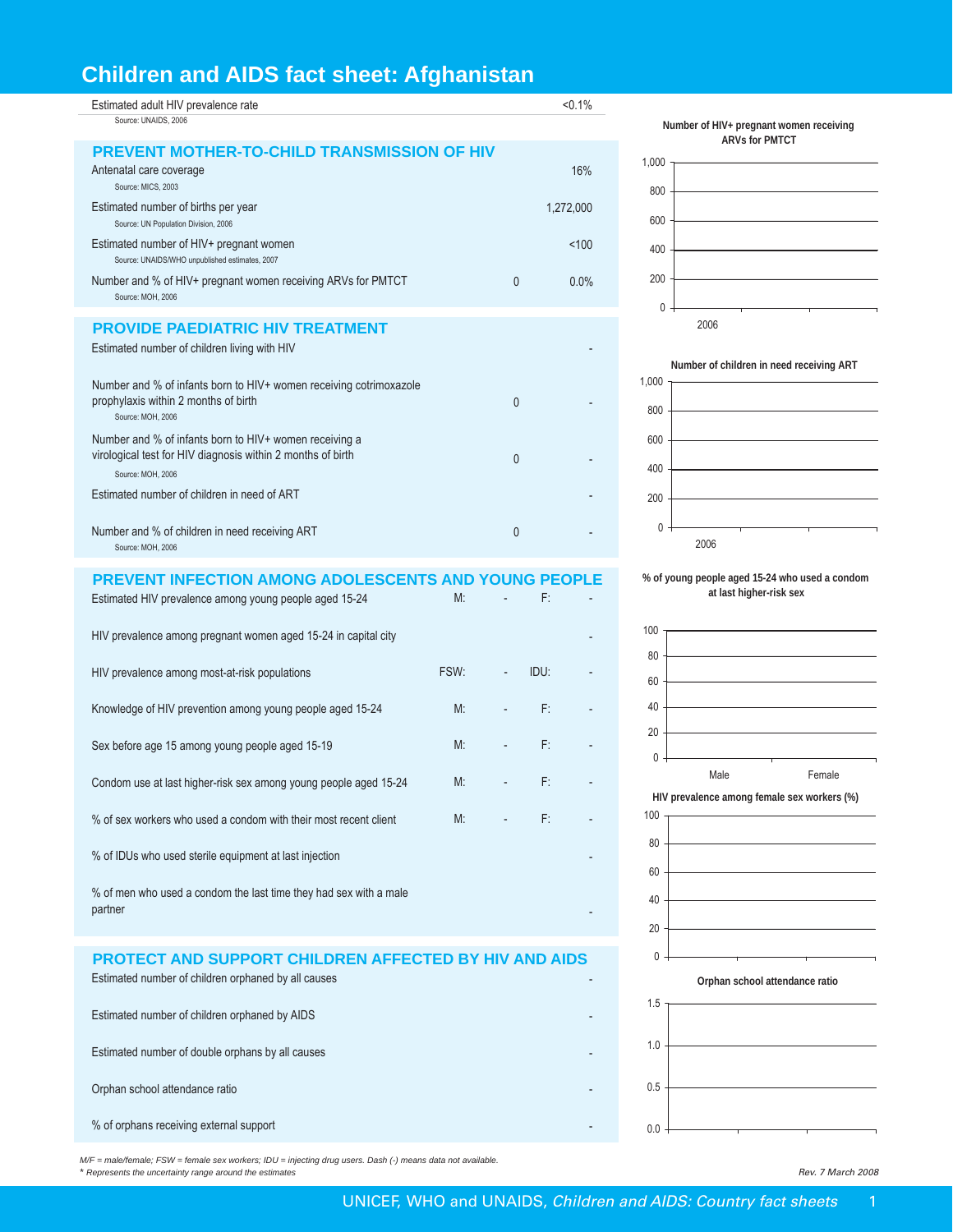## **Children and AIDS fact sheet: Albania**

#### Estimated adult HIV prevalence rate

#### **PREVENT MOTHER-TO-CHILD TRANSMISSION OF HIV**

| Antenatal care coverage<br>97%                                                           | ,uuu |  |
|------------------------------------------------------------------------------------------|------|--|
| Source: MICS, 2005                                                                       | 800  |  |
| Estimated number of births per year<br>52,000                                            |      |  |
| Source: UN Population Division, 2006                                                     | 600  |  |
| Estimated number of HIV+ pregnant women<br>$\overline{\phantom{a}}$                      | 400  |  |
|                                                                                          |      |  |
| Number and % of HIV+ pregnant women receiving ARVs for PMTCT<br>$\overline{\phantom{a}}$ | 200  |  |

## **PROVIDE PAEDIATRIC HIV TREATMENT**

| Estimated number of children living with HIV                                              |   |       |      |                               |
|-------------------------------------------------------------------------------------------|---|-------|------|-------------------------------|
|                                                                                           |   |       |      | Number of children in need re |
| Number and % of infants born to HIV+ women receiving cotrimoxazole                        |   | 1,000 |      |                               |
| prophylaxis within 2 months of birth                                                      |   | 800   |      |                               |
| Number and % of infants born to HIV+ women receiving a                                    |   | 600   |      |                               |
| virological test for HIV diagnosis within 2 months of birth                               |   | 400   |      |                               |
|                                                                                           |   |       |      |                               |
| Estimated number of children in need of ART                                               |   | 200   |      |                               |
|                                                                                           |   |       | 5    | 5                             |
| Number and % of children in need receiving ART<br>Source: MOH-National AIDS Program, 2006 | 5 |       | 2005 | 2006                          |

#### **PREVENT INFECTION AMONG ADOLESCENTS AND YOUNG PEOPLE**

| Estimated HIV prevalence among young people aged 15-24                | M:   | F:   |       |     | at last liigilei -ilsk s       |
|-----------------------------------------------------------------------|------|------|-------|-----|--------------------------------|
| HIV prevalence among pregnant women aged 15-24 in capital city        |      |      |       | 100 |                                |
|                                                                       |      |      |       | 80  |                                |
| HIV prevalence among most-at-risk populations                         | FSW: | IDU: |       | 60  |                                |
| Knowledge of HIV prevention among young people aged 15-24             | M:   | F:   | 5.6%  | 40  |                                |
| Source: MICS, 2005<br>Sex before age 15 among young people aged 15-19 | M:   | F:   |       | 20  |                                |
|                                                                       |      |      |       | 0   |                                |
| Condom use at last higher-risk sex among young people aged 15-24      | M:   | F:   |       |     | Male                           |
|                                                                       |      |      |       | 100 | HIV prevalence among female se |
| % of sex workers who used a condom with their most recent client      | M:   | F:   |       |     |                                |
| % of IDUs who used sterile equipment at last injection                |      |      | 46.0% | 80  |                                |
| Source: BSS, 2005                                                     |      |      |       | 60  |                                |
| % of men who used a condom the last time they had sex with a male     |      |      |       | 40  |                                |
| partner<br>Source: BSS, 2005                                          |      |      | 61.2% | 20  |                                |
|                                                                       |      |      |       |     |                                |

## **PROTECT AND SUPPORT CHILDREN AFFECTED BY HIV AND AIDS**

| Estimated number of children orphaned by all causes | - |     | Orphan school attenda |
|-----------------------------------------------------|---|-----|-----------------------|
| Estimated number of children orphaned by AIDS       | - | 1.5 |                       |
| Estimated number of double orphans by all causes    |   | 1.0 |                       |
| Orphan school attendance ratio                      |   | 0.5 |                       |
| % of orphans receiving external support             |   | 0.0 |                       |

 $*$  Represents the uncertainty range around the estimates *M/F = male/female; FSW = female sex workers; IDU = injecting drug users. Dash (-) means data not available.* **Number of HIV+ pregnant women receiving ARVs for PMTCT**

| 1,000 |  |
|-------|--|
| 800   |  |
| 600   |  |
| 400   |  |
| 200   |  |
|       |  |



**% of young people aged 15-24 who used a condom at last higher-risk sex**

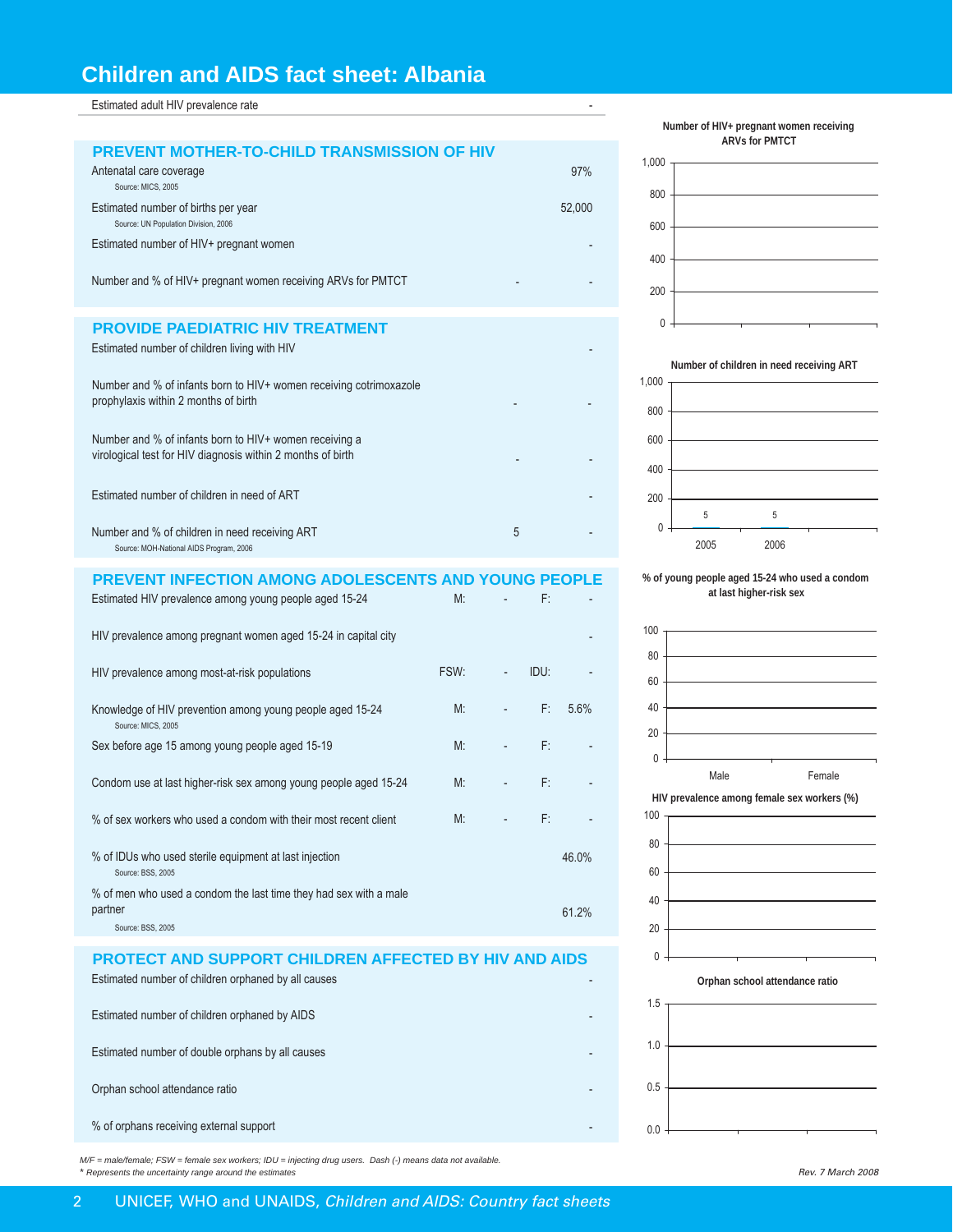## **Children and AIDS fact sheet: Algeria**

| Estimated adult HIV prevalence rate                                                   |      | 0.1%             |              |                         |                                                |
|---------------------------------------------------------------------------------------|------|------------------|--------------|-------------------------|------------------------------------------------|
| Source: UNAIDS, 2006                                                                  |      |                  |              |                         | Number of HIV+ pregnant women receiving        |
| <b>PREVENT MOTHER-TO-CHILD TRANSMISSION OF HIV</b>                                    |      |                  |              | <b>ARVs for PMTCT</b>   |                                                |
| Antenatal care coverage                                                               |      | 89%              | 1,000        |                         |                                                |
| Source: MICS, 2006                                                                    |      |                  |              |                         |                                                |
| Estimated number of births per year                                                   |      | 694,000          | 800          |                         |                                                |
| Source: UN Population Division, 2006                                                  |      |                  | 600          |                         |                                                |
| Estimated number of HIV+ pregnant women                                               |      | $500$            |              |                         |                                                |
| Source: UNAIDS/WHO unpublished estimates, 2007                                        |      |                  | 400          |                         |                                                |
| Number and % of HIV+ pregnant women receiving ARVs for PMTCT                          |      | $[<500 - 783]$ * |              |                         |                                                |
|                                                                                       |      |                  | 200          |                         |                                                |
|                                                                                       |      |                  |              |                         |                                                |
| <b>PROVIDE PAEDIATRIC HIV TREATMENT</b>                                               |      |                  | $\mathbf{0}$ |                         |                                                |
| Estimated number of children living with HIV                                          |      |                  |              |                         |                                                |
|                                                                                       |      |                  |              |                         | Number of children in need receiving ART       |
| Number and % of infants born to HIV+ women receiving cotrimoxazole                    |      |                  | 1,000        |                         |                                                |
| prophylaxis within 2 months of birth                                                  |      |                  |              |                         |                                                |
|                                                                                       |      |                  | 800          |                         |                                                |
| Number and % of infants born to HIV+ women receiving a                                |      |                  | 600          |                         |                                                |
| virological test for HIV diagnosis within 2 months of birth                           |      |                  |              |                         |                                                |
|                                                                                       |      |                  | 400          |                         |                                                |
| Estimated number of children in need of ART                                           |      |                  |              |                         |                                                |
|                                                                                       |      |                  | 200          |                         |                                                |
| Number and % of children in need receiving ART                                        |      |                  |              |                         |                                                |
|                                                                                       |      |                  | $\mathbf{0}$ |                         |                                                |
|                                                                                       |      |                  |              |                         |                                                |
| <b>PREVENT INFECTION AMONG ADOLESCENTS AND</b>                                        | G    | <b>PFOPLE</b>    |              | at last higher-risk sex | % of young people aged 15-24 who used a condom |
| M:<br>Estimated HIV prevalence among young people aged 15-24                          | F:   |                  |              |                         |                                                |
|                                                                                       |      |                  | 100          |                         |                                                |
| HIV prevalence among pregnant women aged 15-24 in capital city                        |      |                  |              |                         |                                                |
|                                                                                       |      |                  | 80           |                         |                                                |
| FSW:<br>HIV prevalence among most-at-risk populations                                 | IDU: |                  | 60           |                         |                                                |
|                                                                                       |      |                  | 40           |                         |                                                |
| Knowledge of HIV prevention among young people aged 15-24<br>M:<br>Source: MICS, 2006 |      | $F: 13.1\%$      |              |                         |                                                |
|                                                                                       |      |                  | 20           |                         |                                                |
| Sex before age 15 among young people aged 15-19<br>M:                                 | F:   |                  | 0            |                         |                                                |
|                                                                                       |      |                  |              | Male                    | Female                                         |
| Condom use at last higher-risk sex among young people aged 15-24<br>M:                | F:   |                  |              |                         | HIV prevalence among female sex workers (%)    |
|                                                                                       |      |                  | 100          |                         |                                                |
| % of sex workers who used a condom with their most recent client<br>M:                | F:   |                  |              |                         |                                                |
|                                                                                       |      |                  | 80           |                         |                                                |
| % of IDUs who used sterile equipment at last injection                                |      |                  | 60           |                         |                                                |
|                                                                                       |      |                  |              |                         |                                                |
| % of men who used a condom the last time they had sex with a male                     |      |                  | 40           |                         |                                                |
| partner                                                                               |      |                  |              |                         |                                                |
|                                                                                       |      |                  | 20           |                         |                                                |
| PROTECT AND SUPPORT CHILDREN AFFECTED BY HIV AND AIDS                                 |      |                  | 0            |                         |                                                |
| Estimated number of children orphaned by all causes                                   |      |                  |              |                         | Orphan school attendance ratio                 |
|                                                                                       |      |                  |              |                         |                                                |
| Estimated number of children orphaned by AIDS                                         |      |                  | 1.5          |                         |                                                |
|                                                                                       |      |                  |              | 0.99                    |                                                |
| Estimated number of double orphans by all causes                                      |      |                  | 1.0          |                         |                                                |
|                                                                                       |      |                  |              |                         |                                                |
| Orphan school attendance ratio                                                        |      | 0.99             | 0.5          |                         |                                                |
| Source: MICS, 2006                                                                    |      |                  |              |                         |                                                |
| % of orphans receiving external support                                               |      |                  | 0.0          |                         |                                                |
|                                                                                       |      |                  |              | 2006                    |                                                |

\* *Represents the uncertainty range around the estimates M/F = male/female; FSW = female sex workers; IDU = injecting drug users. Dash (-) means data not available.*

Rev. 7 March 2008

| 800   |                                          |
|-------|------------------------------------------|
| 600   |                                          |
| 400   |                                          |
| 200   |                                          |
| U     | Τ                                        |
| 1,000 | Number of children in need receiving ART |
|       |                                          |
| 800   |                                          |
| 600   |                                          |
| 400   |                                          |

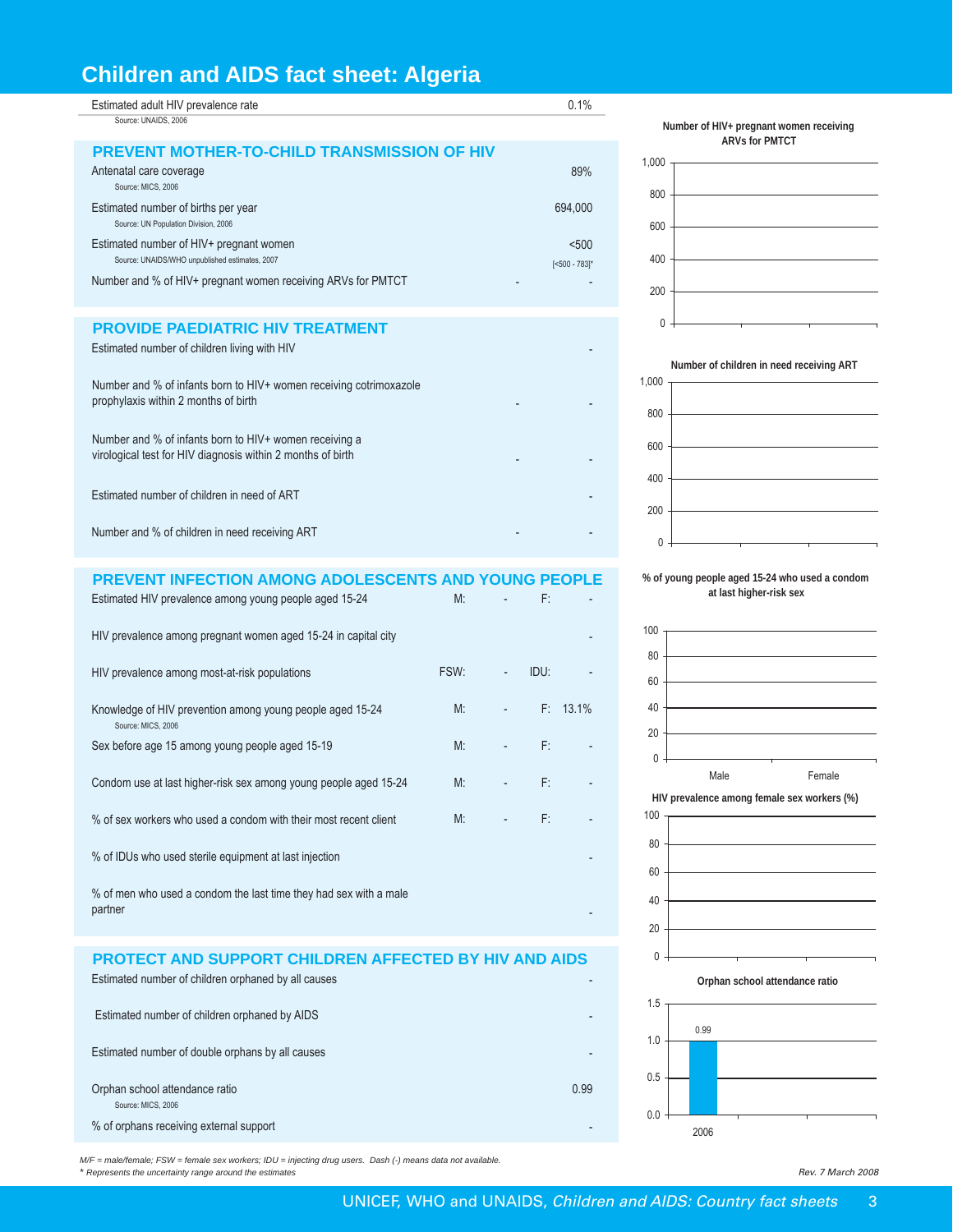## **Children and AIDS fact sheet: Angola**

| Estimated adult HIV prevalence rate                                                       |       | 3.7%                           |                |                               |                       |
|-------------------------------------------------------------------------------------------|-------|--------------------------------|----------------|-------------------------------|-----------------------|
| Source: UNAIDS, 2006                                                                      |       |                                |                | Number of HIV+ pregnant wome  | <b>ARVs for PMTCT</b> |
| <b>PREVENT MOTHER-TO-CHILD TRANSMISSION OF HIV</b>                                        |       |                                |                |                               |                       |
| Antenatal care coverage<br>Source: MICS, 2001                                             |       | 66%                            | 2,500<br>2,000 |                               | 1.923                 |
| Estimated number of births per year<br>Source: UN Population Division, 2006               |       | 792,000                        | 1,500          |                               |                       |
| Estimated number of HIV+ pregnant women<br>Source: UNAIDS/WHO unpublished estimates, 2007 |       | 14.094<br>[8,948 - 19,080]*    | 1,000          |                               |                       |
| Number and % of HIV+ pregnant women receiving ARVs for PMTCT<br>Source: MOH. 2006         | 1,923 | 13.6%<br>$[10.1\% - 21.5\%]$ * | 500            | 367                           |                       |
|                                                                                           |       |                                | 0              |                               |                       |
| <b>PROVIDE PAEDIATRIC HIV TREATMENT</b>                                                   |       |                                |                | 2005                          | 2006                  |
| Estimated number of children living with HIV                                              |       |                                |                | Number of children in need re |                       |
| Number and % of infants born to HIV+ women receiving cotrimoxazole                        |       |                                | 1.000          |                               |                       |
| prophylaxis within 2 months of birth                                                      |       |                                | 800            |                               |                       |
| Number and % of infants born to HIV+ women receiving a                                    |       |                                | 600            |                               |                       |
| virological test for HIV diagnosis within 2 months of birth                               |       |                                |                | 438                           |                       |
|                                                                                           |       |                                | 400            |                               | 361                   |
| Estimated number of children in need of ART                                               |       |                                | 200            |                               |                       |
|                                                                                           |       |                                | 0              |                               |                       |
| Number and % of children in need receiving ART<br>Source: MOH. 2006                       | 361   |                                |                | 2005                          | 2006                  |

#### **PREVENT INFECTION AMONG ADOLESCENTS AND YOUNG PEOPLE**

| Estimated HIV prevalence among young people aged 15-24<br>Source: UNAIDS, 2006         | M: | 0.9%       | F:   | 2.5% |           | at last liigilei -ilsk sex                |  |
|----------------------------------------------------------------------------------------|----|------------|------|------|-----------|-------------------------------------------|--|
| HIV prevalence among pregnant women aged 15-24 in capital city<br>Source: UNAIDS, 2006 |    |            |      | 2.8% | 100<br>80 |                                           |  |
| HIV prevalence among most-at-risk populations<br>Source: UNAIDS, 2006                  |    | FSW: 33.3% | IDU: |      | 60        |                                           |  |
| Knowledge of HIV prevention among young people aged 15-24                              | M: |            | F:   |      | 40        |                                           |  |
| Sex before age 15 among young people aged 15-19                                        | M: |            | F:   |      | 20        |                                           |  |
| Condom use at last higher-risk sex among young people aged 15-24                       | M: |            | F:   |      |           | Male<br>HIV prevalence among female sex w |  |
| % of sex workers who used a condom with their most recent client                       | M: |            | F:   |      | 100       |                                           |  |
| % of IDUs who used sterile equipment at last injection                                 |    |            |      |      | 80<br>60  |                                           |  |
| % of men who used a condom the last time they had sex with a male                      |    |            |      |      | 40        | 33.3                                      |  |
| partner                                                                                |    |            |      |      | $\sim$    |                                           |  |

## **PROTECT AND SUPPORT CHILDREN AFFECTED BY HIV AND AIDS**

| Estimated number of children orphaned by all causes  | $\overline{\phantom{0}}$ | Orphan school attenda |      |  |
|------------------------------------------------------|--------------------------|-----------------------|------|--|
| Estimated number of children orphaned by AIDS        | -                        | 1.5                   |      |  |
|                                                      |                          | 1.0                   | 0.90 |  |
| Estimated number of double orphans by all causes     | -                        | 0.5                   |      |  |
| Orphan school attendance ratio<br>Source: MICS, 2000 | 0.90                     |                       |      |  |
| % of orphans receiving external support              | -                        | 0.0                   | 2000 |  |

\* *Represents the uncertainty range around the estimates M/F = male/female; FSW = female sex workers; IDU = injecting drug users. Dash (-) means data not available.*







**% of young people aged 15-24 who used a condom at last higher-risk sex**

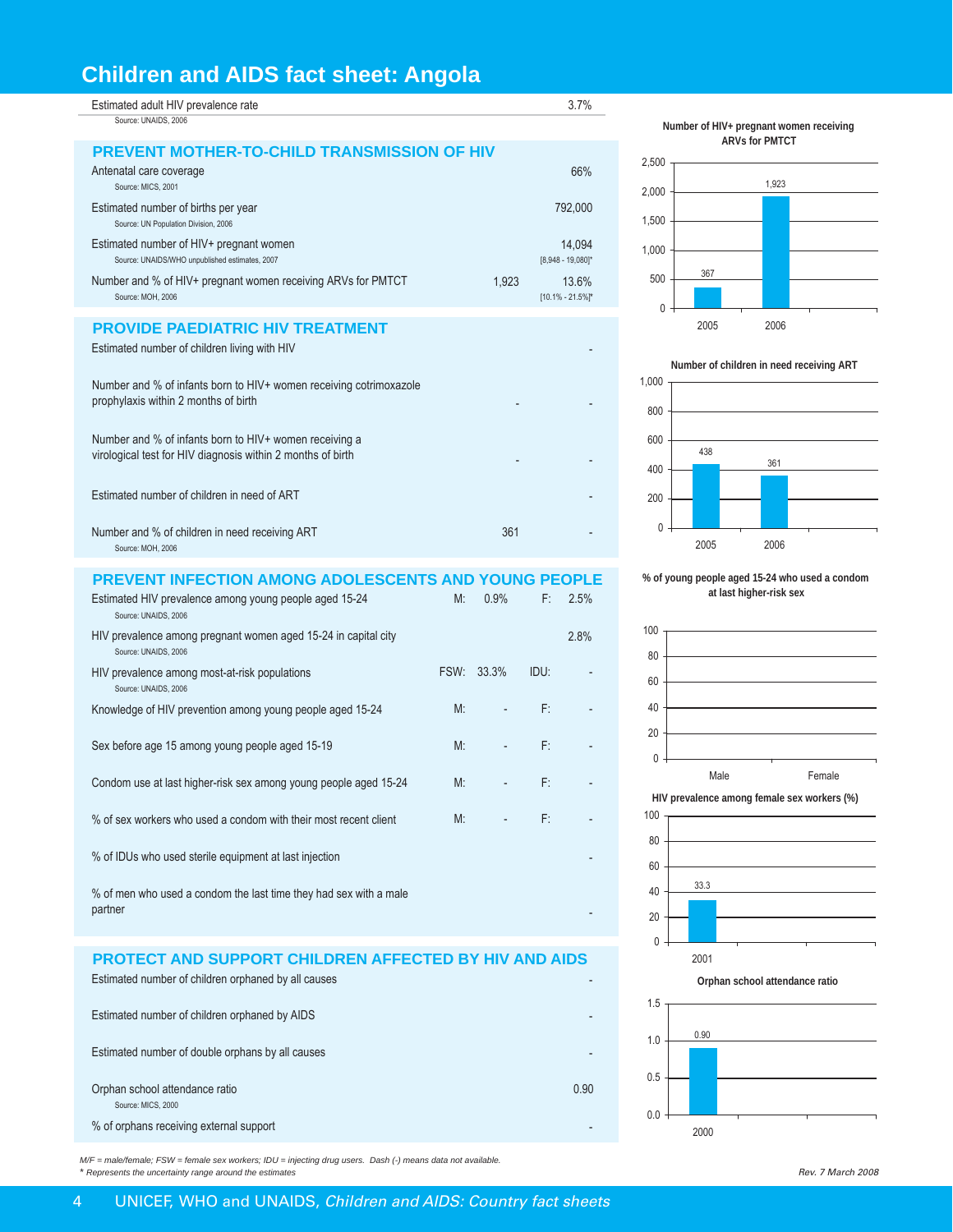## **Children and AIDS fact sheet: Antigua and Barbuda**

#### Estimated adult HIV prevalence rate

partner

## **PREVENT MOTHER-TO-CHILD TRANSMISSION OF HIV**

| Antenatal care coverage                                      |   | 100%         | 1,000 |      |  |
|--------------------------------------------------------------|---|--------------|-------|------|--|
| Source: PAHO/WHO, 2005                                       |   |              | 800   |      |  |
| Estimated number of births per year                          |   | $\mathbf{0}$ | 600   |      |  |
| Source: UN Population Division, 2006                         |   |              |       |      |  |
| Estimated number of HIV+ pregnant women                      |   |              | 400   |      |  |
|                                                              |   |              |       |      |  |
| Number and % of HIV+ pregnant women receiving ARVs for PMTCT |   |              | 200   |      |  |
| Source: MOH, 2006                                            | 4 |              |       |      |  |
|                                                              |   |              |       |      |  |
| <b>PROVIDE PAEDIATRIC HIV TREATMENT</b>                      |   |              |       | 2006 |  |

#### $E_{\text{obimated number of obildron limits with HIV}}$

| Estimated number of children living with HIV                       |   |                               |
|--------------------------------------------------------------------|---|-------------------------------|
|                                                                    |   | Number of children in need re |
| Number and % of infants born to HIV+ women receiving cotrimoxazole |   | 1,000                         |
| prophylaxis within 2 months of birth                               | 4 | 800                           |
| Source: MOH, 2006                                                  |   |                               |
| Number and % of infants born to HIV+ women receiving a             |   | 600                           |
| virological test for HIV diagnosis within 2 months of birth        | 0 |                               |
| Source: MOH, 2006                                                  |   | 400                           |
| Estimated number of children in need of ART                        |   | 200                           |
|                                                                    |   |                               |
| Number and % of children in need receiving ART                     |   |                               |
| Source: MOH, 2006                                                  |   | 2006                          |

## **PREVENT INFECTION AMONG ADOLESCENTS AND YOUNG PEOPLE**

| Estimated HIV prevalence among young people aged 15-24            | M:   | F:   |                                           | at last liigilei -ilsk s       |
|-------------------------------------------------------------------|------|------|-------------------------------------------|--------------------------------|
| HIV prevalence among pregnant women aged 15-24 in capital city    |      |      | 100                                       |                                |
| HIV prevalence among most-at-risk populations                     | FSW: | IDU: | 80<br>60                                  |                                |
| Knowledge of HIV prevention among young people aged 15-24         | M:   | F:   | 40                                        |                                |
| Sex before age 15 among young people aged 15-19                   | M:   | F:   | 20                                        |                                |
|                                                                   | M:   | F:   | 0                                         | Male                           |
| Condom use at last higher-risk sex among young people aged 15-24  |      |      | 100                                       | HIV prevalence among female se |
| % of sex workers who used a condom with their most recent client  | M:   | F:   | 80                                        |                                |
| % of IDUs who used sterile equipment at last injection            |      |      | 60                                        |                                |
| % of men who used a condom the last time they had sex with a male |      |      | $\Lambda$ <sup><math>\Lambda</math></sup> |                                |

## **PROTECT AND SUPPORT CHILDREN AFFECTED BY HIV AND AIDS**

| Estimated number of children orphaned by all causes |                          |     | Orphan school attenda |
|-----------------------------------------------------|--------------------------|-----|-----------------------|
| Estimated number of children orphaned by AIDS       | -                        | 1.5 |                       |
| Estimated number of double orphans by all causes    | $\overline{\phantom{0}}$ | 1.0 |                       |
| Orphan school attendance ratio                      | -                        | 0.5 |                       |
| % of orphans receiving external support             | -                        | 0.0 |                       |

 $*$  Represents the uncertainty range around the estimates *M/F = male/female; FSW = female sex workers; IDU = injecting drug users. Dash (-) means data not available.*

Rev. 7 March 2008

**Number of HIV+ pregnant women receiving ARVs for PMTCT**

-

| 1,000          |      |  |  |
|----------------|------|--|--|
| 800            |      |  |  |
| 600            |      |  |  |
| 400            |      |  |  |
| 200            |      |  |  |
| $\overline{0}$ | 4    |  |  |
|                | 2006 |  |  |

|       | Number of children in need receiving ART |
|-------|------------------------------------------|
| 1,000 |                                          |
| 800   |                                          |
| 600   |                                          |
| 400   |                                          |
| 200   |                                          |
|       | 7                                        |
|       | 2006                                     |

**% of young people aged 15-24 who used a condom at last higher-risk sex**

| 100 |                                             |        |
|-----|---------------------------------------------|--------|
| 80  |                                             |        |
| 60  |                                             |        |
| 40  |                                             |        |
| 20  |                                             |        |
| 0   |                                             |        |
|     | Male                                        | Female |
|     | HIV prevalence among female sex workers (%) |        |
| 100 |                                             |        |
| 80  |                                             |        |
| 60  |                                             |        |
| 40  |                                             |        |
| 20  |                                             |        |
|     |                                             |        |
| 0   |                                             |        |
|     | Orphan school attendance ratio              |        |
| 1.5 |                                             |        |
|     |                                             |        |
| 1.0 |                                             |        |
|     |                                             |        |
| 0.5 |                                             |        |
| 0.0 | T                                           | т<br>٦ |
|     |                                             |        |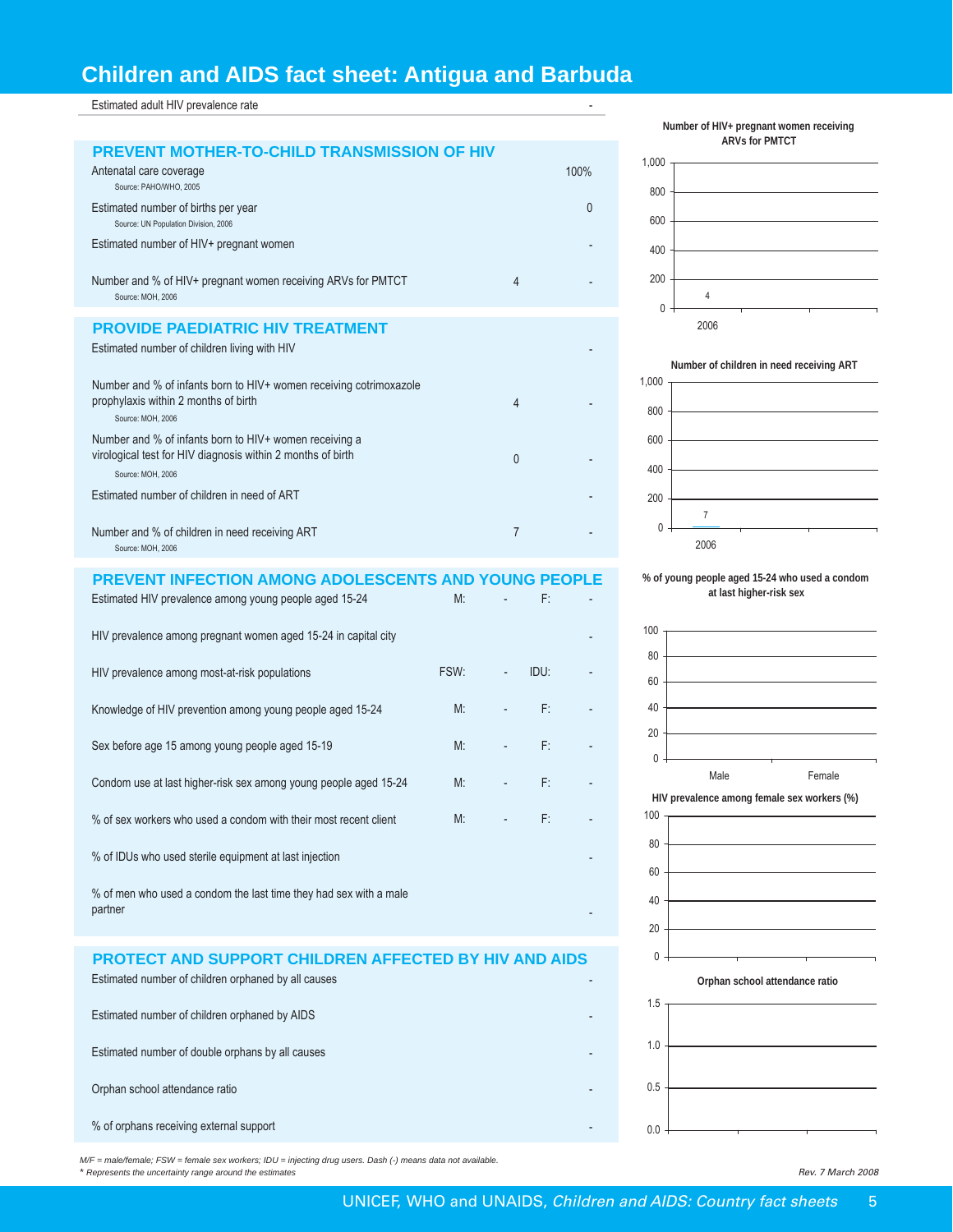## **Children and AIDS fact sheet: Argentina**

| Estimated adult HIV prevalence rate                                                       |       | 0.6%                               |              |       |                                                       |
|-------------------------------------------------------------------------------------------|-------|------------------------------------|--------------|-------|-------------------------------------------------------|
| Source: UNAIDS, 2006                                                                      |       |                                    |              |       | Number of HIV+ pregnant wome<br><b>ARVs for PMTCT</b> |
| <b>PREVENT MOTHER-TO-CHILD TRANSMISSION OF HIV</b>                                        |       |                                    | 2,500        |       |                                                       |
| Antenatal care coverage<br>Source: Encuesta Nacional de Nutrición y Salud, 2005           |       | 99%                                | 2,000        | 2.088 | 2,120                                                 |
| Estimated number of births per year<br>Source: UN Population Division, 2006               |       | 690,000                            | 1,500        |       |                                                       |
| Estimated number of HIV+ pregnant women<br>Source: UNAIDS/WHO unpublished estimates, 2007 |       | 1.654<br>$[1, 153 - 2, 255]$ *     | 1,000        |       |                                                       |
| Number and % of HIV+ pregnant women receiving ARVs for PMTCT<br>Source: MOH, 2006         | 2,120 | $>95.0\%$<br>$[94.0\% - 95.0\%]$ * | 500          |       |                                                       |
|                                                                                           |       |                                    | $\mathbf{0}$ |       |                                                       |
| <b>PROVIDE PAEDIATRIC HIV TREATMENT</b>                                                   |       |                                    |              | 2005  | 2006                                                  |
| Estimated number of children living with HIV                                              |       |                                    |              |       |                                                       |
|                                                                                           |       |                                    |              |       | Number of children in need re<br>3760                 |
| Number and % of infants born to HIV+ women receiving cotrimoxazole                        |       |                                    | 4,000        |       |                                                       |
| prophylaxis within 2 months of birth                                                      |       |                                    | 3,000        |       |                                                       |
| Number and % of infants born to HIV+ women receiving a                                    |       |                                    |              | 1,827 |                                                       |
| virological test for HIV diagnosis within 2 months of birth                               | 2,148 |                                    | 2,000        |       |                                                       |
| Source: MOH, 2006                                                                         |       |                                    |              |       |                                                       |
| Estimated number of children in need of ART                                               |       |                                    | 1,000        |       |                                                       |
|                                                                                           |       |                                    | $\mathbf{0}$ |       |                                                       |
| Number and % of children in need receiving ART<br>Source: MOH. 2006                       | 3.760 |                                    |              | 2005  | 2006                                                  |

## **PREVENT INFECTION AMONG ADOLESCENTS AND YOUNG PEOPLE**

| Estimated HIV prevalence among young people aged 15-24                | M:   | $\overline{\phantom{a}}$ | F:   |       |          | at last higher-risk s                  |
|-----------------------------------------------------------------------|------|--------------------------|------|-------|----------|----------------------------------------|
| HIV prevalence among pregnant women aged 15-24 in capital city        |      |                          |      |       | 100      |                                        |
| HIV prevalence among most-at-risk populations<br>Source: UNAIDS, 2006 | FSW: | 3.4%                     | IDU: | 23.0% | 80<br>60 |                                        |
| Knowledge of HIV prevention among young people aged 15-24             | M:   |                          | F:   |       | 40       |                                        |
| Sex before age 15 among young people aged 15-19                       | M:   |                          | F:   |       | 20<br>0  |                                        |
| Condom use at last higher-risk sex among young people aged 15-24      | M:   |                          | F:   |       |          | Male<br>HIV prevalence among female se |
| % of sex workers who used a condom with their most recent client      | M:   |                          | F:   |       | 100      |                                        |
| % of IDUs who used sterile equipment at last injection                |      |                          |      |       | 80<br>60 |                                        |
| % of men who used a condom the last time they had sex with a male     |      |                          |      |       | 40       |                                        |

#### **PROTECT AND SUPPORT CHILDREN AFFECTED BY HIV AND AIDS**

| Estimated number of children orphaned by all causes | $\overline{\phantom{0}}$ | Orphan school attenda |
|-----------------------------------------------------|--------------------------|-----------------------|
| Estimated number of children orphaned by AIDS       | -                        | 1.5                   |
| Estimated number of double orphans by all causes    | -                        | 1.0                   |
| Orphan school attendance ratio                      |                          | 0.5                   |
| % of orphans receiving external support             | -                        | 0.0                   |

\* *Represents the uncertainty range around the estimates M/F = male/female; FSW = female sex workers; IDU = injecting drug users. Dash (-) means data not available.*

partner







**% of young people aged 15-24 who used a condom at last higher-risk sex**

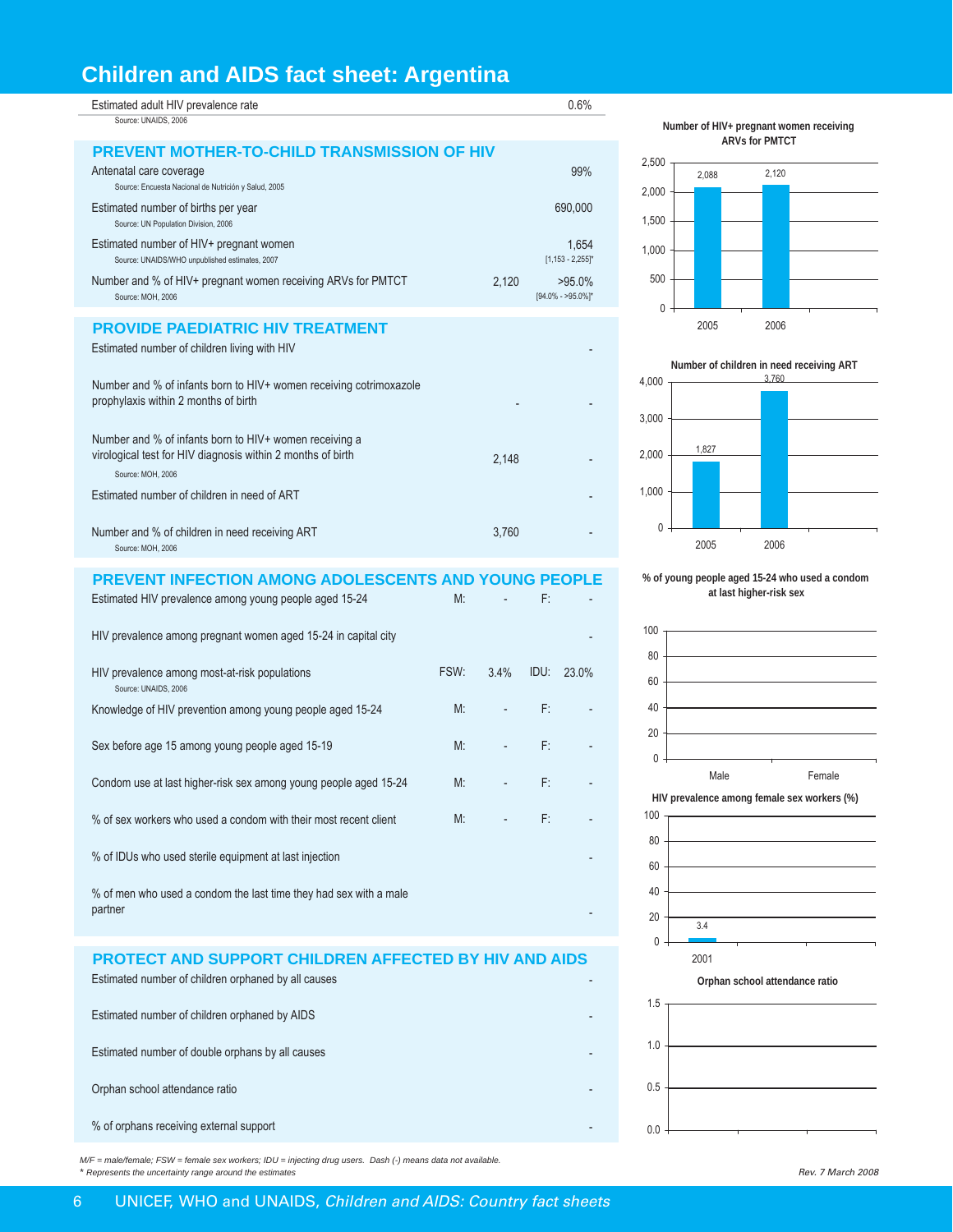## **Children and AIDS fact sheet: Armenia**

| Estimated adult HIV prevalence rate                                                                          | 0.1%                 |                                                       |
|--------------------------------------------------------------------------------------------------------------|----------------------|-------------------------------------------------------|
| Source: UNAIDS, 2006                                                                                         |                      | Number of HIV+ pregnant wome<br><b>ARVs for PMTCT</b> |
| <b>PREVENT MOTHER-TO-CHILD TRANSMISSION OF HIV</b>                                                           |                      | 1,000                                                 |
| Antenatal care coverage<br>Source: DHS. 2005                                                                 | 93%                  |                                                       |
| Estimated number of births per year<br>Source: UN Population Division, 2006                                  | 36,000               | 800<br>600                                            |
| Estimated number of HIV+ pregnant women<br>Source: UNAIDS/WHO unpublished estimates, 2007                    | < 100<br>$[< 100]$ * | 400                                                   |
| Number and % of HIV+ pregnant women receiving ARVs for PMTCT<br>Source: WHO Regional Office for Europe, 2006 | 5                    | 200                                                   |
| <b>PROVIDE PAEDIATRIC HIV TREATMENT</b>                                                                      |                      | 5<br>0                                                |
| Estimated number of children living with HIV                                                                 |                      | 2006                                                  |
|                                                                                                              |                      | Number of children in need re                         |
| Number and % of infants born to HIV+ women receiving cotrimoxazole                                           |                      | 1.000                                                 |
| prophylaxis within 2 months of birth                                                                         |                      | 800                                                   |
| Number and % of infants born to HIV+ women receiving a                                                       |                      | 600                                                   |
| virological test for HIV diagnosis within 2 months of birth                                                  |                      |                                                       |
|                                                                                                              |                      | 400                                                   |
| Estimated number of children in need of ART                                                                  |                      | 200                                                   |
| Number and % of children in need receiving ART                                                               | $\overline{2}$       | $\overline{2}$<br>3<br>0                              |
| Source: MOH. 2006                                                                                            |                      | 2005<br>2006                                          |
| <b>PREVENT INFECTION AMONG ADOLESCENTS AND YOUNG PEOPLE</b>                                                  |                      | % of young people aged 15-24 who u                    |
| M:<br>Estimated HIV prevalence among young people aged 15-24                                                 | F:                   | at last higher-risk sex                               |
|                                                                                                              |                      | ■2000<br>$\blacksquare$ 200<br>100                    |
| HIV prevalence among pregnant women aged 15-24 in capital city                                               |                      | 86.4                                                  |
| FSW:<br>HIV prevalence among most-at-risk populations                                                        | 0.4%<br>IDU:<br>9.3% | 80                                                    |
|                                                                                                              |                      |                                                       |

HIV prevalence among most-at-risk populations FSW: 0.4% IDU: 9.3% Source: UNAIDS, 2006  $\overline{a}$ Knowledge of HIV prevention among young people aged 15-24 M: 15.1% F: 22.6% Source: DHS, 2005 Sex before age 15 among young people aged 15-19 M: 2.6% F: 0.3% Source: DHS, 2005 Condom use at last higher-risk sex among young people aged 15-24 M: 86.4% F: Source: DHS, 2005 % of sex workers who used a condom with their most recent client M: 100.0% F: 89.2% Source: UNAIDS, 2006 <sup>2006</sup> <sup>89</sup> % of IDUs who used sterile equipment at last injection Source: UNAIDS, 2006 % of men who used a condom the last time they had sex with a male partner Source: UNAIDS, 2006 46.0% 30.4%

#### **PROTECT AND SUPPORT CHILDREN AFFECTED BY HIV AND AIDS**

| Estimated number of children orphaned by all causes | $\overline{\phantom{0}}$ |     | Orphan school attenda |
|-----------------------------------------------------|--------------------------|-----|-----------------------|
| Estimated number of children orphaned by AIDS       | -                        | 1.5 |                       |
| Estimated number of double orphans by all causes    | -                        | 1.0 |                       |
| Orphan school attendance ratio                      |                          | 0.5 |                       |
| % of orphans receiving external support             | -                        | 0.0 |                       |

\* *Represents the uncertainty range around the estimates M/F = male/female; FSW = female sex workers; IDU = injecting drug users. Dash (-) means data not available.*

Rev. 7 March 2008

 $\Omega$ 200 400 600 800 1,000 **ARVs for PMTCT** 5 2006

**Number of HIV+ pregnant women receiving** 



**% of young people aged 15-24 who used a condom at last higher-risk sex**

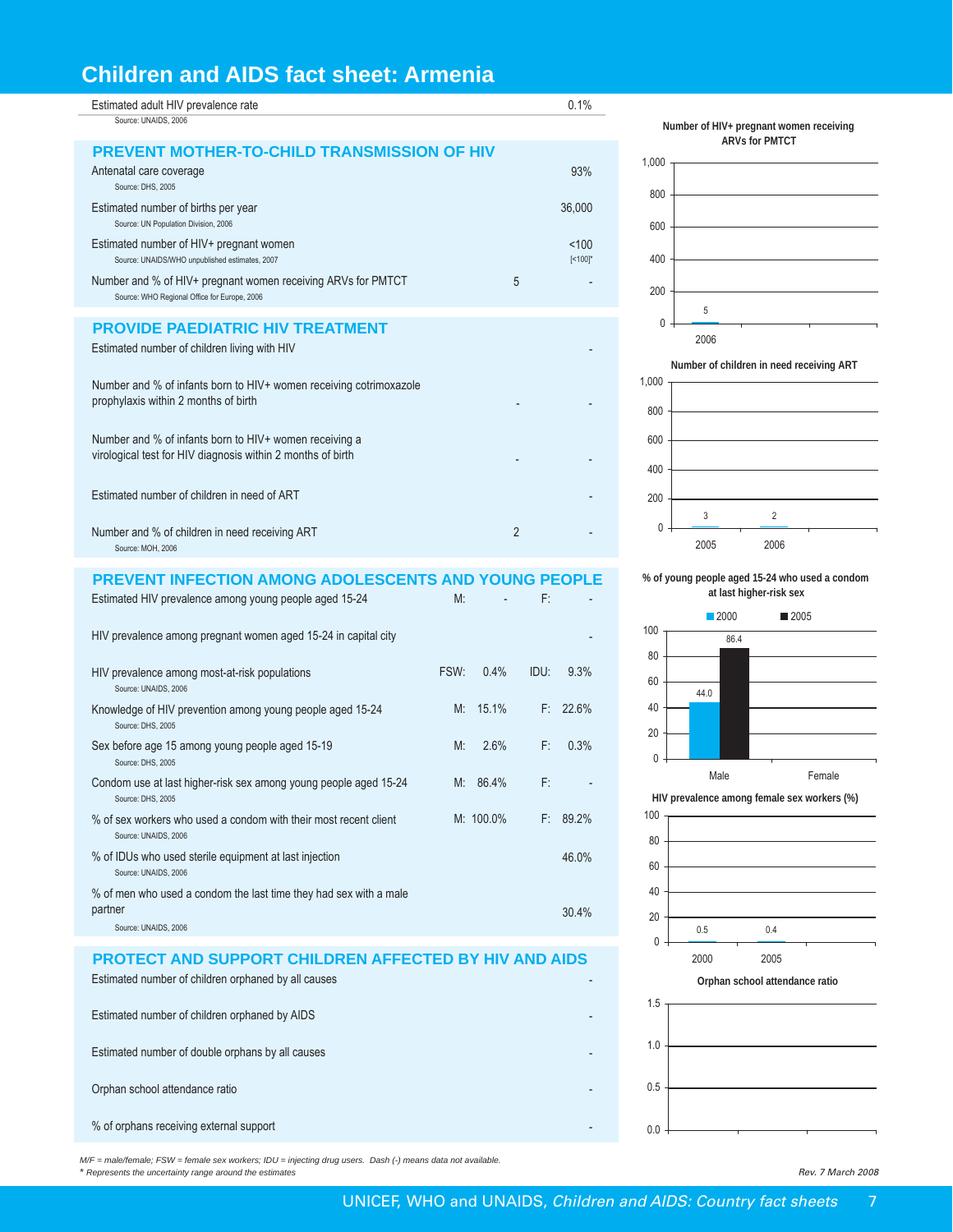## **Children and AIDS fact sheet: Azerbaijan**

| Estimated adult HIV prevalence rate                                                                                                                                    |      |              |      | 0.1%                |              |                                                       |
|------------------------------------------------------------------------------------------------------------------------------------------------------------------------|------|--------------|------|---------------------|--------------|-------------------------------------------------------|
| Source: UNAIDS, 2006                                                                                                                                                   |      |              |      |                     |              | Number of HIV+ pregnant wome<br><b>ARVs for PMTCT</b> |
| <b>PREVENT MOTHER-TO-CHILD TRANSMISSION OF HIV</b>                                                                                                                     |      |              |      |                     | 1,000        |                                                       |
| Antenatal care coverage<br>Source: RHS. 2001                                                                                                                           |      |              |      | 70%                 | 800          |                                                       |
| Estimated number of births per year<br>Source: UN Population Division, 2006                                                                                            |      |              |      | 129,000             | 600          |                                                       |
| Estimated number of HIV+ pregnant women                                                                                                                                |      |              |      | 100                 | 400          |                                                       |
| Source: UNAIDS/WHO unpublished estimates, 2007<br>Number and % of HIV+ pregnant women receiving ARVs for PMTCT                                                         |      | 1            |      | $5$ < 100 - < 2001* | 200          |                                                       |
| Source: MOH. 2006                                                                                                                                                      |      |              |      |                     | 0            | $\mathbf{1}$                                          |
| <b>PROVIDE PAEDIATRIC HIV TREATMENT</b>                                                                                                                                |      |              |      |                     |              | 2006                                                  |
| Estimated number of children living with HIV                                                                                                                           |      |              |      |                     |              | Number of children in need rec-                       |
| Number and % of infants born to HIV+ women receiving cotrimoxazole<br>prophylaxis within 2 months of birth                                                             |      |              |      |                     | 1,000        |                                                       |
| Source: MOH, 2006                                                                                                                                                      |      | $\mathbf{0}$ |      |                     | 800          |                                                       |
| Number and % of infants born to HIV+ women receiving a<br>virological test for HIV diagnosis within 2 months of birth                                                  |      | $\mathbf{0}$ |      |                     | 600          |                                                       |
| Source: MOH, 2006                                                                                                                                                      |      |              |      |                     | 400          |                                                       |
| Estimated number of children in need of ART                                                                                                                            |      |              |      |                     | 200          |                                                       |
| Number and % of children in need receiving ART<br>Source: MOH, 2006                                                                                                    |      | $\mathbf{0}$ |      |                     | 0            | 2006                                                  |
| PREVENT INFECTION AMONG ADOLESCENTS AND YOUNG PEOPLE                                                                                                                   |      |              |      |                     |              | % of young people aged 15-24 who u                    |
| Estimated HIV prevalence among young people aged 15-24                                                                                                                 | M:   |              | F:   |                     |              | at last higher-risk sex                               |
| HIV prevalence among pregnant women aged 15-24 in capital city                                                                                                         |      |              |      |                     | 100          |                                                       |
| HIV prevalence among most-at-risk populations                                                                                                                          | FSW: |              | IDU: |                     | 80           |                                                       |
|                                                                                                                                                                        |      |              |      |                     | 60           |                                                       |
| Knowledge of HIV prevention among young people aged 15-24<br>Source: MICS, 2000                                                                                        | M:   |              | F:   | 2.0%                | 40<br>20     |                                                       |
| Sex before age 15 among young people aged 15-19<br>Source: RCHS, 2001                                                                                                  | M:   |              | F:   | 1.0%                | $\mathbf{0}$ |                                                       |
| Condom use at last higher-risk sex among young people aged 15-24                                                                                                       | M:   |              | F:   |                     |              | Male                                                  |
| % of sex workers who used a condom with their most recent client                                                                                                       | M:   |              | F:   |                     | 100          | HIV prevalence among female sex                       |
|                                                                                                                                                                        |      |              |      |                     | 80           |                                                       |
| % of IDUs who used sterile equipment at last injection                                                                                                                 |      |              |      |                     | 60           |                                                       |
| % of men who used a condom the last time they had sex with a male                                                                                                      |      |              |      |                     | 40           |                                                       |
| partner                                                                                                                                                                |      |              |      |                     | 20           |                                                       |
| <b>PROTECT AND SUPPORT CHILDREN AFFECTED BY HIV AND AIDS</b>                                                                                                           |      |              |      |                     | $\mathbf{0}$ |                                                       |
| Estimated number of children orphaned by all causes                                                                                                                    |      |              |      |                     |              | Orphan school attendan                                |
| Estimated number of children orphaned by AIDS                                                                                                                          |      |              |      |                     | 1.5          |                                                       |
| Estimated number of double orphans by all causes                                                                                                                       |      |              |      |                     | 1.0          |                                                       |
| Orphan school attendance ratio                                                                                                                                         |      |              |      |                     | 0.5          |                                                       |
| % of orphans receiving external support                                                                                                                                |      |              |      |                     | 0.0          |                                                       |
| M/F = male/female; FSW = female sex workers; IDU = injecting drug users. Dash (-) means data not available.<br>* Represents the uncertainty range around the estimates |      |              |      |                     |              | R                                                     |

**Number of HIV+ pregnant women receiving ARVs for PMTCT**





**% of young people aged 15-24 who used a condom at last higher-risk sex**

| 100      |                                             |
|----------|---------------------------------------------|
| 80       |                                             |
| 60       |                                             |
| 40       |                                             |
| 20       |                                             |
| 0        |                                             |
|          | Male<br>Female                              |
|          | HIV prevalence among female sex workers (%) |
| 100      |                                             |
| 80       |                                             |
| 60       |                                             |
| 40       |                                             |
| 20       |                                             |
|          |                                             |
| $\Omega$ |                                             |
|          | Orphan school attendance ratio              |
| 1.5      |                                             |
|          |                                             |
| 1.0      |                                             |
|          |                                             |
| 0.5      |                                             |
| 0.0      | T<br>T                                      |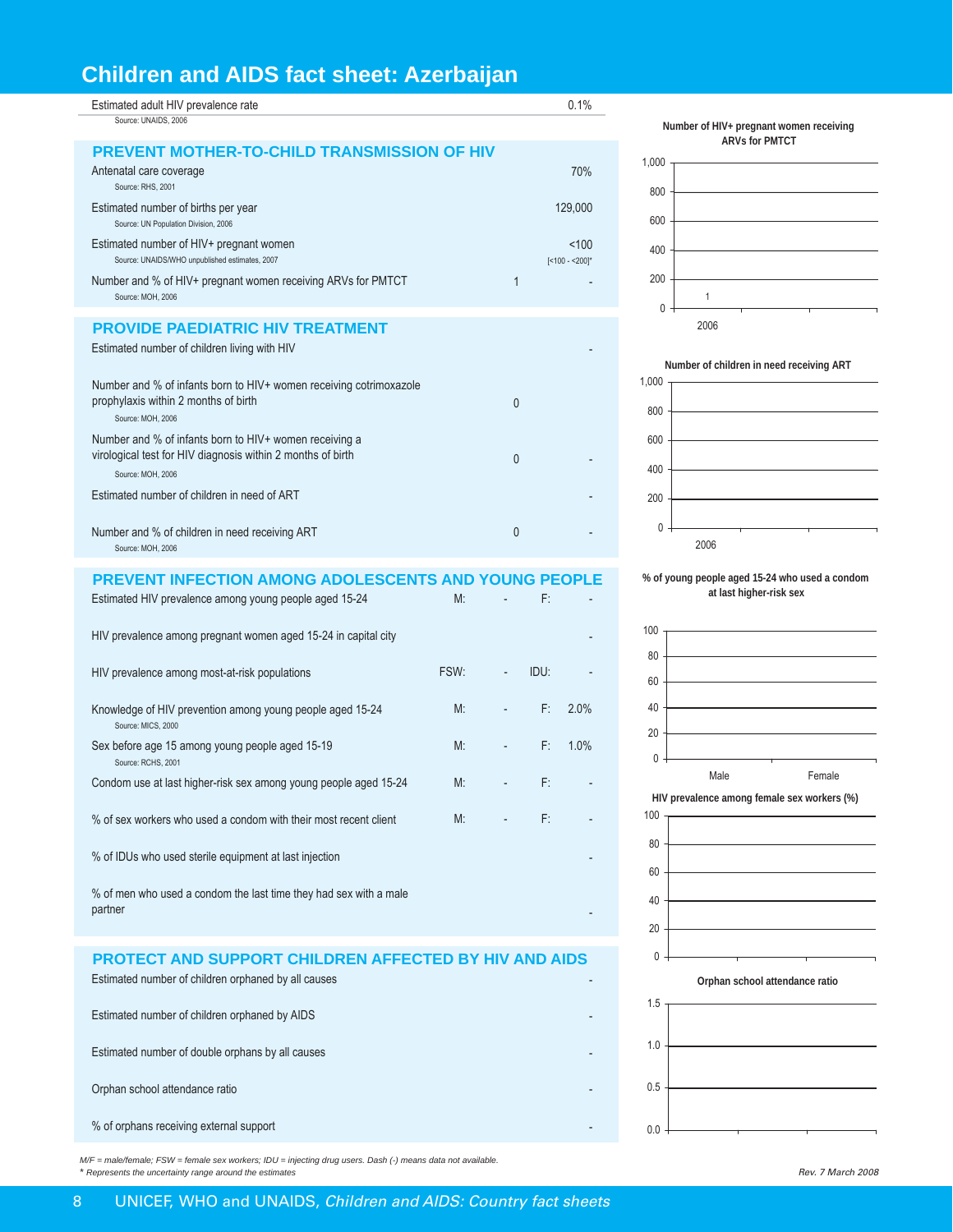## **Children and AIDS fact sheet: Bahamas**

| Estimated adult HIV prevalence rate                                                                                   |      |      | 3.3%                     |                                               |
|-----------------------------------------------------------------------------------------------------------------------|------|------|--------------------------|-----------------------------------------------|
| Source: UNAIDS, 2006                                                                                                  |      |      |                          | Number of HIV+ pregnant women receiving       |
| PREVENT MOTHER-TO-CHILD TRANSMISSION OF HIV                                                                           |      |      |                          | <b>ARVs for PMTCT</b>                         |
| Antenatal care coverage                                                                                               |      |      |                          | 1,000                                         |
|                                                                                                                       |      |      |                          | 800                                           |
| Estimated number of births per year                                                                                   |      |      | 6,000                    |                                               |
| Source: UN Population Division, 2006                                                                                  |      |      |                          | 600                                           |
| Estimated number of HIV+ pregnant women<br>Source: UNAIDS/WHO unpublished estimates, 2007                             |      |      | 100<br>$[< 100 - 200]$ * | 400                                           |
| Number and % of HIV+ pregnant women receiving ARVs for PMTCT                                                          |      |      |                          |                                               |
|                                                                                                                       |      |      |                          | 200                                           |
| <b>PROVIDE PAEDIATRIC HIV TREATMENT</b>                                                                               |      |      |                          | 0                                             |
| Estimated number of children living with HIV                                                                          |      |      |                          |                                               |
|                                                                                                                       |      |      |                          | Number of children in need receiving ART      |
| Number and % of infants born to HIV+ women receiving cotrimoxazole                                                    |      |      |                          | 1,000                                         |
| prophylaxis within 2 months of birth                                                                                  |      |      |                          | 800                                           |
|                                                                                                                       |      |      |                          |                                               |
| Number and % of infants born to HIV+ women receiving a<br>virological test for HIV diagnosis within 2 months of birth |      |      |                          | 600                                           |
|                                                                                                                       |      |      |                          | 400                                           |
| Estimated number of children in need of ART                                                                           |      |      |                          |                                               |
|                                                                                                                       |      |      |                          | 200                                           |
| Number and % of children in need receiving ART                                                                        |      |      |                          | $\mathbf{0}$                                  |
|                                                                                                                       |      |      |                          |                                               |
| <b>PREVENT INFECTION AMONG ADOLESCENTS AND</b>                                                                        |      |      |                          | % of young people aged 15-24 who used a condo |
| Estimated HIV prevalence among young people aged 15-24                                                                | M:   | F:   |                          | at last higher-risk sex                       |
|                                                                                                                       |      |      |                          | 100                                           |
| HIV prevalence among pregnant women aged 15-24 in capital city                                                        |      |      |                          |                                               |
| HIV prevalence among most-at-risk populations                                                                         | FSW: | IDU: |                          | 80                                            |
|                                                                                                                       |      |      |                          | 60                                            |
| Knowledge of HIV prevention among young people aged 15-24                                                             | M:   | F:   |                          | 40                                            |
|                                                                                                                       |      |      |                          | 20                                            |
| Sex before age 15 among young people aged 15-19                                                                       | M:   | F:   |                          | $\mathbf 0$                                   |
| Condom use at last higher-risk sex among young people aged 15-24                                                      | M:   | F:   |                          | Male<br>Female                                |
|                                                                                                                       |      |      |                          | HIV prevalence among female sex workers (%)   |
| % of sex workers who used a condom with their most recent client                                                      | M:   | F:   |                          | 100                                           |
|                                                                                                                       |      |      |                          | 80                                            |
| % of IDUs who used sterile equipment at last injection                                                                |      |      |                          | 60                                            |
| % of men who used a condom the last time they had sex with a male                                                     |      |      |                          |                                               |
| partner                                                                                                               |      |      |                          | 40                                            |
|                                                                                                                       |      |      |                          | 20                                            |
| PROTECT AND SUPPORT CHILDREN AFFECTED BY HIV AND AIDS                                                                 |      |      |                          | 0                                             |
| Estimated number of children orphaned by all causes                                                                   |      |      |                          |                                               |
|                                                                                                                       |      |      |                          | Orphan school attendance ratio                |
| Estimated number of children orphaned by AIDS                                                                         |      |      |                          | 1.5                                           |
|                                                                                                                       |      |      |                          |                                               |
| Estimated number of double orphans by all causes                                                                      |      |      |                          | 1.0                                           |
|                                                                                                                       |      |      |                          | 0.5                                           |
| Orphan school attendance ratio                                                                                        |      |      |                          |                                               |
| % of orphans receiving external support                                                                               |      |      |                          | $0.0\,$                                       |
|                                                                                                                       |      |      |                          |                                               |
|                                                                                                                       |      |      |                          |                                               |

*M/F = male/female; FSW = female sex workers; IDU = injecting drug users. Dash (-) means data not available.*<br>\* Represents the uncertainty range around the estimates

Rev. 7 March 2008

 $\overline{\phantom{0}}$ 

|                            | 1,000                                                                     |
|----------------------------|---------------------------------------------------------------------------|
| ,000                       | 800                                                                       |
|                            | 600                                                                       |
| 100<br>$-200$ <sup>*</sup> | 400                                                                       |
|                            | 200                                                                       |
|                            | 0                                                                         |
|                            |                                                                           |
|                            | Number of children in need receiving ART<br>1,000                         |
|                            | $800 -$                                                                   |
|                            | 600                                                                       |
|                            | $400 -$                                                                   |
|                            | $200 -$                                                                   |
|                            | 0                                                                         |
| PLE                        | % of young people aged 15-24 who used a condom<br>at last higher-risk sex |
|                            | the control of the control of the control of<br>$100 -$                   |
|                            | $80 -$                                                                    |
|                            | $60 -$<br>$40 -$                                                          |
|                            | $20 -$                                                                    |
|                            | $0 -$                                                                     |
|                            | Male<br>Female<br>HIV prevalence among female sex workers (%)             |
|                            | $100 -$                                                                   |
|                            | $80 -$                                                                    |
|                            | 60                                                                        |
|                            | 40                                                                        |
|                            | 20                                                                        |
| วร                         | 0<br>Orphan school attendance ratio                                       |
|                            | 1.5                                                                       |
|                            | $1.0\,$                                                                   |
|                            |                                                                           |
|                            | $0.5\,$                                                                   |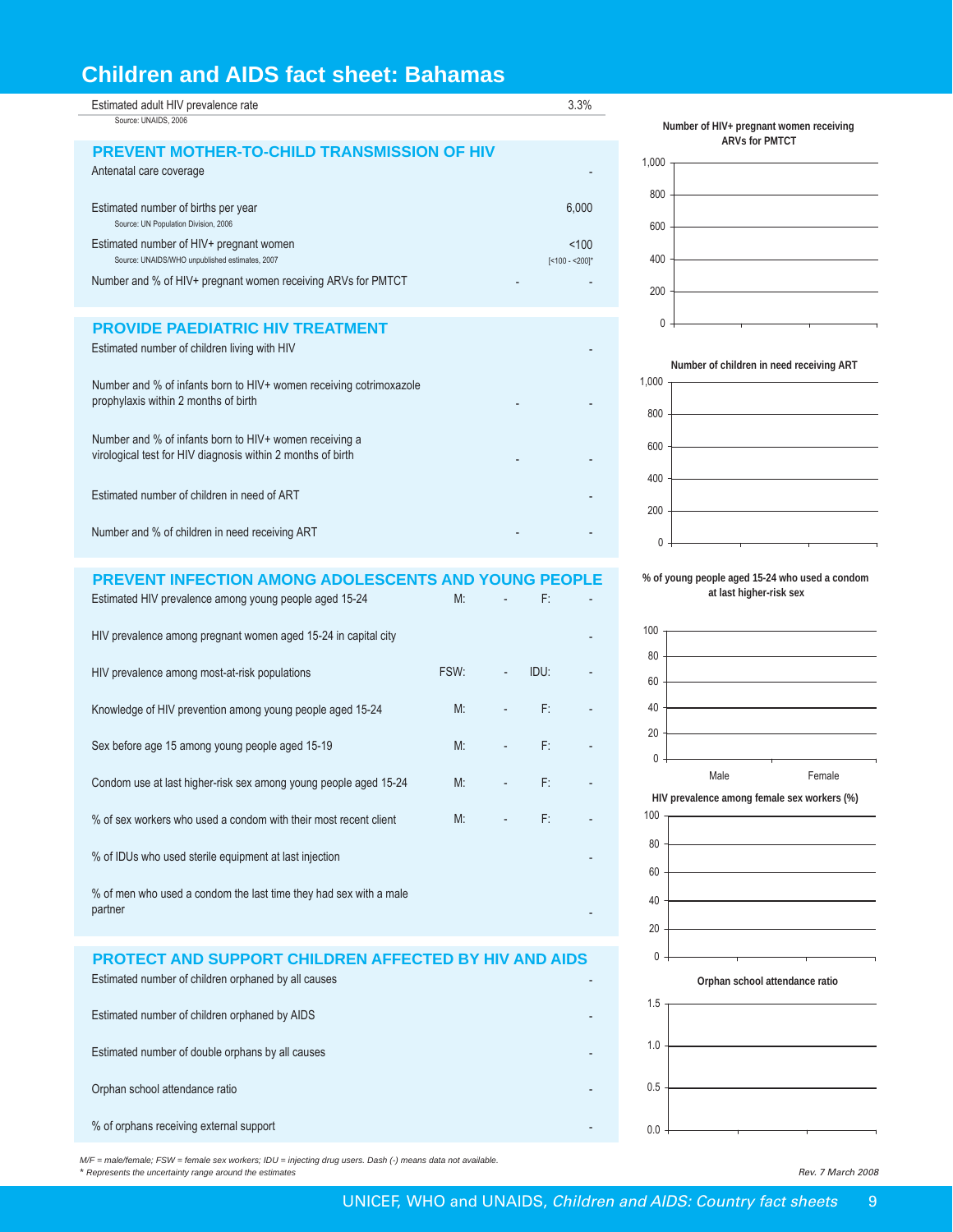## **Children and AIDS fact sheet: Bahrain**

#### Estimated adult HIV prevalence rate

## **PREVENT MOTHER-TO-CHILD TRANSMISSION OF HIV**

| Antenatal care coverage<br>-                                      |     |  |
|-------------------------------------------------------------------|-----|--|
|                                                                   | 800 |  |
| Estimated number of births per year<br>13,000                     |     |  |
| Source: UN Population Division, 2006                              | 600 |  |
| Estimated number of HIV+ pregnant women                           | 400 |  |
|                                                                   |     |  |
| Number and % of HIV+ pregnant women receiving ARVs for PMTCT<br>- | 200 |  |
|                                                                   |     |  |

## **PROVIDE PAEDIATRIC HIV TREATMENT**

| Estimated number of children living with HIV                                                                          |                               |
|-----------------------------------------------------------------------------------------------------------------------|-------------------------------|
|                                                                                                                       | Number of children in need re |
| Number and % of infants born to HIV+ women receiving cotrimoxazole                                                    | 1,000                         |
| prophylaxis within 2 months of birth                                                                                  | 800                           |
|                                                                                                                       |                               |
| Number and % of infants born to HIV+ women receiving a<br>virological test for HIV diagnosis within 2 months of birth | 600                           |
|                                                                                                                       | 400                           |
| Estimated number of children in need of ART                                                                           |                               |
|                                                                                                                       | 200                           |
| Number and % of children in need receiving ART                                                                        | $\sim$                        |

## **PREVENT INFECTION AMONG ADOLESCENTS AND YOUNG PEOPLE**

| M:   |          | F:   |          | at last liigilei -ilsk s |                                                       |                                        |
|------|----------|------|----------|--------------------------|-------------------------------------------------------|----------------------------------------|
|      |          |      |          | 100                      |                                                       |                                        |
| FSW: |          | IDU: |          | 80                       |                                                       |                                        |
|      |          |      |          | 40                       |                                                       |                                        |
|      |          |      |          | 20                       |                                                       |                                        |
|      |          |      |          | 0                        |                                                       |                                        |
| M:   |          | F:   |          |                          |                                                       |                                        |
| M:   |          | F:   |          | 100                      |                                                       |                                        |
|      |          |      |          | 80                       |                                                       |                                        |
|      |          |      |          |                          |                                                       |                                        |
|      | M:<br>M: |      | F:<br>F: |                          | 60<br>60<br>$\Lambda$ <sup><math>\Lambda</math></sup> | Male<br>HIV prevalence among female se |

**PROTECT AND SUPPORT CHILDREN AFFECTED BY HIV AND AIDS**

partner

| Estimated number of children orphaned by all causes |   |     | Orphan school attenda |
|-----------------------------------------------------|---|-----|-----------------------|
| Estimated number of children orphaned by AIDS       | - | 1.5 |                       |
| Estimated number of double orphans by all causes    | - | 1.0 |                       |
| Orphan school attendance ratio                      | - | 0.5 |                       |
| % of orphans receiving external support             | - | 0.0 |                       |

 $*$  Represents the uncertainty range around the estimates *M/F = male/female; FSW = female sex workers; IDU = injecting drug users. Dash (-) means data not available.* **Number of HIV+ pregnant women receiving ARVs for PMTCT**

| 1,000 |  |
|-------|--|
|       |  |
| 800   |  |
| 600   |  |
|       |  |
| 400   |  |
| 200   |  |
|       |  |
|       |  |

|       | Number of children in need receiving ART |
|-------|------------------------------------------|
| 1,000 |                                          |
| 800   |                                          |
| 600   |                                          |
| 400   |                                          |
| 200   |                                          |
|       |                                          |

-

-

**% of young people aged 15-24 who used a condom at last higher-risk sex**

| 100          |                                             |        |
|--------------|---------------------------------------------|--------|
| 80           |                                             |        |
| 60           |                                             |        |
| 40           |                                             |        |
| 20           |                                             |        |
| $\mathbf{0}$ |                                             |        |
|              | Male                                        | Female |
|              | HIV prevalence among female sex workers (%) |        |
| 100          |                                             |        |
| 80           |                                             |        |
| 60           |                                             |        |
| 40           |                                             |        |
| 20           |                                             |        |
| 0            | Ť                                           | ۳      |
|              | Orphan school attendance ratio              |        |
|              |                                             |        |
| 1.5          |                                             |        |
| 1.0          |                                             |        |
|              |                                             |        |
| 0.5          |                                             |        |
|              |                                             |        |
| 0.0          |                                             | T      |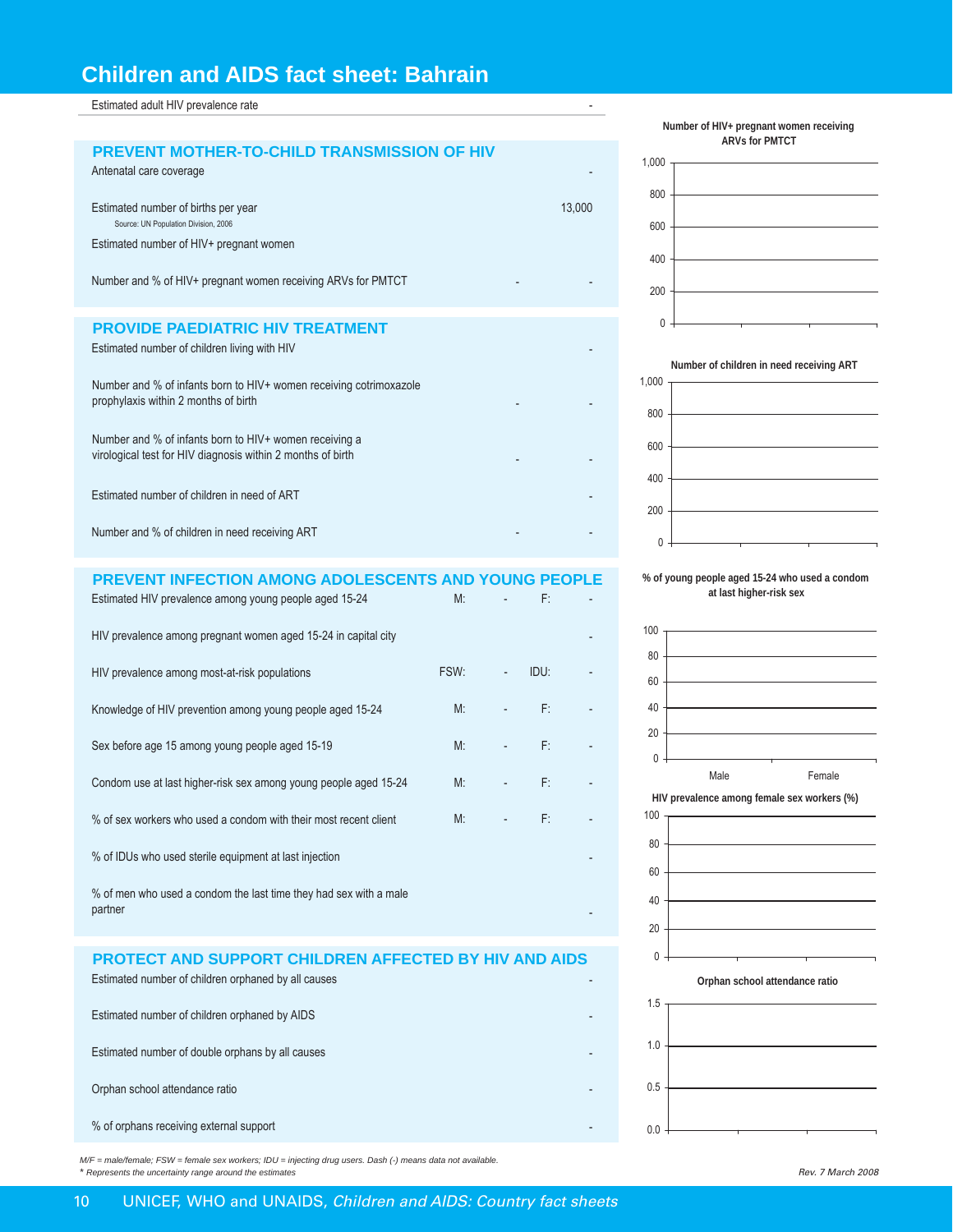## **Children and AIDS fact sheet: Bangladesh**

| Estimated adult HIV prevalence rate                                                       |      |             |              | < 0.1%              |                                                   |        |
|-------------------------------------------------------------------------------------------|------|-------------|--------------|---------------------|---------------------------------------------------|--------|
| Source: UNAIDS, 2006                                                                      |      |             |              |                     | Number of HIV+ pregnant women receiving           |        |
| PREVENT MOTHER-TO-CHILD TRANSMISSION OF HIV                                               |      |             |              |                     | <b>ARVs for PMTCT</b>                             |        |
| Antenatal care coverage<br>Source: MICS, 2006                                             |      |             |              | 48%                 | 1,000                                             |        |
| Estimated number of births per year                                                       |      |             |              | 4,013,000           | 800<br>600                                        |        |
| Source: UN Population Division, 2006<br>Estimated number of HIV+ pregnant women           |      |             |              | $200$               | 400                                               |        |
| Source: UNAIDS/WHO unpublished estimates, 2007                                            |      |             |              | $[< 100 - 500]$ *   |                                                   |        |
| Number and % of HIV+ pregnant women receiving ARVs for PMTCT<br>Source: MOH. 2006         |      |             | 5            |                     | 200<br>5<br>0                                     |        |
| <b>PROVIDE PAEDIATRIC HIV TREATMENT</b>                                                   |      |             |              |                     | 2006                                              |        |
| Estimated number of children living with HIV                                              |      |             |              |                     |                                                   |        |
| Number and % of infants born to HIV+ women receiving cotrimoxazole                        |      |             |              |                     | Number of children in need receiving ART<br>1,000 |        |
| prophylaxis within 2 months of birth<br>Source: MOH. 2006                                 |      |             | 5            |                     | 800                                               |        |
| Number and % of infants born to HIV+ women receiving a                                    |      |             |              |                     | 600                                               |        |
| virological test for HIV diagnosis within 2 months of birth                               |      |             | $\mathbf{0}$ |                     | 400                                               |        |
| Source: MOH, 2006<br>Estimated number of children in need of ART                          |      |             |              |                     |                                                   |        |
|                                                                                           |      |             |              |                     | 200<br>$\mathbf{1}$                               |        |
| Number and % of children in need receiving ART<br>Source: MOH, 2006                       |      |             | 1            |                     | $\Omega$<br>2006                                  |        |
| PREVENT INFECTION AMONG ADOLESCENTS AND                                                   |      |             |              | <b>YOUNG PEOPLE</b> | % of young people aged 15-24 who used a cond      |        |
| Estimated HIV prevalence among young people aged 15-24                                    | M:   |             | F:           |                     | at last higher-risk sex                           |        |
| HIV prevalence among pregnant women aged 15-24 in capital city                            |      |             |              |                     | 100                                               |        |
| HIV prevalence among most-at-risk populations                                             | FSW: | 0.2%        | IDU:         | 4.9%                | 80                                                |        |
| Source: UNAIDS, 2006                                                                      |      |             |              |                     | 60                                                |        |
| Knowledge of HIV prevention among young people aged 15-24<br>Source: MICS, 2006           | M:   |             | F:           | 15.8%               | 40<br>20                                          |        |
| Sex before age 15 among young people aged 15-19                                           | M:   |             | F:           |                     | 0                                                 |        |
| Condom use at last higher-risk sex among young people aged 15-24                          | M:   |             | F:           |                     | Male                                              | Female |
|                                                                                           |      |             |              |                     | HIV prevalence among female sex workers (%)       |        |
| % of sex workers who used a condom with their most recent client<br>Source: UNAIDS, 2006  |      | $M: 44.1\%$ |              | F: 31.8%            | 100<br>80                                         |        |
| % of IDUs who used sterile equipment at last injection                                    |      |             |              | 8.3%                | 60                                                |        |
| Source: UNAIDS, 2006<br>% of men who used a condom the last time they had sex with a male |      |             |              |                     | 40                                                |        |
| partner                                                                                   |      |             |              | 49.2%               | 20                                                |        |
| Source: UNAIDS, 2006                                                                      |      |             |              |                     | 0.2<br>0                                          |        |
| <b>PROTECT AND SUPPORT CHILDREN AFFECTED BY HIV AND AIDS</b>                              |      |             |              |                     | 2004                                              |        |
| Estimated number of children orphaned by all causes                                       |      |             |              |                     | Orphan school attendance ratio                    |        |
| Estimated number of children orphaned by AIDS                                             |      |             |              |                     | 1.5                                               |        |
| Estimated number of double orphans by all causes                                          |      |             |              |                     | 1.0<br>0.84                                       |        |
|                                                                                           |      |             |              |                     | 0.5                                               |        |
| Orphan school attendance ratio<br>Source: MICS, 2006                                      |      |             |              | 0.84                |                                                   |        |
| % of orphans receiving external support                                                   |      |             |              |                     | 0.0<br>2006                                       |        |
|                                                                                           |      |             |              |                     |                                                   |        |

\* *Represents the uncertainty range around the estimates M/F = male/female; FSW = female sex workers; IDU = injecting drug users. .Dash (-) means data not available.*

Rev. 7 March 2008

# 5 **ARVs for PMTCT**



people aged 15-24 who used a condom **at last higher-risk sex**



UNICEF, WHO and UNAIDS, Children and AIDS: Country fact sheets 11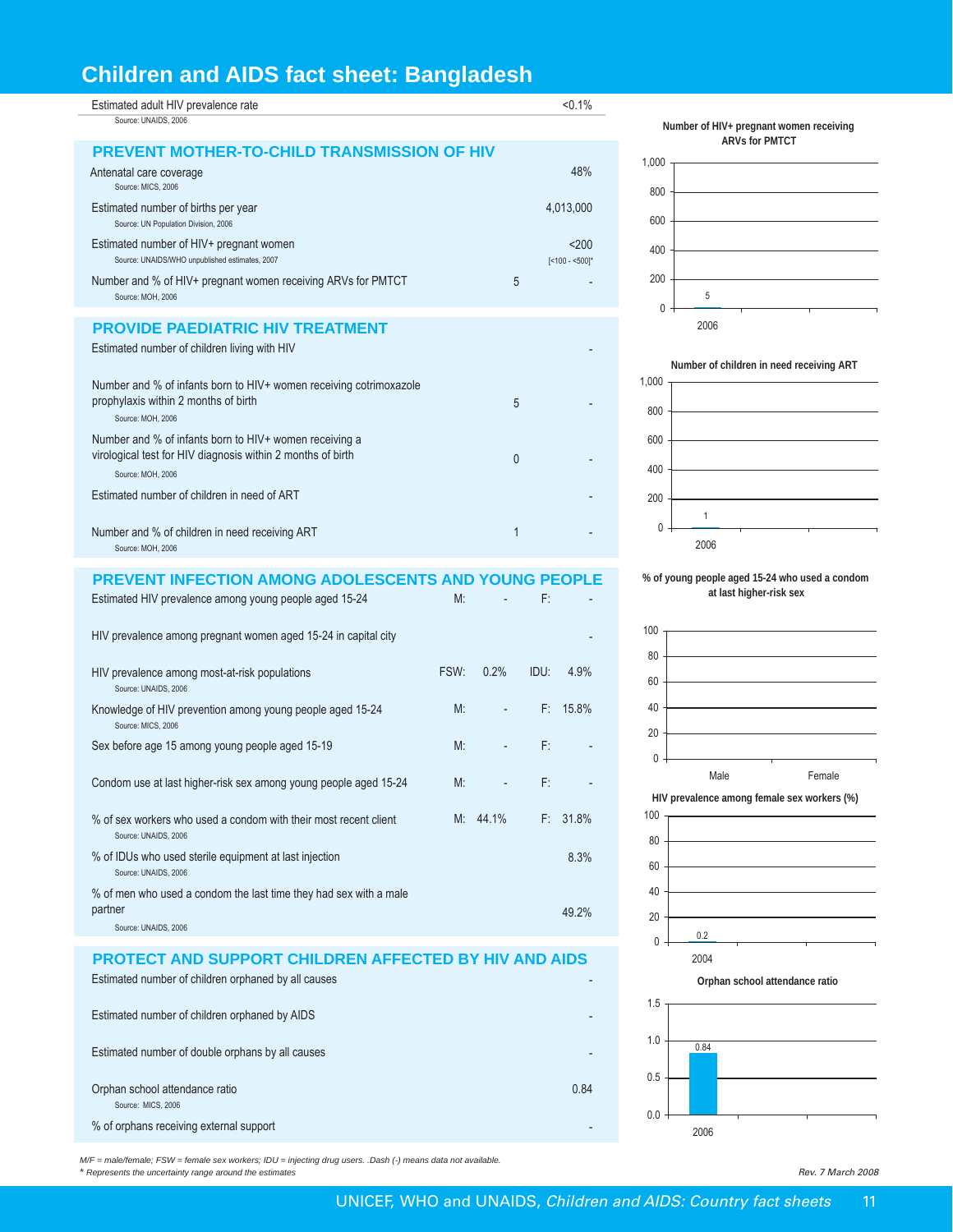## **Children and AIDS fact sheet: Barbados**

| Estimated adult HIV prevalence rate                                                                                   |      |    |      | 1.5%                 |                                    |                               |
|-----------------------------------------------------------------------------------------------------------------------|------|----|------|----------------------|------------------------------------|-------------------------------|
| Source: UNAIDS, 2006                                                                                                  |      |    |      |                      |                                    | Number of HIV+ pregnant wome  |
| <b>PREVENT MOTHER-TO-CHILD TRANSMISSION OF HIV</b>                                                                    |      |    |      |                      | 1,000                              | <b>ARVs for PMTCT</b>         |
| Antenatal care coverage<br>Source: PAHO/WHO, 2004                                                                     |      |    |      | 100%                 |                                    |                               |
| Estimated number of births per year                                                                                   |      |    |      | 3,000                | 800                                |                               |
| Source: UN Population Division, 2006                                                                                  |      |    |      |                      | 600                                |                               |
| Estimated number of HIV+ pregnant women<br>Source: UNAIDS/WHO unpublished estimates, 2007                             |      |    |      | < 100<br>$[< 100]$ * | 400                                |                               |
| Number and % of HIV+ pregnant women receiving ARVs for PMTCT<br>Source: MOH, 2006                                     |      | 37 |      |                      | 200<br>37                          |                               |
|                                                                                                                       |      |    |      |                      | 0<br>2006                          |                               |
| <b>PROVIDE PAEDIATRIC HIV TREATMENT</b><br>Estimated number of children living with HIV                               |      |    |      |                      |                                    |                               |
|                                                                                                                       |      |    |      |                      |                                    | Number of children in need re |
| Number and % of infants born to HIV+ women receiving cotrimoxazole<br>prophylaxis within 2 months of birth            |      |    |      |                      | 1,000                              |                               |
|                                                                                                                       |      |    |      |                      | 800                                |                               |
| Number and % of infants born to HIV+ women receiving a<br>virological test for HIV diagnosis within 2 months of birth |      |    |      |                      | 600                                |                               |
|                                                                                                                       |      |    |      |                      | 400                                |                               |
| Estimated number of children in need of ART                                                                           |      |    |      |                      | 200                                |                               |
| Number and % of children in need receiving ART                                                                        |      | 17 |      |                      | 17<br>0                            |                               |
| Source: MOH, 2006                                                                                                     |      |    |      |                      | 2006                               |                               |
| <b>PREVENT INFECTION AMONG ADOLESCENTS AND</b>                                                                        |      |    | NG   | <b>PEOPLE</b>        | % of young people aged 15-24 who u |                               |
| Estimated HIV prevalence among young people aged 15-24                                                                | M:   |    | F:   |                      |                                    | at last higher-risk sex       |
| HIV prevalence among pregnant women aged 15-24 in capital city                                                        |      |    |      |                      | 100                                |                               |
|                                                                                                                       |      |    |      |                      | 80                                 |                               |
| HIV prevalence among most-at-risk populations                                                                         | FSW: |    | IDU: |                      | 60                                 |                               |
| Knowledge of HIV prevention among young people aged 15-24                                                             | M:   |    | F:   |                      | 40                                 |                               |
| Sex before age 15 among young people aged 15-19                                                                       | M:   |    | F:   |                      | 20                                 |                               |
|                                                                                                                       |      |    |      |                      | 0<br>Male                          |                               |
| Condom use at last higher-risk sex among young people aged 15-24                                                      | M:   |    | F:   |                      | HIV prevalence among female sex    |                               |
| % of sex workers who used a condom with their most recent client                                                      | M:   |    | F:   |                      | 100                                |                               |
|                                                                                                                       |      |    |      |                      | 80                                 |                               |
| % of IDUs who used sterile equipment at last injection                                                                |      |    |      |                      | 60                                 |                               |
| % of men who used a condom the last time they had sex with a male                                                     |      |    |      |                      | 40                                 |                               |
| partner                                                                                                               |      |    |      |                      | 20                                 |                               |
| <b>PROTECT AND SUPPORT CHILDREN AFFECTED BY HIV AND AIDS</b>                                                          |      |    |      |                      | 0                                  |                               |
| Estimated number of children orphaned by all causes                                                                   |      |    |      |                      |                                    | Orphan school attendan        |
|                                                                                                                       |      |    |      |                      | 1.5                                |                               |
| Estimated number of children orphaned by AIDS                                                                         |      |    |      |                      |                                    |                               |
| Estimated number of double orphans by all causes                                                                      |      |    |      |                      | 1.0                                |                               |
| Orphan school attendance ratio                                                                                        |      |    |      |                      | 0.5                                |                               |
|                                                                                                                       |      |    |      |                      |                                    |                               |
| % of orphans receiving external support                                                                               |      |    |      |                      | $0.0\,$                            |                               |

\* *Represents the uncertainty range around the estimates M/F = male/female; FSW = female sex workers; IDU = injecting drug users. Dash (-) means data not available.* **Number of HIV+ pregnant women receiving ARVs for PMTCT**



|       | Number of children in need receiving ART |
|-------|------------------------------------------|
| 1,000 |                                          |
| 800   |                                          |
|       |                                          |
| 600   |                                          |
| 400   |                                          |
| 200   |                                          |
|       | 17                                       |
| Λ     |                                          |
|       | 2006                                     |

#### **% of young people aged 15-24 who used a condom at last higher-risk sex**

| 100 |                                             |
|-----|---------------------------------------------|
| 80  |                                             |
| 60  |                                             |
| 40  |                                             |
| 20  |                                             |
| 0   |                                             |
|     | Female<br>Male                              |
|     | HIV prevalence among female sex workers (%) |
| 100 |                                             |
| 80  |                                             |
| 60  |                                             |
|     |                                             |
| 40  |                                             |
| 20  |                                             |
| 0   |                                             |
|     | Orphan school attendance ratio              |
| 1.5 |                                             |
|     |                                             |
| 1.0 |                                             |
| 0.5 |                                             |
|     |                                             |
| 0.0 | T<br>T                                      |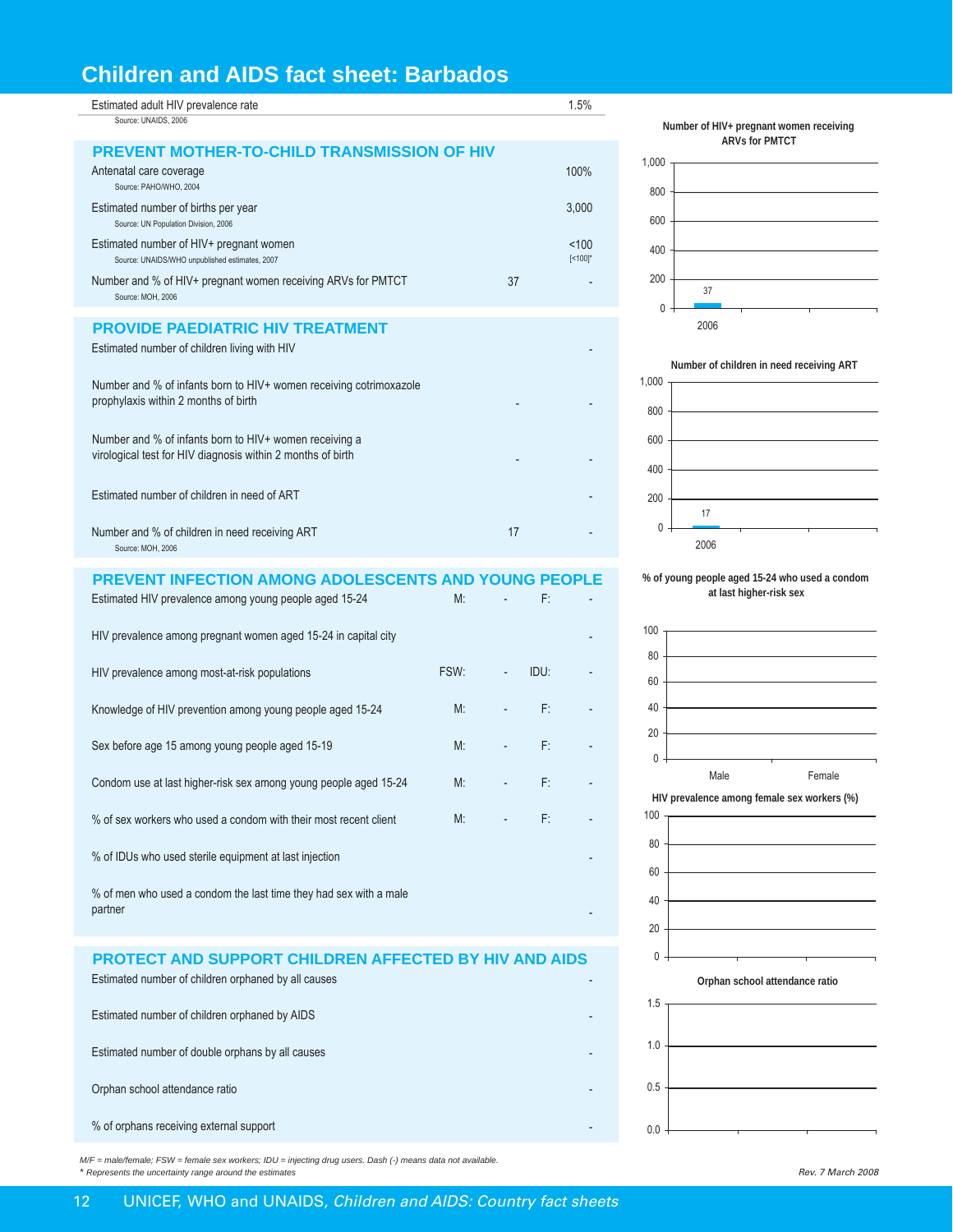## **Children and AIDS fact sheet: Belarus**

| Estimated adult HIV prevalence rate                                                       |           | 0.3%                      |                                        |
|-------------------------------------------------------------------------------------------|-----------|---------------------------|----------------------------------------|
| Source: UNAIDS, 2006                                                                      |           |                           | Number of HIV+ pregnant wome           |
| PREVENT MOTHER-TO-CHILD TRANSMISSION OF HIV                                               |           |                           | <b>ARVs for PMTCT</b>                  |
| Antenatal care coverage                                                                   |           | 99%                       | 1,000                                  |
| Source: MICS, 2005                                                                        |           |                           | 800                                    |
| Estimated number of births per year                                                       |           | 91,000                    | 600                                    |
| Source: UN Population Division, 2006                                                      |           |                           |                                        |
| Estimated number of HIV+ pregnant women<br>Source: UNAIDS/WHO unpublished estimates, 2007 |           | < 100<br>$[<100 - 200]$ * | 400                                    |
| Number and % of HIV+ pregnant women receiving ARVs for PMTCT                              | 158       |                           | 158<br>200<br>119                      |
| Source: MOH, 2006                                                                         |           |                           | 0                                      |
| <b>PROVIDE PAEDIATRIC HIV TREATMENT</b>                                                   |           |                           | 2004<br>2006                           |
| Estimated number of children living with HIV                                              |           |                           |                                        |
|                                                                                           |           |                           | Number of children in need re          |
| Number and % of infants born to HIV+ women receiving cotrimoxazole                        |           |                           | 1,000                                  |
| prophylaxis within 2 months of birth                                                      |           |                           | 800                                    |
|                                                                                           |           |                           |                                        |
| Number and % of infants born to HIV+ women receiving a                                    |           |                           | 600                                    |
| virological test for HIV diagnosis within 2 months of birth<br>Source: MOH, 2006          | 114       |                           | 400                                    |
| Estimated number of children in need of ART                                               |           |                           |                                        |
|                                                                                           |           |                           | 200<br>57                              |
| Number and % of children in need receiving ART                                            | 57        |                           | 0                                      |
| Source: MOH, 2006                                                                         |           |                           | 2006                                   |
| <b>PREVENT INFECTION AMONG ADOLESCENTS AND</b>                                            | YOUNG     | PEOPLE                    | % of young people aged 15-24 who u     |
| Estimated HIV prevalence among young people aged 15-24                                    | M:        | F:                        | at last higher-risk sex                |
|                                                                                           |           |                           |                                        |
| HIV prevalence among pregnant women aged 15-24 in capital city                            |           |                           | 100                                    |
|                                                                                           |           |                           | 80                                     |
| HIV prevalence among most-at-risk populations<br>Source: UNAIDS, 2006                     | FSW:      | IDU:<br>30.9%             | 60                                     |
| Knowledge of HIV prevention among young people aged 15-24                                 | M:        | F:<br>33.5%               | 40                                     |
| Source: MICS, 2005                                                                        |           |                           |                                        |
| Sex before age 15 among young people aged 15-19                                           | M:        | F:                        | 20                                     |
|                                                                                           |           |                           | 0                                      |
| Condom use at last higher-risk sex among young people aged 15-24                          | M:        | F:                        | Male                                   |
|                                                                                           |           |                           | HIV prevalence among female sex<br>100 |
| % of sex workers who used a condom with their most recent client<br>Source: UNAIDS, 2006  | M: 100.0% | F: 77.3%                  |                                        |
| % of IDUs who used sterile equipment at last injection                                    |           | 50.7%                     | 80                                     |
| Source: UNAIDS, 2006                                                                      |           |                           | 60                                     |
| % of men who used a condom the last time they had sex with a male                         |           |                           | 40                                     |
| partner                                                                                   |           | 61.6%                     |                                        |
| Source: UNAIDS, 2006                                                                      |           |                           | 20                                     |
| <b>PROTECT AND SUPPORT CHILDREN AFFECTED BY HIV AND AIDS</b>                              |           |                           | 0                                      |

| Estimated number of children orphaned by all causes  | -    |     |      | Orphan school attenda |
|------------------------------------------------------|------|-----|------|-----------------------|
| Estimated number of children orphaned by AIDS        | -    | 1.5 |      |                       |
|                                                      |      | 1.0 | 1.01 |                       |
| Estimated number of double orphans by all causes     | -    | 0.5 |      |                       |
| Orphan school attendance ratio<br>Source: MICS, 2005 | 1.01 |     |      |                       |
| % of orphans receiving external support              | -    | 0.0 | 2005 |                       |

#### Estimated number of children orphaned by all causes

## *M/F = male/female; FSW = female sex workers; IDU = injecting drug users. Dash (-) means data not available.*

\* *Represents the uncertainty range around the estimates*

**Number of HIV+ pregnant women receiving ARVs for PMTCT**





**% of young people aged 15-24 who used a condom at last higher-risk sex**



Rev. 7 March 2008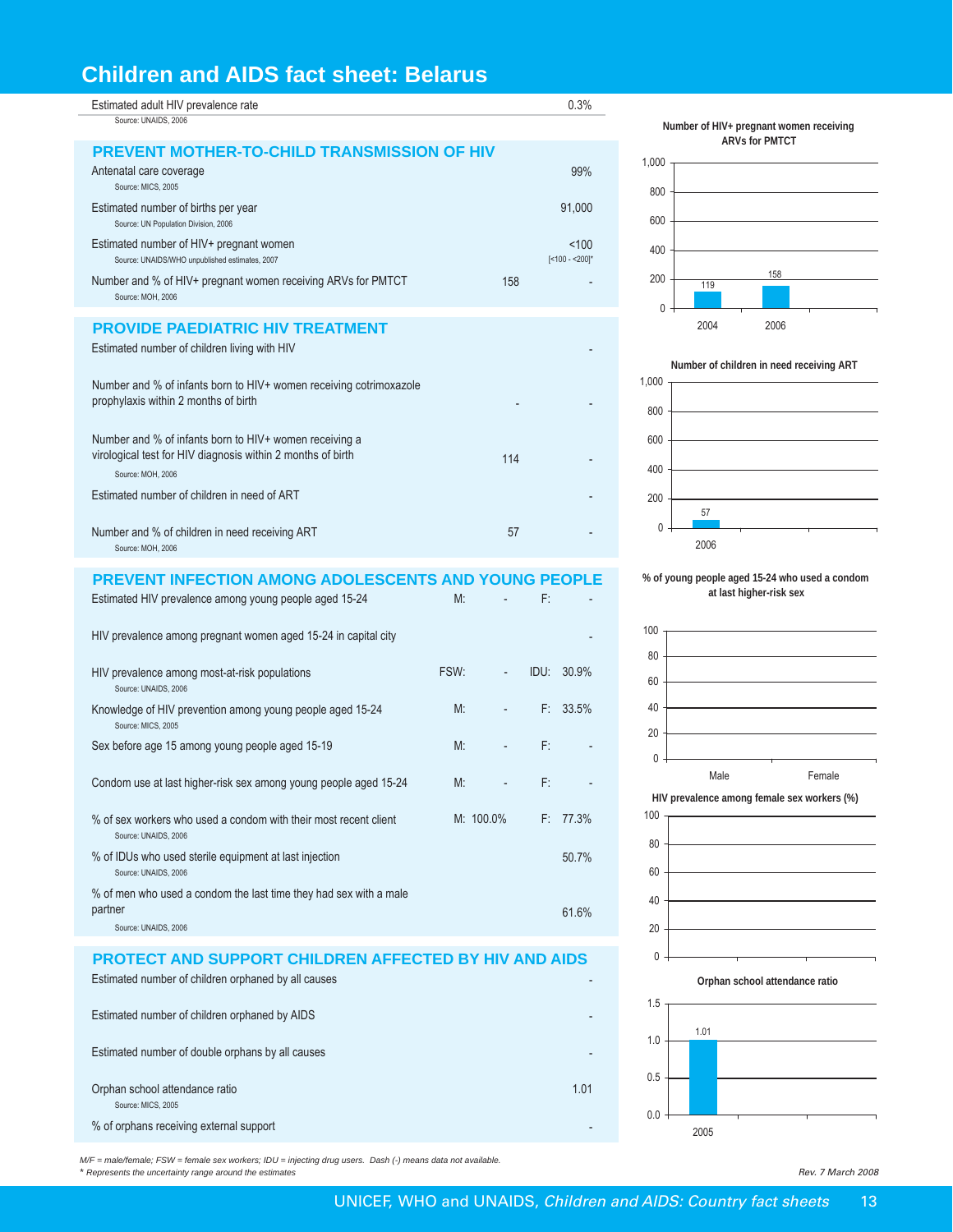## **Children and AIDS fact sheet: Belize**

| Estimated adult HIV prevalence rate                                         |      |    |      | 2.5%              |       |                                        |                         |
|-----------------------------------------------------------------------------|------|----|------|-------------------|-------|----------------------------------------|-------------------------|
| Source: UNAIDS, 2006                                                        |      |    |      |                   |       | Number of HIV+ pregnant wome           |                         |
| <b>PREVENT MOTHER-TO-CHILD TRANSMISSION OF HIV</b>                          |      |    |      |                   |       |                                        | <b>ARVs for PMTCT</b>   |
| Antenatal care coverage                                                     |      |    |      |                   | 1,000 |                                        |                         |
|                                                                             |      |    |      |                   | 800   |                                        |                         |
| Estimated number of births per year<br>Source: UN Population Division, 2006 |      |    |      | 7,000             | 600   |                                        |                         |
| Estimated number of HIV+ pregnant women                                     |      |    |      | 200               |       |                                        |                         |
| Source: UNAIDS/WHO unpublished estimates, 2007                              |      |    |      | $[< 100 - 500]$ * | 400   |                                        |                         |
| Number and % of HIV+ pregnant women receiving ARVs for PMTCT                |      | 57 |      |                   | 200   |                                        | 57                      |
| Source: MOH. 2006                                                           |      |    |      |                   | 0     | 38                                     |                         |
| <b>PROVIDE PAEDIATRIC HIV TREATMENT</b>                                     |      |    |      |                   |       | 2005                                   | 2006                    |
| Estimated number of children living with HIV                                |      |    |      |                   |       |                                        |                         |
|                                                                             |      |    |      |                   |       | Number of children in need re          |                         |
| Number and % of infants born to HIV+ women receiving cotrimoxazole          |      |    |      |                   | 1,000 |                                        |                         |
| prophylaxis within 2 months of birth                                        |      |    |      |                   | 800   |                                        |                         |
| Number and % of infants born to HIV+ women receiving a                      |      |    |      |                   | 600   |                                        |                         |
| virological test for HIV diagnosis within 2 months of birth                 |      |    |      |                   |       |                                        |                         |
|                                                                             |      |    |      |                   | 400   |                                        |                         |
| Estimated number of children in need of ART                                 |      |    |      |                   | 200   |                                        |                         |
|                                                                             |      |    |      |                   | 0     | 6                                      | 53                      |
| Number and % of children in need receiving ART<br>Source: MOH. 2006         |      | 53 |      |                   |       | 2005                                   | 2006                    |
|                                                                             |      |    |      |                   |       |                                        |                         |
| PREVENT INFECTION AMONG ADOLESCENTS AND YOUNG                               |      |    |      | <b>PEOPLE</b>     |       | % of young people aged 15-24 who u     | at last higher-risk sex |
| Estimated HIV prevalence among young people aged 15-24                      | M:   |    | F:   |                   |       |                                        |                         |
| HIV prevalence among pregnant women aged 15-24 in capital city              |      |    |      |                   | 100   |                                        |                         |
|                                                                             |      |    |      |                   | 80    |                                        |                         |
| HIV prevalence among most-at-risk populations                               | FSW: |    | IDU: |                   | 60    |                                        |                         |
|                                                                             |      |    |      |                   |       |                                        |                         |
| Knowledge of HIV prevention among young people aged 15-24                   | M:   |    | F:   |                   | 40    |                                        |                         |
| Sex before age 15 among young people aged 15-19                             | M:   |    | F:   |                   | 20    |                                        |                         |
|                                                                             |      |    |      |                   | 0     |                                        |                         |
| Condom use at last higher-risk sex among young people aged 15-24            | M:   |    | F:   |                   |       | Male                                   |                         |
|                                                                             |      |    |      |                   | 100   | <b>HIV prevalence among female sex</b> |                         |
| % of sex workers who used a condom with their most recent client            | M:   |    | F:   |                   |       |                                        |                         |
| % of IDUs who used sterile equipment at last injection                      |      |    |      |                   | 80    |                                        |                         |
|                                                                             |      |    |      |                   | 60    |                                        |                         |
| % of men who used a condom the last time they had sex with a male           |      |    |      |                   | 40    |                                        |                         |
| partner                                                                     |      |    |      |                   |       |                                        |                         |
|                                                                             |      |    |      |                   | 20    |                                        |                         |
| <b>PROTECT AND SUPPORT CHILDREN AFFECTED BY HIV AND AIDS</b>                |      |    |      |                   | 0     |                                        |                         |
| Estimated number of children orphaned by all causes                         |      |    |      |                   |       |                                        | Orphan school attendan  |

**Number of HIV+ pregnant women receiving ARVs for PMTCT**





**% of young people aged 15-24 who used a condom at last higher-risk sex**

| 100 |                                             |        |
|-----|---------------------------------------------|--------|
| 80  |                                             |        |
| 60  |                                             |        |
| 40  |                                             |        |
| 20  |                                             |        |
| Λ   |                                             |        |
|     |                                             |        |
|     | Male                                        | Female |
|     | HIV prevalence among female sex workers (%) |        |
| 100 |                                             |        |
| 80  |                                             |        |
| 60  |                                             |        |
| 40  |                                             |        |

| 1.5 | Orphan school attendance ratio |
|-----|--------------------------------|
| 1.0 |                                |
| 0.5 |                                |
|     |                                |

| Estimated number of children orphaned by all causes |   |     | Orphan school attenda |
|-----------------------------------------------------|---|-----|-----------------------|
| Estimated number of children orphaned by AIDS       | - | 1.5 |                       |
| Estimated number of double orphans by all causes    |   | 1.0 |                       |
| Orphan school attendance ratio                      |   | 0.5 |                       |
| % of orphans receiving external support             |   | 0.0 |                       |

\* *Represents the uncertainty range around the estimates M/F = male/female; FSW = female sex workers; IDU = injecting drug users. Dash (-) means data not available.*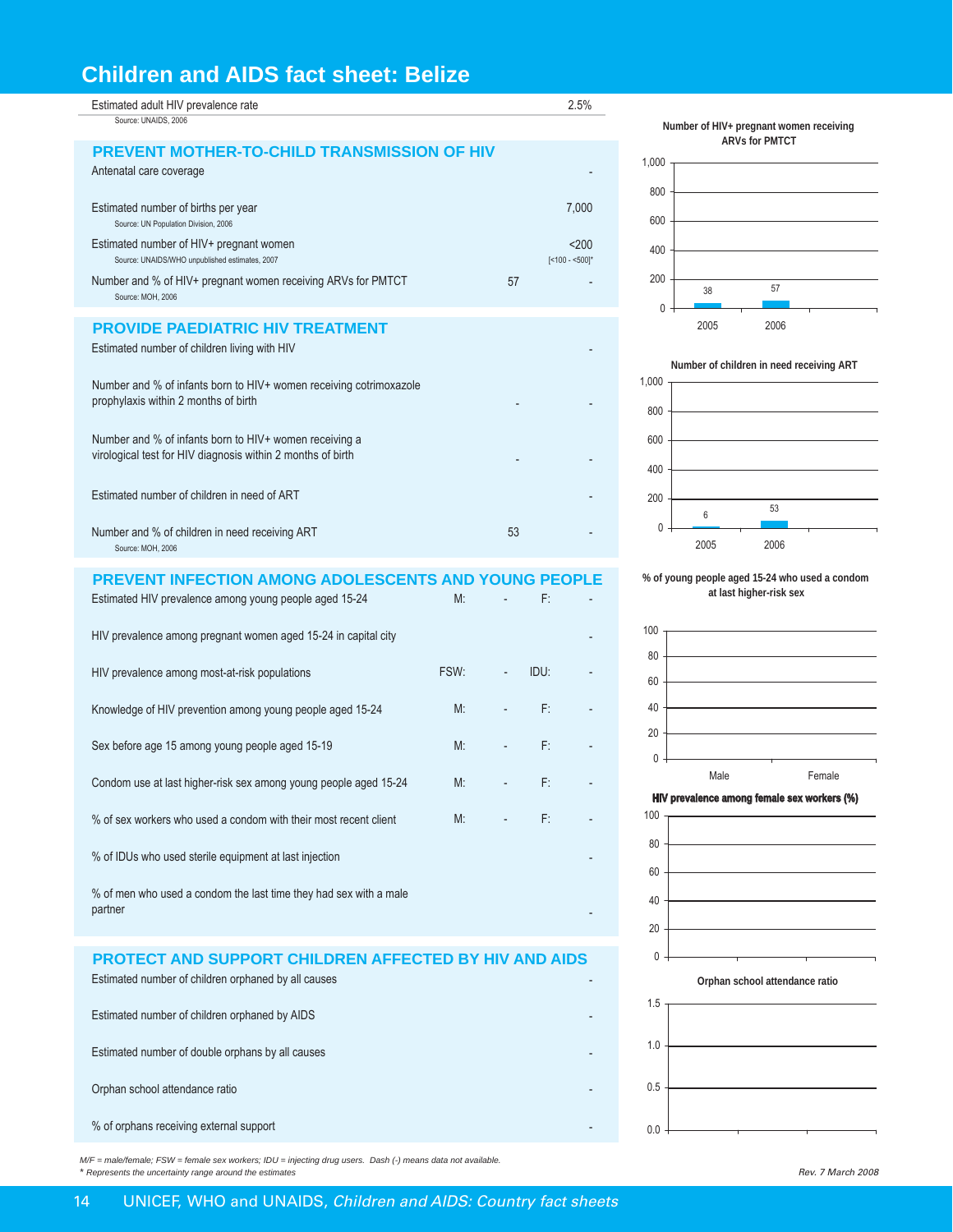## **Children and AIDS fact sheet: Benin**

| Estimated adult HIV prevalence rate                                                                        |       | 1.2%                         |                |                                |
|------------------------------------------------------------------------------------------------------------|-------|------------------------------|----------------|--------------------------------|
| Source: DHS. 2006                                                                                          |       |                              |                | Number of HIV+ pregnant wome   |
| <b>PREVENT MOTHER-TO-CHILD TRANSMISSION OF HIV</b>                                                         |       |                              |                | <b>ARVs for PMTCT</b><br>2.378 |
| Antenatal care coverage<br>Source: DHS, 2006                                                               |       | 88%                          | 2,500<br>2,000 |                                |
| Estimated number of births per year<br>Source: UN Population Division, 2006                                |       | 358,000                      | 1,500<br>1.214 |                                |
| Estimated number of HIV+ pregnant women<br>Source: UNAIDS/WHO unpublished estimates, 2007                  |       | 4.497<br>$[3,882 - 5,278]$ * | 1.000          |                                |
| Number and % of HIV+ pregnant women receiving ARVs for PMTCT<br>Source: MOH, 2006                          | 2,378 | 52.9%<br>[45.1% - 61.3%]*    | 500            |                                |
|                                                                                                            |       |                              | 0<br>2005      | 2006                           |
| <b>PROVIDE PAEDIATRIC HIV TREATMENT</b><br>Estimated number of children living with HIV                    |       |                              |                |                                |
|                                                                                                            |       |                              | 1,000          | Number of children in need re  |
| Number and % of infants born to HIV+ women receiving cotrimoxazole<br>prophylaxis within 2 months of birth | 1,111 |                              |                |                                |
| Source: MOH, 2006                                                                                          |       |                              | 800            |                                |
| Number and % of infants born to HIV+ women receiving a                                                     |       |                              | 600            |                                |
| virological test for HIV diagnosis within 2 months of birth                                                |       |                              | 400<br>330     |                                |
| Estimated number of children in need of ART                                                                |       |                              | 200            |                                |
|                                                                                                            |       |                              |                |                                |
| Number and % of children in need receiving ART                                                             | 330   |                              | 0              |                                |
| Source: MOH, 2006                                                                                          |       |                              | 2006           |                                |

#### **PREVENT INFECTION AMONG ADOLESCENTS AND YOUNG PEOPLE**

| Estimated HIV prevalence among young people aged 15-24                                | M:   | 0.4%  | F:   | 1.1%            |           | at last liigilei -i isk sex               |       |
|---------------------------------------------------------------------------------------|------|-------|------|-----------------|-----------|-------------------------------------------|-------|
| Source: UNAIDS, 2006                                                                  |      |       |      |                 |           | $\blacksquare$ 2001                       | ■2006 |
| HIV prevalence among pregnant women aged 15-24 in capital city<br>Source: SOWC, 2003  |      |       |      | $1.7\% - 2.1\%$ | 100<br>80 |                                           |       |
| HIV prevalence among most-at-risk populations<br>Source: UNAIDS, 2006                 | FSW: | 60.5% | IDU: |                 | 60        | 44.4                                      |       |
| Knowledge of HIV prevention among young people aged 15-24<br>Source: DHS, 2006        | M:   | 34.8% |      | $F: 15.9\%$     | 40<br>20  | 34.0                                      | 19    |
| Sex before age 15 among young people aged 15-19<br>Source: DHS, 2006                  | M:   | 13.1% |      | F: 12.3%        |           |                                           |       |
| Condom use at last higher-risk sex among young people aged 15-24<br>Source: DHS, 2006 | M:   | 44.4% |      | F: 16.5%        |           | Male<br>HIV prevalence among female sex w |       |
| % of sex workers who used a condom with their most recent client                      | M:   |       | F:   |                 | 100       |                                           |       |
| % of IDUs who used sterile equipment at last injection                                |      |       |      |                 | 80<br>60  | 60.5                                      |       |
| % of men who used a condom the last time they had sex with a male                     |      |       |      |                 | 40        |                                           |       |

#### **PROTECT AND SUPPORT CHILDREN AFFECTED BY HIV AND AIDS**

| Estimated number of children orphaned by all causes | $\qquad \qquad \blacksquare$ |     | Orphan school attenda |  |
|-----------------------------------------------------|------------------------------|-----|-----------------------|--|
| Estimated number of children orphaned by AIDS       |                              | 1.5 |                       |  |
| Estimated number of double orphans by all causes    |                              | 1.0 | 0.90                  |  |
| Orphan school attendance ratio<br>Source: DHS, 2006 | 0.90                         | 0.5 |                       |  |
| % of orphans receiving external support             | -                            | 0.0 | 2006                  |  |

*M/F = male/female; FSW = female sex workers; IDU = injecting drug users. Dash (-) means data not available.*

\* *Represents the uncertainty range around the estimates*

partner

**Number of HIV+ pregnant women receiving ARVs for PMTCT**





**% of young people aged 15-24 who used a condom at last higher-risk sex**









Rev. 7 March 2008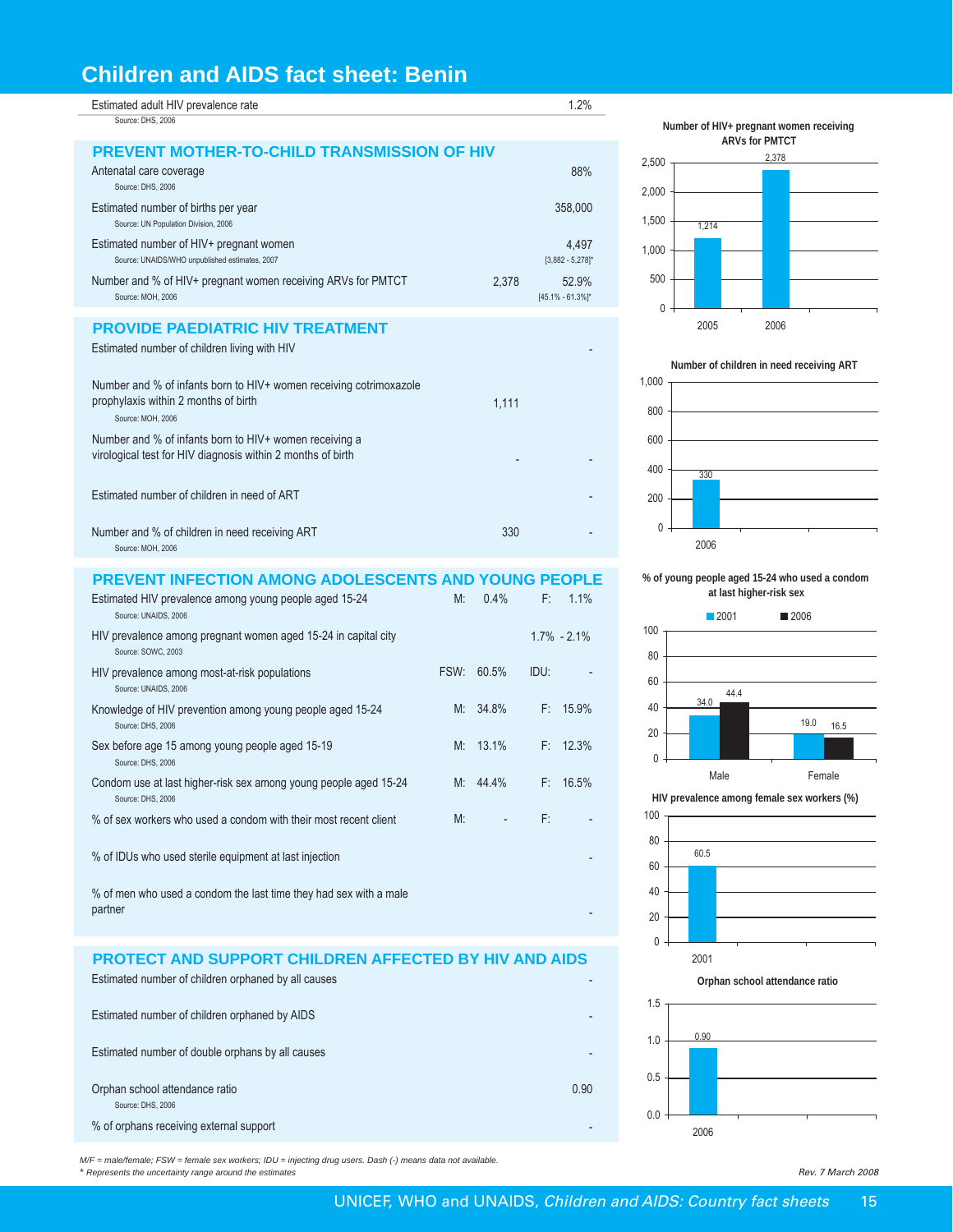## **Children and AIDS fact sheet: Bhutan**

| Estimated adult HIV prevalence rate                                                                                 |      |              |      | < 0.1%      |              |                                                       |
|---------------------------------------------------------------------------------------------------------------------|------|--------------|------|-------------|--------------|-------------------------------------------------------|
| Source: UNAIDS, 2006                                                                                                |      |              |      |             |              | Number of HIV+ pregnant wome<br><b>ARVs for PMTCT</b> |
| PREVENT MOTHER-TO-CHILD TRANSMISSION OF HIV<br>Antenatal care coverage                                              |      |              |      | 51%         | 1,000        |                                                       |
| Source: NHS. 2000                                                                                                   |      |              |      |             | 800          |                                                       |
| Estimated number of births per year<br>Source: UN Population Division, 2006                                         |      |              |      | 12,000      | 600          |                                                       |
| Estimated number of HIV+ pregnant women                                                                             |      |              |      | 100         | 400          |                                                       |
| Source: UNAIDS/WHO unpublished estimates, 2007<br>Number and % of HIV+ pregnant women receiving ARVs for PMTCT      |      |              |      | $[< 100]$ * | 200          |                                                       |
| Source: MOH, 2006                                                                                                   |      | 3            |      |             | 0            | 3                                                     |
| <b>PROVIDE PAEDIATRIC HIV TREATMENT</b>                                                                             |      |              |      |             |              | 2006                                                  |
| Estimated number of children living with HIV                                                                        |      |              |      |             |              |                                                       |
| Number and % of infants born to HIV+ women receiving cotrimoxazole                                                  |      |              |      |             | 1,000        | Number of children in need re                         |
| prophylaxis within 2 months of birth<br>Source: MOH, 2006                                                           |      | $\mathbf{0}$ |      |             | 800          |                                                       |
| Number and % of infants born to HIV+ women receiving a                                                              |      |              |      |             | 600          |                                                       |
| virological test for HIV diagnosis within 2 months of birth                                                         |      | $\mathbf{0}$ |      |             | 400          |                                                       |
| Source: MOH, 2006<br>Estimated number of children in need of ART                                                    |      |              |      |             | 200          |                                                       |
|                                                                                                                     |      |              |      |             |              |                                                       |
| Number and % of children in need receiving ART<br>Source: MOH, 2006                                                 |      | $\mathbf{0}$ |      |             | 0            | 2006                                                  |
| PREVENT INFECTION AMONG ADOLESCENTS AND YOUNG PEOPLE                                                                |      |              |      |             |              | % of young people aged 15-24 who u                    |
| Estimated HIV prevalence among young people aged 15-24                                                              | M:   |              | F:   |             |              | at last higher-risk sex                               |
| HIV prevalence among pregnant women aged 15-24 in capital city                                                      |      |              |      |             | 100          |                                                       |
| HIV prevalence among most-at-risk populations                                                                       | FSW: |              | IDU: |             | 80<br>60     |                                                       |
| Knowledge of HIV prevention among young people aged 15-24                                                           | M:   |              | F:   |             | 40           |                                                       |
|                                                                                                                     |      |              |      |             | 20           |                                                       |
| Sex before age 15 among young people aged 15-19                                                                     | M:   |              | F:   |             | $\mathbf{0}$ |                                                       |
| Condom use at last higher-risk sex among young people aged 15-24                                                    | M:   |              | F:   |             |              | Male                                                  |
| % of sex workers who used a condom with their most recent client                                                    | M:   |              | F:   |             | 100          | HIV prevalence among female sex                       |
|                                                                                                                     |      |              |      |             | 80           |                                                       |
| % of IDUs who used sterile equipment at last injection                                                              |      |              |      |             | 60           |                                                       |
| % of men who used a condom the last time they had sex with a male                                                   |      |              |      |             | 40           |                                                       |
| partner                                                                                                             |      |              |      |             |              |                                                       |
|                                                                                                                     |      |              |      |             | 20           |                                                       |
| <b>PROTECT AND SUPPORT CHILDREN AFFECTED BY HIV AND AIDS</b><br>Estimated number of children orphaned by all causes |      |              |      |             | 0            | Orphan school attendan                                |
|                                                                                                                     |      |              |      |             | 1.5          |                                                       |
| Estimated number of children orphaned by AIDS                                                                       |      |              |      |             |              |                                                       |
| Estimated number of double orphans by all causes                                                                    |      |              |      |             | 1.0          |                                                       |
| Orphan school attendance ratio                                                                                      |      |              |      |             | 0.5          |                                                       |
| % of orphans receiving external support                                                                             |      |              |      |             | 0.0          |                                                       |
|                                                                                                                     |      |              |      |             |              |                                                       |

\* *Represents the uncertainty range around the estimates M/F = male/female; FSW = female sex workers; IDU = injecting drug users. Dash (-) means data not available.*

3  $0$   $\cdot$ 200 400 600 800 00 2006 **Number of HIV+ pregnant women receiving ARVs for PMTCT**



**% of young people aged 15-24 who used a condom at last higher-risk sex**

| 100          |                                             |        |
|--------------|---------------------------------------------|--------|
| 80           |                                             |        |
| 60           |                                             |        |
| 40           |                                             |        |
| 20           |                                             |        |
| 0            | Male                                        | Female |
| 100          | HIV prevalence among female sex workers (%) |        |
| 80           |                                             |        |
| 60           |                                             |        |
| 40           |                                             |        |
| 20           |                                             |        |
| $\mathbf{0}$ |                                             |        |
|              | Orphan school attendance ratio              |        |
| 1.5          |                                             |        |
| 1.0          |                                             |        |
| 0.5          |                                             |        |
| 0.0          |                                             |        |

16 UNICEF, WHO and UNAIDS, Children and AIDS: Country fact sheets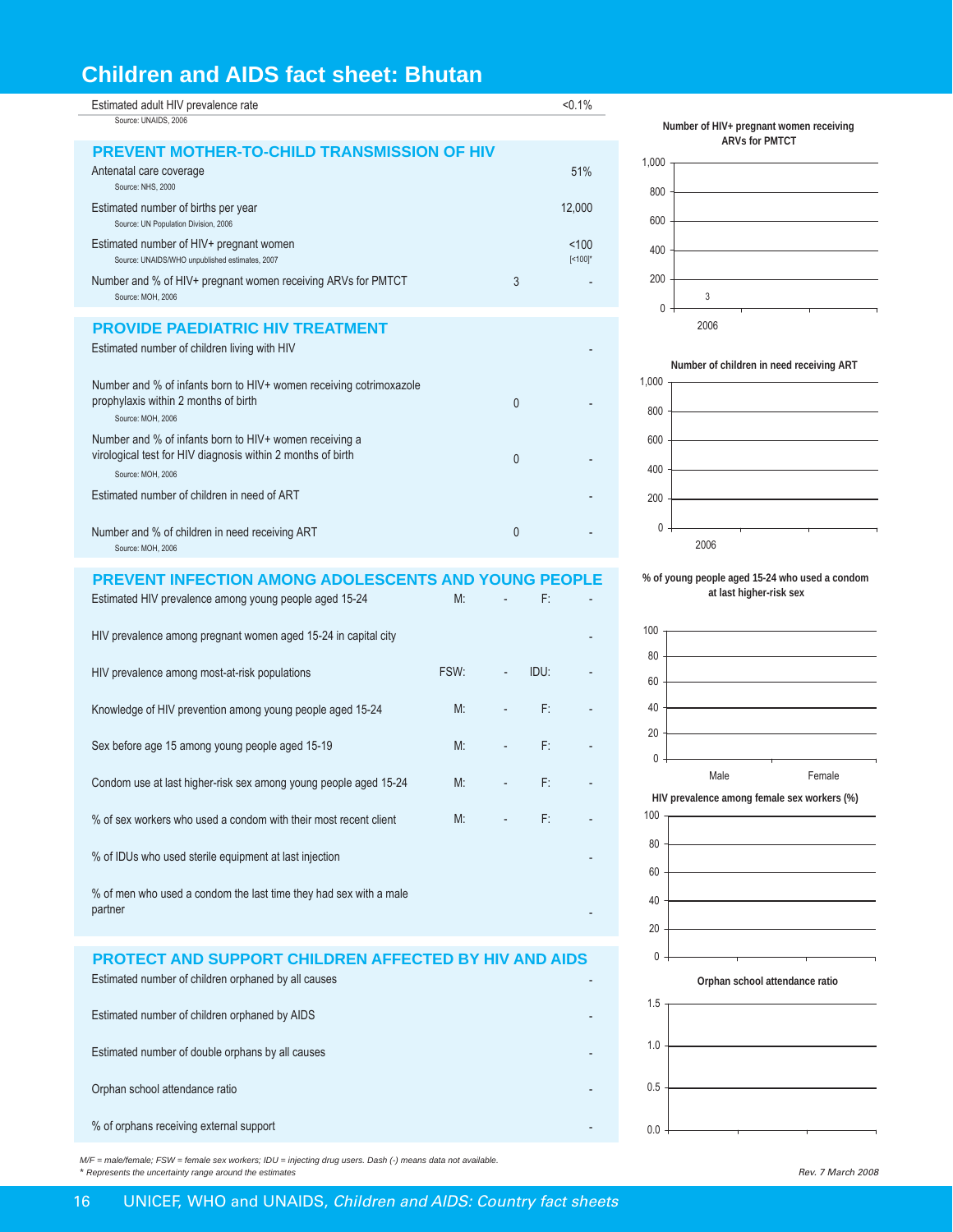## **Children and AIDS fact sheet: Bolivia**

| Estimated adult HIV prevalence rate                                                                                  | 0.1%                      |                                                               |
|----------------------------------------------------------------------------------------------------------------------|---------------------------|---------------------------------------------------------------|
| Source: UNAIDS, 2006                                                                                                 |                           | Number of HIV+ pregnant wome                                  |
| <b>PREVENT MOTHER-TO-CHILD TRANSMISSION OF HIV</b>                                                                   |                           | <b>ARVs for PMTCT</b>                                         |
| Antenatal care coverage<br>Source: DHS, 2003                                                                         | 79%                       | 1,000<br>800                                                  |
| Estimated number of births per year<br>Source: UN Population Division, 2006                                          | 264,000                   | 600                                                           |
| Estimated number of HIV+ pregnant women<br>Source: UNAIDS/WHO unpublished estimates, 2007                            | < 200<br>$[<200 - 500]$ * | 400                                                           |
| Number and % of HIV+ pregnant women receiving ARVs for PMTCT                                                         |                           | 200                                                           |
|                                                                                                                      |                           |                                                               |
| <b>PROVIDE PAEDIATRIC HIV TREATMENT</b>                                                                              |                           | 0                                                             |
| Estimated number of children living with HIV                                                                         |                           | Number of children in need re                                 |
| Number and % of infants born to HIV+ women receiving cotrimoxazole                                                   |                           | 1,000                                                         |
| prophylaxis within 2 months of birth                                                                                 |                           | 800                                                           |
| Number and % of infants born to HIV+ women receiving a                                                               |                           | 600                                                           |
| virological test for HIV diagnosis within 2 months of birth                                                          |                           | 400                                                           |
| Estimated number of children in need of ART                                                                          |                           | 200                                                           |
| Number and % of children in need receiving ART                                                                       |                           | 0                                                             |
|                                                                                                                      |                           |                                                               |
| PREVENT INFECTION AMONG ADOLESCENTS AND YOUNG PEOPLE<br>Estimated HIV prevalence among young people aged 15-24<br>M: | F:                        | % of young people aged 15-24 who u<br>at last higher-risk sex |

| Lournatod This prosatolico aniong foung poople aged to Li            |      |                          |      |             |                     |                                |  |
|----------------------------------------------------------------------|------|--------------------------|------|-------------|---------------------|--------------------------------|--|
|                                                                      |      |                          |      |             |                     | $\blacksquare$ 2003            |  |
| HIV prevalence among pregnant women aged 15-24 in capital city       |      |                          |      |             | 100                 |                                |  |
|                                                                      |      |                          |      |             | 80                  |                                |  |
| HIV prevalence among most-at-risk populations                        | FSW: | $\overline{\phantom{0}}$ | IDU: |             | 60                  |                                |  |
| Knowledge of HIV prevention among young people aged 15-24            | M:   | 18.0%                    |      | $F: 15.0\%$ | 40                  | 37.0                           |  |
| Source: DHS, 2003                                                    |      |                          |      |             | 20                  |                                |  |
| Sex before age 15 among young people aged 15-19<br>Source: DHS, 2003 | M:   | 15.3%                    | F:   | 6.2%        | 0                   |                                |  |
| Condom use at last higher-risk sex among young people aged 15-24     | M:   | 37.0%                    |      | $F: 20.0\%$ |                     | Male                           |  |
| Source: DHS, 2003                                                    |      |                          |      |             |                     | HIV prevalence among female se |  |
| % of sex workers who used a condom with their most recent client     | M:   |                          | F:   |             | 100                 |                                |  |
|                                                                      |      |                          |      |             | 80                  |                                |  |
| % of IDUs who used sterile equipment at last injection               |      |                          |      |             | 60                  |                                |  |
| % of men who used a condom the last time they had sex with a male    |      |                          |      |             |                     |                                |  |
|                                                                      |      |                          |      |             | $\Lambda$ $\Lambda$ |                                |  |

## **PROTECT AND SUPPORT CHILDREN AFFECTED BY HIV AND AIDS**

| Estimated number of children orphaned by all causes | $\overline{\phantom{0}}$ | Orphan school attenda |      |      |
|-----------------------------------------------------|--------------------------|-----------------------|------|------|
| Estimated number of children orphaned by AIDS       | -                        | 1.5                   |      |      |
| Estimated number of double orphans by all causes    | -                        | 1.0                   | 0.82 | 0.74 |
| Orphan school attendance ratio<br>Source: DHS, 2003 | 0.74                     | 0.5                   |      |      |
| % of orphans receiving external support             |                          | 0.0                   | 1998 | 2003 |

\* *Represents the uncertainty range around the estimates M/F = male/female; FSW = female sex workers; IDU = injecting drug users. .Dash (-) means data not available.*

partner

**Number of HIV+ pregnant women receiving ARVs for PMTCT**

| 1,000 |  |
|-------|--|
| 800   |  |
| 600   |  |
| 400   |  |
| 200   |  |
|       |  |

|       | Number of children in need receiving ART |
|-------|------------------------------------------|
| 1,000 |                                          |
|       |                                          |
| 800   |                                          |
|       |                                          |
| 600   |                                          |
|       |                                          |
| 400   |                                          |
|       |                                          |
| 200   |                                          |
|       |                                          |
|       |                                          |
|       |                                          |

**% of young people aged 15-24 who used a condom at last higher-risk sex**







## UNICEF, WHO and UNAIDS, Children and AIDS: Country fact sheets 17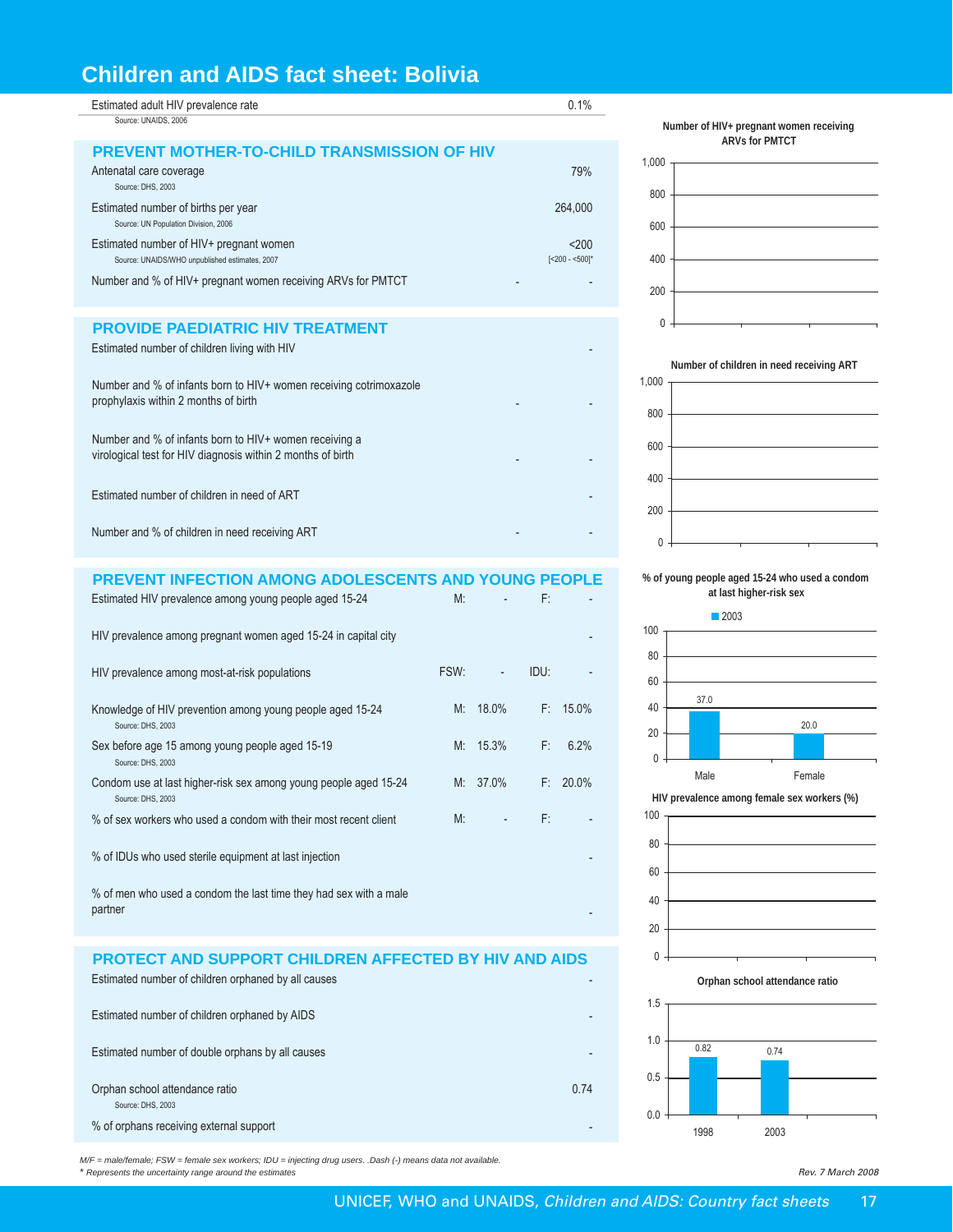## **Children and AIDS fact sheet: Bosnia and Herzegovina**

| <b>Children and AIDS fact sheet: Bosnia and Herzegovina</b>                       |              |             |                                                       |
|-----------------------------------------------------------------------------------|--------------|-------------|-------------------------------------------------------|
| Estimated adult HIV prevalence rate                                               |              | $< 0.1\%$   |                                                       |
| Source: UNAIDS, 2006                                                              |              |             | Number of HIV+ pregnant wome<br><b>ARVs for PMTCT</b> |
| <b>PREVENT MOTHER-TO-CHILD TRANSMISSION OF HIV</b>                                |              |             | 1,000                                                 |
| Antenatal care coverage<br>Source: MICS, 2006                                     |              | 99%         | 800                                                   |
| Estimated number of births per year<br>Source: UN Population Division, 2006       |              | 35,000      | 600                                                   |
| Estimated number of HIV+ pregnant women                                           |              |             | 400                                                   |
| Number and % of HIV+ pregnant women receiving ARVs for PMTCT<br>Source: MOH. 2006 | $\mathbf{0}$ |             | 200                                                   |
| <b>PROVIDE PAEDIATRIC HIV TREATMENT</b>                                           |              |             | $\mathbf{0}$<br>2006                                  |
| Estimated number of children living with HIV                                      |              |             | Number of children in need re                         |
| Number and % of infants born to HIV+ women receiving cotrimoxazole                |              |             | 1,000                                                 |
| prophylaxis within 2 months of birth<br>Source: MOH, 2006                         | $\mathbf{0}$ |             | 800                                                   |
| Number and % of infants born to HIV+ women receiving a                            |              |             | 600                                                   |
| virological test for HIV diagnosis within 2 months of birth<br>Source: MOH. 2006  | $\mathbf{0}$ |             | 400                                                   |
| Estimated number of children in need of ART                                       |              |             | 200                                                   |
| Number and % of children in need receiving ART<br>Source: MOH, 2006               | $\mathbf{0}$ |             | 0<br>2006                                             |
| <b>PREVENT INFECTION AMONG ADOLESCENTS AND YOUNG PEOPLE</b>                       |              |             | % of young people aged 15-24 who u                    |
| Estimated HIV prevalence among young people aged 15-24                            | M:           | F:          | at last higher-risk sex                               |
| HIV prevalence among pregnant women aged 15-24 in capital city                    |              |             | ■ 2005-2006<br>100                                    |
|                                                                                   |              |             | 80                                                    |
| HIV prevalence among most-at-risk populations                                     | FSW:         | IDU:        | 60                                                    |
| Knowledge of HIV prevention among young people aged 15-24<br>Source: MICS, 2006   | M:           | F:<br>48.0% | 40<br>20                                              |
|                                                                                   |              |             |                                                       |

|                                                                   |      |                          |      |             | 100 | <b>LACTE AND LACTAL LINE</b>   |  |
|-------------------------------------------------------------------|------|--------------------------|------|-------------|-----|--------------------------------|--|
| HIV prevalence among pregnant women aged 15-24 in capital city    |      |                          |      |             |     |                                |  |
|                                                                   |      |                          |      |             | 80  |                                |  |
| HIV prevalence among most-at-risk populations                     | FSW: | $\overline{\phantom{a}}$ | IDU: |             | 60  |                                |  |
|                                                                   |      |                          |      |             |     |                                |  |
| Knowledge of HIV prevention among young people aged 15-24         | M:   | $\overline{a}$           | F:   | 48.0%       | 40  |                                |  |
| Source: MICS, 2006                                                |      |                          |      |             | 20  |                                |  |
| Sex before age 15 among young people aged 15-19                   | M:   | $\overline{\phantom{a}}$ | F:   | 0.6%        |     |                                |  |
| Source: MICS, 2006                                                |      |                          |      |             | 0   |                                |  |
| Condom use at last higher-risk sex among young people aged 15-24  | M:   |                          |      | $F: 71.0\%$ |     | Male                           |  |
| Source: MICS, 2006                                                |      |                          |      |             |     | HIV prevalence among female se |  |
| % of sex workers who used a condom with their most recent client  | M:   |                          | F:   |             | 100 |                                |  |
|                                                                   |      |                          |      |             |     |                                |  |
|                                                                   |      |                          |      |             | 80  |                                |  |
| % of IDUs who used sterile equipment at last injection            |      |                          |      |             | 60  |                                |  |
|                                                                   |      |                          |      |             |     |                                |  |
| % of men who used a condom the last time they had sex with a male |      |                          |      |             | 40  |                                |  |
| partner                                                           |      |                          |      |             |     |                                |  |

## **PROTECT AND SUPPORT CHILDREN AFFECTED BY HIV AND AIDS**

| Estimated number of children orphaned by all causes |      |     |      | Orphan school attenda |
|-----------------------------------------------------|------|-----|------|-----------------------|
| Estimated number of children orphaned by AIDS       | -    | 1.5 |      |                       |
| Estimated number of double orphans by all causes    | -    | 1.0 | 1.01 |                       |
| Orphan school attendance ratio                      | 1.01 | 0.5 |      |                       |
| Source: MICS, 2006                                  |      | 0.0 |      |                       |
| % of orphans receiving external support             | -    |     | 2006 |                       |

\*\*\*\*\*<br>\* Represents the uncertainty range around the estimates *M/F = male/female; FSW = female sex workers; IDU = injecting drug users. Dash (-) means data not available.*





 $6-24$  who used a condom **at last higher-risk sex**



2006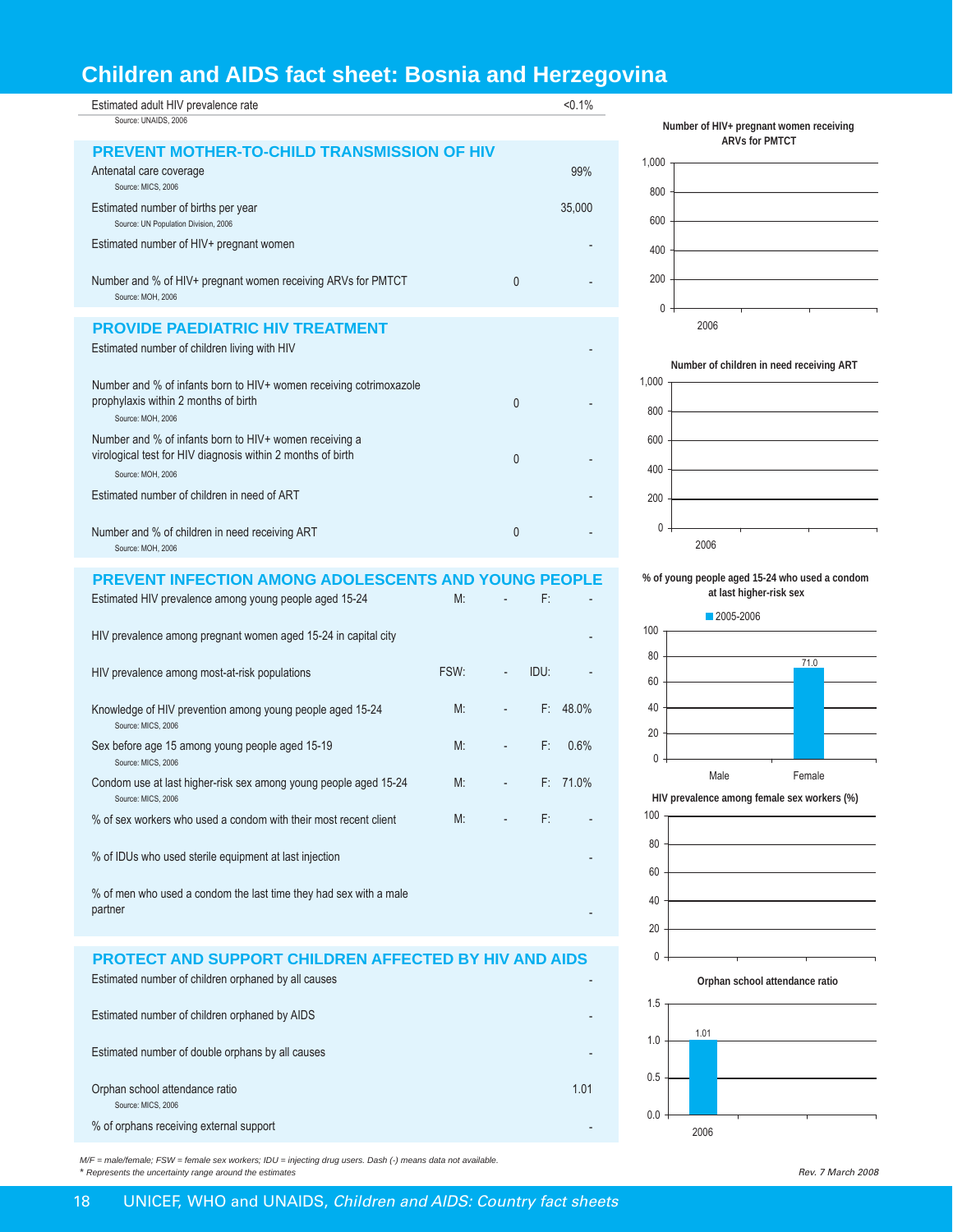## **Children and AIDS fact sheet: Botswana**

| Estimated adult HIV prevalence rate                | 25.2% |
|----------------------------------------------------|-------|
| Source: UNAIDS/WHO, 2007                           |       |
| <b>PREVENT MOTHER-TO-CHILD TRANSMISSION OF HIV</b> |       |

| Antenatal care coverage                                                     | 97%                   | <b>UUU.CI</b> |        |       |  |
|-----------------------------------------------------------------------------|-----------------------|---------------|--------|-------|--|
| Source: MICS, 2000                                                          |                       | 12.000        | 10.508 |       |  |
| Estimated number of births per year<br>Source: UN Population Division, 2006 | 47.000                | 9.000         |        |       |  |
| Estimated number of HIV+ pregnant women                                     | 11.370                |               |        | 7,543 |  |
| Source: UNAIDS/WHO unpublished estimates, 2007                              | $[10,526 - 12,286]$ * | 6.000         |        |       |  |
| Number and % of HIV+ pregnant women receiving ARVs for PMTCT                | $>95.0\%$<br>12.994   | 3,000         |        |       |  |
| Source: MOH, 2006                                                           | $[>95.0\%]$ *         |               |        |       |  |
|                                                                             |                       |               | 0.001  | 0.007 |  |

## **PROVIDE PAEDIATRIC HIV TREATMENT**

| Estimated number of children living with HIV |  |  |
|----------------------------------------------|--|--|
|----------------------------------------------|--|--|

|                                                                     |       |        |       | Number of children in need re |  |
|---------------------------------------------------------------------|-------|--------|-------|-------------------------------|--|
| Number and % of infants born to HIV+ women receiving cotrimoxazole  |       | 10.000 |       |                               |  |
| prophylaxis within 2 months of birth<br>Source: MOH, 2006           | 8.830 | 8.000  |       |                               |  |
|                                                                     |       |        |       | 6,831                         |  |
| Number and % of infants born to HIV+ women receiving a              |       | 6.000  | 5,400 |                               |  |
| virological test for HIV diagnosis within 2 months of birth         |       | 4,000  |       |                               |  |
|                                                                     |       |        |       |                               |  |
| Estimated number of children in need of ART                         |       | 2.000  |       |                               |  |
|                                                                     |       |        |       |                               |  |
|                                                                     |       | 0      |       |                               |  |
| Number and % of children in need receiving ART<br>Source: MOH. 2006 | 6,831 |        | 2005  | 2006                          |  |

#### **PREVENT INFECTION AMONG ADOLESCENTS AND YOUNG PEOPLE**

| Estimated HIV prevalence among young people aged 15-24                                 | M:   | 5.7%  |      | F: 15.3%    |           | at last liigilei -ilsk sex                |  |
|----------------------------------------------------------------------------------------|------|-------|------|-------------|-----------|-------------------------------------------|--|
| Source: UNAIDS, 2006                                                                   |      |       |      |             |           | ■2001                                     |  |
| HIV prevalence among pregnant women aged 15-24 in capital city<br>Source: UNAIDS, 2006 |      |       |      | 33.5%       | 100<br>80 | 88                                        |  |
| HIV prevalence among most-at-risk populations                                          | FSW: |       | IDU: |             | 60        |                                           |  |
| Knowledge of HIV prevention among young people aged 15-24<br>Source: AIS, 2001         | M:   | 33.0% |      | $F: 40.0\%$ | 40<br>20  |                                           |  |
| Sex before age 15 among young people aged 15-19                                        | M:   |       | F:   |             |           |                                           |  |
| Condom use at last higher-risk sex among young people aged 15-24<br>Source: AIS, 2001  | M:   | 88.0% |      | $F: 75.0\%$ |           | Male<br>HIV prevalence among female sex w |  |
| % of sex workers who used a condom with their most recent client                       | M:   |       | F:   |             | 100       |                                           |  |
| % of IDUs who used sterile equipment at last injection                                 |      |       |      |             | 80<br>60  |                                           |  |
| % of men who used a condom the last time they had sex with a male<br>partner           |      |       |      |             | 40        |                                           |  |

#### **PROTECT AND SUPPORT CHILDREN AFFECTED BY HIV AND AIDS**

| Estimated number of children orphaned by all causes |      |     |      | Orphan school attenda |
|-----------------------------------------------------|------|-----|------|-----------------------|
| Estimated number of children orphaned by AIDS       | -    | 1.5 |      |                       |
|                                                     |      | 1.0 | 0.99 |                       |
| Estimated number of double orphans by all causes    |      |     |      |                       |
|                                                     |      | 0.5 |      |                       |
| Orphan school attendance ratio<br>Source: AIS, 2001 | 0.99 | 0.0 |      |                       |
| % of orphans receiving external support             | -    |     | 2001 |                       |

## *M/F = male/female; FSW = female sex workers; IDU = injecting drug users. Dash (-) means data not available.*

\* *Represents the uncertainty range around the estimates*

**Number of HIV+ pregnant women receiving ARVs for PMTCT**





**% of young people aged 15-24 who used a condom at last higher-risk sex**







Rev. 7 March 2008

-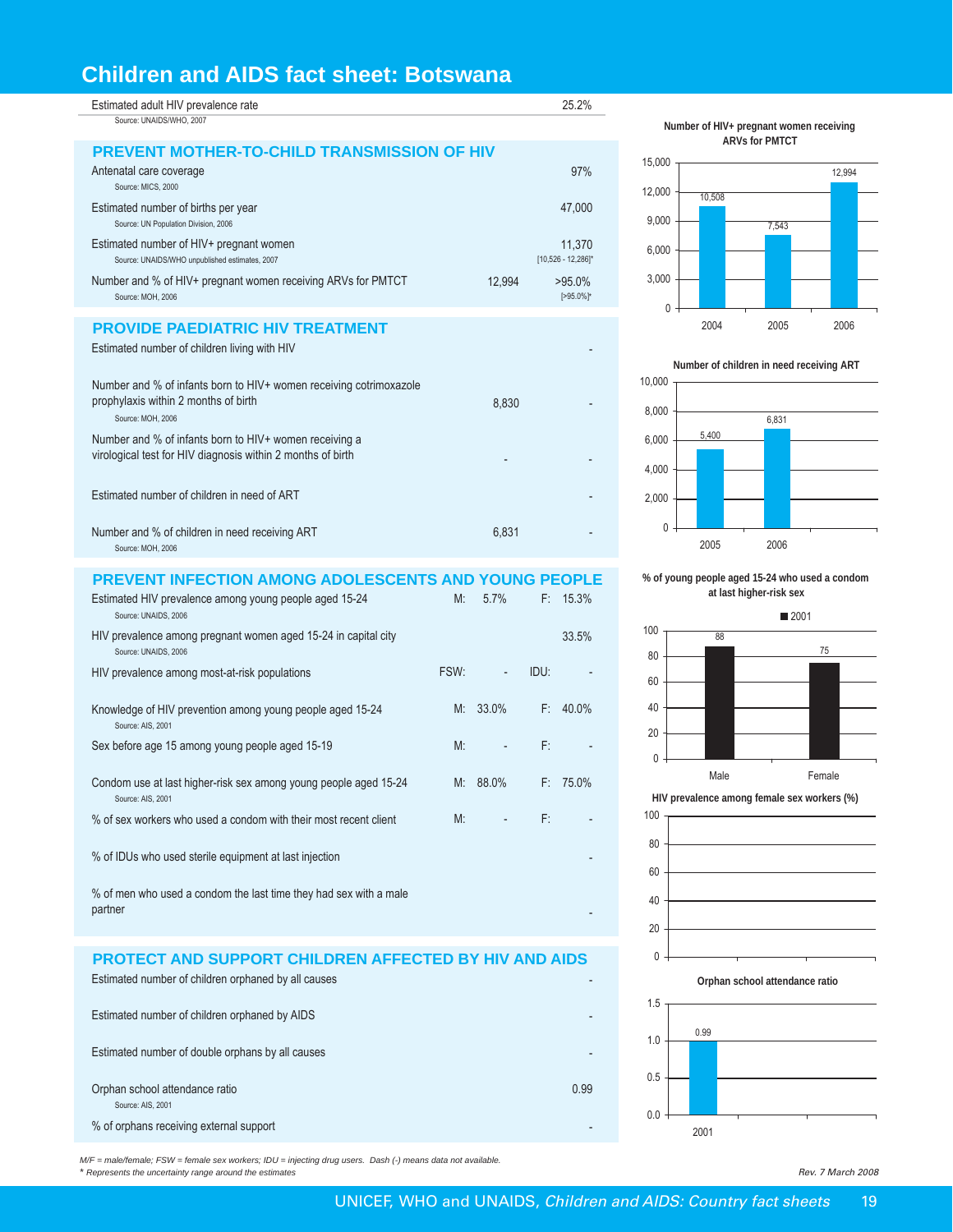## **Children and AIDS fact sheet: Brazil**

| Estimated adult HIV prevalence rate                                                       |       | 0.5%                           |                   |                               |                       |
|-------------------------------------------------------------------------------------------|-------|--------------------------------|-------------------|-------------------------------|-----------------------|
| Source: UNAIDS, 2006                                                                      |       |                                |                   | Number of HIV+ pregnant wome  | <b>ARVs for PMTCT</b> |
| <b>PREVENT MOTHER-TO-CHILD TRANSMISSION OF HIV</b>                                        |       |                                | 10,000            |                               |                       |
| Antenatal care coverage<br>Source: SINASC, 2004                                           |       | 97%                            |                   |                               |                       |
| Estimated number of births per year                                                       |       | 3,720,000                      | 8,000             | 7,233                         | 6,771                 |
| Source: UN Population Division, 2006                                                      |       |                                | 6,000             |                               |                       |
| Estimated number of HIV+ pregnant women<br>Source: UNAIDS/WHO unpublished estimates, 2007 |       | 9.222<br>[5,829 - 13,361]*     | 4,000             |                               |                       |
| Number and % of HIV+ pregnant women receiving ARVs for PMTCT<br>Source: MOH, 2006         | 6.510 | 70.6%<br>$[48.7\% - 95.0\%]$ * | 2,000<br>$\theta$ |                               |                       |
| <b>PROVIDE PAEDIATRIC HIV TREATMENT</b>                                                   |       |                                |                   | 2004                          | 2005                  |
| Estimated number of children living with HIV                                              |       |                                |                   | Number of children in need re |                       |
| Number and % of infants born to HIV+ women receiving cotrimoxazole                        |       |                                | 10,000            |                               |                       |
| prophylaxis within 2 months of birth                                                      |       |                                | 8,000             | 7,500                         | 7,633                 |
| Number and % of infants born to HIV+ women receiving a                                    |       |                                | 6,000             |                               |                       |
| virological test for HIV diagnosis within 2 months of birth<br>Source: MOH, 2006          | 1.548 |                                | 4,000             |                               |                       |
| Estimated number of children in need of ART                                               |       |                                | 2,000             |                               |                       |
|                                                                                           |       |                                | 0                 |                               |                       |
| Number and % of children in need receiving ART<br>Source: MOH-National AIDS Program, 2006 | 7.633 |                                |                   | 2005                          | 2006                  |

#### **PREVENT INFECTION AMONG ADOLESCENTS AND YOUNG PEOPLE**

| Estimated HIV prevalence among young people aged 15-24                                                                   | M:   |                          | F:   |       |     | at last liigilei -ilsk s       |                    |
|--------------------------------------------------------------------------------------------------------------------------|------|--------------------------|------|-------|-----|--------------------------------|--------------------|
|                                                                                                                          |      |                          |      |       |     | ■ 1996                         | $\blacksquare$ 200 |
| HIV prevalence among pregnant women aged 15-24 in capital city                                                           |      |                          |      |       | 100 |                                |                    |
|                                                                                                                          |      |                          |      |       | 80  | 71.3                           |                    |
| HIV prevalence among most-at-risk populations<br>Source: UNAIDS, 2006                                                    | FSW: | 2.9%                     | IDU: | 46.0% | 60  | 32.0                           |                    |
| Knowledge of HIV prevention among young people aged 15-24                                                                | M:   |                          | F:   |       | 40  |                                |                    |
|                                                                                                                          |      |                          |      |       | 20  |                                |                    |
| Sex before age 15 among young people aged 15-19                                                                          | M:   | $\overline{\phantom{a}}$ | F:   |       | 0   |                                |                    |
|                                                                                                                          |      |                          |      |       |     | Male                           |                    |
| Condom use at last higher-risk sex among young people aged 15-24<br>Source: MOH-National aids Programme (DST/AIDS), 2004 | M:   | 71.3%                    | F:   | 58.2% |     | HIV prevalence among female se |                    |
| % of sex workers who used a condom with their most recent client                                                         | M:   |                          | F:   |       | 100 |                                |                    |
|                                                                                                                          |      |                          |      |       | 80  |                                |                    |
| % of IDUs who used sterile equipment at last injection                                                                   |      |                          |      |       |     |                                |                    |
|                                                                                                                          |      |                          |      |       | 60  |                                |                    |
| % of men who used a condom the last time they had sex with a male                                                        |      |                          |      |       | 40  |                                |                    |

#### **PROTECT AND SUPPORT CHILDREN AFFECTED BY HIV AND AIDS**

| Estimated number of children orphaned by all causes |                              | Orphan school attenda |
|-----------------------------------------------------|------------------------------|-----------------------|
| Estimated number of children orphaned by AIDS       | -                            | 1.5                   |
| Estimated number of double orphans by all causes    | -                            | 1.0                   |
| Orphan school attendance ratio                      |                              | 0.5                   |
| % of orphans receiving external support             | $\qquad \qquad \blacksquare$ | 0.0                   |

\* *Represents the uncertainty range around the estimates M/F = male/female; FSW = female sex workers; IDU = injecting drug users. Dash (-) means data not available.*

partner





2006 456 **Number of children in need receiving ART**



**% of young people aged 15-24 who used a condom at last higher-risk sex**



-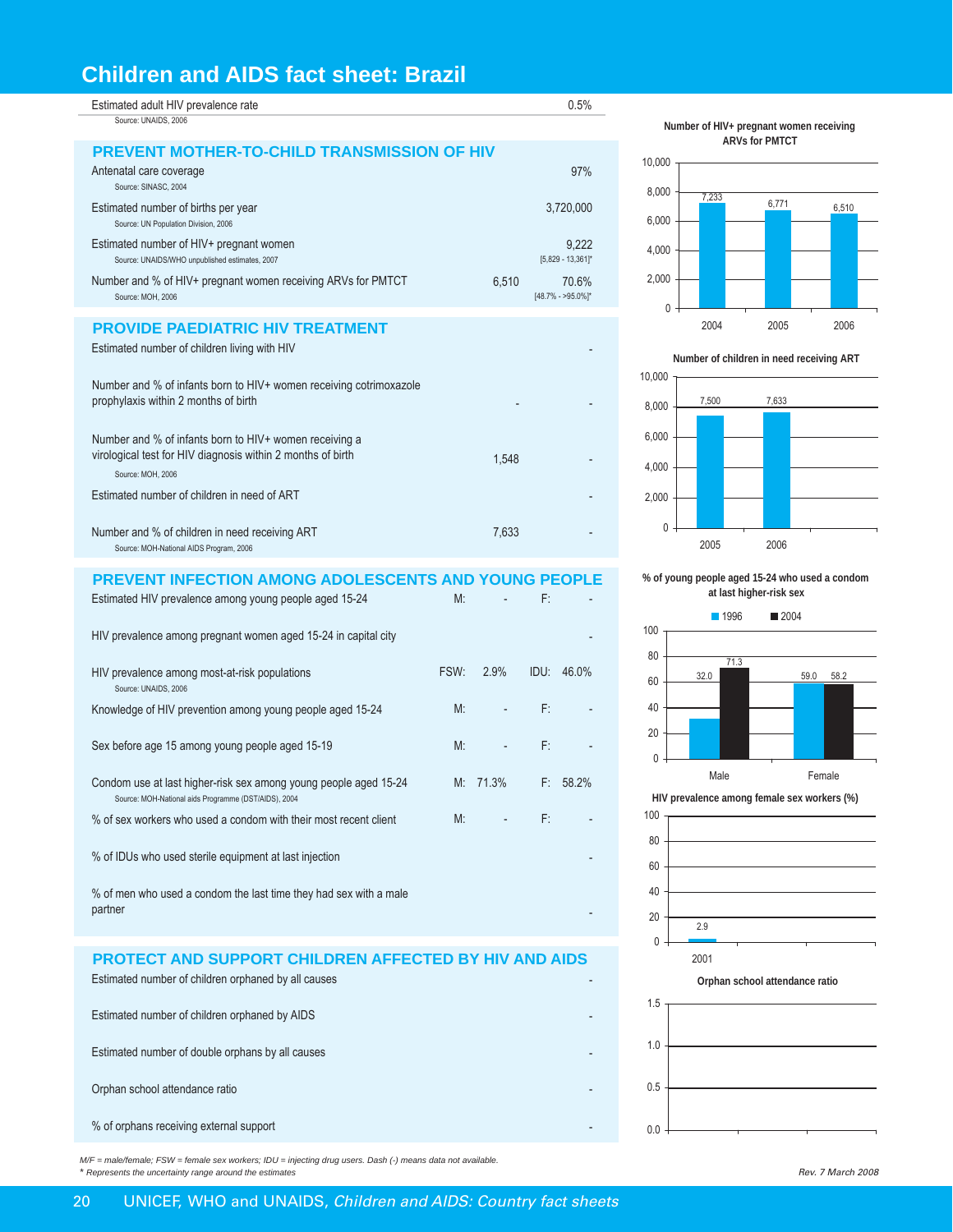## **Children and AIDS fact sheet: Brunei Darussalam**

| Estimated adult HIV prevalence rate                                |      |                     | $< 0.1\%$ |       |                                                |
|--------------------------------------------------------------------|------|---------------------|-----------|-------|------------------------------------------------|
| Source: UNAIDS, 2006                                               |      |                     |           |       | Number of HIV+ pregnant women receiving        |
| <b>PREVENT MOTHER-TO-CHILD TRANSMISSION OF HIV</b>                 |      |                     |           | 1,000 | <b>ARVs for PMTCT</b>                          |
| Antenatal care coverage                                            |      |                     |           |       |                                                |
| Estimated number of births per year                                |      |                     | 8,000     | 800   |                                                |
| Source: UN Population Division, 2006                               |      |                     |           | 600   |                                                |
| Estimated number of HIV+ pregnant women                            |      |                     |           |       |                                                |
|                                                                    |      |                     |           | 400   |                                                |
| Number and % of HIV+ pregnant women receiving ARVs for PMTCT       |      |                     |           | 200   |                                                |
|                                                                    |      |                     |           | 0     |                                                |
| <b>PROVIDE PAEDIATRIC HIV TREATMENT</b>                            |      |                     |           |       |                                                |
| Estimated number of children living with HIV                       |      |                     |           |       | Number of children in need receiving ART       |
| Number and % of infants born to HIV+ women receiving cotrimoxazole |      |                     |           | 1,000 |                                                |
| prophylaxis within 2 months of birth                               |      |                     |           | 800   |                                                |
| Number and % of infants born to HIV+ women receiving a             |      |                     |           |       |                                                |
| virological test for HIV diagnosis within 2 months of birth        |      |                     |           | 600   |                                                |
|                                                                    |      |                     |           | 400   |                                                |
| Estimated number of children in need of ART                        |      |                     |           |       |                                                |
| Number and % of children in need receiving ART                     |      |                     |           | 200   |                                                |
|                                                                    |      |                     |           | 0     |                                                |
| PREVENT INFECTION AMONG ADOLESCENTS AND                            |      | <b>YOUNG PEOPLE</b> |           |       | % of young people aged 15-24 who used a condom |
| Estimated HIV prevalence among young people aged 15-24             | M:   | F:                  |           |       | at last higher-risk sex                        |
|                                                                    |      |                     |           |       |                                                |
| HIV prevalence among pregnant women aged 15-24 in capital city     |      |                     |           | 100   |                                                |
|                                                                    | FSW: | IDU:                |           | 80    |                                                |
| HIV prevalence among most-at-risk populations                      |      |                     |           | 60    |                                                |
| Knowledge of HIV prevention among young people aged 15-24          | M:   | F:                  |           | 40    |                                                |
|                                                                    |      |                     |           | 20    |                                                |
| Sex before age 15 among young people aged 15-19                    | M:   | F:                  |           | 0     |                                                |
| Condom use at last higher-risk sex among young people aged 15-24   | M:   | F:                  |           |       | Male<br>Female                                 |
|                                                                    |      |                     |           |       | HIV prevalence among female sex workers (%)    |
| % of sex workers who used a condom with their most recent client   | M:   | F:                  |           | 100   |                                                |
| % of IDUs who used sterile equipment at last injection             |      |                     |           | 80    |                                                |
|                                                                    |      |                     |           | 60    |                                                |
| % of men who used a condom the last time they had sex with a male  |      |                     |           | 40    |                                                |
| partner                                                            |      |                     |           | 20    |                                                |
|                                                                    |      |                     |           |       |                                                |
| <b>PROTECT AND SUPPORT CHILDREN AFFECTED BY HIV AND AIDS</b>       |      |                     |           | 0     |                                                |
| Estimated number of children orphaned by all causes                |      |                     |           |       | Orphan school attendance ratio                 |
| Estimated number of children orphaned by AIDS                      |      |                     |           | 1.5   |                                                |
|                                                                    |      |                     |           |       |                                                |
| Estimated number of double orphans by all causes                   |      |                     |           | 1.0   |                                                |
| Orphan school attendance ratio                                     |      |                     |           | 0.5   |                                                |
|                                                                    |      |                     |           |       |                                                |
| % of orphans receiving external support                            |      |                     |           | 0.0   |                                                |
|                                                                    |      |                     |           |       |                                                |

\* *Represents the uncertainty range around the estimates M/F = male/female; FSW = female sex workers; IDU = injecting drug users. Dash (-) means data not available.*

Rev. 7 March 2008

 $\overline{\phantom{0}}$ 

 $\overline{\phantom{0}}$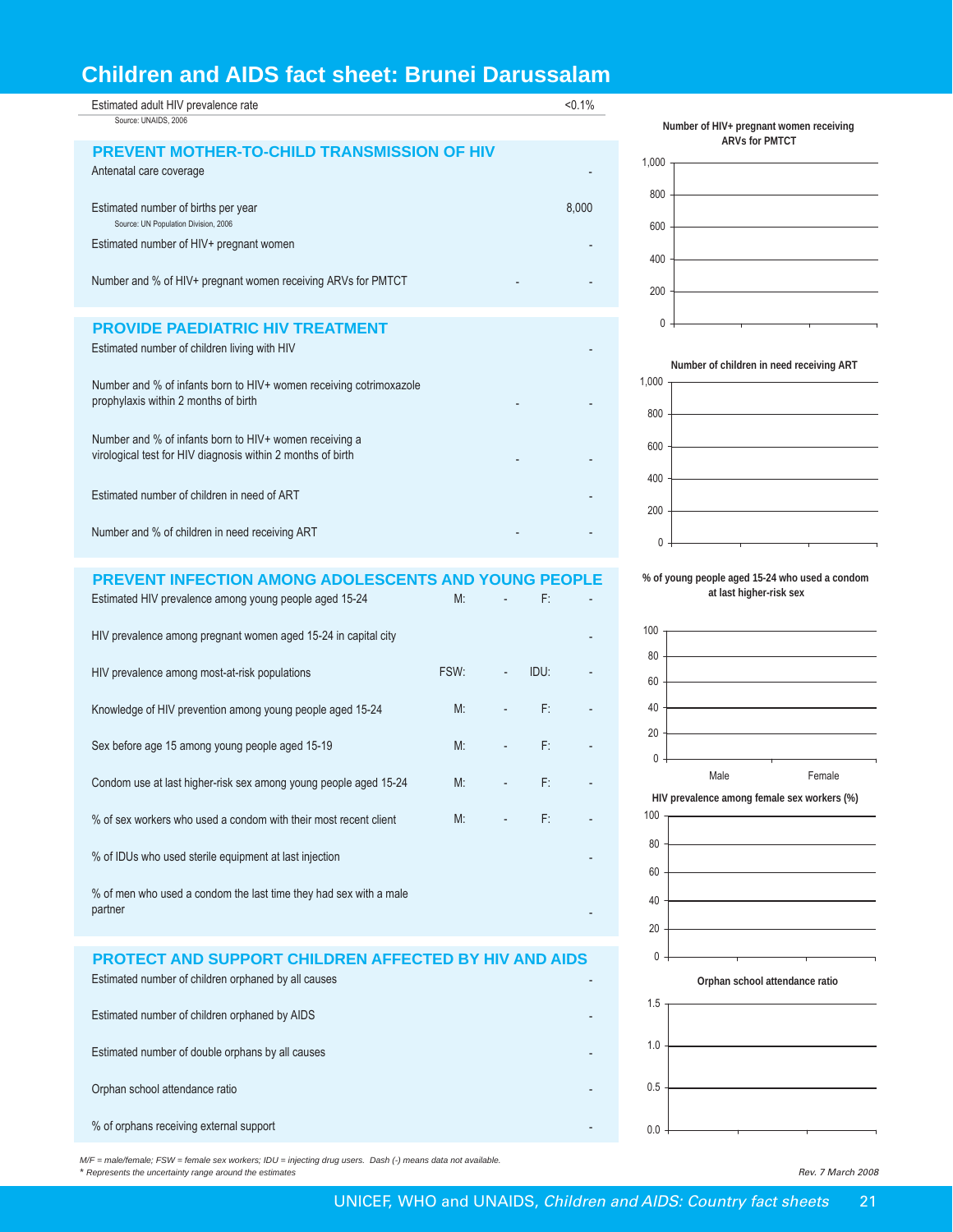## **Children and AIDS fact sheet: Bulgaria**

| Estimated adult HIV prevalence rate                                                                        | < 0.1%        |       |                                                               |
|------------------------------------------------------------------------------------------------------------|---------------|-------|---------------------------------------------------------------|
| Source: UNAIDS, 2006                                                                                       |               |       | Number of HIV+ pregnant wome<br><b>ARVs for PMTCT</b>         |
| <b>PREVENT MOTHER-TO-CHILD TRANSMISSION OF HIV</b>                                                         |               | 1,000 |                                                               |
| Antenatal care coverage                                                                                    |               |       |                                                               |
| Estimated number of births per year                                                                        | 69,000        | 800   |                                                               |
| Source: UN Population Division, 2006                                                                       |               | 600   |                                                               |
| Estimated number of HIV+ pregnant women                                                                    |               | 400   |                                                               |
| Number and % of HIV+ pregnant women receiving ARVs for PMTCT                                               |               |       |                                                               |
|                                                                                                            |               | 200   |                                                               |
| <b>PROVIDE PAEDIATRIC HIV TREATMENT</b>                                                                    |               | 0     |                                                               |
| Estimated number of children living with HIV                                                               |               |       |                                                               |
|                                                                                                            |               |       | Number of children in ne                                      |
| Number and % of infants born to HIV+ women receiving cotrimoxazole<br>prophylaxis within 2 months of birth |               | 1,000 |                                                               |
|                                                                                                            |               | 800   |                                                               |
| Number and % of infants born to HIV+ women receiving a                                                     |               | 600   |                                                               |
| virological test for HIV diagnosis within 2 months of birth                                                |               | 400   |                                                               |
| Estimated number of children in need of ART                                                                |               | 200   |                                                               |
|                                                                                                            |               |       | 3                                                             |
| Number and % of children in need receiving ART                                                             | 3             | U     | 2006                                                          |
| Source: MOH. 2006                                                                                          |               |       |                                                               |
| <b>PREVENT INFECTION AMONG ADOLESCENTS AND YOUNG</b>                                                       | <b>PFOPLE</b> |       | % of young people aged 15-24 who u<br>at last higher-risk sex |
| Estimated HIV prevalence among young people aged 15-24                                                     | M:<br>F:      |       |                                                               |

## HIV prevalence among pregnant women aged 15-24 in capital city HIV prevalence among most-at-risk populations FSW: FSW: - IDU: Knowledge of HIV prevention among young people aged 15-24 M: 15.3% F: 17.2% Source: National Committee on Prevention of AIDS and STDs at the Council of Ministers UNGASS Indicators country report, 2005 Sex before age 15 among young people aged 15-19 M: F: - F: Condom use at last higher-risk sex among young people aged 15-24 M: 70.3% F: 57.0% Source: National Committee on Prevention of AIDS and STDs at the Council of Ministers UNGASS Indicators country report, 2005 % of sex workers who used a condom with their most recent client  $M:$   $F:$ % of IDUs who used sterile equipment at last injection % of men who used a condom the last time they had sex with a male partner - - -

## **PROTECT AND SUPPORT CHILDREN AFFECTED BY HIV AND AIDS**

| Estimated number of children orphaned by all causes | $\overline{\phantom{0}}$     | Orphan school attenda |  |  |
|-----------------------------------------------------|------------------------------|-----------------------|--|--|
| Estimated number of children orphaned by AIDS       | $\overline{\phantom{0}}$     | 1.5                   |  |  |
| Estimated number of double orphans by all causes    | -                            | 1.0                   |  |  |
| Orphan school attendance ratio                      |                              | 0.5                   |  |  |
| % of orphans receiving external support             | $\qquad \qquad \blacksquare$ | 0.0                   |  |  |

 $*$  Represents the uncertainty range around the estimates *M/F = male/female; FSW = female sex workers; IDU = injecting drug users. Dash (-) means data not available.* 2005 3456 546 800  $\Omega$ 200 400 600 1,000 **Number of HIV+ pregnant women receiving ARVs for PMTCT**



#### **% of young people aged 15-24 who used a condom at last higher-risk sex**

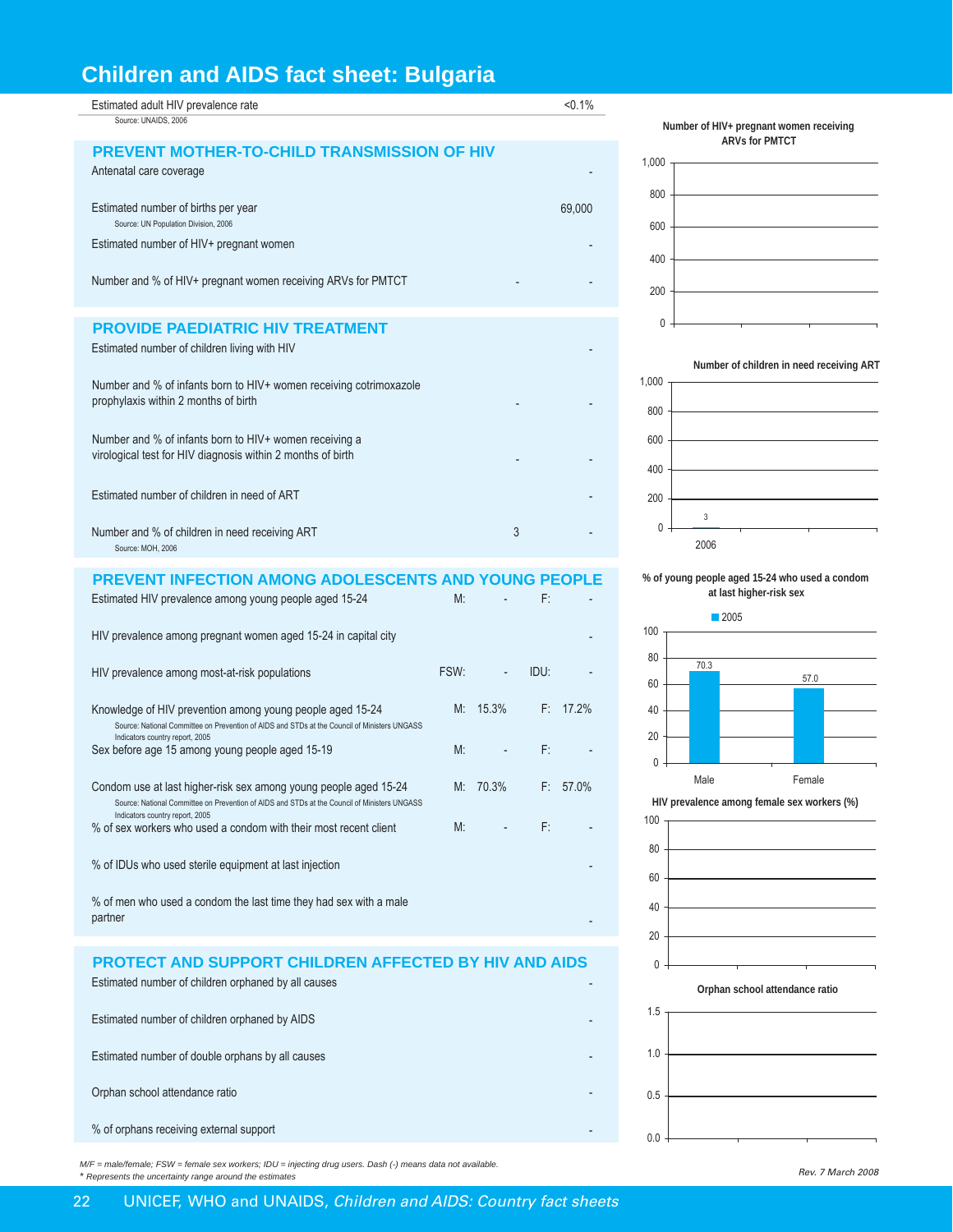## **Children and AIDS fact sheet: Burkina Faso**

| Estimated adult HIV prevalence rate |  |
|-------------------------------------|--|
| Source: DHS, 2003                   |  |

| <b>PREVENT MOTHER-TO-CHILD TRANSMISSION OF HIV</b>                                        |                                         | 2.500 |      | <b>ARVS IOI PIVILUT</b> |  |
|-------------------------------------------------------------------------------------------|-----------------------------------------|-------|------|-------------------------|--|
| Antenatal care coverage<br>Source: MICS, 2006                                             | 85%                                     |       |      |                         |  |
| Estimated number of births per year                                                       | 641.000                                 | 2.000 |      |                         |  |
| Source: UN Population Division, 2006                                                      |                                         | ,500  |      |                         |  |
| Estimated number of HIV+ pregnant women<br>Source: UNAIDS/WHO unpublished estimates, 2007 | 3.029<br>$[2,014 - 4,221]$ *            | .000  |      | 937                     |  |
| Number and % of HIV+ pregnant women receiving ARVs for PMTCT<br>Source: MOH. 2006         | 53.3%<br>1.615<br>$[38.3\% - 80.2\%]$ * | 500   | 398  |                         |  |
|                                                                                           |                                         |       | 0001 | <b>OOOE</b>             |  |

## **PROVIDE PAEDIATRIC HIV TREATMENT**

Estimated number of children living with HIV

Source: MOH, 2006

Number and % of infants born to HIV+ women receiving cotrimoxazole Number and % of infants born to HIV+ women receiving cotrimoxazole prophylaxis within 6 weeks of birth <sup>2007</sup> <sup>1090</sup> prophylaxis within 2 months of birth

| Number and % of infants born to HIV+ women receiving a<br>virological test for HIV diagnosis within 2 months of birth |     |  |
|-----------------------------------------------------------------------------------------------------------------------|-----|--|
| Estimated number of children in need of ART                                                                           |     |  |
| Number and % of children in need receiving ART                                                                        | 534 |  |

#### **PREVENT INFECTION AMONG ADOLESCENTS AND YOUNG PEOPLE**

| Estimated HIV prevalence among young people aged 15-24                                 | M:   | 0.5%                     | F:   | 1.4%        |           | <b>at last Highler-HSN SCA</b>            |       |
|----------------------------------------------------------------------------------------|------|--------------------------|------|-------------|-----------|-------------------------------------------|-------|
| Source: UNAIDS, 2006                                                                   |      |                          |      |             |           | $\blacksquare$ 2003                       | ■2006 |
| HIV prevalence among pregnant women aged 15-24 in capital city<br>Source: UNAIDS, 2006 |      |                          |      | 1.8%        | 100<br>80 |                                           |       |
| HIV prevalence among most-at-risk populations<br>Source: UNAIDS, 2006                  | FSW: | 20.8%                    | IDU: |             | 60        | 67.0                                      | 54    |
| Knowledge of HIV prevention among young people aged 15-24<br>Source: MICS, 2006        | M:   | $\overline{\phantom{a}}$ |      | $F: 19.0\%$ | 40<br>20  |                                           |       |
| Sex before age 15 among young people aged 15-19<br>Source: DHS, 2003                   | M:   | 4.7%                     | F:   | 7.3%        |           |                                           |       |
| Condom use at last higher-risk sex among young people aged 15-24<br>Source: MICS, 2006 | M:   |                          |      | $F: 63.7\%$ |           | Male<br>HIV prevalence among female sex w |       |
| % of sex workers who used a condom with their most recent client                       | M:   |                          | F:   |             | 100<br>80 |                                           |       |
| % of IDUs who used sterile equipment at last injection                                 |      |                          |      |             | 60        |                                           |       |
|                                                                                        |      |                          |      |             |           |                                           |       |

% of men who used a condom the last time they had sex with a male partner

## **PROTECT AND SUPPORT CHILDREN AFFECTED BY HIV AND AIDS**

| Estimated number of children orphaned by all causes  |      | Orphan school attenda |  |      |  |
|------------------------------------------------------|------|-----------------------|--|------|--|
| Estimated number of children orphaned by AIDS        |      | l.5                   |  | 1.09 |  |
| Estimated number of double orphans by all causes     |      | 1.0                   |  |      |  |
| Orphan school attendance ratio<br>Source: MICS, 2006 | 0.71 | 0.5                   |  |      |  |
| % of orphans receiving external support              |      | 0.0                   |  | 2003 |  |

 $*$  Represents the uncertainty range around the estimates *M/F = male/female; FSW = female sex workers; IDU = injecting drug users. Dash (-) means data not available.*

Rev. 7 March 2008

**Number of HIV+ pregnant women receiving ARVs for PMTCT**





**% of young people aged 15-24 who used a condom at last higher-risk sex**





-

- -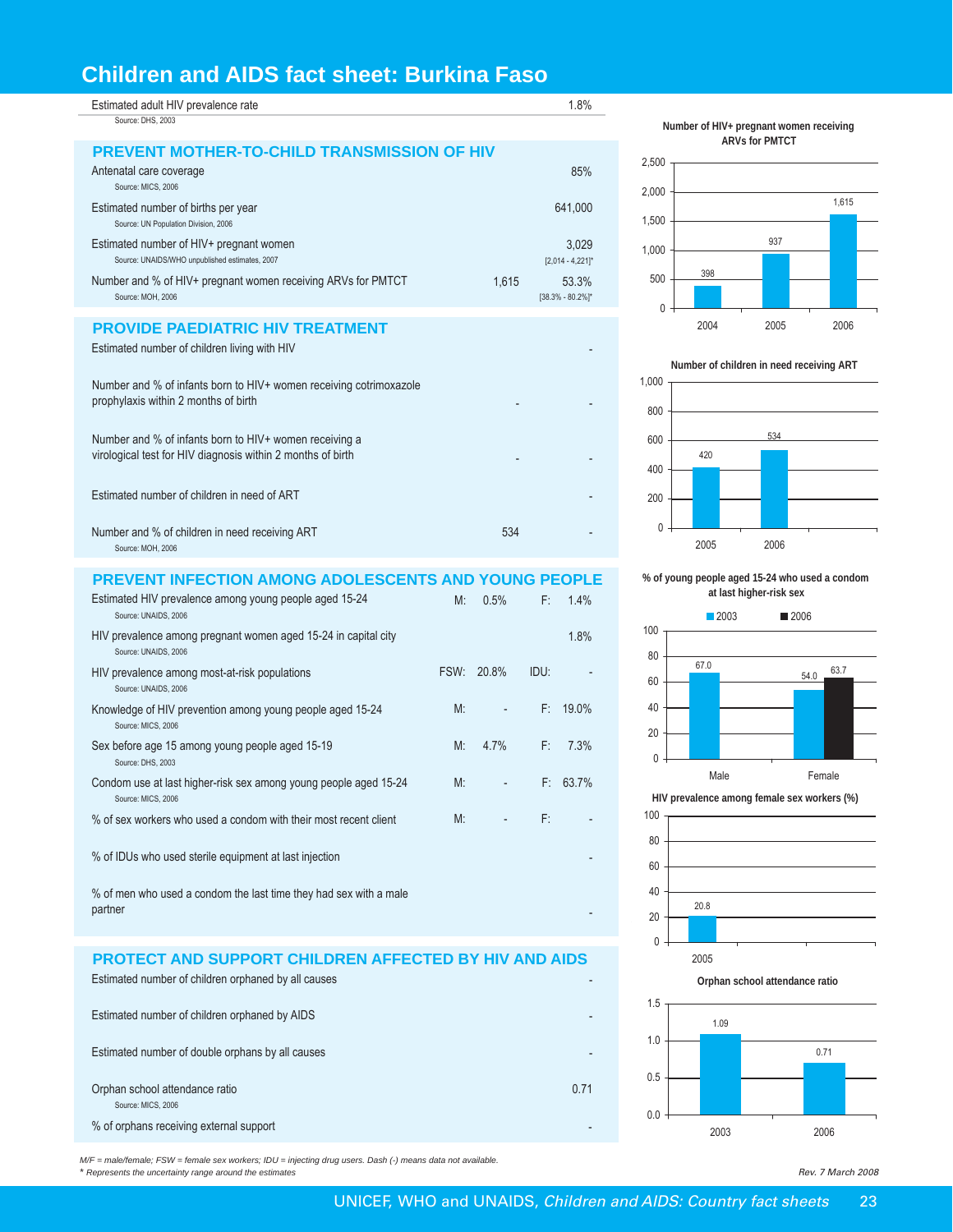## **Children and AIDS fact sheet: Burundi**

Source: MOH, 2006

Source: MOH, 2006

partner

Estimated number of children in need of ART

Number and % of children in need receiving ART

| Estimated adult HIV prevalence rate                                                                        |              | 3.6%                  |       |       |                                                       |
|------------------------------------------------------------------------------------------------------------|--------------|-----------------------|-------|-------|-------------------------------------------------------|
| Source: UNAIDS/WHO, 2007                                                                                   |              |                       |       |       | Number of HIV+ pregnant wome<br><b>ARVs for PMTCT</b> |
| <b>PREVENT MOTHER-TO-CHILD TRANSMISSION OF HIV</b>                                                         |              |                       | 1,500 |       |                                                       |
| Antenatal care coverage                                                                                    |              | 92%                   |       |       |                                                       |
| Source: MICS, 2005<br>Estimated number of births per year                                                  |              |                       | 1,200 |       |                                                       |
| Source: UN Population Division, 2006                                                                       |              | 381,000               | 900   |       |                                                       |
| Estimated number of HIV+ pregnant women                                                                    |              | 8.208                 | 600   |       | 524                                                   |
| Source: UNAIDS/WHO unpublished estimates, 2007                                                             |              | $[5,462 - 10,743]$ *  |       | 374   |                                                       |
| Number and % of HIV+ pregnant women receiving ARVs for PMTCT                                               | 1,112        | 13.5%                 | 300   |       |                                                       |
| Source: MOH. 2006                                                                                          |              | $[10.4\% - 20.4\%]$ * | 0     |       |                                                       |
| <b>PROVIDE PAEDIATRIC HIV TREATMENT</b>                                                                    |              |                       |       | 2004  | 2005                                                  |
| Estimated number of children living with HIV                                                               |              |                       |       |       |                                                       |
|                                                                                                            |              |                       | 1,500 |       | Number of children in need re                         |
| Number and % of infants born to HIV+ women receiving cotrimoxazole<br>prophylaxis within 2 months of birth | 814          |                       |       | 1,137 |                                                       |
| Source: MOH. 2006                                                                                          |              |                       | 1,200 |       |                                                       |
| Number and % of infants born to HIV+ women receiving a                                                     |              |                       | 900   |       |                                                       |
| virological test for HIV diagnosis within 2 months of birth                                                | $\mathbf{0}$ |                       |       |       | 524                                                   |

524 1,112 374 600 900 1,200 1,500

**Number of HIV+ pregnant women receiving ARVs for PMTCT**



**% of young people aged 15-24 who used a condom at last higher-risk sex**





**PREVENT INFECTION AMONG ADOLESCENTS AND YOUNG PEOPLE** Estimated HIV prevalence among young people aged 15-24 M: 0.8% F: 2.3% Source: UNAIDS, 2006 **Male Female Female Female Female Female Female Female Female Female Female Female Female Female Female Female Female Female Female Female Female Female Female Female Female Female Female Female Female** HIV prevalence among pregnant women aged 15-24 in capital city 8.6% 100

-

-

524

| Source: UNAIDS, 2006                                                                     |      |                          |      |             | 80                                              |                                        |
|------------------------------------------------------------------------------------------|------|--------------------------|------|-------------|-------------------------------------------------|----------------------------------------|
| HIV prevalence among most-at-risk populations                                            | FSW: |                          | IDU: |             | 60                                              |                                        |
| Knowledge of HIV prevention among young people aged 15-24<br>Source: MICS, 2005          | M:   | $\overline{\phantom{a}}$ |      | $F: 30.4\%$ | 40                                              |                                        |
| Sex before age 15 among young people aged 15-19<br>Source: MICS, 2005                    | M:   | $\overline{\phantom{a}}$ | F:   | 3.1%        | 20                                              |                                        |
| Condom use at last higher-risk sex among young people aged 15-24<br>Source: MICS, 2005   | M:   | $\overline{\phantom{a}}$ |      | $F: 25.3\%$ |                                                 | Male<br>HIV prevalence among female se |
| % of sex workers who used a condom with their most recent client<br>Source: UNAIDS, 2006 | M:   |                          |      | $F: 73.8\%$ | 100                                             |                                        |
| % of IDUs who used sterile equipment at last injection                                   |      |                          |      |             | 80                                              |                                        |
| % of men who used a condom the last time they had sex with a male                        |      |                          |      |             | 60<br>$\Lambda$ <sup><math>\Lambda</math></sup> |                                        |

## **PROTECT AND SUPPORT CHILDREN AFFECTED BY HIV AND AIDS**

| Estimated number of children orphaned by all causes |                          | Orphan school attenda |      |      |
|-----------------------------------------------------|--------------------------|-----------------------|------|------|
| Estimated number of children orphaned by AIDS       |                          | 5. ا                  |      |      |
|                                                     |                          | 1.0                   |      | 0.86 |
| Estimated number of double orphans by all causes    | -                        |                       | 0.7  |      |
| Orphan school attendance ratio                      | 0.86                     | 0.5                   |      |      |
| Source: MICS, 2005                                  |                          | 0.0                   |      |      |
| % of orphans receiving external support             | $\overline{\phantom{0}}$ |                       | 2000 | 2005 |

\* *Represents the uncertainty range around the estimates M/F = male/female; FSW = female sex workers; IDU = injecting drug users. Dash (-) means data not available.*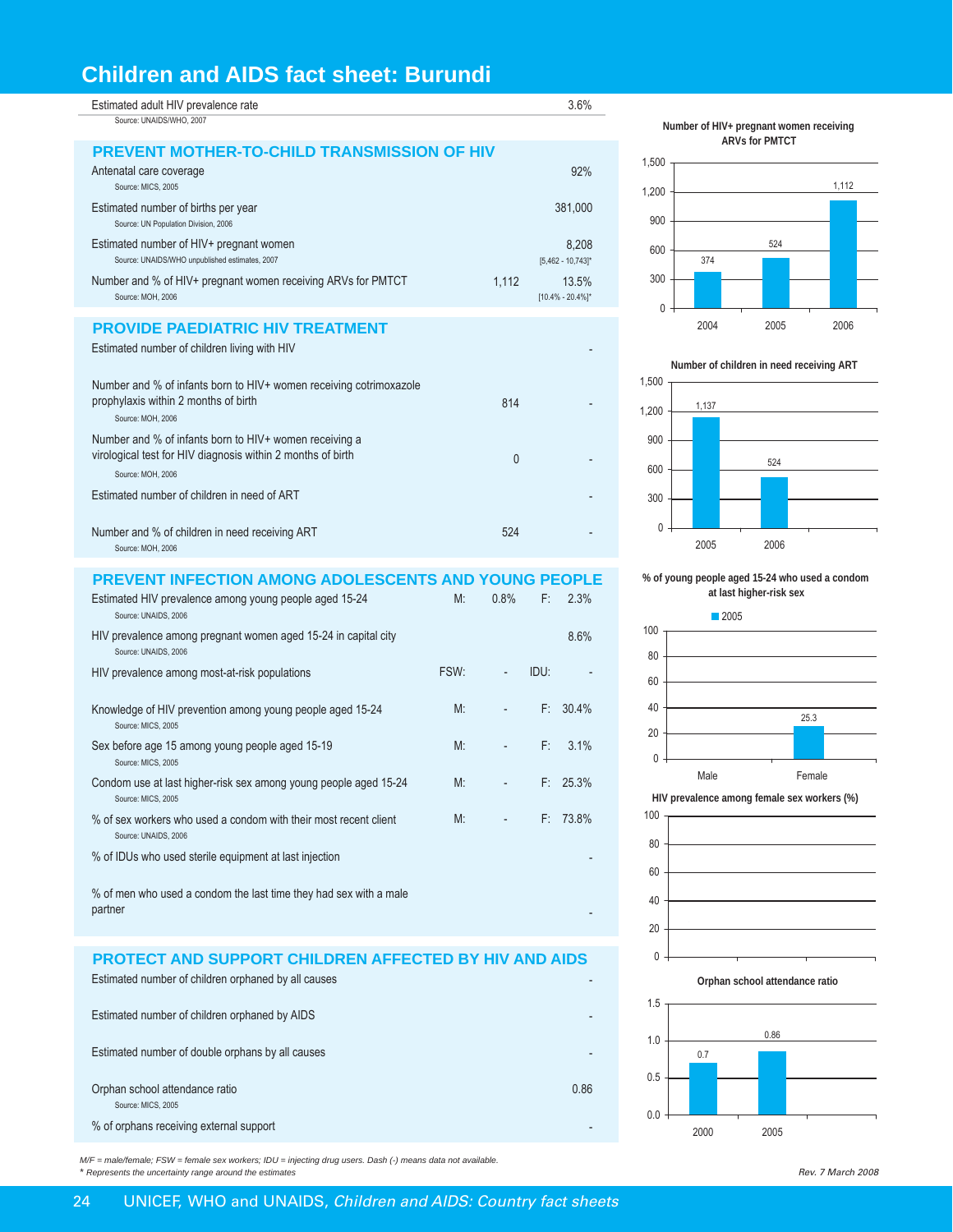## **Children and AIDS fact sheet: Cambodia**

| Children and AIDS fact Sheet. Campoula                                                                     |     |                                |            |                               |                       |
|------------------------------------------------------------------------------------------------------------|-----|--------------------------------|------------|-------------------------------|-----------------------|
| Estimated adult HIV prevalence rate<br>Source: DHS, 2005                                                   |     | 0.6%                           |            | Number of HIV+ pregnant wome  | <b>ARVs for PMTCT</b> |
| <b>PREVENT MOTHER-TO-CHILD TRANSMISSION OF HIV</b><br>Antenatal care coverage<br>Source: DHS, 2005         |     | 69%                            | 1,000      |                               |                       |
| Estimated number of births per year<br>Source: UN Population Division, 2006                                |     | 377,000                        | 800<br>600 |                               |                       |
| Estimated number of HIV+ pregnant women<br>Source: UNAIDS/WHO unpublished estimates, 2007                  |     | 1.502<br>$[1, 170 - 1, 858]$ * | 400        |                               | 228                   |
| Number and % of HIV+ pregnant women receiving ARVs for PMTCT<br>Source: MOH, 2006                          | 312 | 20.8%<br>$[16.8\% - 26.7\%]$ * | 200<br>0   | 159                           |                       |
| <b>PROVIDE PAEDIATRIC HIV TREATMENT</b><br>Estimated number of children living with HIV                    |     |                                |            | 2004                          | 2005                  |
| Number and % of infants born to HIV+ women receiving cotrimoxazole<br>prophylaxis within 2 months of birth | 86  |                                | 2,500      | Number of children in need re |                       |
| Source: MOH, 2006                                                                                          |     |                                | 2,000      |                               | 1,787                 |

Number and % of infants born to HIV+ women receiving a Number and % of infants born to HIV+ women receiving a virological test for HIV diagnosis within 2 months of birth Estimated number of children in need of ART Number and % of children in need receiving ART - - - 1,787

#### **PREVENT INFECTION AMONG ADOLESCENTS AND YOUNG PEOPLE**

Source: MOH, 2006

partner

| Estimated HIV prevalence among young people aged 15-24                                   | M: | 0.1%        | F:   | 0.3%        | at last liigilei -ilsk s |               |                                |
|------------------------------------------------------------------------------------------|----|-------------|------|-------------|--------------------------|---------------|--------------------------------|
| Source: DHS, 2005                                                                        |    |             |      |             | $\blacksquare$ 2005      |               |                                |
| HIV prevalence among pregnant women aged 15-24 in capital city<br>Source: SOWC, 2008     |    |             |      | 2.7%        | 100<br>80                | 84.4          |                                |
| HIV prevalence among most-at-risk populations<br>Source: UNAIDS, 2006                    |    | FSW: 26.3%  | IDU: |             | 60                       |               |                                |
| Knowledge of HIV prevention among young people aged 15-24<br>Source: DHS, 2005           |    | $M: 45.2\%$ |      | $F: 50.1\%$ | 40<br>20                 |               |                                |
| Sex before age 15 among young people aged 15-19<br>Source: DHS, 2005                     | M: | 0.4%        | F:   | 0.7%        | 0                        |               |                                |
| Condom use at last higher-risk sex among young people aged 15-24<br>Source: DHS, 2005    | M: | 84.4%       | F:   |             |                          | Male          | HIV prevalence among female se |
| % of sex workers who used a condom with their most recent client<br>Source: UNAIDS, 2006 | M: |             | F:   | 96.0%       | 100<br>80                |               |                                |
| % of IDUs who used sterile equipment at last injection                                   |    |             |      |             | 60                       |               |                                |
| % of men who used a condom the last time they had sex with a male                        |    |             |      |             | 40                       | $\sim$ $\sim$ |                                |

#### **PROTECT AND SUPPORT CHILDREN AFFECTED BY HIV AND AIDS** Estimated number of children orphaned by all causes Estimated number of children orphaned by AIDS Estimated number of double orphans by all causes Orphan school attendance ratio Source: DHS, 2005 % of orphans receiving external support - - - 0.83 -

\* *Represents the uncertainty range around the estimates M/F = male/female; FSW = female sex workers; IDU = injecting drug users. Dash (-) means data not available.* **Number of HIV+ pregnant women receiving ARVs for PMTCT**





**% of young people aged 15-24 who used a condom at last higher-risk sex**





Rev. 7 March 2008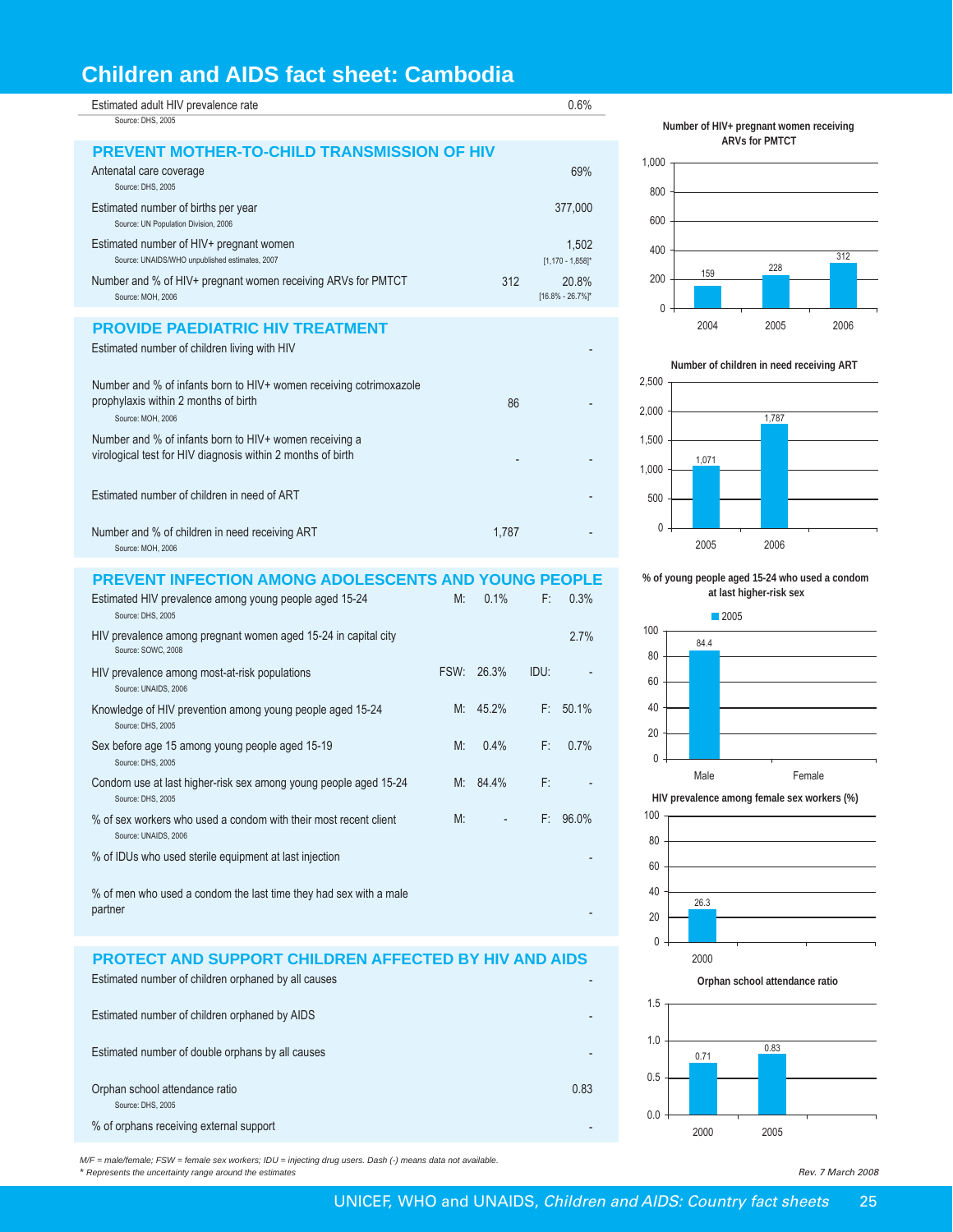## **Children and AIDS fact sheet: Cameroon**

| Estimated adult HIV prevalence rate                | 5.5% |
|----------------------------------------------------|------|
| Source: DHS, 2004                                  |      |
| <b>PREVENT MOTHER-TO-CHILD TRANSMISSION OF HIV</b> |      |

| Antenatal care coverage                                      | 82%                   | <b>UUU,UU</b> |       |       |  |
|--------------------------------------------------------------|-----------------------|---------------|-------|-------|--|
| Source: MICS, 2006                                           |                       | 8.000         |       |       |  |
| Estimated number of births per year                          | 649.000               | 6.000         |       |       |  |
| Source: UN Population Division, 2006                         |                       |               | 4,200 |       |  |
| Estimated number of HIV+ pregnant women                      | 35.127                | 4.000         |       | 3,592 |  |
| Source: UNAIDS/WHO unpublished estimates, 2007               | $[25,363 - 41,913]$ * |               |       |       |  |
| Number and % of HIV+ pregnant women receiving ARVs for PMTCT | 21.6%<br>7.588        | 2.000         |       |       |  |
| Source: MOH, 2006                                            | $[18.1\% - 29.9\%]$ * |               |       |       |  |
|                                                              |                       |               |       |       |  |

## **PROVIDE PAEDIATRIC HIV TREATMENT**

Estimated number of children living with HIV

Source: MOH, 2006

Number and % of infants born to HIV+ women receiving cotrimoxazole Number and % of infants born to HIV+ women receiving cotrimoxazole prophylaxis within 6 weeks of birth <sup>2007</sup> <sup>1090</sup> prophylaxis within 2 months of birth

| Number and % of infants born to HIV+ women receiving a<br>virological test for HIV diagnosis within 2 months of birth |       |  |
|-----------------------------------------------------------------------------------------------------------------------|-------|--|
| Estimated number of children in need of ART                                                                           |       |  |
| Number and % of children in need receiving ART                                                                        | 1.014 |  |

#### **PREVENT INFECTION AMONG ADOLESCENTS AND YOUNG PEOPLE**

| Estimated HIV prevalence among young people aged 15-24                                 | M:   | 1.4%                     | F:   | 4.8%        |           | at last liigilei -ilsk sex                |       |
|----------------------------------------------------------------------------------------|------|--------------------------|------|-------------|-----------|-------------------------------------------|-------|
| Source: DHS, 2004                                                                      |      |                          |      |             |           | $\blacksquare$ 2004                       | ■2006 |
| HIV prevalence among pregnant women aged 15-24 in capital city<br>Source: SOWC, 2002   |      |                          |      | 7.0%        | 100<br>80 |                                           |       |
| HIV prevalence among most-at-risk populations                                          | FSW: | $\overline{\phantom{0}}$ | IDU: |             | 60        | 57.0                                      |       |
| Knowledge of HIV prevention among young people aged 15-24<br>Source: DHS, 2004         | M:   |                          |      | $F: 32.0\%$ | 40<br>20  |                                           | 46    |
| Sex before age 15 among young people aged 15-19<br>Source: MICS, 2006                  | M:   | $\overline{\phantom{0}}$ |      | $F: 13.4\%$ |           |                                           |       |
| Condom use at last higher-risk sex among young people aged 15-24<br>Source: MICS, 2006 | M:   |                          |      | F: 61.8%    |           | Male<br>HIV prevalence among female sex w |       |
| % of sex workers who used a condom with their most recent client                       | M:   |                          | F:   |             | 100       |                                           |       |
| % of IDUs who used sterile equipment at last injection                                 |      |                          |      |             | 80<br>60  |                                           |       |
| % of men who used a condom the last time they had sex with a male<br>partner           |      |                          |      |             | 40        |                                           |       |

## **PROTECT AND SUPPORT CHILDREN AFFECTED BY HIV AND AIDS**

| Estimated number of children orphaned by all causes           |      | Orphan school attenda |  |      |  |
|---------------------------------------------------------------|------|-----------------------|--|------|--|
| Estimated number of children orphaned by AIDS                 | -    | l.5                   |  |      |  |
| Estimated number of double orphans by all causes              |      | 1.0                   |  | 0.99 |  |
| Orphan school attendance ratio                                |      | 0.5                   |  |      |  |
| Source: MICS, 2006                                            | 0.89 |                       |  |      |  |
| % of orphans receiving external support<br>Source: MICS, 2006 | 9.3% | 0.0                   |  | 2004 |  |

\* *Represents the uncertainty range around the estimates M/F = male/female; FSW = female sex workers; IDU = injecting drug users. Dash (-) means data not available.*







**% of young people aged 15-24 who used a condom at last higher-risk sex**





2004 2006

-

- -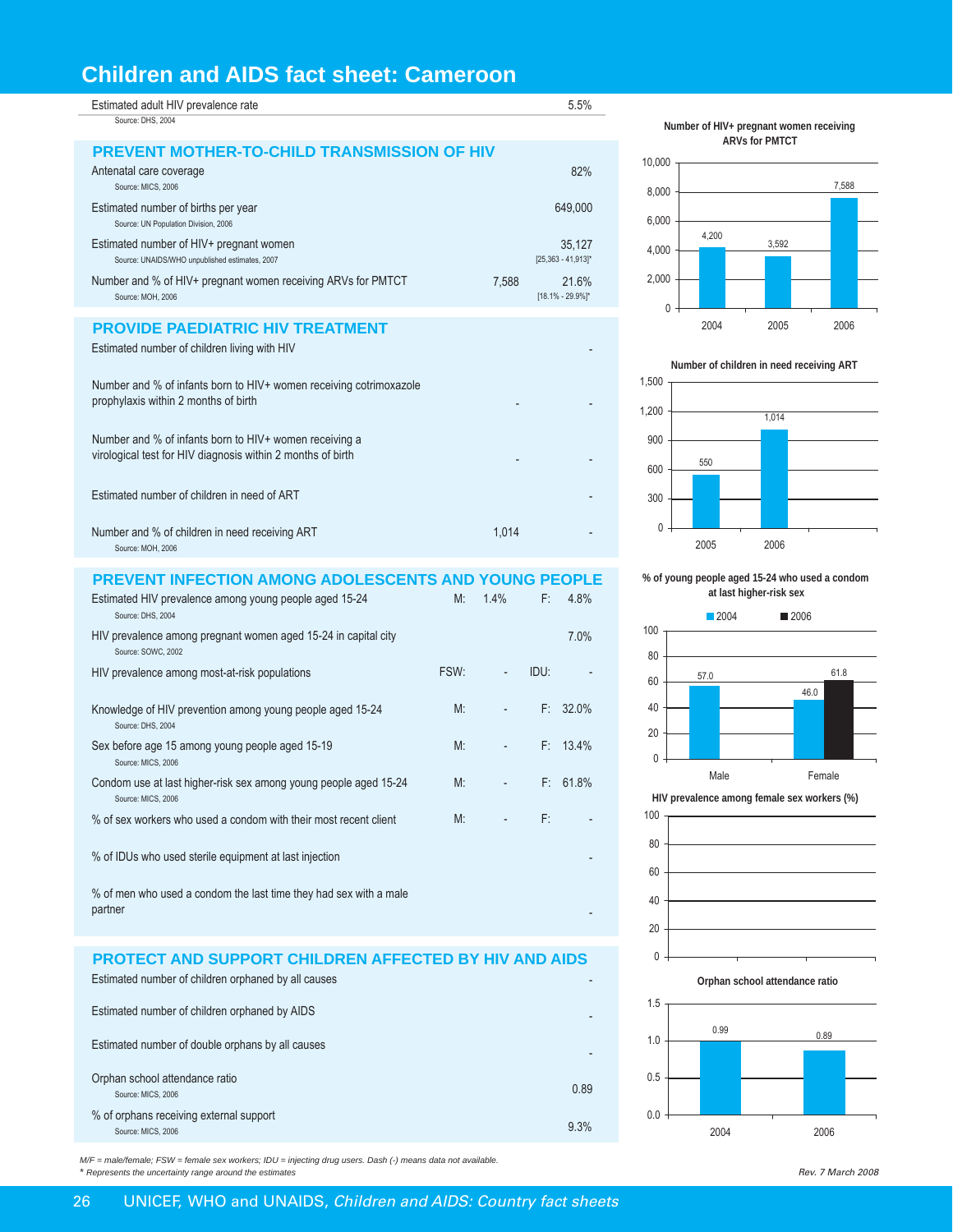## **Children and AIDS fact sheet: Cape Verde**

#### Estimated adult HIV prevalence rate

partner

## **PREVENT MOTHER-TO-CHILD TRANSMISSION OF HIV**

| Antenatal care coverage<br>$\overline{\phantom{a}}$                                                              | UUU, I |                               |      |
|------------------------------------------------------------------------------------------------------------------|--------|-------------------------------|------|
|                                                                                                                  | 800    |                               |      |
| Estimated number of births per year<br>15,000<br>Source: UN Population Division, 2006                            | 600    |                               |      |
| Estimated number of HIV+ pregnant women                                                                          | 400    |                               |      |
|                                                                                                                  |        |                               |      |
| Number and % of HIV+ pregnant women receiving ARVs for PMTCT<br>43<br>Source: MOH, 2006                          | 200    | 12                            | 43   |
| <b>PROVIDE PAEDIATRIC HIV TREATMENT</b>                                                                          |        | 2005                          | 2006 |
| Estimated number of children living with HIV                                                                     |        |                               |      |
|                                                                                                                  | 1,000  | Number of children in need re |      |
| Number and % of infants born to HIV+ women receiving cotrimoxazole<br>prophylaxis within 2 months of birth<br>31 |        |                               |      |
| Source: MOH, 2006                                                                                                | 800    |                               |      |

Number and % of infants born to HIV+ women receiving a Number and % of infants born to HIV+ women receiving a virological test for HIV diagnosis within 2 months of birth Source: MOH, 2006 Estimated number of children in need of ART Number and % of children in need receiving ART Source: MOH, 2006 0 -  $22$ -

## **PREVENT INFECTION AMONG ADOLESCENTS AND YOUNG PEOPLE**

| Estimated HIV prevalence among young people aged 15-24            | M:   | F:   |                                           | at last liigilei -ilsk s       |  |
|-------------------------------------------------------------------|------|------|-------------------------------------------|--------------------------------|--|
| HIV prevalence among pregnant women aged 15-24 in capital city    |      |      | 100                                       |                                |  |
| HIV prevalence among most-at-risk populations                     | FSW: | IDU: | 80                                        |                                |  |
|                                                                   |      |      | 60                                        |                                |  |
| Knowledge of HIV prevention among young people aged 15-24         | M:   | F:   | 40                                        |                                |  |
| Sex before age 15 among young people aged 15-19                   | M:   | F:   | 20<br>0                                   |                                |  |
| Condom use at last higher-risk sex among young people aged 15-24  | M:   | F:   |                                           | Male                           |  |
| % of sex workers who used a condom with their most recent client  | M:   | F:   | 100                                       | HIV prevalence among female se |  |
|                                                                   |      |      | 80                                        |                                |  |
| % of IDUs who used sterile equipment at last injection            |      |      | 60                                        |                                |  |
| % of men who used a condom the last time they had sex with a male |      |      | $\Lambda$ <sup><math>\Lambda</math></sup> |                                |  |

#### **PROTECT AND SUPPORT CHILDREN AFFECTED BY HIV AND AIDS**

| Estimated number of children orphaned by all causes | $\overline{\phantom{0}}$ | Orphan school attenda |
|-----------------------------------------------------|--------------------------|-----------------------|
| Estimated number of children orphaned by AIDS       |                          | 1.5                   |
| Estimated number of double orphans by all causes    | -                        | 1.0                   |
| Orphan school attendance ratio                      |                          | 0.5                   |
| % of orphans receiving external support             |                          | 0.0                   |

 $*$  Represents the uncertainty range around the estimates *M/F = male/female; FSW = female sex workers; IDU = injecting drug users. Dash (-) means data not available.*

Rev. 7 March 2008

-





**% of young people aged 15-24 who used a condom at last higher-risk sex**

| 100 |                                             |        |
|-----|---------------------------------------------|--------|
| 80  |                                             |        |
| 60  |                                             |        |
| 40  |                                             |        |
| 20  |                                             |        |
| 0   |                                             |        |
|     | Male                                        | Female |
|     | HIV prevalence among female sex workers (%) |        |
| 100 |                                             |        |
| 80  |                                             |        |
| 60  |                                             |        |
| 40  |                                             |        |
| 20  |                                             |        |
|     |                                             |        |
| 0   | Ť                                           |        |
|     | Orphan school attendance ratio              |        |
| 1.5 |                                             |        |
|     |                                             |        |
| 1.0 |                                             |        |
| 0.5 |                                             |        |
|     |                                             |        |
| 0.0 | T                                           | T      |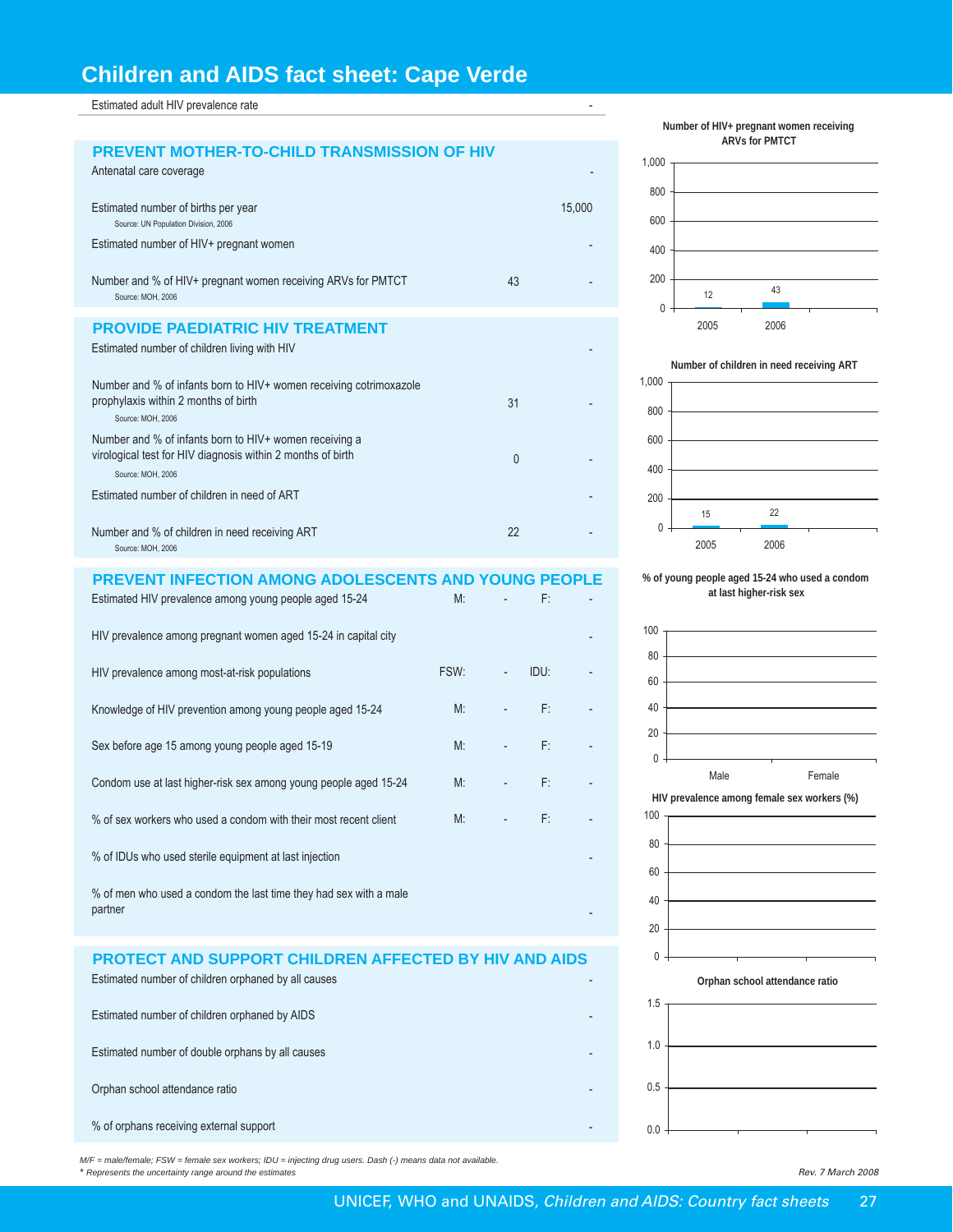## **Children and AIDS fact sheet: Central African Republic**

Estimated adult HIV prevalence rate Source: UNAIDS/WHO, 2007

6.2%

-

#### **PREVENT MOTHER-TO-CHILD TRANSMISSION OF HIV** Antenatal care coverage Source: MICS, 2006 <sup>2005</sup> <sup>3456</sup> <sup>546</sup> Estimated number of births per year Source: UN Pop Division, 2006 <sup>2007</sup> <sup>5467</sup> <sup>456</sup> UN Population Division, 2006 Estimated number of HIV+ pregnant women Source: UNAIDS/WHO unpublished estimates, 2007 Source: UNAIDS/WHO unpublished estimates, 2007Number and % of HIV+ pregnant women receiving ARVs for PMTCT Source: MOH, 2006 **PROVIDE PAEDIATRIC HIV TREATMENT** [15.9% - 19.8%]\* 10,913 1,943 17.8%  $[9,791 - 12,218]^*$ 69% 157,000

Estimated number of children living with HIV

| Estimated number of children living with HIV                       |     |       |                               |      |  |
|--------------------------------------------------------------------|-----|-------|-------------------------------|------|--|
|                                                                    |     |       | Number of children in need re |      |  |
| Number and % of infants born to HIV+ women receiving cotrimoxazole |     | 1.000 |                               |      |  |
| prophylaxis within 2 months of birth                               | 443 | 800   |                               |      |  |
| Source: MOH, 2006                                                  |     |       |                               |      |  |
| Number and % of infants born to HIV+ women receiving a             |     | 600   |                               |      |  |
| virological test for HIV diagnosis within 2 months of birth        | 19  | 400   |                               |      |  |
| Source: MOH, 2006                                                  |     |       |                               | 268  |  |
| Estimated number of children in need of ART                        |     | 200   | 160                           |      |  |
|                                                                    |     |       |                               |      |  |
| Number and % of children in need receiving ART                     | 268 |       |                               |      |  |
| Source: MOH, 2006                                                  |     |       | 2005                          | 2006 |  |

#### **PREVENT INFECTION AMONG ADOLESCENTS AND YOUNG PEOPLE**

| Estimated HIV prevalence among young people aged 15-24                                 | M:   | 2.5%                     | F:   | 7.3%        |           | <b>deal</b> indicated the sex             |    |
|----------------------------------------------------------------------------------------|------|--------------------------|------|-------------|-----------|-------------------------------------------|----|
| Source: UNAIDS, 2006                                                                   |      |                          |      |             |           | ■2006                                     |    |
| HIV prevalence among pregnant women aged 15-24 in capital city<br>Source: SOWC, 2002   |      |                          |      | 14.0%       | 100<br>80 |                                           |    |
| HIV prevalence among most-at-risk populations                                          | FSW: | $\overline{\phantom{0}}$ | IDU: |             | 60        |                                           |    |
| Knowledge of HIV prevention among young people aged 15-24<br>Source: MICS, 2006        | M:   | $\overline{\phantom{a}}$ |      | F: 17.3%    | 40<br>20  |                                           | 40 |
| Sex before age 15 among young people aged 15-19<br>Source: MICS, 2006                  | M:   | $\overline{\phantom{a}}$ |      | $F: 29.0\%$ | 0         |                                           |    |
| Condom use at last higher-risk sex among young people aged 15-24<br>Source: MICS, 2006 | M:   |                          |      | F: 40.6%    |           | Male<br>HIV prevalence among female sex w |    |
| % of sex workers who used a condom with their most recent client                       | M:   |                          | F:   |             | 100       |                                           |    |
| % of IDUs who used sterile equipment at last injection                                 |      |                          |      |             | 80<br>60  |                                           |    |
| % of men who used a condom the last time they had sex with a male<br>partner           |      |                          |      |             | 40        |                                           |    |

## **PROTECT AND SUPPORT CHILDREN AFFECTED BY HIV AND AIDS**

| Estimated number of children orphaned by all causes           | $\qquad \qquad \blacksquare$ | Orphan school attenda |           |      |
|---------------------------------------------------------------|------------------------------|-----------------------|-----------|------|
| Estimated number of children orphaned by AIDS                 | -                            | 5. ا                  |           |      |
| Estimated number of double orphans by all causes              | -                            | 1.0                   | 0.66      | 0.91 |
| Orphan school attendance ratio<br>Source: MICS, 2006          | 0.96                         | 0.5                   |           |      |
| % of orphans receiving external support<br>Source: MICS, 2006 | 7.4%                         | 0.0                   | 1994-1995 | 2000 |

\* *Represents the uncertainty range around the estimates M/F = male/female; FSW = female sex workers; IDU = injecting drug users. Dash (-) means data not available.*

#### **Number of HIV+ pregnant women receiving ARVs for PMTCT**





**% of young people aged 15-24 who used a condom at last higher-risk sex**



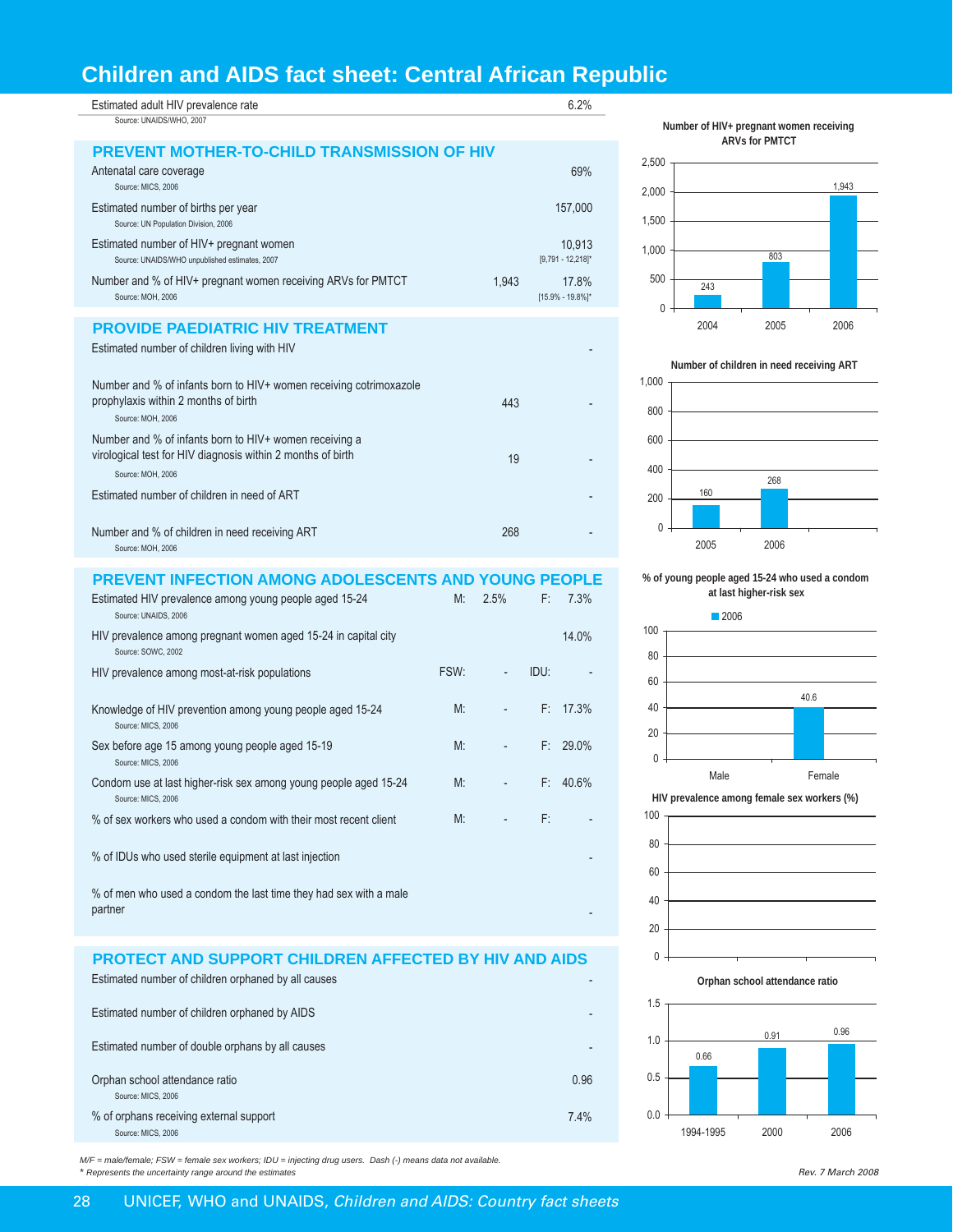# **Children and AIDS fact sheet: Chad**

| Estimated adult HIV prevalence rate                                                       | 3.3%                            |                                                        |
|-------------------------------------------------------------------------------------------|---------------------------------|--------------------------------------------------------|
| Source: UNAIDS/WHO, 2007                                                                  |                                 | Number of HIV+ pregnant women<br><b>ARVs for PMTCT</b> |
| <b>PREVENT MOTHER-TO-CHILD TRANSMISSION OF HIV</b>                                        |                                 | 1.000                                                  |
| Antenatal care coverage<br>Source: DHS. 2004                                              | 39%                             |                                                        |
| Estimated number of births per year                                                       | 482,000                         | 800                                                    |
| Source: UN Population Division, 2006                                                      |                                 | 600                                                    |
| Estimated number of HIV+ pregnant women<br>Source: UNAIDS/WHO unpublished estimates, 2007 | 17,231<br>$[11,000 - 21,586]$ * | 400<br>254                                             |
| Number and % of HIV+ pregnant women receiving ARVs for PMTCT                              | 1.5%<br>254                     | 193<br>200                                             |
| Source: MOH. 2006                                                                         | $[1.2\% - 2.3\%]$ *             | 0                                                      |
| <b>PROVIDE PAEDIATRIC HIV TREATMENT</b>                                                   |                                 | 2005<br>2006                                           |
| Estimated number of children living with HIV                                              |                                 |                                                        |
|                                                                                           |                                 | Number of children in need rece                        |
| Number and % of infants born to HIV+ women receiving cotrimoxazole                        |                                 | 1,000                                                  |
| prophylaxis within 2 months of birth<br>Source: MOH. 2006                                 | 63                              | 800                                                    |
| Number and % of infants born to HIV+ women receiving a                                    |                                 | 600                                                    |
| virological test for HIV diagnosis within 2 months of birth                               | $\mathbf{0}$                    |                                                        |
| Source: MOH. 2006                                                                         |                                 | 400                                                    |
| Estimated number of children in need of ART                                               |                                 | 129<br>200                                             |
| Number and % of children in need receiving ART                                            | 129                             | $\overline{7}$<br>$\Omega$                             |
| Source: MOH. 2006                                                                         |                                 | 2005<br>2006                                           |
| <b>PREVENT INFECTION AMONG ADOLESCENTS AND YOUNG</b>                                      | <b>PEOPLE</b>                   | % of young people aged 15-24 who us                    |
| Estimated HIV prevalence among young people aged 15-24                                    | 0.9%<br>2.2%<br>F:<br>M:        | at last higher-risk sex                                |
| Source: UNAIDS, 2006                                                                      |                                 | $\blacksquare$ 2004                                    |
| HIV prevalence among pregnant women aged 15-24 in capital city                            | 3.6%                            | 100                                                    |

| Source: UNAIDS, 2006                                                                  |      |                          |      |             | 80  |                                |  |
|---------------------------------------------------------------------------------------|------|--------------------------|------|-------------|-----|--------------------------------|--|
| HIV prevalence among most-at-risk populations                                         | FSW: | $\overline{a}$           | IDU: |             | 60  |                                |  |
| Knowledge of HIV prevention among young people aged 15-24                             |      | $M: 20.2\%$              | F:   | 8.1%        | 40  |                                |  |
| Source: DHS, 2004                                                                     |      |                          |      |             | 20  | 25.0                           |  |
| Sex before age 15 among young people aged 15-19<br>Source: DHS, 2004                  | M:   | 10.7%                    |      | $F: 19.0\%$ |     |                                |  |
| Condom use at last higher-risk sex among young people aged 15-24                      |      | $M: 25.0\%$              |      | $F: 17.0\%$ |     | Male                           |  |
| Source: DHS, 2004<br>% of sex workers who used a condom with their most recent client | M:   | $\overline{\phantom{a}}$ | F:   |             | 100 | HIV prevalence among female se |  |
|                                                                                       |      |                          |      |             | 80  |                                |  |
| % of IDUs who used sterile equipment at last injection                                |      |                          |      |             | 60  |                                |  |
|                                                                                       |      |                          |      |             |     |                                |  |

% of men who used a condom the last time they had sex with a male partner

### **PROTECT AND SUPPORT CHILDREN AFFECTED BY HIV AND AIDS**

| Estimated number of children orphaned by all causes          | $\overline{\phantom{0}}$ | Orphan school attenda |           |  |      |  |
|--------------------------------------------------------------|--------------------------|-----------------------|-----------|--|------|--|
| Estimated number of children orphaned by AIDS                |                          | 1.5                   |           |  | 1.05 |  |
| Estimated number of double orphans by all causes             | -                        | 1.0                   | 0.96      |  |      |  |
| Orphan school attendance ratio                               | 1.05                     | 0.5                   |           |  |      |  |
| Source: DHS, 2004<br>% of orphans receiving external support | -                        | 0.0                   | 1996-1997 |  | 2004 |  |

\* *Represents the uncertainty range around the estimates M/F = male/female; FSW = female sex workers; IDU = injecting drug users. Dash (-) means data not available.* **Number of HIV+ pregnant women receiving ARVs for PMTCT**





**% of young people aged 15-24 who used a condom at last higher-risk sex**





Rev. 7 March 2008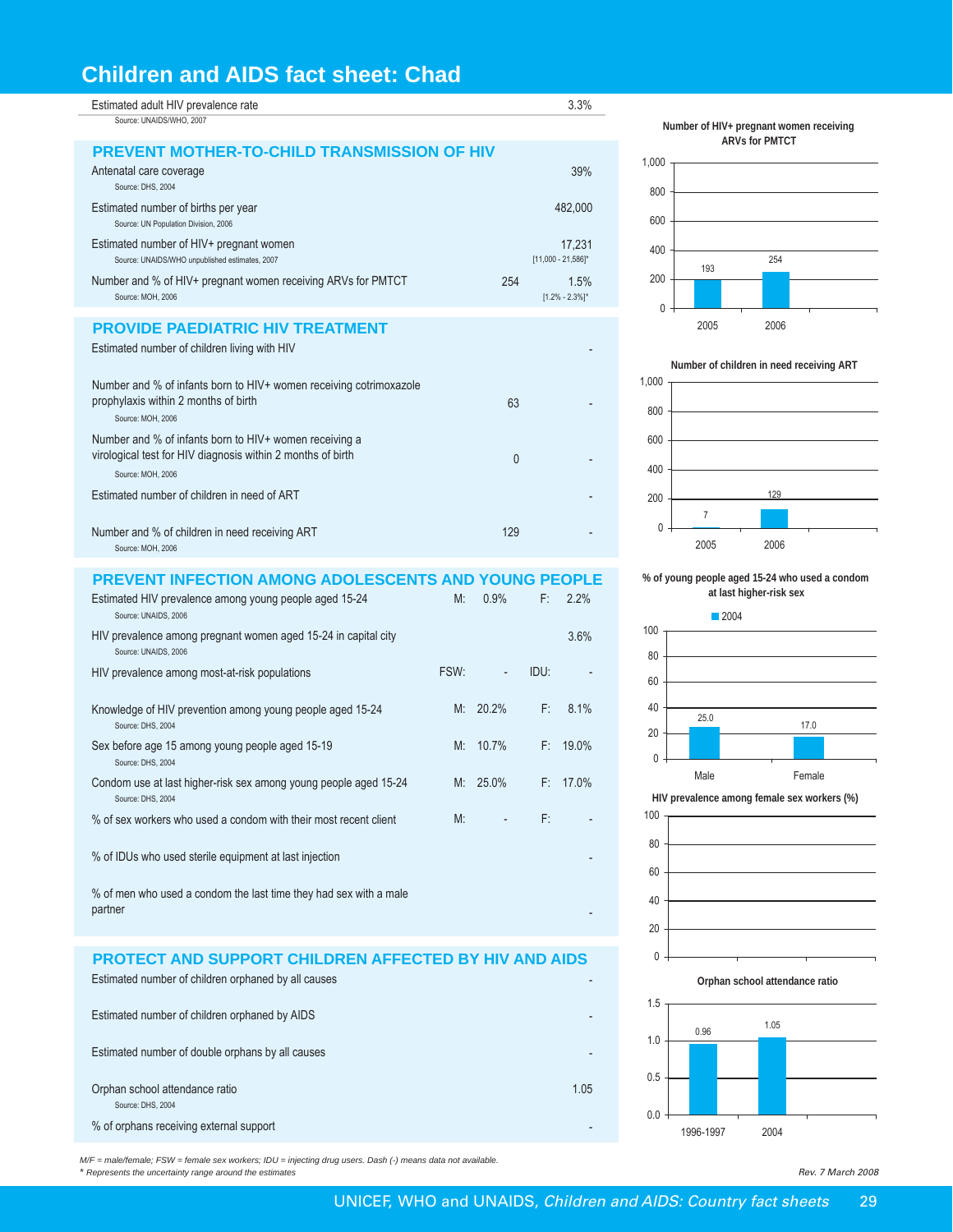# **Children and AIDS fact sheet: Chile**

| Estimated adult HIV prevalence rate                                                                                                                                    |      |      | 0.3%                      |              |                                                               |
|------------------------------------------------------------------------------------------------------------------------------------------------------------------------|------|------|---------------------------|--------------|---------------------------------------------------------------|
| Source: UNAIDS, 2006                                                                                                                                                   |      |      |                           |              | Number of HIV+ pregnant wome<br><b>ARVs for PMTCT</b>         |
| PREVENT MOTHER-TO-CHILD TRANSMISSION OF HIV                                                                                                                            |      |      |                           | 1,000        |                                                               |
| Antenatal care coverage                                                                                                                                                |      |      |                           |              |                                                               |
| Estimated number of births per year                                                                                                                                    |      |      | 249,000                   | 800          |                                                               |
| Source: UN Population Division, 2006                                                                                                                                   |      |      |                           | 600          |                                                               |
| Estimated number of HIV+ pregnant women<br>Source: UNAIDS/WHO unpublished estimates, 2007                                                                              |      |      | $500$<br>$[<500 - 548]$ * | 400          |                                                               |
| Number and % of HIV+ pregnant women receiving ARVs for PMTCT                                                                                                           |      |      |                           | 200          |                                                               |
|                                                                                                                                                                        |      |      |                           |              |                                                               |
| <b>PROVIDE PAEDIATRIC HIV TREATMENT</b>                                                                                                                                |      |      |                           | 0            |                                                               |
| Estimated number of children living with HIV                                                                                                                           |      |      |                           |              | Number of children in need re                                 |
| Number and % of infants born to HIV+ women receiving cotrimoxazole                                                                                                     |      |      |                           | 1,000        |                                                               |
| prophylaxis within 2 months of birth                                                                                                                                   |      |      |                           | 800          |                                                               |
| Number and % of infants born to HIV+ women receiving a                                                                                                                 |      |      |                           | 600          |                                                               |
| virological test for HIV diagnosis within 2 months of birth                                                                                                            |      |      |                           |              |                                                               |
| Estimated number of children in need of ART                                                                                                                            |      |      |                           | 400          |                                                               |
|                                                                                                                                                                        |      |      |                           | 200          |                                                               |
| Number and % of children in need receiving ART                                                                                                                         |      |      |                           | 0            |                                                               |
|                                                                                                                                                                        |      |      |                           |              |                                                               |
| PREVENT INFECTION AMONG ADOLESCENTS AND<br>Estimated HIV prevalence among young people aged 15-24                                                                      | M:   | F:   | NG PEOPLE                 |              | % of young people aged 15-24 who u<br>at last higher-risk sex |
|                                                                                                                                                                        |      |      |                           |              |                                                               |
| HIV prevalence among pregnant women aged 15-24 in capital city                                                                                                         |      |      |                           | 100          |                                                               |
| HIV prevalence among most-at-risk populations                                                                                                                          | FSW: | IDU: |                           | 80           |                                                               |
|                                                                                                                                                                        |      |      |                           | 60           |                                                               |
| Knowledge of HIV prevention among young people aged 15-24                                                                                                              | M:   | F:   |                           | 40           |                                                               |
| Sex before age 15 among young people aged 15-19                                                                                                                        | M:   | F:   |                           | 20           |                                                               |
|                                                                                                                                                                        |      |      |                           | $\mathbf{0}$ | Male                                                          |
| Condom use at last higher-risk sex among young people aged 15-24                                                                                                       | M:   | F:   |                           |              | HIV prevalence among female sex                               |
| % of sex workers who used a condom with their most recent client                                                                                                       | M:   | F:   |                           | 100          |                                                               |
| % of IDUs who used sterile equipment at last injection                                                                                                                 |      |      |                           | 80           |                                                               |
|                                                                                                                                                                        |      |      |                           | 60           |                                                               |
| % of men who used a condom the last time they had sex with a male                                                                                                      |      |      |                           | 40           |                                                               |
| partner                                                                                                                                                                |      |      |                           | 20           |                                                               |
| PROTECT AND SUPPORT CHILDREN AFFECTED BY HIV AND AIDS                                                                                                                  |      |      |                           | $\mathbf{0}$ |                                                               |
| Estimated number of children orphaned by all causes                                                                                                                    |      |      |                           |              | Orphan school attendan                                        |
|                                                                                                                                                                        |      |      |                           | 1.5          |                                                               |
| Estimated number of children orphaned by AIDS                                                                                                                          |      |      |                           |              |                                                               |
| Estimated number of double orphans by all causes                                                                                                                       |      |      |                           | 1.0          |                                                               |
|                                                                                                                                                                        |      |      |                           | 0.5          |                                                               |
| Orphan school attendance ratio                                                                                                                                         |      |      |                           |              |                                                               |
| % of orphans receiving external support                                                                                                                                |      |      |                           | 0.0          |                                                               |
| M/F = male/female; FSW = female sex workers; IDU = injecting drug users. Dash (-) means data not available.<br>* Represents the uncertainty range around the estimates |      |      |                           |              | R                                                             |

30 UNICEF, WHO and UNAIDS, Children and AIDS: Country fact sheets

| d AIDS fact sheet: Chile |  |
|--------------------------|--|
| alance rate              |  |

| Number of HIV+ pregnant women receiving<br><b>ARVs for PMTCT</b> |                                          |  |  |  |  |  |
|------------------------------------------------------------------|------------------------------------------|--|--|--|--|--|
| 1,000                                                            |                                          |  |  |  |  |  |
| 800                                                              |                                          |  |  |  |  |  |
| 600                                                              |                                          |  |  |  |  |  |
| 400                                                              |                                          |  |  |  |  |  |
| 200                                                              |                                          |  |  |  |  |  |
|                                                                  |                                          |  |  |  |  |  |
|                                                                  | Number of children in need receiving ART |  |  |  |  |  |

|      | <b>NUMBER OF CHINESIT IN HOOD FOOTING ANTI</b> |
|------|------------------------------------------------|
| ,000 |                                                |
| 800  |                                                |
| 600  |                                                |
| 400  |                                                |
| 200  |                                                |
|      |                                                |

**% of young people aged 15-24 who used a condom at last higher-risk sex**

| 100 |                                             |        |
|-----|---------------------------------------------|--------|
| 80  |                                             |        |
| 60  |                                             |        |
| 40  |                                             |        |
| 20  |                                             |        |
| 0   |                                             |        |
|     | Male                                        | Female |
|     | HIV prevalence among female sex workers (%) |        |
| 100 |                                             |        |
| 80  |                                             |        |
| 60  |                                             |        |
| 40  |                                             |        |
| 20  |                                             |        |
|     |                                             |        |
| 0   |                                             |        |
|     | Orphan school attendance ratio              |        |
| 1.5 |                                             |        |
|     |                                             |        |
| 1.0 |                                             |        |
|     |                                             |        |
| 0.5 |                                             |        |
| 0.0 | T                                           | т<br>٦ |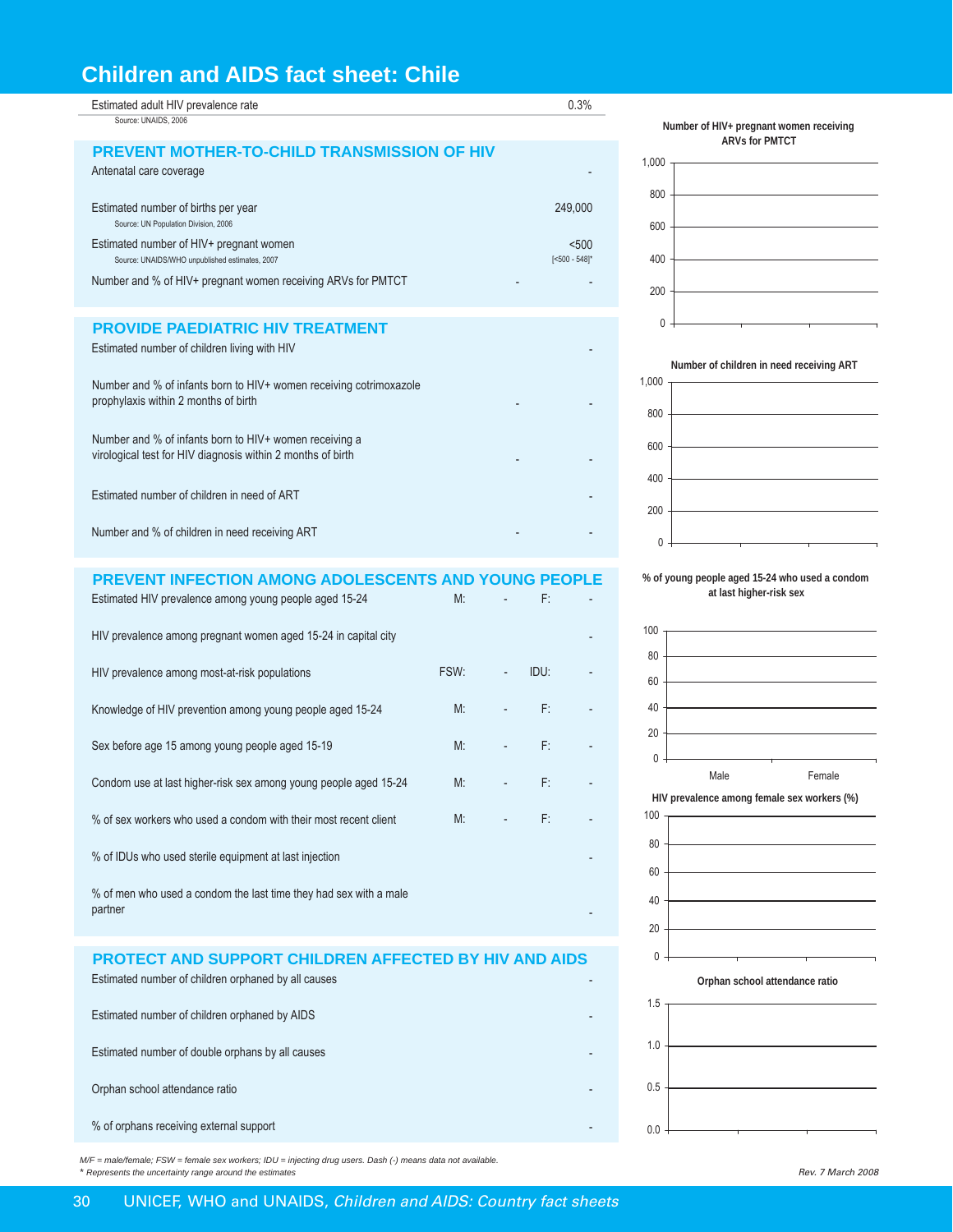# **Children and AIDS fact sheet: China**

| Estimated adult HIV prevalence rate                                                                                             |     | 0.1%                          |                                                       |  |
|---------------------------------------------------------------------------------------------------------------------------------|-----|-------------------------------|-------------------------------------------------------|--|
| Source: UNAIDS, 2006                                                                                                            |     |                               | Number of HIV+ pregnant wome<br><b>ARVs for PMTCT</b> |  |
| <b>PREVENT MOTHER-TO-CHILD TRANSMISSION OF HIV</b>                                                                              |     |                               | 1.000                                                 |  |
| Antenatal care coverage<br>Source: Social Progress in China, 2005                                                               |     | 90%                           |                                                       |  |
| Estimated number of births per year                                                                                             |     | 17,309,000                    | 800<br>600                                            |  |
| Source: UN Population Division, 2006                                                                                            |     |                               |                                                       |  |
| Estimated number of HIV+ pregnant women<br>Source: UNAIDS/WHO unpublished estimates, 2007                                       |     | 6.899<br>$[4,255 - 10,777]$ * | 400                                                   |  |
| Number and % of HIV+ pregnant women receiving ARVs for PMTCT<br>Source: MOH. 2006                                               | 650 | 9.4%<br>$[6.0\% - 15.3\%]$ *  | 200<br>135<br>118                                     |  |
|                                                                                                                                 |     |                               | 0                                                     |  |
| <b>PROVIDE PAEDIATRIC HIV TREATMENT</b>                                                                                         |     |                               | 2004<br>2005                                          |  |
| Estimated number of children living with HIV                                                                                    |     |                               |                                                       |  |
|                                                                                                                                 |     |                               | Number of children in need re<br>1,000                |  |
| Number and % of infants born to HIV+ women receiving cotrimoxazole<br>prophylaxis within 2 months of birth<br>Source: MOH, 2006 | 650 |                               | 800                                                   |  |
|                                                                                                                                 |     |                               | 566                                                   |  |
| Number and % of infants born to HIV+ women receiving a<br>virological test for HIV diagnosis within 2 months of birth           |     |                               | 600<br>410                                            |  |
|                                                                                                                                 |     |                               | 400                                                   |  |
| Estimated number of children in need of ART                                                                                     |     |                               | 200                                                   |  |
|                                                                                                                                 |     |                               | 0                                                     |  |
| Number and % of children in need receiving ART<br>Source: MOH, 2006                                                             | 410 |                               | 2006<br>2005                                          |  |
| <b>PREVENT INFECTION AMONG ADOLESCENTS AND YOUNG PEOPLE</b>                                                                     |     |                               | % of young people aged 15-24 who u                    |  |
| M:<br>Estimated HIV prevalence among young people aged 15-24                                                                    |     | F:                            | at last higher-risk sex                               |  |

| EStimated Fire prevalence among young people aged 15-24                                  | IVI. |      |      |       |     |                                |     |
|------------------------------------------------------------------------------------------|------|------|------|-------|-----|--------------------------------|-----|
| HIV prevalence among pregnant women aged 15-24 in capital city                           |      |      |      |       | 100 |                                |     |
|                                                                                          |      |      |      |       | 80  |                                |     |
| HIV prevalence among most-at-risk populations<br>Source: UNAIDS, 2006                    | FSW: | 0.5% | IDU: | 8.3%  | 60  |                                |     |
| Knowledge of HIV prevention among young people aged 15-24                                | M:   |      | F:   |       | 40  |                                |     |
|                                                                                          |      |      |      |       | 20  |                                |     |
| Sex before age 15 among young people aged 15-19                                          | M:   |      | F:   |       | 0   |                                |     |
| Condom use at last higher-risk sex among young people aged 15-24                         | M:   |      | F:   |       |     | Male                           |     |
|                                                                                          |      |      |      |       |     | HIV prevalence among female se |     |
| % of sex workers who used a condom with their most recent client<br>Source: UNAIDS, 2006 | M:   |      | F:   | 68.5% | 100 |                                |     |
|                                                                                          |      |      |      |       | 80  |                                |     |
| % of IDUs who used sterile equipment at last injection                                   |      |      |      |       | 60  |                                |     |
| % of men who used a condom the last time they had sex with a male                        |      |      |      |       | 40  |                                |     |
| partner                                                                                  |      |      |      | 41.1% | 20  |                                |     |
| Source: UNAIDS, 2006                                                                     |      |      |      |       |     | 0.2                            | 0.5 |
|                                                                                          |      |      |      |       | 0   |                                |     |

### **PROTECT AND SUPPORT CHILDREN AFFECTED BY HIV AND AIDS**

| Estimated number of children orphaned by all causes | $\qquad \qquad \blacksquare$ |     | Orphan school attenda |
|-----------------------------------------------------|------------------------------|-----|-----------------------|
| Estimated number of children orphaned by AIDS       | -                            | 1.5 |                       |
| Estimated number of double orphans by all causes    | -                            | 1.0 |                       |
| Orphan school attendance ratio                      |                              | 0.5 |                       |
| % of orphans receiving external support             | -                            | 0.0 |                       |

\* *Represents the uncertainty range around the estimates M/F = male/female; FSW = female sex workers; IDU = injecting drug users. Dash (-) means data not available.*

Rev. 7 March 2008



**Number of HIV+ pregnant women receiving ARVs for PMTCT**



**% of young people aged 15-24 who used a condom at last higher-risk sex**

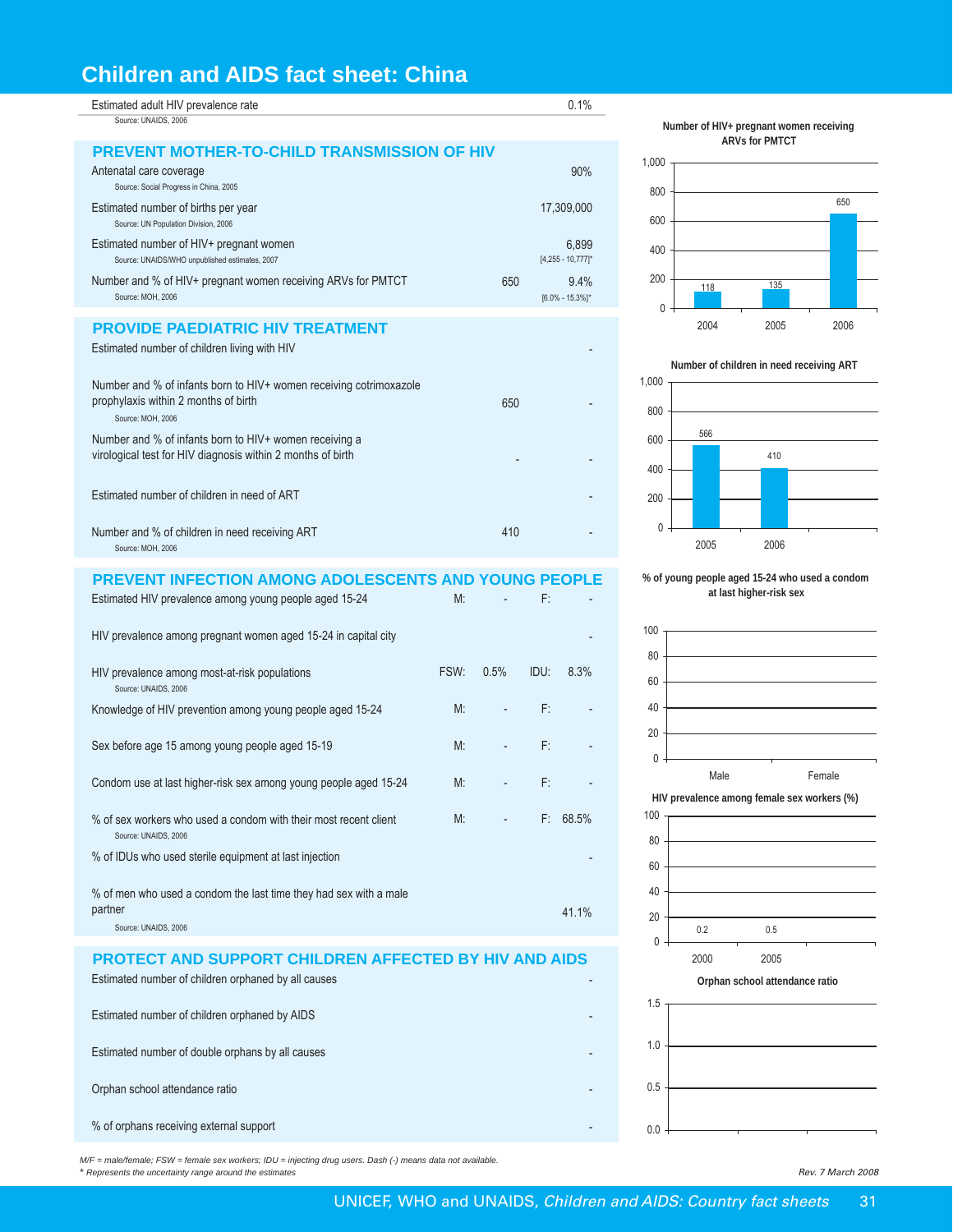### **Children and AIDS fact sheet: Colombia**

| Estimated adult HIV prevalence rate                                                                                   | 0.6%                               |                                                       |
|-----------------------------------------------------------------------------------------------------------------------|------------------------------------|-------------------------------------------------------|
| Source: UNAIDS, 2006                                                                                                  |                                    | Number of HIV+ pregnant wome<br><b>ARVs for PMTCT</b> |
| <b>PREVENT MOTHER-TO-CHILD TRANSMISSION OF HIV</b>                                                                    |                                    |                                                       |
| Antenatal care coverage<br>Source: DHS, 2005                                                                          | 94%                                | 1,000<br>800                                          |
| Estimated number of births per year<br>Source: UN Population Division, 2006                                           | 884,000                            | 600                                                   |
| Estimated number of HIV+ pregnant women<br>Source: UNAIDS/WHO unpublished estimates, 2007                             | 2.452<br>$[1,488 - 4,363]$ *       | 400                                                   |
| Number and % of HIV+ pregnant women receiving ARVs for PMTCT<br>Source: MOH, 2006                                     | 112<br>4.6%<br>$[2.6\% - 7.5\%]$ * | 200<br>112                                            |
|                                                                                                                       |                                    | $\mathbf{0}$                                          |
| <b>PROVIDE PAEDIATRIC HIV TREATMENT</b>                                                                               |                                    | 2006                                                  |
| Estimated number of children living with HIV                                                                          |                                    | Number of children in need re                         |
| Number and % of infants born to HIV+ women receiving cotrimoxazole                                                    |                                    | 1,000                                                 |
| prophylaxis within 2 months of birth                                                                                  |                                    | 800                                                   |
| Number and % of infants born to HIV+ women receiving a<br>virological test for HIV diagnosis within 2 months of birth | $\overline{2}$                     | 600                                                   |
| Source: MOH, 2006                                                                                                     |                                    | 400                                                   |
| Estimated number of children in need of ART                                                                           |                                    | 200                                                   |
| Number and % of children in need receiving ART                                                                        |                                    | 0                                                     |
|                                                                                                                       |                                    |                                                       |
| PREVENT INFECTION AMONG ADOLESCENTS                                                                                   | VOLING PEOPLE                      | % of young people aged 15-24 who u                    |

#### **PREVENT INFECTION AMONG ADOLESCENTS AND YOUNG PEOPLE**

| Estimated HIV prevalence among young people aged 15-24                | M:   |                          | F:   |             | at last liigilei -ilsk s |                                |                  |
|-----------------------------------------------------------------------|------|--------------------------|------|-------------|--------------------------|--------------------------------|------------------|
|                                                                       |      |                          |      |             |                          | $\blacksquare$ 2000            | $\blacksquare$ 2 |
| HIV prevalence among pregnant women aged 15-24 in capital city        |      |                          |      |             | 100                      |                                |                  |
|                                                                       |      |                          |      |             | 80                       |                                |                  |
| HIV prevalence among most-at-risk populations<br>Source: UNAIDS, 2006 | FSW: | 0.8%                     | IDU: |             | 60                       |                                |                  |
| Knowledge of HIV prevention among young people aged 15-24             | M:   |                          | F:   |             | 40                       |                                |                  |
|                                                                       |      |                          |      |             | 20                       |                                |                  |
| Sex before age 15 among young people aged 15-19<br>Source: DHS, 2005  | M:   | $\overline{\phantom{a}}$ |      | $F: 13.7\%$ | 0                        |                                |                  |
| Condom use at last higher-risk sex among young people aged 15-24      | M:   | $\overline{\phantom{a}}$ | F:   | 36.0%       |                          | Male                           |                  |
| Source: RHS, 2005                                                     |      |                          |      |             |                          | HIV prevalence among female se |                  |
| % of sex workers who used a condom with their most recent client      | M:   |                          | F:   |             | 100                      |                                |                  |
|                                                                       |      |                          |      |             | 80                       |                                |                  |
| % of IDUs who used sterile equipment at last injection                |      |                          |      |             | 60                       |                                |                  |
|                                                                       |      |                          |      |             |                          |                                |                  |
| % of men who used a condom the last time they had sex with a male     |      |                          |      |             | 40                       |                                |                  |

### **PROTECT AND SUPPORT CHILDREN AFFECTED BY HIV AND AIDS**

| Estimated number of children orphaned by all causes | -    | Orphan school attenda |      |  |
|-----------------------------------------------------|------|-----------------------|------|--|
| Estimated number of children orphaned by AIDS       | -    | 1.5                   |      |  |
| Estimated number of double orphans by all causes    | -    | 1.0                   | 0.85 |  |
| Orphan school attendance ratio<br>Source: DHS, 2005 | 0.85 | 0.5                   |      |  |
| % of orphans receiving external support             | -    | 0.0                   |      |  |

\* *Represents the uncertainty range around the estimates M/F = male/female; FSW = female sex workers; IDU = injecting drug users. Dash (-) means data not available.*

partner

### **Number of HIV+ pregnant women receiving ARVs for PMTCT**





#### **% of young people aged 15-24 who used a condom at last higher-risk sex**



-

2005

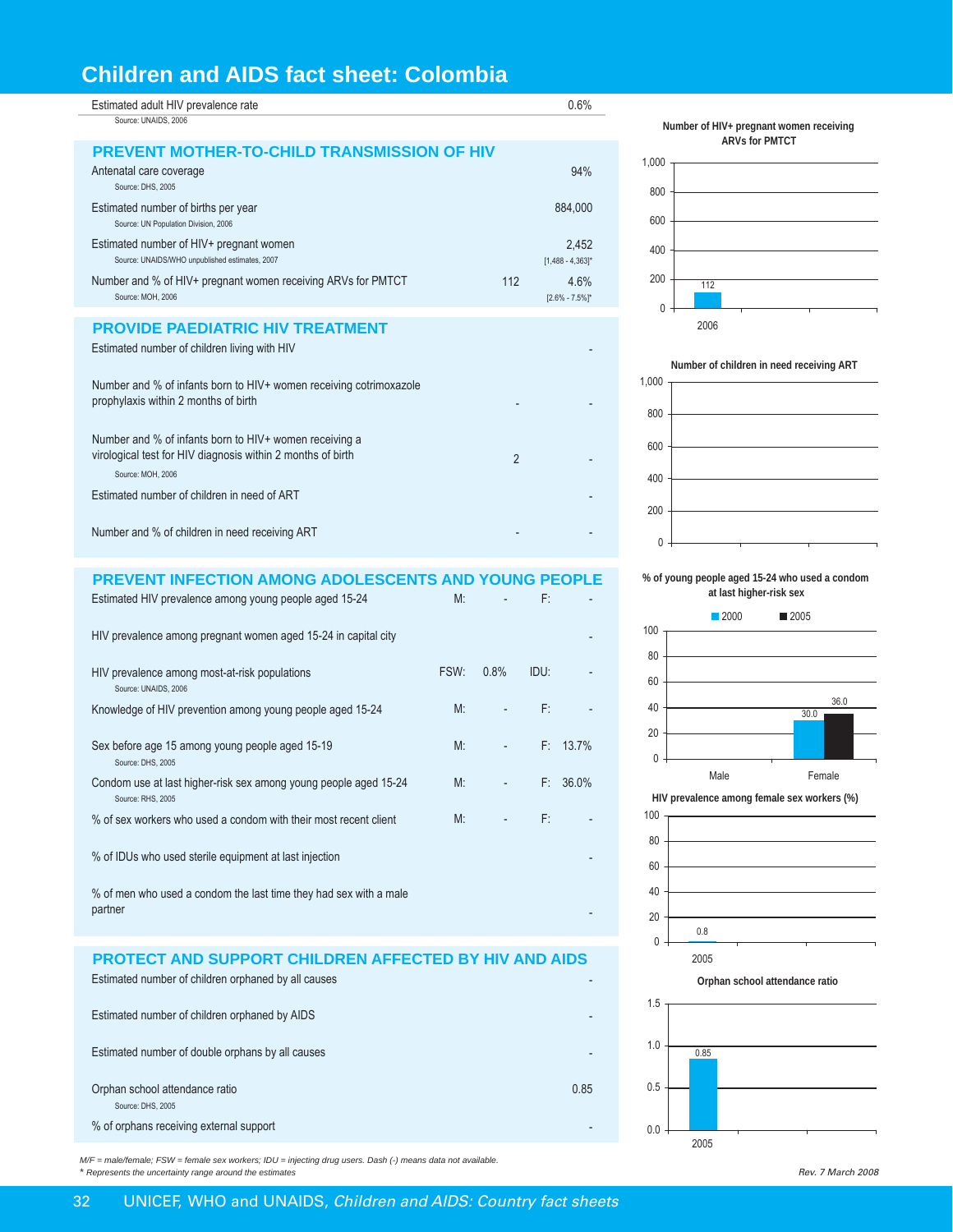### **Children and AIDS fact sheet: Comoros**

| Estimated adult HIV prevalence rate                                                                                                        |      |              |      | $< 0.1\%$          |              |                                                                |  |
|--------------------------------------------------------------------------------------------------------------------------------------------|------|--------------|------|--------------------|--------------|----------------------------------------------------------------|--|
| Source: UNAIDS, 2006                                                                                                                       |      |              |      |                    |              | Number of HIV+ pregnant women<br><b>ARVs for PMTCT</b>         |  |
| <b>PREVENT MOTHER-TO-CHILD TRANSMISSION OF HIV</b><br>Antenatal care coverage<br>Source: EIM, 2004                                         |      |              |      | 75%                | 1,000        |                                                                |  |
| Estimated number of births per year<br>Source: UN Population Division, 2006                                                                |      |              |      | 28,000             | 800<br>600   |                                                                |  |
| Estimated number of HIV+ pregnant women<br>Source: UNAIDS/WHO unpublished estimates, 2007                                                  |      |              |      | 100<br>$[< 100]$ * | 400          |                                                                |  |
| Number and % of HIV+ pregnant women receiving ARVs for PMTCT<br>Source: MOH, 2006                                                          |      | $\mathbf{0}$ |      |                    | 200          |                                                                |  |
| <b>PROVIDE PAEDIATRIC HIV TREATMENT</b><br>Estimated number of children living with HIV                                                    |      |              |      |                    | 0            | 2006                                                           |  |
| Number and % of infants born to HIV+ women receiving cotrimoxazole<br>prophylaxis within 2 months of birth<br>Source: MOH, 2006            |      | $\mathbf{0}$ |      |                    | 1,000<br>800 | Number of children in need rece                                |  |
| Number and % of infants born to HIV+ women receiving a<br>virological test for HIV diagnosis within 2 months of birth<br>Source: MOH, 2006 |      | $\mathbf{0}$ |      |                    | 600<br>400   |                                                                |  |
| Estimated number of children in need of ART                                                                                                |      |              |      |                    | 200          | 1                                                              |  |
| Number and % of children in need receiving ART<br>Source: MOH, 2006                                                                        |      | $\mathbf{0}$ |      |                    | 0            | 2006<br>2005                                                   |  |
| PREVENT INFECTION AMONG ADOLESCENTS AND YOUNG PEOPLE<br>Estimated HIV prevalence among young people aged 15-24<br>Source: UNAIDS, 2006     | M:   | < 0.1%       |      | $F: < 0.1\%$       |              | % of young people aged 15-24 who us<br>at last higher-risk sex |  |
| HIV prevalence among pregnant women aged 15-24 in capital city                                                                             |      |              |      |                    | 100          |                                                                |  |
| HIV prevalence among most-at-risk populations                                                                                              | FSW: |              | IDU: |                    | 80<br>60     |                                                                |  |
| Knowledge of HIV prevention among young people aged 15-24<br>Source: MICS, 2000                                                            | M:   |              | F:   | 17.9%              | 40           |                                                                |  |
| Sex before age 15 among young people aged 15-19                                                                                            | M:   |              | F:   |                    | 20<br>0      |                                                                |  |
| Condom use at last higher-risk sex among young people aged 15-24                                                                           | M:   |              | F:   |                    |              | Male<br>HIV prevalence among female sex w                      |  |
| % of sex workers who used a condom with their most recent client                                                                           | M:   |              | F:   |                    | 100          |                                                                |  |
| % of IDUs who used sterile equipment at last injection                                                                                     |      |              |      |                    | 80<br>60     |                                                                |  |
| % of men who used a condom the last time they had sex with a male<br>partner                                                               |      |              |      |                    | 40           |                                                                |  |
|                                                                                                                                            |      |              |      |                    | 20           |                                                                |  |
| <b>PROTECT AND SUPPORT CHILDREN AFFECTED BY HIV AND AIDS</b><br>Estimated number of children orphaned by all causes                        |      |              |      |                    | $\mathbf{0}$ | Orphan school attendance                                       |  |
| Estimated number of children orphaned by AIDS                                                                                              |      |              |      |                    | 1.5          |                                                                |  |
| Estimated number of double orphans by all causes                                                                                           |      |              |      |                    | 1.0          | 0.59                                                           |  |
| Orphan school attendance ratio<br>Source: MICS, 2000                                                                                       |      |              |      | 0.59               | 0.5          |                                                                |  |
| % of orphans receiving external support                                                                                                    |      |              |      |                    | 0.0          | 2000                                                           |  |
|                                                                                                                                            |      |              |      |                    |              |                                                                |  |

*M/F = male/female; FSW = female sex workers; IDU = injecting drug users. Dash (-) means data not available.*<br>\* Represents the uncertainty range around the estimates

Rev. 7 March 2008

|       | Number of HIV+ pregnant women receiving<br><b>ARVs for PMTCT</b> |
|-------|------------------------------------------------------------------|
| 1,000 |                                                                  |
| 800   |                                                                  |
| 600   |                                                                  |
| 400   |                                                                  |
| 200   |                                                                  |
|       |                                                                  |
|       | 2006                                                             |



**% of young people aged 15-24 who used a condom at last higher-risk sex**

| 100      |                                             |
|----------|---------------------------------------------|
| 80       |                                             |
| 60       |                                             |
| 40       |                                             |
| 20       |                                             |
| $\Omega$ |                                             |
|          | Female<br>Male                              |
| 100      | HIV prevalence among female sex workers (%) |
| 80       |                                             |
| 60       |                                             |
| 40       |                                             |
| 20       |                                             |
| $\Omega$ |                                             |
|          | Orphan school attendance ratio              |
| 1.5      |                                             |
| 1.0      |                                             |
|          | 0.59                                        |
| 0.5      |                                             |
| 0.0      | 1                                           |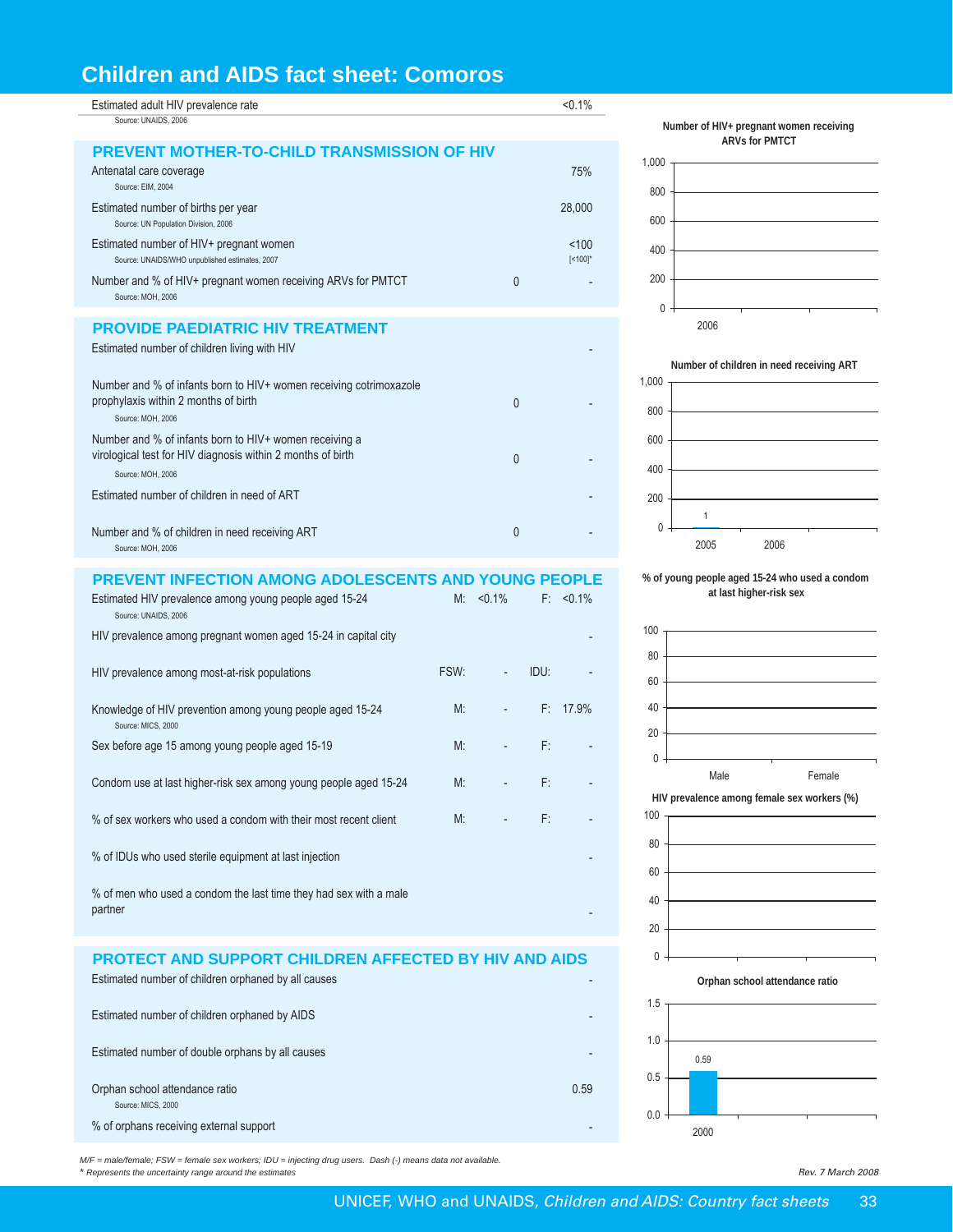# **Children and AIDS fact sheet: Congo**

| Estimated adult HIV prevalence rate                                                       |      | 5.3%                         |                                     |                         |
|-------------------------------------------------------------------------------------------|------|------------------------------|-------------------------------------|-------------------------|
| Source: UNAIDS, 2006                                                                      |      |                              | Number of HIV+ pregnant women       |                         |
| <b>PREVENT MOTHER-TO-CHILD TRANSMISSION OF HIV</b>                                        |      |                              |                                     | <b>ARVs for PMTCT</b>   |
| Antenatal care coverage<br>Source: DHS, 2005                                              |      | 86%                          | 1,500<br>1,200                      | 1.093                   |
| Estimated number of births per year<br>Source: UN Population Division, 2006               |      | 132,000                      | 900                                 |                         |
| Estimated number of HIV+ pregnant women<br>Source: UNAIDS/WHO unpublished estimates, 2007 |      | 4.523<br>$[3,707 - 5,457]$ * | 600                                 |                         |
| Number and % of HIV+ pregnant women receiving ARVs for PMTCT<br>Source: MOH, 2006         | 325  | 7.2%<br>$[6.0\% - 8.8\%]$ *  | 312<br>300                          |                         |
|                                                                                           |      |                              | 0                                   |                         |
| <b>PROVIDE PAEDIATRIC HIV TREATMENT</b>                                                   |      |                              | 2004                                | 2005                    |
| Estimated number of children living with HIV                                              |      |                              | Number of children in need rece     |                         |
| Number and % of infants born to HIV+ women receiving cotrimoxazole                        |      |                              | 1,000                               |                         |
| prophylaxis within 2 months of birth                                                      |      |                              |                                     |                         |
|                                                                                           |      |                              | 800                                 |                         |
| Number and % of infants born to HIV+ women receiving a                                    |      |                              | 600                                 |                         |
| virological test for HIV diagnosis within 2 months of birth<br>Source: MOH. 2006          | 447  |                              | 400                                 |                         |
| Estimated number of children in need of ART                                               |      |                              | 200                                 | 264                     |
|                                                                                           |      |                              | 13                                  |                         |
| Number and % of children in need receiving ART<br>Source: MOH. 2006                       | 264  |                              | 0<br>2005                           | 2006                    |
| <b>PREVENT INFECTION AMONG ADOLESCENTS AND YOUNG PEOPLE</b>                               |      |                              | % of young people aged 15-24 who us |                         |
| Estimated HIV prevalence among young people aged 15-24<br>M:                              | 1.2% | 3.7%<br>F:                   |                                     | at last higher-risk sex |
| Source: UNAIDS, 2006                                                                      |      |                              | $\blacksquare$ 2005                 |                         |

| HIV prevalence among pregnant women aged 15-24 in capital city<br>Source: SOWC, 2002  |      |                          |      | 3.0%           | 100<br>80 |                                        |
|---------------------------------------------------------------------------------------|------|--------------------------|------|----------------|-----------|----------------------------------------|
| HIV prevalence among most-at-risk populations                                         | FSW: | $\overline{\phantom{a}}$ | IDU: | $\overline{a}$ | 60        |                                        |
| Knowledge of HIV prevention among young people aged 15-24<br>Source: DHS, 2005        |      | $M: 22.0\%$              | F:   | 10.0%          | 40        | 36.0                                   |
| Sex before age 15 among young people aged 15-19<br>Source: DHS, 2005                  |      | $M: 25.3\%$              |      | $F: 23.5\%$    | 20<br>0   |                                        |
| Condom use at last higher-risk sex among young people aged 15-24<br>Source: DHS, 2005 | M:   | 36.0%                    |      | $F: 16.0\%$    |           | Male<br>HIV prevalence among female se |
| % of sex workers who used a condom with their most recent client                      | M:   |                          | F:   |                | 100       |                                        |
| % of IDUs who used sterile equipment at last injection                                |      |                          |      |                | 80<br>60  |                                        |
| % of men who used a condom the last time they had sex with a male<br>partner          |      |                          |      | 23.3%          | 40        |                                        |
| Source: UNAIDS, 2006                                                                  |      |                          |      |                | 20        |                                        |

### **PROTECT AND SUPPORT CHILDREN AFFECTED BY HIV AND AIDS**

| Estimated number of children orphaned by all causes |                              |     | Orphan school attenda |  |
|-----------------------------------------------------|------------------------------|-----|-----------------------|--|
| Estimated number of children orphaned by AIDS       | $\overline{\phantom{0}}$     | 1.5 |                       |  |
| Estimated number of double orphans by all causes    | $\qquad \qquad \blacksquare$ | 1.0 | 0.88                  |  |
| Orphan school attendance ratio<br>Source: DHS, 2005 | 0.88                         | 0.5 |                       |  |
| % of orphans receiving external support             | 2.0                          | 0.0 |                       |  |
| Source: DHS, 2005                                   |                              |     | 2005                  |  |

*M/F = male/female; FSW = female sex workers; IDU = injecting drug users. Dash (-) means data not available.*







**% of young people aged 15-24 who used a condom at last higher-risk sex**



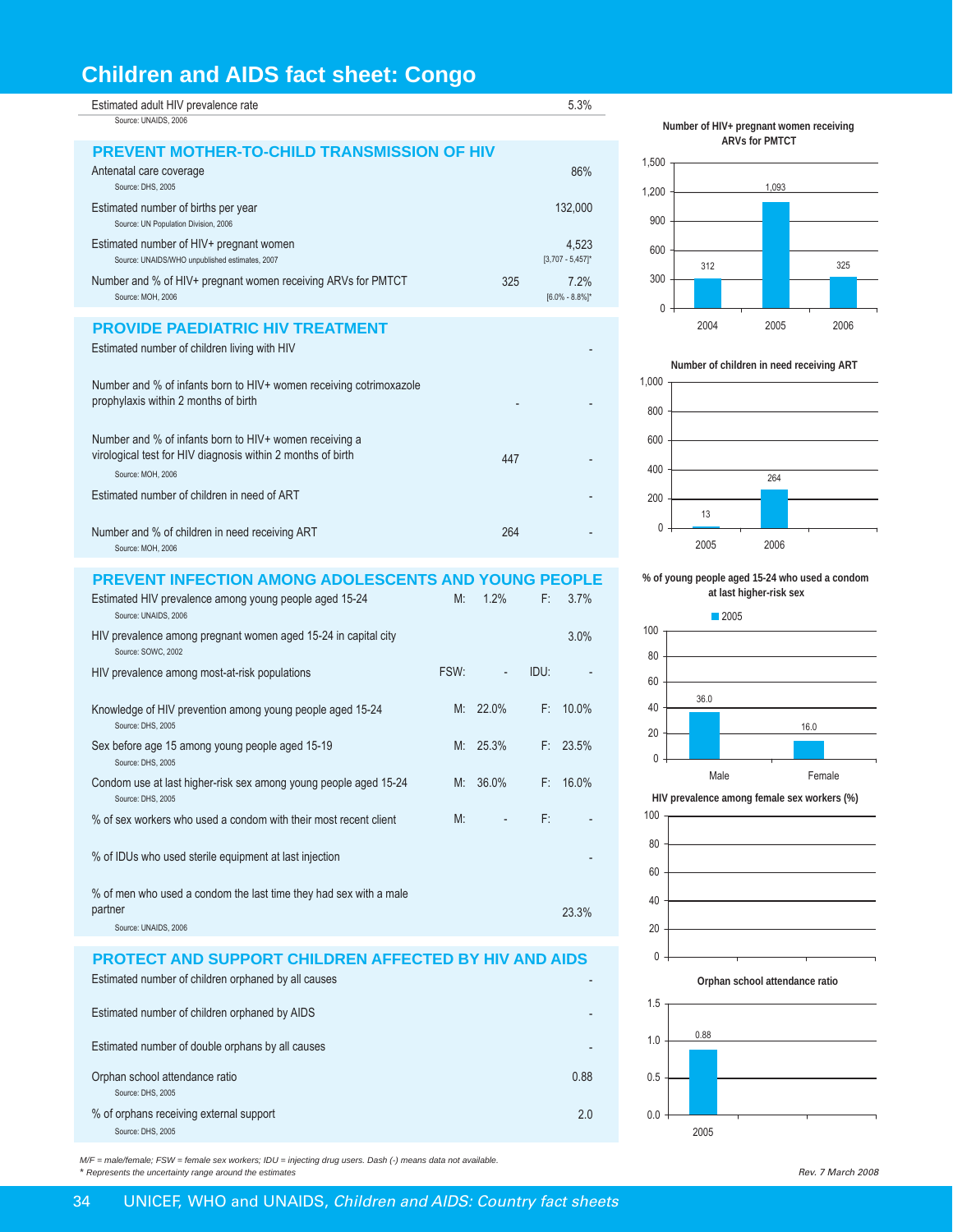### **Children and AIDS fact sheet: Congo, Democratic Republic of the**

3.2%

Estimated adult HIV prevalence rate Source: UNAIDS, 2006

Source: MOH, 2006

|                                                                                                     |       |                               |                |      | <b>INGILIDEL OF LITAT DI CUITAILE WORLD</b><br><b>ARVs for PMTCT</b> |
|-----------------------------------------------------------------------------------------------------|-------|-------------------------------|----------------|------|----------------------------------------------------------------------|
| <b>PREVENT MOTHER-TO-CHILD TRANSMISSION OF HIV</b><br>Antenatal care coverage<br>Source: MICS, 2001 |       | 68%                           | 5,000<br>4.000 |      |                                                                      |
| Estimated number of births per year<br>Source: UN Population Division, 2006                         |       | 3,026,000                     | 3.000          |      |                                                                      |
| Estimated number of HIV+ pregnant women<br>Source: UNAIDS/WHO unpublished estimates, 2007           |       | 90.077<br>[70,480 - 112,999]* | 2.000          |      | 1.725                                                                |
| Number and % of HIV+ pregnant women receiving ARVs for PMTCT<br>Source: MOH, 2006                   | 3.422 | 3.8%<br>$[3.0\% - 4.9\%]$ *   | 1.000          | 846  |                                                                      |
| <b>PROVIDE PAEDIATRIC HIV TREATMENT</b><br>Estimated number of children living with HIV             |       |                               |                | 2004 | 2005                                                                 |
| Alimeters and O affects have to HIV compare resolution extrins consider                             |       |                               | nnn            |      | Number of children in need r                                         |

|                                                                    |     | 1.000 |     |  |
|--------------------------------------------------------------------|-----|-------|-----|--|
| Number and % of infants born to HIV+ women receiving cotrimoxazole |     |       |     |  |
| prophylaxis within 2 months of birth                               | 170 | 800   |     |  |
| Source: MOH. 2006                                                  |     |       |     |  |
| Number and % of infants born to HIV+ women receiving a             |     | 600   |     |  |
| virological test for HIV diagnosis within 2 months of birth        |     |       |     |  |
|                                                                    |     | 400   |     |  |
|                                                                    |     |       |     |  |
| Estimated number of children in need of ART                        |     | 200   | 179 |  |
|                                                                    |     |       | 124 |  |
|                                                                    |     |       |     |  |
| Number and % of children in need receiving ART                     | 124 |       |     |  |

#### **PREVENT INFECTION AMONG ADOLESCENTS AND YOUNG PEOPLE**

| Estimated HIV prevalence among young people aged 15-24<br>Source: UNAIDS, 2006         | M:   | 0.8%  | F:   | 2.2% |           | at last liigilei -ilsk sex                |  |
|----------------------------------------------------------------------------------------|------|-------|------|------|-----------|-------------------------------------------|--|
| HIV prevalence among pregnant women aged 15-24 in capital city<br>Source: UNAIDS, 2006 |      |       |      | 3.2% | 100<br>80 |                                           |  |
| HIV prevalence among most-at-risk populations<br>Source: UNAIDS, 2006                  | FSW: | 12.4% | IDU: |      | 60        |                                           |  |
| Knowledge of HIV prevention among young people aged 15-24                              | M:   |       | F:   |      | 40        |                                           |  |
| Sex before age 15 among young people aged 15-19                                        | M:   |       | F:   |      | 20        |                                           |  |
| Condom use at last higher-risk sex among young people aged 15-24                       | M:   |       | F:   |      |           | Male<br>HIV prevalence among female sex w |  |
| % of sex workers who used a condom with their most recent client                       | M:   |       | F:   |      | 100       |                                           |  |
| % of IDUs who used sterile equipment at last injection                                 |      |       |      |      | 80<br>60  |                                           |  |
| % of men who used a condom the last time they had sex with a male                      |      |       |      |      | 40        |                                           |  |
| partner                                                                                |      |       |      |      | $\sim$    | 12.4                                      |  |

### **PROTECT AND SUPPORT CHILDREN AFFECTED BY HIV AND AIDS**

| Estimated number of children orphaned by all causes  |                          |      | Orphan school attenda |  |
|------------------------------------------------------|--------------------------|------|-----------------------|--|
| Estimated number of children orphaned by AIDS        | -                        | 5. ا |                       |  |
| Estimated number of double orphans by all causes     | $\overline{\phantom{0}}$ | 1.0  | 0.72                  |  |
| Orphan school attendance ratio<br>Source: MICS, 2000 | 0.72                     | 0.5  |                       |  |
| % of orphans receiving external support              |                          | 0.0  | 0000                  |  |

*M/F = male/female; FSW = female sex workers; IDU = injecting drug users. Dash (-) means data not available.*

\* *Represents the uncertainty range around the estimates*

**Number of HIV+ pregnant women receiving ARVs for PMTCT**





**% of young people aged 15-24 who used a condom at last higher-risk sex**



Rev. 7 March 2008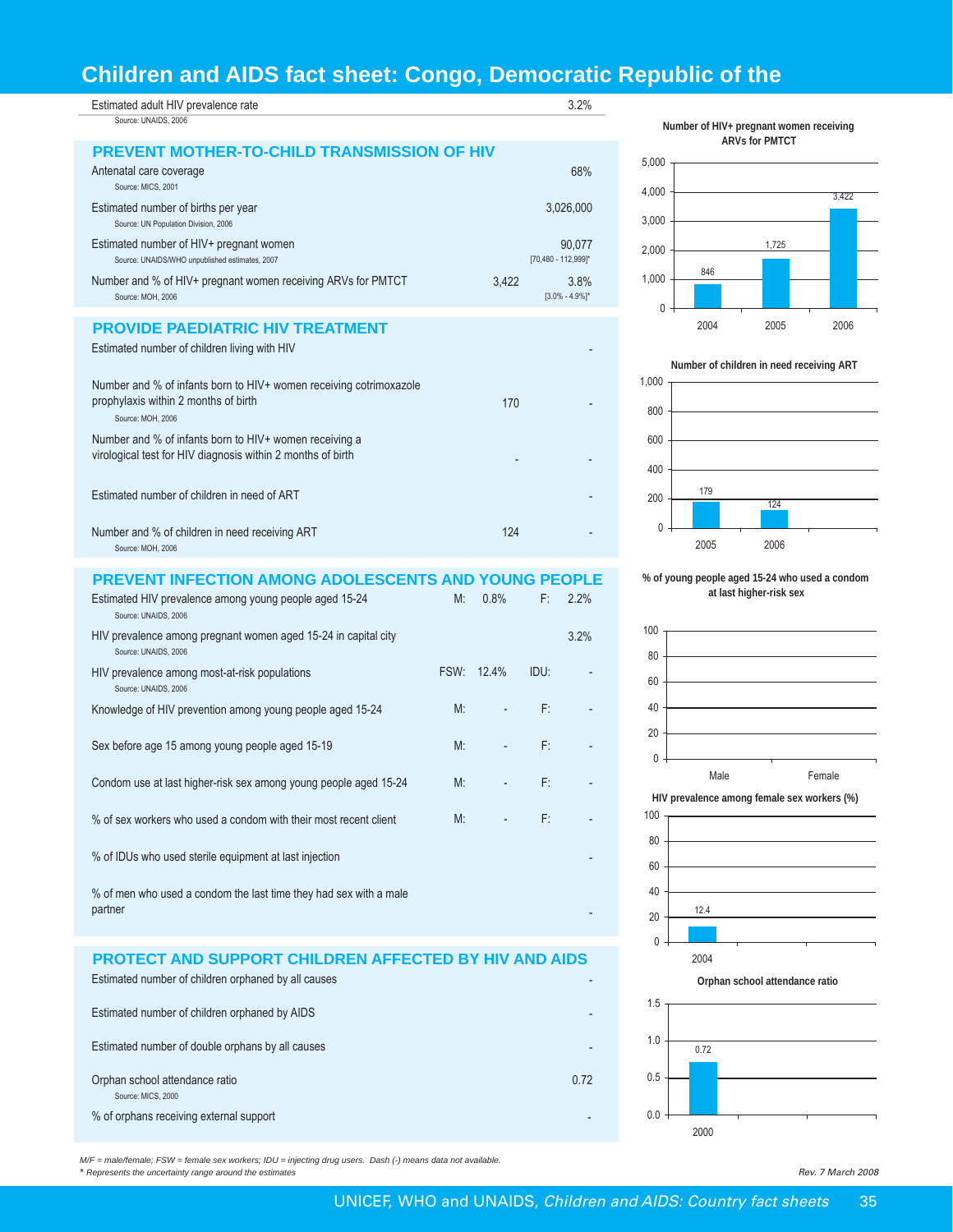## **Children and AIDS fact sheet: Cook Islands**

#### Estimated adult HIV prevalence rate

### **PREVENT MOTHER-TO-CHILD TRANSMISSION OF HIV**

| Antenatal care coverage                                                                  |     |  |
|------------------------------------------------------------------------------------------|-----|--|
|                                                                                          | 800 |  |
| Estimated number of births per year<br>ν                                                 |     |  |
| Source: UN Population Division, 2006                                                     | 600 |  |
| Estimated number of HIV+ pregnant women<br>$\overline{\phantom{a}}$                      | 400 |  |
|                                                                                          |     |  |
| Number and % of HIV+ pregnant women receiving ARVs for PMTCT<br>$\overline{\phantom{a}}$ | 200 |  |
|                                                                                          |     |  |

### **PROVIDE PAEDIATRIC HIV TREATMENT**

| Estimated number of children living with HIV                       |  |        |                               |
|--------------------------------------------------------------------|--|--------|-------------------------------|
| Source                                                             |  |        | Number of children in need re |
| Number and % of infants born to HIV+ women receiving cotrimoxazole |  | 1,000  |                               |
| prophylaxis within 2 months of birth                               |  | 800    |                               |
| Number and % of infants born to HIV+ women receiving a             |  |        |                               |
| virological test for HIV diagnosis within 2 months of birth        |  | 600    |                               |
|                                                                    |  | 400    |                               |
| Estimated number of children in need of ART                        |  | 200    |                               |
|                                                                    |  |        |                               |
| Number and % of children in need receiving ART                     |  | $\sim$ |                               |

### **PREVENT INFECTION AMONG ADOLESCENTS AND YOUNG PEOPLE**

| Estimated HIV prevalence among young people aged 15-24           | M:   | F:   |     | at last liigilei -ilsk s       |  |
|------------------------------------------------------------------|------|------|-----|--------------------------------|--|
| HIV prevalence among pregnant women aged 15-24 in capital city   |      |      | 100 |                                |  |
|                                                                  | FSW: | IDU: | 80  |                                |  |
| HIV prevalence among most-at-risk populations                    |      |      | 60  |                                |  |
| Knowledge of HIV prevention among young people aged 15-24        | M:   | F:   | 40  |                                |  |
| Sex before age 15 among young people aged 15-19                  | M:   | F:   | 20  |                                |  |
|                                                                  |      |      | 0   |                                |  |
| Condom use at last higher-risk sex among young people aged 15-24 | M:   | F:   |     | Male                           |  |
|                                                                  |      |      |     | HIV prevalence among female se |  |
| % of sex workers who used a condom with their most recent client | M:   | F:   | 100 |                                |  |
| % of IDUs who used sterile equipment at last injection           |      |      | 80  |                                |  |
|                                                                  |      |      | 60  |                                |  |
|                                                                  |      |      |     |                                |  |

% of men who used a condom the last time they had sex with a male partner

### **PROTECT AND SUPPORT CHILDREN AFFECTED BY HIV AND AIDS**

| Estimated number of children orphaned by all causes | $\overline{\phantom{0}}$ | Orphan school attenda |
|-----------------------------------------------------|--------------------------|-----------------------|
| Estimated number of children orphaned by AIDS       |                          | 1.5                   |
| Estimated number of double orphans by all causes    | -                        | 1.0                   |
| Orphan school attendance ratio                      |                          | 0.5                   |
| % of orphans receiving external support             |                          | 0.0                   |

**Number of HIV+ pregnant women receiving ARVs for PMTCT**

-

-

| 1,000 |  |
|-------|--|
|       |  |
| 800   |  |
|       |  |
| 600   |  |
|       |  |
| 400   |  |
|       |  |
|       |  |
| 200   |  |
|       |  |
|       |  |

|       | Number of children in need receiving ART |
|-------|------------------------------------------|
| 1,000 |                                          |
| 800   |                                          |
| 600   |                                          |
| 400   |                                          |
| 200   |                                          |
|       |                                          |

#### **% of young people aged 15-24 who used a condom at last higher-risk sex**

| 100 |                                             |
|-----|---------------------------------------------|
| 80  |                                             |
| 60  |                                             |
| 40  |                                             |
| 20  |                                             |
| 0   |                                             |
|     | Male<br>Female                              |
|     | HIV prevalence among female sex workers (%) |
| 100 |                                             |
| 80  |                                             |
| 60  |                                             |
| 40  |                                             |
| 20  |                                             |
| 0   | Ŧ                                           |
|     | Orphan school attendance ratio              |
| 1.5 |                                             |
|     |                                             |
| 1.0 |                                             |
| 0.5 |                                             |
|     |                                             |
| 0.0 |                                             |

\* *Represents the uncertainty range around the estimates M/F = male/female; FSW = female sex workers; IDU = injecting drug users. Year refers to the year of data, not publication date. Dash (-) means data not available.*

Rev. 7 March 2008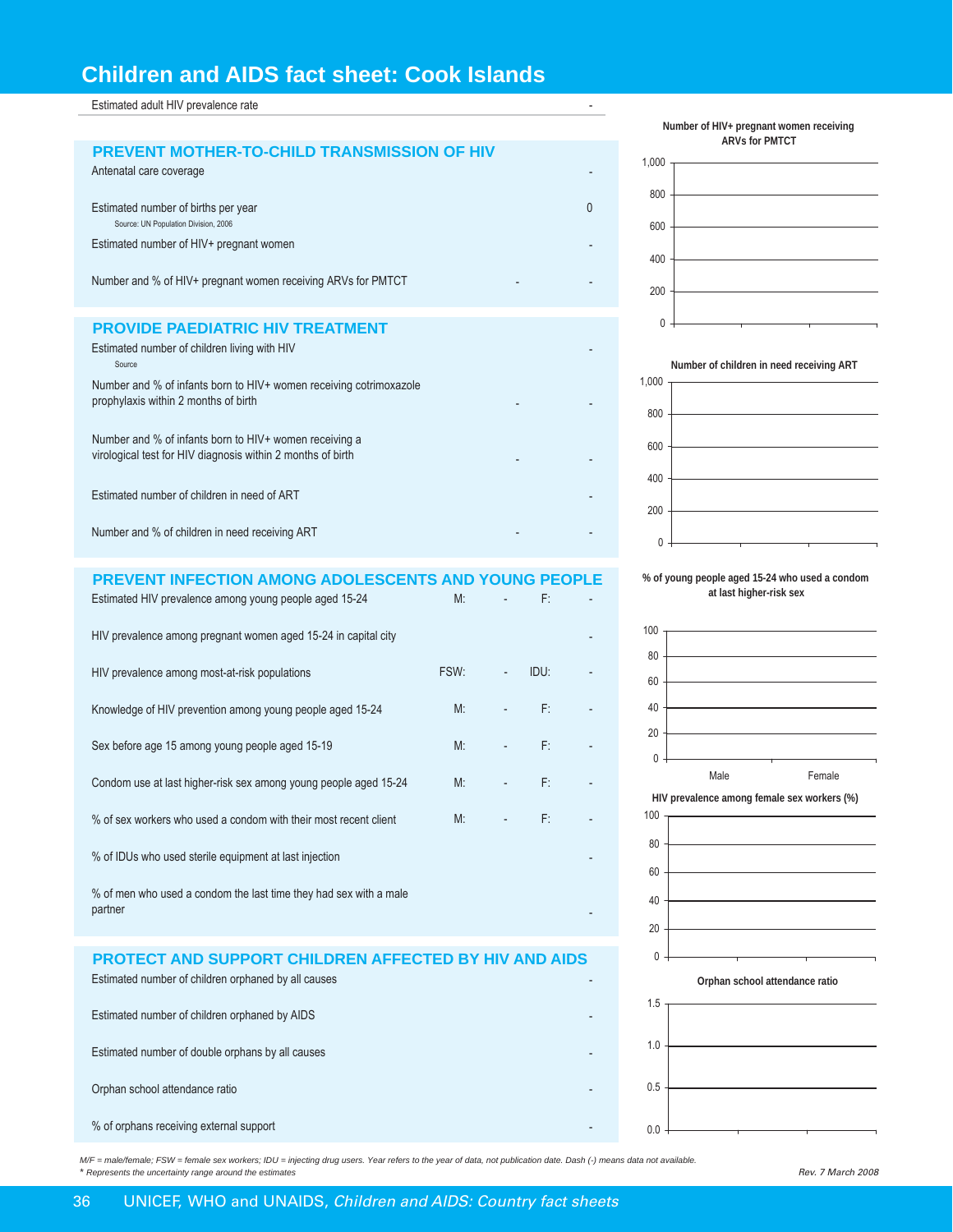### **Children and AIDS fact sheet: Costa Rica**

| Estimated adult HIV prevalence rate                                                               |      |      |      | 0.3%             |                                                                          |
|---------------------------------------------------------------------------------------------------|------|------|------|------------------|--------------------------------------------------------------------------|
| Source: UNAIDS, 2006                                                                              |      |      |      |                  | Number of HIV+ pregnant women receiving                                  |
| <b>PREVENT MOTHER-TO-CHILD TRANSMISSION OF HIV</b>                                                |      |      |      |                  | <b>ARVs for PMTCT</b>                                                    |
| Antenatal care coverage                                                                           |      |      |      | 92%              | 1,000                                                                    |
| Source: CCSS, 2004                                                                                |      |      |      |                  | 800                                                                      |
| Estimated number of births per year<br>Source: UN Population Division, 2006                       |      |      |      | 80,000           | 600                                                                      |
| Estimated number of HIV+ pregnant women                                                           |      |      |      | 200              |                                                                          |
| Source: UNAIDS/WHO unpublished estimates, 2007                                                    |      |      |      | $[<100 - 500]$ * | 400                                                                      |
| Number and % of HIV+ pregnant women receiving ARVs for PMTCT                                      |      | 21   |      |                  | 200                                                                      |
| Source: MOH, 2006                                                                                 |      |      |      |                  | 21<br>0                                                                  |
| <b>PROVIDE PAEDIATRIC HIV TREATMENT</b>                                                           |      |      |      |                  | 2006                                                                     |
| Estimated number of children living with HIV                                                      |      |      |      |                  |                                                                          |
| Source                                                                                            |      |      |      |                  | Number of children in need receiving ART                                 |
| Number and % of infants born to HIV+ women receiving cotrimoxazole                                |      |      |      |                  | 1,000                                                                    |
| prophylaxis within 2 months of birth<br>Source: MOH, 2006                                         |      | 40   |      |                  | 800                                                                      |
| Number and % of infants born to HIV+ women receiving a                                            |      |      |      |                  | 600                                                                      |
| virological test for HIV diagnosis within 2 months of birth                                       |      | 40   |      |                  |                                                                          |
| Source: MOH, 2006                                                                                 |      |      |      |                  | 400                                                                      |
| Estimated number of children in need of ART                                                       |      |      |      |                  | 200<br>52                                                                |
| Number and % of children in need receiving ART                                                    |      | 52   |      |                  | 0                                                                        |
| Source: MOH, 2006                                                                                 |      |      |      |                  | 2006                                                                     |
|                                                                                                   |      |      |      |                  |                                                                          |
| PREVENT INFECTION AMONG ADOLESCENTS AND<br>Estimated HIV prevalence among young people aged 15-24 | M:   |      | F:   | NG PEOPLE        | % of young people aged 15-24 who used a condo<br>at last higher-risk sex |
|                                                                                                   |      |      |      |                  |                                                                          |
| HIV prevalence among pregnant women aged 15-24 in capital city                                    |      |      |      | 5.2%             | 100                                                                      |
| Source: SOWC, 2008                                                                                |      |      |      |                  | 80                                                                       |
| HIV prevalence among most-at-risk populations                                                     | FSW: | 0.1% | IDU: |                  | 60                                                                       |
| Source: UNAIDS, 2006<br>Knowledge of HIV prevention among young people aged 15-24                 | M:   |      | F:   |                  | 40                                                                       |
|                                                                                                   |      |      |      |                  |                                                                          |
| Sex before age 15 among young people aged 15-19                                                   | M:   |      | F:   |                  | 20                                                                       |
|                                                                                                   |      |      |      |                  | 0<br>Male<br>Female                                                      |
| Condom use at last higher-risk sex among young people aged 15-24                                  | M:   |      | F:   |                  | HIV prevalence among female sex workers (%)                              |
| % of sex workers who used a condom with their most recent client                                  | M:   |      | F:   |                  | 100                                                                      |
|                                                                                                   |      |      |      |                  | 80                                                                       |
| % of IDUs who used sterile equipment at last injection                                            |      |      |      |                  |                                                                          |
|                                                                                                   |      |      |      |                  | 60                                                                       |
| % of men who used a condom the last time they had sex with a male                                 |      |      |      |                  | 40                                                                       |
| partner                                                                                           |      |      |      |                  | 20<br>0.1                                                                |
|                                                                                                   |      |      |      |                  | $\mathbf 0$                                                              |
| <b>PROTECT AND SUPPORT CHILDREN AFFECTED BY HIV AND AIDS</b>                                      |      |      |      |                  | 2005                                                                     |
| Estimated number of children orphaned by all causes                                               |      |      |      |                  | Orphan school attendance ratio                                           |

### 1,000 **Number of HIV+ pregnant women receiving ARVs for PMTCT**





**% of young people aged 15-24 who used a condom at last higher-risk sex**



Estimated number of children orphaned by AIDS Estimated number of double orphans by all causes Orphan school attendance ratio % of orphans receiving external support - - - -

\* *Represents the uncertainty range around the estimates M/F = male/female; FSW = female sex workers; IDU = injecting drug users. Dash (-) means data not available.*

Rev. 7 March 2008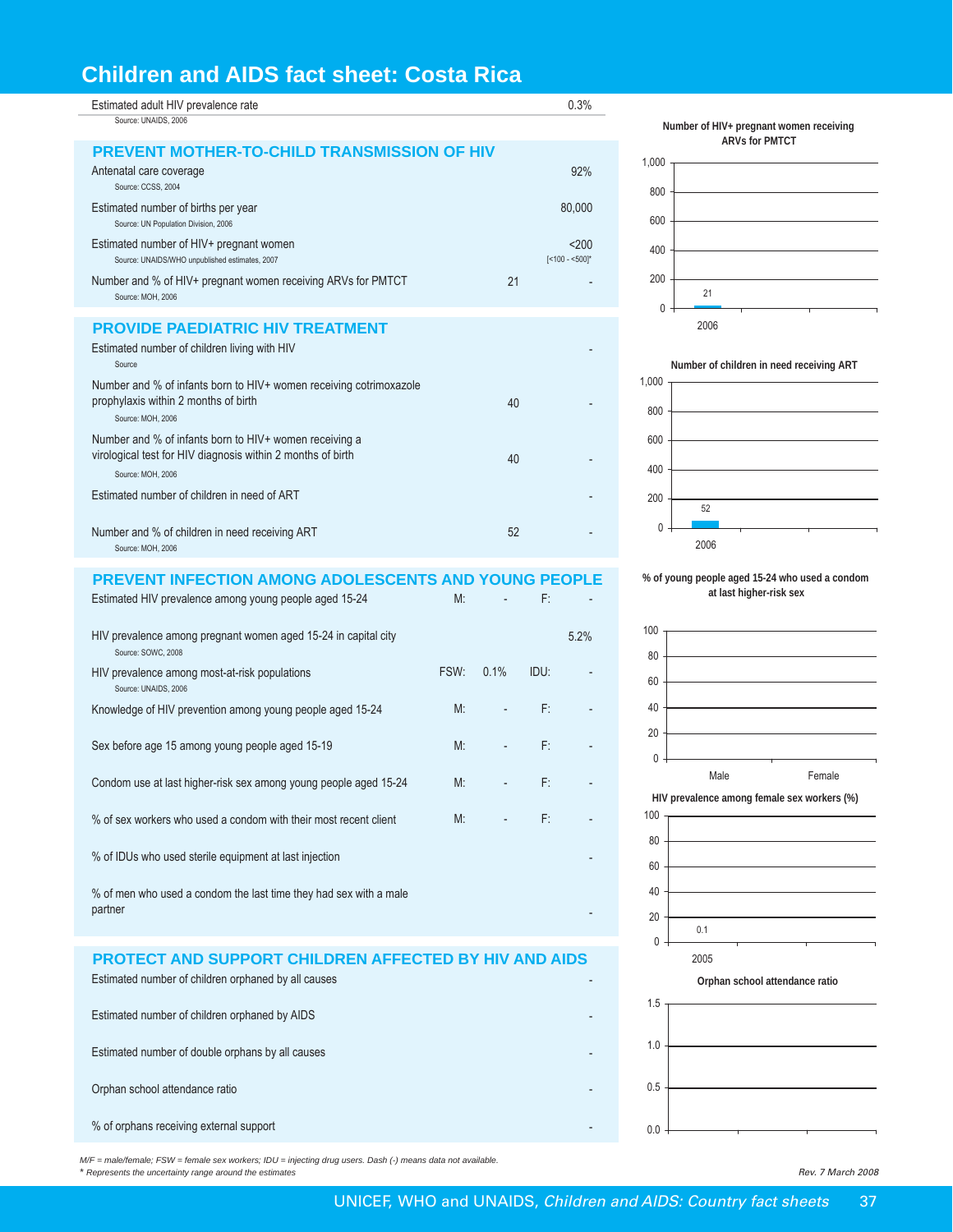# **Children and AIDS fact sheet: Côte d'Ivoire**

| Estimated adult HIV prevalence rate | 7% |
|-------------------------------------|----|
| Source: AIS, 2005                   |    |

#### **PREVENT MOTHER-TO-CHILD TRANSMISSION OF HIV** Antenatal care coverage Source: MICS, 2006 <sup>2005</sup> <sup>3456</sup> <sup>546</sup> Estimated number of births per year Source: UN Pop Division, 2006 <sup>2007</sup> <sup>5467</sup> <sup>456</sup> UN Population Division, 2006 Estimated number of HIV+ pregnant women Source: UNAIDS/WHO unpublished estimates, 2007 Source: UNAIDS/WHO unpublished estimates, 2007Number and % of HIV+ pregnant women receiving ARVs for PMTCT Source: MOH, 2006 85% 684,000 30,412 2,773 9.1% [24,278 - 36,289]\* [7.6% - 11.4%]\*

### **PROVIDE PAEDIATRIC HIV TREATMENT**

Estimated number of children living with HIV

Source: MOH, 2006

Number and % of infants born to HIV+ women receiving cotrimoxazole Number and % of infants born to HIV+ women receiving cotrimoxazole prophylaxis within 6 weeks of birth <sup>2007</sup> <sup>1090</sup> prophylaxis within 2 months of birth

| Number and % of infants born to HIV+ women receiving a<br>virological test for HIV diagnosis within 2 months of birth |       |  |
|-----------------------------------------------------------------------------------------------------------------------|-------|--|
| Estimated number of children in need of ART                                                                           |       |  |
| Number and % of children in need receiving ART                                                                        | 1.348 |  |

### **PREVENT INFECTION AMONG ADOLESCENTS AND YOUNG PEOPLE**

| Estimated HIV prevalence among young people aged 15-24                                                          | M: | 0.3%       | F:   | 2.4%        |           | at last liigilei -i isk sex               |                    |
|-----------------------------------------------------------------------------------------------------------------|----|------------|------|-------------|-----------|-------------------------------------------|--------------------|
| Source: AIS, 2005                                                                                               |    |            |      |             |           | ■ 1998-1999                               | $\blacksquare$ 200 |
| HIV prevalence among pregnant women aged 15-24 in capital city<br>Source: SOWC, 2008                            |    |            |      | 5.2%        | 100<br>80 |                                           |                    |
| HIV prevalence among most-at-risk populations<br>Source: UNAIDS, 2006                                           |    | FSW: 28.0% | IDU: |             | 60        | 56.0<br>52.5                              |                    |
| Knowledge of HIV prevention among young people aged 15-24<br>Source: AIS, 2005                                  | M: | 27.6%      |      | $F: 18.0\%$ | 40<br>20  |                                           | 25.                |
| Sex before age 15 among young people aged 15-19<br>Source: AIS, 2005                                            | M: | 16.7%      |      | $F: 20.4\%$ |           |                                           |                    |
| Condom use at last higher-risk sex among young people aged 15-24<br>Source: AIS, 2005                           | M: | 52.5%      |      | F: 39.3%    |           | Male<br>HIV prevalence among female sex w |                    |
| % of sex workers who used a condom with their most recent client                                                | M: |            | F:   |             | 100       |                                           |                    |
| % of IDUs who used sterile equipment at last injection                                                          |    |            |      |             | 80<br>60  |                                           |                    |
| the contract of the contract of the contract of the contract of the contract of the contract of the contract of |    |            |      |             | $\Lambda$ |                                           |                    |

% of men who used a condom the last time they had sex with a male partner

### **PROTECT AND SUPPORT CHILDREN AFFECTED BY HIV AND AIDS**

| Estimated number of children orphaned by all causes          | $\qquad \qquad \blacksquare$ | Orphan school attenda |      |  |      |
|--------------------------------------------------------------|------------------------------|-----------------------|------|--|------|
| Estimated number of children orphaned by AIDS                | -                            | 1.C                   | 0.72 |  | 0.83 |
| Estimated number of double orphans by all causes             | -                            | 0.5                   |      |  |      |
| Orphan school attendance ratio<br>Source: MICS, 2006         | 0.79                         |                       |      |  |      |
| % of orphans receiving external support<br>Source: AIS, 2005 | 9.3%                         | 0.0                   | 1994 |  | 2000 |

\* *Represents the uncertainty range around the estimates M/F = male/female; FSW = female sex workers; IDU = injecting drug users. Dash (-) means data not available.*

#### **Number of HIV+ pregnant women receiving ARVs for PMTCT**



-

-

- -



**% of young people aged 15-24 who used a condom at last higher-risk sex**





**Orphan school attendance ratio**

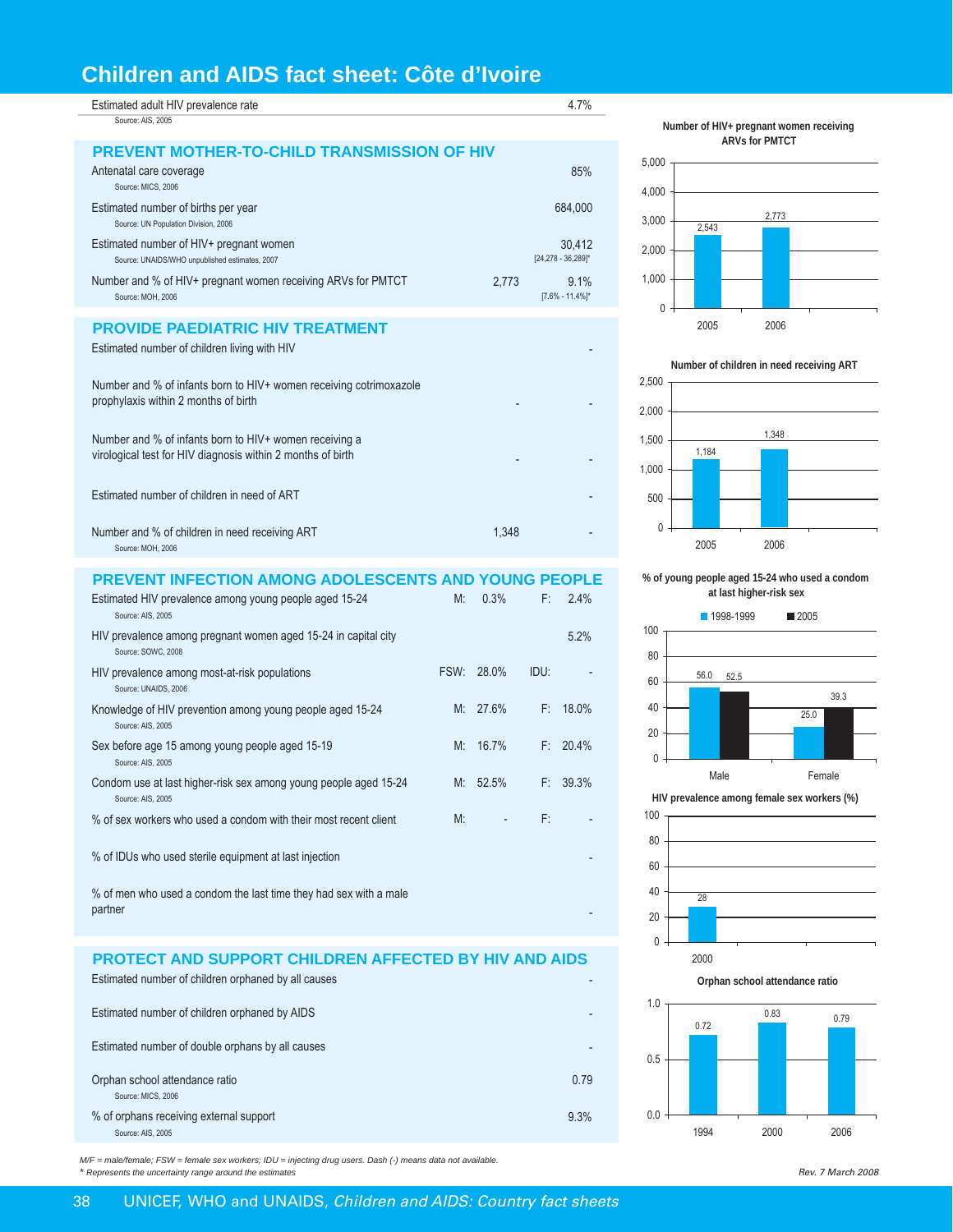# **Children and AIDS fact sheet: Croatia**

| Estimated adult HIV prevalence rate                                          |      |                     |      | $< 0.1\%$ |                                               |                                             |
|------------------------------------------------------------------------------|------|---------------------|------|-----------|-----------------------------------------------|---------------------------------------------|
| Source: UNAIDS, 2006                                                         |      |                     |      |           |                                               | Number of HIV+ pregnant women receiving     |
| PREVENT MOTHER-TO-CHILD TRANSMISSION OF HIV                                  |      |                     |      |           |                                               |                                             |
| Antenatal care coverage                                                      |      |                     |      |           | 1,000                                         |                                             |
|                                                                              |      |                     |      |           | 800                                           |                                             |
| Estimated number of births per year                                          |      |                     |      | 41,000    |                                               |                                             |
| Source: UN Population Division, 2006                                         |      |                     |      |           | 600                                           |                                             |
| Estimated number of HIV+ pregnant women                                      |      |                     |      |           |                                               |                                             |
|                                                                              |      |                     |      |           | 400                                           |                                             |
| Number and % of HIV+ pregnant women receiving ARVs for PMTCT                 |      |                     |      |           | 200                                           |                                             |
|                                                                              |      |                     |      |           |                                               |                                             |
| <b>PROVIDE PAEDIATRIC HIV TREATMENT</b>                                      |      |                     |      |           | $\mathbf{0}$                                  |                                             |
| Estimated number of children living with HIV                                 |      |                     |      |           |                                               |                                             |
|                                                                              |      |                     |      |           |                                               | Number of children in need receiving ART    |
| Number and % of infants born to HIV+ women receiving cotrimoxazole           |      |                     |      |           | 1,000                                         |                                             |
| prophylaxis within 2 months of birth                                         |      |                     |      |           | 800                                           |                                             |
|                                                                              |      |                     |      |           |                                               |                                             |
| Number and % of infants born to HIV+ women receiving a                       |      |                     |      |           | 600                                           |                                             |
| virological test for HIV diagnosis within 2 months of birth                  |      |                     |      |           | 400                                           |                                             |
|                                                                              |      |                     |      |           |                                               |                                             |
| Estimated number of children in need of ART                                  |      |                     |      |           | 200                                           |                                             |
| Number and % of children in need receiving ART                               |      | 5                   |      |           | 0                                             |                                             |
| Source: MOH, 2006                                                            |      |                     |      |           |                                               | 2006                                        |
|                                                                              |      |                     |      |           |                                               |                                             |
| PREVENT INFECTION AMONG ADOLESCENTS AND                                      |      | <b>YOUNG PEOPLE</b> |      |           | % of young people aged 15-24 who used a condo |                                             |
| Estimated HIV prevalence among young people aged 15-24                       | M:   |                     | F:   |           |                                               |                                             |
|                                                                              |      |                     |      |           | 100                                           |                                             |
| HIV prevalence among pregnant women aged 15-24 in capital city               |      |                     |      |           |                                               |                                             |
| HIV prevalence among most-at-risk populations                                | FSW: |                     | IDU: |           | 80                                            |                                             |
|                                                                              |      |                     |      |           | 60                                            |                                             |
| Knowledge of HIV prevention among young people aged 15-24                    | M:   |                     | F:   |           | 40                                            |                                             |
|                                                                              |      |                     |      |           | 20                                            |                                             |
| Sex before age 15 among young people aged 15-19                              | M:   |                     | F:   |           |                                               |                                             |
|                                                                              |      |                     |      |           | 0                                             |                                             |
| Condom use at last higher-risk sex among young people aged 15-24             | M:   |                     | F:   |           |                                               |                                             |
|                                                                              |      |                     |      |           |                                               | HIV prevalence among female sex workers (%) |
| % of sex workers who used a condom with their most recent client             | M:   |                     | F:   |           | 100                                           |                                             |
|                                                                              |      |                     |      |           | 80                                            |                                             |
| % of IDUs who used sterile equipment at last injection                       |      |                     |      |           |                                               |                                             |
|                                                                              |      |                     |      |           | 60                                            |                                             |
| % of men who used a condom the last time they had sex with a male<br>partner |      |                     |      |           | 40                                            |                                             |
|                                                                              |      |                     |      |           | 20                                            |                                             |
|                                                                              |      |                     |      |           |                                               |                                             |
| PROTECT AND SUPPORT CHILDREN AFFECTED BY HIV AND AIDS                        |      |                     |      |           | 0                                             |                                             |
| Estimated number of children orphaned by all causes                          |      |                     |      |           |                                               |                                             |
|                                                                              |      |                     |      |           | 1.5                                           |                                             |
| Estimated number of children orphaned by AIDS                                |      |                     |      |           |                                               |                                             |
|                                                                              |      |                     |      |           | 1.0                                           |                                             |
| Estimated number of double orphans by all causes                             |      |                     |      |           |                                               |                                             |
|                                                                              |      |                     |      |           |                                               |                                             |
| Orphan school attendance ratio                                               |      |                     |      |           | 0.5                                           |                                             |
|                                                                              |      |                     |      |           |                                               |                                             |
| % of orphans receiving external support                                      |      |                     |      |           | $0.0\,$                                       |                                             |
|                                                                              |      |                     |      |           |                                               |                                             |

\* *Represents the uncertainty range around the estimates* rev. January 22, 2008 *M/F = male/female; FSW = female sex workers; IDU = injecting drug users. Dash (-) means data not available.*

Rev. 7 March 2008

| <b>ARVs for PMTCT</b> |  |  |  |  |  |
|-----------------------|--|--|--|--|--|
| 1,000                 |  |  |  |  |  |
| 800                   |  |  |  |  |  |
| 600                   |  |  |  |  |  |
| 400                   |  |  |  |  |  |
| 200                   |  |  |  |  |  |
|                       |  |  |  |  |  |

|       | Number of children in need receiving ART |
|-------|------------------------------------------|
| 1,000 |                                          |
| 800   |                                          |
| 600   |                                          |
| 400   |                                          |
| 200   |                                          |
| 0     | 5                                        |
|       | 2006                                     |

**% of young people aged 15-24 who used a condom at last higher-risk sex**

| 100 |                                             |
|-----|---------------------------------------------|
| 80  |                                             |
| 60  |                                             |
| 40  |                                             |
| 20  |                                             |
| 0   |                                             |
|     | Female<br>Male                              |
|     | HIV prevalence among female sex workers (%) |
| 100 |                                             |
| 80  |                                             |
| 60  |                                             |
| 40  |                                             |
| 20  |                                             |
| 0   |                                             |
|     | Orphan school attendance ratio              |
| 1.5 |                                             |
|     |                                             |
| 1.0 |                                             |
| 0.5 |                                             |
|     |                                             |
| 0.0 |                                             |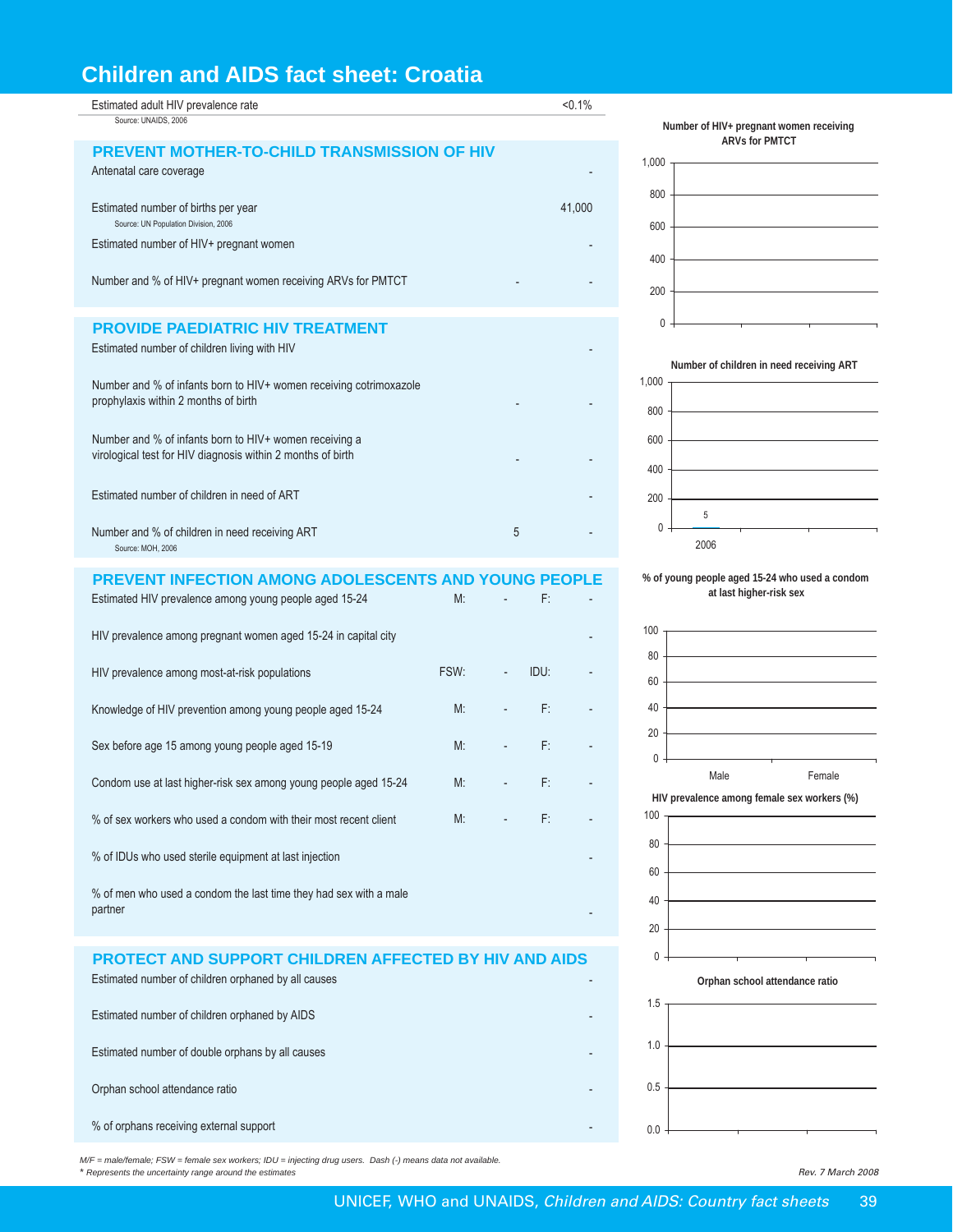# **Children and AIDS fact sheet: Cuba**

| Estimated adult HIV prevalence rate                                                                                                                                  |      |              |      | 0.1%                      |              |                                                               |
|----------------------------------------------------------------------------------------------------------------------------------------------------------------------|------|--------------|------|---------------------------|--------------|---------------------------------------------------------------|
| Source: UNAIDS, 2006                                                                                                                                                 |      |              |      |                           |              | Number of HIV+ pregnant wome<br><b>ARVs for PMTCT</b>         |
| PREVENT MOTHER-TO-CHILD TRANSMISSION OF HIV<br>Antenatal care coverage<br>Source: Statistical System of External Consultation, 2005                                  |      |              |      | 100%                      | 1,000<br>800 |                                                               |
| Estimated number of births per year<br>Source: UN Population Division, 2006                                                                                          |      |              |      | 121,000                   | 600          |                                                               |
| Estimated number of HIV+ pregnant women<br>Source: UNAIDS/WHO unpublished estimates, 2007                                                                            |      |              |      | < 100<br>$[<100 - 200]$ * | 400          |                                                               |
| Number and % of HIV+ pregnant women receiving ARVs for PMTCT<br>Source: MOH, 2006                                                                                    |      | 34           |      |                           | 200          | 34                                                            |
| <b>PROVIDE PAEDIATRIC HIV TREATMENT</b><br>Estimated number of children living with HIV                                                                              |      |              |      |                           | 0            | 2006                                                          |
| Number and % of infants born to HIV+ women receiving cotrimoxazole<br>prophylaxis within 2 months of birth<br>Source: MOH, 2006                                      |      | $\mathbf{1}$ |      |                           | 1,000<br>800 | Number of children in need re                                 |
| Number and % of infants born to HIV+ women receiving a<br>virological test for HIV diagnosis within 2 months of birth<br>Source: MOH, 2006                           |      | 34           |      |                           | 600<br>400   |                                                               |
| Estimated number of children in need of ART                                                                                                                          |      |              |      |                           | 200          | 17                                                            |
| Number and % of children in need receiving ART<br>Source: MOH. 2006                                                                                                  |      | 17           |      |                           | 0            | 2006                                                          |
| <b>PREVENT INFECTION AMONG ADOLESCENTS AND YOUNG PEOPLE</b><br>Estimated HIV prevalence among young people aged 15-24                                                | M:   |              | F:   |                           |              | % of young people aged 15-24 who u<br>at last higher-risk sex |
| HIV prevalence among pregnant women aged 15-24 in capital city                                                                                                       |      |              |      |                           | 100          |                                                               |
| HIV prevalence among most-at-risk populations                                                                                                                        | FSW: |              | IDU: |                           | 80<br>60     |                                                               |
| Knowledge of HIV prevention among young people aged 15-24                                                                                                            | M:   |              | F:   |                           | 40           |                                                               |
| Sex before age 15 among young people aged 15-19                                                                                                                      | M:   |              | F:   |                           | 20<br>0      |                                                               |
| Condom use at last higher-risk sex among young people aged 15-24                                                                                                     | M:   |              | F:   |                           |              | Male<br>HIV prevalence among female sex                       |
| % of sex workers who used a condom with their most recent client                                                                                                     | M:   |              | F:   |                           | 100          |                                                               |
| % of IDUs who used sterile equipment at last injection                                                                                                               |      |              |      |                           | 80<br>60     |                                                               |
| % of men who used a condom the last time they had sex with a male<br>partner                                                                                         |      |              |      |                           | 40           |                                                               |
|                                                                                                                                                                      |      |              |      |                           | 20           |                                                               |
| <b>PROTECT AND SUPPORT CHILDREN AFFECTED BY HIV AND AIDS</b><br>Estimated number of children orphaned by all causes                                                  |      |              |      |                           | 0            | Orphan school attendan                                        |
| Estimated number of children orphaned by AIDS                                                                                                                        |      |              |      |                           | 1.5          |                                                               |
| Estimated number of double orphans by all causes                                                                                                                     |      |              |      |                           | 1.0          |                                                               |
| Orphan school attendance ratio                                                                                                                                       |      |              |      |                           | 0.5          |                                                               |
| % of orphans receiving external support                                                                                                                              |      |              |      |                           | 0.0          |                                                               |
| M/F = male/female; FSW = female sex workers; IDU = injecting drug users. Dash (-) means data not available.<br>Represents the uncertainty range around the estimates |      |              |      |                           |              | R                                                             |

**Number of HIV+ pregnant women receiving ARVs for PMTCT**

| 1,000        |      |  |  |
|--------------|------|--|--|
| 800          |      |  |  |
| 600          |      |  |  |
| 400          |      |  |  |
| 200          |      |  |  |
| $\mathbf{0}$ | 34   |  |  |
|              | 2006 |  |  |

|       | Number of children in need receiving ART |
|-------|------------------------------------------|
| 1,000 |                                          |
| 800   |                                          |
| 600   |                                          |
| 400   |                                          |
| 200   |                                          |
|       | 17                                       |
|       | 2006                                     |

**% of young people aged 15-24 who used a condom at last higher-risk sex**

| 100      |                                             |
|----------|---------------------------------------------|
| 80       |                                             |
| 60       |                                             |
| 40       |                                             |
| 20       |                                             |
| 0        |                                             |
|          | Male<br>Female                              |
|          | HIV prevalence among female sex workers (%) |
| 100      |                                             |
| 80       |                                             |
| 60       |                                             |
| 40       |                                             |
| 20       |                                             |
|          |                                             |
| $\Omega$ | T                                           |
|          | Orphan school attendance ratio              |
| 1.5      |                                             |
|          |                                             |
| 1.0      |                                             |
|          |                                             |
| 0.5      |                                             |
|          |                                             |
| 0.0      | T<br>T<br>٦                                 |

40 UNICEF, WHO and UNAIDS, Children and AIDS: Country fact sheets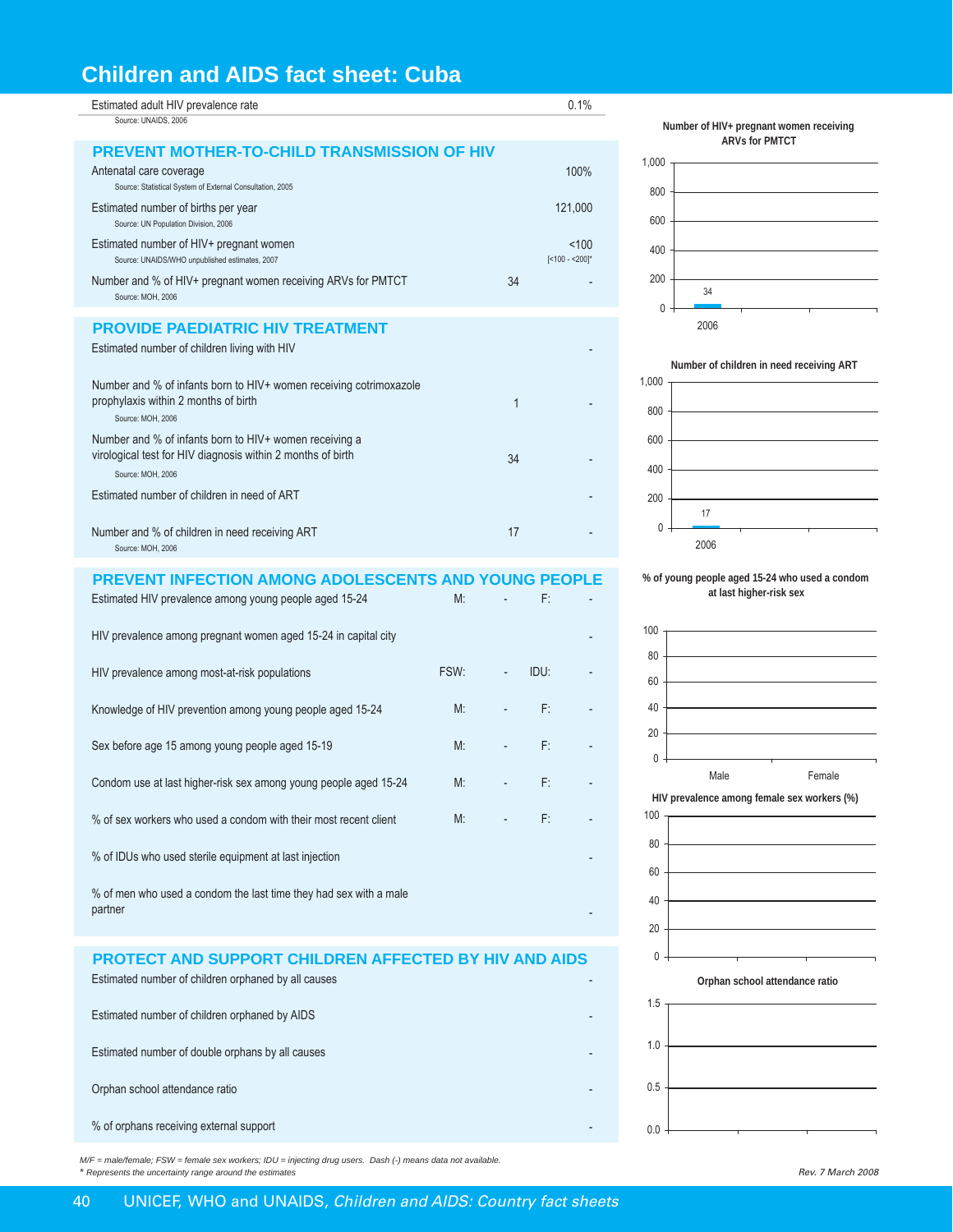### **Children and AIDS fact sheet: Djibouti**

| Estimated adult HIV prevalence rate                                                                                   |               | 3.1%                        |              |           |                                                               |
|-----------------------------------------------------------------------------------------------------------------------|---------------|-----------------------------|--------------|-----------|---------------------------------------------------------------|
| Source: UNAIDS, 2006                                                                                                  |               |                             |              |           | Number of HIV+ pregnant wome<br><b>ARVs for PMTCT</b>         |
| <b>PREVENT MOTHER-TO-CHILD TRANSMISSION OF HIV</b>                                                                    |               |                             |              |           |                                                               |
| Antenatal care coverage<br>Source: Programme Sante de la Reproduction, 2003                                           |               | 67%                         | 1,000<br>800 |           |                                                               |
| Estimated number of births per year<br>Source: UN Population Division, 2006                                           |               | 24,000                      | 600          |           |                                                               |
| Estimated number of HIV+ pregnant women<br>Source: UNAIDS/WHO unpublished estimates, 2007                             |               | 828<br>$[626 - 1.035]$ *    | 400          |           |                                                               |
| Number and % of HIV+ pregnant women receiving ARVs for PMTCT<br>Source: MOH, 2006                                     | 52            | 6.3%<br>$[5.0\% - 8.3\%]$ * | 200          | 49        | 16                                                            |
| <b>PROVIDE PAEDIATRIC HIV TREATMENT</b><br>Estimated number of children living with HIV                               |               |                             | 0            | 2004      | 2005                                                          |
|                                                                                                                       |               |                             |              |           | Number of children in need re                                 |
| Number and % of infants born to HIV+ women receiving cotrimoxazole<br>prophylaxis within 2 months of birth            | 52            |                             | 1.000<br>800 |           |                                                               |
| Source: MOH. 2006                                                                                                     |               |                             |              |           |                                                               |
| Number and % of infants born to HIV+ women receiving a<br>virological test for HIV diagnosis within 2 months of birth |               |                             | 600<br>400   |           |                                                               |
| Estimated number of children in need of ART                                                                           |               |                             | 200          |           | 52                                                            |
| Number and % of children in need receiving ART<br>Source: MOH. 2006                                                   | 52            |                             | 0            | 8<br>2005 | 2006                                                          |
| <b>PREVENT INFECTION AMONG ADOLESCENTS AND</b><br>Estimated HIV prevalence among young people aged 15-24<br>M:        | YOUNG<br>0.7% | <b>PEOPLE</b><br>2.1%<br>F: |              |           | % of young people aged 15-24 who u<br>at last higher-risk sex |

### Source: UNAIDS, 2006 **Male Female Female Female Female Female Female Female Female Female Female Female Female Female Female Female Female Female Female Female Female Female Female Female Female Female Female Female Female** HIV prevalence among pregnant women aged 15-24 in capital city HIV prevalence among most-at-risk populations FSW: FSW: - IDU: Knowledge of HIV prevention among young people aged 15-24 M: F: 18.4% Source: MICS, 2006 Sex before age 15 among young people aged 15-19 M: F: F: Condom use at last higher-risk sex among young people aged 15-24 M: 50.0% F: 26.0% Source: UNICEF/Ministry of Youth and Sports, 2006 % of sex workers who used a condom with their most recent client  $M: -F: -$ % of IDUs who used sterile equipment at last injection % of men who used a condom the last time they had sex with a male - -

#### **PROTECT AND SUPPORT CHILDREN AFFECTED BY HIV AND AIDS**

| Estimated number of children orphaned by all causes  |      |     | Orphan school attenda |
|------------------------------------------------------|------|-----|-----------------------|
| Estimated number of children orphaned by AIDS        | -    | 1.5 |                       |
| Estimated number of double orphans by all causes     | -    | 1.0 | 0.82                  |
| Orphan school attendance ratio<br>Source: MICS, 2006 | 0.82 | 0.5 |                       |
| % of orphans receiving external support              | -    | 0.0 | 2006                  |

\* *Represents the uncertainty range around the estimates M/F = male/female; FSW = female sex workers; IDU = injecting drug users. Dash (-) means data not available.*

partner

**Number of HIV+ pregnant women receiving ARVs for PMTCT**





**% of young people aged 15-24 who used a condom at last higher-risk sex**





Rev. 7 March 2008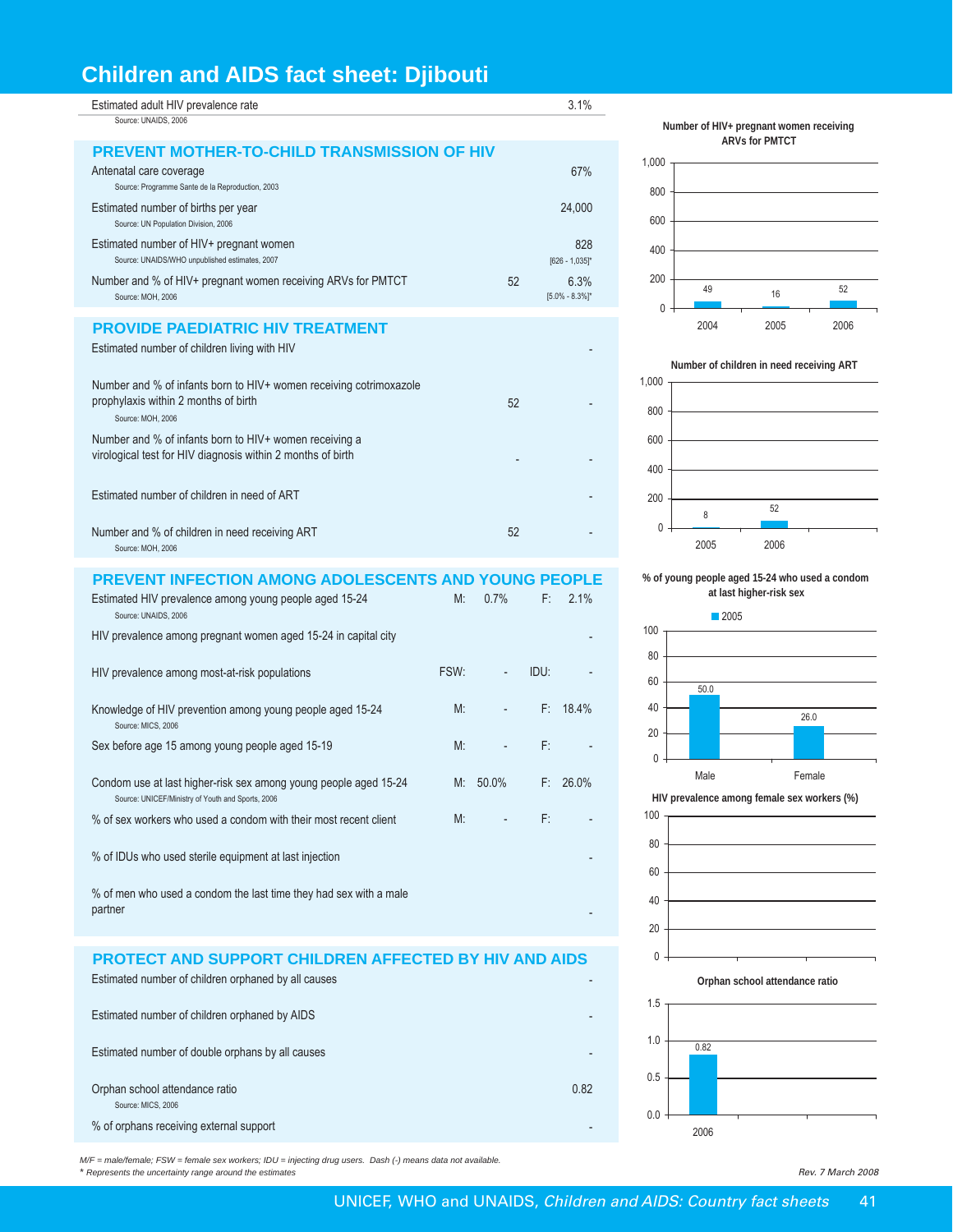# **Children and AIDS fact sheet: Dominica**

#### Estimated adult HIV prevalence rate

### **PREVENT MOTHER-TO-CHILD TRANSMISSION OF HIV**

| Antenatal care coverage                                      | 100%                     | ,uuu |  |
|--------------------------------------------------------------|--------------------------|------|--|
| Source: PAHO/WHO, 2004                                       |                          | 800  |  |
| Estimated number of births per year                          | 0                        |      |  |
| Source: UN Population Division, 2006                         |                          | 600  |  |
| Estimated number of HIV+ pregnant women                      | $\overline{\phantom{a}}$ | 400  |  |
|                                                              |                          |      |  |
| Number and % of HIV+ pregnant women receiving ARVs for PMTCT | -                        | 200  |  |
| Source: MOH, 2006                                            |                          |      |  |
|                                                              |                          |      |  |

### **PROVIDE PAEDIATRIC HIV TREATMENT**

partner

|                                                                    |   |   |       | Number of children in ne |  |
|--------------------------------------------------------------------|---|---|-------|--------------------------|--|
| Number and % of infants born to HIV+ women receiving cotrimoxazole |   |   | 1,000 |                          |  |
| prophylaxis within 2 months of birth                               |   |   | 800   |                          |  |
| Source: MOH, 2006                                                  |   |   |       |                          |  |
| Number and % of infants born to HIV+ women receiving a             |   |   | 600   |                          |  |
| virological test for HIV diagnosis within 2 months of birth        | 0 | ۰ |       |                          |  |
| Source: MOH, 2006                                                  |   |   | 400   |                          |  |
| Estimated number of children in need of ART                        |   |   | 200   |                          |  |
|                                                                    |   |   |       |                          |  |
| Number and % of children in need receiving ART                     |   | ٠ |       |                          |  |
| Source: MOH. 2006                                                  |   |   |       | 2006                     |  |

### **PREVENT INFECTION AMONG ADOLESCENTS AND YOUNG PEOPLE**

| Estimated HIV prevalence among young people aged 15-24            | M:   | F:   |                                           | at last liigilei -ilsk s       |  |
|-------------------------------------------------------------------|------|------|-------------------------------------------|--------------------------------|--|
| HIV prevalence among pregnant women aged 15-24 in capital city    |      |      | 100                                       |                                |  |
| HIV prevalence among most-at-risk populations                     | FSW: | IDU: | 80                                        |                                |  |
|                                                                   |      |      | 60                                        |                                |  |
| Knowledge of HIV prevention among young people aged 15-24         | M:   | F:   | 40                                        |                                |  |
| Sex before age 15 among young people aged 15-19                   | M:   | F:   | 20<br>0                                   |                                |  |
| Condom use at last higher-risk sex among young people aged 15-24  | M:   | F:   |                                           | Male                           |  |
| % of sex workers who used a condom with their most recent client  | M:   | F:   | 100                                       | HIV prevalence among female se |  |
|                                                                   |      |      | 80                                        |                                |  |
| % of IDUs who used sterile equipment at last injection            |      |      | 60                                        |                                |  |
| % of men who used a condom the last time they had sex with a male |      |      | $\Lambda$ <sup><math>\Lambda</math></sup> |                                |  |

**PROTECT AND SUPPORT CHILDREN AFFECTED BY HIV AND AIDS**

### Estimated number of children orphaned by all causes Estimated number of children orphaned by AIDS Estimated number of double orphans by all causes Orphan school attendance ratio % of orphans receiving external support - - - - -

 $*$  Represents the uncertainty range around the estimates *M/F = male/female; FSW = female sex workers; IDU = injecting drug users. Dash (-) means data not available.* **Number of HIV+ pregnant women receiving ARVs for PMTCT**

| 1,000 |      |  |  |
|-------|------|--|--|
| 800   |      |  |  |
|       |      |  |  |
| 600   |      |  |  |
| 400   |      |  |  |
| 200   |      |  |  |
| 0     |      |  |  |
|       | 2006 |  |  |

|       |                | Number of children in need receiving ART |
|-------|----------------|------------------------------------------|
| 1,000 |                |                                          |
| 800   |                |                                          |
| 600   |                |                                          |
| 400   |                |                                          |
| 200   |                |                                          |
|       | $\overline{2}$ |                                          |
|       | 2006           |                                          |

-

-

#### **% of young people aged 15-24 who used a condom at last higher-risk sex**

| 100      |                                             |
|----------|---------------------------------------------|
| 80       |                                             |
| 60       |                                             |
| 40       |                                             |
| 20       |                                             |
| 0        |                                             |
|          | Male<br>Female                              |
|          | HIV prevalence among female sex workers (%) |
| 100<br>ł |                                             |
| 80       |                                             |
| 60       |                                             |
| 40       |                                             |
| 20       |                                             |
|          |                                             |
| $\Omega$ | Ť<br>Ť<br>1                                 |
|          | Orphan school attendance ratio              |
| 1.5      |                                             |
|          |                                             |
| 1.0      |                                             |
| 0.5      |                                             |
|          |                                             |
| 0.0      | T<br>T<br>1                                 |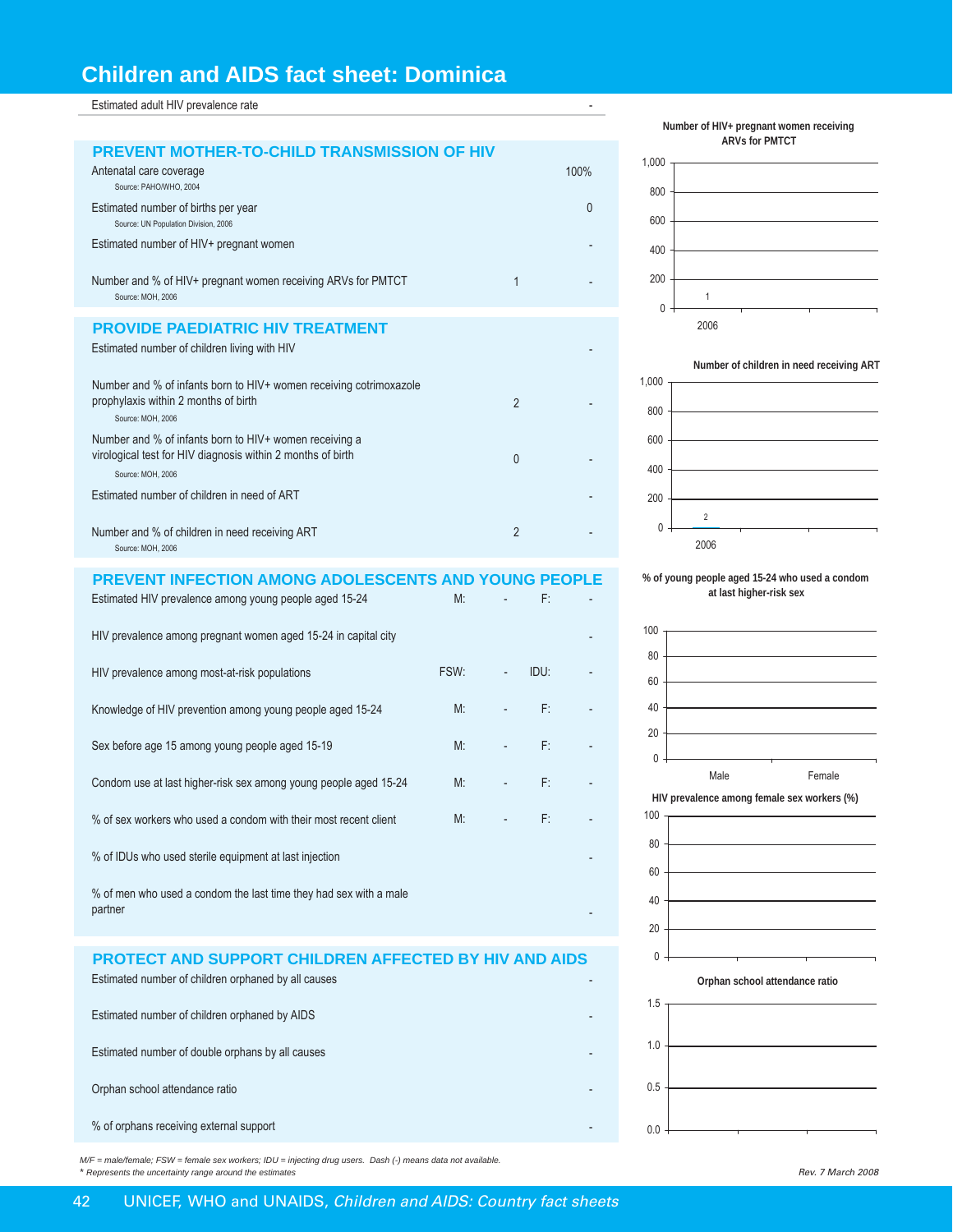# **Children and AIDS fact sheet: Dominican Republic**

| Estimated adult HIV prevalence rate | $\Omega$ % |
|-------------------------------------|------------|
| Source: DHS, 2002                   |            |

| <b>PREVENT MOTHER-TO-CHILD TRANSMISSION OF HIV</b>                                        |     |                                | .500  |                                                 |      |  |
|-------------------------------------------------------------------------------------------|-----|--------------------------------|-------|-------------------------------------------------|------|--|
| Antenatal care coverage<br>Source: DHS, 2002                                              |     | 99%                            | 1,200 |                                                 |      |  |
| Estimated number of births per year<br>Source: UN Population Division, 2006               |     | 231.000                        | 900   | 968                                             |      |  |
| Estimated number of HIV+ pregnant women<br>Source: UNAIDS/WHO unpublished estimates, 2007 |     | 1.798<br>$[1,367 - 2,342]$ *   | 600   |                                                 | 676  |  |
| Number and % of HIV+ pregnant women receiving ARVs for PMTCT<br>Source: MOH, 2006         | 738 | 41.0%<br>$[31.5\% - 54.0\%]$ * | 300   |                                                 |      |  |
| <b>PROVIDE PAEDIATRIC HIV TREATMENT</b>                                                   |     |                                |       | 2004                                            | 2005 |  |
| Estimated number of children living with HIV                                              |     |                                |       | All conclusions of the Midways for the standard |      |  |

Number and % of infants born to HIV+ women receiving cotrimoxazole Number and % of infants born to HIV+ women receiving cotrimoxazole prophylaxis within 6 weeks of birth <sup>2007</sup> <sup>1090</sup> prophylaxis within 2 months of birth

Source: MOH, 2006

| Number and % of infants born to HIV+ women receiving a<br>virological test for HIV diagnosis within 2 months of birth |     |  |
|-----------------------------------------------------------------------------------------------------------------------|-----|--|
| Estimated number of children in need of ART                                                                           |     |  |
| Number and % of children in need receiving ART                                                                        | 377 |  |

#### **PREVENT INFECTION AMONG ADOLESCENTS AND YOUNG PEOPLE**

| Estimated HIV prevalence among young people aged 15-24                                              | M:   | 0.4%                     | F:   | 0.7%        |                                          | at last nigher-risk sex                   |       |
|-----------------------------------------------------------------------------------------------------|------|--------------------------|------|-------------|------------------------------------------|-------------------------------------------|-------|
| Source: DHS, 2002                                                                                   |      |                          |      |             |                                          | ■ 1996                                    | ■2002 |
| HIV prevalence among pregnant women aged 15-24 in capital city                                      |      |                          |      |             | 100                                      |                                           |       |
|                                                                                                     |      |                          |      |             | 80                                       |                                           |       |
| HIV prevalence among most-at-risk populations<br>Source: UNAIDS, 2006                               | FSW: | 3.6%                     | IDU: |             | 60                                       | 52.0<br>48.0                              |       |
| Knowledge of HIV prevention among young people aged 15-24<br>Source: MICS, 2006                     | M:   | $\overline{\phantom{a}}$ |      | F: 36.1%    | 40<br>20                                 |                                           |       |
| Sex before age 15 among young people aged 15-19<br>Source: DHS, 2002                                | M:   | 18.4%                    |      | $F: 12.8\%$ |                                          |                                           | 12    |
| Condom use at last higher-risk sex among young people aged 15-24<br>Source: DHS, 2002               | M:   | 52.0%                    |      | $F: 29.0\%$ |                                          | Male<br>HIV prevalence among female sex w |       |
| % of sex workers who used a condom with their most recent client                                    | M:   |                          | F:   |             | 100                                      |                                           |       |
|                                                                                                     |      |                          |      |             | 80                                       |                                           |       |
| % of IDUs who used sterile equipment at last injection                                              |      |                          |      |             | 60                                       |                                           |       |
| 01 a foreign color consideration and departure that the collect the color of a consideration of the |      |                          |      |             | $\Lambda$ <sup><math>\Omega</math></sup> |                                           |       |

% of men who used a condom the last time they had sex with a male partner

### **PROTECT AND SUPPORT CHILDREN AFFECTED BY HIV AND AIDS**

| Estimated number of children orphaned by all causes  |      | Orphan school attenda |      |      |
|------------------------------------------------------|------|-----------------------|------|------|
| Estimated number of children orphaned by AIDS        |      | 1.5                   | 0.96 |      |
| Estimated number of double orphans by all causes     | -    | 1.0                   |      | 0.70 |
| Orphan school attendance ratio<br>Source: MICS, 2006 | 0.70 | 0.5                   |      |      |
| % of orphans receiving external support              |      | 0.0                   | 2002 | 2006 |

\* *Represents the uncertainty range around the estimates M/F = male/female; FSW = female sex workers; IDU = injecting drug users. Dash (-) means data not available.* 400

- -







**% of young people aged 15-24 who used a condom at last higher-risk sex**











Rev. 7 March 2008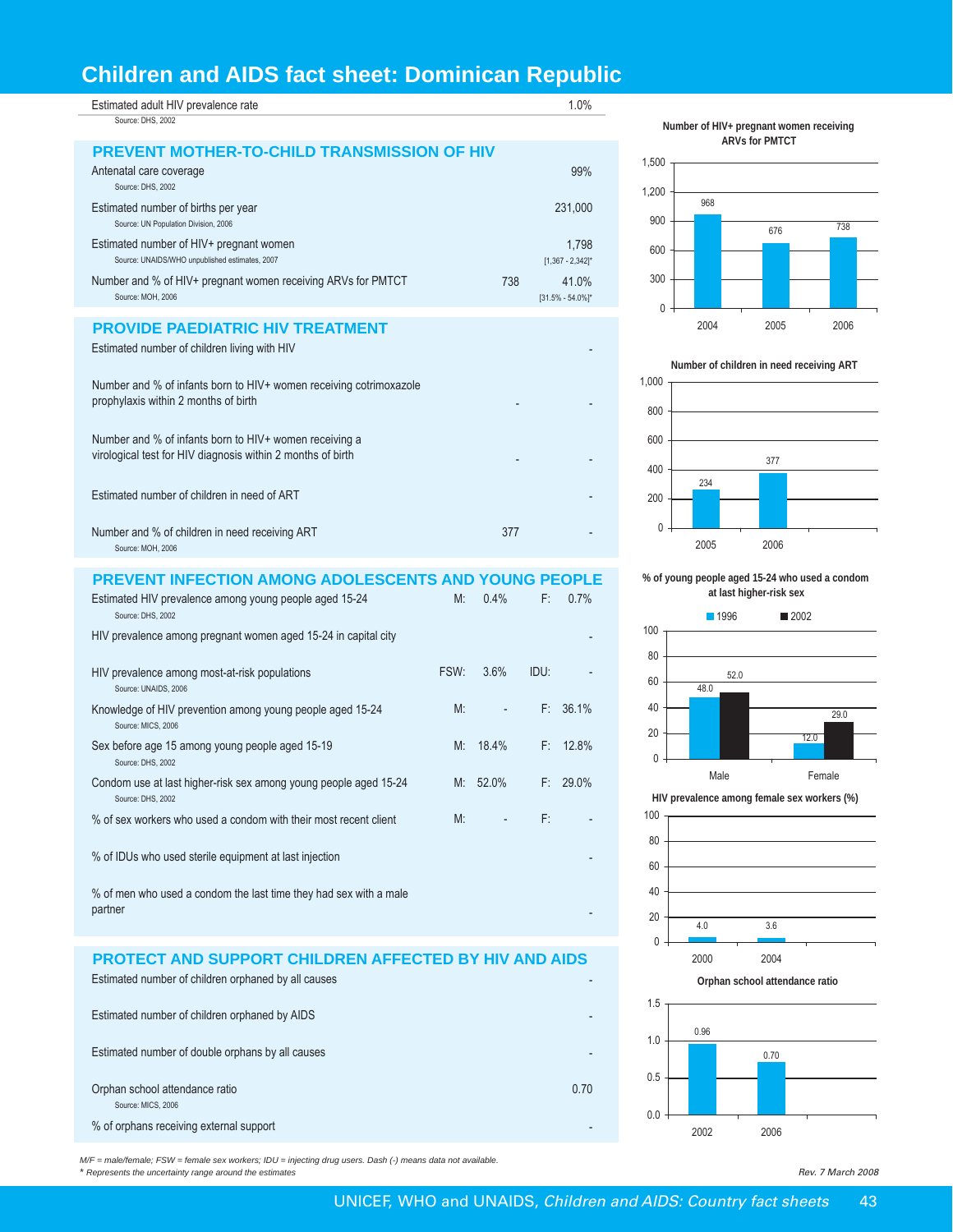# **Children and AIDS fact sheet: Ecuador**

| Estimated adult HIV prevalence rate                                                                        |      |       |      | 0.3%                     |              |                                    |                         |
|------------------------------------------------------------------------------------------------------------|------|-------|------|--------------------------|--------------|------------------------------------|-------------------------|
| Source: UNAIDS, 2006                                                                                       |      |       |      |                          |              | Number of HIV+ pregnant wome       |                         |
| <b>PREVENT MOTHER-TO-CHILD TRANSMISSION OF HIV</b>                                                         |      |       |      |                          |              |                                    | <b>ARVs for PMTCT</b>   |
| Antenatal care coverage                                                                                    |      |       |      | 84%                      | 1,000        |                                    |                         |
| Source: ENDEMAIN (RHS), 2004                                                                               |      |       |      |                          | 800          |                                    |                         |
| Estimated number of births per year<br>Source: UN Population Division, 2006                                |      |       |      | 285,000                  | 600          |                                    |                         |
| Estimated number of HIV+ pregnant women<br>Source: UNAIDS/WHO unpublished estimates, 2007                  |      |       |      | $500$<br>$[500 - 759]$ * | 400          | 223                                |                         |
| Number and % of HIV+ pregnant women receiving ARVs for PMTCT<br>Source: MOH, 2006                          |      | 213   |      |                          | 200          |                                    | 213                     |
|                                                                                                            |      |       |      |                          | $\mathbf 0$  |                                    |                         |
| <b>PROVIDE PAEDIATRIC HIV TREATMENT</b>                                                                    |      |       |      |                          |              | 2005                               | 2006                    |
| Estimated number of children living with HIV                                                               |      |       |      |                          |              |                                    |                         |
|                                                                                                            |      |       |      |                          | 1,000        | Number of children in need re      |                         |
| Number and % of infants born to HIV+ women receiving cotrimoxazole<br>prophylaxis within 2 months of birth |      |       |      |                          |              |                                    |                         |
|                                                                                                            |      |       |      |                          | 800          |                                    |                         |
| Number and % of infants born to HIV+ women receiving a                                                     |      |       |      |                          | 600          |                                    |                         |
| virological test for HIV diagnosis within 2 months of birth                                                |      |       |      |                          | 400          |                                    |                         |
|                                                                                                            |      |       |      |                          |              | 300                                |                         |
| Estimated number of children in need of ART                                                                |      |       |      |                          | 200          |                                    |                         |
| Number and % of children in need receiving ART                                                             |      | 300   |      |                          | $\mathbf{0}$ |                                    |                         |
| Source: MOH. 2006                                                                                          |      |       |      |                          |              | 2006                               |                         |
| <b>PREVENT INFECTION AMONG ADOLESCENTS AND</b>                                                             |      | YOUNG |      | <b>PFOPLE</b>            |              | % of young people aged 15-24 who u |                         |
| Estimated HIV prevalence among young people aged 15-24                                                     | M:   |       | F:   |                          |              |                                    | at last higher-risk sex |
|                                                                                                            |      |       |      |                          |              |                                    |                         |
| HIV prevalence among pregnant women aged 15-24 in capital city                                             |      |       |      |                          | 100          |                                    |                         |
|                                                                                                            |      |       |      |                          | 80           |                                    |                         |
| HIV prevalence among most-at-risk populations                                                              | FSW: |       | IDU: |                          | 60           |                                    |                         |
| Knowledge of HIV prevention among young people aged 15-24                                                  | M:   |       | F:   |                          | 40           |                                    |                         |
|                                                                                                            |      |       |      |                          | 20           |                                    |                         |
| Sex before age 15 among young people aged 15-19                                                            | M:   |       | F:   | 7.0%                     |              |                                    |                         |
| Source: RHS, 2001                                                                                          |      |       |      |                          | $\mathbf{0}$ | $A = 1 -$                          |                         |

|                                                                   |      |                          |      |      | 100 |                                |
|-------------------------------------------------------------------|------|--------------------------|------|------|-----|--------------------------------|
| HIV prevalence among pregnant women aged 15-24 in capital city    |      |                          |      |      |     |                                |
|                                                                   |      |                          |      |      | 80  |                                |
| HIV prevalence among most-at-risk populations                     | FSW: | $\overline{\phantom{a}}$ | IDU: |      | 60  |                                |
|                                                                   |      |                          |      |      |     |                                |
| Knowledge of HIV prevention among young people aged 15-24         | M:   |                          | F:   |      | 40  |                                |
|                                                                   |      |                          |      |      | 20  |                                |
| Sex before age 15 among young people aged 15-19                   | M:   | $\overline{\phantom{a}}$ | F:   | 7.0% |     |                                |
| Source: RHS, 2001                                                 |      |                          |      |      | 0   |                                |
| Condom use at last higher-risk sex among young people aged 15-24  | M:   |                          | F:   |      |     | Male                           |
|                                                                   |      |                          |      |      |     | HIV prevalence among female se |
| % of sex workers who used a condom with their most recent client  | M:   |                          | F:   |      | 100 |                                |
|                                                                   |      |                          |      |      | 80  |                                |
| % of IDUs who used sterile equipment at last injection            |      |                          |      |      |     |                                |
|                                                                   |      |                          |      |      | 60  |                                |
| % of men who used a condom the last time they had sex with a male |      |                          |      |      | 40  |                                |
| partner                                                           |      |                          |      |      |     |                                |
|                                                                   |      |                          |      |      | 20  |                                |

### **PROTECT AND SUPPORT CHILDREN AFFECTED BY HIV AND AIDS**

| Estimated number of children orphaned by all causes | $\overline{\phantom{0}}$ | Orphan school attenda |
|-----------------------------------------------------|--------------------------|-----------------------|
| Estimated number of children orphaned by AIDS       | -                        | 1.5                   |
| Estimated number of double orphans by all causes    | -                        | 1.0                   |
| Orphan school attendance ratio                      |                          | 0.5                   |
| % of orphans receiving external support             | -                        | 0.0                   |

\* *Represents the uncertainty range around the estimates M/F = male/female; FSW = female sex workers; IDU = injecting drug users. Dash (-) means data not available.*





**% of young people aged 15-24 who used a condom at last higher-risk sex**





44 UNICEF, WHO and UNAIDS, Children and AIDS: Country fact sheets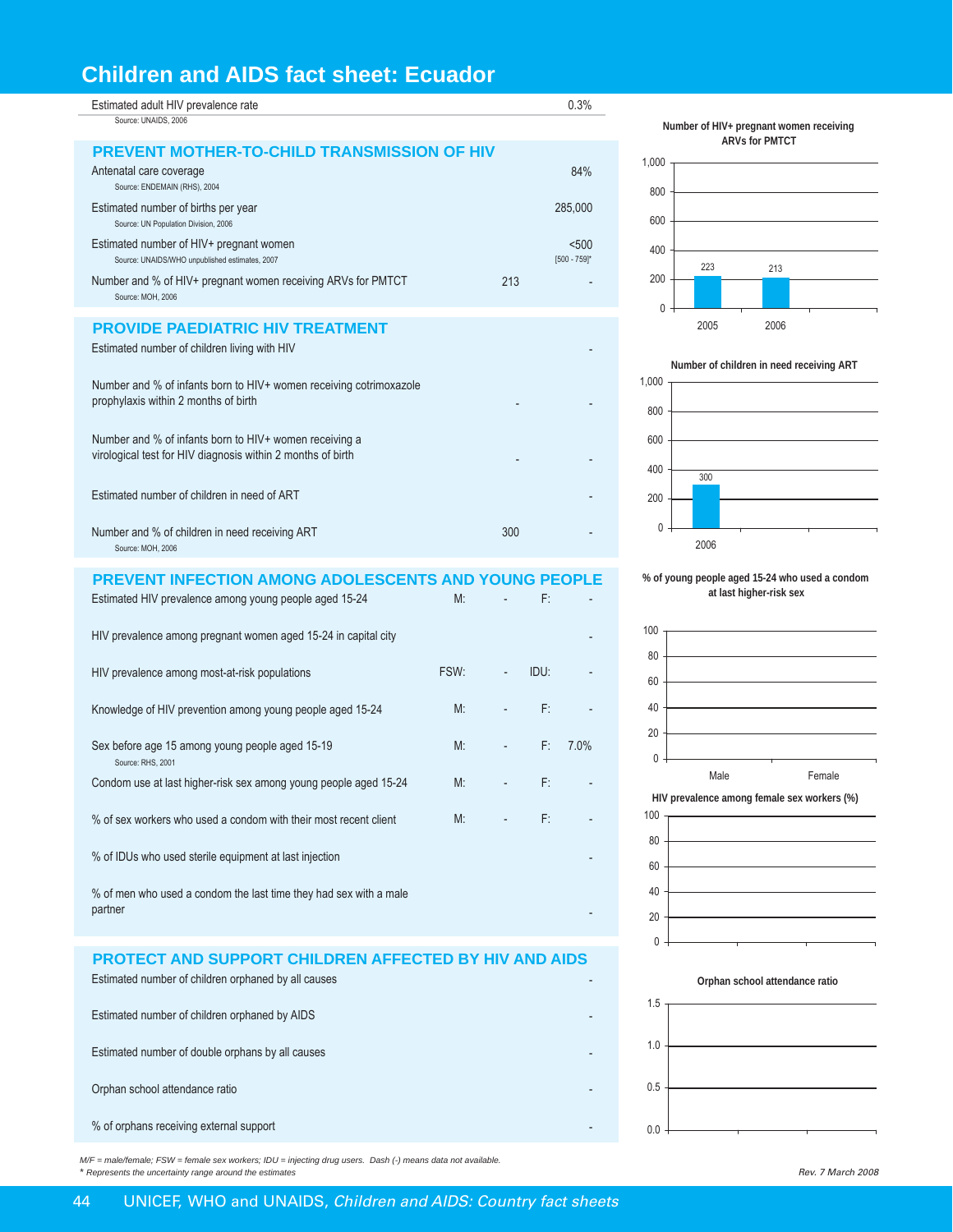# **Children and AIDS fact sheet: Egypt**

| Estimated adult HIV prevalence rate                                |      |      | < 0.1%            |                                                |
|--------------------------------------------------------------------|------|------|-------------------|------------------------------------------------|
| Source: UNAIDS, 2006                                               |      |      |                   | Number of HIV+ pregnant women receiving        |
| PREVENT MOTHER-TO-CHILD TRANSMISSION OF HIV                        |      |      |                   | <b>ARVs for PMTCT</b>                          |
| Antenatal care coverage                                            |      |      | 70%               | 1,000                                          |
| Source: DHS, 2005<br>Estimated number of births per year           |      |      | 1,828,000         | 800                                            |
| Source: UN Population Division, 2006                               |      |      |                   | 600                                            |
| Estimated number of HIV+ pregnant women                            |      |      | $200$             |                                                |
| Source: UNAIDS/WHO unpublished estimates, 2007                     |      |      | $[< 100 - 500]$ * | 400                                            |
| Number and % of HIV+ pregnant women receiving ARVs for PMTCT       |      |      |                   | 200                                            |
|                                                                    |      |      |                   | 0                                              |
| <b>PROVIDE PAEDIATRIC HIV TREATMENT</b>                            |      |      |                   |                                                |
| Estimated number of children living with HIV                       |      |      |                   | Number of children in need receiving ART       |
| Number and % of infants born to HIV+ women receiving cotrimoxazole |      |      |                   | 1,000                                          |
| prophylaxis within 2 months of birth                               |      |      |                   | 800                                            |
| Number and % of infants born to HIV+ women receiving a             |      |      |                   |                                                |
| virological test for HIV diagnosis within 2 months of birth        |      |      |                   | 600                                            |
|                                                                    |      |      |                   | 400                                            |
| Estimated number of children in need of ART                        |      |      |                   |                                                |
| Number and % of children in need receiving ART                     |      |      |                   | 200                                            |
|                                                                    |      |      |                   | $\mathbf{0}$                                   |
| PREVENT INFECTION AMONG ADOLESCENTS AND YOUNG PEOPLE               |      |      |                   | % of young people aged 15-24 who used a condom |
| Estimated HIV prevalence among young people aged 15-24             | M:   | F:   |                   | at last higher-risk sex                        |
|                                                                    |      |      |                   |                                                |
| HIV prevalence among pregnant women aged 15-24 in capital city     |      |      |                   | 100                                            |
| HIV prevalence among most-at-risk populations                      | FSW: | IDU: |                   | 80                                             |
|                                                                    |      |      |                   | 60                                             |
| Knowledge of HIV prevention among young people aged 15-24          | M:   | F:   | 3.7%              | 40                                             |
| Source: DHS, 2005                                                  |      |      |                   | 20                                             |
| Sex before age 15 among young people aged 15-19                    | M:   | F:   |                   | 0                                              |
| Condom use at last higher-risk sex among young people aged 15-24   | M:   | F:   |                   | Male<br>Female                                 |
|                                                                    |      |      |                   | HIV prevalence among female sex workers (%)    |
| % of sex workers who used a condom with their most recent client   | M:   | F:   |                   | 100                                            |
| % of IDUs who used sterile equipment at last injection             |      |      |                   | 80                                             |
|                                                                    |      |      |                   | 60                                             |
| % of men who used a condom the last time they had sex with a male  |      |      |                   | 40                                             |
| partner                                                            |      |      |                   | 20                                             |
|                                                                    |      |      |                   |                                                |
| <b>PROTECT AND SUPPORT CHILDREN AFFECTED BY HIV AND AIDS</b>       |      |      |                   | 0                                              |
| Estimated number of children orphaned by all causes                |      |      |                   | Orphan school attendance ratio                 |
| Estimated number of children orphaned by AIDS                      |      |      |                   | 1.5                                            |
|                                                                    |      |      |                   | 1.0                                            |
| Estimated number of double orphans by all causes                   |      |      |                   |                                                |
| Orphan school attendance ratio                                     |      |      |                   | 0.5                                            |
|                                                                    |      |      |                   |                                                |
| % of orphans receiving external support                            |      |      |                   | 0.0                                            |
|                                                                    |      |      |                   |                                                |

\* *Represents the uncertainty range around the estimates M/F* = male/female; FSW = female sex workers; IDU = injecting drug users. Dash (-) means data n

Rev. 7 March 2008

 $\overline{\phantom{0}}$ 

**Number of children in need receiving ART HIV+ pregnant women receiving ARVs for PMTCT**

|      | INUITIDEL OF CHILDI EN IN HEED FECEIVING ART |
|------|----------------------------------------------|
| ,000 |                                              |
| 800  |                                              |
| 600  |                                              |
| 400  |                                              |
| 200  |                                              |
|      |                                              |

|               | ٠ | 0.5 |  |
|---------------|---|-----|--|
|               |   |     |  |
|               |   |     |  |
|               |   | 0.0 |  |
|               |   |     |  |
| ot available. |   |     |  |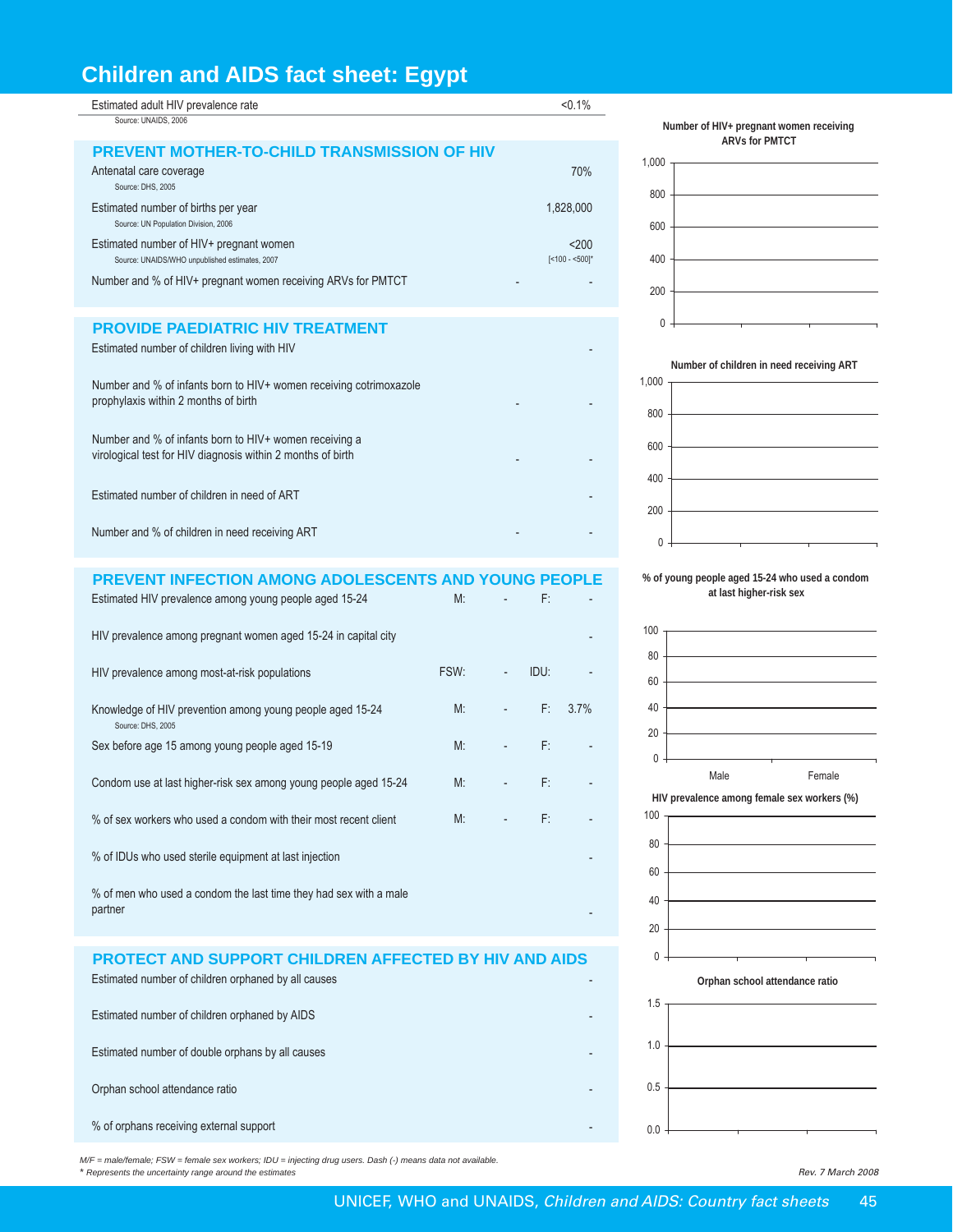# **Children and AIDS fact sheet: El Salvador**

| <u>УШЧЕН АНЯ АРО ТАСЕ ЭНСЕН ЕГ ОАГУАМОГ</u>                                                                    |     |                             |       |      |                                                       |  |
|----------------------------------------------------------------------------------------------------------------|-----|-----------------------------|-------|------|-------------------------------------------------------|--|
| Estimated adult HIV prevalence rate<br>Source: UNAIDS, 2006                                                    |     | 0.9%                        |       |      |                                                       |  |
|                                                                                                                |     |                             |       |      | Number of HIV+ pregnant wome<br><b>ARVs for PMTCT</b> |  |
| <b>PREVENT MOTHER-TO-CHILD TRANSMISSION OF HIV</b>                                                             |     |                             | 1,000 |      |                                                       |  |
| Antenatal care coverage<br>Source: FESAL, 2002-2003                                                            |     | 86%                         |       |      |                                                       |  |
| Estimated number of births per year                                                                            |     | 159,000                     | 800   |      |                                                       |  |
| Source: UN Population Division, 2006                                                                           |     |                             | 600   |      |                                                       |  |
| Estimated number of HIV+ pregnant women                                                                        |     | 629                         | 400   |      |                                                       |  |
| Source: UNAIDS/WHO unpublished estimates, 2007<br>Number and % of HIV+ pregnant women receiving ARVs for PMTCT | 193 | $[<500 - 1,057]$ *<br>30.7% | 200   | 144  | 193                                                   |  |
| Source: MOH, 2006                                                                                              |     | $[18.3\% - 53.4\%]$ *       | 0     |      |                                                       |  |
| <b>PROVIDE PAEDIATRIC HIV TREATMENT</b>                                                                        |     |                             |       | 2005 | 2006                                                  |  |
| Estimated number of children living with HIV                                                                   |     |                             |       |      |                                                       |  |
|                                                                                                                |     |                             |       |      | Number of children in need re                         |  |
| Number and % of infants born to HIV+ women receiving cotrimoxazole<br>prophylaxis within 2 months of birth     |     |                             | 1.000 |      |                                                       |  |
| Source: MOH. 2006                                                                                              | 122 |                             | 800   |      |                                                       |  |
| Number and % of infants born to HIV+ women receiving a                                                         |     |                             | 600   |      |                                                       |  |
| virological test for HIV diagnosis within 2 months of birth                                                    | 147 |                             | 400   |      |                                                       |  |
| Source: MOH. 2006<br>Estimated number of children in need of ART                                               |     |                             |       | 188  | 297                                                   |  |
|                                                                                                                |     |                             | 200   |      |                                                       |  |
|                                                                                                                |     |                             |       |      |                                                       |  |

### **PREVENT INFECTION AMONG ADOLESCENTS AND YOUNG PEOPLE**

297

-

Number and % of children in need receiving ART

Source: MOH, 2006

partner

| Estimated HIV prevalence among young people aged 15-24                | M:   |      | F:   |         | at last liigilei -ilsk s       |
|-----------------------------------------------------------------------|------|------|------|---------|--------------------------------|
| HIV prevalence among pregnant women aged 15-24 in capital city        |      |      |      | 100     |                                |
|                                                                       |      |      |      | 80      |                                |
| HIV prevalence among most-at-risk populations<br>Source: UNAIDS, 2006 | FSW: | 3.9% | IDU: | 60      |                                |
| Knowledge of HIV prevention among young people aged 15-24             | M:   |      | F:   | 40      |                                |
| Sex before age 15 among young people aged 15-19                       | M:   |      | F:   | 20<br>0 |                                |
| Condom use at last higher-risk sex among young people aged 15-24      | M:   |      | F:   |         | Male                           |
|                                                                       |      |      |      |         | HIV prevalence among female se |
| % of sex workers who used a condom with their most recent client      | M:   |      | F:   | 100     |                                |
| % of IDUs who used sterile equipment at last injection                |      |      |      | 80      |                                |
|                                                                       |      |      |      | 60      |                                |
| % of men who used a condom the last time they had sex with a male     |      |      |      | 40      |                                |

### **PROTECT AND SUPPORT CHILDREN AFFECTED BY HIV AND AIDS**

| Estimated number of children orphaned by all causes | $\qquad \qquad \blacksquare$ | Orphan school attenda |
|-----------------------------------------------------|------------------------------|-----------------------|
| Estimated number of children orphaned by AIDS       | -                            | 1.5                   |
| Estimated number of double orphans by all causes    | -                            | 1.0                   |
| Orphan school attendance ratio                      |                              | 0.5                   |
| % of orphans receiving external support             | -                            | 0.0                   |

\* *Represents the uncertainty range around the estimates M/F = male/female; FSW = female sex workers; IDU = injecting drug users. Dash (-) means data not available.*





**% of young people aged 15-24 who used a condom at last higher-risk sex**



46 UNICEF, WHO and UNAIDS, Children and AIDS: Country fact sheets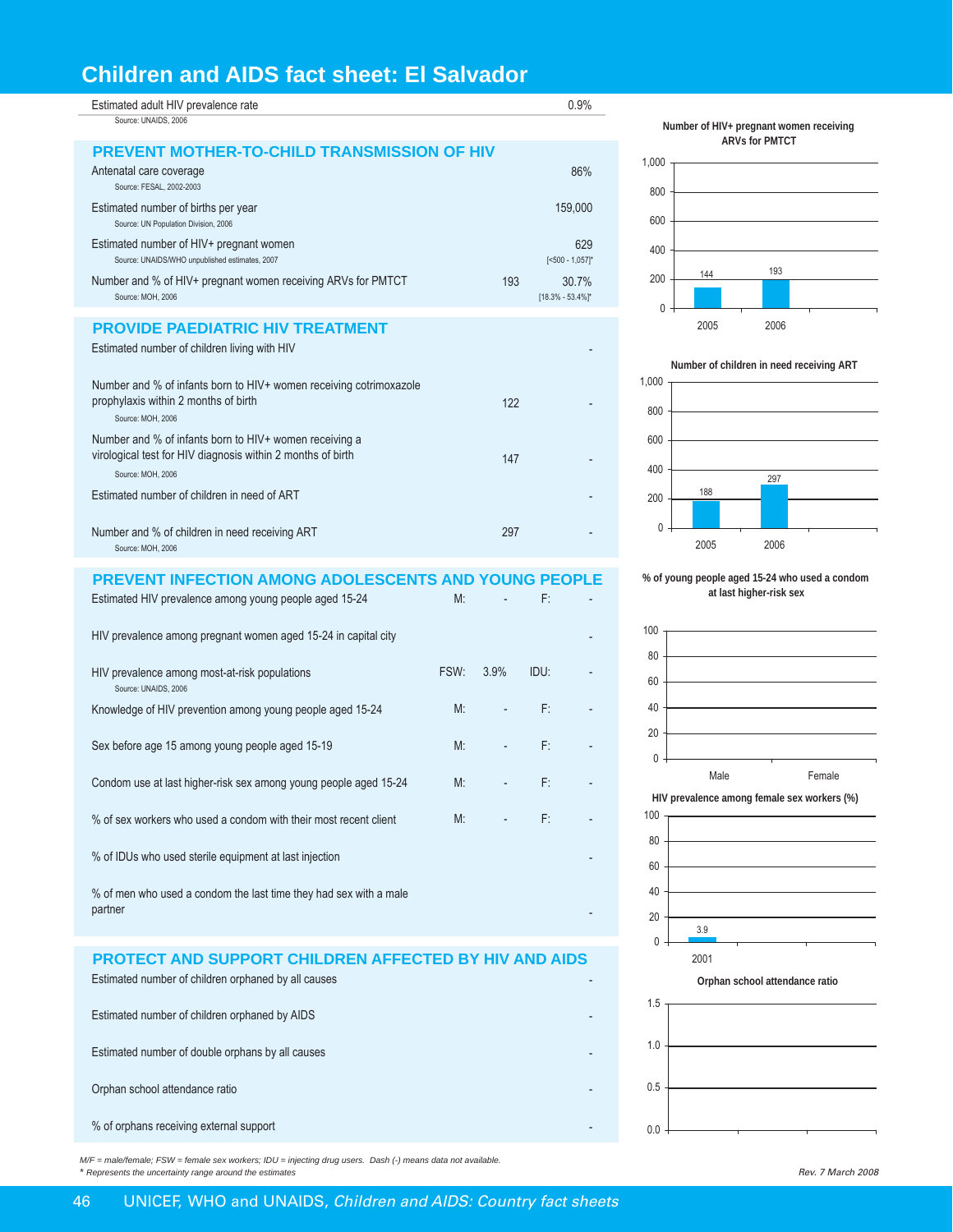### **Children and AIDS fact sheet: Equatorial Guinea**

| Children and Albo Tact Sheet. Equatorial Guinea                                                                                                                                                                                    |                                              |
|------------------------------------------------------------------------------------------------------------------------------------------------------------------------------------------------------------------------------------|----------------------------------------------|
| 3.2%<br>Estimated adult HIV prevalence rate<br>Source: UNAIDS/WHO, 2007                                                                                                                                                            | Number of HIV+ pregnant wome                 |
| PREVENT MOTHER-TO-CHILD TRANSMISSION OF HIV<br>Antenatal care coverage<br>86%<br>Source: MICS, 2000<br>Estimated number of births per year<br>19,000<br>Source: UN Population Division, 2006                                       | <b>ARVs for PMTCT</b><br>1,000<br>800<br>600 |
| Estimated number of HIV+ pregnant women<br>Source: UNAIDS/WHO unpublished estimates, 2007<br>[527 - 953]*<br>Number and % of HIV+ pregnant women receiving ARVs for PMTCT<br>103<br>14.5%<br>Source: MOH, 2006<br>[10.8% - 19.5%]* | 712<br>400<br>200<br>103<br>0                |
| <b>PROVIDE PAEDIATRIC HIV TREATMENT</b><br>Estimated number of children living with HIV                                                                                                                                            | 2006<br>Number of children in need re        |
| Number and % of infants born to HIV+ women receiving cotrimoxazole<br>prophylaxis within 2 months of birth<br>Number and % of infants born to HIV+ women receiving a                                                               | 1,000<br>800                                 |
| virological test for HIV diagnosis within 2 months of birth                                                                                                                                                                        | 600                                          |

Number and % of children in need receiving ART

Estimated number of children in need of ART

### **PREVENT INFECTION AMONG ADOLESCENTS AND YOUNG PEOPLE**

| Estimated HIV prevalence among young people aged 15-24<br>Source: UNAIDS, 2006  | M:   | 0.7% | F:   | 2.3% |           | at last liigilei -ilsk sex                |  |
|---------------------------------------------------------------------------------|------|------|------|------|-----------|-------------------------------------------|--|
| HIV prevalence among pregnant women aged 15-24 in capital city                  |      |      |      |      | 100<br>80 |                                           |  |
| HIV prevalence among most-at-risk populations                                   | FSW: |      | IDU: |      | 60        |                                           |  |
| Knowledge of HIV prevention among young people aged 15-24<br>Source: MICS, 2000 | M:   |      | F:   | 4.0% | 40        |                                           |  |
| Sex before age 15 among young people aged 15-19                                 | M:   |      | F:   |      | 20        |                                           |  |
| Condom use at last higher-risk sex among young people aged 15-24                | M:   |      | F:   |      |           | Male<br>HIV prevalence among female sex w |  |
| % of sex workers who used a condom with their most recent client                | M:   |      | F:   |      | 100       |                                           |  |
| % of IDUs who used sterile equipment at last injection                          |      |      |      |      | 80<br>60  |                                           |  |
| % of men who used a condom the last time they had sex with a male<br>partner    |      |      |      |      | 40        |                                           |  |
|                                                                                 |      |      |      |      |           |                                           |  |

### **PROTECT AND SUPPORT CHILDREN AFFECTED BY HIV AND AIDS**

| Orphan school attenda |      |      |
|-----------------------|------|------|
| 1.5                   |      |      |
| 1.0                   | 0.95 |      |
|                       |      |      |
|                       |      |      |
| 0.0                   |      |      |
|                       | 0.5  | 2000 |

\* *Represents the uncertainty range around the estimates M/F = male/female; FSW = female sex workers; IDU = injecting drug users. Dash (-) means data not available.*

**Number of HIV+ pregnant women receiving ARVs for PMTCT**



|       | Number of children in need receiving ART |
|-------|------------------------------------------|
| 1,000 |                                          |
| 800   |                                          |
| 600   |                                          |
| 400   |                                          |
| 200   |                                          |
|       |                                          |

**% of young people aged 15-24 who used a condom at last higher-risk sex**



-

- -

-

Rev. 7 March 2008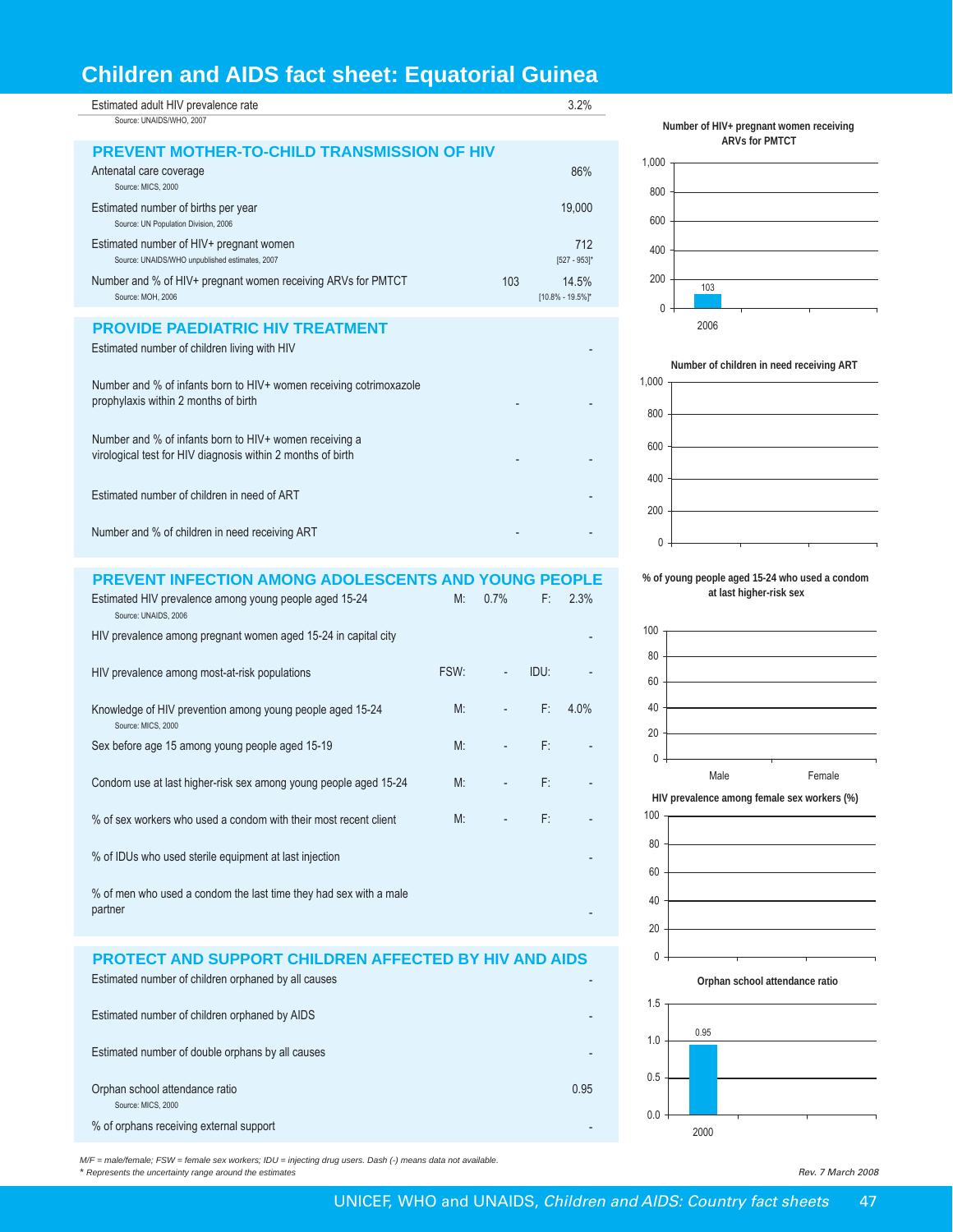# **Children and AIDS fact sheet: Eritrea**

| Estimated adult HIV prevalence rate                                                                                       |            |              | 2.4%                         |                       |                                     |                         |
|---------------------------------------------------------------------------------------------------------------------------|------------|--------------|------------------------------|-----------------------|-------------------------------------|-------------------------|
| Source: UNAIDS, 2006                                                                                                      |            |              |                              |                       | Number of HIV+ pregnant women       |                         |
| <b>PREVENT MOTHER-TO-CHILD TRANSMISSION OF HIV</b><br>Antenatal care coverage                                             |            |              | 70%                          | 1.000                 |                                     | <b>ARVs for PMTCT</b>   |
| Source: DHS. 2002<br>Estimated number of births per year<br>Source: UN Population Division, 2006                          |            |              | 186,000                      | 800<br>600            |                                     |                         |
| Estimated number of HIV+ pregnant women<br>Source: UNAIDS/WHO unpublished estimates, 2007                                 |            |              | 2,433<br>$[1,624 - 3,592]$ * | 400                   |                                     |                         |
| Number and % of HIV+ pregnant women receiving ARVs for PMTCT<br>Source: MOH. 2006                                         |            | 75           | 3.1%<br>$[2.1\% - 4.6\%]$ *  | 200<br>0              | 61                                  | 88                      |
| <b>PROVIDE PAEDIATRIC HIV TREATMENT</b><br>Estimated number of children living with HIV                                   |            |              |                              |                       | 2004                                | 2005                    |
| Number and % of infants born to HIV+ women receiving cotrimoxazole<br>prophylaxis within 2 months of birth                |            |              |                              | 1,000                 | Number of children in need rece     |                         |
| Number and % of infants born to HIV+ women receiving a                                                                    |            |              |                              | 800<br>600            |                                     |                         |
| virological test for HIV diagnosis within 2 months of birth<br>Source: MOH, 2006                                          |            | $\mathbf{0}$ |                              | 400                   |                                     |                         |
| Estimated number of children in need of ART                                                                               |            |              |                              | 200<br>$\overline{0}$ | 54                                  | 84                      |
| Number and % of children in need receiving ART<br>Source: MOH. 2006                                                       |            | 84           |                              |                       | 2005                                | 2006                    |
| PREVENT INFECTION AMONG ADOLESCENTS AND<br>Estimated HIV prevalence among young people aged 15-24<br>Source: UNAIDS, 2006 | 0.6%<br>M: | <b>YOUNG</b> | <b>PEOPLE</b><br>1.6%<br>F:  |                       | % of young people aged 15-24 who us | at last higher-risk sex |
| HIV prevalence among pregnant women aged 15-24 in capital city                                                            |            |              |                              | 100<br>80             |                                     |                         |
| HIV prevalence among most-at-risk populations                                                                             | FSW:       | IDU:         |                              | 60                    |                                     |                         |
| Knowledge of HIV prevention among young people aged 15-24<br>Source: DHS, 2002                                            | M:         |              | F:<br>37.0%                  | 40<br>20              |                                     |                         |
| Sex before age 15 among young people aged 15-19<br>Source: DHS, 2002                                                      | M:         |              | F:<br>8.8%                   | 0                     |                                     |                         |

|                                                                      |      |      |             | 100 |                                |
|----------------------------------------------------------------------|------|------|-------------|-----|--------------------------------|
| HIV prevalence among pregnant women aged 15-24 in capital city       |      |      |             |     |                                |
|                                                                      |      |      |             | 80  |                                |
| HIV prevalence among most-at-risk populations                        | FSW: | IDU: |             |     |                                |
|                                                                      |      |      |             | 60  |                                |
| Knowledge of HIV prevention among young people aged 15-24            | M:   |      | $F: 37.0\%$ | 40  |                                |
| Source: DHS, 2002                                                    |      |      |             |     |                                |
|                                                                      | M:   | F:   | 8.8%        | 20  |                                |
| Sex before age 15 among young people aged 15-19<br>Source: DHS, 2002 |      |      |             | 0   |                                |
|                                                                      |      |      |             |     | Male                           |
| Condom use at last higher-risk sex among young people aged 15-24     | M:   | F:   |             |     |                                |
|                                                                      |      |      |             |     | HIV prevalence among female se |
| % of sex workers who used a condom with their most recent client     | M:   | F:   |             | 100 |                                |
|                                                                      |      |      |             | 80  |                                |
| % of IDUs who used sterile equipment at last injection               |      |      |             |     |                                |
|                                                                      |      |      |             | 60  |                                |
|                                                                      |      |      |             |     |                                |
| % of men who used a condom the last time they had sex with a male    |      |      |             | 40  |                                |
| partner                                                              |      |      |             |     |                                |

### **PROTECT AND SUPPORT CHILDREN AFFECTED BY HIV AND AIDS**

| Estimated number of children orphaned by all causes | $\overline{\phantom{0}}$ |     |      | Orphan school attenda |
|-----------------------------------------------------|--------------------------|-----|------|-----------------------|
| Estimated number of children orphaned by AIDS       |                          | 1.5 |      |                       |
| Estimated number of double orphans by all causes    |                          | 1.0 | 0.81 | 0.83                  |
| Orphan school attendance ratio<br>Source: DHS, 2002 | 0.83                     | 0.5 |      |                       |
| % of orphans receiving external support             | -                        | 0.0 | 1995 | 2002                  |

\* *Represents the uncertainty range around the estimates M/F = male/female; FSW = female sex workers; IDU = injecting drug users. B Dash (-) means data not available.* **Number of HIV+ pregnant women receiving ARVs for PMTCT**





**% of young people aged 15-24 who used a condom at last higher-risk sex**

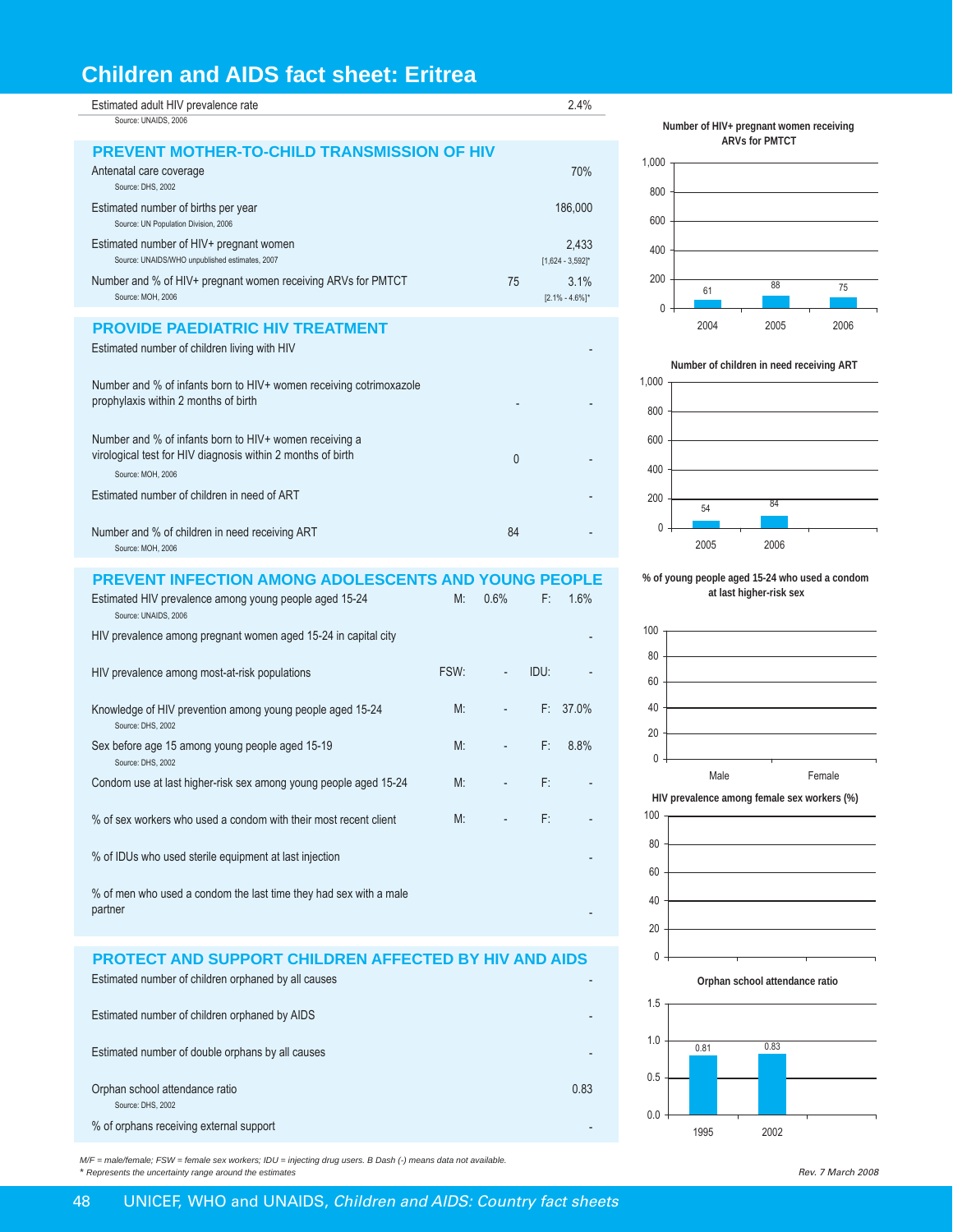### **Children and AIDS fact sheet: Ethiopia**

| Estimated adult HIV prevalence rate                                                       |       | 1.4%                            |          |                               |                       |       |  |
|-------------------------------------------------------------------------------------------|-------|---------------------------------|----------|-------------------------------|-----------------------|-------|--|
| Source: DHS. 2005                                                                         |       |                                 |          | Number of HIV+ pregnant wome  | <b>ARVs for PMTCT</b> |       |  |
| <b>PREVENT MOTHER-TO-CHILD TRANSMISSION OF HIV</b><br>Antenatal care coverage             |       | 28%                             | 2,500    |                               |                       | 2.341 |  |
| Source: DHS. 2005<br>Estimated number of births per year                                  |       | 3,159,000                       | 2,000    |                               |                       |       |  |
| Source: UN Population Division, 2006                                                      |       |                                 | 1,500    | 1,390                         |                       |       |  |
| Estimated number of HIV+ pregnant women<br>Source: UNAIDS/WHO unpublished estimates, 2007 |       | 65.585<br>$[57,912 - 74,324]$ * | 1.000    |                               |                       |       |  |
| Number and % of HIV+ pregnant women receiving ARVs for PMTCT<br>Source: MOH, 2006         | 2.330 | 3.6%<br>$[3.1\% - 4.0\%]$ *     | 500<br>0 |                               |                       |       |  |
| <b>PROVIDE PAEDIATRIC HIV TREATMENT</b>                                                   |       |                                 |          | 2004                          |                       | 2005  |  |
| Estimated number of children living with HIV                                              |       |                                 |          | Number of children in need re |                       |       |  |
| Number and % of infants born to HIV+ women receiving cotrimoxazole                        |       |                                 | 5,000    |                               |                       |       |  |
| prophylaxis within 2 months of birth<br>Source: MOH, 2006                                 | 388   |                                 | 4.000    |                               |                       |       |  |
| Number and % of infants born to HIV+ women receiving a                                    |       |                                 | 3,000    |                               |                       |       |  |
| virological test for HIV diagnosis within 2 months of birth                               | 94    |                                 | 2,000    |                               |                       | 2,512 |  |
| Source: MOH, 2006                                                                         |       |                                 |          | 1,260                         |                       |       |  |
| Estimated number of children in need of ART                                               |       |                                 | 1.000    |                               |                       |       |  |
|                                                                                           |       |                                 |          |                               |                       |       |  |

### **PREVENT INFECTION AMONG ADOLESCENTS AND YOUNG PEOPLE**

 $2,512$ 

| Estimated HIV prevalence among young people aged 15-24                                 | M:   | 0.3%  | F:   | 1.2%        |           | at last liigilei -i isk sex               |       |
|----------------------------------------------------------------------------------------|------|-------|------|-------------|-----------|-------------------------------------------|-------|
| Source: DHS, 2005                                                                      |      |       |      |             |           | $\blacksquare$ 2000                       | ■2005 |
| HIV prevalence among pregnant women aged 15-24 in capital city<br>Source: UNAIDS, 2006 |      |       |      | 11.5%       | 100<br>80 |                                           |       |
| HIV prevalence among most-at-risk populations                                          | FSW: |       | IDU: |             | 60        | 50.2                                      |       |
| Knowledge of HIV prevention among young people aged 15-24<br>Source: DHS, 2005         | M:   | 33.3% |      | F: 20.5%    | 40<br>20  | 30.0                                      | 17    |
| Sex before age 15 among young people aged 15-19<br>Source: DHS, 2005                   | M:   | 1.7%  |      | $F: 11.1\%$ |           |                                           |       |
| Condom use at last higher-risk sex among young people aged 15-24<br>Source: DHS, 2005  | M:   | 50.2% |      | F: 28.4%    |           | Male<br>HIV prevalence among female sex w |       |
| % of sex workers who used a condom with their most recent client                       | M:   |       | F:   |             | 100       |                                           |       |
| % of IDUs who used sterile equipment at last injection                                 |      |       |      |             | 80        |                                           |       |
| % of men who used a condom the last time they had sex with a male                      |      |       |      |             | 60        |                                           |       |
|                                                                                        |      |       |      |             | $\Lambda$ |                                           |       |

### **PROTECT AND SUPPORT CHILDREN AFFECTED BY HIV AND AIDS**

| Estimated number of children orphaned by all causes | $\overline{\phantom{0}}$ |     |      | Orphan school attenda |  |
|-----------------------------------------------------|--------------------------|-----|------|-----------------------|--|
| Estimated number of children orphaned by AIDS       | -                        | l.5 |      |                       |  |
| Estimated number of double orphans by all causes    | -                        | 1.0 | 0.60 | 0.90                  |  |
| Orphan school attendance ratio<br>Source: DHS, 2005 | 0.90                     | 0.5 |      |                       |  |
| % of orphans receiving external support             |                          | 0.0 | 2000 | <b>OOOE</b>           |  |

*M/F = male/female; FSW = female sex workers; IDU = injecting drug users. Dash (-) means data not available.*

\* *Represents the uncertainty range around the estimates*

Number and % of children in need receiving ART

Source: MOH, 2006

partner

**Number of HIV+ pregnant women receiving ARVs for PMTCT**





**% of young people aged 15-24 who used a condom at last higher-risk sex**







Rev. 7 March 2008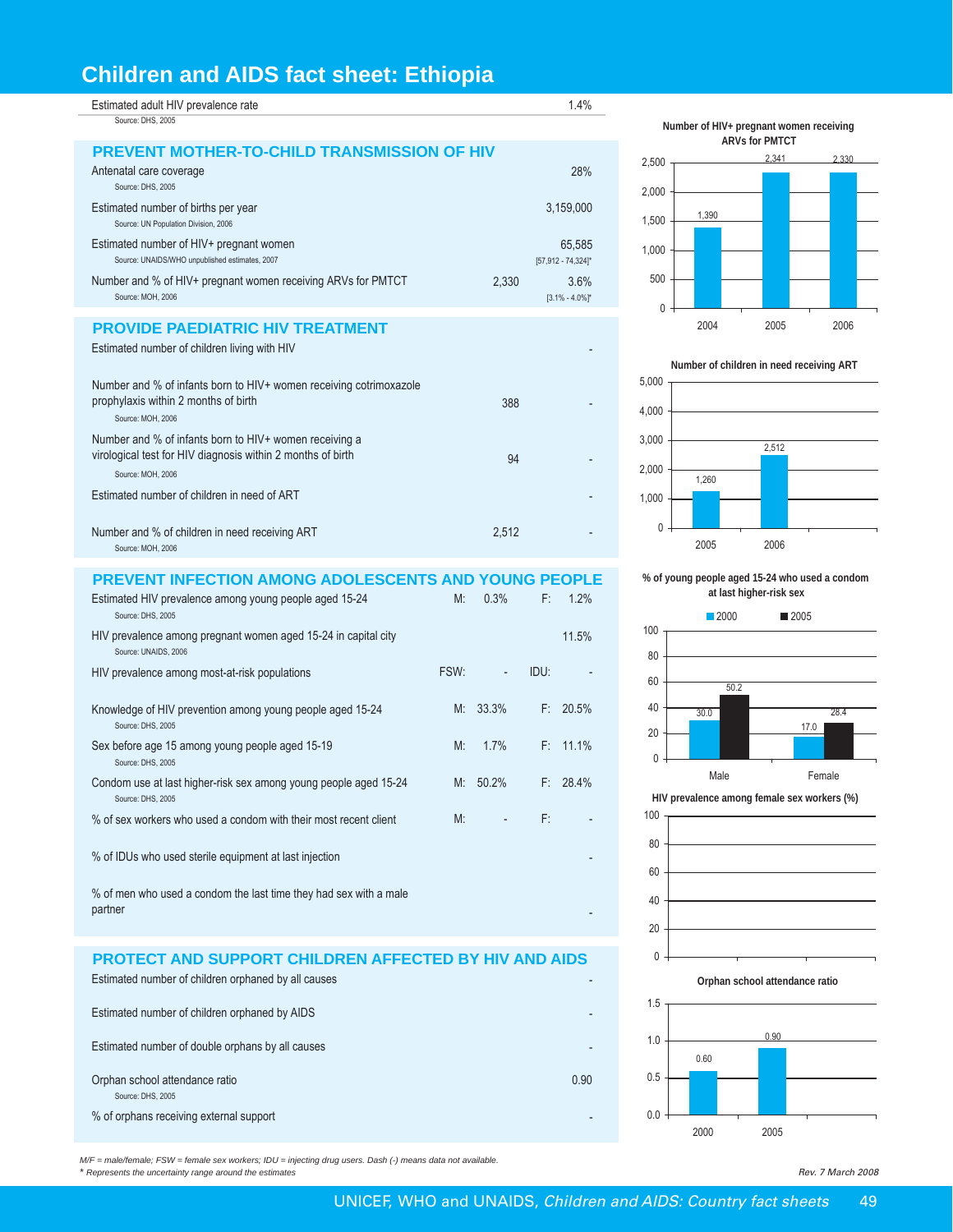# **Children and AIDS fact sheet: Fiji**

| Estimated adult HIV prevalence rate                                         |      |                | 0.1%          |       |                                                                           |
|-----------------------------------------------------------------------------|------|----------------|---------------|-------|---------------------------------------------------------------------------|
| Source: UNAIDS, 2006                                                        |      |                |               |       | Number of HIV+ pregnant women receiving                                   |
| PREVENT MOTHER-TO-CHILD TRANSMISSION OF HIV                                 |      |                |               |       | <b>ARVs for PMTCT</b>                                                     |
| Antenatal care coverage                                                     |      |                |               | 1,000 |                                                                           |
|                                                                             |      |                |               | 800   |                                                                           |
| Estimated number of births per year<br>Source: UN Population Division, 2006 |      |                | 18,000        | 600   |                                                                           |
| Estimated number of HIV+ pregnant women                                     |      |                | 100           |       |                                                                           |
| Source: UNAIDS/WHO unpublished estimates, 2007                              |      |                | $[< 100]$ *   | 400   |                                                                           |
| Number and % of HIV+ pregnant women receiving ARVs for PMTCT                |      | 5              |               | 200   |                                                                           |
| Source: MOH, 2006                                                           |      |                |               | 0     | 5                                                                         |
| <b>PROVIDE PAEDIATRIC HIV TREATMENT</b>                                     |      |                |               |       | 2006                                                                      |
| Estimated number of children living with HIV                                |      |                |               |       |                                                                           |
|                                                                             |      |                |               |       | Number of children in need receiving ART                                  |
| Number and % of infants born to HIV+ women receiving cotrimoxazole          |      |                |               | 1,000 |                                                                           |
| prophylaxis within 2 months of birth<br>Source: MOH. 2006                   |      | $\overline{2}$ |               | 800   |                                                                           |
| Number and % of infants born to HIV+ women receiving a                      |      |                |               | 600   |                                                                           |
| virological test for HIV diagnosis within 2 months of birth                 |      |                |               |       |                                                                           |
|                                                                             |      |                |               | 400   |                                                                           |
| Estimated number of children in need of ART                                 |      |                |               | 200   |                                                                           |
|                                                                             |      |                |               | 0     | $\overline{2}$                                                            |
| Number and % of children in need receiving ART<br>Source: MOH. 2006         |      | $\overline{2}$ |               |       | 2006                                                                      |
|                                                                             |      |                |               |       |                                                                           |
| <b>PREVENT INFECTION AMONG ADOLESCENTS AND</b>                              |      | G              | <b>PEOPLE</b> |       | % of young people aged 15-24 who used a condom<br>at last higher-risk sex |
| Estimated HIV prevalence among young people aged 15-24                      | M:   |                | F:            |       |                                                                           |
| HIV prevalence among pregnant women aged 15-24 in capital city              |      |                |               | 100   |                                                                           |
|                                                                             |      |                |               | 80    |                                                                           |
| HIV prevalence among most-at-risk populations                               | FSW: |                | IDU:          | 60    |                                                                           |
|                                                                             |      |                |               |       |                                                                           |
| Knowledge of HIV prevention among young people aged 15-24                   | M:   |                | F:            | 40    |                                                                           |
| Sex before age 15 among young people aged 15-19                             | M:   |                | F:            | 20    |                                                                           |
|                                                                             |      |                |               | 0     |                                                                           |
| Condom use at last higher-risk sex among young people aged 15-24            | M:   |                | F:            |       | Male<br>Female                                                            |
|                                                                             |      |                |               |       | HIV prevalence among female sex workers (%)                               |
| % of sex workers who used a condom with their most recent client            | M:   |                | F:            | 100   |                                                                           |
| % of IDUs who used sterile equipment at last injection                      |      |                |               | 80    |                                                                           |
|                                                                             |      |                |               | 60    |                                                                           |
| % of men who used a condom the last time they had sex with a male           |      |                |               | 40    |                                                                           |
| partner                                                                     |      |                | 20.0%         |       |                                                                           |
| Source: UNAIDS, 2006                                                        |      |                |               | 20    |                                                                           |
| <b>PROTECT AND SUPPORT CHILDREN AFFECTED BY HIV AND AIDS</b>                |      |                |               | 0     |                                                                           |
| Estimated number of children orphaned by all causes                         |      |                |               |       | Orphan school attendance ratio                                            |
|                                                                             |      |                |               | 1.5   |                                                                           |
| Estimated number of children orphaned by AIDS                               |      |                |               |       |                                                                           |
| Estimated number of double orphans by all causes                            |      |                |               | 1.0   |                                                                           |
|                                                                             |      |                |               |       |                                                                           |
| Orphan school attendance ratio                                              |      |                |               | 0.5   |                                                                           |
|                                                                             |      |                |               |       |                                                                           |
| % of orphans receiving external support                                     |      |                |               | 0.0   |                                                                           |
|                                                                             |      |                |               |       |                                                                           |

\* *Represents the uncertainty range around the estimates M/F = male/female; FSW = female sex workers; IDU = injecting drug users. Dash (-) means data not available.*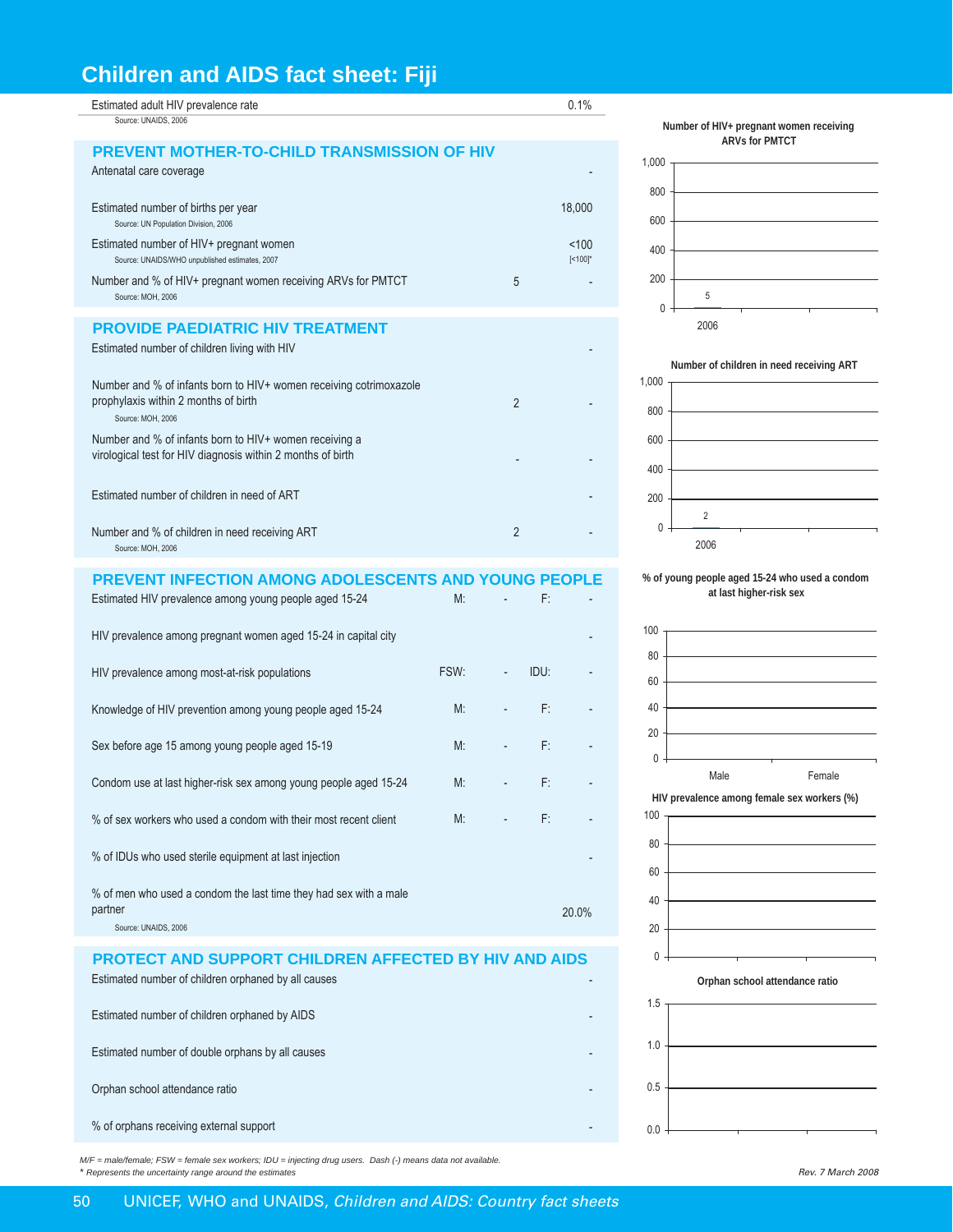## **Children and AIDS fact sheet: Gabon**

| Estimated adult HIV prevalence rate                                                                        |     | 7.9%                         |       |                               |                       |
|------------------------------------------------------------------------------------------------------------|-----|------------------------------|-------|-------------------------------|-----------------------|
| Source: UNAIDS, 2006                                                                                       |     |                              |       | Number of HIV+ pregnant wome  |                       |
| <b>PREVENT MOTHER-TO-CHILD TRANSMISSION OF HIV</b>                                                         |     |                              | 1,000 |                               | <b>ARVs for PMTCT</b> |
| Antenatal care coverage<br>Source: DHS, 2000                                                               |     | 94%                          | 800   |                               |                       |
| Estimated number of births per year<br>Source: UN Population Division, 2006                                |     | 34,000                       | 600   |                               |                       |
| Estimated number of HIV+ pregnant women<br>Source: UNAIDS/WHO unpublished estimates, 2007                  |     | 2.300<br>$[1,651 - 3,316]$ * | 400   |                               |                       |
| Number and % of HIV+ pregnant women receiving ARVs for PMTCT                                               | 89  | 3.9%                         | 200   | 90                            | 89                    |
| Source: MOH. 2006                                                                                          |     | $[2.7\% - 5.4\%]$ *          | 0     |                               |                       |
| <b>PROVIDE PAEDIATRIC HIV TREATMENT</b>                                                                    |     |                              |       | 2005                          | 2006                  |
| Estimated number of children living with HIV                                                               |     |                              |       |                               |                       |
|                                                                                                            |     |                              | 1,000 | Number of children in need re |                       |
| Number and % of infants born to HIV+ women receiving cotrimoxazole<br>prophylaxis within 2 months of birth |     |                              |       |                               |                       |
|                                                                                                            |     |                              | 800   |                               |                       |
| Number and % of infants born to HIV+ women receiving a                                                     |     |                              | 600   |                               |                       |
| virological test for HIV diagnosis within 2 months of birth                                                |     |                              | 400   |                               | 362                   |
| Estimated number of children in need of ART                                                                |     |                              |       | 268                           |                       |
|                                                                                                            |     |                              | 200   |                               |                       |
| Number and % of children in need receiving ART                                                             | 362 |                              | 0     |                               |                       |
| Source: MOH. 2006                                                                                          |     |                              |       | 2005                          | 2006                  |
|                                                                                                            |     |                              |       |                               |                       |

#### **PREVENT INFECTION AMONG ADOLESCENTS AND YOUNG PEOPLE**

| Estimated HIV prevalence among young people aged 15-24                | M:   | 1.8%        | F:   | 5.4%        |     |                     | at last liigilei -ilsk sex        |
|-----------------------------------------------------------------------|------|-------------|------|-------------|-----|---------------------|-----------------------------------|
| Source: UNAIDS, 2006                                                  |      |             |      |             |     | $\blacksquare$ 2000 |                                   |
| HIV prevalence among pregnant women aged 15-24 in capital city        |      |             |      |             | 100 |                     |                                   |
|                                                                       |      |             |      |             | 80  |                     |                                   |
| HIV prevalence among most-at-risk populations<br>Source: UNAIDS, 2006 | FSW: | 40.4%       | IDU: |             | 60  | 48.0                |                                   |
| Knowledge of HIV prevention among young people aged 15-24             |      | $M: 22.0\%$ |      | $F: 24.0\%$ | 40  |                     | 33                                |
| Source: DHS, 2000                                                     |      |             |      |             | 20  |                     |                                   |
| Sex before age 15 among young people aged 15-19                       | M:   | 48.1%       |      | $F: 23.8\%$ |     |                     |                                   |
| Source: DHS, 2000                                                     |      |             |      |             |     |                     |                                   |
| Condom use at last higher-risk sex among young people aged 15-24      | M:   | 48.0%       |      | $F: 33.0\%$ |     | Male                | Fem                               |
| Source: DHS, 2000                                                     |      |             |      |             |     |                     | HIV prevalence among female sex w |
| % of sex workers who used a condom with their most recent client      | M:   |             | F:   |             | 100 |                     |                                   |
|                                                                       |      |             |      |             | 80  |                     |                                   |
| % of IDUs who used sterile equipment at last injection                |      |             |      |             | 60  |                     |                                   |
|                                                                       |      |             |      |             |     | 40.4                |                                   |
| % of men who used a condom the last time they had sex with a male     |      |             |      |             | 40  |                     |                                   |

### **PROTECT AND SUPPORT CHILDREN AFFECTED BY HIV AND AIDS**

| Estimated number of children orphaned by all causes |      |     | Orphan school attenda |  |
|-----------------------------------------------------|------|-----|-----------------------|--|
| Estimated number of children orphaned by AIDS       | -    | 1.5 |                       |  |
|                                                     |      | 1.0 | 0.98                  |  |
| Estimated number of double orphans by all causes    | -    |     |                       |  |
| Orphan school attendance ratio                      | 0.98 | 0.5 |                       |  |
| Source: DHS, 2000                                   |      | 0.0 |                       |  |
| % of orphans receiving external support             | -    |     | 2000                  |  |

\* *Represents the uncertainty range around the estimates M/F = male/female; FSW = female sex workers; IDU = injecting drug users. Dash (-) means data not available.*

partner

**Number of HIV+ pregnant women receiving ARVs for PMTCT**





**% of young people aged 15-24 who used a condom** 







Rev. 7 March 2008

**at last higher-risk sex**

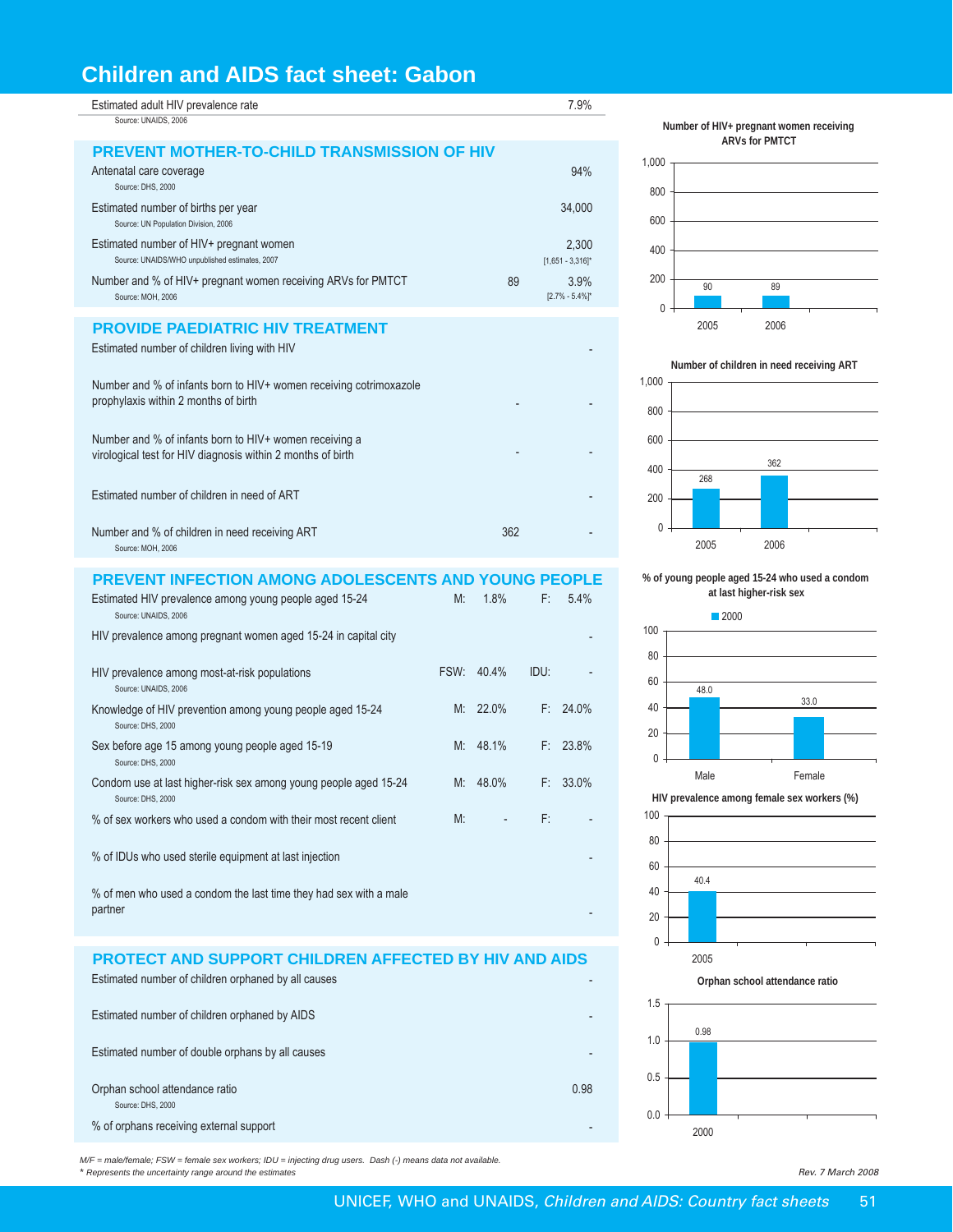### **Children and AIDS fact sheet: Gambia**

| 2.4%<br>Estimated adult HIV prevalence rate                                                                       |                                     |
|-------------------------------------------------------------------------------------------------------------------|-------------------------------------|
| Source: UNAIDS, 2006                                                                                              | Number of HIV+ pregnant women       |
| <b>PREVENT MOTHER-TO-CHILD TRANSMISSION OF HIV</b>                                                                | <b>ARVs for PMTCT</b>               |
| Antenatal care coverage<br>98%                                                                                    | 1.000                               |
| Source: MICS, 2006                                                                                                | 800                                 |
| Estimated number of births per year<br>60,000<br>Source: UN Population Division, 2006                             | 600                                 |
| Estimated number of HIV+ pregnant women<br>500<br>Source: UNAIDS/WHO unpublished estimates, 2007<br>[<500 - 780]* | 400                                 |
| Number and % of HIV+ pregnant women receiving ARVs for PMTCT<br>103<br>20.6%                                      | 200<br>103<br>87                    |
| $[13.2\% - 44.0\%]$ *<br>Source: MOH, 2006                                                                        | 0                                   |
| <b>PROVIDE PAEDIATRIC HIV TREATMENT</b>                                                                           | 2005<br>2006                        |
| Estimated number of children living with HIV                                                                      |                                     |
|                                                                                                                   | Number of children in need rece     |
| Number and % of infants born to HIV+ women receiving cotrimoxazole                                                | 1.000                               |
| prophylaxis within 2 months of birth                                                                              | 800                                 |
| Number and % of infants born to HIV+ women receiving a                                                            | 600                                 |
| virological test for HIV diagnosis within 2 months of birth<br>$\Omega$                                           |                                     |
| Source: MOH. 2006                                                                                                 | 400                                 |
| Estimated number of children in need of ART                                                                       | 200<br>83                           |
| Number and % of children in need receiving ART<br>83                                                              | $\overline{2}$<br>0                 |
| Source: MOH. 2006                                                                                                 | 2005<br>2006                        |
| <b>PREVENT INFECTION AMONG ADOLESCENTS AND YOUNG PEOPLE</b>                                                       | % of young people aged 15-24 who us |
| 0.6%<br>F:<br>1.7%<br>Estimated HIV prevalence among young people aged 15-24<br>M:                                | at last higher-risk sex             |
| Source: UNAIDS, 2006                                                                                              | $\Box$ 2000<br>■2006                |
| HIV prevalence among pregnant women aged 15-24 in capital city                                                    | 100                                 |
|                                                                                                                   | 80                                  |
| FSW:<br>IDU:<br>HIV prevalence among most-at-risk populations                                                     | 60                                  |
|                                                                                                                   |                                     |

Knowledge of HIV prevention among young people aged 15-24 M: F: 39.4% Source: MICS, 2006 Sex before age 15 among young people aged 15-19 M: F: 3.9% Source: MICS, 2006 Condom use at last higher-risk sex among young people aged 15-24 M: F: 54.3% Source: MICS, 2006 % of sex workers who used a condom with their most recent client  $M: -F: -$ % of IDUs who used sterile equipment at last injection -

% of men who used a condom the last time they had sex with a male partner

### **PROTECT AND SUPPORT CHILDREN AFFECTED BY HIV AND AIDS**

| Estimated number of children orphaned by all causes | $\overline{\phantom{0}}$ |     |      | Orphan school attenda |
|-----------------------------------------------------|--------------------------|-----|------|-----------------------|
| Estimated number of children orphaned by AIDS       | -                        | 1.5 |      |                       |
|                                                     |                          | 1.0 | 0.85 | 0.87                  |
| Estimated number of double orphans by all causes    | -                        |     |      |                       |
| Orphan school attendance ratio                      | 0.87                     | 0.5 |      |                       |
| Source: MICS, 2006                                  |                          | 0.0 |      |                       |
| % of orphans receiving external support             | -                        |     | 2000 | 2006                  |

\* *Represents the uncertainty range around the estimates M/F = male/female; FSW = female sex workers; IDU = injecting drug users. Dash (-) means data not available.*







**% of young people aged 15-24 who used a condom at last higher-risk sex**



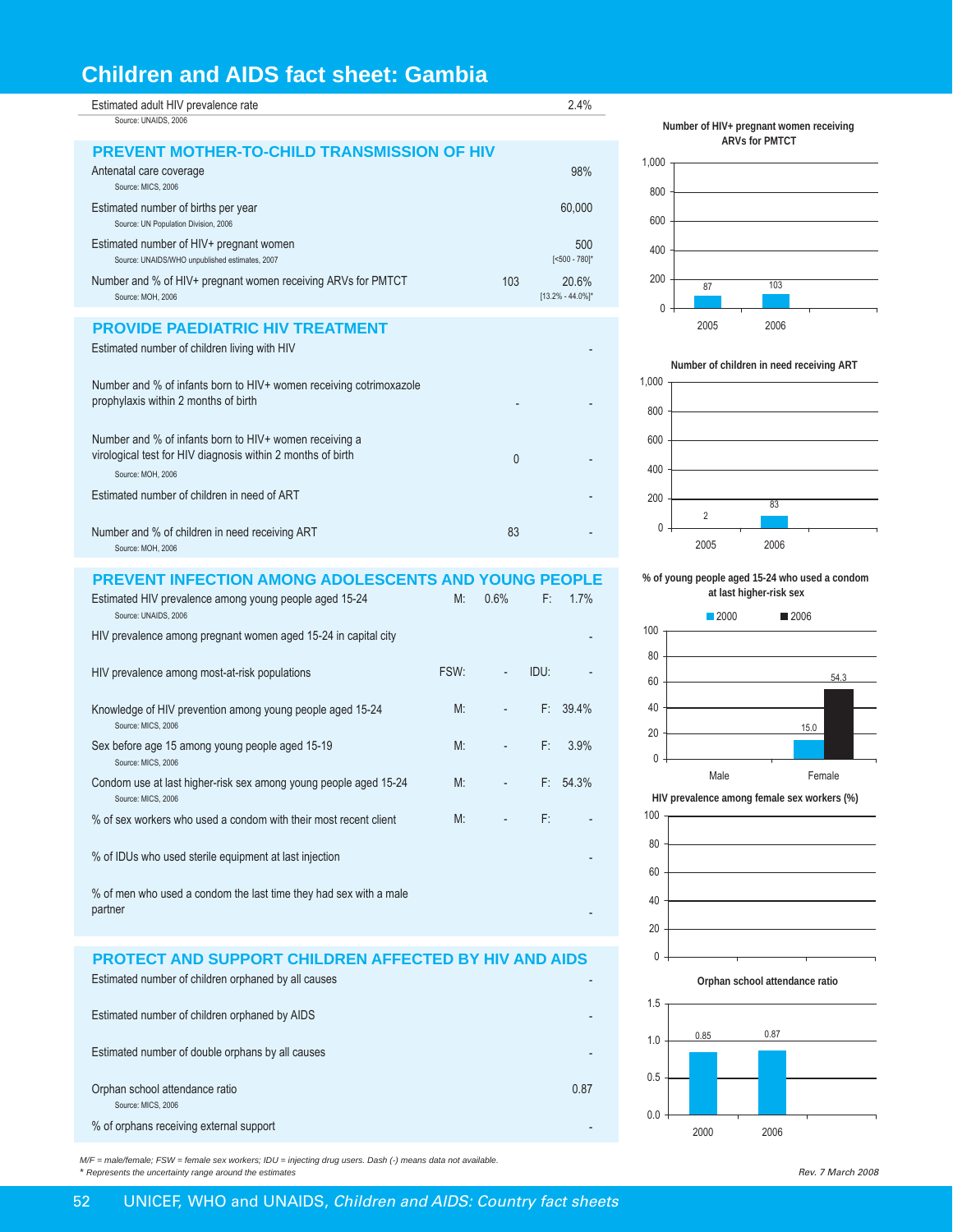# **Children and AIDS fact sheet: Georgia**

| Estimated adult HIV prevalence rate                                               |      |      |      | 0.2%          |       |                |                                    |
|-----------------------------------------------------------------------------------|------|------|------|---------------|-------|----------------|------------------------------------|
| Source: UNAIDS, 2006                                                              |      |      |      |               |       |                | Number of HIV+ pregnant wome       |
| PREVENT MOTHER-TO-CHILD TRANSMISSION OF HIV                                       |      |      |      |               | 1,000 |                | <b>ARVs for PMTCT</b>              |
| Antenatal care coverage                                                           |      |      |      | 94%           |       |                |                                    |
| Source: RHS, 2005                                                                 |      |      |      |               | 800   |                |                                    |
| Estimated number of births per year<br>Source: UN Population Division, 2006       |      |      |      | 48,000        | 600   |                |                                    |
| Estimated number of HIV+ pregnant women                                           |      |      |      | < 100         | 400   |                |                                    |
| Source: UNAIDS/WHO unpublished estimates, 2007                                    |      |      |      | $[< 100]$ *   |       |                |                                    |
| Number and % of HIV+ pregnant women receiving ARVs for PMTCT<br>Source: MOH, 2006 |      | 15   |      |               | 200   | $\overline{7}$ | 15                                 |
|                                                                                   |      |      |      |               | 0     |                |                                    |
| <b>PROVIDE PAEDIATRIC HIV TREATMENT</b>                                           |      |      |      |               |       | 2004           | 2005                               |
| Estimated number of children living with HIV                                      |      |      |      |               |       |                | Number of children in need re      |
| Number and % of infants born to HIV+ women receiving cotrimoxazole                |      |      |      |               | 1,000 |                |                                    |
| prophylaxis within 2 months of birth                                              |      | 15   |      |               |       |                |                                    |
| Source: MOH, 2006                                                                 |      |      |      |               | 800   |                |                                    |
| Number and % of infants born to HIV+ women receiving a                            |      |      |      |               | 600   |                |                                    |
| virological test for HIV diagnosis within 2 months of birth<br>Source: MOH, 2006  |      | 15   |      |               | 400   |                |                                    |
| Estimated number of children in need of ART                                       |      |      |      |               |       |                |                                    |
|                                                                                   |      |      |      |               | 200   | 4              | 8                                  |
| Number and % of children in need receiving ART                                    |      | 8    |      |               | 0     |                |                                    |
| Source: MOH, 2006                                                                 |      |      |      |               |       | 2005           | 2006                               |
| PREVENT INFECTION AMONG ADOLESCENTS AND YOUNG                                     |      |      |      | <b>PEOPLE</b> |       |                | % of young people aged 15-24 who u |
| Estimated HIV prevalence among young people aged 15-24                            | M:   |      | F:   |               |       |                | at last higher-risk sex            |
|                                                                                   |      |      |      |               | 100   |                |                                    |
| HIV prevalence among pregnant women aged 15-24 in capital city                    |      |      |      |               |       |                |                                    |
| HIV prevalence among most-at-risk populations                                     | FSW: | 1.3% | IDU: | 1.0%          | 80    |                |                                    |
| Source: UNAIDS, 2006                                                              |      |      |      |               | 60    |                |                                    |
| Knowledge of HIV prevention among young people aged 15-24                         | M:   |      | F:   |               | 40    |                |                                    |
|                                                                                   |      |      |      |               | 20    |                |                                    |
| Sex before age 15 among young people aged 15-19                                   | M:   |      | F:   |               | 0     |                |                                    |
| Condom use at last higher-risk sex among young people aged 15-24                  | M:   |      | F:   |               |       | Male           |                                    |
|                                                                                   |      |      |      |               |       |                | HIV prevalence among female sex    |
| % of sex workers who used a condom with their most recent client                  | M:   |      | F:   | 95.0%         | 100   |                |                                    |
| Source: UNAIDS, 2006                                                              |      |      |      |               | 80    |                |                                    |
| % of IDUs who used sterile equipment at last injection<br>Source: BSS, 2004       |      |      |      | 17.0%         | 60    |                |                                    |
| % of men who used a condom the last time they had sex with a male                 |      |      |      |               | 40    |                |                                    |
| partner                                                                           |      |      |      | 53.6%         | 20    |                |                                    |
| Source: UNAIDS, 2006                                                              |      |      |      |               | 0     | 1.3            |                                    |
| PROTECT AND SUPPORT CHILDREN AFFECTED BY HIV AND AIDS                             |      |      |      |               |       | 2005           |                                    |
| Estimated number of children orphaned by all causes                               |      |      |      |               |       |                | Orphan school attendan             |
|                                                                                   |      |      |      |               | 1.5   |                |                                    |
| Estimated number of children orphaned by AIDS                                     |      |      |      |               |       |                |                                    |
| Estimated number of double orphans by all causes                                  |      |      |      |               | 1.0   |                |                                    |
|                                                                                   |      |      |      |               |       |                |                                    |
| Orphan school attendance ratio                                                    |      |      |      |               | 0.5   |                |                                    |
|                                                                                   |      |      |      |               |       |                |                                    |
| % of orphans receiving external support                                           |      |      |      |               | 0.0   |                |                                    |
|                                                                                   |      |      |      |               |       |                |                                    |

\* *Represents the uncertainty range around the estimates M/F = male/female; FSW = female sex workers; IDU = injecting drug users. Dash (-) means data not available.*

Rev. 7 March 2008

<sup>7</sup> 15 15 0 200 400 600 800 1,000 2004 2005 2006 **Number of HIV+ pregnant women receiving ARVs for PMTCT**



**% of young people aged 15-24 who used a condom at last higher-risk sex**

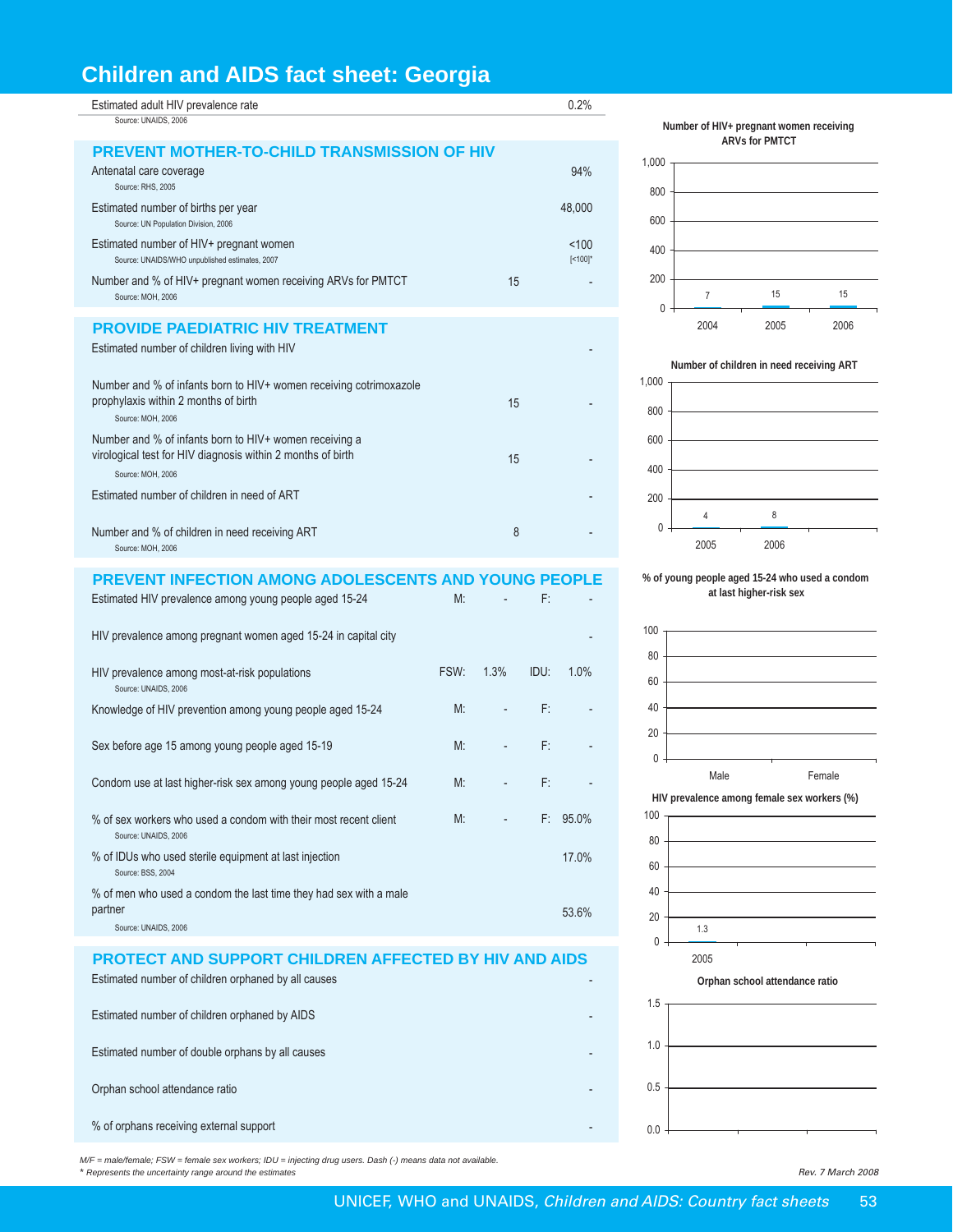# **Children and AIDS fact sheet: Ghana**

| Estimated adult HIV prevalence rate                                                                        |       | 2.2%                              |                |                               |                       |
|------------------------------------------------------------------------------------------------------------|-------|-----------------------------------|----------------|-------------------------------|-----------------------|
| Source: DHS. 2003                                                                                          |       |                                   |                | Number of HIV+ pregnant wome  |                       |
| <b>PREVENT MOTHER-TO-CHILD TRANSMISSION OF HIV</b>                                                         |       |                                   |                |                               | <b>ARVs for PMTCT</b> |
| Antenatal care coverage<br>Source: MICS, 2006                                                              |       | 92%                               | 1,500<br>1,200 |                               |                       |
| Estimated number of births per year<br>Source: UN Population Division, 2006                                |       | 700,000                           | 900            |                               | 1.078                 |
| Estimated number of HIV+ pregnant women<br>Source: UNAIDS/WHO unpublished estimates, 2007                  |       | 15,183<br>$[13, 146 - 17, 450]$ * | 600            |                               |                       |
| Number and % of HIV+ pregnant women receiving ARVs for PMTCT<br>Source: MOH. 2006                          | 1,239 | 8.2%<br>$[7.1\% - 9.4\%]$ *       | 300            | 196                           |                       |
|                                                                                                            |       |                                   | $\mathbf{0}$   |                               |                       |
| <b>PROVIDE PAEDIATRIC HIV TREATMENT</b>                                                                    |       |                                   |                | 2004                          | 2005                  |
| Estimated number of children living with HIV                                                               |       |                                   |                |                               |                       |
|                                                                                                            |       |                                   | 1.000          | Number of children in need re |                       |
| Number and % of infants born to HIV+ women receiving cotrimoxazole<br>prophylaxis within 2 months of birth |       |                                   |                |                               |                       |
|                                                                                                            |       |                                   | 800            |                               |                       |
| Number and % of infants born to HIV+ women receiving a                                                     |       |                                   | 600            |                               |                       |
| virological test for HIV diagnosis within 2 months of birth                                                |       |                                   |                |                               |                       |
|                                                                                                            |       |                                   | 400            |                               |                       |
| Estimated number of children in need of ART                                                                |       |                                   | 200            | 146                           | 122                   |
|                                                                                                            |       |                                   | 0              |                               |                       |
| Number and % of children in need receiving ART<br>Source: MOH. 2006                                        | 122   |                                   |                | 2005                          | 2006                  |
|                                                                                                            |       |                                   |                |                               |                       |

### **PREVENT INFECTION AMONG ADOLESCENTS AND YOUNG PEOPLE**

| Estimated HIV prevalence among young people aged 15-24                                 | M:   | 0.1%                     | F:   | 1.2%        |           | at last liigilei -ilsk sex                |       |
|----------------------------------------------------------------------------------------|------|--------------------------|------|-------------|-----------|-------------------------------------------|-------|
| Source: DHS, 2003                                                                      |      |                          |      |             |           | $\blacksquare$ 2003                       | ■2006 |
| HIV prevalence among pregnant women aged 15-24 in capital city<br>Source: SOWC, 2003   |      |                          |      | 3.9%        | 100<br>80 |                                           |       |
| HIV prevalence among most-at-risk populations                                          | FSW: |                          | IDU: |             | 60        | 52.0                                      |       |
| Knowledge of HIV prevention among young people aged 15-24<br>Source: MICS, 2006        | M:   | $\overline{\phantom{a}}$ |      | $F: 25.1\%$ | 40<br>20  |                                           | 33    |
| Sex before age 15 among young people aged 15-19<br>Source: MICS, 2006                  | M:   | $\overline{\phantom{a}}$ | F:   | 6.5%        |           |                                           |       |
| Condom use at last higher-risk sex among young people aged 15-24<br>Source: MICS, 2006 | M:   |                          |      | F: 41.8%    |           | Male<br>HIV prevalence among female sex w |       |
| % of sex workers who used a condom with their most recent client                       | M:   |                          | F:   |             | 100       |                                           |       |
| % of IDUs who used sterile equipment at last injection                                 |      |                          |      |             | 80<br>60  |                                           |       |
| % of men who used a condom the last time they had sex with a male<br>partner           |      |                          |      |             | 40        |                                           |       |

### **PROTECT AND SUPPORT CHILDREN AFFECTED BY HIV AND AIDS**

| Estimated number of children orphaned by all causes |      |     |      | Orphan school attenda |
|-----------------------------------------------------|------|-----|------|-----------------------|
| Estimated number of children orphaned by AIDS       | -    | 1.5 |      |                       |
|                                                     |      | 1.0 | 0.93 |                       |
| Estimated number of double orphans by all causes    |      |     |      | 0.79                  |
| Orphan school attendance ratio                      | 0.90 | 0.5 |      |                       |
| Source: MICS, 2006                                  |      | 0.0 |      |                       |
| % of orphans receiving external support             | -    |     | 1998 | 2003                  |

\* *Represents the uncertainty range around the estimates M/F = male/female; FSW = female sex workers; IDU = injecting drug users. Dash (-) means data not available.* **Number of HIV+ pregnant women receiving ARVs for PMTCT**





**% of young people aged 15-24 who used a condom at last higher-risk sex**





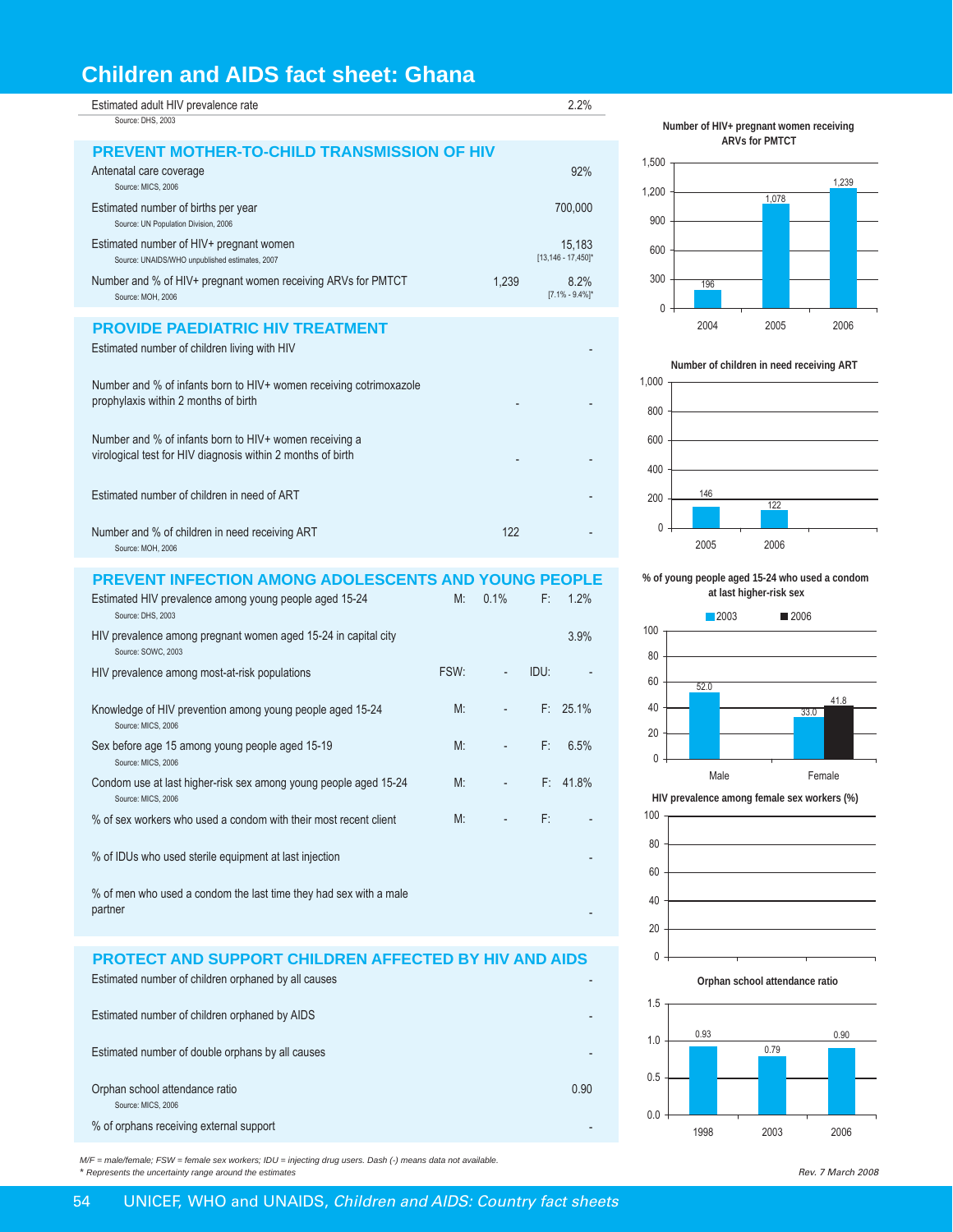### **Children and AIDS fact sheet: Grenada**

#### Estimated adult HIV prevalence rate

#### **PREVENT MOTHER-TO-CHILD TRANSMISSION OF HIV**

| Antenatal care coverage                                      | 100%  | ,uuu |  |
|--------------------------------------------------------------|-------|------|--|
| Source: PAHO/WHO, 2005                                       |       | 800  |  |
| Estimated number of births per year                          | 2,000 |      |  |
| Source: UN Population Division, 2006                         |       | 600  |  |
| Estimated number of HIV+ pregnant women                      |       | 400  |  |
| Number and % of HIV+ pregnant women receiving ARVs for PMTCT | -     | 200  |  |
|                                                              |       |      |  |

### **PROVIDE PAEDIATRIC HIV TREATMENT**

| Estimated number of children living with HIV                       |       |                               |
|--------------------------------------------------------------------|-------|-------------------------------|
|                                                                    |       | Number of children in need re |
| Number and % of infants born to HIV+ women receiving cotrimoxazole | 1,000 |                               |
| prophylaxis within 2 months of birth                               |       |                               |
|                                                                    | 800   |                               |
| Number and % of infants born to HIV+ women receiving a             | 600   |                               |
| virological test for HIV diagnosis within 2 months of birth        |       |                               |
|                                                                    | 400   |                               |
| Estimated number of children in need of ART                        |       |                               |
|                                                                    | 200   |                               |
| Number and % of children in need receiving ART                     |       |                               |
|                                                                    |       |                               |

### **PREVENT INFECTION AMONG ADOLESCENTS AND YOUNG PEOPLE**

| Estimated HIV prevalence among young people aged 15-24            | M:   | F:   |                                           | at last liigilei -ilsk s       |  |
|-------------------------------------------------------------------|------|------|-------------------------------------------|--------------------------------|--|
| HIV prevalence among pregnant women aged 15-24 in capital city    |      |      | 100                                       |                                |  |
| HIV prevalence among most-at-risk populations                     | FSW: | IDU: | 80                                        |                                |  |
|                                                                   |      |      | 60                                        |                                |  |
| Knowledge of HIV prevention among young people aged 15-24         | M:   | F:   | 40                                        |                                |  |
| Sex before age 15 among young people aged 15-19                   | M:   | F:   | 20<br>0                                   |                                |  |
| Condom use at last higher-risk sex among young people aged 15-24  | M:   | F:   |                                           | Male                           |  |
| % of sex workers who used a condom with their most recent client  | M:   | F:   | 100                                       | HIV prevalence among female se |  |
|                                                                   |      |      | 80                                        |                                |  |
| % of IDUs who used sterile equipment at last injection            |      |      | 60                                        |                                |  |
| % of men who used a condom the last time they had sex with a male |      |      | $\Lambda$ <sup><math>\Lambda</math></sup> |                                |  |

partner

#### **PROTECT AND SUPPORT CHILDREN AFFECTED BY HIV AND AIDS** Estimated number of children orphaned by all causes Estimated number of children orphaned by AIDS Estimated number of double orphans by all causes Orphan school attendance ratio % of orphans receiving external support - - - - -

 $*$  Represents the uncertainty range around the estimates *M/F = male/female; FSW = female sex workers; IDU = injecting drug users. Dash (-) means data not available.*

Rev. 7 March 2008

| <b>ARVs for PMTCT</b> |  |  |  |  |
|-----------------------|--|--|--|--|
| 1,000                 |  |  |  |  |
| 800                   |  |  |  |  |
| 600                   |  |  |  |  |
| 400                   |  |  |  |  |
| 200                   |  |  |  |  |
|                       |  |  |  |  |

**Number of HIV+ pregnant women receiving** 

|       | Number of children in need receiving ART |
|-------|------------------------------------------|
| 1,000 |                                          |
| 800   |                                          |
| 600   |                                          |
|       |                                          |
| 400   |                                          |
| 200   |                                          |
|       |                                          |
|       |                                          |

**% of young people aged 15-24 who used a condom at last higher-risk sex**

| 100      |                                             |        |
|----------|---------------------------------------------|--------|
| 80       |                                             |        |
| 60       |                                             |        |
| 40       |                                             |        |
| 20       |                                             |        |
| 0        |                                             |        |
|          | Male                                        | Female |
|          | HIV prevalence among female sex workers (%) |        |
| 100<br>ł |                                             |        |
| 80       |                                             |        |
| 60       |                                             |        |
| 40       |                                             |        |
| 20       |                                             |        |
| 0        | Ť                                           | Ŧ      |
|          |                                             |        |
|          | Orphan school attendance ratio              |        |
| 1.5      |                                             |        |
| 1.0      |                                             |        |
|          |                                             |        |
| 0.5      |                                             |        |
|          |                                             |        |
| 0.0      | T                                           | T      |

-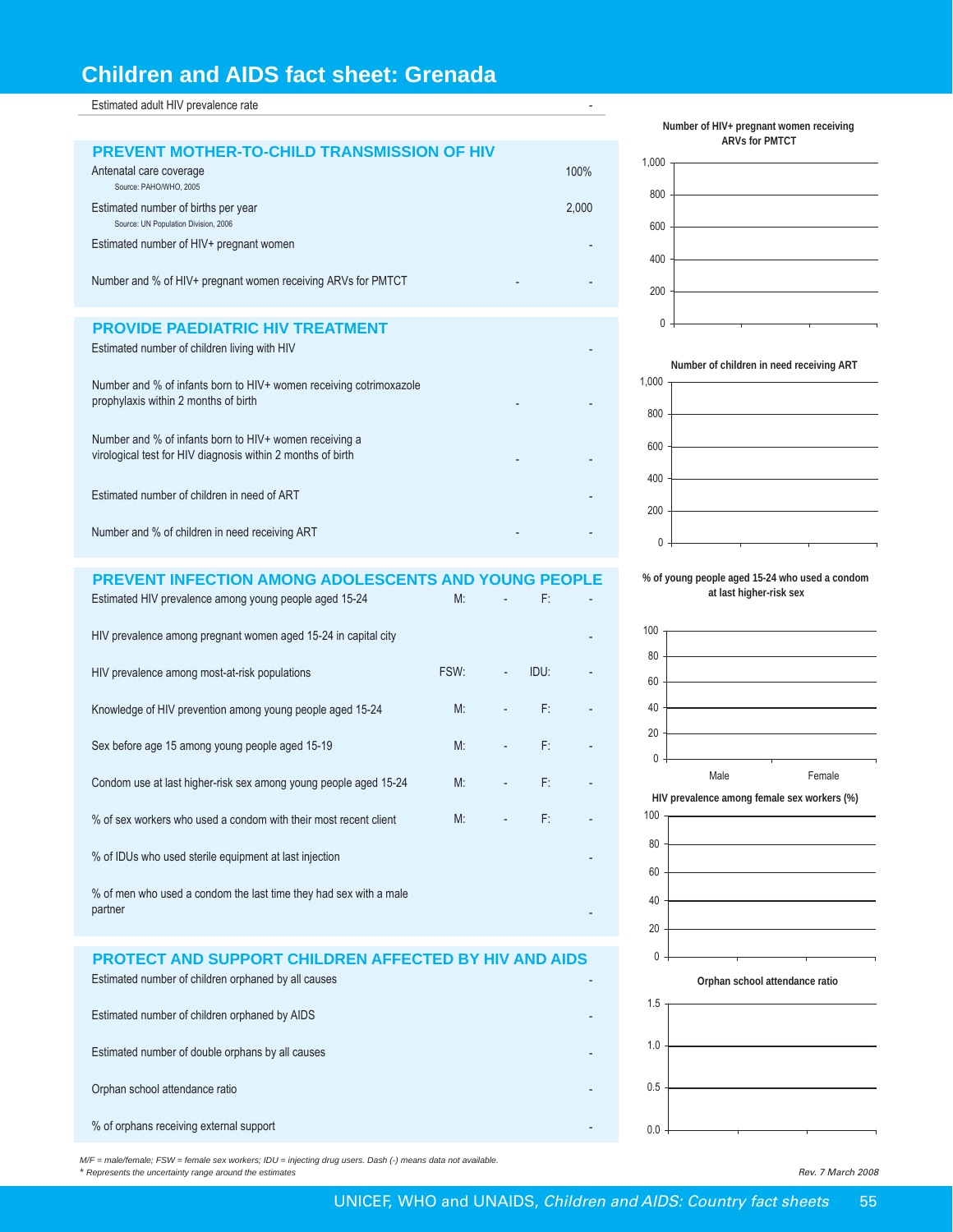### **Children and AIDS fact sheet: Guatemala**

| 0.9%<br>Estimated adult HIV prevalence rate                                                                                 |                                                      |
|-----------------------------------------------------------------------------------------------------------------------------|------------------------------------------------------|
| Source: UNAIDS, 2006                                                                                                        | Number of HIV+ pregnant wom<br><b>ARVs for PMTCT</b> |
| <b>PREVENT MOTHER-TO-CHILD TRANSMISSION OF HIV</b>                                                                          | 1,000                                                |
| Antenatal care coverage<br>84%                                                                                              |                                                      |
| Source: ENSMI, 2002                                                                                                         | 800                                                  |
| Estimated number of births per year<br>445,000<br>Source: UN Population Division, 2006                                      | 600                                                  |
| Estimated number of HIV+ pregnant women<br>1.925<br>$[1, 185 - 3, 472]$ *<br>Source: UNAIDS/WHO unpublished estimates, 2007 | 400                                                  |
| Number and % of HIV+ pregnant women receiving ARVs for PMTCT<br>167<br>8.7%<br>Source: MOH, 2006<br>$[4.8\% - 14.1\%]$ *    | 200<br>111<br>11<br>U                                |
| <b>PROVIDE PAEDIATRIC HIV TREATMENT</b>                                                                                     | 2004<br>2005                                         |
| Estimated number of children living with HIV                                                                                |                                                      |
|                                                                                                                             | Number of children in need r                         |
|                                                                                                                             | $\sim$ $\sim$                                        |





**Number of HIV+ pregnant women receiving** 



**Number of children in need receiving ART** 



**% of young people aged 15-24 who used a condom at last higher-risk sex**



-

|                                                                                                                       |     |                   | Number of children in need re |      |  |
|-----------------------------------------------------------------------------------------------------------------------|-----|-------------------|-------------------------------|------|--|
| Number and % of infants born to HIV+ women receiving cotrimoxazole<br>prophylaxis within 2 months of birth            |     | 900<br>800<br>700 |                               | 840  |  |
| Number and % of infants born to HIV+ women receiving a<br>virological test for HIV diagnosis within 2 months of birth |     | 600<br>500<br>400 | 356                           |      |  |
| Estimated number of children in need of ART                                                                           |     | 300<br>200<br>100 |                               |      |  |
| Number and % of children in need receiving ART<br>Source: MOH, 2006                                                   | 840 |                   | 2005                          | 2006 |  |

### **PREVENT INFECTION AMONG ADOLESCENTS AND YOUNG PEOPLE**

| Estimated HIV prevalence among young people aged 15-24                | M:   |       | F:   |      |     | at last liigilei -ilsk s       |
|-----------------------------------------------------------------------|------|-------|------|------|-----|--------------------------------|
| HIV prevalence among pregnant women aged 15-24 in capital city        |      |       |      |      | 100 |                                |
|                                                                       |      |       |      |      | 80  |                                |
| HIV prevalence among most-at-risk populations<br>Source: UNAIDS, 2006 | FSW: | 8.7%  | IDU: |      | 60  |                                |
| Knowledge of HIV prevention among young people aged 15-24             | M:   |       | F:   |      | 40  |                                |
|                                                                       |      |       |      |      | 20  |                                |
| Sex before age 15 among young people aged 15-19<br>Source: RHS, 2002  | M:   | 15.0% | F:   | 7.0% | 0   |                                |
| Condom use at last higher-risk sex among young people aged 15-24      | M:   |       | F:   |      |     | Male                           |
|                                                                       |      |       |      |      |     | HIV prevalence among female se |
| % of sex workers who used a condom with their most recent client      | M:   |       | F:   |      | 100 |                                |
|                                                                       |      |       |      |      | 80  |                                |
| % of IDUs who used sterile equipment at last injection                |      |       |      |      | 60  |                                |
| % of men who used a condom the last time they had sex with a male     |      |       |      |      | 40  |                                |
|                                                                       |      |       |      |      |     |                                |

partner

### **PROTECT AND SUPPORT CHILDREN AFFECTED BY HIV AND AIDS** Estimated number of children orphaned by all causes Estimated number of children orphaned by AIDS Estimated number of double orphans by all causes Orphan school attendance ratio % of orphans receiving external support - - - - -

\* *Represents the uncertainty range around the estimates M/F = male/female; FSW = female sex workers; IDU = injecting drug users. Dash (-) means data not available.*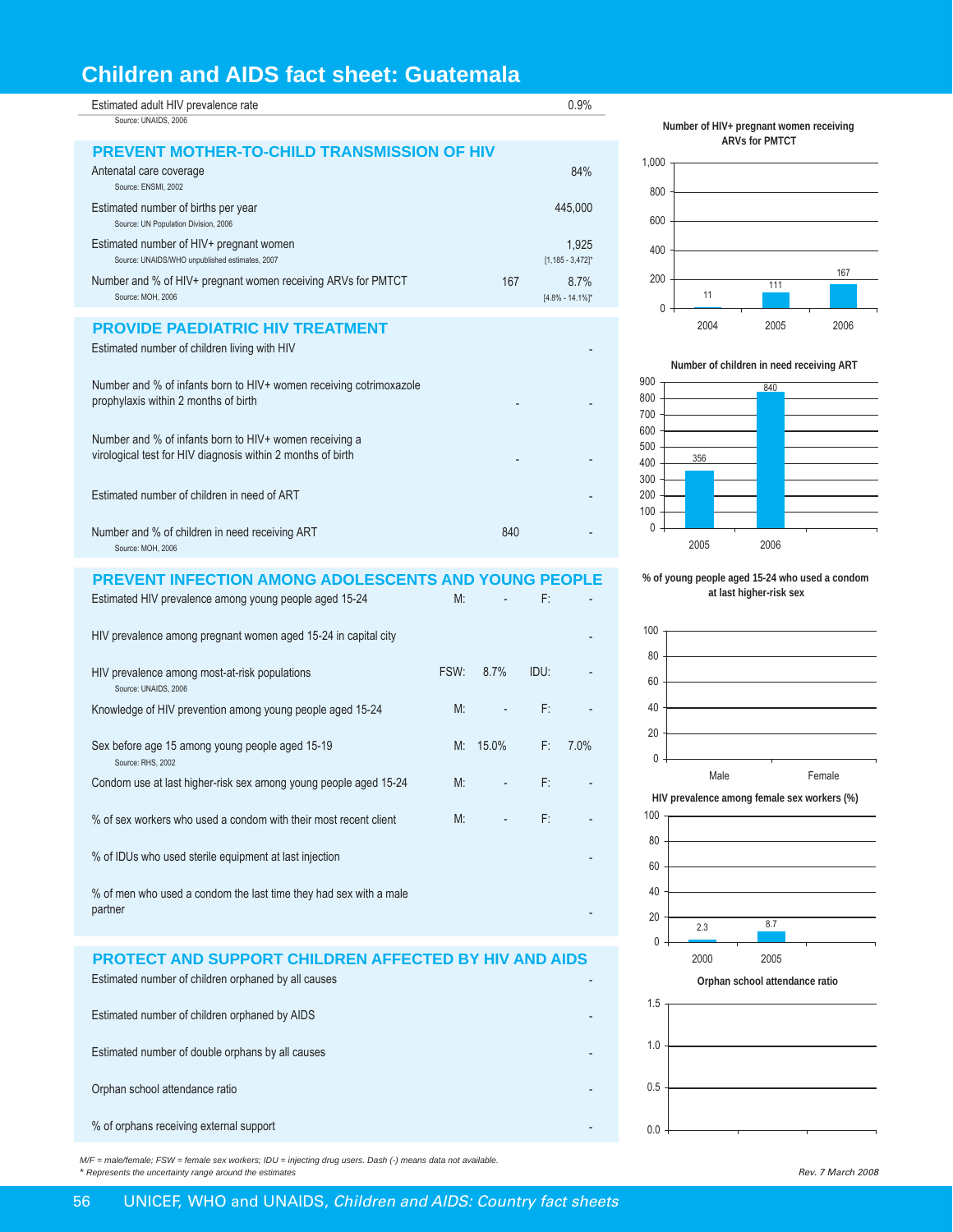## **Children and AIDS fact sheet: Guinea**

| Estimated adult HIV prevalence rate                                                       |     | 1.5%                         |                                    |      |                                                       |
|-------------------------------------------------------------------------------------------|-----|------------------------------|------------------------------------|------|-------------------------------------------------------|
| Source: DHS, 2005                                                                         |     |                              |                                    |      | Number of HIV+ pregnant wome<br><b>ARVs for PMTCT</b> |
| PREVENT MOTHER-TO-CHILD TRANSMISSION OF HIV                                               |     |                              | $1.000 -$                          |      |                                                       |
| Antenatal care coverage<br>Source: DHS, 2005                                              |     | 82%                          | $800 -$                            |      |                                                       |
| Estimated number of births per year<br>Source: UN Population Division, 2006               |     | 374,000                      | $600 -$                            |      |                                                       |
| Estimated number of HIV+ pregnant women<br>Source: UNAIDS/WHO unpublished estimates, 2007 |     | 6.074<br>$[4,905 - 8,036]$ * | 400                                |      |                                                       |
| Number and % of HIV+ pregnant women receiving ARVs for PMTCT<br>Source: MOH. 2006         | 486 | 8.0%<br>$[6.0\% - 9.9\%]$ *  | 200<br>$0 -$                       | 146  | 77                                                    |
| <b>PROVIDE PAEDIATRIC HIV TREATMENT</b>                                                   |     |                              |                                    | 2004 | 2005                                                  |
| Estimated number of children living with HIV                                              |     |                              |                                    |      | Number of children in need re                         |
| Number and % of infants born to HIV+ women receiving cotrimoxazole                        |     |                              | 1.000                              |      |                                                       |
| prophylaxis within 2 months of birth<br>Source: MOH. 2006                                 | 416 |                              | 800                                |      |                                                       |
| Number and % of infants born to HIV+ women receiving a                                    |     |                              | 600                                |      |                                                       |
| virological test for HIV diagnosis within 2 months of birth                               |     |                              | 400                                |      |                                                       |
| Estimated number of children in need of ART                                               |     |                              | 200                                |      | 100                                                   |
|                                                                                           |     |                              | 0                                  | 50   |                                                       |
| Number and % of children in need receiving ART<br>Source: MOH. 2006                       | 100 |                              |                                    | 2005 | 2006                                                  |
| <b>PREVENT INFECTION AMONG ADOLESCENTS AND YOUNG PEOPLE</b>                               |     |                              | % of young people aged 15-24 who u |      |                                                       |

| Estimated HIV prevalence among young people aged 15-24                                 | M:   | 0.6%  | F:   | 1.2%        |           | at last liigilei -i isk sex               |                 |
|----------------------------------------------------------------------------------------|------|-------|------|-------------|-----------|-------------------------------------------|-----------------|
| Source: DHS, 2005                                                                      |      |       |      |             |           | ■ 1999                                    | ■2005           |
| HIV prevalence among pregnant women aged 15-24 in capital city<br>Source: UNAIDS, 2006 |      |       |      | 4.4%        | 100<br>80 |                                           |                 |
| HIV prevalence among most-at-risk populations<br>Source: UNAIDS, 2006                  | FSW: | 39.7% | IDU: |             | 60        |                                           |                 |
| Knowledge of HIV prevention among young people aged 15-24<br>Source: DHS, 2005         | M:   | 22.8% |      | F: 16.9%    | 40<br>20  | 37.2<br>32.0                              | 17 <sub>2</sub> |
| Sex before age 15 among young people aged 15-19<br>Source: DHS, 2005                   | M:   | 17.9% |      | $F: 19.7\%$ |           |                                           |                 |
| Condom use at last higher-risk sex among young people aged 15-24<br>Source: DHS, 2005  | M:   | 37.2% |      | $F: 25.8\%$ |           | Male<br>HIV prevalence among female sex w |                 |
| % of sex workers who used a condom with their most recent client                       | M:   |       | F:   |             | 100       |                                           |                 |
| % of IDUs who used sterile equipment at last injection                                 |      |       |      |             | 80<br>60  |                                           |                 |
| % of men who used a condom the last time they had sex with a male                      |      |       |      |             | 40        | 39.7                                      |                 |

### **PROTECT AND SUPPORT CHILDREN AFFECTED BY HIV AND AIDS**

| Estimated number of children orphaned by all causes |      | Orphan school attenda |      |      |  |
|-----------------------------------------------------|------|-----------------------|------|------|--|
| Estimated number of children orphaned by AIDS       | -    | 1.5                   | 1.13 |      |  |
| Estimated number of double orphans by all causes    | -    | 1.0                   |      | 0.73 |  |
| Orphan school attendance ratio<br>Source: DHS, 2005 | 0.73 | 0.5                   |      |      |  |
| % of orphans receiving external support             | -    | 0.0                   |      |      |  |

\* *Represents the uncertainty range around the estimates M/F = male/female; FSW = female sex workers; IDU = injecting drug users. Dash (-) means data not available.*

partner

**Number of HIV+ pregnant women receiving ARVs for PMTCT**





**% of young people aged 15-24 who used a condom at last higher-risk sex**









Rev. 7 March 2008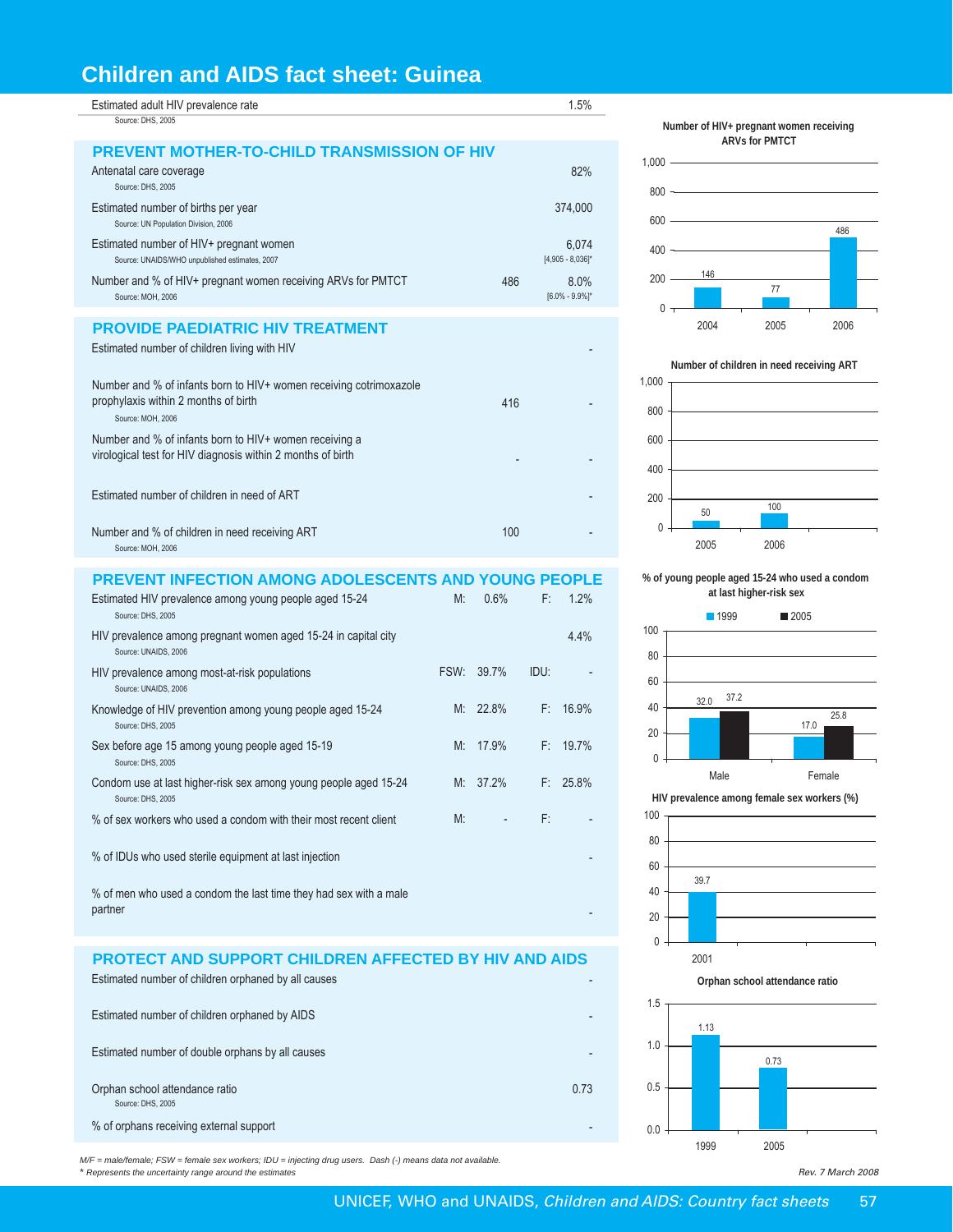### **Children and AIDS fact sheet: Guinea-Bissau**

| Children and AIDS fact sheet: Guinea-Bissau                                                         |     |                               |              |                               |  |
|-----------------------------------------------------------------------------------------------------|-----|-------------------------------|--------------|-------------------------------|--|
| Estimated adult HIV prevalence rate<br>Source: UNAIDS, 2006                                         |     | 3.8%                          |              | Number of HIV+ pregnant wome  |  |
| <b>PREVENT MOTHER-TO-CHILD TRANSMISSION OF HIV</b><br>Antenatal care coverage<br>Source: MICS, 2006 |     | 78%                           | 1,000<br>800 | <b>ARVs for PMTCT</b>         |  |
| Estimated number of births per year<br>Source: UN Population Division, 2006                         |     | 82,000                        | 600          |                               |  |
| Estimated number of HIV+ pregnant women<br>Source: UNAIDS/WHO unpublished estimates, 2007           |     | 1.454<br>$[1,020 - 2,082]$ *  | 400          | 195                           |  |
| Number and % of HIV+ pregnant women receiving ARVs for PMTCT<br>Source: MOH, 2006                   | 195 | 13.4%<br>$[9.4\% - 19.1\%]$ * | 200<br>0     |                               |  |
| <b>PROVIDE PAEDIATRIC HIV TREATMENT</b><br>Estimated number of children living with HIV             |     |                               |              | 2006                          |  |
| Number and % of infants born to HIV+ women receiving cotrimoxazole                                  |     |                               | 1,000        | Number of children in need re |  |
| prophylaxis within 2 months of birth                                                                |     |                               | 800          |                               |  |

Number and % of infants born to HIV+ women receiving a Number and % of infants born to HIV+ women receiving a virological test for HIV diagnosis within 2 months of birth Source: MOH, 2006 Estimated number of children in need of ART Number and % of children in need receiving ART 0 -  $24$ -

#### **PREVENT INFECTION AMONG ADOLESCENTS AND YOUNG PEOPLE**

Source: MOH, 2006

| Estimated HIV prevalence among young people aged 15-24            | M:   | 0.9%                     | F:   | 2.5%        |     | <b>deal</b> indicated the sex     |    |
|-------------------------------------------------------------------|------|--------------------------|------|-------------|-----|-----------------------------------|----|
| Source: UNAIDS, 2006                                              |      |                          |      |             |     | ■2006                             |    |
| HIV prevalence among pregnant women aged 15-24 in capital city    |      |                          |      |             | 100 |                                   |    |
|                                                                   |      |                          |      |             | 80  |                                   |    |
| HIV prevalence among most-at-risk populations                     | FSW: |                          | IDU: |             | 60  |                                   |    |
| Knowledge of HIV prevention among young people aged 15-24         | M:   | $\overline{a}$           |      | $F: 17.7\%$ | 40  |                                   | 38 |
| Source: MICS, 2006                                                |      |                          |      |             | 20  |                                   |    |
| Sex before age 15 among young people aged 15-19                   | M:   | $\overline{\phantom{0}}$ |      | F: 21.8%    |     |                                   |    |
| Source: MICS, 2006                                                |      |                          |      |             |     |                                   |    |
| Condom use at last higher-risk sex among young people aged 15-24  | M:   |                          |      | $F: 38.8\%$ |     | Male                              |    |
| Source: MICS, 2006                                                |      |                          |      |             |     | HIV prevalence among female sex w |    |
| % of sex workers who used a condom with their most recent client  | M:   |                          | F:   |             | 100 |                                   |    |
|                                                                   |      |                          |      |             | 80  |                                   |    |
| % of IDUs who used sterile equipment at last injection            |      |                          |      |             |     |                                   |    |
|                                                                   |      |                          |      |             | 60  |                                   |    |
| % of men who used a condom the last time they had sex with a male |      |                          |      |             | 40  |                                   |    |
| partner                                                           |      |                          |      |             |     |                                   |    |

### **PROTECT AND SUPPORT CHILDREN AFFECTED BY HIV AND AIDS**

| Estimated number of children orphaned by all causes  |                          | Orphan school attenda |      |      |
|------------------------------------------------------|--------------------------|-----------------------|------|------|
| Estimated number of children orphaned by AIDS        |                          | i.b                   |      |      |
| Estimated number of double orphans by all causes     | $\overline{\phantom{0}}$ | 1.0                   | 1.03 | 0.97 |
| Orphan school attendance ratio<br>Source: MICS, 2006 | 0.97                     | 0.5                   |      |      |
| % of orphans receiving external support              |                          | 0.0                   | 0000 | nnnn |

\* *Represents the uncertainty range around the estimates M/F = male/female; FSW = female sex workers; IDU = injecting drug users. Dash (-) means data not available.*





**% of young people aged 15-24 who used a condom at last higher-risk sex**



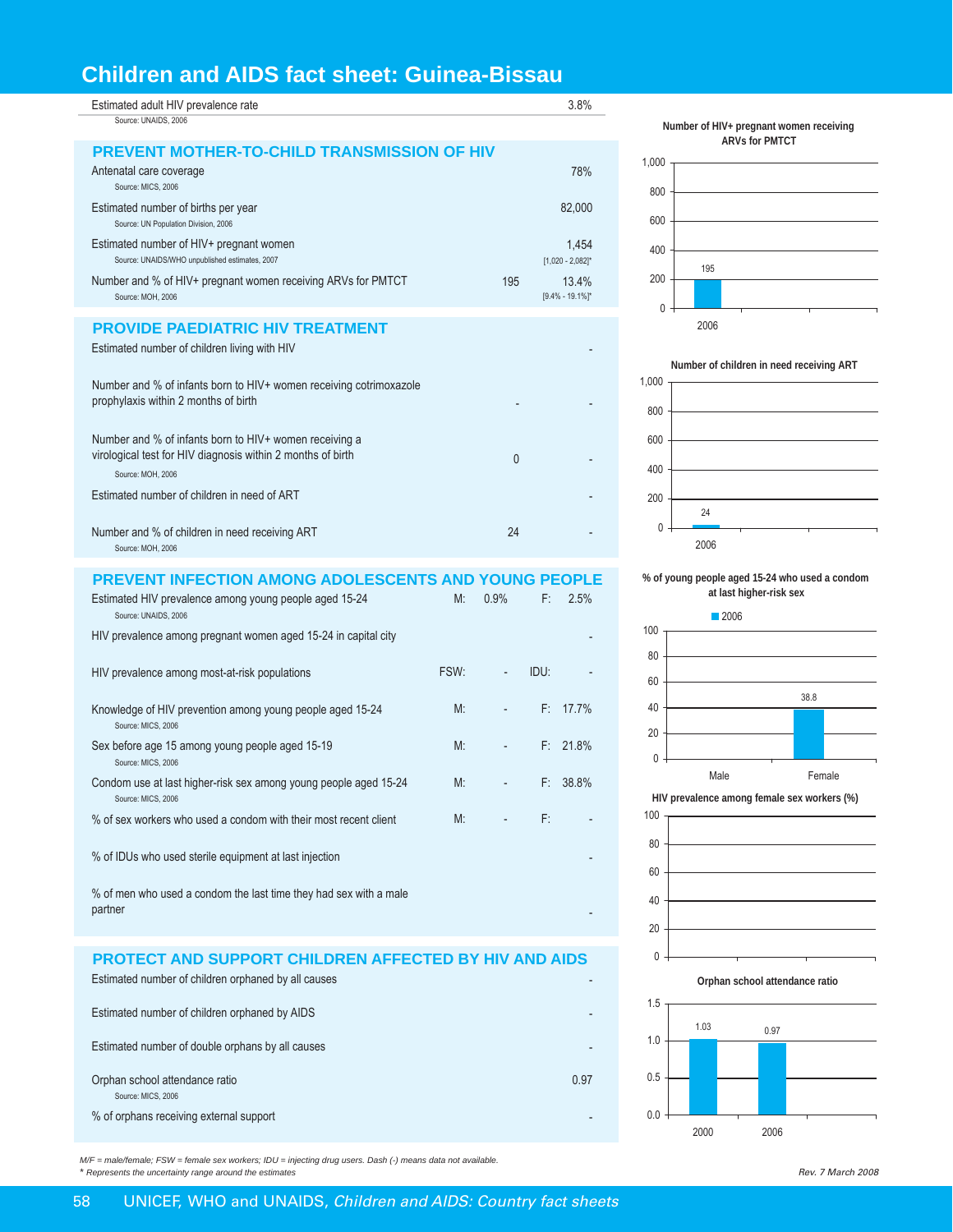# **Children and AIDS fact sheet: Guyana**

| Estimated adult HIV prevalence rate                                                       |              | 2.4%                    |                                                       |  |
|-------------------------------------------------------------------------------------------|--------------|-------------------------|-------------------------------------------------------|--|
| Source: UNAIDS, 2006                                                                      |              |                         | Number of HIV+ pregnant wome<br><b>ARVs for PMTCT</b> |  |
| <b>PREVENT MOTHER-TO-CHILD TRANSMISSION OF HIV</b>                                        |              |                         |                                                       |  |
| Antenatal care coverage<br>Source: PAHO/WHO, 2003                                         |              | 90%                     | 1,000<br>800                                          |  |
| Estimated number of births per year<br>Source: UN Population Division, 2006               |              | 13,000                  | 600                                                   |  |
| Estimated number of HIV+ pregnant women<br>Source: UNAIDS/WHO unpublished estimates, 2007 |              | 500<br>$[<500 - 519]$ * | 400                                                   |  |
| Number and % of HIV+ pregnant women receiving ARVs for PMTCT<br>Source: MOH. 2006         | 144          |                         | 200<br>112<br>73                                      |  |
|                                                                                           |              |                         | 0                                                     |  |
| <b>PROVIDE PAEDIATRIC HIV TREATMENT</b>                                                   |              |                         | 2004<br>2005                                          |  |
| Estimated number of children living with HIV                                              |              |                         |                                                       |  |
|                                                                                           |              |                         | Number of children in need re                         |  |
| Number and % of infants born to HIV+ women receiving cotrimoxazole                        |              |                         | 1,000                                                 |  |
| prophylaxis within 2 months of birth<br>Source: MOH, 2006                                 | 90           |                         | 800                                                   |  |
| Number and % of infants born to HIV+ women receiving a                                    |              |                         | 600                                                   |  |
| virological test for HIV diagnosis within 2 months of birth<br>Source: MOH. 2006          | $\mathbf{0}$ |                         | 400                                                   |  |
| Estimated number of children in need of ART                                               |              |                         | 200                                                   |  |
|                                                                                           |              |                         | 120<br>35                                             |  |
| Number and % of children in need receiving ART<br>Source: MOH. 2006                       | 120          |                         | 0<br>2005<br>2006                                     |  |
| <b>PREVENT INFECTION AMONG ADOLESCENTS AND</b>                                            |              | <b>PEOPLE</b>           | % of young people aged 15-24 who u                    |  |
|                                                                                           |              | F:                      | at last higher-risk sex                               |  |
| Estimated HIV prevalence among young people aged 15-24                                    | M:           |                         | $\Box$ 2005                                           |  |
|                                                                                           |              |                         |                                                       |  |

|                                                                                                                                                                                                                                 |      |                          |      |          | 100 |      |                                |  |
|---------------------------------------------------------------------------------------------------------------------------------------------------------------------------------------------------------------------------------|------|--------------------------|------|----------|-----|------|--------------------------------|--|
| HIV prevalence among pregnant women aged 15-24 in capital city                                                                                                                                                                  |      |                          |      |          |     |      |                                |  |
|                                                                                                                                                                                                                                 |      |                          |      |          | 80  | 67.6 |                                |  |
| HIV prevalence among most-at-risk populations                                                                                                                                                                                   | FSW: | $\overline{\phantom{a}}$ | IDU: |          | 60  |      |                                |  |
|                                                                                                                                                                                                                                 |      |                          |      |          |     |      |                                |  |
| Knowledge of HIV prevention among young people aged 15-24                                                                                                                                                                       |      | M: 47.3%                 | F:   | 52.6%    | 40  |      |                                |  |
| Source: AIS, 2005                                                                                                                                                                                                               |      |                          |      |          |     |      |                                |  |
| Sex before age 15 among young people aged 15-19                                                                                                                                                                                 | M:   | $\overline{\phantom{a}}$ | F:   |          | 20  |      |                                |  |
|                                                                                                                                                                                                                                 |      |                          |      |          |     |      |                                |  |
|                                                                                                                                                                                                                                 |      |                          |      |          |     | Male |                                |  |
| Condom use at last higher-risk sex among young people aged 15-24                                                                                                                                                                | M:   | 67.6%                    |      | F: 61.6% |     |      |                                |  |
| Source: AIS, 2005                                                                                                                                                                                                               |      |                          |      |          |     |      | HIV prevalence among female se |  |
| % of sex workers who used a condom with their most recent client                                                                                                                                                                | M:   |                          | F:   |          | 100 |      |                                |  |
|                                                                                                                                                                                                                                 |      |                          |      |          | 80  |      |                                |  |
| % of IDUs who used sterile equipment at last injection                                                                                                                                                                          |      |                          |      |          |     |      |                                |  |
|                                                                                                                                                                                                                                 |      |                          |      |          | 60  |      |                                |  |
| $\sim$ . The contract of the contract of the contract of the contract of the contract of the contract of the contract of the contract of the contract of the contract of the contract of the contract of the contract of the co |      |                          |      |          |     |      |                                |  |

% of men who used a condom the last time they had sex with a male partner

### **PROTECT AND SUPPORT CHILDREN AFFECTED BY HIV AND AIDS**

| Estimated number of children orphaned by all causes           | $\overline{\phantom{0}}$ | Orphan school attenda |      |  |
|---------------------------------------------------------------|--------------------------|-----------------------|------|--|
| Estimated number of children orphaned by AIDS                 | -                        | 1.5                   |      |  |
| Estimated number of double orphans by all causes              | -                        | 1.0                   | 1.08 |  |
| Orphan school attendance ratio                                | 1.08                     | 0.5                   |      |  |
| Source: MICS, 2006<br>% of orphans receiving external support | 12.5                     | 0.0                   |      |  |
| Source: MICS, 2006                                            |                          |                       | 2006 |  |

*M/F = male/female; FSW = female sex workers; IDU = injecting drug users. Dash (-) means data not available.*

\* *Represents the uncertainty range around the estimates*



**Number of children in need receiving ART** 

**% of young people aged 15-24 who used a condom at last higher-risk sex**





Rev. 7 March 2008

### **Number of HIV+ pregnant women receiving ARVs for PMTCT**



UNICEF, WHO and UNAIDS, Children and AIDS: Country fact sheets 59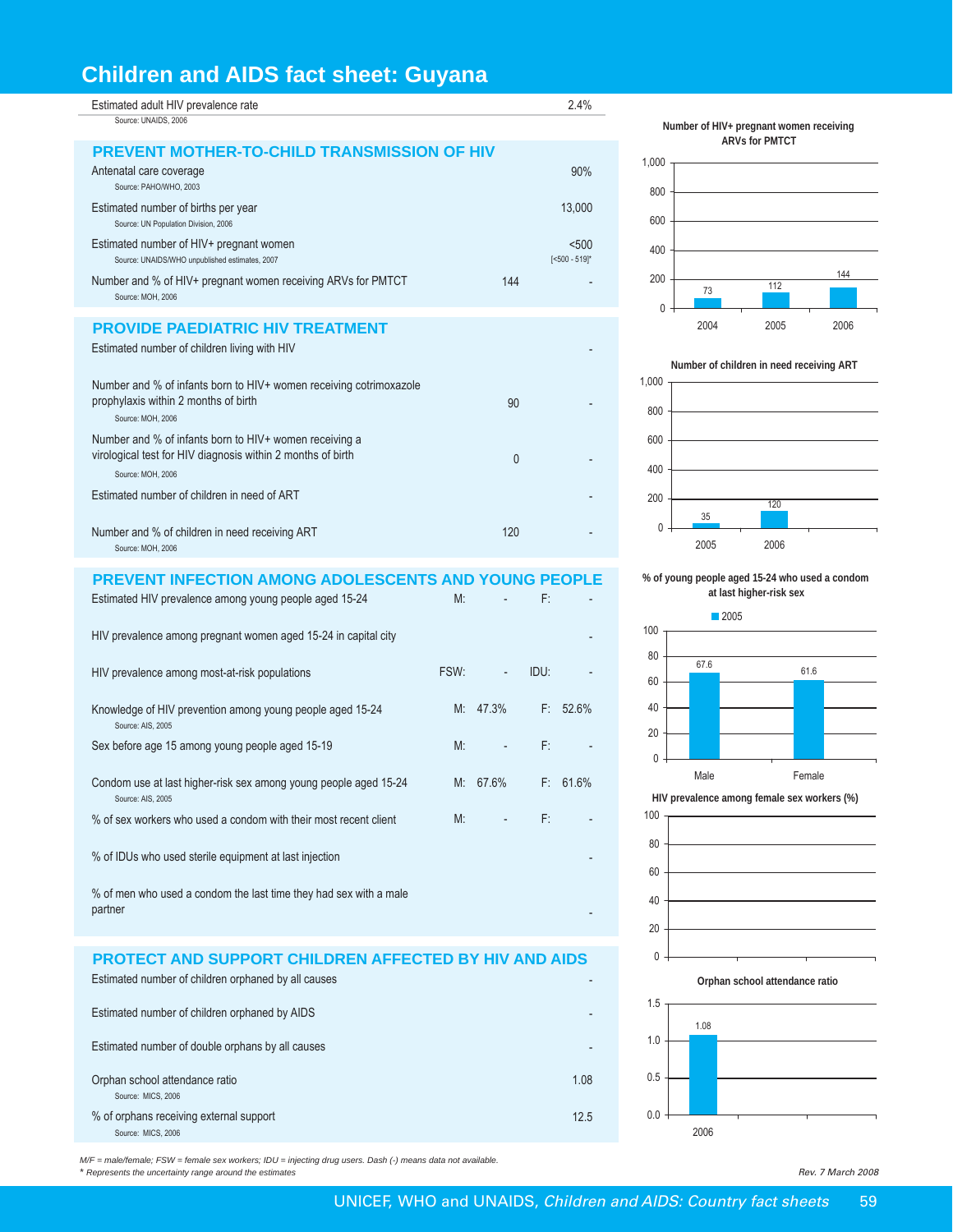# **Children and AIDS fact sheet: Haiti**

| Estimated adult HIV prevalence rate                                                                                   |     | 2.2%                           |                |                               |                       |  |
|-----------------------------------------------------------------------------------------------------------------------|-----|--------------------------------|----------------|-------------------------------|-----------------------|--|
| Source: DHS, 2005-2006                                                                                                |     |                                |                | Number of HIV+ pregnant wome  |                       |  |
| <b>PREVENT MOTHER-TO-CHILD TRANSMISSION OF HIV</b>                                                                    |     |                                |                |                               | <b>ARVs for PMTCT</b> |  |
| Antenatal care coverage<br>Source: DHS, 2005-2006                                                                     |     | 85%                            | 1,500<br>1.200 |                               |                       |  |
| Estimated number of births per year<br>Source: UN Population Division, 2006                                           |     | 269,000                        | 900            |                               | 800                   |  |
| Estimated number of HIV+ pregnant women<br>Source: UNAIDS/WHO unpublished estimates, 2007                             |     | 4,946<br>$[4,099 - 5,886]$ *   | 600            | 620                           |                       |  |
| Number and % of HIV+ pregnant women receiving ARVs for PMTCT<br>Source: MOH, 2006                                     | 991 | 20.0%<br>$[16.8\% - 24.2\%]$ * | 300<br>0       |                               |                       |  |
| <b>PROVIDE PAEDIATRIC HIV TREATMENT</b>                                                                               |     |                                |                | 2004                          | 2005                  |  |
| Estimated number of children living with HIV                                                                          |     |                                |                | Number of children in need re |                       |  |
| Number and % of infants born to HIV+ women receiving cotrimoxazole<br>prophylaxis within 2 months of birth            |     |                                | 1,000          |                               | 867                   |  |
|                                                                                                                       |     |                                | 800            |                               |                       |  |
| Number and % of infants born to HIV+ women receiving a<br>virological test for HIV diagnosis within 2 months of birth |     |                                | 600            |                               |                       |  |
|                                                                                                                       |     |                                | 400            |                               |                       |  |
| Estimated number of children in need of ART                                                                           |     |                                | 200            |                               |                       |  |
|                                                                                                                       |     |                                | 0              | 46                            |                       |  |
| Number and % of children in need receiving ART<br>Source: MOH. 2006                                                   | 867 |                                |                | 2005                          | 2006                  |  |
|                                                                                                                       |     |                                |                |                               |                       |  |

#### **PREVENT INFECTION AMONG ADOLESCENTS AND YOUNG PEOPLE**

| Estimated HIV prevalence among young people aged 15-24                                 | M:   | 0.6%  | F:   | 1.5%     |           | at last liigilei -ilsk sex        |       |
|----------------------------------------------------------------------------------------|------|-------|------|----------|-----------|-----------------------------------|-------|
| Source: DHS, 2005-2006                                                                 |      |       |      |          |           | $\blacksquare$ 2000               | ■2005 |
| HIV prevalence among pregnant women aged 15-24 in capital city<br>Source: UNAIDS, 2006 |      |       |      | 3.7%     | 100<br>80 |                                   |       |
| HIV prevalence among most-at-risk populations                                          | FSW: |       | IDU: |          | 60        |                                   |       |
|                                                                                        |      |       |      |          |           | 43.3                              |       |
| Knowledge of HIV prevention among young people aged 15-24                              | M:   | 40.4% |      | F: 31.9% | 40        | 30.0                              | 19    |
| Source: DHS, 2005-2006                                                                 |      |       |      |          | 20        |                                   |       |
| Sex before age 15 among young people aged 15-19<br>Source: DHS, 2005-2006              | M:   | 41.9% |      | F: 15.3% |           |                                   |       |
| Condom use at last higher-risk sex among young people aged 15-24                       | M:   | 43.3% |      | F: 29.2% |           | Male                              |       |
| Source: DHS, 2005-2006                                                                 |      |       |      |          |           | HIV prevalence among female sex w |       |
| % of sex workers who used a condom with their most recent client                       | M:   |       | F:   |          | 100       |                                   |       |
|                                                                                        |      |       |      |          | 80        |                                   |       |
| % of IDUs who used sterile equipment at last injection                                 |      |       |      |          |           |                                   |       |
|                                                                                        |      |       |      |          | 60        |                                   |       |
| % of men who used a condom the last time they had sex with a male                      |      |       |      |          | $\Lambda$ |                                   |       |

### **PROTECT AND SUPPORT CHILDREN AFFECTED BY HIV AND AIDS**

| Estimated number of children orphaned by all causes               |      | Orphan school attenda |      |      |
|-------------------------------------------------------------------|------|-----------------------|------|------|
| Estimated number of children orphaned by AIDS                     | -    | 1.5                   |      |      |
| Estimated number of double orphans by all causes                  | -    | 1.0                   | 0.76 | 0.87 |
| Orphan school attendance ratio<br>Source: DHS. 2005-2006          | 0.86 | 0.5                   |      |      |
| % of orphans receiving external support<br>Source: DHS. 2005-2006 | 5.2% | 0.0                   | 1994 | 2000 |

\* *Represents the uncertainty range around the estimates M/F = male/female; FSW = female sex workers; IDU = injecting drug users. Dash (-) means data not available.*

partner





**Number of children in need receiving ART** 



**% of young people aged 15-24 who used a condom at last higher-risk sex**





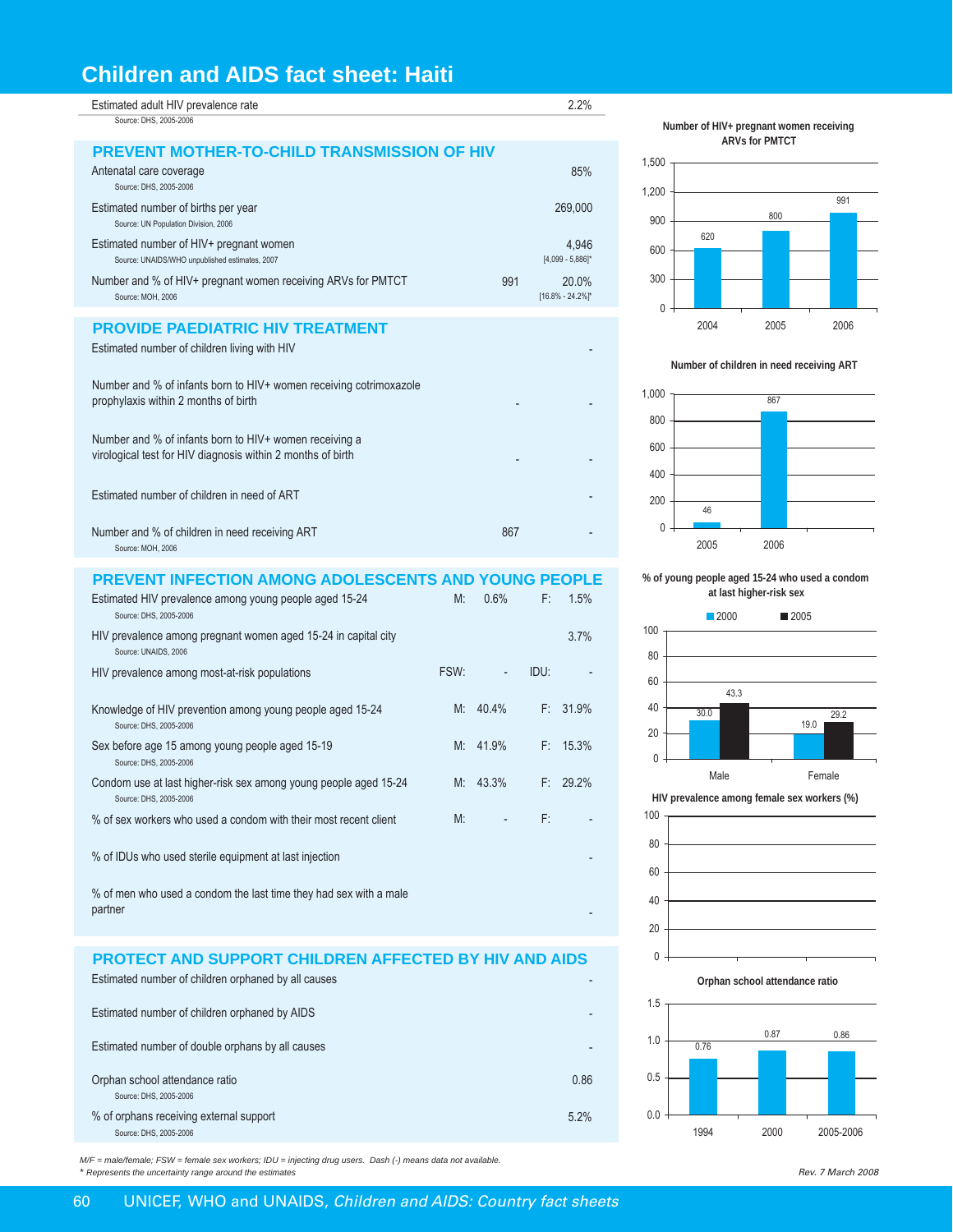### **Children and AIDS fact sheet: Honduras**

| Estimated adult HIV prevalence rate                                                       |     | 1.5%                      |       |                               |                       |  |
|-------------------------------------------------------------------------------------------|-----|---------------------------|-------|-------------------------------|-----------------------|--|
| Source: UNAIDS, 2006                                                                      |     |                           |       | Number of HIV+ pregnant wome  | <b>ARVs for PMTCT</b> |  |
| <b>PREVENT MOTHER-TO-CHILD TRANSMISSION OF HIV</b>                                        |     |                           | 1,000 |                               |                       |  |
| Antenatal care coverage<br>Source: DHS. 2005-2006                                         |     | 92%                       | 800   |                               |                       |  |
| Estimated number of births per year<br>Source: UN Population Division, 2006               |     | 199,000                   | 600   |                               |                       |  |
| Estimated number of HIV+ pregnant women<br>Source: UNAIDS/WHO unpublished estimates, 2007 |     | 656<br>$[<500 - 1,010]$ * | 400   |                               |                       |  |
| Number and % of HIV+ pregnant women receiving ARVs for PMTCT<br>Source: MOH, 2006         | 200 | 30.5%<br>[19.8% - 45.6%]* | 200   | 198                           | 200                   |  |
|                                                                                           |     |                           | 0     |                               |                       |  |
| <b>PROVIDE PAEDIATRIC HIV TREATMENT</b>                                                   |     |                           |       | 2005                          | 2006                  |  |
| Estimated number of children living with HIV                                              |     |                           |       | Number of children in need re |                       |  |
| Number and % of infants born to HIV+ women receiving cotrimoxazole                        |     |                           | 1,000 |                               |                       |  |
| prophylaxis within 2 months of birth                                                      |     |                           | 800   |                               | 672                   |  |
| Number and % of infants born to HIV+ women receiving a                                    |     |                           | 600   |                               |                       |  |
| virological test for HIV diagnosis within 2 months of birth                               | 378 |                           | 400   |                               |                       |  |
| Source: MOH, 2006                                                                         |     |                           |       |                               |                       |  |
| Estimated number of children in need of ART                                               |     |                           | 200   |                               |                       |  |
|                                                                                           |     |                           | 0     |                               |                       |  |
| Number and % of children in need receiving ART<br>Source: MOH. 2006                       | 672 |                           |       | 2005                          | 2006                  |  |
|                                                                                           |     |                           |       |                               |                       |  |

#### **PREVENT INFECTION AMONG ADOLESCENTS AND YOUNG PEOPLE**

| Estimated HIV prevalence among young people aged 15-24                                     | M:   |                          | F:   |             |         | at last liigilei -ilsk s               |
|--------------------------------------------------------------------------------------------|------|--------------------------|------|-------------|---------|----------------------------------------|
|                                                                                            |      |                          |      |             |         | ■2005                                  |
| HIV prevalence among pregnant women aged 15-24 in capital city                             |      |                          |      |             | 100     |                                        |
|                                                                                            |      |                          |      |             | 80      |                                        |
| HIV prevalence among most-at-risk populations<br>Source: UNAIDS, 2006                      | FSW: | 9.7%                     | IDU: |             | 60      |                                        |
| Knowledge of HIV prevention among young people aged 15-24<br>Source: DHS, 2005-2006        | M:   | $\overline{\phantom{a}}$ |      | $F: 29.9\%$ | 40      |                                        |
| Sex before age 15 among young people aged 15-19<br>Source: DHS, 2005-2006                  | M:   | $\overline{\phantom{a}}$ | F:   | 9.8%        | 20<br>0 |                                        |
| Condom use at last higher-risk sex among young people aged 15-24                           | M:   | $\overline{\phantom{a}}$ |      | F: 23.7%    |         | Male<br>HIV prevalence among female se |
| Source: DHS, 2005-2006<br>% of sex workers who used a condom with their most recent client | M:   |                          | F:   |             | 100     |                                        |
|                                                                                            |      |                          |      |             | 80      |                                        |
| % of IDUs who used sterile equipment at last injection                                     |      |                          |      |             | 60      |                                        |
| % of men who used a condom the last time they had sex with a male                          |      |                          |      |             | 40      |                                        |
|                                                                                            |      |                          |      |             |         |                                        |

### **PROTECT AND SUPPORT CHILDREN AFFECTED BY HIV AND AIDS**

| Estimated number of children orphaned by all causes      | -    |     |           | Orphan school attenda |
|----------------------------------------------------------|------|-----|-----------|-----------------------|
| Estimated number of children orphaned by AIDS            |      | l.5 | 1.08      |                       |
| Estimated number of double orphans by all causes         |      | 1.0 |           |                       |
| Orphan school attendance ratio<br>Source: DHS, 2005-2006 | 1.08 | 0.5 |           |                       |
| % of orphans receiving external support                  |      | 0.0 | 2005-2006 |                       |

\* *Represents the uncertainty range around the estimates M/F = male/female; FSW = female sex workers; IDU = injecting drug users. Dash (-) means data not available.*

partner

**Number of HIV+ pregnant women receiving ARVs for PMTCT**





**% of young people aged 15-24 who used a condom at last higher-risk sex**





Rev. 7 March 2008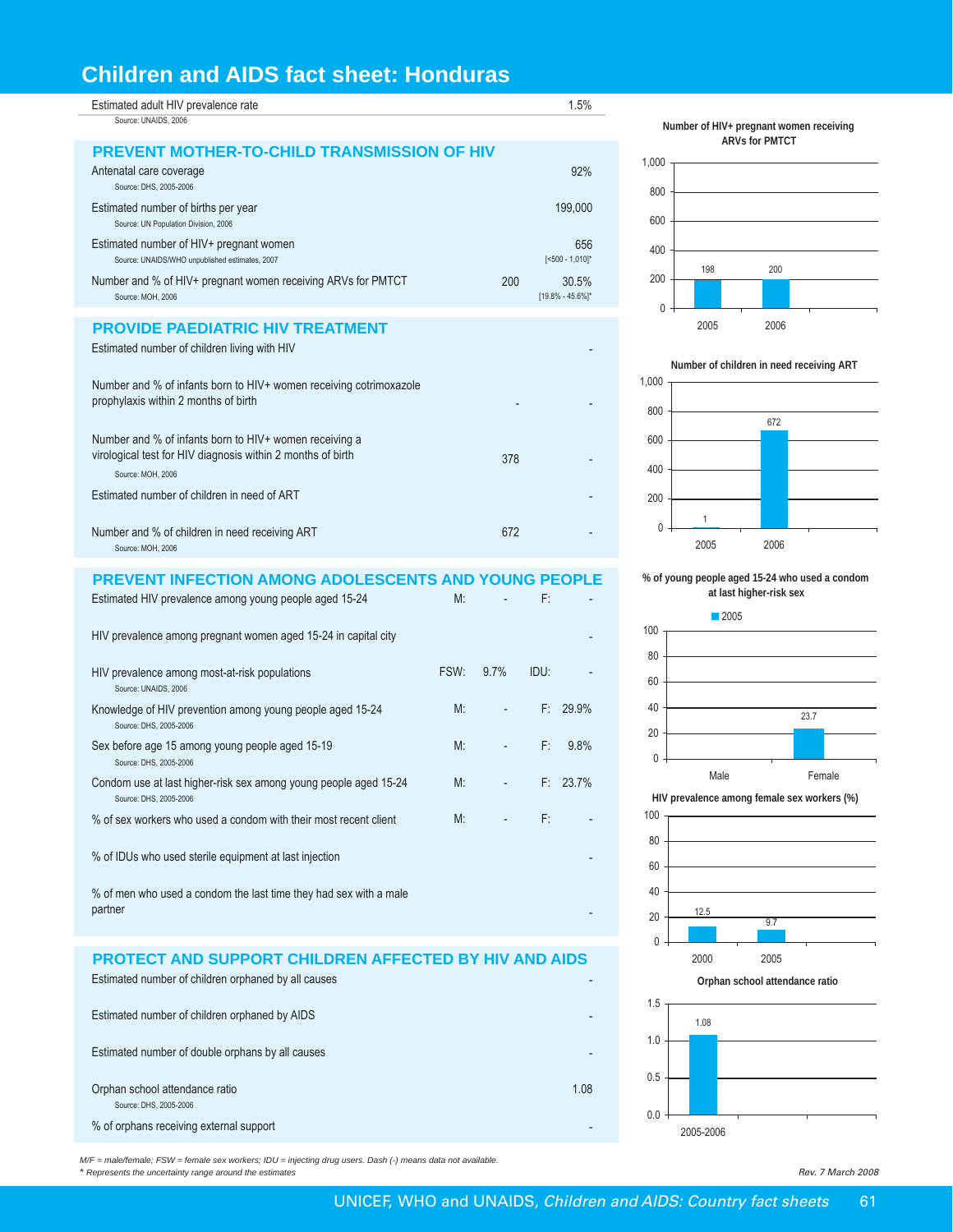# **Children and AIDS fact sheet: India**

| Estimated adult HIV prevalence rate                                                       | 0.28%                         |                                                       |
|-------------------------------------------------------------------------------------------|-------------------------------|-------------------------------------------------------|
| Source: NFHS-3, 2005-2006                                                                 |                               | Number of HIV+ pregnant wome<br><b>ARVs for PMTCT</b> |
| <b>PREVENT MOTHER-TO-CHILD TRANSMISSION OF HIV</b>                                        |                               | 10,000                                                |
| Antenatal care coverage<br>Source: NFHS-3, 2005-2006                                      | 74%                           | 8,000                                                 |
| Estimated number of births per year<br>Source: UN Population Division, 2006               | 27,195,000                    | 6,000                                                 |
| Estimated number of HIV+ pregnant women<br>Source: UNAIDS/WHO unpublished estimates, 2007 | 70.489<br>[43,952 - 111,189]* | 4.289<br>4,000                                        |
| Number and % of HIV+ pregnant women receiving ARVs for PMTCT                              | 7.007<br>9.9%                 | 2,279<br>2,000                                        |
| Source: MOH. 2006                                                                         | $[6.3\% - 15.9\%]$ *          | $\mathbf{0}$                                          |
| <b>PROVIDE PAEDIATRIC HIV TREATMENT</b>                                                   |                               | 2004<br>2005                                          |
| Estimated number of children living with HIV                                              |                               | Number of children in need re                         |
| Number and % of infants born to HIV+ women receiving cotrimoxazole                        |                               | 5,000                                                 |
| prophylaxis within 2 months of birth<br>Source: MOH, 2006                                 | 1,200                         | 4,000                                                 |
| Number and % of infants born to HIV+ women receiving a                                    |                               | 2,959<br>3.000                                        |
| virological test for HIV diagnosis within 2 months of birth                               |                               | 2,000                                                 |
| Estimated number of children in need of ART                                               |                               | 1,300<br>1,000                                        |
|                                                                                           |                               | 0                                                     |
| Number and % of children in need receiving ART<br>Source: MOH. 2006                       | 2,959                         | 2005<br>2006                                          |
|                                                                                           |                               |                                                       |

#### **PREVENT INFECTION AMONG ADOLESCENTS AND YOUNG PEOPLE**

| Estimated HIV prevalence among young people aged 15-24            | M:   |       | F:   |          |     | at last liigilei -ilsk s       |    |
|-------------------------------------------------------------------|------|-------|------|----------|-----|--------------------------------|----|
|                                                                   |      |       |      |          |     | $\blacksquare$ 2001            | П2 |
| HIV prevalence among pregnant women aged 15-24 in capital city    |      |       |      |          | 100 |                                |    |
|                                                                   |      |       |      |          | 80  |                                |    |
| HIV prevalence among most-at-risk populations                     | FSW: | 9.4%  | IDU: |          | 60  | 59.0                           |    |
| Source: UNAIDS, 2006                                              |      |       |      |          |     | 36.5                           |    |
| Knowledge of HIV prevention among young people aged 15-24         | M:   | 36.1% | F:   | 19.9%    | 40  |                                |    |
| Source: NFHS-3, 2005-2006                                         |      |       |      |          | 20  |                                |    |
| Sex before age 15 among young people aged 15-19                   | M:   | 2.7%  | F:   | 8.0%     |     |                                |    |
| Source: NFHS-3, 2005-2006                                         |      |       |      |          | 0   |                                |    |
| Condom use at last higher-risk sex among young people aged 15-24  | M:   | 36.5% |      | F: 22.2% |     | Male                           |    |
| Source: NFHS-3, 2005-2006                                         |      |       |      |          |     | HIV prevalence among female se |    |
| % of sex workers who used a condom with their most recent client  | M:   |       | F:   |          | 100 |                                |    |
|                                                                   |      |       |      |          | 80  |                                |    |
| % of IDUs who used sterile equipment at last injection            |      |       |      |          |     |                                |    |
|                                                                   |      |       |      |          | 60  |                                |    |
|                                                                   |      |       |      |          | 40  |                                |    |
| % of men who used a condom the last time they had sex with a male |      |       |      |          |     |                                |    |

### **PROTECT AND SUPPORT CHILDREN AFFECTED BY HIV AND AIDS**

| Estimated number of children orphaned by all causes | $\overline{\phantom{0}}$ | Orphan school attenda |
|-----------------------------------------------------|--------------------------|-----------------------|
| Estimated number of children orphaned by AIDS       | -                        | 1.5                   |
| Estimated number of double orphans by all causes    | -                        | 1.0                   |
| Orphan school attendance ratio                      | -                        | 0.5                   |
| % of orphans receiving external support             | -                        | 0.0                   |

\* *Represents the uncertainty range around the estimates M/F = male/female; FSW = female sex workers; IDU = injecting drug users. .Dash (-) means data not available.*







**% of young people aged 15-24 who used a condom at last higher-risk sex**



-



Rev. 7 March 2008

partner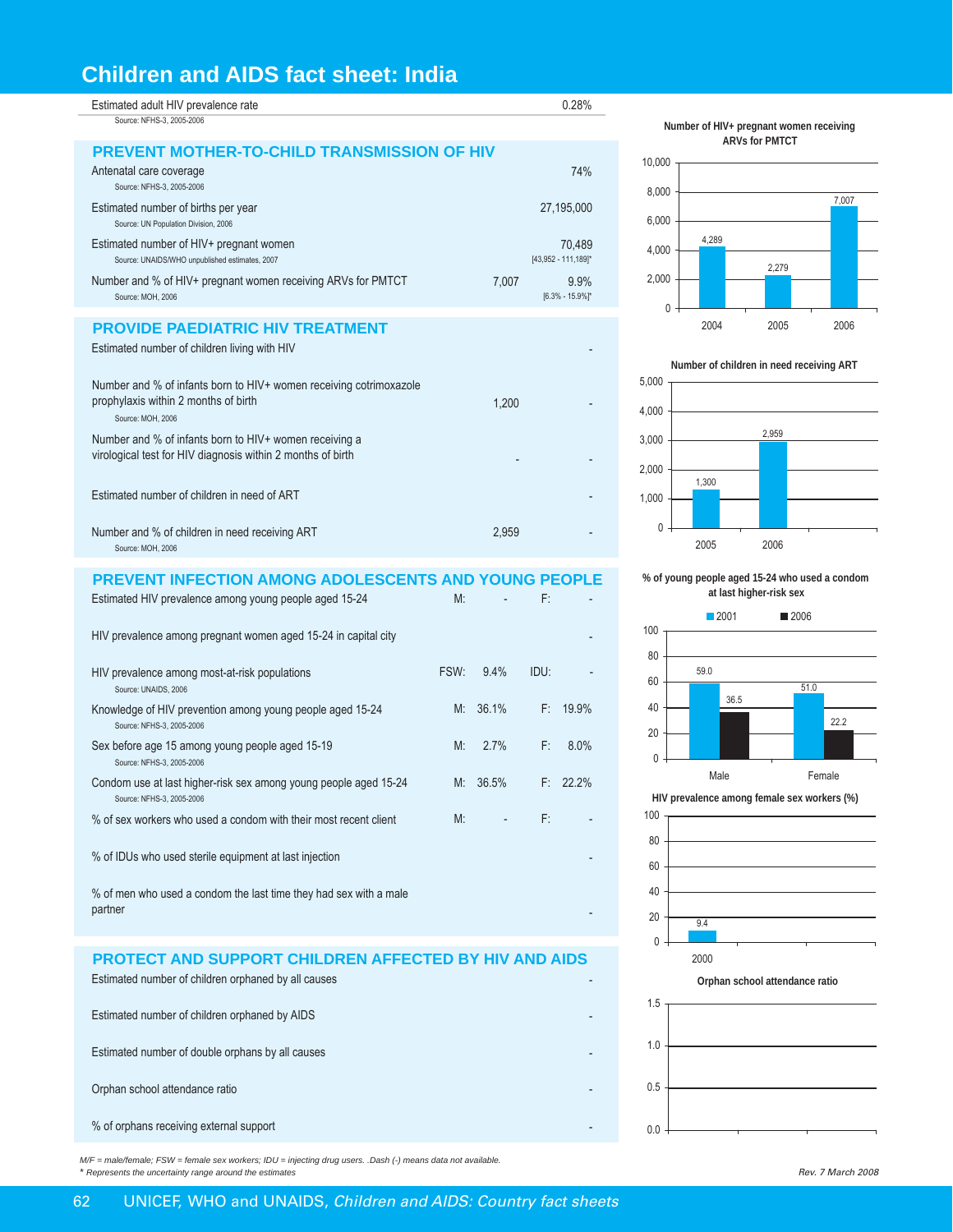### **Children and AIDS fact sheet: Indonesia**

| Estimated adult HIV prevalence rate                                                                                 |              | 0.1%                         |                                                       |  |
|---------------------------------------------------------------------------------------------------------------------|--------------|------------------------------|-------------------------------------------------------|--|
| Source: UNAIDS, 2006                                                                                                |              |                              | Number of HIV+ pregnant wome<br><b>ARVs for PMTCT</b> |  |
| <b>PREVENT MOTHER-TO-CHILD TRANSMISSION OF HIV</b>                                                                  |              |                              | 1,000                                                 |  |
| Antenatal care coverage<br>Source: DHS, 2002-2003                                                                   |              | 92%                          | 800                                                   |  |
| Estimated number of births per year<br>Source: UN Population Division, 2006                                         |              | 4,427,000                    | 600                                                   |  |
| Estimated number of HIV+ pregnant women<br>Source: UNAIDS/WHO unpublished estimates, 2007                           |              | 2,724<br>$[1,382 - 5,802]$ * | 400                                                   |  |
| Number and % of HIV+ pregnant women receiving ARVs for PMTCT<br>Source: MOH. 2006                                   | 40           | 1.5%<br>$[<0.7\% - 2.9\%]$ * | 200<br>15<br>4<br>0                                   |  |
| <b>PROVIDE PAEDIATRIC HIV TREATMENT</b>                                                                             |              |                              | 2004<br>2005                                          |  |
| Estimated number of children living with HIV                                                                        |              |                              |                                                       |  |
|                                                                                                                     |              |                              | Number of children in need re<br>1,000                |  |
| Number and % of infants born to HIV+ women receiving cotrimoxazole<br>prophylaxis within 2 months of birth          | 20           |                              |                                                       |  |
| Source: MOH, 2006                                                                                                   |              |                              | 800                                                   |  |
| Number and % of infants born to HIV+ women receiving a                                                              |              |                              | 600                                                   |  |
| virological test for HIV diagnosis within 2 months of birth<br>Source: MOH, 2006                                    | 18           |                              | 400                                                   |  |
| Estimated number of children in need of ART                                                                         |              |                              | 200                                                   |  |
|                                                                                                                     |              |                              | $\mathbf{1}$<br>$\mathbf{1}$                          |  |
| Number and % of children in need receiving ART<br>Source: MOH. 2006                                                 | $\mathbf{1}$ |                              | U<br>2005<br>2006                                     |  |
| <b>PREVENT INFECTION AMONG ADOLESCENTS AND YOU</b>                                                                  |              | PEOPLE<br>NG                 | % of young people aged 15-24 who u                    |  |
| Estimated HIV prevalence among young people aged 15-24                                                              | M:           | F:                           | at last higher-risk sex                               |  |
| HIV prevalence among pregnant women aged 15-24 in capital city                                                      |              |                              | 100                                                   |  |
|                                                                                                                     |              |                              | 80                                                    |  |
| HIV prevalence among most-at-risk populations<br>Source: UNAIDS, 2006                                               | FSW:<br>0.0% | IDU:<br>65.5%                | 60                                                    |  |
| Knowledge of HIV prevention among young people aged 15-24<br>Source: DHS. 2002-2003                                 | 0.0%<br>M:   | 1.0%<br>F:                   | 40<br>20                                              |  |
| Sex before age 15 among young people aged 15-19                                                                     | M:           | F:                           | 0                                                     |  |
| Condom use at last higher-risk sex among young people aged 15-24                                                    | M:           | F:                           | Male                                                  |  |
|                                                                                                                     |              |                              | HIV prevalence among female sex                       |  |
| % of sex workers who used a condom with their most recent client<br>Source: UNAIDS, 2006                            | M: 47.5%     | 56.2%<br>F: I                | 100<br>80                                             |  |
| % of IDUs who used sterile equipment at last injection<br>Source: UNAIDS, 2006                                      |              | 18.9%                        | 60                                                    |  |
| % of men who used a condom the last time they had sex with a male                                                   |              |                              | 40                                                    |  |
| partner<br>Source: UNAIDS, 2006                                                                                     |              | 47.6%                        | 20                                                    |  |
|                                                                                                                     |              |                              | 0<br>0                                                |  |
| <b>PROTECT AND SUPPORT CHILDREN AFFECTED BY HIV AND AIDS</b><br>Estimated number of children orphaned by all causes |              |                              | 2000                                                  |  |
|                                                                                                                     |              |                              | Orphan school attendan                                |  |
| Estimated number of children orphaned by AIDS                                                                       |              |                              | 1.5                                                   |  |
|                                                                                                                     |              |                              | 1 N                                                   |  |

Estimated number of double orphans by all causes 2007 0.76 Orphan school attendance ratio Source: DHS, 2002-2003 % of orphans receiving external support - - 0.82

800 1,000 **Number of HIV+ pregnant women receiving ARVs for PMTCT**





**% of young people aged 15-24 who used a condom at last higher-risk sex**





\* *Represents the uncertainty range around the estimates M/F = male/female; FSW = female sex workers; IDU = injecting drug users. Dash (-) means data not available.*

Rev. 7 March 2008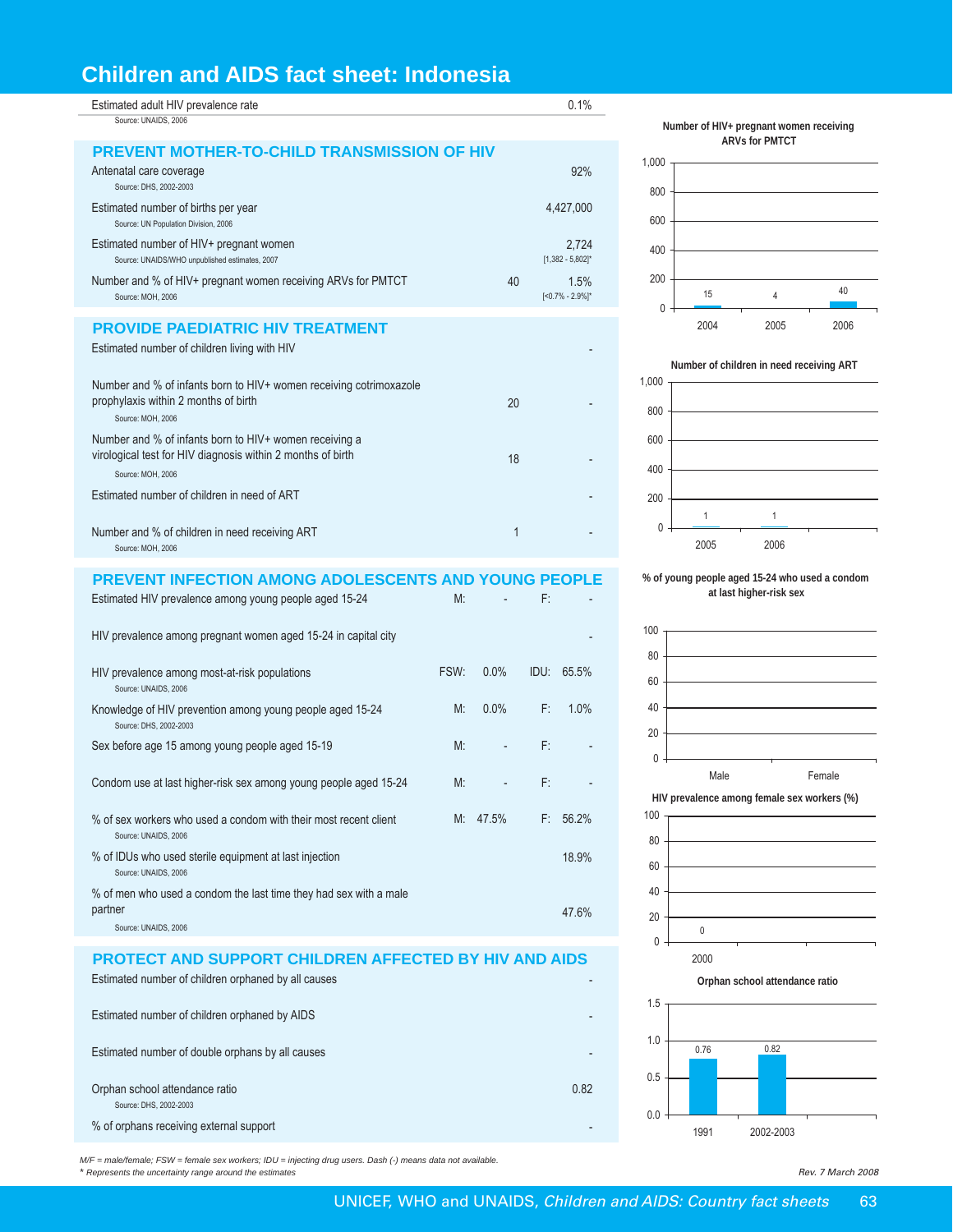| <b>Children and AIDS fact sheet: Iran (Islamic Republic of)</b>                                                       |      |    |      |                            |                                                   |
|-----------------------------------------------------------------------------------------------------------------------|------|----|------|----------------------------|---------------------------------------------------|
| Estimated adult HIV prevalence rate                                                                                   |      |    |      | 0.2%                       |                                                   |
| Source: UNAIDS, 2006                                                                                                  |      |    |      |                            | Number of HIV+ pregnant women receiving           |
| <b>PREVENT MOTHER-TO-CHILD TRANSMISSION OF HIV</b>                                                                    |      |    |      |                            | <b>ARVs for PMTCT</b>                             |
| Antenatal care coverage                                                                                               |      |    |      |                            | 1,000                                             |
|                                                                                                                       |      |    |      |                            | 800                                               |
| Estimated number of births per year<br>Source: UN Population Division, 2006                                           |      |    |      | 1,407,000                  | 600                                               |
| Estimated number of HIV+ pregnant women<br>Source: UNAIDS/WHO unpublished estimates, 2007                             |      |    |      | 1,222<br>$[805 - 1,863]$ * | 400                                               |
| Number and % of HIV+ pregnant women receiving ARVs for PMTCT                                                          |      |    |      |                            | 200                                               |
|                                                                                                                       |      |    |      |                            |                                                   |
| <b>PROVIDE PAEDIATRIC HIV TREATMENT</b>                                                                               |      |    |      |                            | 0                                                 |
| Estimated number of children living with HIV                                                                          |      |    |      |                            |                                                   |
| Number and % of infants born to HIV+ women receiving cotrimoxazole                                                    |      |    |      |                            | Number of children in need receiving ART<br>1,000 |
| prophylaxis within 2 months of birth                                                                                  |      |    |      |                            |                                                   |
|                                                                                                                       |      |    |      |                            | 800                                               |
| Number and % of infants born to HIV+ women receiving a<br>virological test for HIV diagnosis within 2 months of birth |      |    |      |                            | 600                                               |
|                                                                                                                       |      |    |      |                            | 400                                               |
| Estimated number of children in need of ART                                                                           |      |    |      |                            | 200                                               |
|                                                                                                                       |      |    |      |                            | 20<br>20<br>0                                     |
| Number and % of children in need receiving ART<br>Source: MOH. 2006                                                   |      | 20 |      |                            | 2006<br>2005                                      |
| <b>PREVENT INFECTION AMONG ADOLESCENTS AND</b>                                                                        |      |    | NG   | <b>PFOPLE</b>              | % of young people aged 15-24 who used a condom    |
| Estimated HIV prevalence among young people aged 15-24                                                                | M:   |    | F:   |                            | at last higher-risk sex                           |
| HIV prevalence among pregnant women aged 15-24 in capital city                                                        |      |    |      |                            | 100                                               |
|                                                                                                                       |      |    |      |                            | 80                                                |
| HIV prevalence among most-at-risk populations                                                                         | FSW: |    | IDU: |                            | 60                                                |
| Knowledge of HIV prevention among young people aged 15-24                                                             | M:   |    | F:   |                            | 40                                                |
|                                                                                                                       |      |    |      |                            | 20                                                |

Condom use at last higher-risk sex among young people aged 15-24 M: F: F:

% of sex workers who used a condom with their most recent client M: F: - 2005

% of IDUs who used sterile equipment at last injection

% of men who used a condom the last time they had sex with a male partner

### **PROTECT AND SUPPORT CHILDREN AFFECTED BY HIV AND AIDS**

Sex before age 15 among young people aged 15-19 M: And M: F:

| Estimated number of children orphaned by all causes | - | Orphan school attenda |
|-----------------------------------------------------|---|-----------------------|
| Estimated number of children orphaned by AIDS       |   | 1.5                   |
| Estimated number of double orphans by all causes    | - | 1.0                   |
| Orphan school attendance ratio                      |   | 0.5                   |
| % of orphans receiving external support             | - | 0.0                   |

\* *Represents the uncertainty range around the estimates M/F = male/female; FSW = female sex workers; IDU = injecting drug users. Dash (-) means data not available.*

 $\overline{\phantom{0}}$ 

| 20                                          |      |        |  |  |
|---------------------------------------------|------|--------|--|--|
|                                             |      |        |  |  |
|                                             |      |        |  |  |
|                                             | Male | Female |  |  |
| HIV prevalence among female sex workers (%) |      |        |  |  |

| 100 |  |
|-----|--|
| 80  |  |
| 60  |  |
| 40  |  |
| 20  |  |
|     |  |



64 UNICEF, WHO and UNAIDS, Children and AIDS: Country fact sheets

-

-

Rev. 7 March 2008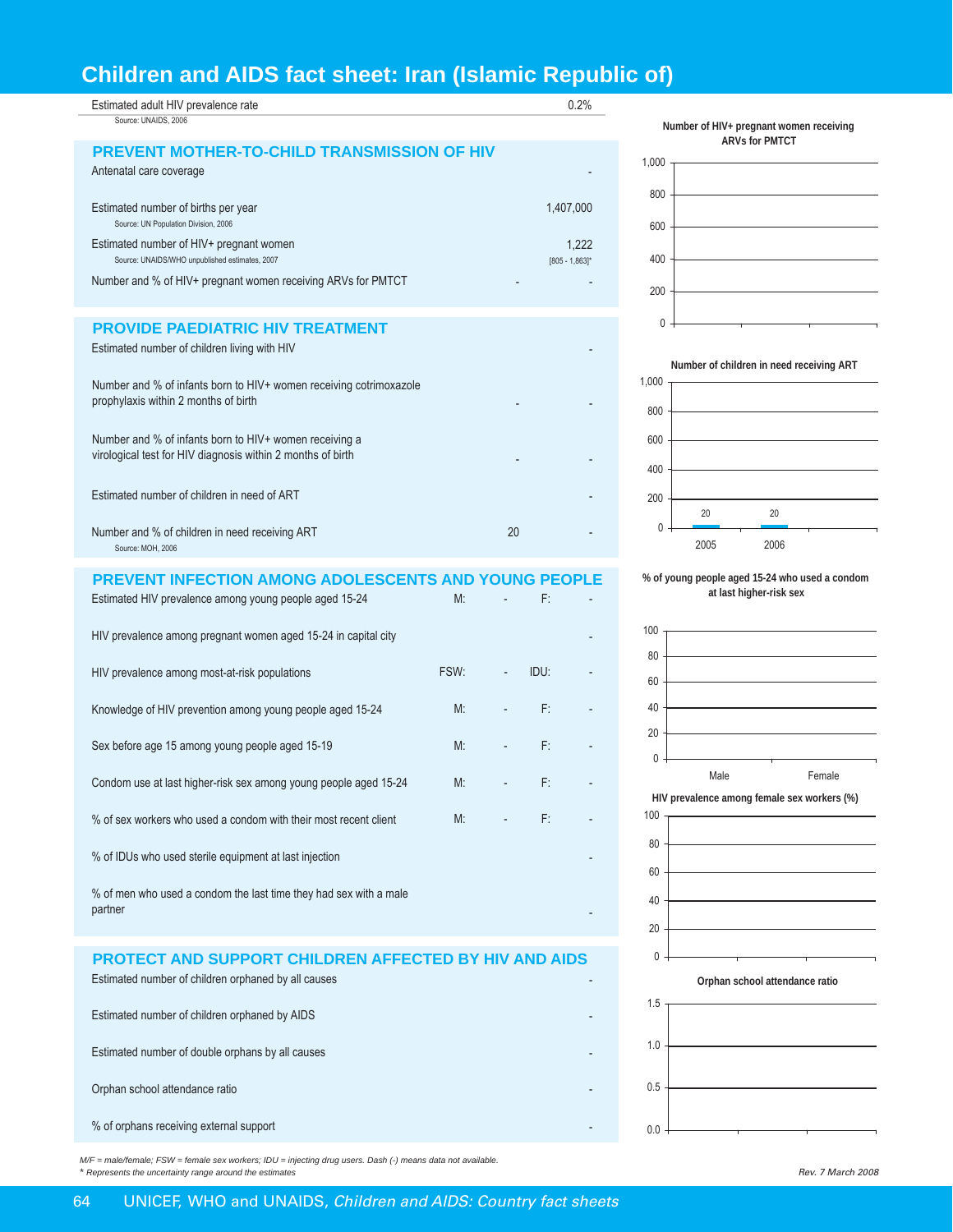### Estimated adult HIV prevalence rate

## **PREVENT MOTHER-TO-CHILD TRANSMISSION OF HIV**

| Antenatal care coverage                                      | 84%                      | <b>UUU, I</b> |  |
|--------------------------------------------------------------|--------------------------|---------------|--|
| Source: MICS, 2006                                           |                          | 800           |  |
| Estimated number of births per year                          | 937.000                  |               |  |
| Source: UN Population Division, 2006                         |                          | 600           |  |
| Estimated number of HIV+ pregnant women                      |                          | 400           |  |
| Number and % of HIV+ pregnant women receiving ARVs for PMTCT | $\overline{\phantom{a}}$ | 200           |  |

## **PROVIDE PAEDIATRIC HIV TREATMENT**

| Estimated number of children living with HIV |                               |
|----------------------------------------------|-------------------------------|
|                                              | Number of children in need re |

Number and % of infants born to HIV+ women receiving cotrimoxazole Number and % of infants born to HIV+ women receiving cotrimoxazole prophylaxis within 6 weeks of birth <sup>2007</sup> <sup>1090</sup> prophylaxis within 2 months of birth

Number and % of infants born to HIV+ women receiving a Number and % of infants born to HIV+ women receiving a virological test for HIV diagnosis within 2 months of birth Estimated number of children in need of ART

Number and % of children in need receiving ART

partner

### **PREVENT INFECTION AMONG ADOLESCENTS AND YOUNG PEOPLE**

| Estimated HIV prevalence among young people aged 15-24                          | M:   |                          | F:   |      |                                                 | at last liigilei -ilsk s               |
|---------------------------------------------------------------------------------|------|--------------------------|------|------|-------------------------------------------------|----------------------------------------|
| HIV prevalence among pregnant women aged 15-24 in capital city                  |      |                          |      |      | 100                                             |                                        |
| HIV prevalence among most-at-risk populations                                   | FSW: |                          | IDU: |      | 80<br>60                                        |                                        |
| Knowledge of HIV prevention among young people aged 15-24<br>Source: MICS, 2006 | M:   | $\overline{\phantom{a}}$ | F:   | 2.9% | 40<br>20                                        |                                        |
| Sex before age 15 among young people aged 15-19                                 | M:   |                          | F:   |      | 0                                               |                                        |
| Condom use at last higher-risk sex among young people aged 15-24                | M:   |                          | F:   |      |                                                 | Male<br>HIV prevalence among female se |
| % of sex workers who used a condom with their most recent client                | M:   |                          | F:   |      | 100                                             |                                        |
| % of IDUs who used sterile equipment at last injection                          |      |                          |      |      | 80                                              |                                        |
| % of men who used a condom the last time they had sex with a male               |      |                          |      |      | 60<br>$\Lambda$ <sup><math>\Lambda</math></sup> |                                        |

## **PROTECT AND SUPPORT CHILDREN AFFECTED BY HIV AND AIDS**

| Estimated number of children orphaned by all causes | -    |     | Orphan school attenda |  |
|-----------------------------------------------------|------|-----|-----------------------|--|
| Estimated number of children orphaned by AIDS       |      | 1.5 |                       |  |
|                                                     |      | 1.0 | 0.84                  |  |
| Estimated number of double orphans by all causes    |      |     |                       |  |
| Orphan school attendance ratio                      | 0.84 | 0.5 |                       |  |
| Source: MICS, 2006                                  |      | 0.0 |                       |  |
| % of orphans receiving external support             | -    |     | 2006                  |  |

 $*$  Represents the uncertainty range around the estimates *M/F = male/female; FSW = female sex workers; IDU = injecting drug users. Dash (-) means data not available.* **Number of HIV+ pregnant women receiving ARVs for PMTCT**

| 1,000 |  |
|-------|--|
| 800   |  |
| 600   |  |
| 400   |  |
| 200   |  |
|       |  |

|       | Number of children in need receiving ART |
|-------|------------------------------------------|
| 1,000 |                                          |
| 800   |                                          |
|       |                                          |
| 600   |                                          |
| 400   |                                          |
|       |                                          |
| 200   |                                          |
|       |                                          |

**% of young people aged 15-24 who used a condom at last higher-risk sex**

| 100            |                                             |        |
|----------------|---------------------------------------------|--------|
| 80             |                                             |        |
| 60             |                                             |        |
| 40             |                                             |        |
| 20             |                                             |        |
| 0              |                                             |        |
|                | Male                                        | Female |
| 100            | HIV prevalence among female sex workers (%) |        |
| 80             |                                             |        |
| 60             |                                             |        |
| 40             |                                             |        |
| 20             |                                             |        |
| 0              |                                             |        |
|                | Orphan school attendance ratio              |        |
| 1.5            |                                             |        |
| 1.0            | 0.84                                        |        |
| 0.5            |                                             |        |
| 0 <sub>0</sub> |                                             |        |

2006

-

- -

- -

- -

-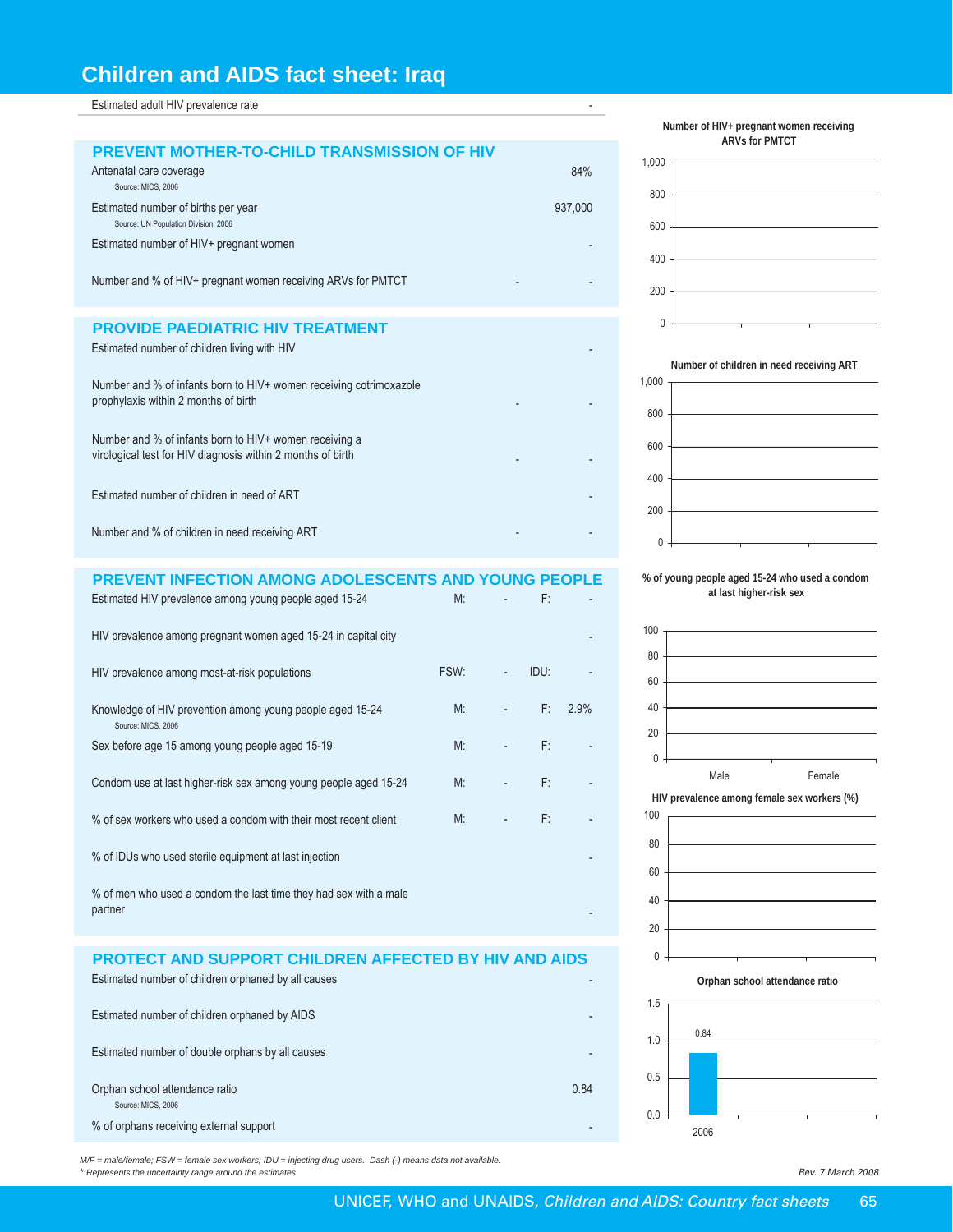## **Children and AIDS fact sheet: Jamaica**

| Estimated adult HIV prevalence rate                                                                                   | 1.5%                      |                                                               |
|-----------------------------------------------------------------------------------------------------------------------|---------------------------|---------------------------------------------------------------|
| Source: UNAIDS, 2006                                                                                                  |                           | Number of HIV+ pregnant wome                                  |
| <b>PREVENT MOTHER-TO-CHILD TRANSMISSION OF HIV</b>                                                                    |                           | <b>ARVs for PMTCT</b>                                         |
| Antenatal care coverage<br>Source: MICS, 2005                                                                         | 91%                       | 1,000<br>800                                                  |
| Estimated number of births per year<br>Source: UN Population Division, 2006                                           | 55,000                    | 600                                                           |
| Estimated number of HIV+ pregnant women<br>Source: UNAIDS/WHO unpublished estimates, 2007                             | < 500<br>$[<500 - 636]$ * | 400<br>323<br>300                                             |
| Number and % of HIV+ pregnant women receiving ARVs for PMTCT<br>Source: MOH. 2006                                     | 371                       | 200                                                           |
| <b>PROVIDE PAEDIATRIC HIV TREATMENT</b>                                                                               |                           | 0<br>2004<br>2005                                             |
| Estimated number of children living with HIV                                                                          |                           | Number of children in need re                                 |
| Number and % of infants born to HIV+ women receiving cotrimoxazole                                                    |                           | 1,000                                                         |
| prophylaxis within 2 months of birth                                                                                  |                           | 800                                                           |
| Number and % of infants born to HIV+ women receiving a                                                                |                           | 600                                                           |
| virological test for HIV diagnosis within 2 months of birth                                                           |                           | 400                                                           |
| Estimated number of children in need of ART                                                                           |                           | 256<br>165<br>200                                             |
|                                                                                                                       |                           |                                                               |
| Number and % of children in need receiving ART<br>Source: MOH. 2006                                                   | 256                       | 0<br>2005<br>2006                                             |
| <b>PREVENT INFECTION AMONG ADOLESCENTS AND YOUNG PEOPLE</b><br>Estimated HIV prevalence among young people aged 15-24 | F:<br>M:                  | % of young people aged 15-24 who u<br>at last higher-risk sex |
|                                                                                                                       |                           | 100                                                           |

| HIV prevalence among pregnant women aged 15-24 in capital city                  |      |                          |      |       | <b>IUU</b> |                                |
|---------------------------------------------------------------------------------|------|--------------------------|------|-------|------------|--------------------------------|
|                                                                                 |      |                          |      |       | 80         |                                |
| HIV prevalence among most-at-risk populations<br>Source: UNAIDS, 2006           | FSW: | 9.0%                     | IDU: |       | 60         |                                |
|                                                                                 | M:   |                          | F:   | 59.8% | 40         |                                |
| Knowledge of HIV prevention among young people aged 15-24<br>Source: MICS, 2005 |      | $\overline{\phantom{0}}$ |      |       |            |                                |
|                                                                                 | M:   |                          |      |       | 20         |                                |
| Sex before age 15 among young people aged 15-19                                 |      |                          | F:   |       | 0          |                                |
|                                                                                 | M:   |                          | F:   |       |            | Male                           |
| Condom use at last higher-risk sex among young people aged 15-24                |      |                          |      |       |            | HIV prevalence among female so |
|                                                                                 | M:   |                          | F:   |       | 100        |                                |
| % of sex workers who used a condom with their most recent client                |      |                          |      |       |            |                                |
|                                                                                 |      |                          |      |       | 80         |                                |
| % of IDUs who used sterile equipment at last injection                          |      |                          |      |       | 60         |                                |
|                                                                                 |      |                          |      |       |            |                                |
| % of men who used a condom the last time they had sex with a male               |      |                          |      |       | 40         |                                |

## **PROTECT AND SUPPORT CHILDREN AFFECTED BY HIV AND AIDS**

| Estimated number of children orphaned by all causes  |      |     |      | Orphan school attenda |
|------------------------------------------------------|------|-----|------|-----------------------|
| Estimated number of children orphaned by AIDS        | -    | 1.5 | 1.01 |                       |
| Estimated number of double orphans by all causes     | -    | 1.0 |      |                       |
| Orphan school attendance ratio<br>Source: MICS, 2005 | 1.01 | 0.5 |      |                       |
| % of orphans receiving external support              | -    | 0.0 | 2005 |                       |

\* *Represents the uncertainty range around the estimates M/F = male/female; FSW = female sex workers; IDU = injecting drug users. Dash (-) means data not available.*

partner







**% of young people aged 15-24 who used a condom at last higher-risk sex**



#### **HIV prevalence among female sex workers (%)**



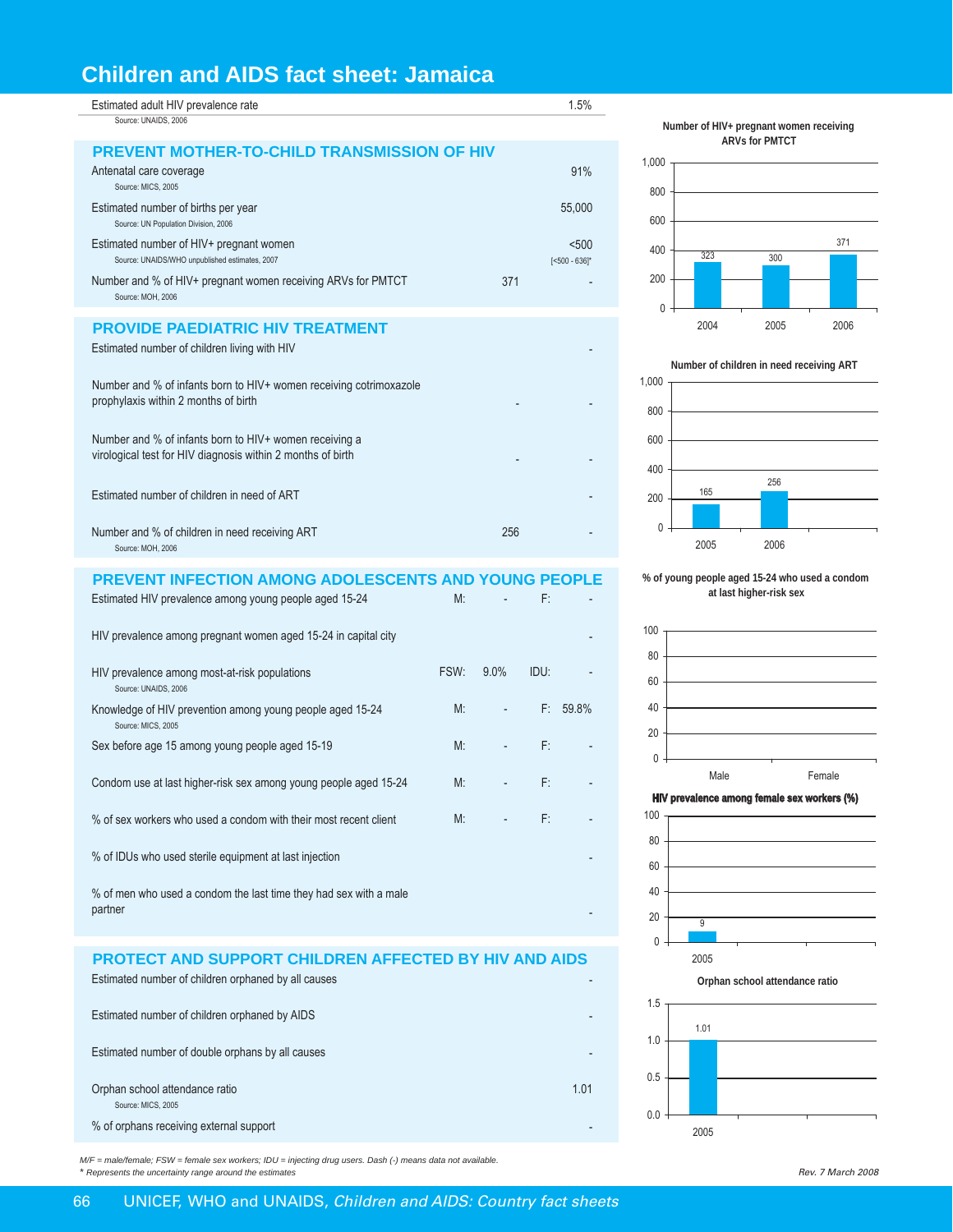## **Children and AIDS fact sheet: Jordan**

Estimated adult HIV prevalence rate Source: UNAIDS, 2006

#### **PREVENT MOTHER-TO-CHILD TRANSMISSION OF HIV**

| Antenatal care coverage                                      | 99%     | UUU, I |      |
|--------------------------------------------------------------|---------|--------|------|
| Source: DHS, 2002                                            |         | 800    |      |
| Estimated number of births per year                          | 152,000 |        |      |
| Source: UN Population Division, 2006                         |         | 600    |      |
| Estimated number of HIV+ pregnant women                      | -       | 400    |      |
|                                                              |         |        |      |
| Number and % of HIV+ pregnant women receiving ARVs for PMTCT |         | 200    |      |
| Source: MOH. 2006                                            |         |        |      |
|                                                              |         |        |      |
| <b>PROVIDE PAEDIATRIC HIV TREATMENT</b>                      |         |        | 2006 |
|                                                              |         |        |      |

Estimated number of children living with HIV

|                                                                                                            |   |       |      | Number of children in need re |
|------------------------------------------------------------------------------------------------------------|---|-------|------|-------------------------------|
| Number and % of infants born to HIV+ women receiving cotrimoxazole<br>prophylaxis within 2 months of birth | 0 | 1,000 |      |                               |
| Source: MOH, 2006                                                                                          |   | 800   |      |                               |
| Number and % of infants born to HIV+ women receiving a                                                     |   | 600   |      |                               |
| virological test for HIV diagnosis within 2 months of birth                                                |   |       |      |                               |
| Source: MOH, 2006                                                                                          |   | 400   |      |                               |
| Estimated number of children in need of ART                                                                |   | 200   |      |                               |
|                                                                                                            |   |       |      |                               |
| Number and % of children in need receiving ART<br>Source: MOH. 2006                                        | 3 |       | 2005 | 2006                          |

## **PREVENT INFECTION AMONG ADOLESCENTS AND YOUNG PEOPLE**

| Estimated HIV prevalence among young people aged 15-24           | M:   | F:   |      | at last liigilei -ilsk s |                                |  |
|------------------------------------------------------------------|------|------|------|--------------------------|--------------------------------|--|
| HIV prevalence among pregnant women aged 15-24 in capital city   |      |      |      | 100                      |                                |  |
|                                                                  |      |      |      | 80                       |                                |  |
| HIV prevalence among most-at-risk populations                    | FSW: | IDU: |      | 60                       |                                |  |
| Knowledge of HIV prevention among young people aged 15-24        | M:   | F:   | 3.0% | 40                       |                                |  |
| Source: PFHS, 2002                                               |      |      |      | 20                       |                                |  |
| Sex before age 15 among young people aged 15-19                  | M:   | F:   |      | 0                        |                                |  |
| Condom use at last higher-risk sex among young people aged 15-24 | M:   | F:   |      |                          | Male                           |  |
|                                                                  |      |      |      |                          | HIV prevalence among female se |  |
| % of sex workers who used a condom with their most recent client | M:   | F:   |      | 100                      |                                |  |
|                                                                  |      |      |      | 80                       |                                |  |
| % of IDUs who used sterile equipment at last injection           |      |      |      |                          |                                |  |

% of men who used a condom the last time they had sex with a male partner

## **PROTECT AND SUPPORT CHILDREN AFFECTED BY HIV AND AIDS**

| Estimated number of children orphaned by all causes | $\overline{\phantom{0}}$ | Orphan school attenda |
|-----------------------------------------------------|--------------------------|-----------------------|
| Estimated number of children orphaned by AIDS       |                          | 1.5                   |
| Estimated number of double orphans by all causes    | -                        | 1.0                   |
| Orphan school attendance ratio                      |                          | 0.5                   |
| % of orphans receiving external support             | $\overline{\phantom{0}}$ | 0.0                   |

\* *Represents the uncertainty range around the estimates M/F = male/female; FSW = female sex workers; IDU = injecting drug users. Dash (-) means data not available.*

Rev. 7 March 2008

**Number of HIV+ pregnant women receiving** 

|       | ∠∪∪  |                                          |  |
|-------|------|------------------------------------------|--|
|       |      | Number of children in need receiving ART |  |
| 1,000 |      |                                          |  |
| 800   |      |                                          |  |
| 600   |      |                                          |  |
| 400   |      |                                          |  |
| 200   | 3    | 3                                        |  |
|       | 2005 | 2006                                     |  |

**% of young people aged 15-24 who used a condom at last higher-risk sex**

| 100 |                                              |
|-----|----------------------------------------------|
| 80  |                                              |
| 60  |                                              |
| 40  |                                              |
| 20  |                                              |
| 0   |                                              |
|     | Male<br>Female                               |
|     | HIV prevalence among female sex workers (%)  |
| 100 |                                              |
| 80  |                                              |
| 60  |                                              |
| 40  | the control of the control of the control of |
| 20  |                                              |
|     |                                              |
| 0   |                                              |
|     | Orphan school attendance ratio               |
| 1.5 |                                              |
|     |                                              |
| 1.0 |                                              |
| 0.5 |                                              |
|     |                                              |
| 0.0 | T<br>T                                       |

-

-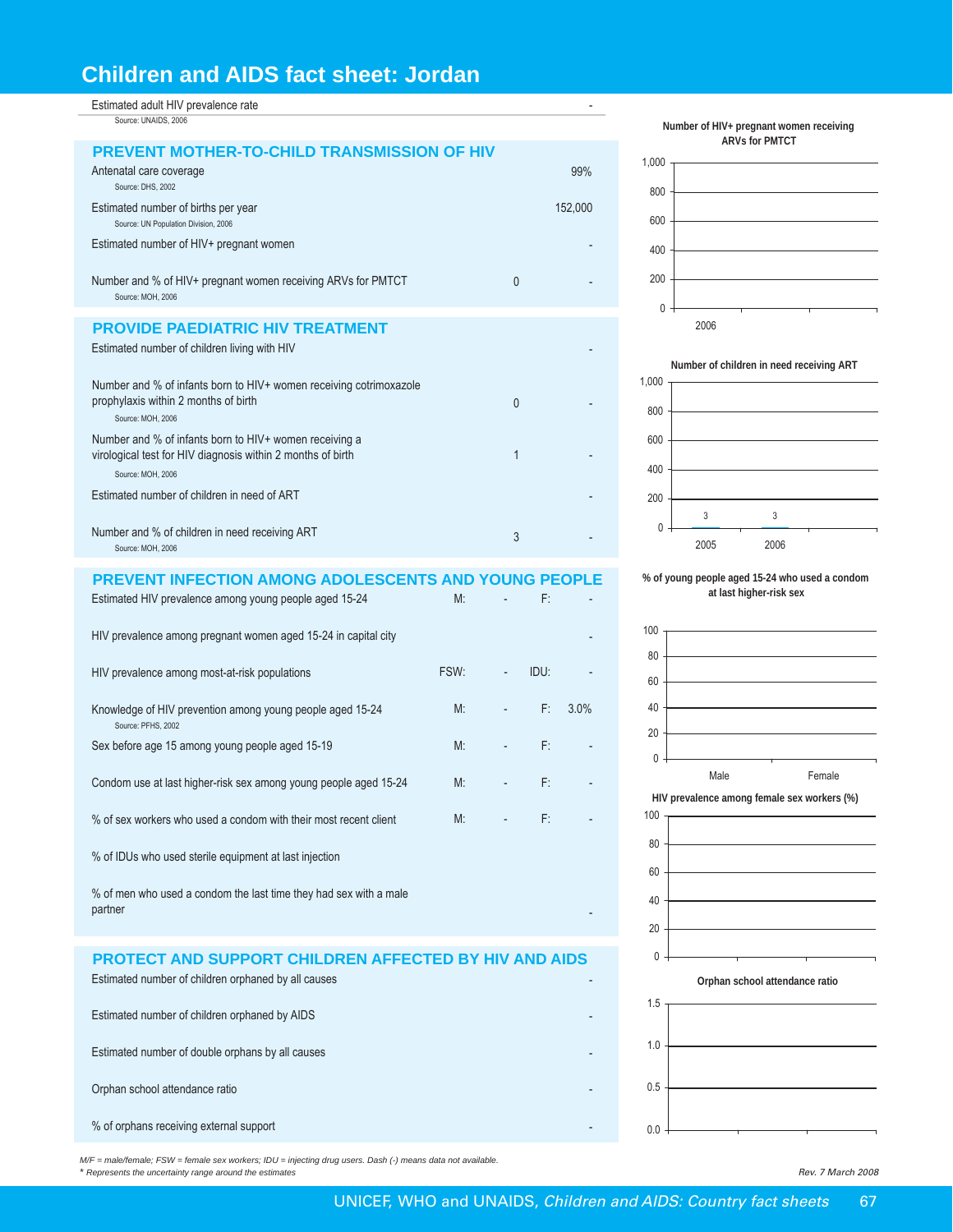# **Children and AIDS fact sheet: Kazakhstan**

| Estimated adult HIV prevalence rate                                         |      |      | 0.1%              |       |                                    |                         |
|-----------------------------------------------------------------------------|------|------|-------------------|-------|------------------------------------|-------------------------|
| Source: UNAIDS, 2006                                                        |      |      |                   |       | Number of HIV+ pregnant wome       |                         |
| PREVENT MOTHER-TO-CHILD TRANSMISSION OF HIV                                 |      |      |                   |       |                                    | <b>ARVs for PMTCT</b>   |
| Antenatal care coverage                                                     |      |      | 100%              | 1,000 |                                    |                         |
| Source: MICS, 2006                                                          |      |      |                   | 800   |                                    |                         |
| Estimated number of births per year<br>Source: UN Population Division, 2006 |      |      | 289,000           | 600   |                                    |                         |
| Estimated number of HIV+ pregnant women                                     |      |      | < 500             |       |                                    |                         |
| Source: UNAIDS/WHO unpublished estimates, 2007                              |      |      | $[<]200 - 566]$ * | 400   |                                    |                         |
| Number and % of HIV+ pregnant women receiving ARVs for PMTCT                | 80   |      |                   | 200   |                                    |                         |
| Source: MOH, 2006                                                           |      |      |                   | 0     | 37                                 | 47                      |
| <b>PROVIDE PAEDIATRIC HIV TREATMENT</b>                                     |      |      |                   |       | 2004                               | 2005                    |
| Estimated number of children living with HIV                                |      |      |                   |       |                                    |                         |
|                                                                             |      |      |                   |       | Number of children in need re      |                         |
| Number and % of infants born to HIV+ women receiving cotrimoxazole          |      |      |                   | 1,000 |                                    |                         |
| prophylaxis within 2 months of birth<br>Source: MOH, 2006                   | 85   |      |                   | 800   |                                    |                         |
| Number and % of infants born to HIV+ women receiving a                      |      |      |                   | 600   |                                    |                         |
| virological test for HIV diagnosis within 2 months of birth                 | 85   |      |                   |       |                                    |                         |
| Source: MOH, 2006                                                           |      |      |                   | 400   |                                    |                         |
| Estimated number of children in need of ART                                 |      |      |                   | 200   |                                    |                         |
|                                                                             |      |      |                   | 0     | 52                                 | 25                      |
| Number and % of children in need receiving ART<br>Source: MOH, 2006         | 25   |      |                   |       | 2005                               | 2006                    |
|                                                                             |      |      |                   |       |                                    |                         |
| <b>PREVENT INFECTION AMONG ADOLESCENTS AND YOUNG PEOPLE</b>                 |      |      |                   |       | % of young people aged 15-24 who u | at last higher-risk sex |
| Estimated HIV prevalence among young people aged 15-24                      | M:   | F:   |                   |       |                                    |                         |
| HIV prevalence among pregnant women aged 15-24 in capital city              |      |      |                   | 100   |                                    |                         |
|                                                                             |      |      |                   | 80    |                                    |                         |
| HIV prevalence among most-at-risk populations                               | FSW: | IDU: |                   |       |                                    |                         |
|                                                                             |      |      |                   | 60    |                                    |                         |
| Knowledge of HIV prevention among young people aged 15-24                   | M:   | F: . | 22.4%             | 40    |                                    |                         |
| Source: MICS, 2006                                                          | M:   | F:   |                   | 20    |                                    |                         |
| Sex before age 15 among young people aged 15-19                             |      |      |                   | 0     |                                    |                         |
| Condom use at last higher-risk sex among young people aged 15-24            | M:   | F:   |                   |       |                                    |                         |
|                                                                             |      |      |                   |       | HIV prevalence among female sex    |                         |
| % of sex workers who used a condom with their most recent client            | M:   | F:   |                   | 100   |                                    |                         |
|                                                                             |      |      |                   | 80    |                                    |                         |
| % of IDUs who used sterile equipment at last injection                      |      |      |                   | 60    |                                    |                         |
| % of men who used a condom the last time they had sex with a male           |      |      |                   |       |                                    |                         |
| partner                                                                     |      |      |                   | 40    |                                    |                         |
|                                                                             |      |      |                   | 20    |                                    |                         |
| <b>PROTECT AND SUPPORT CHILDREN AFFECTED BY HIV AND AIDS</b>                |      |      |                   | 0     |                                    |                         |
| Estimated number of children orphaned by all causes                         |      |      |                   |       |                                    | Orphan school attendan  |
|                                                                             |      |      |                   | 1.5   |                                    |                         |
| Estimated number of children orphaned by AIDS                               |      |      |                   |       |                                    |                         |
|                                                                             |      |      |                   |       | 0.98                               |                         |

52  $\theta$ 200 2005 25 2006 **% of young people aged 15-24 who used a condom at last higher-risk sex**

-

-

0.98



**Number of children in need receiving ART** 

<sup>47</sup> <sup>80</sup> <sup>37</sup>

**Number of HIV+ pregnant women receiving ARVs for PMTCT**

2004 2005 2006



\* *Represents the uncertainty range around the estimates M/F = male/female; FSW = female sex workers; IDU = injecting drug users. Dash (-) means data not available.*

Estimated number of double orphans by all causes

Orphan school attendance ratio Source: MICS, 2006

% of orphans receiving external support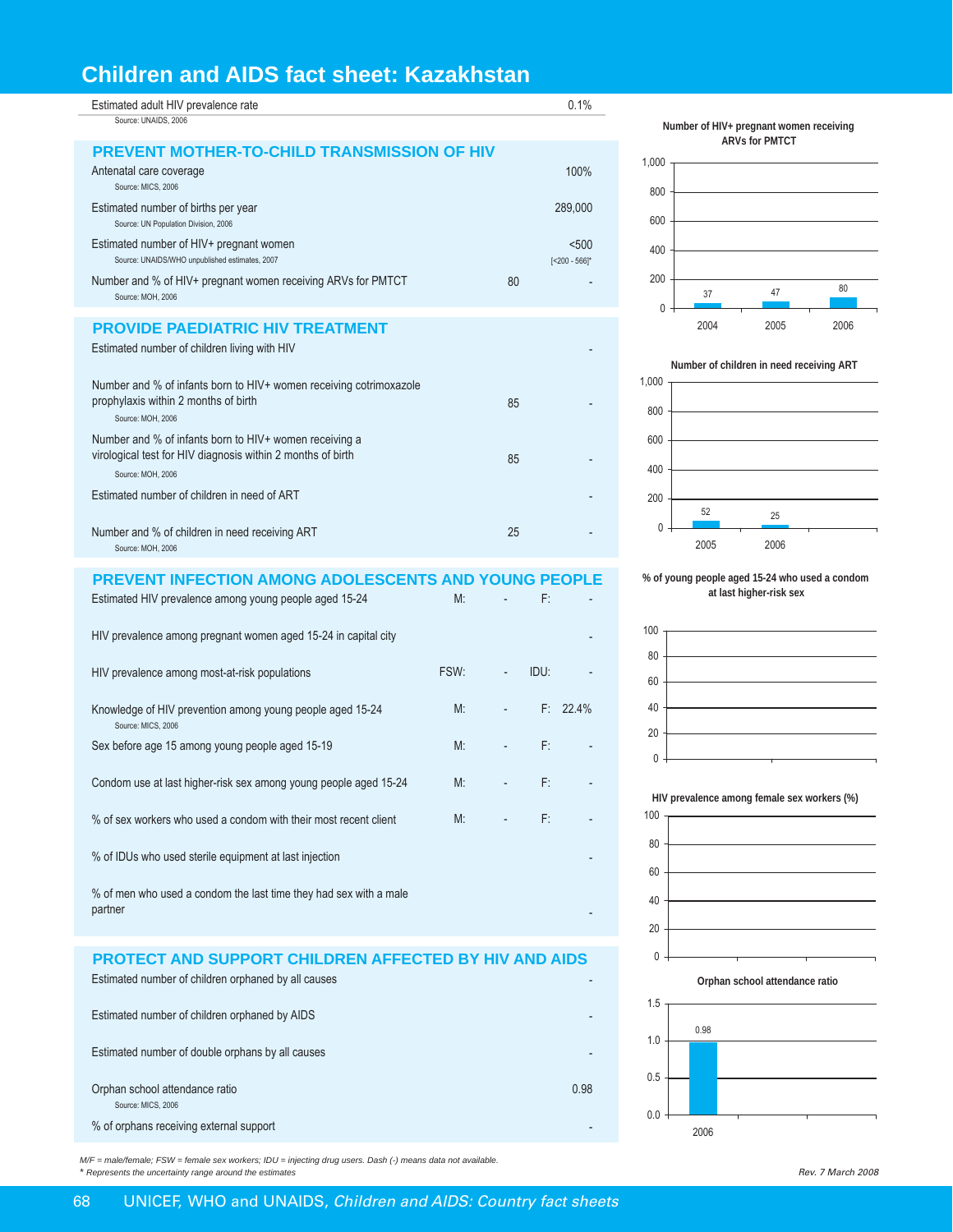# **Children and AIDS fact sheet: Kenya**

| Estimated adult HIV prevalence rate                                                       | 6.7%                                     |        |                              |
|-------------------------------------------------------------------------------------------|------------------------------------------|--------|------------------------------|
| Source: DHS, 2003                                                                         |                                          |        | Number of HIV+ pregnant wom  |
| <b>PREVENT MOTHER-TO-CHILD TRANSMISSION OF HIV</b><br>Antenatal care coverage             | 88%                                      | 40,000 | <b>ARVs for PMTCT</b>        |
| Source: DHS, 2003                                                                         |                                          | 32,000 |                              |
| Estimated number of births per year<br>Source: UN Population Division, 2006               | 1,447,000                                | 24,000 | 21,069                       |
| Estimated number of HIV+ pregnant women<br>Source: UNAIDS/WHO unpublished estimates, 2007 | 77.799<br>[66,593 - 88,223]*             | 16,000 | 19,403                       |
| Number and % of HIV+ pregnant women receiving ARVs for PMTCT<br>Source: MOH, 2006         | 37,130<br>47.7%<br>$[42.1\% - 55.8\%]$ * | 8,000  |                              |
| <b>PROVIDE PAEDIATRIC HIV TREATMENT</b>                                                   |                                          |        | 2004<br>2005                 |
| Estimated number of children living with HIV                                              |                                          |        | Number of children in need r |
| Number and % of infants born to HIV+ women receiving cotrimoxazole                        |                                          | 15,000 |                              |

| prophylaxis within 2 months of birth                        |        | - | 12.000 |       |        |  |
|-------------------------------------------------------------|--------|---|--------|-------|--------|--|
|                                                             |        |   |        |       | 10,000 |  |
| Number and % of infants born to HIV+ women receiving a      |        |   | 9.000  |       |        |  |
| virological test for HIV diagnosis within 2 months of birth |        |   | 6.000  |       |        |  |
|                                                             |        |   |        | 5,000 |        |  |
| Estimated number of children in need of ART                 |        |   | 3.000  |       |        |  |
| Number and % of children in need receiving ART              | 10.000 |   |        |       |        |  |
| Source: MOH. 2006                                           |        |   |        | 2005  | 2006   |  |

## **PREVENT INFECTION AMONG ADOLESCENTS AND YOUNG PEOPLE**

| Estimated HIV prevalence among young people aged 15-24                         | M: | 1.3%       | F:   | 5.9%        |     | at last liigilei -ilsk sex        |       |
|--------------------------------------------------------------------------------|----|------------|------|-------------|-----|-----------------------------------|-------|
| Source: DHS, 2003                                                              |    |            |      |             |     | $\blacksquare$ 1998               | ■2003 |
| HIV prevalence among pregnant women aged 15-24 in capital city                 |    |            |      |             | 100 |                                   |       |
|                                                                                |    |            |      |             | 80  |                                   |       |
| HIV prevalence among most-at-risk populations<br>Source: UNAIDS, 2006          |    | FSW: 25.5% | IDU: |             | 60  |                                   |       |
|                                                                                |    |            |      |             |     | 47.0<br>43.0                      |       |
| Knowledge of HIV prevention among young people aged 15-24<br>Source: DHS, 2003 | M: | 47.0%      |      | $F: 34.0\%$ | 40  |                                   | 14    |
|                                                                                |    |            |      |             | 20  |                                   |       |
| Sex before age 15 among young people aged 15-19<br>Source: DHS, 2003           | M: | 30.9%      |      | $F: 14.5\%$ |     |                                   |       |
| Condom use at last higher-risk sex among young people aged 15-24               | M: | 47.0%      |      | $F: 25.0\%$ |     | Male                              |       |
| Source: DHS, 2003                                                              |    |            |      |             |     | HIV prevalence among female sex w |       |
| % of sex workers who used a condom with their most recent client               | M: |            | F:   |             | 100 |                                   |       |
|                                                                                |    |            |      |             | 80  |                                   |       |
| % of IDUs who used sterile equipment at last injection                         |    |            |      |             |     |                                   |       |
|                                                                                |    |            |      |             | 60  |                                   |       |
|                                                                                |    |            |      |             | 40  |                                   |       |
| % of men who used a condom the last time they had sex with a male              |    |            |      |             |     | $\sim$ $-$                        |       |

## **PROTECT AND SUPPORT CHILDREN AFFECTED BY HIV AND AIDS**

| Estimated number of children orphaned by all causes                                  | -     | Orphan school attenda |      |      |  |
|--------------------------------------------------------------------------------------|-------|-----------------------|------|------|--|
| Estimated number of children orphaned by AIDS                                        | -     | 1.5                   |      |      |  |
| Estimated number of double orphans by all causes                                     |       | 1.0                   | 0.74 | 0.94 |  |
| Orphan school attendance ratio                                                       | 0.95  | 0.5                   |      |      |  |
| Source: DHS, 2003<br>% of orphans receiving external support<br>Source: UNAIDS, 2006 | 10.3% | 0.0                   | 1998 | 2000 |  |

### *M/F = male/female; FSW = female sex workers; IDU = injecting drug users. Dash (-) means data not available.*

\* *Represents the uncertainty range around the estimates*

partner

**Number of HIV+ pregnant women receiving ARVs for PMTCT**





**% of young people aged 15-24 who used a condom at last higher-risk sex**









1998 2000 2003



-

Rev. 7 March 2008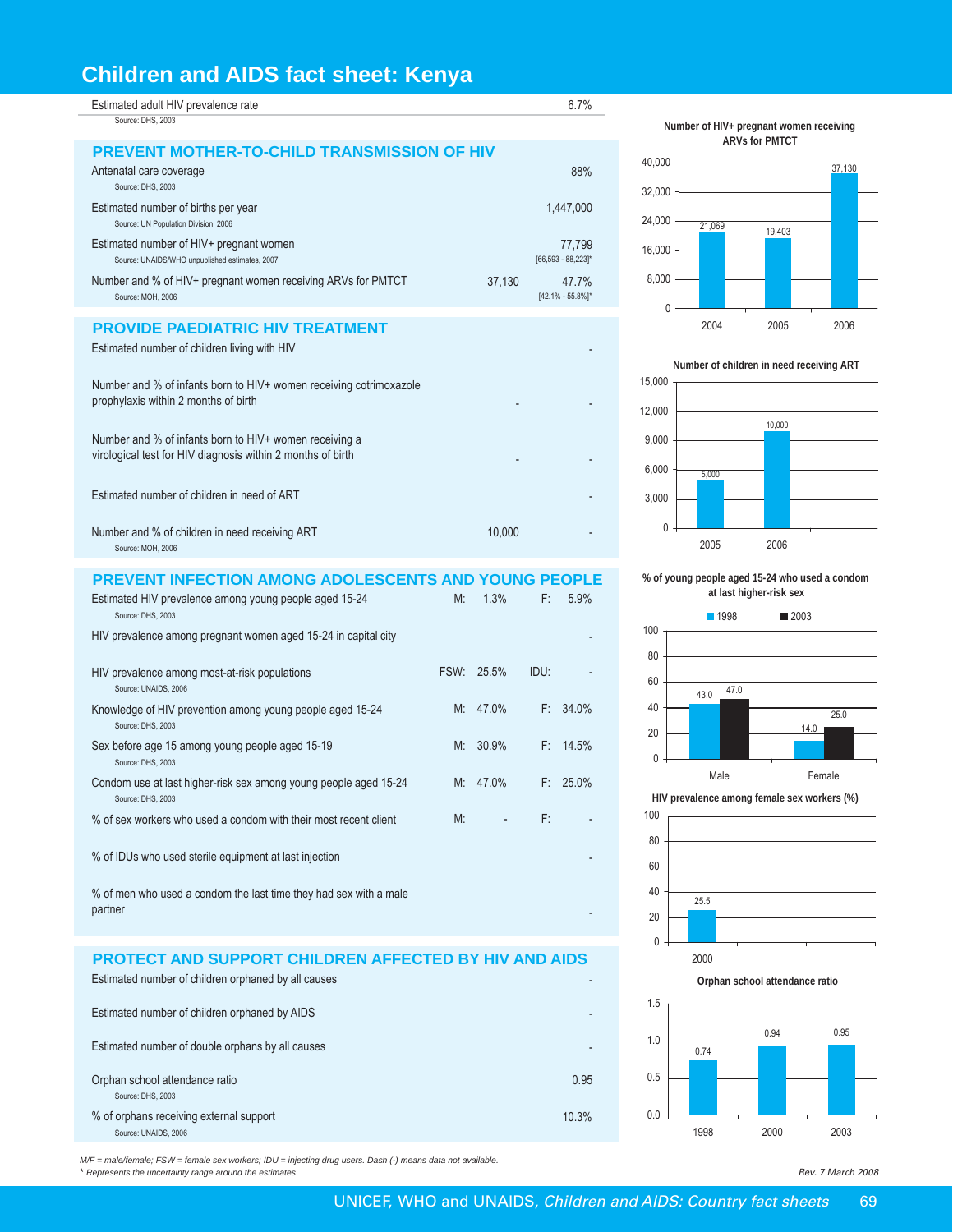## Estimated adult HIV prevalence rate

## **PREVENT MOTHER-TO-CHILD TRANSMISSION OF HIV**

| Antenatal care coverage                                           |     |  |
|-------------------------------------------------------------------|-----|--|
|                                                                   | 800 |  |
| Estimated number of births per year<br>ν                          |     |  |
| Source: UN Population Division, 2006                              | 600 |  |
| Estimated number of HIV+ pregnant women                           | 400 |  |
|                                                                   |     |  |
| Number and % of HIV+ pregnant women receiving ARVs for PMTCT<br>- | 200 |  |
|                                                                   |     |  |

## **PROVIDE PAEDIATRIC HIV TREATMENT**

| Estimated number of children living with HIV                       |  |       |                               |
|--------------------------------------------------------------------|--|-------|-------------------------------|
|                                                                    |  |       | Number of children in need re |
| Number and % of infants born to HIV+ women receiving cotrimoxazole |  | 1,000 |                               |
| prophylaxis within 2 months of birth                               |  | 800   |                               |
|                                                                    |  |       |                               |
| Number and % of infants born to HIV+ women receiving a             |  | 600   |                               |
| virological test for HIV diagnosis within 2 months of birth        |  |       |                               |
|                                                                    |  | 400   |                               |
| Estimated number of children in need of ART                        |  | 200   |                               |
|                                                                    |  |       |                               |
| Number and % of children in need receiving ART                     |  |       |                               |

## **PREVENT INFECTION AMONG ADOLESCENTS AND YOUNG PEOPLE**

| Estimated HIV prevalence among young people aged 15-24            | M:   | F:   | at last liigilei -ilsk s                  |                                |  |
|-------------------------------------------------------------------|------|------|-------------------------------------------|--------------------------------|--|
| HIV prevalence among pregnant women aged 15-24 in capital city    |      |      | 100                                       |                                |  |
| HIV prevalence among most-at-risk populations                     | FSW: | IDU: | 80<br>60                                  |                                |  |
| Knowledge of HIV prevention among young people aged 15-24         | M:   | F:   | 40                                        |                                |  |
| Sex before age 15 among young people aged 15-19                   | M:   | F:   | 20                                        |                                |  |
|                                                                   | M:   | F:   | 0                                         | Male                           |  |
| Condom use at last higher-risk sex among young people aged 15-24  |      |      |                                           | HIV prevalence among female se |  |
| % of sex workers who used a condom with their most recent client  | M:   | F:   | 100<br>80                                 |                                |  |
| % of IDUs who used sterile equipment at last injection            |      |      | 60                                        |                                |  |
| % of men who used a condom the last time they had sex with a male |      |      | $\Lambda$ <sup><math>\Lambda</math></sup> |                                |  |

**PROTECT AND SUPPORT CHILDREN AFFECTED BY HIV AND AIDS**

partner

| Estimated number of children orphaned by all causes |   |     | Orphan school attenda |
|-----------------------------------------------------|---|-----|-----------------------|
| Estimated number of children orphaned by AIDS       |   | 1.5 |                       |
| Estimated number of double orphans by all causes    | - | 1.0 |                       |
| Orphan school attendance ratio                      |   | 0.5 |                       |
| % of orphans receiving external support             |   | 0.0 |                       |

\* *Represents the uncertainty range around the estimates M/F = male/female; FSW = female sex workers; IDU = injecting drug users. Dash (-) means data not available.*

| Number of HIV+ pregnant women receiving |  |
|-----------------------------------------|--|
| <b>ARVs for PMTCT</b>                   |  |

-

-

| 1,000 |  |
|-------|--|
| 800   |  |
| 600   |  |
| 400   |  |
| 200   |  |
|       |  |

|       | Number of children in need receiving ART |
|-------|------------------------------------------|
| 1,000 |                                          |
| 800   |                                          |
| 600   |                                          |
| 400   |                                          |
| 200   |                                          |
|       |                                          |

#### **% of young people aged 15-24 who used a condom at last higher-risk sex**

| 100     |                                             |
|---------|---------------------------------------------|
| 80      |                                             |
| 60      |                                             |
| 40      |                                             |
| 20      |                                             |
| 0       |                                             |
|         | Male<br>Female                              |
|         | HIV prevalence among female sex workers (%) |
| $100 -$ |                                             |
| 80<br>ł |                                             |
| 60      |                                             |
| 40      |                                             |
| 20      |                                             |
| 0       |                                             |
|         | Orphan school attendance ratio              |
| 1.5     |                                             |
| 1.0     |                                             |
|         |                                             |
| 0.5     |                                             |
| 0.0     | T                                           |
|         |                                             |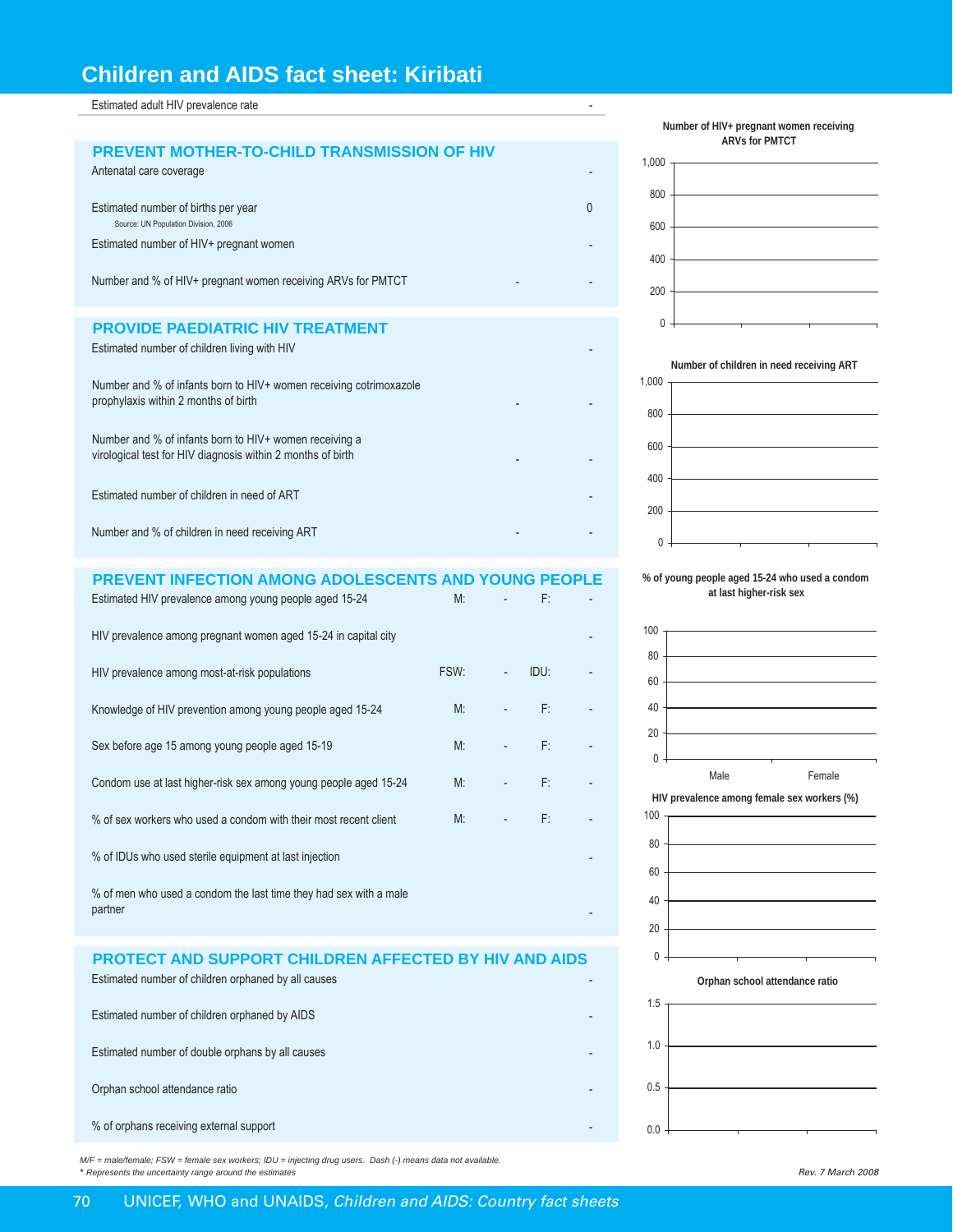## **Children and AIDS fact sheet: Korea, Democratic People's Republic of**

-

### Estimated adult HIV prevalence rate

Estimated number of HIV+ pregnant women Source: UNAIDS/WHO unpublished estimates, 2007 Source: UNAIDS/WHO unpublished estimates, 2007

Estimated number of children living with HIV

partner

Number and % of HIV+ pregnant women receiving ARVs for PMTCT

**PROVIDE PAEDIATRIC HIV TREATMENT**

## **PREVENT MOTHER-TO-CHILD TRANSMISSION OF HIV** Antenatal care coverage Estimated number of births per year 321,000

**Number of HIV+ pregnant women receiving ARVs for PMTCT**

| <b>EVENT MOTHER-TO-CHILD TRANSMISSION OF HIV</b>          |                  | 1.000 |  |
|-----------------------------------------------------------|------------------|-------|--|
| natal care coverage                                       |                  |       |  |
|                                                           |                  | 800   |  |
| nated number of births per year                           | 321,000          |       |  |
| Source: UN Population Division, 2006                      |                  | 600   |  |
| nated number of HIV+ pregnant women                       | < 100            |       |  |
| Source: UNAIDS/WHO unpublished estimates, 2007            | $[<100 - 200]$ * | 400   |  |
| ber and % of HIV+ pregnant women receiving ARVs for PMTCT |                  | 200   |  |
|                                                           |                  |       |  |
|                                                           |                  |       |  |
| <b>OVIDE PAEDIATRIC HIV TREATMENT</b>                     |                  |       |  |
| nated number of children living with HIV                  |                  |       |  |

|                                                                                                                       |  | Number of children in need receiving ART |  |
|-----------------------------------------------------------------------------------------------------------------------|--|------------------------------------------|--|
| Number and % of infants born to HIV+ women receiving cotrimoxazole                                                    |  | 1,000                                    |  |
| prophylaxis within 2 months of birth                                                                                  |  | 800                                      |  |
|                                                                                                                       |  |                                          |  |
| Number and % of infants born to HIV+ women receiving a<br>virological test for HIV diagnosis within 2 months of birth |  | 600                                      |  |
|                                                                                                                       |  | 400                                      |  |
| Estimated number of children in need of ART                                                                           |  |                                          |  |
|                                                                                                                       |  | 200                                      |  |
| Number and % of children in need receiving ART                                                                        |  |                                          |  |
|                                                                                                                       |  |                                          |  |

#### **PREVENT INFECTION AMONG ADOLESCENTS AND YOUNG PEOPLE**

| Estimated HIV prevalence among young people aged 15-24            | M:   | F:   | at last higher-risk s                           |  |
|-------------------------------------------------------------------|------|------|-------------------------------------------------|--|
| HIV prevalence among pregnant women aged 15-24 in capital city    |      |      | 100                                             |  |
| HIV prevalence among most-at-risk populations                     | FSW: | IDU: | 80<br>60                                        |  |
| Knowledge of HIV prevention among young people aged 15-24         | M:   | F:   | 40                                              |  |
| Sex before age 15 among young people aged 15-19                   | M:   | F:   | 20<br>0                                         |  |
| Condom use at last higher-risk sex among young people aged 15-24  | M:   | F:   | Male                                            |  |
| % of sex workers who used a condom with their most recent client  | M:   | F:   | HIV prevalence among female se<br>100           |  |
| % of IDUs who used sterile equipment at last injection            |      |      | 80                                              |  |
| % of men who used a condom the last time they had sex with a male |      |      | 60<br>$\Lambda$ <sup><math>\Lambda</math></sup> |  |

#### **PROTECT AND SUPPORT CHILDREN AFFECTED BY HIV AND AIDS**

| Estimated number of children orphaned by all causes | $\qquad \qquad \blacksquare$ | Orphan school attenda |
|-----------------------------------------------------|------------------------------|-----------------------|
| Estimated number of children orphaned by AIDS       | -                            | 1.5                   |
| Estimated number of double orphans by all causes    | -                            | 1.0                   |
| Orphan school attendance ratio                      |                              | 0.5                   |
| % of orphans receiving external support             |                              | 0.0                   |

**% of young people aged 15-24 who used a condom at last higher-risk sex**

| 100 |                                             |
|-----|---------------------------------------------|
| 80  |                                             |
| 60  |                                             |
| 40  |                                             |
| 20  |                                             |
| 0   | Male<br>Female                              |
| 100 | HIV prevalence among female sex workers (%) |
| 80  |                                             |
| 60  |                                             |
| 40  |                                             |
| 20  |                                             |
| 0   |                                             |
|     | Orphan school attendance ratio              |
| 1.5 |                                             |
| 1.0 |                                             |
| 0.5 |                                             |
| 0.0 |                                             |

\* *Represents the uncertainty range around the estimates M/F = male/female; FSW = female sex workers; IDU = injecting drug users. Dash (-) means data not available.*

Rev. 7 March 2008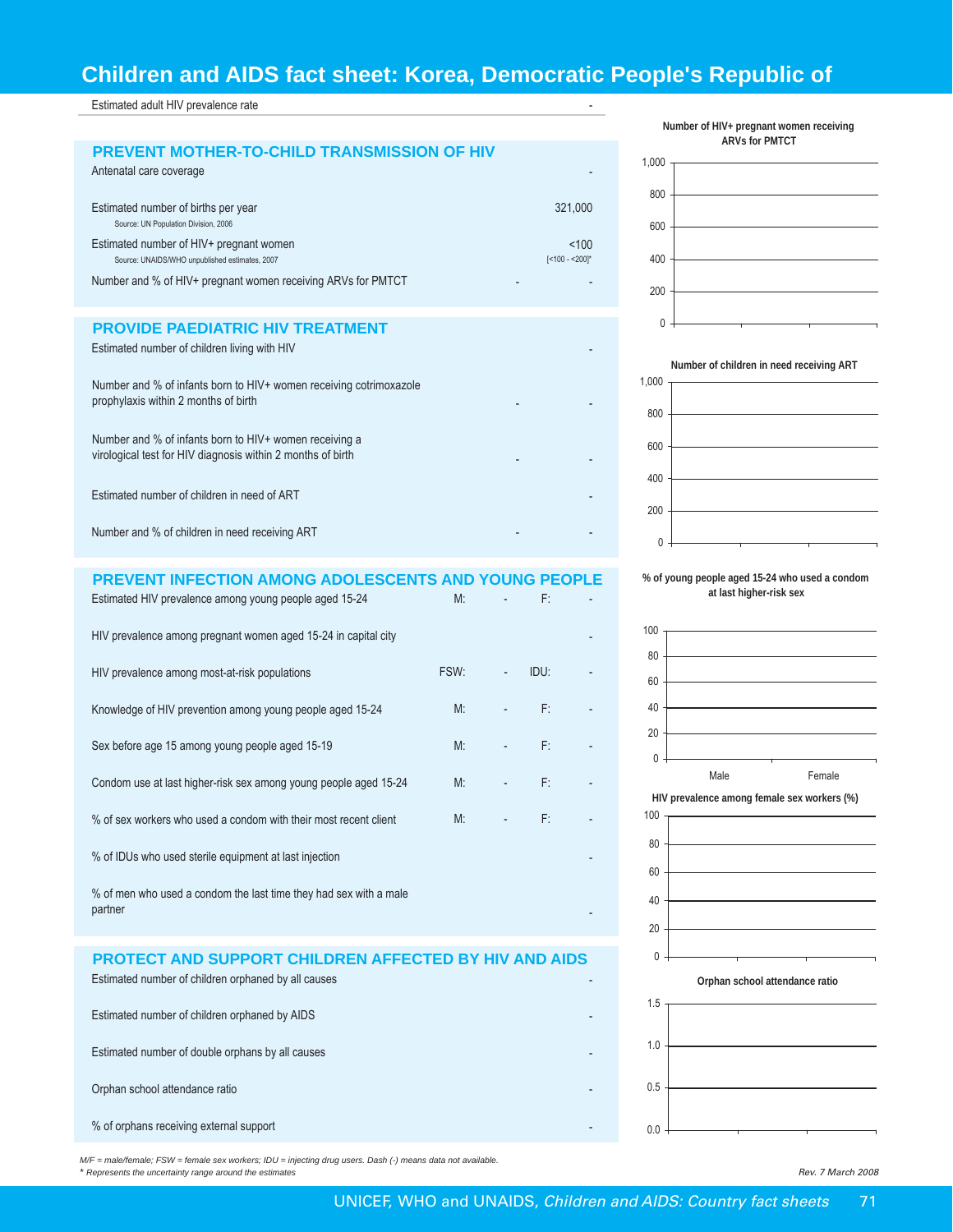# **Children and AIDS fact sheet: Korea, Republic of**

| Estimated adult HIV prevalence rate                                                                                   |      |                     | $< 0.1\%$      |              |                                                                           |
|-----------------------------------------------------------------------------------------------------------------------|------|---------------------|----------------|--------------|---------------------------------------------------------------------------|
| Source: UNAIDS, 2006                                                                                                  |      |                     |                |              | Number of HIV+ pregnant women receiving<br><b>ARVs for PMTCT</b>          |
| <b>PREVENT MOTHER-TO-CHILD TRANSMISSION OF HIV</b>                                                                    |      |                     |                | 1,000        |                                                                           |
| Antenatal care coverage                                                                                               |      |                     |                |              |                                                                           |
| Estimated number of births per year                                                                                   |      |                     | 455,000        | 800          |                                                                           |
| Source: UN Population Division, 2006                                                                                  |      |                     |                | 600          |                                                                           |
| Estimated number of HIV+ pregnant women                                                                               |      |                     | < 100          |              |                                                                           |
| Source: UNAIDS/WHO unpublished estimates, 2007                                                                        |      | $[< 100 - 500]$ *   |                | 400          |                                                                           |
| Number and % of HIV+ pregnant women receiving ARVs for PMTCT                                                          |      |                     |                | 200          |                                                                           |
|                                                                                                                       |      |                     |                | 0            |                                                                           |
| <b>PROVIDE PAEDIATRIC HIV TREATMENT</b>                                                                               |      |                     |                |              |                                                                           |
| Estimated number of children living with HIV                                                                          |      |                     |                |              | Number of children in need receiving ART                                  |
| Number and % of infants born to HIV+ women receiving cotrimoxazole                                                    |      |                     |                | 1,000        |                                                                           |
| prophylaxis within 2 months of birth                                                                                  |      |                     |                | 800          |                                                                           |
|                                                                                                                       |      |                     |                |              |                                                                           |
| Number and % of infants born to HIV+ women receiving a<br>virological test for HIV diagnosis within 2 months of birth |      |                     |                | 600          |                                                                           |
|                                                                                                                       |      |                     |                | 400          |                                                                           |
| Estimated number of children in need of ART                                                                           |      |                     |                |              |                                                                           |
|                                                                                                                       |      |                     |                | 200          |                                                                           |
| Number and % of children in need receiving ART                                                                        |      |                     |                | 0            |                                                                           |
|                                                                                                                       |      |                     |                |              |                                                                           |
| PREVENT INFECTION AMONG ADOLESCENTS AND YOUNG                                                                         | M:   | <b>PEOPLE</b><br>F: |                |              | % of young people aged 15-24 who used a condom<br>at last higher-risk sex |
| Estimated HIV prevalence among young people aged 15-24                                                                |      |                     |                |              |                                                                           |
| HIV prevalence among pregnant women aged 15-24 in capital city                                                        |      |                     |                | 100          |                                                                           |
|                                                                                                                       |      |                     |                | 80           |                                                                           |
| HIV prevalence among most-at-risk populations                                                                         | FSW: | IDU:                |                | 60           |                                                                           |
| Knowledge of HIV prevention among young people aged 15-24                                                             | M:   | F:                  | $\overline{a}$ | 40           |                                                                           |
|                                                                                                                       |      |                     |                | 20           |                                                                           |
| Sex before age 15 among young people aged 15-19                                                                       | M:   | F:                  |                | $\mathbf{0}$ |                                                                           |
|                                                                                                                       |      |                     |                |              | Male<br>Female                                                            |
| Condom use at last higher-risk sex among young people aged 15-24                                                      | M:   | F:                  |                |              | HIV prevalence among female sex workers (%)                               |
| % of sex workers who used a condom with their most recent client                                                      | M:   | F:                  |                | 100          |                                                                           |
|                                                                                                                       |      |                     |                | 80           |                                                                           |
| % of IDUs who used sterile equipment at last injection                                                                |      |                     |                | 60           |                                                                           |
| % of men who used a condom the last time they had sex with a male                                                     |      |                     |                |              |                                                                           |
| partner                                                                                                               |      |                     |                | 40           |                                                                           |
|                                                                                                                       |      |                     |                | 20           |                                                                           |
| <b>PROTECT AND SUPPORT CHILDREN AFFECTED BY HIV AND AIDS</b>                                                          |      |                     |                | 0            |                                                                           |
| Estimated number of children orphaned by all causes                                                                   |      |                     |                |              | Orphan school attendance ratio                                            |
|                                                                                                                       |      |                     |                | 1.5          |                                                                           |
| Estimated number of children orphaned by AIDS                                                                         |      |                     |                |              |                                                                           |
| Estimated number of double orphans by all causes                                                                      |      |                     |                | 1.0          |                                                                           |
|                                                                                                                       |      |                     |                |              |                                                                           |
| Orphan school attendance ratio                                                                                        |      |                     |                | 0.5          |                                                                           |
|                                                                                                                       |      |                     |                |              |                                                                           |
| % of orphans receiving external support                                                                               |      |                     |                | 0.0          |                                                                           |
|                                                                                                                       |      |                     |                |              |                                                                           |

\* *Represents the uncertainty range around the estimates M/F = male/female; FSW = female sex workers; IDU = injecting drug users. Dash (-) means data not available.*  $\overline{\phantom{0}}$ 

 $\overline{\phantom{0}}$ 

 $\overline{\phantom{0}}$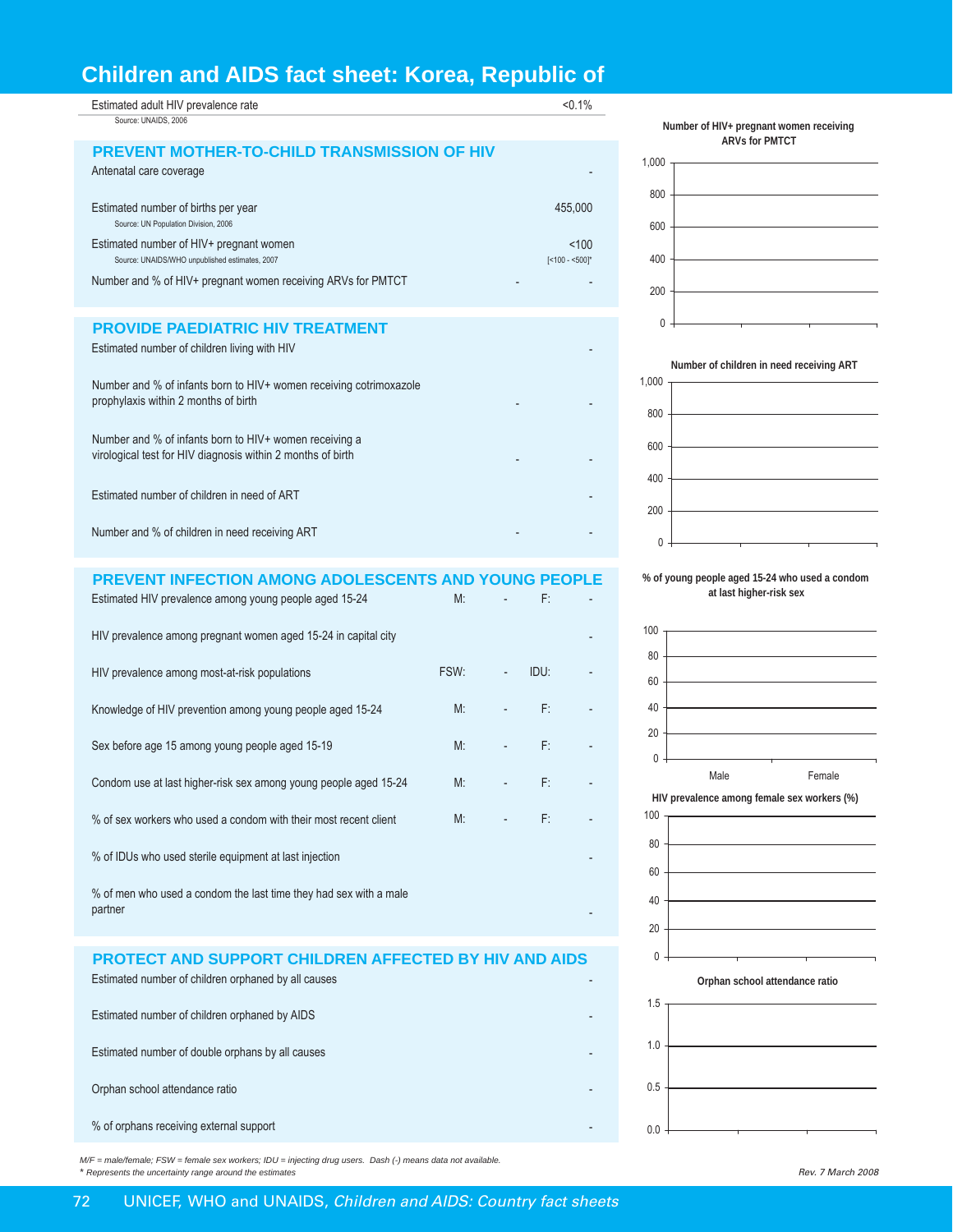## Estimated adult HIV prevalence rate

## **PREVENT MOTHER-TO-CHILD TRANSMISSION OF HIV**

| Antenatal care coverage                                                                  |     |  |
|------------------------------------------------------------------------------------------|-----|--|
|                                                                                          | 800 |  |
| Estimated number of births per year<br>50,000                                            |     |  |
| Source: UN Population Division, 2006                                                     | 600 |  |
| Estimated number of HIV+ pregnant women                                                  | 400 |  |
|                                                                                          |     |  |
| Number and % of HIV+ pregnant women receiving ARVs for PMTCT<br>$\overline{\phantom{a}}$ | 200 |  |
|                                                                                          |     |  |

## **PROVIDE PAEDIATRIC HIV TREATMENT**

| Estimated number of children living with HIV |   |
|----------------------------------------------|---|
|                                              | . |

Number and % of infants born to HIV+ women receiving cotrimoxazole Number and % of infants born to HIV+ women receiving cotrimoxazole prophylaxis within 6 weeks of birth <sup>2007</sup> <sup>1090</sup> prophylaxis within 2 months of birth

Number and % of infants born to HIV+ women receiving a Number and % of infants born to HIV+ women receiving a virological test for HIV diagnosis within 2 months of birth Estimated number of children in need of ART

Number and % of children in need receiving ART

## **PREVENT INFECTION AMONG ADOLESCENTS AND YOUNG PEOPLE**

| Estimated HIV prevalence among young people aged 15-24           | M:   | F:   |     | at last liigilei -ilsk s       |
|------------------------------------------------------------------|------|------|-----|--------------------------------|
| HIV prevalence among pregnant women aged 15-24 in capital city   |      |      | 100 |                                |
| HIV prevalence among most-at-risk populations                    | FSW: | IDU: | 80  |                                |
|                                                                  |      |      | 60  |                                |
| Knowledge of HIV prevention among young people aged 15-24        | M:   | F:   | 40  |                                |
| Sex before age 15 among young people aged 15-19                  | M:   | F:   | 20  |                                |
|                                                                  |      |      | 0   |                                |
| Condom use at last higher-risk sex among young people aged 15-24 | M:   | F:   |     | Male                           |
|                                                                  |      |      |     | HIV prevalence among female se |
| % of sex workers who used a condom with their most recent client | M:   | F:   | 100 |                                |
| % of IDUs who used sterile equipment at last injection           |      |      | 80  |                                |
|                                                                  |      |      | 60  |                                |
|                                                                  |      |      |     |                                |

% of men who used a condom the last time they had sex with a male partner

## **PROTECT AND SUPPORT CHILDREN AFFECTED BY HIV AND AIDS**

| Estimated number of children orphaned by all causes | $\overline{\phantom{0}}$ | Orphan school attenda |
|-----------------------------------------------------|--------------------------|-----------------------|
| Estimated number of children orphaned by AIDS       |                          | l.5                   |
| Estimated number of double orphans by all causes    |                          | 1.0                   |
| Orphan school attendance ratio                      | -                        | 0.5                   |
| % of orphans receiving external support             |                          | 0.0                   |

 $*$  Represents the uncertainty range around the estimates *M/F = male/female; FSW = female sex workers; IDU = injecting drug users. Dash (-) means data not available.*

Rev. 7 March 2008

| 1,000 |  |
|-------|--|
|       |  |
| 800   |  |
|       |  |
| 600   |  |
|       |  |
| 400   |  |

**Number of HIV+ pregnant women receiving ARVs for PMTCT**

**Number of children in need receiving ART**  $0$ . 200 400 600 800 1,000

#### **% of young people aged 15-24 who used a condom at last higher-risk sex**

| 100      |                                             |
|----------|---------------------------------------------|
| 80       |                                             |
| 60       |                                             |
| 40       |                                             |
| 20       |                                             |
| 0        |                                             |
|          | Male<br>Female                              |
| 100      | HIV prevalence among female sex workers (%) |
| 80<br>ł, |                                             |
| 60       |                                             |
| 40       |                                             |
| 20       |                                             |
| 0        |                                             |
|          | Orphan school attendance ratio              |
| 1.5      |                                             |
| 1.0      |                                             |
| 0.5      |                                             |
| 0.0      | T                                           |

-

- -

- -

- -

-

 $\Omega$ 200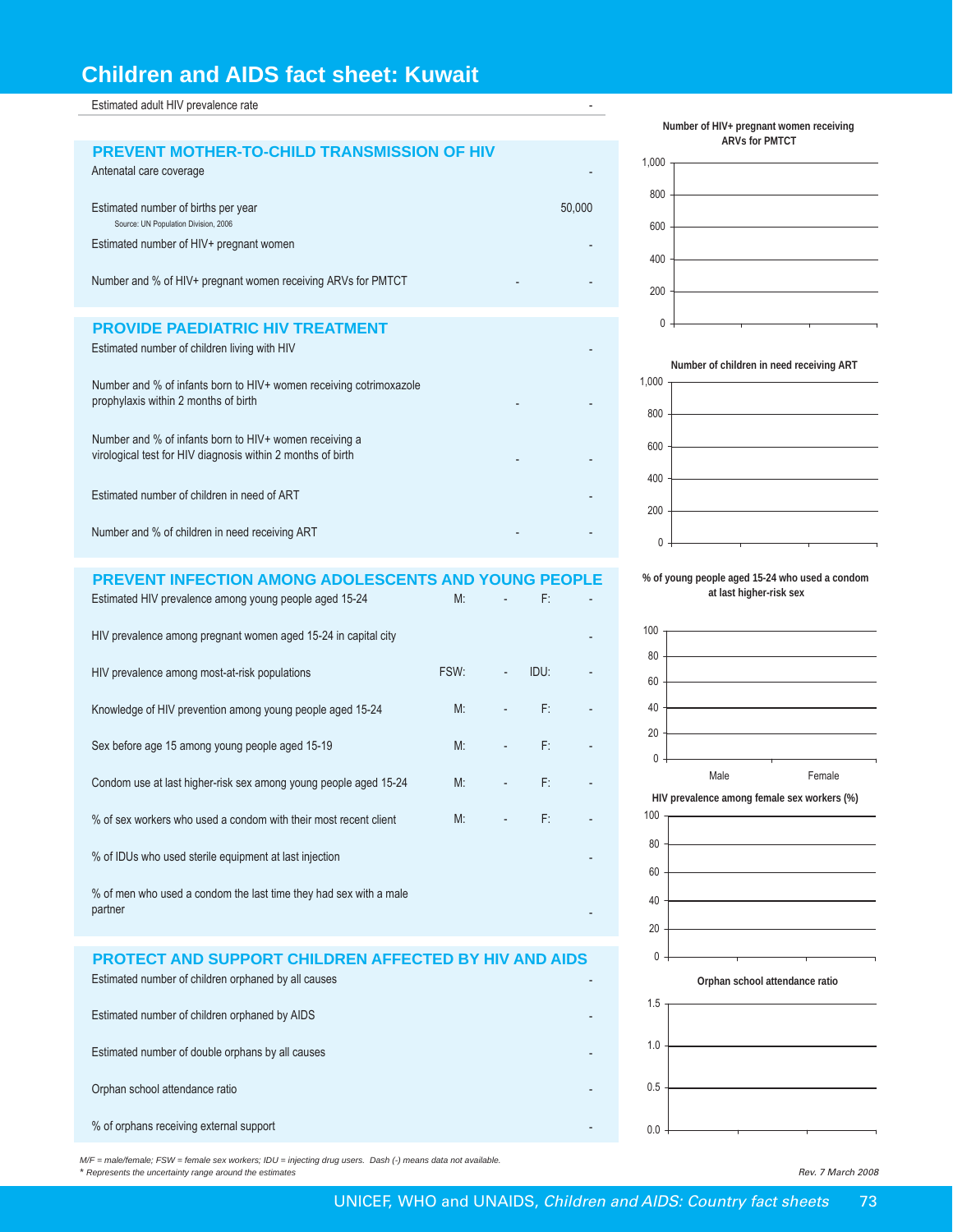# **Children and AIDS fact sheet: Kyrgyzstan**

| Estimated adult HIV prevalence rate                                                    |      |      |      | 0.1%             |       |                                    |
|----------------------------------------------------------------------------------------|------|------|------|------------------|-------|------------------------------------|
| Source: UNAIDS, 2006                                                                   |      |      |      |                  |       | Number of HIV+ pregnant wome       |
| <b>PREVENT MOTHER-TO-CHILD TRANSMISSION OF HIV</b>                                     |      |      |      |                  |       | <b>ARVs for PMTCT</b>              |
| Antenatal care coverage                                                                |      |      |      | 97%              | 1,000 |                                    |
| Source: MICS, 2006                                                                     |      |      |      |                  | 800   |                                    |
| Estimated number of births per year                                                    |      |      |      | 113,000          |       |                                    |
| Source: UN Population Division, 2006                                                   |      |      |      |                  | 600   |                                    |
| Estimated number of HIV+ pregnant women                                                |      |      |      | 100              | 400   |                                    |
| Source: UNAIDS/WHO unpublished estimates, 2007                                         |      |      |      | $[<100 - 200]$ * |       |                                    |
| Number and % of HIV+ pregnant women receiving ARVs for PMTCT                           |      | 9    |      |                  | 200   |                                    |
| Source: MOH. 2006                                                                      |      |      |      |                  | 0     | 9                                  |
|                                                                                        |      |      |      |                  |       | 2006                               |
| <b>PROVIDE PAEDIATRIC HIV TREATMENT</b>                                                |      |      |      |                  |       |                                    |
| Estimated number of children living with HIV                                           |      |      |      |                  |       | Number of children in need re      |
| Number and % of infants born to HIV+ women receiving cotrimoxazole                     |      |      |      |                  | 1,000 |                                    |
| prophylaxis within 2 months of birth                                                   |      |      |      |                  |       |                                    |
|                                                                                        |      |      |      |                  | 800   |                                    |
| Number and % of infants born to HIV+ women receiving a                                 |      |      |      |                  | 600   |                                    |
| virological test for HIV diagnosis within 2 months of birth                            |      |      |      |                  |       |                                    |
|                                                                                        |      |      |      |                  | 400   |                                    |
| Estimated number of children in need of ART                                            |      |      |      |                  | 200   |                                    |
|                                                                                        |      |      |      |                  |       | 3                                  |
| Number and % of children in need receiving ART                                         |      | 3    |      |                  | 0     |                                    |
| Source: MOH, 2006                                                                      |      |      |      |                  |       | 2006                               |
| PREVENT INFECTION AMONG ADOLESCENTS AND YOUNG                                          |      |      |      | <b>PEOPLE</b>    |       | % of young people aged 15-24 who u |
| Estimated HIV prevalence among young people aged 15-24                                 | M:   |      | F:   |                  |       | at last higher-risk sex            |
|                                                                                        |      |      |      |                  |       | ■2006                              |
| HIV prevalence among pregnant women aged 15-24 in capital city                         |      |      |      |                  | 100   |                                    |
|                                                                                        |      |      |      |                  | 80    |                                    |
| HIV prevalence among most-at-risk populations                                          | FSW: | 1.7% | IDU: | 6.2%             | 60    |                                    |
| Source: UNAIDS, 2006                                                                   |      |      |      |                  |       |                                    |
| Knowledge of HIV prevention among young people aged 15-24                              | M:   |      | F: I | 20.3%            | 40    |                                    |
| Source: MICS, 2006                                                                     |      |      |      |                  | 20    |                                    |
| Sex before age 15 among young people aged 15-19                                        | M:   |      | F:   | 0.2%             | 0     |                                    |
| Source: MICS, 2006                                                                     |      |      |      |                  |       | Male<br>Fe                         |
| Condom use at last higher-risk sex among young people aged 15-24<br>Source: MICS, 2006 | M:   |      | F: I | 56.0%            |       | HIV prevalence among female sex    |
| % of sex workers who used a condom with their most recent client                       | M:   |      | F:   |                  | 100   |                                    |
|                                                                                        |      |      |      |                  |       |                                    |
| % of IDUs who used sterile equipment at last injection                                 |      |      |      |                  | 80    |                                    |
|                                                                                        |      |      |      |                  | 60    |                                    |
| % of men who used a condom the last time they had sex with a male                      |      |      |      |                  | 40    |                                    |
| partner                                                                                |      |      |      | 68.3%            | 20    |                                    |
| Source: UNAIDS, 2006                                                                   |      |      |      |                  |       |                                    |

## **PROTECT AND SUPPORT CHILDREN AFFECTED BY HIV AND AIDS**

| Estimated number of children orphaned by all causes           | $\qquad \qquad \blacksquare$ | Orphan school attenda |      |  |
|---------------------------------------------------------------|------------------------------|-----------------------|------|--|
| Estimated number of children orphaned by AIDS                 |                              | 1.5                   | 1.03 |  |
| Estimated number of double orphans by all causes              | -                            | 1.0                   |      |  |
| Orphan school attendance ratio                                | 1.03                         | 0.5                   |      |  |
| Source: MICS, 2006<br>% of orphans receiving external support |                              | 0.0                   | 2006 |  |

\* *Represents the uncertainty range around the estimates M/F = male/female; FSW = female sex workers; IDU = injecting drug users. Dash (-) means data not available.*





**% of young people aged 15-24 who used a condom at last higher-risk sex**

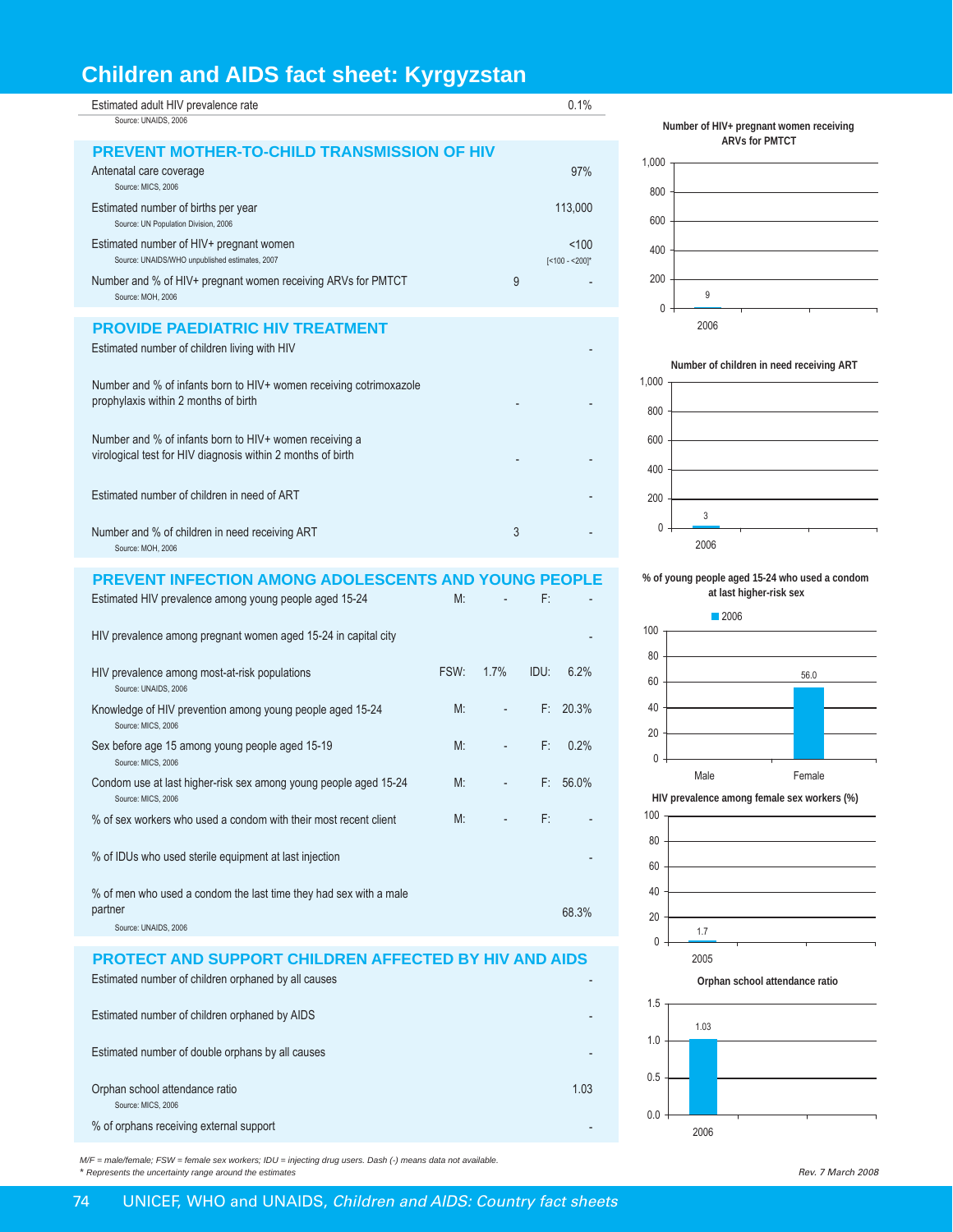## **Children and AIDS fact sheet: Lao People's Democratic Republic**

| <u>aron ana mpo iaot ono</u>                                                                               |                     | <u> SINAND I ISPANIIS</u> |                                         |  |
|------------------------------------------------------------------------------------------------------------|---------------------|---------------------------|-----------------------------------------|--|
| Estimated adult HIV prevalence rate                                                                        | 0.1%                |                           |                                         |  |
| Source: UNAIDS, 2006                                                                                       |                     |                           | Number of HIV+ pregnant women rece      |  |
| PREVENT MOTHER-TO-CHILD TRANSMISSION OF HIV                                                                |                     |                           | <b>ARVs for PMTCT</b>                   |  |
| Antenatal care coverage                                                                                    | 27%                 | 1,000                     |                                         |  |
| Source: MICS, 2001                                                                                         |                     | 800                       |                                         |  |
| Estimated number of births per year                                                                        | 156.000             |                           |                                         |  |
| Source: UN Population Division, 2006                                                                       |                     | 600                       |                                         |  |
| Estimated number of HIV+ pregnant women                                                                    | < 200               | 400                       |                                         |  |
| Source: UNAIDS/WHO unpublished estimates, 2007                                                             | $[< 100 - 500]$ *   | 200                       |                                         |  |
| Number and % of HIV+ pregnant women receiving ARVs for PMTCT                                               |                     |                           | 11<br>$\overline{c}$                    |  |
|                                                                                                            |                     | 0                         |                                         |  |
| <b>PROVIDE PAEDIATRIC HIV TREATMENT</b>                                                                    |                     |                           | 2004<br>2005                            |  |
| Estimated number of children living with HIV                                                               |                     |                           |                                         |  |
|                                                                                                            |                     | 1,000                     | Number of children in need receivin     |  |
| Number and % of infants born to HIV+ women receiving cotrimoxazole<br>prophylaxis within 2 months of birth |                     |                           |                                         |  |
|                                                                                                            |                     | 800                       |                                         |  |
| Number and % of infants born to HIV+ women receiving a                                                     |                     | 600                       |                                         |  |
| virological test for HIV diagnosis within 2 months of birth                                                |                     |                           |                                         |  |
|                                                                                                            |                     | 400                       |                                         |  |
| Estimated number of children in need of ART                                                                |                     | 200                       |                                         |  |
|                                                                                                            |                     | 0                         | 3<br>3                                  |  |
| Number and % of children in need receiving ART<br>Source: MOH. 2006                                        | 3                   |                           | 2005<br>2006                            |  |
|                                                                                                            |                     |                           |                                         |  |
| <b>PREVENT INFECTION AMONG ADOLESCENTS AND</b>                                                             | <b>YOUNG PEOPLE</b> |                           | % of young people aged 15-24 who used a |  |
| M:<br>Estimated HIV prevalence among young people aged 15-24                                               | F:                  |                           | at last higher-risk sex                 |  |
|                                                                                                            |                     | 100                       |                                         |  |
| HIV prevalence among pregnant women aged 15-24 in capital city                                             |                     | 80                        |                                         |  |
| 1.1%<br>FSW:<br>HIV prevalence among most-at-risk populations                                              | IDU:                |                           |                                         |  |
| Source: UNAIDS, 2006                                                                                       |                     | 60                        |                                         |  |
| Knowledge of HIV provention among voung nearly aged 15 24<br>$M -$                                         | Е۰                  | 40                        |                                         |  |

|                                                                       |      |                          |      |             | 100 |                                |
|-----------------------------------------------------------------------|------|--------------------------|------|-------------|-----|--------------------------------|
| HIV prevalence among pregnant women aged 15-24 in capital city        |      |                          |      |             |     |                                |
|                                                                       |      |                          |      |             | 80  |                                |
| HIV prevalence among most-at-risk populations<br>Source: UNAIDS, 2006 | FSW: | 1.1%                     | IDU: |             | 60  |                                |
|                                                                       |      |                          |      |             | 40  |                                |
| Knowledge of HIV prevention among young people aged 15-24             | M:   | -                        | F:   |             |     |                                |
|                                                                       |      |                          |      |             | 20  |                                |
| Sex before age 15 among young people aged 15-19                       | M:   | $\overline{\phantom{0}}$ | F:   |             |     |                                |
|                                                                       |      |                          |      |             | 0   |                                |
| Condom use at last higher-risk sex among young people aged 15-24      | M:   |                          | F:   |             |     | Male                           |
|                                                                       |      |                          |      |             |     | HIV prevalence among female se |
| % of sex workers who used a condom with their most recent client      | M:   | 58.8%                    |      | $F: 88.9\%$ | 100 |                                |
| Source: UNAIDS, 2006                                                  |      |                          |      |             |     |                                |
|                                                                       |      |                          |      |             | 80  |                                |
| % of IDUs who used sterile equipment at last injection                |      |                          |      |             | 60  |                                |
|                                                                       |      |                          |      |             |     |                                |

% of men who used a condom the last time they had sex with a male partner

## **PROTECT AND SUPPORT CHILDREN AFFECTED BY HIV AND AIDS**

| Estimated number of children orphaned by all causes | $\qquad \qquad \blacksquare$ |     | Orphan school attenda |
|-----------------------------------------------------|------------------------------|-----|-----------------------|
| Estimated number of children orphaned by AIDS       | -                            | 1.5 |                       |
| Estimated number of double orphans by all causes    | -                            | 1.0 |                       |
| Orphan school attendance ratio                      |                              | 0.5 |                       |
| % of orphans receiving external support             |                              | 0.0 |                       |

\* *Represents the uncertainty range around the estimates M/F = male/female; FSW = female sex workers; IDU = injecting drug users. Dash (-) means data not available.*

Rev. 7 March 2008

-

**Number of HIV+ pregnant women receiving** 

| 1,000 |                |      |  |
|-------|----------------|------|--|
| 800   |                |      |  |
| 600   |                |      |  |
| 400   |                |      |  |
|       |                |      |  |
| 200   | $\overline{2}$ | 11   |  |
| 0     | 2004           | 2005 |  |



condom

| 100 |                                             |
|-----|---------------------------------------------|
| 80  |                                             |
| 60  |                                             |
| 40  |                                             |
| 20  |                                             |
| 0   |                                             |
|     | Female<br>Male                              |
| 100 | HIV prevalence among female sex workers (%) |
| 80  |                                             |
| 60  |                                             |
| 40  |                                             |
| 20  |                                             |
| 0   | 1.1                                         |
|     | 2001                                        |
|     | Orphan school attendance ratio              |
| 1.5 |                                             |
| 1.0 |                                             |
| 0.5 |                                             |
| 0.0 |                                             |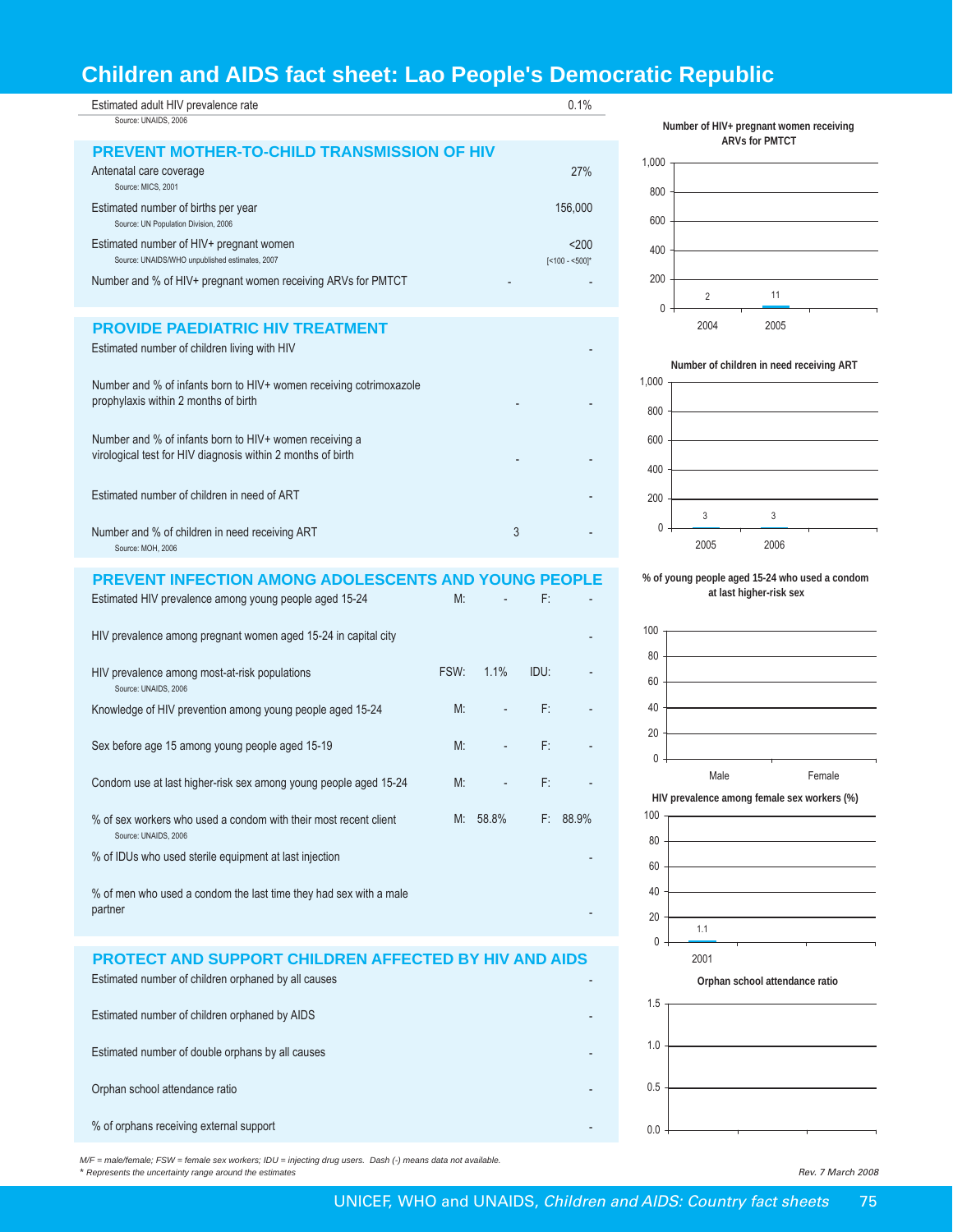# **Children and AIDS fact sheet: Lebanon**

|         | Estimated adult HIV prevalence rate                                                                                 |      |      | 0.1%                    |          |                                |                                                |
|---------|---------------------------------------------------------------------------------------------------------------------|------|------|-------------------------|----------|--------------------------------|------------------------------------------------|
|         | Source: UNAIDS, 2006                                                                                                |      |      |                         |          | <b>ARVs for PMTCT</b>          | Number of HIV+ pregnant women receiving        |
|         | PREVENT MOTHER-TO-CHILD TRANSMISSION OF HIV                                                                         |      |      |                         | 1,000    |                                |                                                |
|         | Antenatal care coverage<br>Source: PAPFAM, 2002                                                                     |      |      | 96%                     |          |                                |                                                |
|         | Estimated number of births per year                                                                                 |      |      | 74,000                  | 800      |                                |                                                |
|         | Source: UN Population Division, 2006                                                                                |      |      |                         | 600      |                                |                                                |
|         | Estimated number of HIV+ pregnant women<br>Source: UNAIDS/WHO unpublished estimates, 2007                           |      |      | 100<br>$[<100 - 500]$ * | 400      |                                |                                                |
|         | Number and % of HIV+ pregnant women receiving ARVs for PMTCT                                                        |      |      |                         | 200      |                                |                                                |
|         | <b>PROVIDE PAEDIATRIC HIV TREATMENT</b>                                                                             |      |      |                         | 0        |                                |                                                |
|         | Estimated number of children living with HIV                                                                        |      |      |                         |          |                                |                                                |
|         | Number and % of infants born to HIV+ women receiving cotrimoxazole                                                  |      |      |                         | 1,000    |                                | Number of children in need receiving ART       |
|         | prophylaxis within 2 months of birth                                                                                |      |      |                         | 800      |                                |                                                |
|         | Number and % of infants born to HIV+ women receiving a                                                              |      |      |                         | 600      |                                |                                                |
|         | virological test for HIV diagnosis within 2 months of birth                                                         |      |      |                         | 400      |                                |                                                |
|         | Estimated number of children in need of ART                                                                         |      |      |                         |          |                                |                                                |
|         | Number and % of children in need receiving ART                                                                      |      |      |                         | 200      |                                |                                                |
|         |                                                                                                                     |      |      |                         | $\Omega$ |                                |                                                |
|         | PREVENT INFECTION AMONG ADOLESCENTS AND YOUNG PEOPLE                                                                |      |      |                         |          |                                | % of young people aged 15-24 who used a condom |
|         | Estimated HIV prevalence among young people aged 15-24                                                              | M:   | F:   |                         |          | at last higher-risk sex        |                                                |
|         | HIV prevalence among pregnant women aged 15-24 in capital city                                                      |      |      |                         | 100      |                                |                                                |
|         |                                                                                                                     |      |      |                         | 80       |                                |                                                |
|         | HIV prevalence among most-at-risk populations                                                                       | FSW: | IDU: |                         | 60       |                                |                                                |
|         | Knowledge of HIV prevention among young people aged 15-24                                                           | M:   | F:   |                         | 40       |                                |                                                |
|         | Sex before age 15 among young people aged 15-19                                                                     | M:   | F:   |                         | 20       |                                |                                                |
|         | Condom use at last higher-risk sex among young people aged 15-24                                                    | M:   | F:   |                         | 0        | Male                           | Female                                         |
|         |                                                                                                                     |      |      |                         |          |                                | HIV prevalence among female sex workers (%)    |
|         | % of sex workers who used a condom with their most recent client                                                    | M:   | F:   |                         | 100      |                                |                                                |
|         | % of IDUs who used sterile equipment at last injection                                                              |      |      |                         | 80       |                                |                                                |
|         | % of men who used a condom the last time they had sex with a male                                                   |      |      |                         | 60       |                                |                                                |
| partner |                                                                                                                     |      |      |                         | 40       |                                |                                                |
|         |                                                                                                                     |      |      |                         | 20       |                                |                                                |
|         | <b>PROTECT AND SUPPORT CHILDREN AFFECTED BY HIV AND AIDS</b><br>Estimated number of children orphaned by all causes |      |      |                         | 0        | Orphan school attendance ratio |                                                |
|         |                                                                                                                     |      |      |                         | 1.5      |                                |                                                |
|         | Estimated number of children orphaned by AIDS                                                                       |      |      |                         |          |                                |                                                |
|         | Estimated number of double orphans by all causes                                                                    |      |      |                         | 1.0      |                                |                                                |
|         | Orphan school attendance ratio                                                                                      |      |      |                         | 0.5      |                                |                                                |
|         | % of orphans receiving external support                                                                             |      |      |                         | 0.0      |                                |                                                |
|         | M/F = male/female; FSW = female sex workers; IDU = injecting drug users. Dash (-) means data not available.         |      |      |                         |          |                                |                                                |
|         |                                                                                                                     |      |      |                         |          |                                |                                                |

\* *Represents the uncertainty range around the estimates*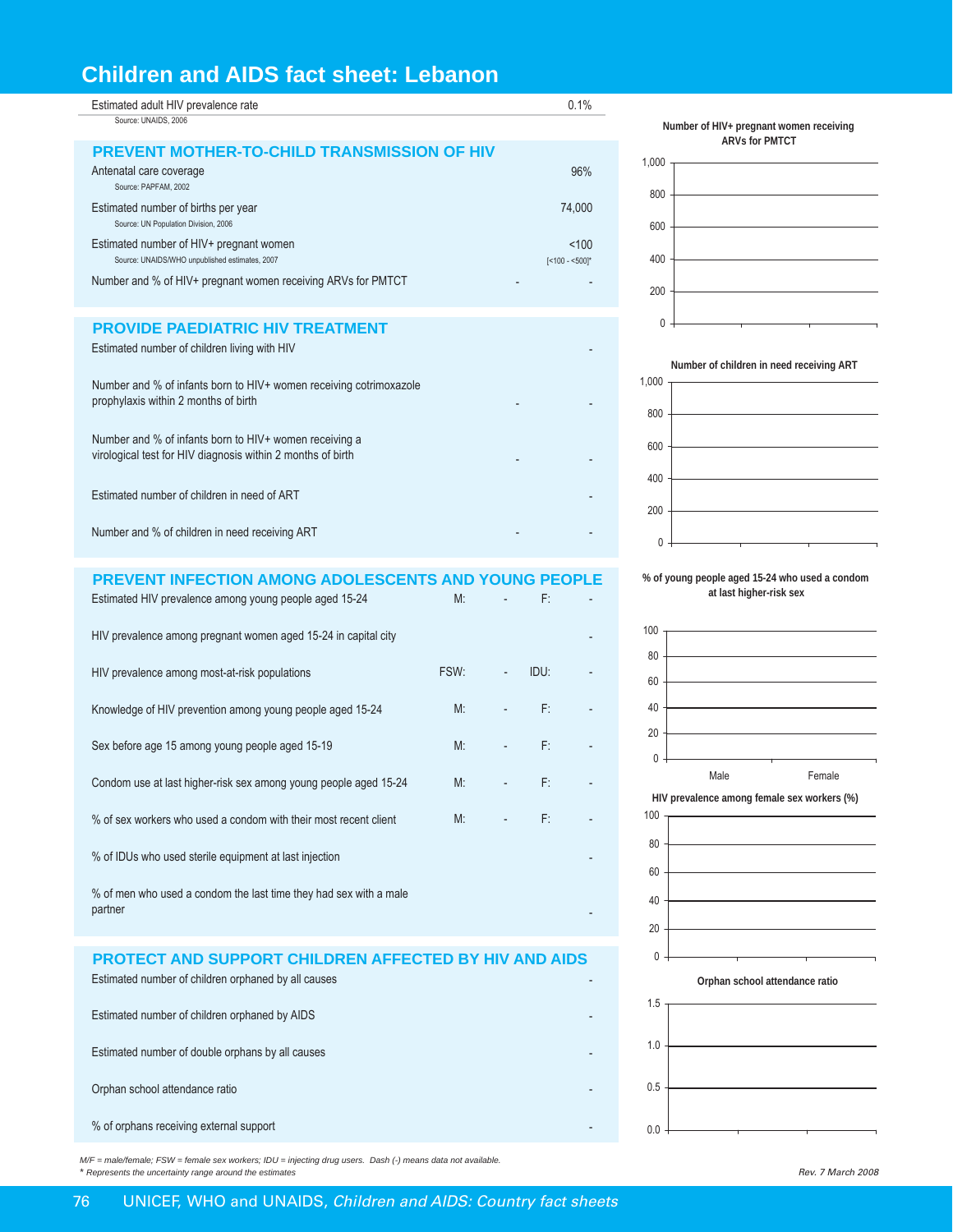## **Children and AIDS fact sheet: Lesotho**

| Estimated adult HIV prevalence rate                                                       |       | 23.5%                          |       |                               |                       |
|-------------------------------------------------------------------------------------------|-------|--------------------------------|-------|-------------------------------|-----------------------|
| Source: DHS. 2004                                                                         |       |                                |       | Number of HIV+ pregnant wome  | <b>ARVs for PMTCT</b> |
| <b>PREVENT MOTHER-TO-CHILD TRANSMISSION OF HIV</b>                                        |       |                                |       |                               |                       |
| Antenatal care coverage                                                                   |       | 90%                            | 2,500 |                               |                       |
| Source: DHS, 2004                                                                         |       |                                | 2,000 |                               | 1.811                 |
| Estimated number of births per year<br>Source: UN Population Division, 2006               |       | 59,000                         | 1,500 |                               |                       |
| Estimated number of HIV+ pregnant women<br>Source: UNAIDS/WHO unpublished estimates, 2007 |       | 11.985<br>[10,902 - 13,292]*   | 1,000 | 821                           |                       |
| Number and % of HIV+ pregnant women receiving ARVs for PMTCT<br>Source: MOH. 2006         | 2,005 | 16.7%<br>$[15.1\% - 18.4\%]$ * | 500   |                               |                       |
|                                                                                           |       |                                | 0     | 2004                          | 2005                  |
| <b>PROVIDE PAEDIATRIC HIV TREATMENT</b>                                                   |       |                                |       |                               |                       |
| Estimated number of children living with HIV                                              |       |                                |       | Number of children in need re |                       |
| Number and % of infants born to HIV+ women receiving cotrimoxazole                        |       |                                | 2,500 |                               |                       |
| prophylaxis within 2 months of birth                                                      |       |                                | 2,000 |                               |                       |
|                                                                                           |       |                                |       |                               |                       |
| Number and % of infants born to HIV+ women receiving a                                    |       |                                | 1,500 |                               | 1.110                 |

| virological test for HIV diagnosis within 2 months of birth         | -     |  |
|---------------------------------------------------------------------|-------|--|
| Estimated number of children in need of ART                         |       |  |
| Number and % of children in need receiving ART<br>Source: MOH. 2006 | 1.143 |  |

#### **PREVENT INFECTION AMONG ADOLESCENTS AND YOUNG PEOPLE**

| Estimated HIV prevalence among young people aged 15-24                                 | M:   | 6.0%                     |      | F: 15.4%    |           | <b>deal</b> indicated the sex             |     |
|----------------------------------------------------------------------------------------|------|--------------------------|------|-------------|-----------|-------------------------------------------|-----|
| Source: DHS, 2004                                                                      |      |                          |      |             |           | ■2004                                     |     |
| HIV prevalence among pregnant women aged 15-24 in capital city<br>Source: UNAIDS, 2006 |      |                          |      | 27.3%       | 100<br>80 |                                           |     |
| HIV prevalence among most-at-risk populations                                          | FSW: | $\overline{\phantom{0}}$ | IDU: |             | 60        | 52.8                                      | 53. |
| Knowledge of HIV prevention among young people aged 15-24<br>Source: DHS, 2004         | M:   | 18.4%                    |      | $F: 25.8\%$ | 40<br>20  |                                           |     |
| Sex before age 15 among young people aged 15-19<br>Source: DHS, 2004                   | M:   | 29.7%                    |      | F: 16.3%    |           |                                           |     |
| Condom use at last higher-risk sex among young people aged 15-24<br>Source: DHS, 2004  | M:   | 52.8%                    |      | $F: 53.0\%$ |           | Male<br>HIV prevalence among female sex w |     |
| % of sex workers who used a condom with their most recent client                       | M:   |                          | F:   |             | 100       |                                           |     |
| % of IDUs who used sterile equipment at last injection                                 |      |                          |      |             | 80<br>60  |                                           |     |
| % of men who used a condom the last time they had sex with a male<br>partner           |      |                          |      |             | 40        |                                           |     |

## **PROTECT AND SUPPORT CHILDREN AFFECTED BY HIV AND AIDS**

| Estimated number of children orphaned by all causes             | -     | Orphan school attenda |      |      |
|-----------------------------------------------------------------|-------|-----------------------|------|------|
| Estimated number of children orphaned by AIDS                   | -     | 1.5                   |      |      |
| Estimated number of double orphans by all causes                | -     | 1.0                   | 0.87 | 0.95 |
| Orphan school attendance ratio<br>Source: DHS, 2004             | 0.95  | 0.5                   |      |      |
| % of orphans receiving external support<br>Source: UNAIDS, 2004 | 25.0% | 0.0                   | 2000 | 2004 |

*M/F = male/female; FSW = female sex workers; IDU = injecting drug users. Dash (-) means data not available.*

\* *Represents the uncertainty range around the estimates*

| <b>Rev. 7 March 2008</b> |  |
|--------------------------|--|
|                          |  |





**% of young people aged 15-24 who used a condom at last higher-risk sex**



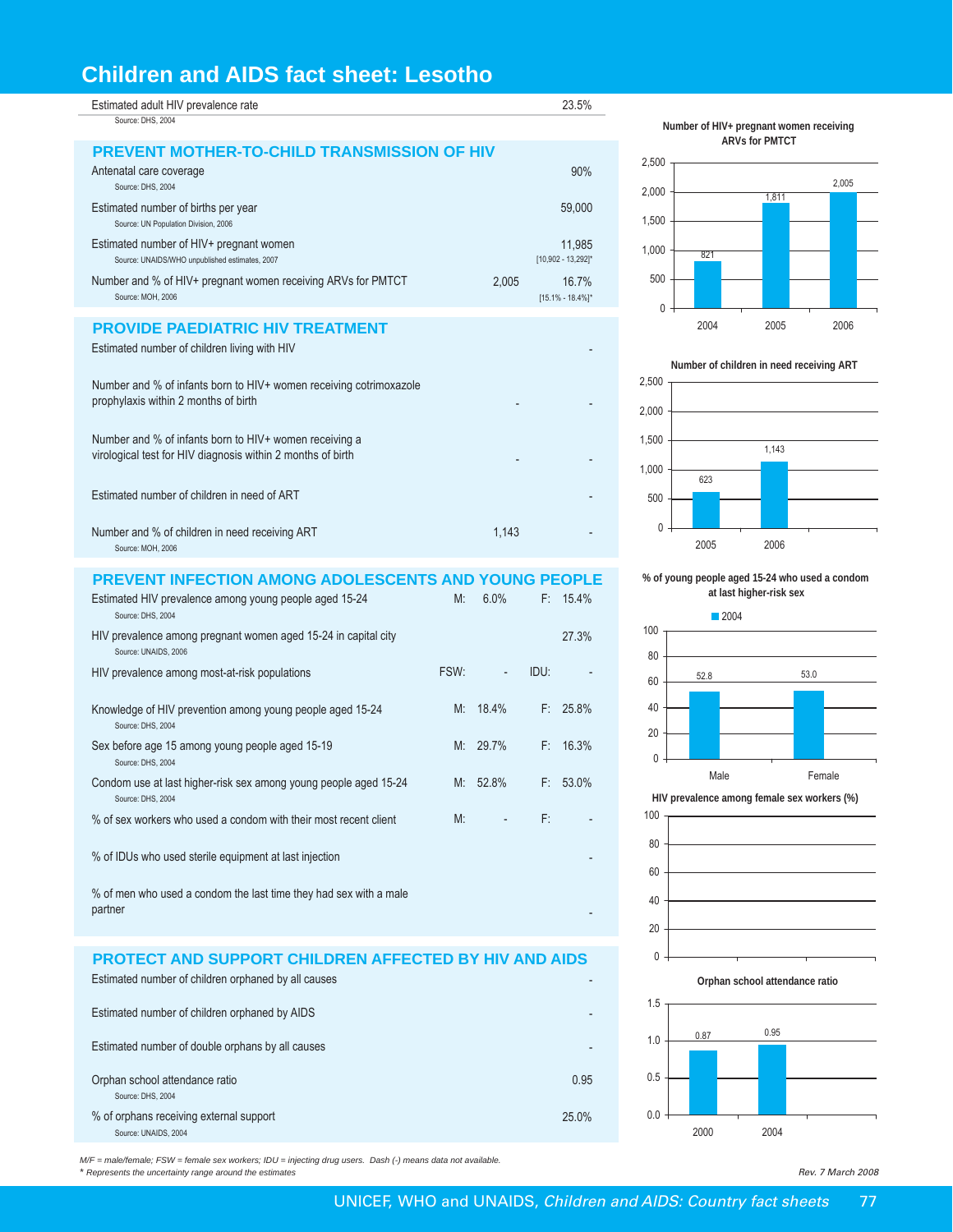### Estimated adult HIV prevalence rate

#### **PREVENT MOTHER-TO-CHILD TRANSMISSION OF HIV**

| Antenatal care coverage                                      | 85%                   | UUU, I |      |      |
|--------------------------------------------------------------|-----------------------|--------|------|------|
| Source: National Nutrition Survey, 1999-2000                 |                       | 800    |      |      |
| Estimated number of births per year                          | 184.000               |        |      |      |
| Source: UN Population Division, 2006                         |                       | 600    |      |      |
| Estimated number of HIV+ pregnant women                      | 2.830                 | 400    |      |      |
| Source: UNAIDS/WHO unpublished estimates, 2007               | $[2, 188 - 3, 481]$ * |        |      |      |
| Number and % of HIV+ pregnant women receiving ARVs for PMTCT | 76<br>2.7%            | 200    |      | 130  |
| Source: MOH, 2006                                            | $[2.2\% - 3.5\%]$ *   |        |      |      |
|                                                              |                       |        |      |      |
| <b>PROVIDE PAEDIATRIC HIV TREATMENT</b>                      |                       |        | 2004 | 2005 |

Estimated number of children living with HIV

partner

Number and % of infants born to HIV+ women receiving cotrimoxazole Number and % of infants born to HIV+ women receiving cotrimoxazole prophylaxis within 6 weeks of birth <sup>2007</sup> <sup>1090</sup> prophylaxis within 2 months of birth Number and % of infants born to HIV+ women receiving a Number and % of infants born to HIV+ women receiving a virological test for HIV diagnosis within 2 months of birth Source: MOH, 2006 Estimated number of children in need of ART Number and % of children in need receiving ART - - 0 - - -

#### **PREVENT INFECTION AMONG ADOLESCENTS AND YOUNG PEOPLE**

| Estimated HIV prevalence among young people aged 15-24            | M:   | F:   |                                           | at last liigilei -ilsk s       |  |
|-------------------------------------------------------------------|------|------|-------------------------------------------|--------------------------------|--|
| HIV prevalence among pregnant women aged 15-24 in capital city    |      |      | 100                                       |                                |  |
| HIV prevalence among most-at-risk populations                     | FSW: | IDU: | 80                                        |                                |  |
|                                                                   |      |      | 60                                        |                                |  |
| Knowledge of HIV prevention among young people aged 15-24         | M:   | F:   | 40                                        |                                |  |
| Sex before age 15 among young people aged 15-19                   | M:   | F:   | 20<br>0                                   |                                |  |
| Condom use at last higher-risk sex among young people aged 15-24  | M:   | F:   |                                           | Male                           |  |
| % of sex workers who used a condom with their most recent client  | M:   | F:   | 100                                       | HIV prevalence among female se |  |
| % of IDUs who used sterile equipment at last injection            |      |      | 80                                        |                                |  |
|                                                                   |      |      | 60                                        |                                |  |
| % of men who used a condom the last time they had sex with a male |      |      | $\Lambda$ <sup><math>\Lambda</math></sup> |                                |  |

## **PROTECT AND SUPPORT CHILDREN AFFECTED BY HIV AND AIDS**

| Estimated number of children orphaned by all causes | $\overline{\phantom{0}}$ | Orphan school attenda |
|-----------------------------------------------------|--------------------------|-----------------------|
| Estimated number of children orphaned by AIDS       |                          | 1.5                   |
| Estimated number of double orphans by all causes    | -                        | 1.0                   |
| Orphan school attendance ratio                      |                          | 0.5                   |
| % of orphans receiving external support             |                          | 0.0                   |

\* *Represents the uncertainty range around the estimates M/F = male/female; FSW = female sex workers; IDU = injecting drug users. Dash (-) means data not available.*







-

-

-

-

**% of young people aged 15-24 who used a condom at last higher-risk sex**

| 100 |                                             |
|-----|---------------------------------------------|
| 80  |                                             |
| 60  |                                             |
| 40  |                                             |
| 20  |                                             |
| 0   |                                             |
|     | Male<br>Female                              |
|     | HIV prevalence among female sex workers (%) |
| 100 |                                             |
| 80  |                                             |
| 60  |                                             |
| 40  |                                             |
| 20  |                                             |
| 0   |                                             |
|     | Orphan school attendance ratio              |
| 1.5 |                                             |
|     |                                             |
| 1.0 |                                             |
| 0.5 |                                             |
|     |                                             |
| 0.0 | ٦                                           |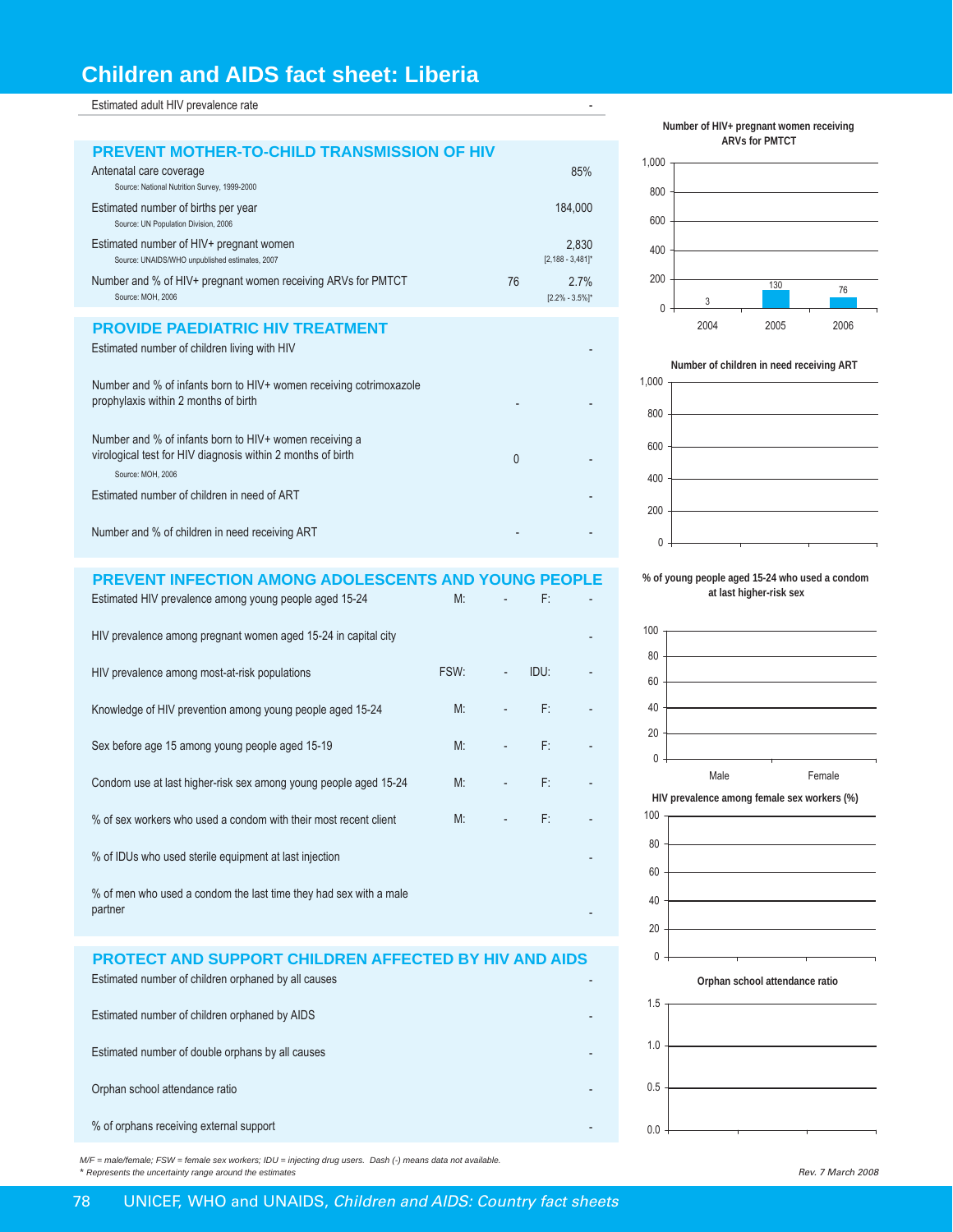# **Children and AIDS fact sheet: Libyan Arab Jamahiriya**

### Estimated adult HIV prevalence rate

partner

#### **PREVENT MOTHER-TO-CHILD TRANSMISSION OF HIV** Antenatal care coverage

| Antenatal care coverage<br>-                                      | .   |  |
|-------------------------------------------------------------------|-----|--|
|                                                                   | 800 |  |
| Estimated number of births per year<br>144,000                    |     |  |
| Source: UN Population Division, 2006                              | 600 |  |
| Estimated number of HIV+ pregnant women                           | 400 |  |
|                                                                   |     |  |
| Number and % of HIV+ pregnant women receiving ARVs for PMTCT<br>- | 200 |  |
|                                                                   |     |  |

## **PROVIDE PAEDIATRIC HIV TREATMENT**

| Estimated number of children living with HIV                       |       |                               |
|--------------------------------------------------------------------|-------|-------------------------------|
|                                                                    |       | Number of children in need re |
| Number and % of infants born to HIV+ women receiving cotrimoxazole | 1,000 |                               |
| prophylaxis within 2 months of birth                               |       |                               |
|                                                                    | 800   |                               |
| Number and % of infants born to HIV+ women receiving a             |       |                               |
| virological test for HIV diagnosis within 2 months of birth        | 600   |                               |
|                                                                    | 400   |                               |
| Estimated number of children in need of ART                        |       |                               |
|                                                                    | 200   |                               |
|                                                                    |       |                               |
| Number and % of children in need receiving ART                     |       |                               |

## **PREVENT INFECTION AMONG ADOLESCENTS AND YOUNG PEOPLE**

| Estimated HIV prevalence among young people aged 15-24            | M:   | F:   |                                           | at last liigilei -ilsk s       |  |
|-------------------------------------------------------------------|------|------|-------------------------------------------|--------------------------------|--|
| HIV prevalence among pregnant women aged 15-24 in capital city    |      |      | 100                                       |                                |  |
| HIV prevalence among most-at-risk populations                     | FSW: | IDU: | 80<br>60                                  |                                |  |
| Knowledge of HIV prevention among young people aged 15-24         | M:   | F:   | 40                                        |                                |  |
| Sex before age 15 among young people aged 15-19                   | M:   | F:   | 20                                        |                                |  |
|                                                                   | M:   | F:   | 0                                         | Male                           |  |
| Condom use at last higher-risk sex among young people aged 15-24  |      |      |                                           | HIV prevalence among female se |  |
| % of sex workers who used a condom with their most recent client  | M:   | F:   | 100<br>80                                 |                                |  |
| % of IDUs who used sterile equipment at last injection            |      |      | 60                                        |                                |  |
| % of men who used a condom the last time they had sex with a male |      |      | $\Lambda$ <sup><math>\Lambda</math></sup> |                                |  |

## **PROTECT AND SUPPORT CHILDREN AFFECTED BY HIV AND AIDS**

| Estimated number of children orphaned by all causes |   |     | Orphan school attenda |
|-----------------------------------------------------|---|-----|-----------------------|
| Estimated number of children orphaned by AIDS       | - | 1.5 |                       |
| Estimated number of double orphans by all causes    | - | 1.0 |                       |
| Orphan school attendance ratio                      | - | 0.5 |                       |
| % of orphans receiving external support             |   | 0.0 |                       |

\* *Represents the uncertainty range around the estimates M/F = male/female; FSW = female sex workers; IDU = injecting drug users. Dash (-) means data not available.*

Rev. 7 March 2008

**Number of HIV+ pregnant women receiving** 

| 1,000 |  |  |
|-------|--|--|
|       |  |  |
| 800   |  |  |
|       |  |  |
| 600   |  |  |
|       |  |  |
|       |  |  |
| 400   |  |  |
|       |  |  |
| 200   |  |  |
|       |  |  |
| C     |  |  |

|       | Number of children in need receiving ART |
|-------|------------------------------------------|
| 1,000 |                                          |
| 800   |                                          |
| 600   |                                          |
| 400   |                                          |
| 200   |                                          |
|       |                                          |

**% of young people aged 15-24 who used a condom at last higher-risk sex**

| Male<br>Female                               |
|----------------------------------------------|
| HIV prevalence among female sex workers (%)  |
|                                              |
|                                              |
|                                              |
| the control of the control of the control of |
|                                              |
|                                              |
|                                              |
| Orphan school attendance ratio               |
|                                              |
|                                              |
|                                              |
|                                              |
|                                              |
| Ť<br>T<br>٦                                  |
|                                              |

-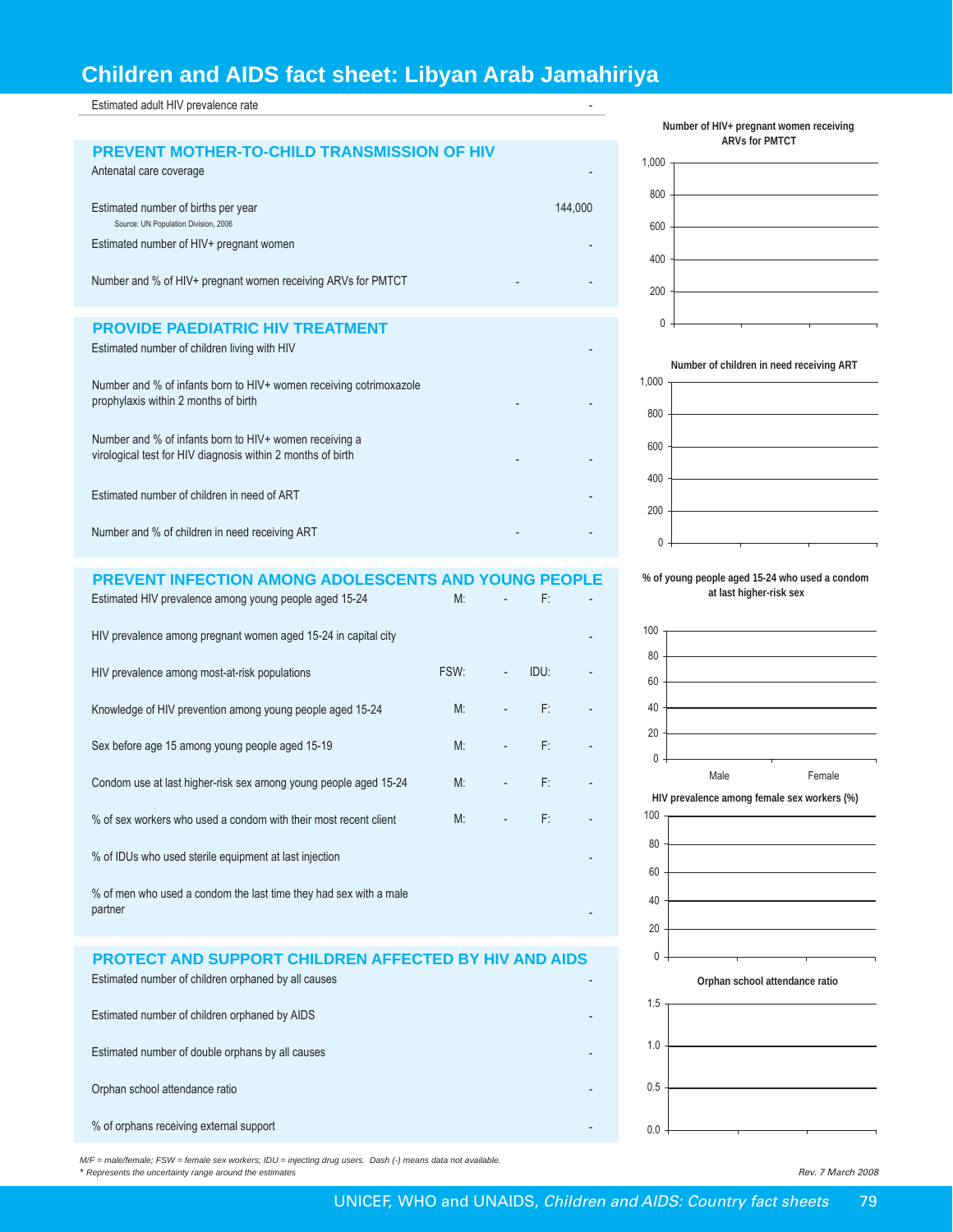# **Children and AIDS fact sheet: Madagascar**

| Estimated adult HIV prevalence rate                                                                            |      |                |      | 0.5%                      |       |                                     |                         |
|----------------------------------------------------------------------------------------------------------------|------|----------------|------|---------------------------|-------|-------------------------------------|-------------------------|
| Source: UNAIDS, 2006                                                                                           |      |                |      |                           |       | Number of HIV+ pregnant women       |                         |
| PREVENT MOTHER-TO-CHILD TRANSMISSION OF HIV                                                                    |      |                |      |                           | 1,000 |                                     | <b>ARVs for PMTCT</b>   |
| Antenatal care coverage<br>Source: DHS, 2003-2004                                                              |      |                |      | 80%                       |       |                                     |                         |
| Estimated number of births per year                                                                            |      |                |      | 714,000                   | 800   |                                     |                         |
| Source: UN Population Division, 2006                                                                           |      |                |      |                           | 600   |                                     |                         |
| Estimated number of HIV+ pregnant women                                                                        |      |                |      | $500$<br>$[<500 - 904]$ * | 400   |                                     |                         |
| Source: UNAIDS/WHO unpublished estimates, 2007<br>Number and % of HIV+ pregnant women receiving ARVs for PMTCT |      | $\overline{7}$ |      |                           | 200   |                                     |                         |
| Source: MOH, 2006                                                                                              |      |                |      |                           | 0     | 8                                   | $\boldsymbol{7}$        |
| <b>PROVIDE PAEDIATRIC HIV TREATMENT</b>                                                                        |      |                |      |                           |       | 2005                                | 2006                    |
| Estimated number of children living with HIV                                                                   |      |                |      |                           |       |                                     |                         |
|                                                                                                                |      |                |      |                           |       | Number of children in need rece     |                         |
| Number and % of infants born to HIV+ women receiving cotrimoxazole<br>prophylaxis within 2 months of birth     |      | $\overline{2}$ |      |                           | 1,000 |                                     |                         |
| Source: MOH, 2006                                                                                              |      |                |      |                           | 800   |                                     |                         |
| Number and % of infants born to HIV+ women receiving a                                                         |      |                |      |                           | 600   |                                     |                         |
| virological test for HIV diagnosis within 2 months of birth<br>Source: MOH, 2006                               |      | $\overline{2}$ |      |                           | 400   |                                     |                         |
| Estimated number of children in need of ART                                                                    |      |                |      |                           | 200   |                                     |                         |
|                                                                                                                |      |                |      |                           |       | $\mathbf{1}$                        |                         |
| Number and % of children in need receiving ART<br>Source: MOH. 2006                                            |      | $\mathbf{0}$   |      |                           | 0     | 2005                                | 2006                    |
| PREVENT INFECTION AMONG ADOLESCENTS AND YOUNG PEOPLE                                                           |      |                |      |                           |       | % of young people aged 15-24 who us |                         |
| Estimated HIV prevalence among young people aged 15-24                                                         | M:   | 0.6%           | F:   | 0.3%                      |       |                                     | at last higher-risk sex |
| Source: UNAIDS, 2006                                                                                           |      |                |      |                           | 100   |                                     | ■ 2003-2004             |
| HIV prevalence among pregnant women aged 15-24 in capital city                                                 |      |                |      |                           | 80    |                                     |                         |
| HIV prevalence among most-at-risk populations                                                                  | FSW: | 0.2%           | IDU: |                           |       |                                     |                         |
| Source: UNAIDS, 2006                                                                                           |      |                |      |                           | 60    |                                     |                         |
| Knowledge of HIV prevention among young people aged 15-24<br>Source: DHS, 2003-2004                            | M:   | 16.0%          | F:   | 19.0%                     | 40    | 12.0                                |                         |
| Sex before age 15 among young people aged 15-19                                                                | M:   | 19.5%          | F:   | 31.9%                     | 20    |                                     |                         |
| Source: DHS, 2003-2004                                                                                         |      |                |      |                           | 0     |                                     |                         |
| Condom use at last higher-risk sex among young people aged 15-24                                               | M:   | 12.0%          | F:   | 5.0%                      |       | Male                                | Fem                     |
| Source: DHS, 2003-2004<br>% of sex workers who used a condom with their most recent client                     | M:   |                | F:   |                           | 100   | HIV prevalence among female sex w   |                         |
|                                                                                                                |      |                |      |                           | 80    |                                     |                         |
| % of IDUs who used sterile equipment at last injection                                                         |      |                |      |                           | 60    |                                     |                         |
|                                                                                                                |      |                |      |                           | 40    |                                     |                         |
| % of men who used a condom the last time they had sex with a male<br>partner                                   |      |                |      |                           | 20    |                                     |                         |
|                                                                                                                |      |                |      |                           |       | 0.2                                 |                         |
| PROTECT AND SUPPORT CHILDREN AFFECTED BY HIV AND AIDS                                                          |      |                |      |                           | 0     | 2001                                |                         |
| Estimated number of children orphaned by all causes                                                            |      |                |      |                           |       |                                     | Orphan school attendanc |
|                                                                                                                |      |                |      |                           | 1.5   |                                     |                         |
| Estimated number of children orphaned by AIDS                                                                  |      |                |      |                           |       |                                     |                         |
| Estimated number of double orphans by all causes                                                               |      |                |      |                           | 1.0   |                                     | 0.65                    |
|                                                                                                                |      |                |      |                           | 0.5   | 0.55                                |                         |
| Orphan school attendance ratio                                                                                 |      |                |      | 0.75                      |       |                                     |                         |
| Source: DHS, 2003-2004                                                                                         |      |                |      |                           | 0.0   |                                     |                         |
| % of orphans receiving external support                                                                        |      |                |      |                           |       | 1997                                | 2000                    |

*M/F = male/female; FSW = female sex workers; IDU = injecting drug users. Dash (-) means data not available.*





**% of young people aged 15-24 who used a condom at last higher-risk sex**



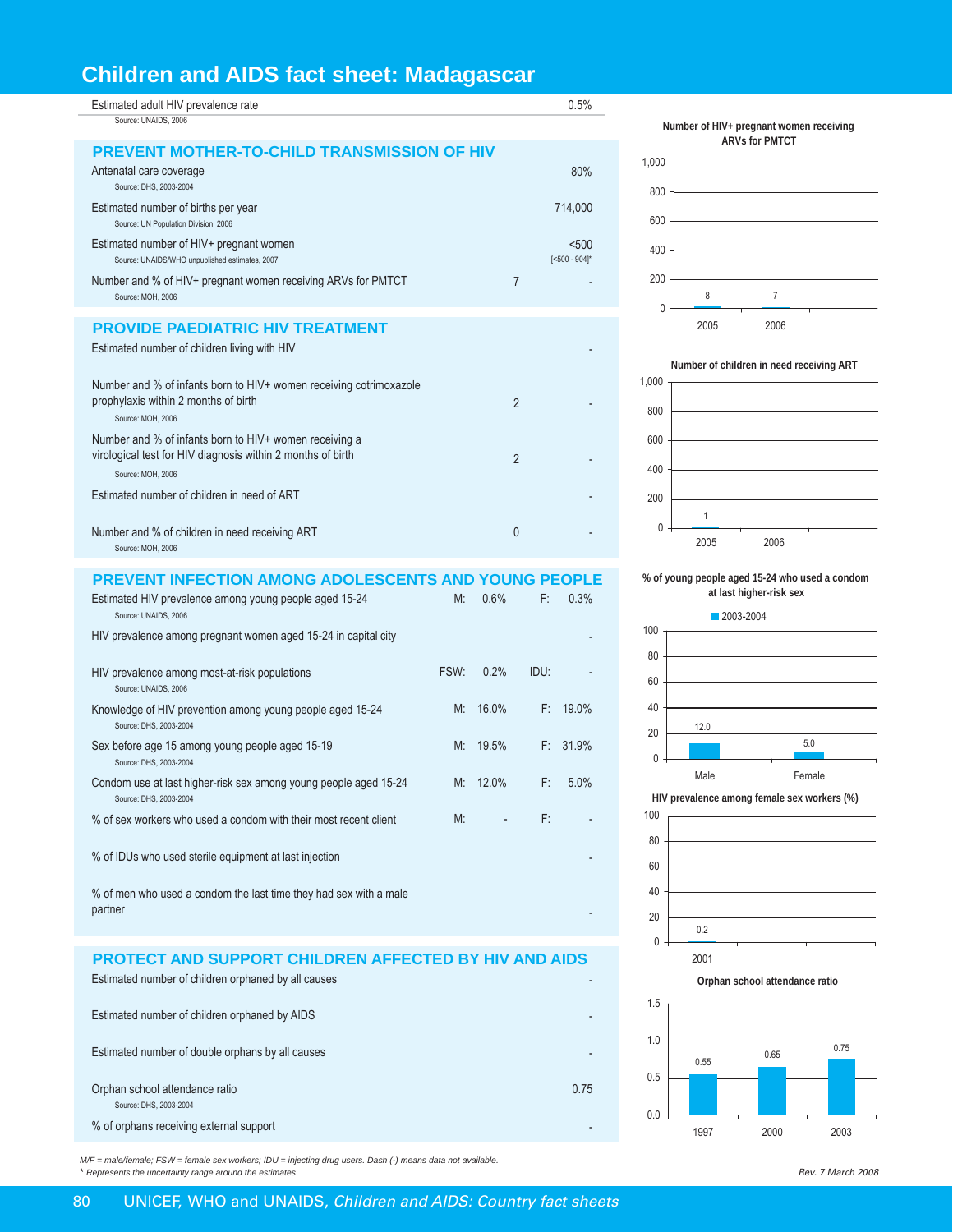## **Children and AIDS fact sheet: Malawi**

| Estimated adult HIV prevalence rate                                                                                                 | 12.7%                                                         |                |                             |                       |
|-------------------------------------------------------------------------------------------------------------------------------------|---------------------------------------------------------------|----------------|-----------------------------|-----------------------|
| Source: DHS, 2004                                                                                                                   |                                                               |                | Number of HIV+ pregnant wom |                       |
| <b>PREVENT MOTHER-TO-CHILD TRANSMISSION OF HIV</b>                                                                                  |                                                               |                |                             | <b>ARVs for PMTCT</b> |
| Antenatal care coverage<br>Source: MICS, 2006                                                                                       | 92%                                                           | 10.000         |                             |                       |
| Estimated number of births per year<br>Source: UN Population Division, 2006                                                         | 566,000                                                       | 8,000          |                             |                       |
| Estimated number of HIV+ pregnant women                                                                                             | 67,316                                                        | 6,000<br>4,000 |                             | 5,076                 |
| Source: UNAIDS/WHO unpublished estimates, 2007<br>Number and % of HIV+ pregnant women receiving ARVs for PMTCT<br>Source: MOH, 2006 | $[58, 121 - 76, 957]$ *<br>9.231<br>13.7%<br>[12.0% - 15.9%]* | 2,000          | 2,719                       |                       |
|                                                                                                                                     |                                                               |                |                             |                       |
| <b>PROVIDE PAEDIATRIC HIV TREATI</b><br>Estimated number of children living with HIV                                                |                                                               |                | 2004                        | 2005                  |

timated number of children living with HIV Number and % of infants born to HIV+ women receiving cotrimoxazole Number and % of infants born to HIV+ women receiving cotrimoxazole prophylaxis within 2 months of birth  $\begin{bmatrix} 0 & 0 \\ 0 & 0 \end{bmatrix}$ Source: MOH, 2006 Number and % of infants born to HIV+ women receiving a Number and % of infants born to HIV+ women receiving a virological test for HIV diagnosis within 2 months of birth Estimated number of children in need of ART Number and % of children in need receiving ART Source: MOH, 2006 - - 5,763 60 - -

## **PREVENT INFECTION AMONG ADOLESCENTS AND YOUNG PEOPLE**

| Estimated HIV prevalence among young people aged 15-24                                 | M:   | 2.1%                     | F:   | 9.1%        |           | at last liigilei -ilsk sex                |       |
|----------------------------------------------------------------------------------------|------|--------------------------|------|-------------|-----------|-------------------------------------------|-------|
| Source: DHS, 2004                                                                      |      |                          |      |             |           | $\blacksquare$ 2004                       | ■2006 |
| HIV prevalence among pregnant women aged 15-24 in capital city<br>Source: UNAIDS, 2006 |      |                          |      | 15.0%       | 100<br>80 |                                           |       |
| HIV prevalence among most-at-risk populations                                          | FSW: | $\overline{\phantom{0}}$ | IDU: |             | 60        | 59.6<br>47.0                              |       |
| Knowledge of HIV prevention among young people aged 15-24<br>Source: MICS, 2006        | M:   |                          |      | F: 42.1%    | 40<br>20  |                                           | 35    |
| Sex before age 15 among young people aged 15-19<br>Source: MICS, 2006                  | M:   | $\overline{\phantom{0}}$ |      | $F: 13.9\%$ |           |                                           |       |
| Condom use at last higher-risk sex among young people aged 15-24<br>Source: MICS, 2006 | M:   | 59.6%                    |      | F: 39.6%    |           | Male<br>HIV prevalence among female sex w |       |
| % of sex workers who used a condom with their most recent client                       | M:   |                          | F:   |             | 100       |                                           |       |
| % of IDUs who used sterile equipment at last injection                                 |      |                          |      |             | 80<br>60  |                                           |       |
| % of men who used a condom the last time they had sex with a male<br>partner           |      |                          |      |             | 40        |                                           |       |
|                                                                                        |      |                          |      |             |           |                                           |       |

## **PROTECT AND SUPPORT CHILDREN AFFECTED BY HIV AND AIDS**

| Estimated number of children orphaned by all causes           |       |     |      | Orphan school attenda |
|---------------------------------------------------------------|-------|-----|------|-----------------------|
| Estimated number of children orphaned by AIDS                 | -     | 1.5 |      |                       |
| Estimated number of double orphans by all causes              |       | 1.0 | 0.93 | 0.96                  |
| Orphan school attendance ratio                                | 0.97  | 0.5 |      |                       |
| Source: MICS, 2006<br>% of orphans receiving external support | 18.5% | 0.0 |      |                       |
| Source: MICS, 2006                                            |       |     | 2000 | 2004                  |

*M/F = male/female; FSW = female sex workers; IDU = injecting drug users. Dash (-) means data not available.*

\* *Represents the uncertainty range around the estimates*

**Number of HIV+ pregnant women receiving ARVs for PMTCT**





**% of young people aged 15-24 who used a condom at last higher-risk sex**







Rev. 7 March 2008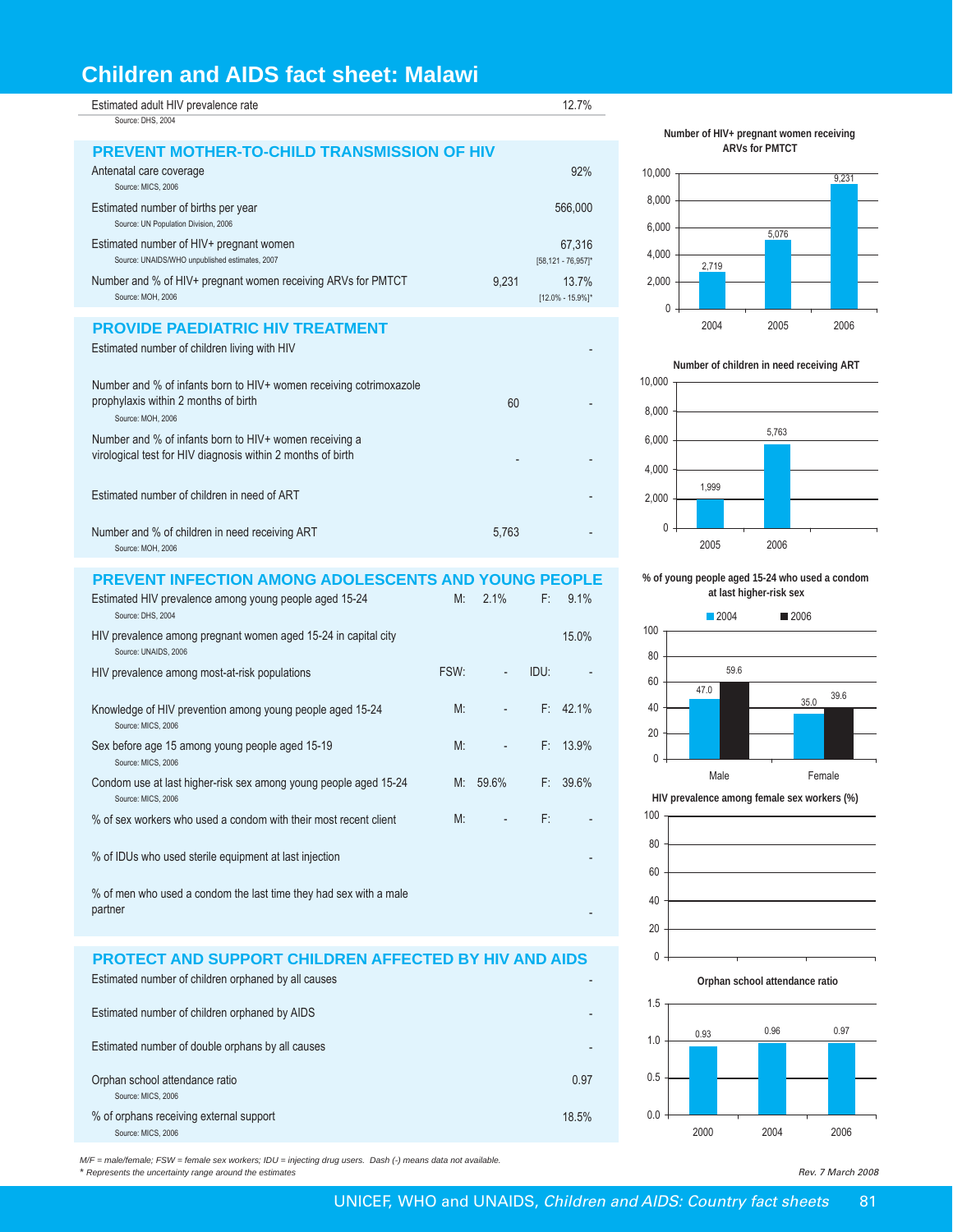# **Children and AIDS fact sheet: Malaysia**

| Estimated adult HIV prevalence rate                                                                                                        |     | 0.5%                          |                                                               |
|--------------------------------------------------------------------------------------------------------------------------------------------|-----|-------------------------------|---------------------------------------------------------------|
| Source: UNAIDS, 2006                                                                                                                       |     |                               | Number of HIV+ pregnant wome<br><b>ARVs for PMTCT</b>         |
| <b>PREVENT MOTHER-TO-CHILD TRANSMISSION OF HIV</b><br>Antenatal care coverage<br>Source: MOH. 2005                                         |     | 79%                           | 1,000                                                         |
| Estimated number of births per year<br>Source: UN Population Division, 2006                                                                |     | 556,000                       | 800<br>600                                                    |
| Estimated number of HIV+ pregnant women<br>Source: UNAIDS/WHO unpublished estimates, 2007                                                  |     | 1.159<br>$[737 - 1,813]$ *    | 400                                                           |
| Number and % of HIV+ pregnant women receiving ARVs for PMTCT<br>Source: MOH, 2006                                                          | 170 | 14.7%<br>$[9.4\% - 23.1\%]$ * | 170<br>141<br>200<br>$\Omega$                                 |
| <b>PROVIDE PAEDIATRIC HIV TREATMENT</b><br>Estimated number of children living with HIV                                                    |     |                               | 2004<br>2006                                                  |
| Number and % of infants born to HIV+ women receiving cotrimoxazole                                                                         |     |                               | Number of children in need re<br>1,000                        |
| prophylaxis within 2 months of birth                                                                                                       |     |                               | 800                                                           |
| Number and % of infants born to HIV+ women receiving a<br>virological test for HIV diagnosis within 2 months of birth<br>Source: MOH. 2006 | 62  |                               | 600<br>510<br>400                                             |
| Estimated number of children in need of ART                                                                                                |     |                               | 200                                                           |
| Number and % of children in need receiving ART<br>Source: MOH. 2006                                                                        | 510 |                               | $\Omega$<br>2006                                              |
| <b>PREVENT INFECTION AMONG ADOLESCENTS AND YOUNG PEOPLE</b><br>Estimated HIV prevalence among young people aged 15-24                      | M:  | F:                            | % of young people aged 15-24 who u<br>at last higher-risk sex |
| HIV prevalence among pregnant women aged 15-24 in capital city                                                                             |     |                               | 100<br>80                                                     |

HIV prevalence among most-at-risk populations FSW: 6.9% IDU:<br>
Source: UNAIDS, 2006 Source: UNAIDS, 2006 40 AM AND AND A CHARGE TO A CHARGE THE CHARGE TO A CHARGE THE CHARGE TO A CHARGE THE CHARGE THE CHARGE THE CHARGE THE CHARGE THE CHARGE THE CHARGE THE CHARGE THE CHARGE THE CHARGE THE CHARGE THE CHARGE Knowledge of HIV prevention among young people aged 15-24 M: All Conservation F: Sex before age 15 among young people aged 15-19 M: F: Condom use at last higher-risk sex among young people aged 15-24 M: F: % of sex workers who used a condom with their most recent client  $M: F:$ % of IDUs who used sterile equipment at last injection -

% of men who used a condom the last time they had sex with a male partner

## **PROTECT AND SUPPORT CHILDREN AFFECTED BY HIV AND AIDS**

| Estimated number of children orphaned by all causes | - | Orphan school attenda |
|-----------------------------------------------------|---|-----------------------|
| Estimated number of children orphaned by AIDS       | - | 1.5                   |
| Estimated number of double orphans by all causes    | - | 1.0                   |
| Orphan school attendance ratio                      |   | 0.5                   |
| % of orphans receiving external support             | - | 0.0                   |

\* *Represents the uncertainty range around the estimates M/F = male/female; FSW = female sex workers; IDU = injecting drug users. Dash (-) means data not available.*







**% of young people aged 15-24 who used a condom at last higher-risk sex**

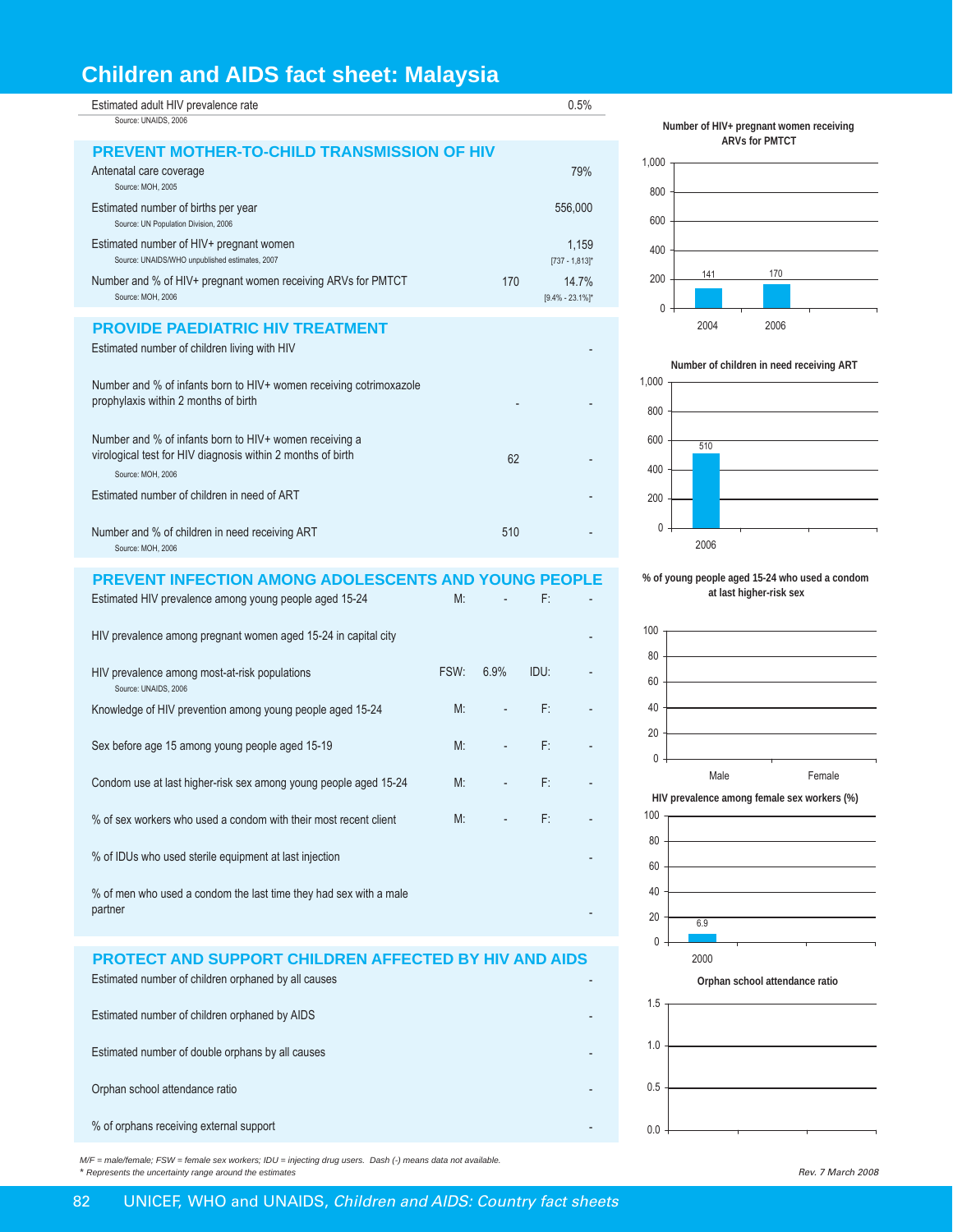## **Children and AIDS fact sheet: Maldives**

### Estimated adult HIV prevalence rate

partner

## **PREVENT MOTHER-TO-CHILD TRANSMISSION OF HIV**

| Antenatal care coverage                                      | 81%         | ,uuu |  |
|--------------------------------------------------------------|-------------|------|--|
| Source: MICS, 2001                                           |             | 800  |  |
| Estimated number of births per year                          | 7,000       |      |  |
| Source: UN Population Division, 2006                         |             | 600  |  |
| Estimated number of HIV+ pregnant women                      | 100         |      |  |
| Source: UNAIDS/WHO unpublished estimates, 2007               | $[< 100]$ * | 400  |  |
| Number and % of HIV+ pregnant women receiving ARVs for PMTCT | -           | 200  |  |

## **PROVIDE PAEDIATRIC HIV TREATMENT**

| Estimated number of children living with HIV                       |       |                               |
|--------------------------------------------------------------------|-------|-------------------------------|
|                                                                    |       | Number of children in need re |
| Number and % of infants born to HIV+ women receiving cotrimoxazole | 1.000 |                               |
| prophylaxis within 2 months of birth                               | 800   |                               |
|                                                                    |       |                               |
| Number and % of infants born to HIV+ women receiving a             | 600   |                               |
| virological test for HIV diagnosis within 2 months of birth        |       |                               |
|                                                                    | 400   |                               |
| Estimated number of children in need of ART                        |       |                               |
|                                                                    | 200   |                               |
| Number and % of children in need receiving ART                     |       |                               |
|                                                                    |       |                               |

## **PREVENT INFECTION AMONG ADOLESCENTS AND YOUNG PEOPLE**

| Estimated HIV prevalence among young people aged 15-24            | M:   | F:   | at last liigilei -ilsk s                  |                                |  |
|-------------------------------------------------------------------|------|------|-------------------------------------------|--------------------------------|--|
| HIV prevalence among pregnant women aged 15-24 in capital city    |      |      | 100                                       |                                |  |
| HIV prevalence among most-at-risk populations                     | FSW: | IDU: | 80<br>60                                  |                                |  |
| Knowledge of HIV prevention among young people aged 15-24         | M:   | F:   | 40                                        |                                |  |
| Sex before age 15 among young people aged 15-19                   | M:   | F:   | 20                                        |                                |  |
|                                                                   | M:   | F:   | 0                                         | Male                           |  |
| Condom use at last higher-risk sex among young people aged 15-24  |      |      | 100                                       | HIV prevalence among female se |  |
| % of sex workers who used a condom with their most recent client  | M:   | F:   | 80                                        |                                |  |
| % of IDUs who used sterile equipment at last injection            |      |      | 60                                        |                                |  |
| % of men who used a condom the last time they had sex with a male |      |      | $\Lambda$ <sup><math>\Lambda</math></sup> |                                |  |

## **PROTECT AND SUPPORT CHILDREN AFFECTED BY HIV AND AIDS**

| Estimated number of children orphaned by all causes | - | Orphan school attenda |
|-----------------------------------------------------|---|-----------------------|
| Estimated number of children orphaned by AIDS       |   | 1.5                   |
| Estimated number of double orphans by all causes    | - | 1.0                   |
| Orphan school attendance ratio                      |   | 0.5                   |
| % of orphans receiving external support             | - | 0.0                   |

 $*$  Represents the uncertainty range around the estimates *M/F = male/female; FSW = female sex workers; IDU = injecting drug users. Dash (-) means data not available.*

Rev. 7 March 2008

| <b>ARVs for PMTCT</b> |  |  |  |  |  |  |
|-----------------------|--|--|--|--|--|--|
| 1,000                 |  |  |  |  |  |  |
| 800                   |  |  |  |  |  |  |
| 600                   |  |  |  |  |  |  |
| 400                   |  |  |  |  |  |  |
|                       |  |  |  |  |  |  |

**Number of HIV+ pregnant women receiving** 

|       | Number of children in need receiving ART |
|-------|------------------------------------------|
| 1,000 |                                          |
| 800   |                                          |
| 600   |                                          |
| 400   |                                          |
| 200   |                                          |
|       |                                          |

#### **% of young people aged 15-24 who used a condom at last higher-risk sex**

| 100 |                                             |
|-----|---------------------------------------------|
| 80  |                                             |
| 60  |                                             |
| 40  |                                             |
| 20  |                                             |
| 0   |                                             |
|     | Male<br>Female                              |
|     | HIV prevalence among female sex workers (%) |
| 100 |                                             |
| 80  |                                             |
| 60  |                                             |
| 40  |                                             |
| 20  |                                             |
| 0   |                                             |
|     | Orphan school attendance ratio              |
| 1.5 |                                             |
|     |                                             |
| 1.0 |                                             |
| 0.5 |                                             |
|     |                                             |
| 0.0 | т                                           |

-

 $0$ .

200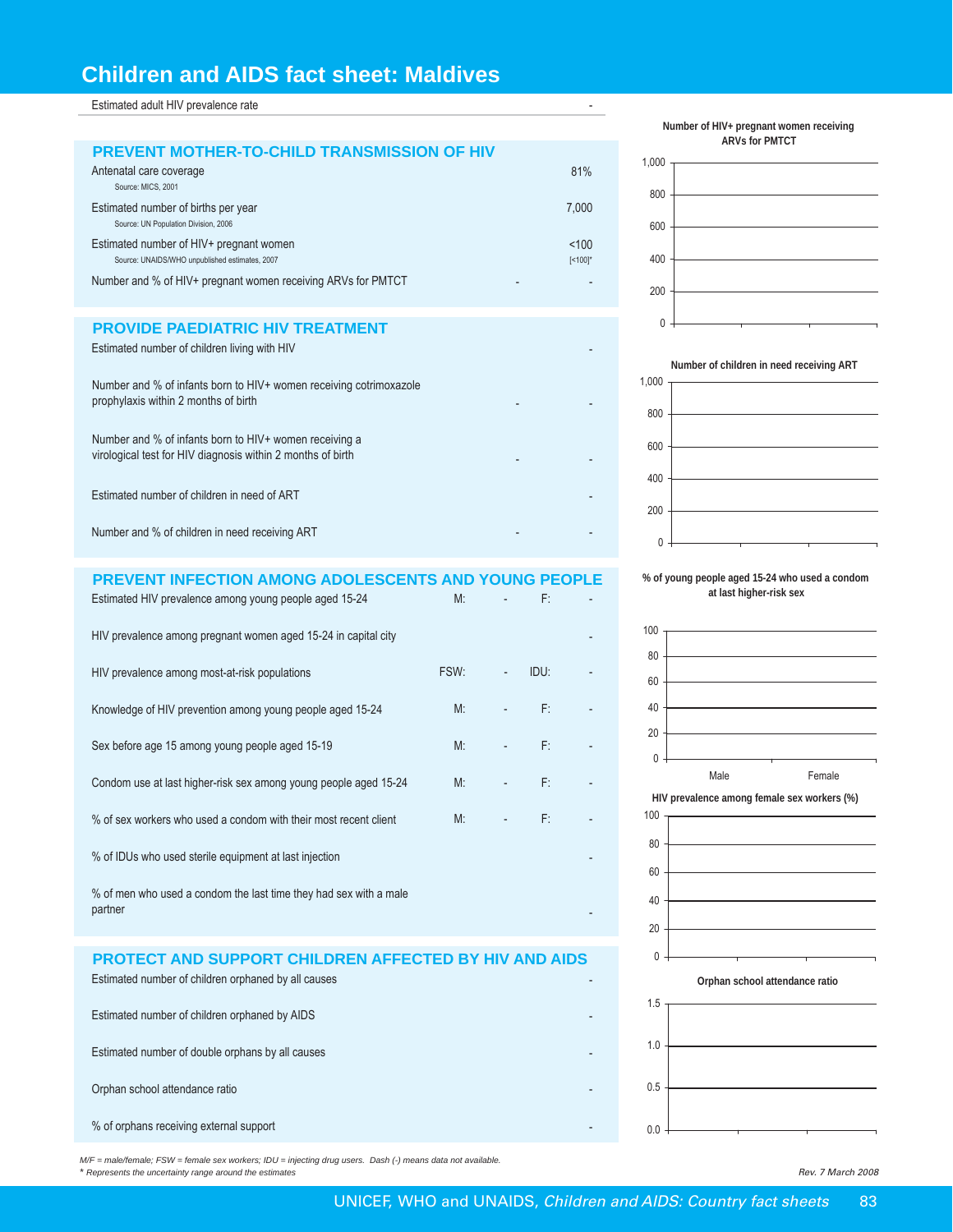# **Children and AIDS fact sheet: Mali**

| Estimated adult HIV prevalence rate                                 |     | 1.3%                |          |      |                               |
|---------------------------------------------------------------------|-----|---------------------|----------|------|-------------------------------|
| Source: UNAIDS/WHO, 2007                                            |     |                     |          |      | Number of HIV+ pregnant       |
| <b>PREVENT MOTHER-TO-CHILD TRANSMISSION OF HIV</b>                  |     |                     |          |      | <b>ARVs for PN</b>            |
| Antenatal care coverage                                             |     | 57%                 | 1,000    |      |                               |
| Source: DHS, 2001                                                   |     |                     | 800      |      |                               |
| Estimated number of births per year                                 |     | 579,000             |          |      |                               |
| Source: UN Population Division, 2006                                |     |                     | 600      |      |                               |
| Estimated number of HIV+ pregnant women                             |     | 8.426               |          |      | 415                           |
| Source: UNAIDS/WHO unpublished estimates, 2007                      |     | [6,893 - 10,346]*   | 400      |      |                               |
| Number and % of HIV+ pregnant women receiving ARVs for PMTCT        | 656 | 7.8%                | 200      |      |                               |
| Source: MOH, 2006                                                   |     | $[6.3\% - 9.5\%]$ * |          | 87   |                               |
|                                                                     |     |                     | $\Omega$ |      |                               |
| <b>PROVIDE PAEDIATRIC HIV TREATMENT</b>                             |     |                     |          | 2004 | 2005                          |
| Estimated number of children living with HIV                        |     |                     |          |      |                               |
|                                                                     |     |                     |          |      | Number of children in need re |
| Number and % of infants born to HIV+ women receiving cotrimoxazole  |     |                     | 1,000    |      |                               |
| prophylaxis within 2 months of birth                                |     |                     | 800      |      |                               |
|                                                                     |     |                     |          | 691  |                               |
| Number and % of infants born to HIV+ women receiving a              |     |                     | 600      |      |                               |
| virological test for HIV diagnosis within 2 months of birth         |     |                     | 400      |      |                               |
|                                                                     |     |                     |          |      |                               |
| Estimated number of children in need of ART                         |     |                     | 200      |      |                               |
|                                                                     |     |                     | O        |      |                               |
| Number and % of children in need receiving ART<br>Source: MOH. 2006 | 691 |                     |          | 2006 |                               |
|                                                                     |     |                     |          |      |                               |

## **PREVENT INFECTION AMONG ADOLESCENTS AND YOUNG PEOPLE**

| Estimated HIV prevalence among young people aged 15-24                                | M:   | 0.4%  | F:   | 1.2%        |           |                                           | at last liigilei -ilsk sex |
|---------------------------------------------------------------------------------------|------|-------|------|-------------|-----------|-------------------------------------------|----------------------------|
| Source: UNAIDS, 2006                                                                  |      |       |      |             |           | $\blacksquare$ 2001                       |                            |
| HIV prevalence among pregnant women aged 15-24 in capital city<br>Source: SOWC, 2002  |      |       |      | 2.5%        | 100<br>80 |                                           |                            |
| HIV prevalence among most-at-risk populations<br>Source: UNAIDS, 2006                 | FSW: | 31.6% | IDU: |             | 60        |                                           |                            |
| Knowledge of HIV prevention among young people aged 15-24<br>Source: DHS, 2001        | M:   | 15.0% | F:   | 9.0%        | 40<br>20  | 30.0                                      | 14                         |
| Sex before age 15 among young people aged 15-19<br>Source: DHS, 2001                  | M:   | 10.6% |      | $F: 26.0\%$ |           |                                           |                            |
| Condom use at last higher-risk sex among young people aged 15-24<br>Source: DHS, 2001 | M:   | 30.0% |      | $F: 14.0\%$ |           | Male<br>HIV prevalence among female sex w | Fem                        |
| % of sex workers who used a condom with their most recent client                      | M:   |       | F:   |             | 100       |                                           |                            |
| % of IDUs who used sterile equipment at last injection                                |      |       |      |             | 80<br>60  |                                           |                            |
| % of men who used a condom the last time they had sex with a male                     |      |       |      |             | 40        |                                           | 31.6                       |
|                                                                                       |      |       |      |             |           |                                           |                            |

## **PROTECT AND SUPPORT CHILDREN AFFECTED BY HIV AND AIDS**

| Estimated number of children orphaned by all causes |      | Orphan school attenda |           |      |  |
|-----------------------------------------------------|------|-----------------------|-----------|------|--|
| Estimated number of children orphaned by AIDS       | -    | l.5                   |           | 1.04 |  |
| Estimated number of double orphans by all causes    |      | 1.0                   | 0.71      |      |  |
| Orphan school attendance ratio<br>Source: DHS, 2001 | 1.04 | 0.5                   |           |      |  |
| % of orphans receiving external support             |      | 0.0                   | 1995-1996 | 2001 |  |

\* *Represents the uncertainty range around the estimates M/F = male/female; FSW = female sex workers; IDU = injecting drug users. Dash (-) means data not available.*

partner

**Number of HIV+ pregnant women receiving ARVs for PMTCT**





**% of young people aged 15-24 who used a condom at last higher-risk sex**







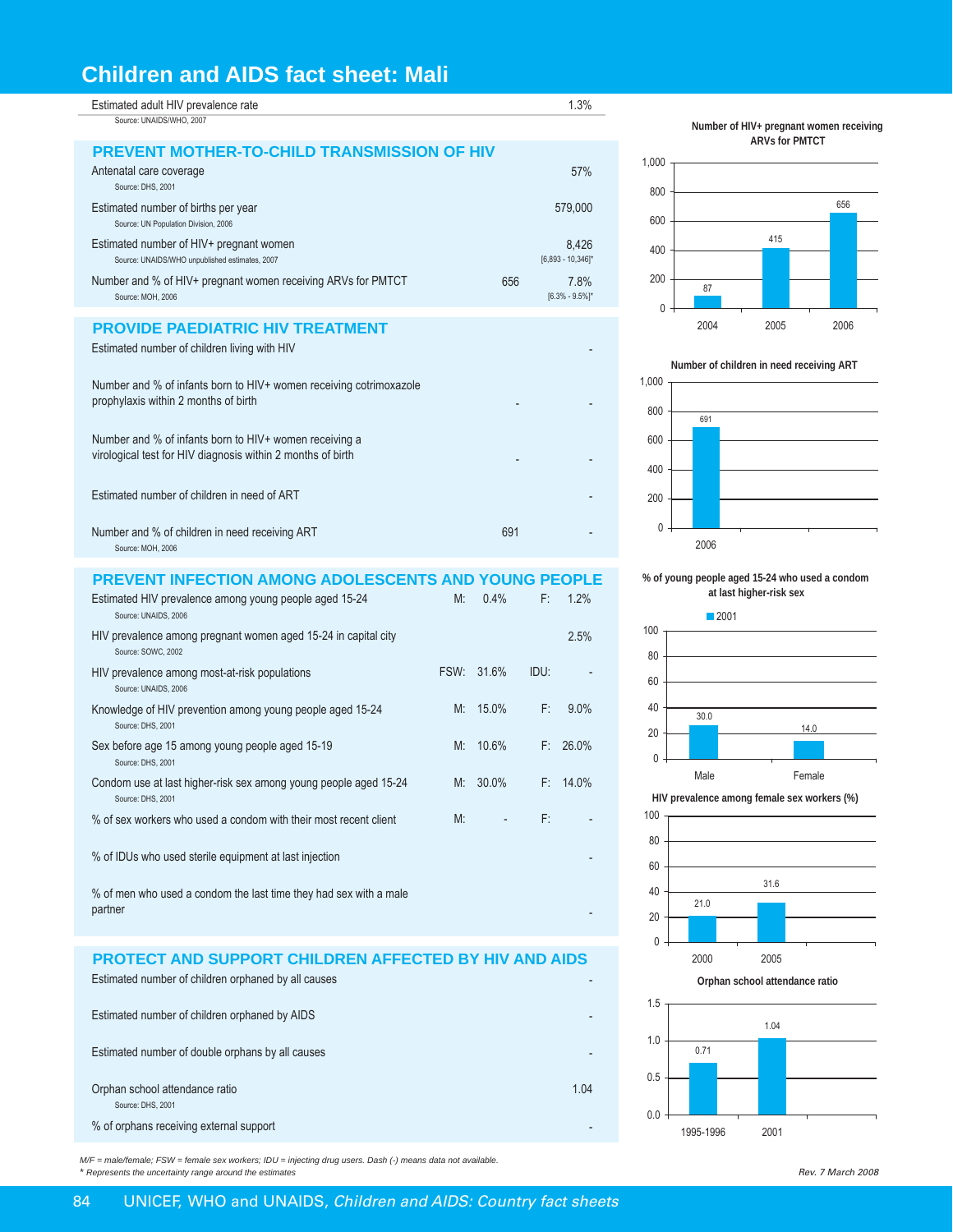# **Children and AIDS fact sheet: Marshall Islands**

### Estimated adult HIV prevalence rate

# **PREVENT MOTHER-TO-CHILD TRANSMISSION OF HIV**

| Antenatal care coverage                                                                  |     |  |
|------------------------------------------------------------------------------------------|-----|--|
|                                                                                          | 800 |  |
| Estimated number of births per year<br>ν                                                 |     |  |
| Source: UN Population Division, 2006                                                     | 600 |  |
| Estimated number of HIV+ pregnant women                                                  | 400 |  |
|                                                                                          |     |  |
| Number and % of HIV+ pregnant women receiving ARVs for PMTCT<br>$\overline{\phantom{a}}$ | 200 |  |
|                                                                                          |     |  |

## **PROVIDE PAEDIATRIC HIV TREATMENT**

| Estimated number of children living with HIV                       |       |                               |
|--------------------------------------------------------------------|-------|-------------------------------|
|                                                                    |       | Number of children in need re |
| Number and % of infants born to HIV+ women receiving cotrimoxazole | 1.000 |                               |
| prophylaxis within 2 months of birth                               | 800   |                               |
|                                                                    |       |                               |
| Number and % of infants born to HIV+ women receiving a             | 600   |                               |
| virological test for HIV diagnosis within 2 months of birth        |       |                               |
|                                                                    | 400   |                               |
| Estimated number of children in need of ART                        |       |                               |
|                                                                    | 200   |                               |
| Number and % of children in need receiving ART                     |       |                               |

## **PREVENT INFECTION AMONG ADOLESCENTS AND YOUNG PEOPLE**

| Estimated HIV prevalence among young people aged 15-24            | M:   | F:   | at last liigilei -ilsk s                  |                                |  |
|-------------------------------------------------------------------|------|------|-------------------------------------------|--------------------------------|--|
| HIV prevalence among pregnant women aged 15-24 in capital city    |      |      | 100                                       |                                |  |
| HIV prevalence among most-at-risk populations                     | FSW: | IDU: | 80<br>60                                  |                                |  |
| Knowledge of HIV prevention among young people aged 15-24         | M:   | F:   | 40                                        |                                |  |
| Sex before age 15 among young people aged 15-19                   | M:   | F:   | 20                                        |                                |  |
| Condom use at last higher-risk sex among young people aged 15-24  | M:   | F:   | 0                                         | Male                           |  |
| % of sex workers who used a condom with their most recent client  | M:   | F:   | 100                                       | HIV prevalence among female se |  |
|                                                                   |      |      | 80                                        |                                |  |
| % of IDUs who used sterile equipment at last injection            |      |      | 60                                        |                                |  |
| % of men who used a condom the last time they had sex with a male |      |      | $\Lambda$ <sup><math>\Lambda</math></sup> |                                |  |

**PROTECT AND SUPPORT CHILDREN AFFECTED BY HIV AND AIDS**

partner

| Estimated number of children orphaned by all causes |   |     | Orphan school attenda |
|-----------------------------------------------------|---|-----|-----------------------|
| Estimated number of children orphaned by AIDS       |   | 1.5 |                       |
| Estimated number of double orphans by all causes    | - | 1.0 |                       |
| Orphan school attendance ratio                      |   | 0.5 |                       |
| % of orphans receiving external support             |   | 0.0 |                       |

 $*$  Represents the uncertainty range around the estimates *M/F = male/female; FSW = female sex workers; IDU = injecting drug users. Dash (-) means data not available.*

Rev. 7 March 2008

**Number of HIV+ pregnant women receiving ARVs for PMTCT**

| 1,000 |                                          |
|-------|------------------------------------------|
| 800   |                                          |
| 600   |                                          |
| 400   |                                          |
| 200   |                                          |
| O     |                                          |
|       | Number of children in need receiving ART |

| 1,000 |  |
|-------|--|
| 800   |  |
| 600   |  |
| 400   |  |
| 200   |  |
|       |  |

-

-

**% of young people aged 15-24 who used a condom at last higher-risk sex**

| 100 |                                             |
|-----|---------------------------------------------|
| 80  |                                             |
| 60  |                                             |
| 40  |                                             |
| 20  |                                             |
| 0   |                                             |
|     | Male<br>Female                              |
| 100 | HIV prevalence among female sex workers (%) |
| 80  |                                             |
| 60  |                                             |
| 40  |                                             |
| 20  |                                             |
| 0   |                                             |
|     | Orphan school attendance ratio              |
| 1.5 |                                             |
| 1.0 |                                             |
| 0.5 |                                             |
| 0.0 |                                             |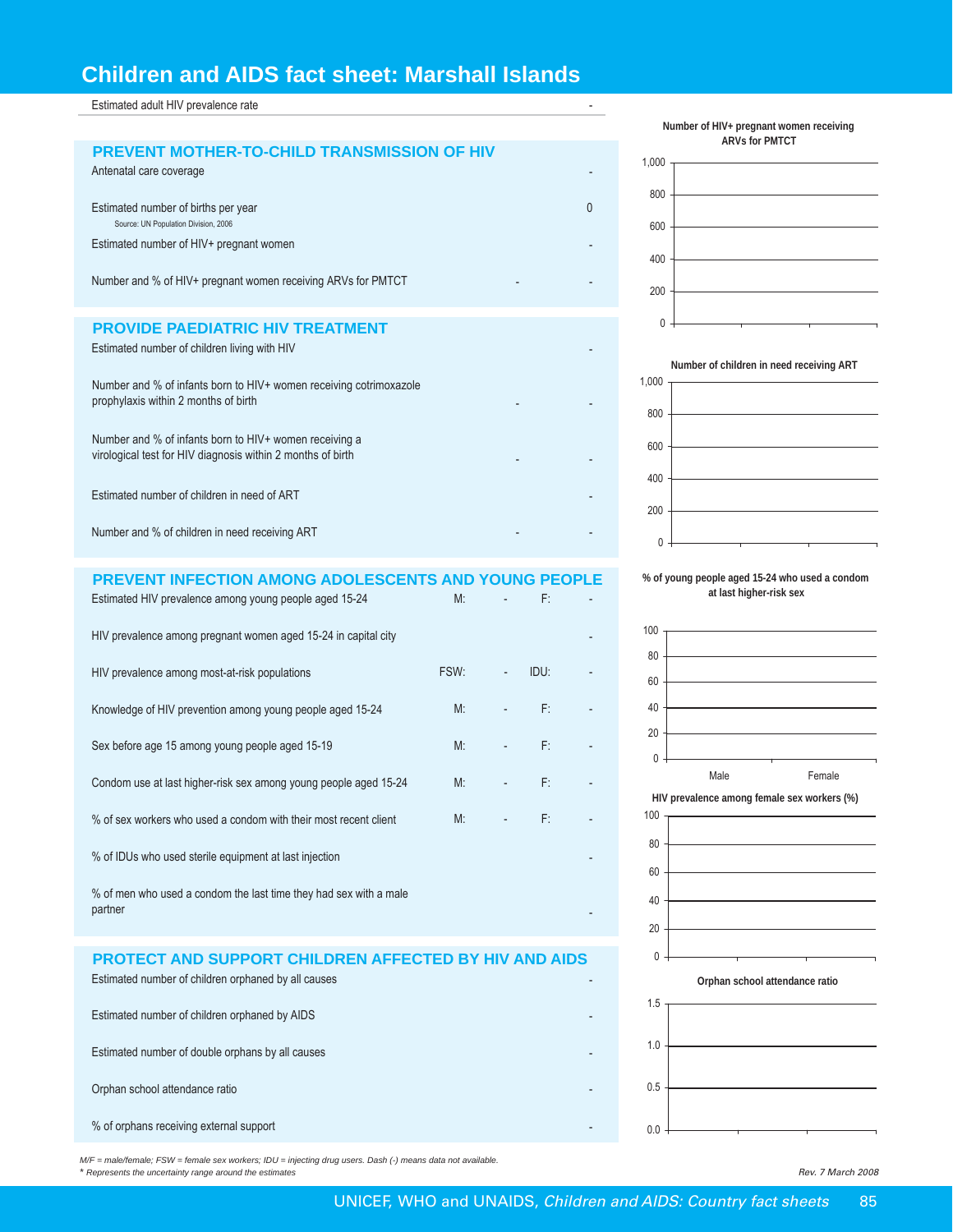## **Children and AIDS fact sheet: Mauritania**

| Estimated adult HIV prevalence rate                                                                                   |      |                |      | 0.7%                       |              |      |                                               |  |
|-----------------------------------------------------------------------------------------------------------------------|------|----------------|------|----------------------------|--------------|------|-----------------------------------------------|--|
| Source: UNAIDS, 2006                                                                                                  |      |                |      |                            |              |      | Number of HIV+ pregnant women receiving       |  |
| <b>PREVENT MOTHER-TO-CHILD TRANSMISSION OF HIV</b>                                                                    |      |                |      |                            |              |      | <b>ARVs for PMTCT</b>                         |  |
| Antenatal care coverage<br>Source: DHS, 2000-2001                                                                     |      |                |      | 64%                        | 1,000        |      |                                               |  |
| Estimated number of births per year                                                                                   |      |                |      | 102,000                    | 800          |      |                                               |  |
| Source: UN Population Division, 2006                                                                                  |      |                |      |                            | 600          |      |                                               |  |
| Estimated number of HIV+ pregnant women<br>Source: UNAIDS/WHO unpublished estimates, 2007                             |      |                |      | < 500<br>$[< 500 - 787]$ * | 400          |      |                                               |  |
| Number and % of HIV+ pregnant women receiving ARVs for PMTCT                                                          |      | 12             |      |                            | 200          |      |                                               |  |
| Source: MOH, 2006                                                                                                     |      |                |      |                            | 0            | 10   | 12                                            |  |
| <b>PROVIDE PAEDIATRIC HIV TREATMENT</b><br>Estimated number of children living with HIV                               |      |                |      |                            |              | 2005 | 2006                                          |  |
|                                                                                                                       |      |                |      |                            |              |      | Number of children in need receiving ART      |  |
| Number and % of infants born to HIV+ women receiving cotrimoxazole<br>prophylaxis within 2 months of birth            |      | 14             |      |                            | 1,000<br>800 |      |                                               |  |
| Source: MOH, 2006                                                                                                     |      |                |      |                            |              |      |                                               |  |
| Number and % of infants born to HIV+ women receiving a<br>virological test for HIV diagnosis within 2 months of birth |      | $\mathbf{0}$   |      |                            | 600          |      |                                               |  |
| Source: MOH, 2006                                                                                                     |      |                |      |                            | 400          |      |                                               |  |
| Estimated number of children in need of ART                                                                           |      |                |      |                            | 200          |      |                                               |  |
|                                                                                                                       |      |                |      |                            | 0            | 6    | $\overline{7}$                                |  |
| Number and % of children in need receiving ART<br>Source: MOH, 2006                                                   |      | $\overline{7}$ |      |                            |              | 2005 | 2006                                          |  |
| PREVENT INFECTION AMONG ADOLESCENTS AND YOUNG PEOPLE                                                                  |      |                |      |                            |              |      | % of young people aged 15-24 who used a condo |  |
| Estimated HIV prevalence among young people aged 15-24                                                                | M:   | 0.2%           | F:   | 0.5%                       |              |      | at last higher-risk sex                       |  |
| Source: UNAIDS, 2006                                                                                                  |      |                |      |                            | 100          |      |                                               |  |
| HIV prevalence among pregnant women aged 15-24 in capital city                                                        |      |                |      |                            | 80           |      |                                               |  |
| HIV prevalence among most-at-risk populations                                                                         | FSW: |                | IDU: |                            | 60           |      |                                               |  |
|                                                                                                                       | M:   |                | F:   |                            | 40           |      |                                               |  |
| Knowledge of HIV prevention among young people aged 15-24                                                             |      |                |      |                            | 20           |      |                                               |  |
| Sex before age 15 among young people aged 15-19                                                                       | M:   | 2.1%           | F:   | 13.2%                      | 0            |      |                                               |  |
| Source: DHS, 2000-2001                                                                                                | M:   |                | F:   |                            |              | Male | Female                                        |  |
| Condom use at last higher-risk sex among young people aged 15-24                                                      |      |                |      |                            |              |      | HIV prevalence among female sex workers (%)   |  |
| % of sex workers who used a condom with their most recent client                                                      | M:   |                | F:   |                            | 100          |      |                                               |  |
|                                                                                                                       |      |                |      |                            | 80           |      |                                               |  |
| % of IDUs who used sterile equipment at last injection                                                                |      |                |      |                            | 60           |      |                                               |  |
| % of men who used a condom the last time they had sex with a male                                                     |      |                |      |                            |              |      |                                               |  |
| partner                                                                                                               |      |                |      |                            | 40           |      |                                               |  |
|                                                                                                                       |      |                |      |                            | 20           |      |                                               |  |
| <b>PROTECT AND SUPPORT CHILDREN AFFECTED BY HIV AND AIDS</b>                                                          |      |                |      |                            | 0            |      |                                               |  |
| Estimated number of children orphaned by all causes                                                                   |      |                |      |                            |              |      | Orphan school attendance ratio                |  |
| Estimated number of children orphaned by AIDS                                                                         |      |                |      |                            | 1.5          |      |                                               |  |
| Estimated number of double orphans by all causes                                                                      |      |                |      |                            | 1.0          |      |                                               |  |
| Orphan school attendance ratio                                                                                        |      |                |      |                            | 0.5          |      |                                               |  |
| % of orphans receiving external support                                                                               |      |                |      |                            | 0.0          |      |                                               |  |
|                                                                                                                       |      |                |      |                            |              |      |                                               |  |

*M/F = male/female; FSW = female sex workers; IDU = injecting drug users. Dash (-) means data not available.*<br>\* Represents the uncertainty range around the estimates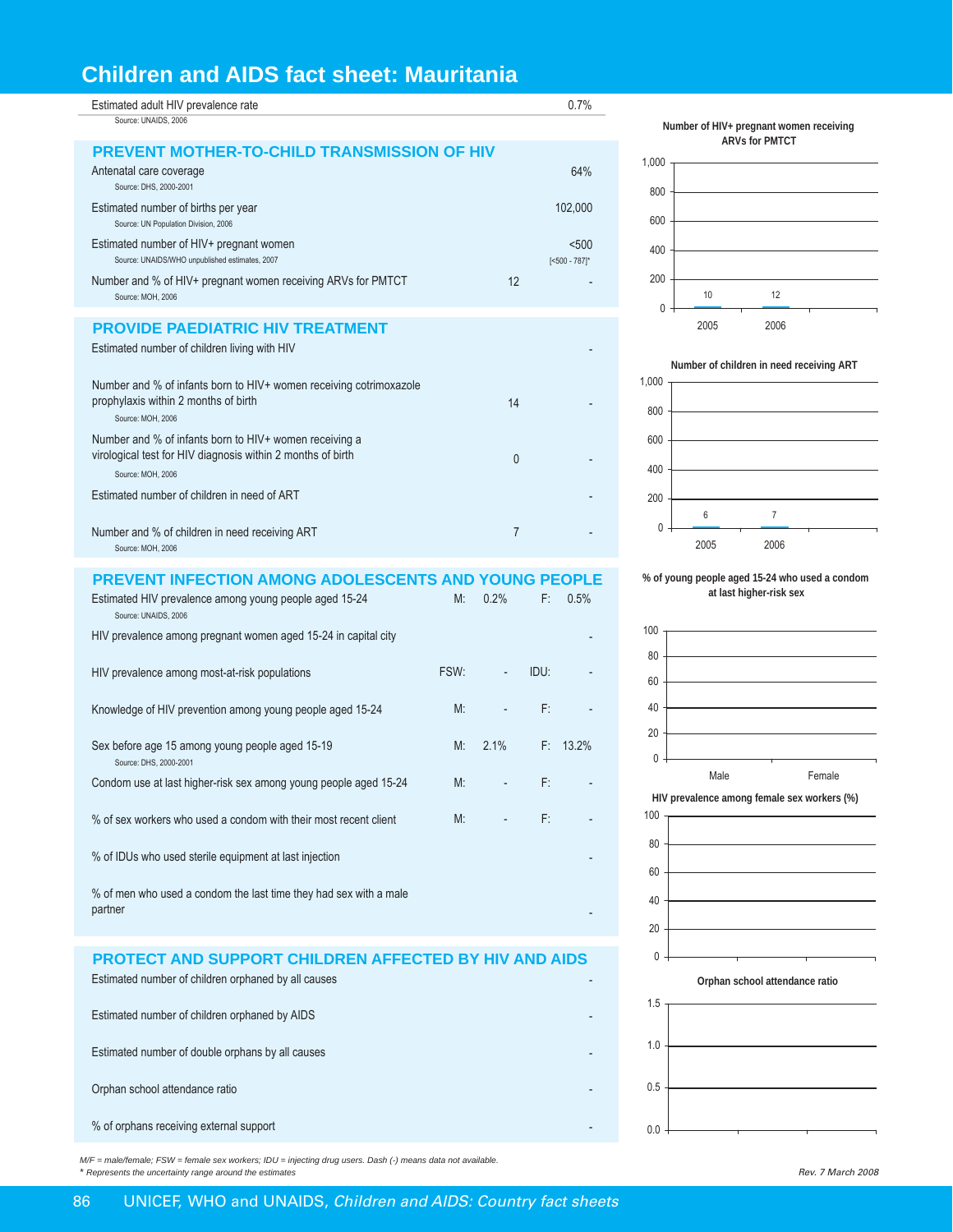# **Children and AIDS fact sheet: Mauritius**

| Estimated adult HIV prevalence rate                                                                        |      |                  | 0.6%          |              |                                                |
|------------------------------------------------------------------------------------------------------------|------|------------------|---------------|--------------|------------------------------------------------|
| Source: UNAIDS, 2006                                                                                       |      |                  |               |              | Number of HIV+ pregnant women receiving        |
| PREVENT MOTHER-TO-CHILD TRANSMISSION OF HIV                                                                |      |                  |               |              | <b>ARVs for PMTCT</b>                          |
| Antenatal care coverage                                                                                    |      |                  |               | 1,000        |                                                |
|                                                                                                            |      |                  |               | 800          |                                                |
| Estimated number of births per year                                                                        |      |                  | 19,000        |              |                                                |
| Source: UN Population Division, 2006                                                                       |      |                  |               | 600          |                                                |
| Estimated number of HIV+ pregnant women<br>Source: UNAIDS/WHO unpublished estimates, 2007                  |      |                  | $200$         | 400          |                                                |
|                                                                                                            |      | $[<100 - 500]$ * |               |              |                                                |
| Number and % of HIV+ pregnant women receiving ARVs for PMTCT                                               |      |                  |               | 200          |                                                |
|                                                                                                            |      |                  |               |              |                                                |
| <b>PROVIDE PAEDIATRIC HIV TREATMENT</b>                                                                    |      |                  |               | $\mathbf{0}$ |                                                |
| Estimated number of children living with HIV                                                               |      |                  |               |              |                                                |
|                                                                                                            |      |                  |               | 1,000        | Number of children in need receiving ART       |
| Number and % of infants born to HIV+ women receiving cotrimoxazole<br>prophylaxis within 2 months of birth |      |                  |               |              |                                                |
|                                                                                                            |      |                  |               | 800          |                                                |
| Number and % of infants born to HIV+ women receiving a                                                     |      |                  |               |              |                                                |
| virological test for HIV diagnosis within 2 months of birth                                                |      |                  |               | 600          |                                                |
|                                                                                                            |      |                  |               | 400          |                                                |
| Estimated number of children in need of ART                                                                |      |                  |               |              |                                                |
|                                                                                                            |      |                  |               | 200          |                                                |
| Number and % of children in need receiving ART                                                             |      |                  |               | $\mathbf{0}$ |                                                |
|                                                                                                            |      |                  |               |              |                                                |
| <b>PREVENT INFECTION AMONG ADOLESCENTS AND</b>                                                             |      |                  | <b>PFOPLE</b> |              | % of young people aged 15-24 who used a condom |
| Estimated HIV prevalence among young people aged 15-24                                                     | M:   | F:               |               |              | at last higher-risk sex                        |
|                                                                                                            |      |                  |               | 100          |                                                |
| HIV prevalence among pregnant women aged 15-24 in capital city                                             |      |                  |               |              |                                                |
|                                                                                                            | FSW: | IDU:             |               | 80           |                                                |
| HIV prevalence among most-at-risk populations                                                              |      |                  |               | 60           |                                                |
| Knowledge of HIV prevention among young people aged 15-24                                                  | M:   | F:               |               | 40           |                                                |
|                                                                                                            |      |                  |               | 20           |                                                |
| Sex before age 15 among young people aged 15-19                                                            | M:   | F:               |               |              |                                                |
|                                                                                                            |      |                  |               | 0            |                                                |
| Condom use at last higher-risk sex among young people aged 15-24                                           | M:   | F:               |               |              | Male<br>Female                                 |
|                                                                                                            |      |                  |               | 100          | HIV prevalence among female sex workers (%)    |
| % of sex workers who used a condom with their most recent client                                           | M:   | F:               |               |              |                                                |
| % of IDUs who used sterile equipment at last injection                                                     |      |                  |               | 80           |                                                |
|                                                                                                            |      |                  |               | 60           |                                                |
| % of men who used a condom the last time they had sex with a male                                          |      |                  |               |              |                                                |
| partner                                                                                                    |      |                  |               | 40           |                                                |
|                                                                                                            |      |                  |               | 20           |                                                |
| <b>PROTECT AND SUPPORT CHILDREN AFFECTED BY HIV AND AIDS</b>                                               |      |                  |               | 0            |                                                |
| Estimated number of children orphaned by all causes                                                        |      |                  |               |              |                                                |
|                                                                                                            |      |                  |               |              | Orphan school attendance ratio                 |
| Estimated number of children orphaned by AIDS                                                              |      |                  |               | 1.5          |                                                |
|                                                                                                            |      |                  |               |              |                                                |
| Estimated number of double orphans by all causes                                                           |      |                  |               | 1.0          |                                                |
|                                                                                                            |      |                  |               |              |                                                |
| Orphan school attendance ratio                                                                             |      |                  |               | 0.5          |                                                |
|                                                                                                            |      |                  |               |              |                                                |
| % of orphans receiving external support                                                                    |      |                  |               | 0.0          |                                                |
|                                                                                                            |      |                  |               |              |                                                |

\* *Represents the uncertainty range around the estimates M/F = male/female; FSW = female sex workers; IDU = injecting drug users. Dash (-) means data not available.*

Rev. 7 March 2008

 $\overline{\phantom{0}}$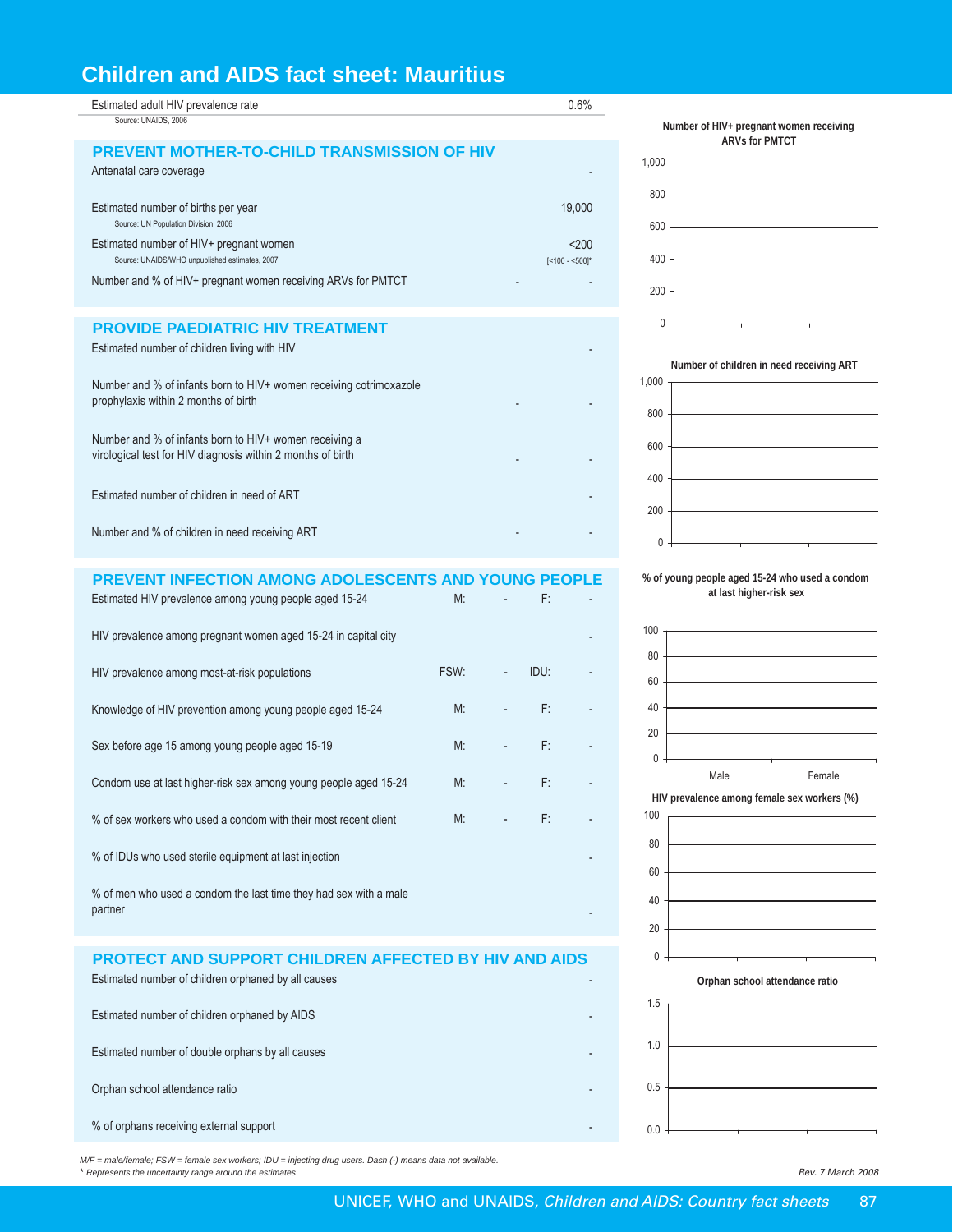## **Children and AIDS fact sheet: Mexico**

| Estimated adult HIV prevalence rate                                                       |     | 0.3%                         |                                                       |  |
|-------------------------------------------------------------------------------------------|-----|------------------------------|-------------------------------------------------------|--|
| Source: UNAIDS, 2006                                                                      |     |                              | Number of HIV+ pregnant wome<br><b>ARVs for PMTCT</b> |  |
| <b>PREVENT MOTHER-TO-CHILD TRANSMISSION OF HIV</b>                                        |     |                              | 1,000                                                 |  |
| Antenatal care coverage                                                                   |     |                              |                                                       |  |
| Estimated number of births per year                                                       |     | 2,109,000                    | 800                                                   |  |
| Source: UN Population Division, 2006                                                      |     |                              | 600                                                   |  |
| Estimated number of HIV+ pregnant women<br>Source: UNAIDS/WHO unpublished estimates, 2007 |     | 3.073<br>$[1,663 - 5,835]$ * | 400                                                   |  |
| Number and % of HIV+ pregnant women receiving ARVs for PMTCT                              | 146 | 4.8%                         | 146<br>200                                            |  |
| Source: MOH. 2006                                                                         |     | $[2.5\% - 8.8\%]$ *          |                                                       |  |
| <b>PROVIDE PAEDIATRIC HIV TREATMENT</b>                                                   |     |                              | 0<br>2006                                             |  |
| Estimated number of children living with HIV                                              |     |                              |                                                       |  |
|                                                                                           |     |                              | Number of children in need re                         |  |
| Number and % of infants born to HIV+ women receiving cotrimoxazole                        |     |                              | 1,000                                                 |  |
| prophylaxis within 2 months of birth                                                      |     |                              | 800                                                   |  |
| Number and % of infants born to HIV+ women receiving a                                    |     |                              | 600                                                   |  |
| virological test for HIV diagnosis within 2 months of birth                               | 176 |                              |                                                       |  |
| Source: MOH. 2006                                                                         |     |                              | 400                                                   |  |
| Estimated number of children in need of ART                                               |     |                              | 176<br>200                                            |  |
| Number and % of children in need receiving ART                                            | 176 |                              | 0                                                     |  |
| Source: MOH. 2006                                                                         |     |                              | 2006                                                  |  |
| <b>PREVENT INFECTION AMONG ADOLESCENTS AND YOUNG PEOPLE</b>                               |     |                              | % of young people aged 15-24 who u                    |  |
| M:<br>Estimated HIV prevalence among young people aged 15-24                              | F:  |                              | at last higher-risk sex                               |  |
|                                                                                           |     |                              | 100                                                   |  |
| HIV prevalence among pregnant women aged 15-24 in capital city                            |     |                              |                                                       |  |

|                                                                   |      |      | 80  |                                |
|-------------------------------------------------------------------|------|------|-----|--------------------------------|
| HIV prevalence among most-at-risk populations                     | FSW: | IDU: | 60  |                                |
|                                                                   |      |      | 40  |                                |
| Knowledge of HIV prevention among young people aged 15-24         | M:   | F:   |     |                                |
| Sex before age 15 among young people aged 15-19                   | M:   | F:   | 20  |                                |
|                                                                   |      |      | 0   | Male                           |
| Condom use at last higher-risk sex among young people aged 15-24  | M:   | F:   |     | HIV prevalence among female se |
| % of sex workers who used a condom with their most recent client  | M:   | F:   | 100 |                                |
|                                                                   |      |      | 80  |                                |
| % of IDUs who used sterile equipment at last injection            |      |      | 60  |                                |
| % of men who used a condom the last time they had sex with a male |      |      | 40  |                                |
| partner                                                           |      |      | 20  |                                |

## **PROTECT AND SUPPORT CHILDREN AFFECTED BY HIV AND AIDS**

| Estimated number of children orphaned by all causes | $\overline{\phantom{0}}$ |     | Orphan school attenda |
|-----------------------------------------------------|--------------------------|-----|-----------------------|
| Estimated number of children orphaned by AIDS       | -                        | 1.5 |                       |
| Estimated number of double orphans by all causes    | -                        | 1.0 |                       |
| Orphan school attendance ratio                      |                          | 0.5 |                       |
| % of orphans receiving external support             | -                        | 0.0 |                       |

\* *Represents the uncertainty range around the estimates M/F = male/female; FSW = female sex workers; IDU = injecting drug users. Dash (-) means data not available.*





**% of young people aged 15-24 who used a condom at last higher-risk sex**

| 100      |                                             |        |
|----------|---------------------------------------------|--------|
| 80       |                                             |        |
| 60       |                                             |        |
| 40       |                                             |        |
| 20       | <b>Contract Contract</b>                    |        |
| $\Omega$ |                                             |        |
|          | Male                                        | Female |
|          |                                             |        |
|          | HIV prevalence among female sex workers (%) |        |
| 100      |                                             |        |
| 80       |                                             |        |
| 60       |                                             |        |
| 40       |                                             |        |
| 20       |                                             |        |

-



88 UNICEF, WHO and UNAIDS, Children and AIDS: Country fact sheets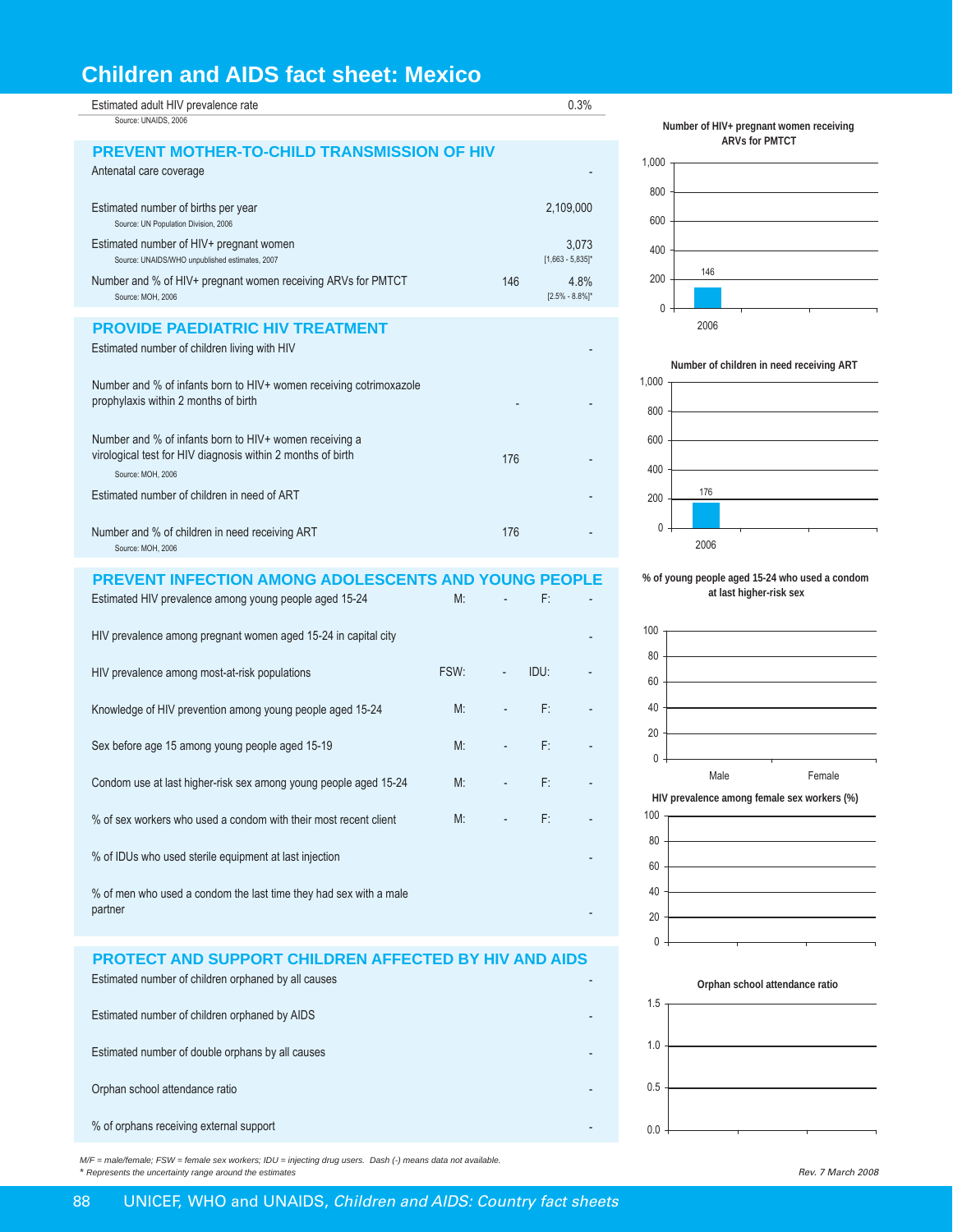## **Children and AIDS fact sheet: Micronesia (Federated States of)**

#### Estimated adult HIV prevalence rate

## **PREVENT MOTHER-TO-CHILD TRANSMISSION OF HIV**

| Antenatal care coverage                                           | $\cdots$ |  |
|-------------------------------------------------------------------|----------|--|
|                                                                   | 800      |  |
| Estimated number of births per year<br>3,000                      |          |  |
| Source: UN Population Division, 2006                              | 600      |  |
| Estimated number of HIV+ pregnant women                           |          |  |
|                                                                   | 400      |  |
| Number and % of HIV+ pregnant women receiving ARVs for PMTCT<br>- | 200      |  |
|                                                                   |          |  |

#### **PROVIDE PAEDIATRIC HIV TREATMENT**

Estimated number of children living with HIV

Number and % of infants born to HIV+ women receiving cotrimoxazole Number and % of infants born to HIV+ women receiving cotrimoxazole prophylaxis within 6 weeks of birth <sup>2007</sup> <sup>1090</sup> prophylaxis within 2 months of birth

Number and % of infants born to HIV+ women receiving a Number and % of infants born to HIV+ women receiving a virological test for HIV diagnosis within 2 months of birth

Estimated number of children in need of ART

Number and % of children in need receiving ART

partner

### **PREVENT INFECTION AMONG ADOLESCENTS AND YOUNG PEOPLE**

| M: |                  | F: |                  |     |                 |                                                                    |
|----|------------------|----|------------------|-----|-----------------|--------------------------------------------------------------------|
|    |                  |    |                  | 100 |                 |                                                                    |
|    |                  |    |                  | 80  |                 |                                                                    |
|    |                  |    |                  | 60  |                 |                                                                    |
| M: |                  | F: |                  | 40  |                 |                                                                    |
|    |                  |    |                  | 20  |                 |                                                                    |
|    |                  |    |                  | 0   |                 |                                                                    |
| M: |                  | F: |                  |     |                 |                                                                    |
|    |                  |    |                  | 100 |                 |                                                                    |
|    |                  |    |                  | 80  |                 |                                                                    |
|    |                  |    |                  |     |                 |                                                                    |
|    |                  |    |                  |     |                 |                                                                    |
|    | FSW:<br>M:<br>M: |    | IDU:<br>F:<br>F: |     | 60<br>$\Lambda$ | at last liigilei -ilsk s<br>Male<br>HIV prevalence among female se |

## **PROTECT AND SUPPORT CHILDREN AFFECTED BY HIV AND AIDS**

| Estimated number of children orphaned by all causes | $\overline{\phantom{0}}$ | Orphan school attenda |
|-----------------------------------------------------|--------------------------|-----------------------|
| Estimated number of children orphaned by AIDS       | -                        | 1.5                   |
| Estimated number of double orphans by all causes    | -                        | 1.0                   |
| Orphan school attendance ratio                      | -                        | 0.5                   |
| % of orphans receiving external support             |                          | 0.0                   |

 $*$  Represents the uncertainty range around the estimates *M/F = male/female; FSW = female sex workers; IDU = injecting drug users. Dash (-) means data not available.* Rev. 7 March 2008

**Number of HIV+ pregnant women receiving ARVs for PMTCT**

| 1,000    |                                          |
|----------|------------------------------------------|
|          |                                          |
| 800      |                                          |
|          |                                          |
| 600      |                                          |
|          |                                          |
| 400      |                                          |
|          |                                          |
| 200      |                                          |
|          |                                          |
| $\Omega$ | Τ<br>Τ                                   |
|          |                                          |
|          |                                          |
|          | Number of children in need receiving ART |

| 1,000 | ັ |
|-------|---|
|       |   |
| 800   |   |
|       |   |
| 600   |   |
|       |   |
| 400   |   |
|       |   |
| 200   |   |
|       |   |
| ι     |   |

**% of young people aged 15-24 who used a condom at last higher-risk sex**

| 100      |                                             |        |
|----------|---------------------------------------------|--------|
| 80       |                                             |        |
| 60       |                                             |        |
| 40       |                                             |        |
| 20       |                                             |        |
| 0        |                                             |        |
|          | Male                                        | Female |
|          | HIV prevalence among female sex workers (%) |        |
| 100      |                                             |        |
| 80       |                                             |        |
| 60       |                                             |        |
| 40       |                                             |        |
| 20       |                                             |        |
| $\Omega$ |                                             |        |
|          | Orphan school attendance ratio              |        |
| 1.5      |                                             |        |
|          |                                             |        |
| 1.0      |                                             |        |
| 0.5      |                                             |        |
|          |                                             |        |
| 0.0      |                                             |        |

-

- -

- -

- -

-

-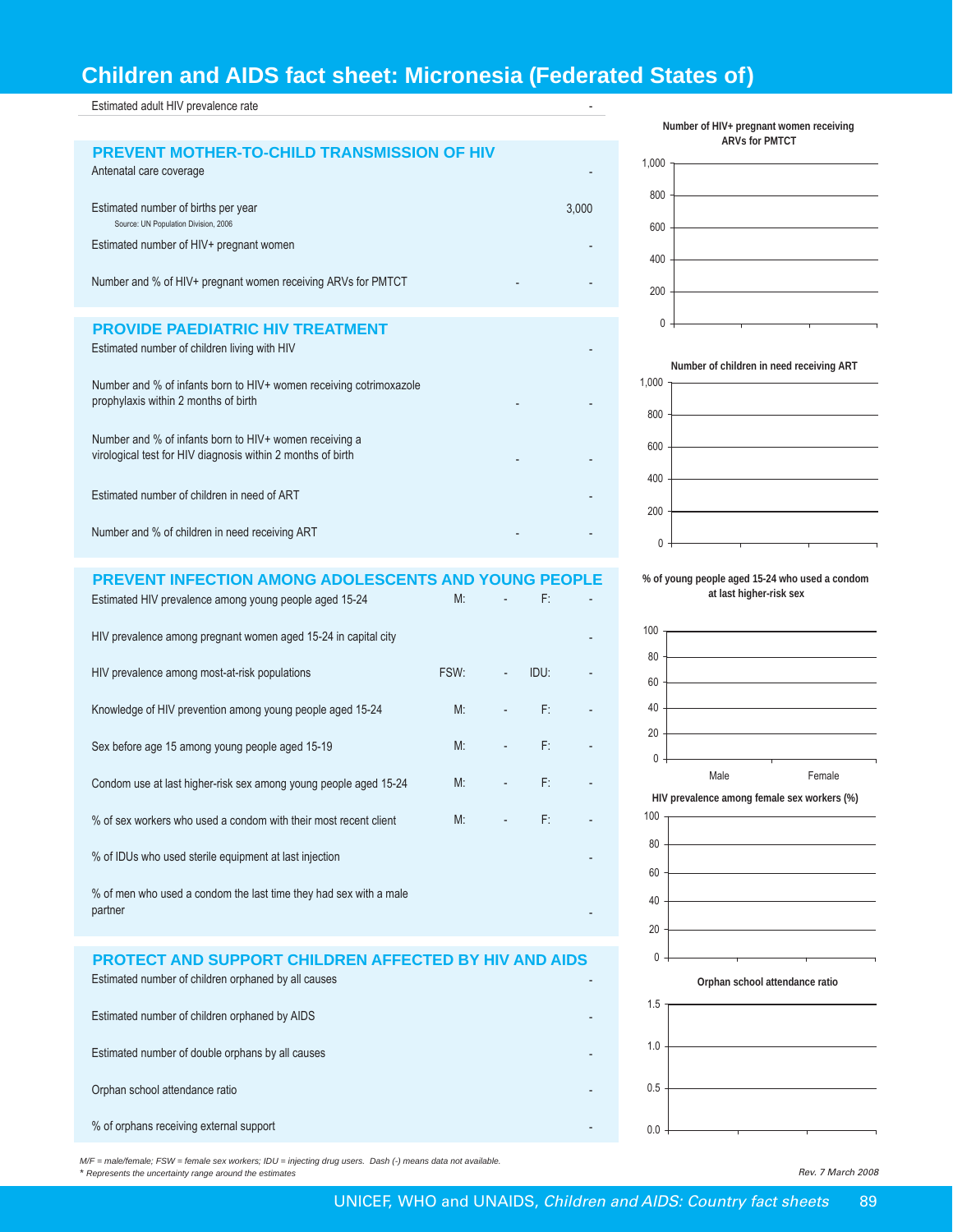# **Children and AIDS fact sheet: Moldova**

| Estimated adult HIV prevalence rate                                                       |                      | 1.1%                     |                                               |
|-------------------------------------------------------------------------------------------|----------------------|--------------------------|-----------------------------------------------|
| Source: UNAIDS, 2006                                                                      |                      |                          | Number of HIV+ pregnant wome                  |
| PREVENT MOTHER-TO-CHILD TRANSMISSION OF HIV                                               |                      |                          | <b>ARVs for PMTCT</b>                         |
| Antenatal care coverage                                                                   |                      | 98%                      | 1,000                                         |
| Source: DHS, 2005                                                                         |                      |                          | 800                                           |
| Estimated number of births per year                                                       |                      | 44.000                   |                                               |
| Source: UN Population Division, 2006                                                      |                      |                          | 600                                           |
| Estimated number of HIV+ pregnant women<br>Source: UNAIDS/WHO unpublished estimates, 2007 |                      | 100<br>$[< 100 - 200]$ * | 400                                           |
| Number and % of HIV+ pregnant women receiving ARVs for PMTCT                              | 62                   |                          | 200                                           |
| Source: MOH. 2006                                                                         |                      |                          | 31<br>32<br>0                                 |
| <b>PROVIDE PAEDIATRIC HIV TREATMENT</b>                                                   |                      |                          | 2004<br>2005                                  |
|                                                                                           |                      |                          |                                               |
| Estimated number of children living with HIV                                              |                      |                          | Number of children in need re                 |
| Number and % of infants born to HIV+ women receiving cotrimoxazole                        |                      |                          | 1,000                                         |
| prophylaxis within 2 months of birth                                                      | $\mathbf{0}$         |                          |                                               |
| Source: MOH. 2006                                                                         |                      |                          | 800                                           |
| Number and % of infants born to HIV+ women receiving a                                    |                      |                          | 600                                           |
| virological test for HIV diagnosis within 2 months of birth                               | 60                   |                          |                                               |
| Source: MOH. 2006                                                                         |                      |                          | 400                                           |
| Estimated number of children in need of ART                                               |                      |                          | 200                                           |
|                                                                                           |                      |                          | 11<br>14                                      |
| Number and % of children in need receiving ART                                            | 14                   |                          | 0                                             |
| Source: MOH, 2006                                                                         |                      |                          | 2005<br>2006                                  |
| <b>PREVENT INFECTION AMONG ADOLESCENTS AND YO</b>                                         |                      | PFOPI F                  | % of young people aged 15-24 who u            |
| Estimated HIV prevalence among young people aged 15-24                                    | M:                   | F:                       | at last higher-risk sex                       |
|                                                                                           |                      |                          | ■2005                                         |
| HIV prevalence among pregnant women aged 15-24 in capital city                            |                      |                          | 100                                           |
|                                                                                           |                      |                          | 80                                            |
| HIV prevalence among most-at-risk populations                                             | FSW:<br>4.4%<br>IDU: |                          | 63.0                                          |
| Source: BSS, 2004                                                                         |                      |                          | 60                                            |
| Knowledge of HIV prevention among young people aged 15-24                                 | 54.3%<br>M:          | 41.6%<br>F:              | 40                                            |
| Source: DHS. 2005                                                                         |                      |                          | 20                                            |
| Sex before age 15 among young people aged 15-19                                           | 10.1%<br>M:          | F:<br>1.7%               | $\mathbf 0$                                   |
| Source: DHS. 2005                                                                         |                      |                          | Male                                          |
| Condom use at last higher-risk sex among young people aged 15-24                          | 63.0%<br>M:          | 44.0%<br>F:              |                                               |
| Source: DHS, 2005                                                                         |                      |                          | <b>HIV prevalence among female sex</b><br>100 |
| % of sex workers who used a condom with their most recent client                          | M:                   | F:                       |                                               |

 $80 +$ <u>2006 - 2006 - 2006 - 2006 - 2006 - 2006 - 2006 - 2006 - 2006 - 2006 - 2006 - 2006 - 2006 - 2006 - 2006 - 2006</u> **Orphan school attendance ratio** 63.0 44.0 0 20 40 60 80 Male **Female** 4.4 0 20 40 60 80 100 2004 **HIV prevalence among female sex workers (%)**

 $\blacksquare$  2005

**% of young people aged 15-24 who used a condom at last higher-risk sex**

**Number of children in need receiving ART** 

<sup>32</sup> <sup>62</sup> <sup>31</sup>

**Number of HIV+ pregnant women receiving ARVs for PMTCT**

2004 2005 2006



\* *Represents the uncertainty range around the estimates M/F = male/female; FSW = female sex workers; IDU = injecting drug users. Dash (-) means data not available.*

% of IDUs who used sterile equipment at last injection

Estimated number of children orphaned by all causes

Estimated number of children orphaned by AIDS

Estimated number of double orphans by all causes

Orphan school attendance ratio Source: DHS, 2005

% of orphans receiving external support

% of men who used a condom the last time they had sex with a male

Source: BSS, 2004

Source: BSS, 2004

partner

**PROTECT AND SUPPORT CHILDREN AFFECTED BY HIV AND AIDS**

- 0.90

-

-

-

81.0%

63.0%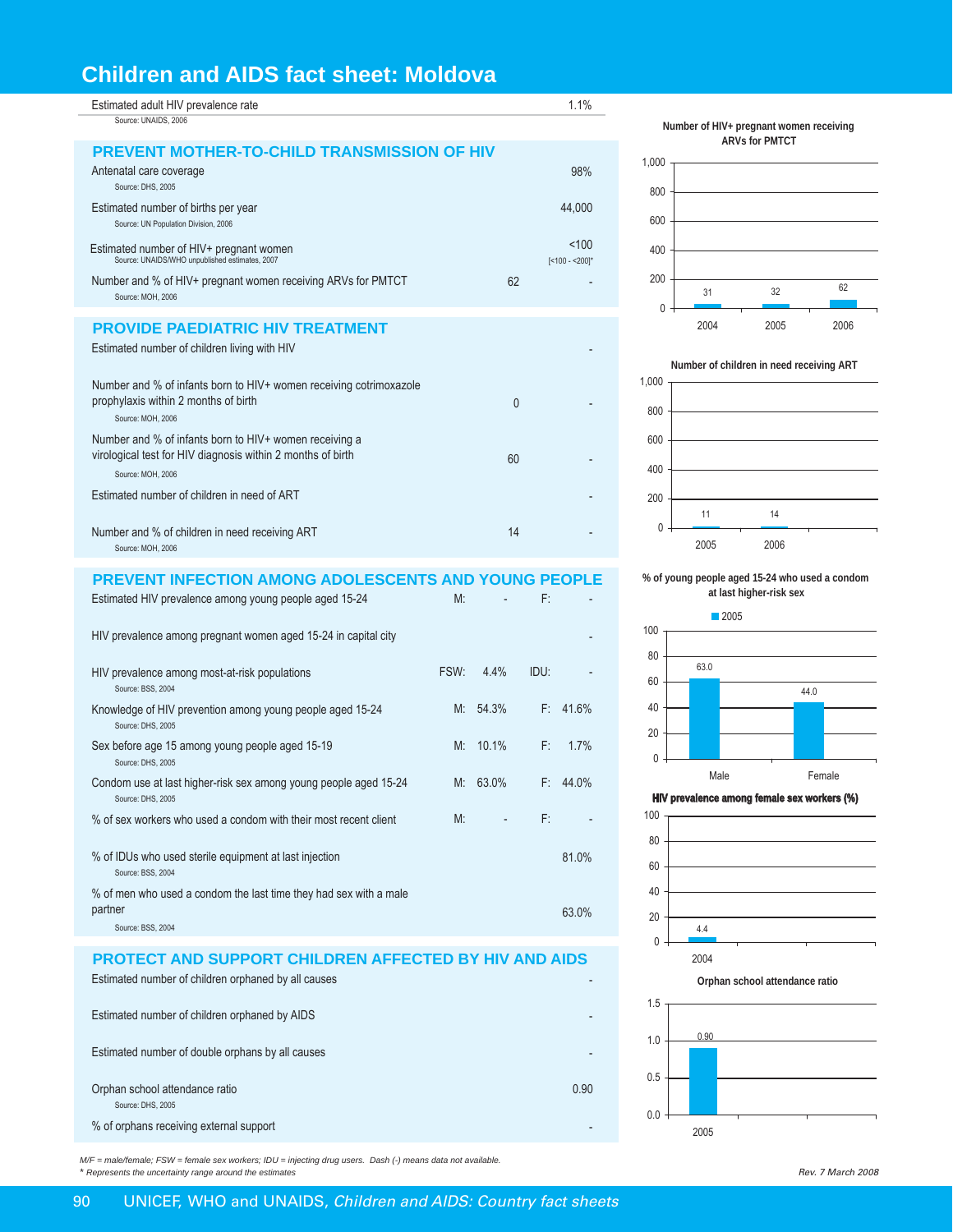# **Children and AIDS fact sheet: Mongolia**

| Estimated adult HIV prevalence rate                                                                                   |              | < 0.1%        |                                        |
|-----------------------------------------------------------------------------------------------------------------------|--------------|---------------|----------------------------------------|
| Source: UNAIDS, 2006                                                                                                  |              |               | Number of HIV+ pregnant wome           |
| <b>PREVENT MOTHER-TO-CHILD TRANSMISSION OF HIV</b>                                                                    |              |               | <b>ARVs for PMTCT</b>                  |
| Antenatal care coverage<br>Source: MICS, 2005-2006                                                                    |              | 99%           | 1,000<br>800                           |
| Estimated number of births per year<br>Source: UN Population Division, 2006                                           |              | 49,000        | 600                                    |
| Estimated number of HIV+ pregnant women<br>Source: UNAIDS/WHO unpublished estimates, 2007                             |              | < 100         | 400                                    |
| Number and % of HIV+ pregnant women receiving ARVs for PMTCT                                                          | 1            | $[< 100]$ *   | 200<br>1                               |
| Source: MOH, 2006                                                                                                     |              |               | 0                                      |
| <b>PROVIDE PAEDIATRIC HIV TREATMENT</b><br>Estimated number of children living with HIV                               |              |               | 2006                                   |
|                                                                                                                       |              |               | Number of children in need re          |
| Number and % of infants born to HIV+ women receiving cotrimoxazole<br>prophylaxis within 2 months of birth            | 0            |               | 1,000<br>800                           |
| Source: MOH, 2006                                                                                                     |              |               |                                        |
| Number and % of infants born to HIV+ women receiving a<br>virological test for HIV diagnosis within 2 months of birth | 0            |               | 600<br>400                             |
| Source: MOH, 2006<br>Estimated number of children in need of ART                                                      |              |               |                                        |
|                                                                                                                       |              |               | 200                                    |
| Number and % of children in need receiving ART<br>Source: MOH. 2006                                                   | $\mathbf{0}$ |               | 0<br>2006                              |
| PREVENT INFECTION AMONG ADOLESCENTS AND YOUNG                                                                         |              | <b>PEOPLE</b> | % of young people aged 15-24 who u     |
| Estimated HIV prevalence among young people aged 15-24                                                                | M:           | F:            | at last higher-risk sex                |
|                                                                                                                       |              |               | 100                                    |
| HIV prevalence among pregnant women aged 15-24 in capital city                                                        |              |               | 80                                     |
| HIV prevalence among most-at-risk populations                                                                         | FSW:         | IDU:          | 60                                     |
| Knowledge of HIV prevention among young people aged 15-24                                                             | M:           | F:<br>34.5%   | 40                                     |
| Source: MICS, 2005                                                                                                    |              |               | 20                                     |
| Sex before age 15 among young people aged 15-19                                                                       | M:           | F:            | 0                                      |
| Condom use at last higher-risk sex among young people aged 15-24                                                      | M:           | F:            | Male                                   |
| % of sex workers who used a condom with their most recent client                                                      | $M: 50.0\%$  | F: I<br>96.4% | HIV prevalence among female sex<br>100 |
| Source: UNAIDS, 2006                                                                                                  |              |               | 80                                     |
| % of IDUs who used sterile equipment at last injection                                                                |              |               | 60                                     |
| % of men who used a condom the last time they had sex with a male                                                     |              |               | 40                                     |
| partner                                                                                                               |              | 13.0%         | 20                                     |
| Source: UNAIDS, 2006                                                                                                  |              |               | 0                                      |
| <b>PROTECT AND SUPPORT CHILDREN AFFECTED BY HIV AND AIDS</b>                                                          |              |               |                                        |
| Estimated number of children orphaned by all causes                                                                   |              |               | Orphan school attendan                 |
| Estimated number of children orphaned by AIDS                                                                         |              |               | 1.5<br>0.96                            |
| Estimated number of double orphans by all causes                                                                      |              |               | 1.0                                    |
| Orphan school attendance ratio                                                                                        |              | 0.96          | 0.5                                    |
| Source: MICS, 2005<br>% of orphans receiving external support                                                         |              |               | 0.0                                    |
|                                                                                                                       |              |               | 2005                                   |

*M/F = male/female; FSW = female sex workers; IDU = injecting drug users. Dash (-) means data not available.*<br>\* Represents the uncertainty range around the estimates

Rev. 7 March 2008

|       | Number of HIV+ pregnant women receiving<br><b>ARVs for PMTCT</b> |
|-------|------------------------------------------------------------------|
| 1,000 |                                                                  |
| 800   |                                                                  |
| 600   |                                                                  |
| 400   |                                                                  |
| 200   |                                                                  |
|       |                                                                  |
|       | 2006                                                             |



**% of young people aged 15-24 who used a condom at last higher-risk sex**



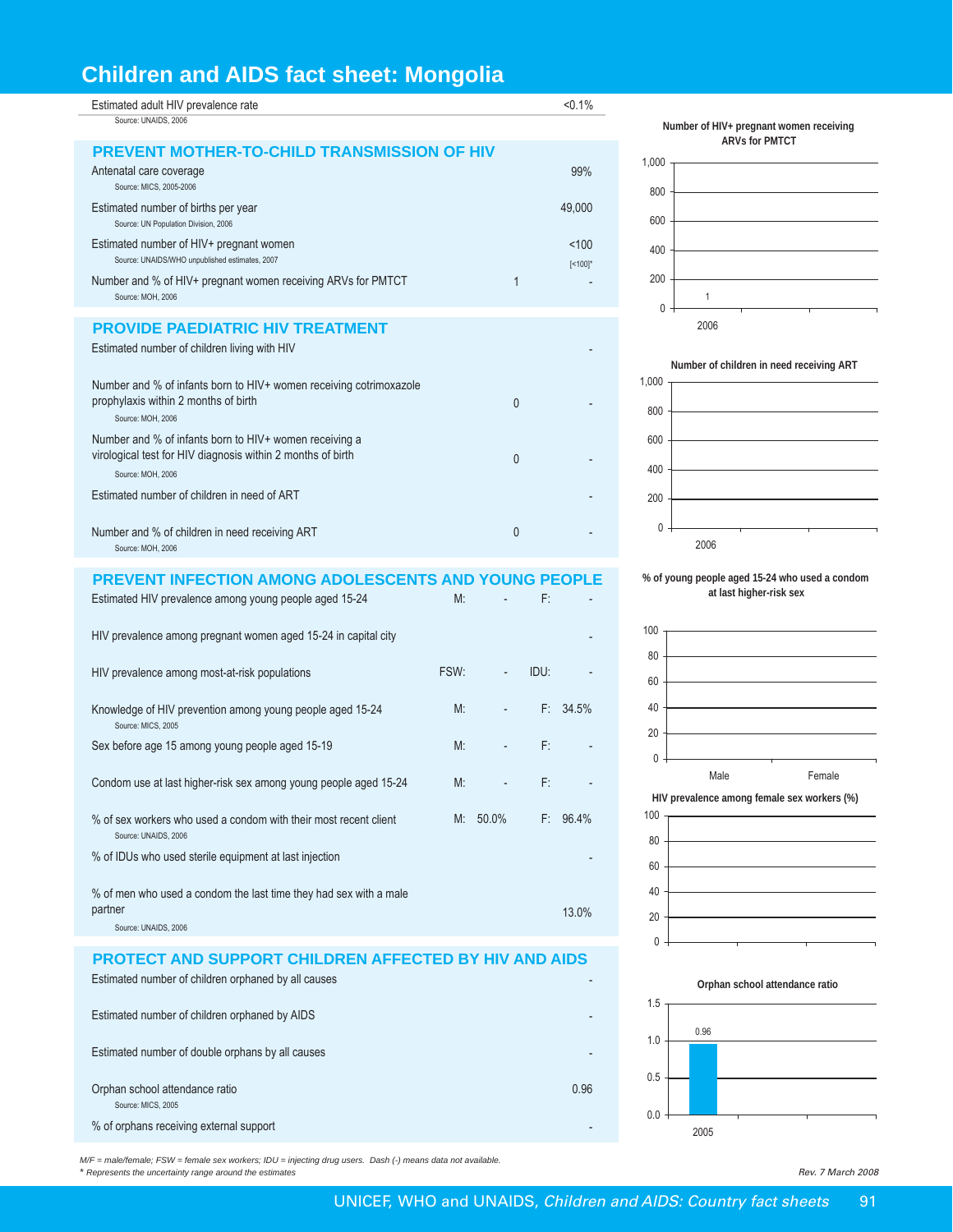## **Children and AIDS fact sheet: Montenegro**

## Estimated adult HIV prevalence rate

### **PREVENT MOTHER-TO-CHILD TRANSMISSION OF HIV**

| Antenatal care coverage                                      | 97%                      | ,uuu |  |
|--------------------------------------------------------------|--------------------------|------|--|
| Source: MICS, 2005                                           |                          | 800  |  |
| Estimated number of births per year                          | 8,000                    | 600  |  |
| Source: UN Population Division, 2006                         |                          |      |  |
| Estimated number of HIV+ pregnant women                      | $\overline{\phantom{0}}$ | 400  |  |
|                                                              |                          |      |  |
| Number and % of HIV+ pregnant women receiving ARVs for PMTCT |                          | 200  |  |
| Source: MOH, 2006                                            |                          |      |  |
|                                                              |                          |      |  |

## **PROVIDE PAEDIATRIC HIV TREATMENT**

| Estimated number of children living with HIV |  |
|----------------------------------------------|--|
|                                              |  |

Number and % of children in need receiving ART

Source: MOH, 2006

partner

Number and % of infants born to HIV+ women receiving cotrimoxazole Number and % of infants born to HIV+ women receiving cotrimoxazole prophylaxis within 6 weeks of birth <sup>2007</sup> <sup>1090</sup> prophylaxis within 2 months of birth

Number and % of infants born to HIV+ women receiving a Number and % of infants born to HIV+ women receiving a virological test for HIV diagnosis within 2 months of birth Estimated number of children in need of ART - -

# **PREVENT INFECTION AMONG ADOLESCENTS AND YOUNG PEOPLE**

| Estimated HIV prevalence among young people aged 15-24                          | M:   |                          | F:   |             |                                          | at last liigilei -ilsk s       |  |
|---------------------------------------------------------------------------------|------|--------------------------|------|-------------|------------------------------------------|--------------------------------|--|
|                                                                                 |      |                          |      |             |                                          | ■2006                          |  |
| HIV prevalence among pregnant women aged 15-24 in capital city                  |      |                          |      |             | 100                                      |                                |  |
|                                                                                 |      |                          |      |             | 80                                       |                                |  |
| HIV prevalence among most-at-risk populations                                   | FSW: |                          | IDU: |             | 60                                       |                                |  |
|                                                                                 | M:   |                          |      | $F: 29.6\%$ | 40                                       |                                |  |
| Knowledge of HIV prevention among young people aged 15-24<br>Source: MICS, 2006 |      | $\overline{\phantom{a}}$ |      |             |                                          |                                |  |
| Sex before age 15 among young people aged 15-19                                 | M:   | $\overline{\phantom{0}}$ | F:   | 0.4%        | 20                                       |                                |  |
| Source: MICS, 2006                                                              |      |                          |      |             | 0                                        |                                |  |
| Condom use at last higher-risk sex among young people aged 15-24                | M:   | $\overline{\phantom{0}}$ |      | F: 66.4%    |                                          | Male                           |  |
| Source: MICS, 2006                                                              |      |                          |      |             |                                          | HIV prevalence among female se |  |
| % of sex workers who used a condom with their most recent client                | M:   |                          | F:   |             | 100                                      |                                |  |
|                                                                                 |      |                          |      |             | 80                                       |                                |  |
| % of IDUs who used sterile equipment at last injection                          |      |                          |      |             | 60                                       |                                |  |
|                                                                                 |      |                          |      |             |                                          |                                |  |
| % of men who used a condom the last time they had sex with a male               |      |                          |      |             | $\Lambda$ <sup><math>\Omega</math></sup> |                                |  |

## **PROTECT AND SUPPORT CHILDREN AFFECTED BY HIV AND AIDS**

| Estimated number of children orphaned by all causes  |      |     |      | Orphan school attenda |
|------------------------------------------------------|------|-----|------|-----------------------|
| Estimated number of children orphaned by AIDS        |      | 1.5 |      |                       |
| Estimated number of double orphans by all causes     | -    | 1.0 | 1.00 |                       |
| Orphan school attendance ratio<br>Source: MICS, 2005 | 1.00 | 0.5 |      |                       |
| % of orphans receiving external support              |      | 0.0 | 2005 |                       |

\* *Represents the uncertainty range around the estimates* rev. January 22, 2008 *M/F = male/female; FSW = female sex workers; IDU = injecting drug users. Dash (-) means data not available.* **Number of HIV+ pregnant women receiving ARVs for PMTCT**





#### **% of young people aged 15-24 who used a condom at last higher-risk sex**

2 -

-

-

-

- -



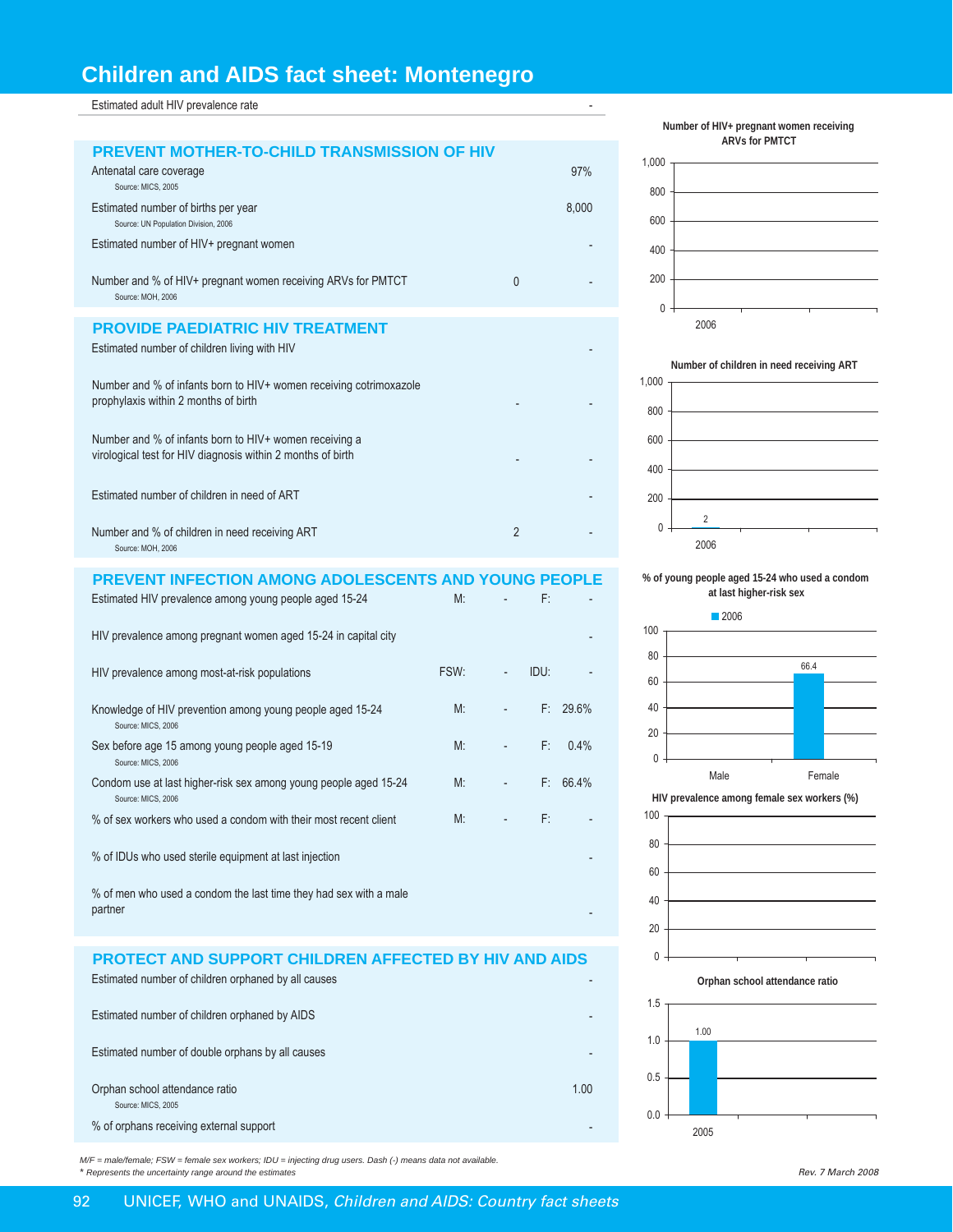## **Children and AIDS fact sheet: Morocco**

| Estimated adult HIV prevalence rate                                                                                   |      |      |      | 0.1%                       |              |                                                |
|-----------------------------------------------------------------------------------------------------------------------|------|------|------|----------------------------|--------------|------------------------------------------------|
| Source: UNAIDS, 2006                                                                                                  |      |      |      |                            |              | Number of HIV+ pregnant women receiving        |
| PREVENT MOTHER-TO-CHILD TRANSMISSION OF HIV                                                                           |      |      |      |                            |              | <b>ARVs for PMTCT</b>                          |
| Antenatal care coverage                                                                                               |      |      |      | 68%                        | 1,000        |                                                |
| Source: DHS, 2003-2004                                                                                                |      |      |      |                            | 800          |                                                |
| Estimated number of births per year                                                                                   |      |      |      | 635,000                    |              |                                                |
| Source: UN Population Division, 2006                                                                                  |      |      |      |                            | 600          |                                                |
| Estimated number of HIV+ pregnant women<br>Source: UNAIDS/WHO unpublished estimates, 2007                             |      |      |      | < 500<br>$[< 200 - 585]$ * | 400          |                                                |
| Number and % of HIV+ pregnant women receiving ARVs for PMTCT                                                          |      |      |      |                            |              |                                                |
|                                                                                                                       |      |      |      |                            | 200          |                                                |
| <b>PROVIDE PAEDIATRIC HIV TREATMENT</b>                                                                               |      |      |      |                            | 0            |                                                |
| Estimated number of children living with HIV                                                                          |      |      |      |                            |              |                                                |
|                                                                                                                       |      |      |      |                            |              | Number of children in need receiving ART       |
| Number and % of infants born to HIV+ women receiving cotrimoxazole                                                    |      |      |      |                            | 1,000        |                                                |
| prophylaxis within 2 months of birth                                                                                  |      |      |      |                            | 800          |                                                |
|                                                                                                                       |      |      |      |                            |              |                                                |
| Number and % of infants born to HIV+ women receiving a<br>virological test for HIV diagnosis within 2 months of birth |      |      |      |                            | 600          |                                                |
|                                                                                                                       |      |      |      |                            | 400          |                                                |
| Estimated number of children in need of ART                                                                           |      |      |      |                            |              |                                                |
|                                                                                                                       |      |      |      |                            | 200          |                                                |
| Number and % of children in need receiving ART                                                                        |      |      |      |                            | $\mathbf{0}$ |                                                |
|                                                                                                                       |      |      |      |                            |              |                                                |
| PREVENT INFECTION AMONG ADOLESCENTS AND YOUNG                                                                         |      |      |      | <b>PEOPLE</b>              |              | % of young people aged 15-24 who used a condom |
| Estimated HIV prevalence among young people aged 15-24                                                                | M:   |      | F:   |                            |              | at last higher-risk sex                        |
|                                                                                                                       |      |      |      |                            | 100          |                                                |
| HIV prevalence among pregnant women aged 15-24 in capital city                                                        |      |      |      |                            |              |                                                |
| HIV prevalence among most-at-risk populations                                                                         | FSW: | 1.9% | IDU: |                            | 80           |                                                |
| Source: UNAIDS, 2006                                                                                                  |      |      |      |                            | 60           |                                                |
| Knowledge of HIV prevention among young people aged 15-24                                                             | M:   |      |      | $F: 12.0\%$                | 40           |                                                |
| Source: DHS, 2003-2004                                                                                                |      |      |      |                            | 20           |                                                |
| Sex before age 15 among young people aged 15-19                                                                       | M:   |      | F:   |                            | 0            |                                                |
|                                                                                                                       |      |      | F:   |                            |              | Male<br>Female                                 |
| Condom use at last higher-risk sex among young people aged 15-24                                                      | M:   |      |      |                            |              | HIV prevalence among female sex workers (%)    |
| % of sex workers who used a condom with their most recent client                                                      | M:   |      |      | F: 37.8%                   | 100          |                                                |
| Source: UNAIDS, 2006                                                                                                  |      |      |      |                            | 80           |                                                |
| % of IDUs who used sterile equipment at last injection                                                                |      |      |      |                            | 60           |                                                |
|                                                                                                                       |      |      |      |                            |              |                                                |
| % of men who used a condom the last time they had sex with a male<br>partner                                          |      |      |      |                            | 40           |                                                |
|                                                                                                                       |      |      |      |                            | 20           | 1.9                                            |
|                                                                                                                       |      |      |      |                            | 0            |                                                |
| PROTECT AND SUPPORT CHILDREN AFFECTED BY HIV AND AIDS                                                                 |      |      |      |                            |              | 2005                                           |
| Estimated number of children orphaned by all causes                                                                   |      |      |      |                            |              | Orphan school attendance ratio                 |
| Estimated number of children orphaned by AIDS                                                                         |      |      |      |                            | 1.5          |                                                |
|                                                                                                                       |      |      |      |                            |              |                                                |
| Estimated number of double orphans by all causes                                                                      |      |      |      |                            | 1.0          |                                                |
|                                                                                                                       |      |      |      |                            |              |                                                |
| Orphan school attendance ratio                                                                                        |      |      |      |                            | 0.5          |                                                |
| % of orphans receiving external support                                                                               |      |      |      |                            |              |                                                |
|                                                                                                                       |      |      |      |                            | 0.0          |                                                |
|                                                                                                                       |      |      |      |                            |              |                                                |

\* *Represents the uncertainty range around the estimates M/F = male/female; FSW = female sex workers; IDU = injecting drug users. Dash (-) means data not available.*

Rev. 7 March 2008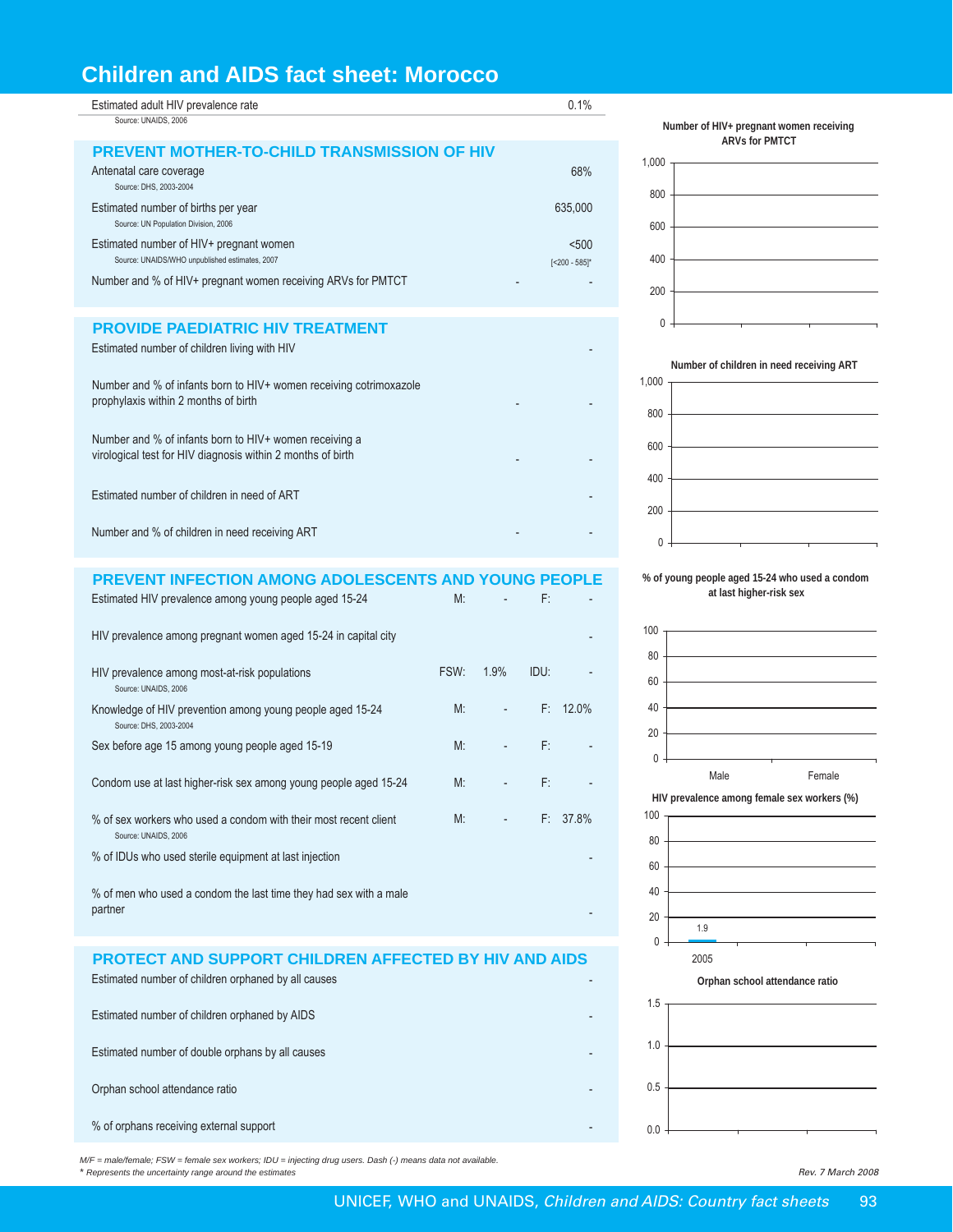# **Children and AIDS fact sheet: Mozambique**

| Estimated adult HIV prevalence rate | 16.1% |
|-------------------------------------|-------|
| Source: UNAIDS, 2006                |       |

| <b>PREVENT MOTHER-TO-CHILD TRANSMISSION OF HIV</b>           |                       | 15.000 |       |       |  |
|--------------------------------------------------------------|-----------------------|--------|-------|-------|--|
| Antenatal care coverage                                      | 85%                   |        |       |       |  |
| Source: DHS, 2003                                            |                       | 12.000 |       |       |  |
| Estimated number of births per year                          | 856,000               |        |       | 8,490 |  |
| Source: UN Population Division, 2006                         |                       | 9.000  |       |       |  |
| Estimated number of HIV+ pregnant women                      | 95.482                | 6.000  |       |       |  |
| Source: UNAIDS/WHO unpublished estimates, 2007               | [79,656 - 112,694]*   |        | 3.117 |       |  |
| Number and % of HIV+ pregnant women receiving ARVs for PMTCT | 12.7%<br>12.150       | 3,000  |       |       |  |
| Source: MOH, 2006                                            | $[10.8\% - 15.3\%]$ * |        |       |       |  |
| ------                                                       |                       |        | 200A  | 2005  |  |

## **PROVIDE PAEDIATRIC HIV TREATMENT**

Estimated number of children living with HIV

Source: MOH, 2006

partner

Number and % of infants born to HIV+ women receiving cotrimoxazole Number and % of infants born to HIV+ women receiving cotrimoxazole prophylaxis within 6 weeks of birth <sup>2007</sup> <sup>1090</sup> prophylaxis within 2 months of birth

| Number and % of infants born to HIV+ women receiving a<br>virological test for HIV diagnosis within 2 months of birth | -     |  |
|-----------------------------------------------------------------------------------------------------------------------|-------|--|
| Estimated number of children in need of ART                                                                           |       |  |
| Number and % of children in need receiving ART                                                                        | 3.443 |  |

#### **PREVENT INFECTION AMONG ADOLESCENTS AND YOUNG PEOPLE**

| Estimated HIV prevalence among young people aged 15-24                                | M:   | 3.6%  |      | $F: 10.7\%$ |                           | <b>deal</b> indication sex                |    |
|---------------------------------------------------------------------------------------|------|-------|------|-------------|---------------------------|-------------------------------------------|----|
| Source: UNAIDS, 2006                                                                  |      |       |      |             |                           | ■2003                                     |    |
| HIV prevalence among pregnant women aged 15-24 in capital city<br>Source: SOWC, 2002  |      |       |      | 14.7%       | 100<br>80                 |                                           |    |
| HIV prevalence among most-at-risk populations                                         | FSW: |       | IDU: |             | 60                        |                                           |    |
| Knowledge of HIV prevention among young people aged 15-24<br>Source: DHS, 2003        | M:   | 33.0% |      | $F: 20.0\%$ | 40<br>20                  | 33.0                                      | 29 |
| Sex before age 15 among young people aged 15-19<br>Source: DHS, 2003                  | M:   | 31.3% |      | F: 27.8%    |                           |                                           |    |
| Condom use at last higher-risk sex among young people aged 15-24<br>Source: DHS, 2003 | M:   | 33.0% |      | $F: 29.0\%$ |                           | Male<br>HIV prevalence among female sex w |    |
| % of sex workers who used a condom with their most recent client                      | M:   |       | F:   |             | 100                       |                                           |    |
| % of IDUs who used sterile equipment at last injection                                |      |       |      |             | 80                        |                                           |    |
| % of men who used a condom the last time they had sex with a male                     |      |       |      |             | 60<br>$\Lambda$ $\Lambda$ |                                           |    |

## **PROTECT AND SUPPORT CHILDREN AFFECTED BY HIV AND AIDS**

| Estimated number of children orphaned by all causes |      | Orphan school attenda |      |      |  |
|-----------------------------------------------------|------|-----------------------|------|------|--|
| Estimated number of children orphaned by AIDS       | -    | i.b                   |      |      |  |
| Estimated number of double orphans by all causes    |      | 1.0                   | 0.47 | 0.80 |  |
| Orphan school attendance ratio<br>Source: DHS, 2003 | 0.80 | 0.5                   |      |      |  |
| % of orphans receiving external support             |      | 0.0                   | 1997 | 2003 |  |

\* *Represents the uncertainty range around the estimates M/F = male/female; FSW = female sex workers; IDU = injecting drug users. Dash (-) means data not available.*





-

-

0

- -

**% of young people aged 15-24 who used a condom at last higher-risk sex**



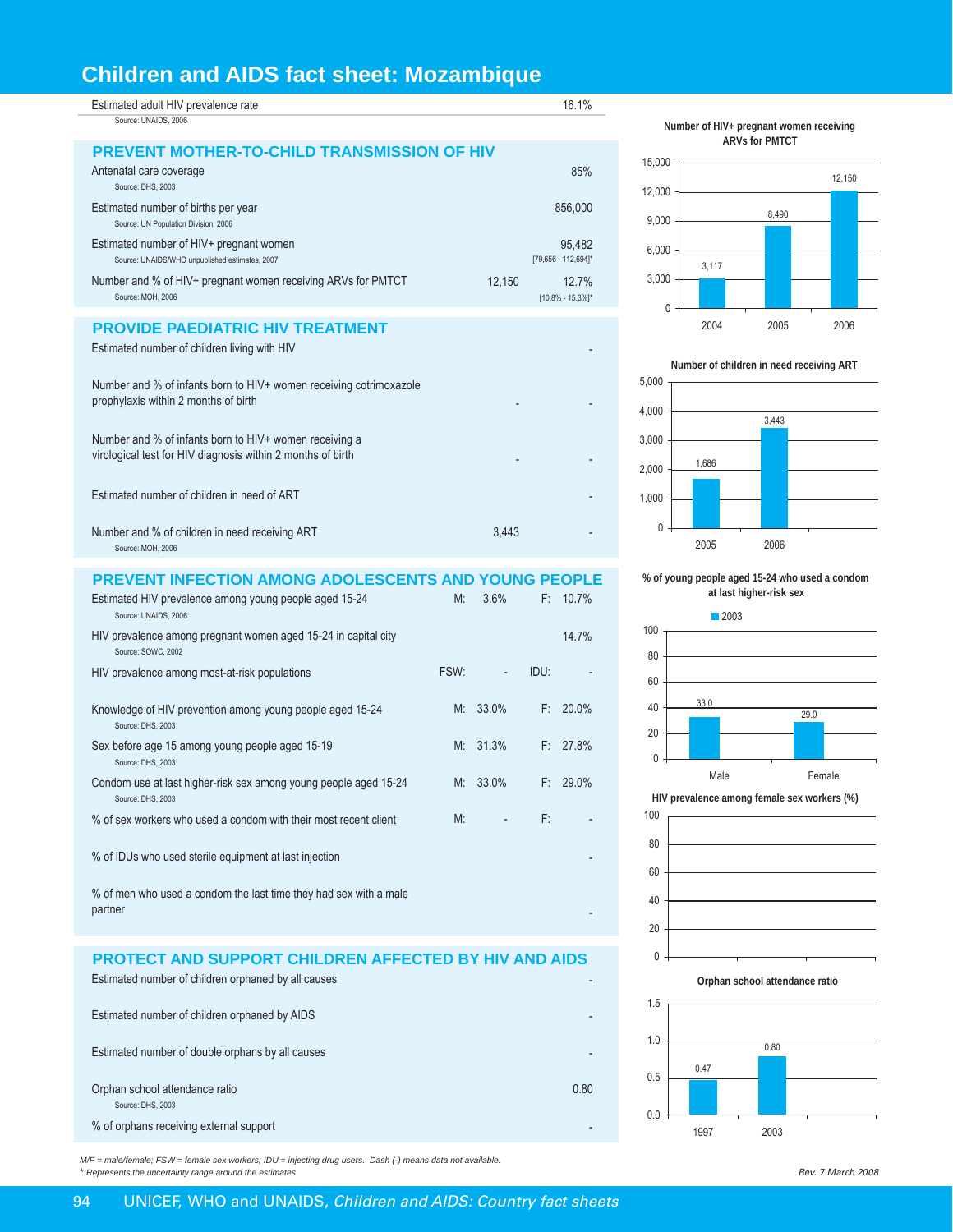## **Children and AIDS fact sheet: Myanmar**

| Estimated adult HIV prevalence rate                | 1.3%    |                             |
|----------------------------------------------------|---------|-----------------------------|
| Source: UNAIDS, 2006                               |         | Number of HIV+ pregnant wom |
| <b>PREVENT MOTHER-TO-CHILD TRANSMISSION OF HIV</b> |         | <b>ARVs for PMTCT</b>       |
| Antenatal care coverage                            | 76%     | .000                        |
| Source: FRHS, 2001                                 |         | 800                         |
| Estimated number of births per year                | 897.000 | 620                         |

| Source: UN Population Division, 2006                         |                       | 600 |     | --- |  |
|--------------------------------------------------------------|-----------------------|-----|-----|-----|--|
| Estimated number of HIV+ pregnant women                      | 2.907                 |     |     |     |  |
| Source: UNAIDS/WHO unpublished estimates, 2007               | $[2,077 - 3,952]$ *   | 400 | 274 |     |  |
| Number and % of HIV+ pregnant women receiving ARVs for PMTCT | 993<br>34.2%          | 200 |     |     |  |
| Source: MOH, 2006                                            | $[25.1\% - 47.8\%]$ * |     |     |     |  |

## **PROVIDE PAEDIATRIC HIV TREATMENT**

Estimated number of children living with HIV

Number and % of children in need receiving ART

Source: MOH, 2006

partner

Number and % of infants born to HIV+ women receiving cotrimoxazole Number and % of infants born to HIV+ women receiving cotrimoxazole prophylaxis within 6 weeks of birth <sup>2007</sup> <sup>1090</sup> prophylaxis within 2 months of birth

Number and % of infants born to HIV+ women receiving a Number and % of infants born to HIV+ women receiving a virological test for HIV diagnosis within 2 months of birth Estimated number of children in need of ART - -

### **PREVENT INFECTION AMONG ADOLESCENTS AND YOUNG PEOPLE**

| Estimated HIV prevalence among young people aged 15-24            | M:   | F:   |          | at last liigilei -ilsk s               |
|-------------------------------------------------------------------|------|------|----------|----------------------------------------|
| HIV prevalence among pregnant women aged 15-24 in capital city    |      |      | 100      |                                        |
| HIV prevalence among most-at-risk populations                     | FSW: | IDU: | 80<br>60 |                                        |
| Knowledge of HIV prevention among young people aged 15-24         | M:   | F:   | 40       |                                        |
|                                                                   |      |      | 20       |                                        |
| Sex before age 15 among young people aged 15-19                   | M:   | F:   | 0        |                                        |
| Condom use at last higher-risk sex among young people aged 15-24  | M:   | F:   |          | Male<br>HIV prevalence among female se |
| % of sex workers who used a condom with their most recent client  | M:   | F:   | 100      |                                        |
| % of IDUs who used sterile equipment at last injection            |      |      | 80<br>60 |                                        |
| % of men who used a condom the last time they had sex with a male |      |      | 40       |                                        |

## **PROTECT AND SUPPORT CHILDREN AFFECTED BY HIV AND AIDS**

| Estimated number of children orphaned by all causes | - | Orphan school attenda |
|-----------------------------------------------------|---|-----------------------|
| Estimated number of children orphaned by AIDS       |   | 1.5                   |
| Estimated number of double orphans by all causes    | - | 1.0                   |
| Orphan school attendance ratio                      |   | 0.5                   |
| % of orphans receiving external support             |   | 0.0                   |

#### *M/F = male/female; FSW = female sex workers; IDU = injecting drug users. Dash (-) means data not available.*

\* *Represents the uncertainty range around the estimates*

Rev. 7 March 2008





**% of young people aged 15-24 who used a condom at last higher-risk sex**





-

-

-

0 200

- -

287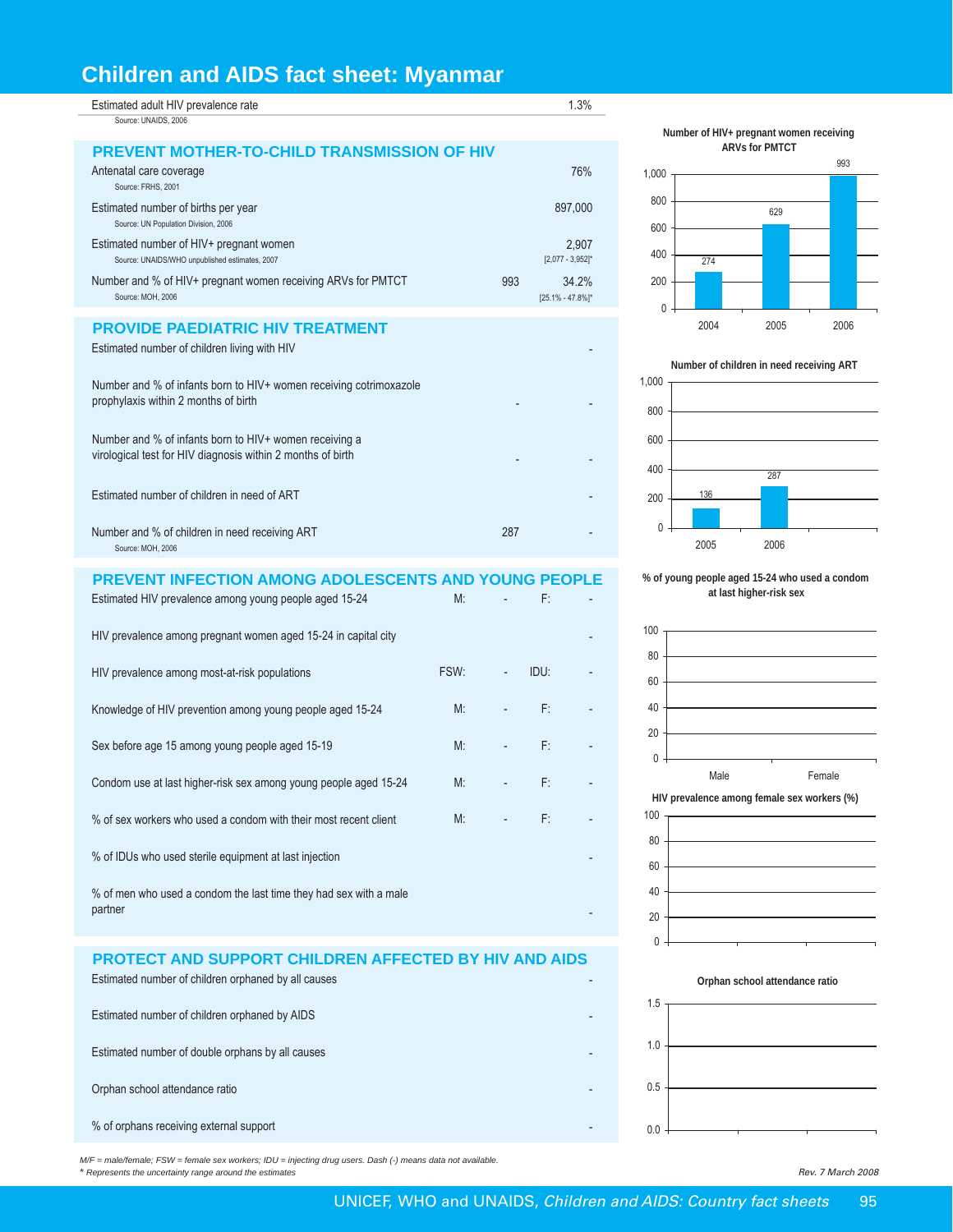## **Children and AIDS fact sheet: Namibia**

| Estimated adult HIV prevalence rate                                         | 19.6%                |                               |
|-----------------------------------------------------------------------------|----------------------|-------------------------------|
| Source: UNAIDS, 2006                                                        |                      | Number of HIV+ pregnant wome  |
| <b>PREVENT MOTHER-TO-CHILD TRANSMISSION OF HIV</b>                          |                      | <b>ARVs for PMTCT</b>         |
| Antenatal care coverage                                                     | 91%                  | 10.000                        |
| Source: DHS, 2000                                                           |                      | 8.000                         |
| Estimated number of births per year<br>Source: UN Population Division, 2006 | 53,000               | 6.000                         |
| Estimated number of HIV+ pregnant women                                     | 9.316                | 4.055                         |
| Source: UNAIDS/WHO unpublished estimates, 2007                              | $[7,615 - 11,151]$ * | 4,000                         |
| Number and % of HIV+ pregnant women receiving ARVs for PMTCT<br>6.022       | 64.6%                | 2,000<br>1.126                |
| Source: MOH. 2006                                                           | [54.0% - 79.1%]*     | $\Omega$                      |
| <b>PROVIDE PAEDIATRIC HIV TREATMENT</b>                                     |                      | 2004<br>2005                  |
| Estimated number of children living with HIV                                |                      |                               |
|                                                                             |                      | Number of children in need re |
| Number and % of infants born to HIV+ women receiving cotrimoxazole          |                      | 5.000                         |
| prophylaxis within 2 months of birth                                        |                      | 3.932                         |
| Number and % of infants born to HIV+ women receiving a                      |                      | 4,000<br>2,824                |
| virological test for HIV diagnosis within 2 months of birth                 |                      | 3,000                         |
|                                                                             |                      | 2,000                         |
| Estimated number of children in need of ART                                 |                      | 1,000                         |
|                                                                             |                      | 0                             |

**Number of HIV+ pregnant women receiving ARVs for PMTCT**



**Number of children in need receiving ART** 



#### **% of young people aged 15-24 who used a condom at last higher-risk sex**



1.06<br>**0.92** 0.0 0.5 1.0 1.5 **Orphan school attendance ratio**

-

0

| $\overline{1}$ and $\overline{1}$ and $\overline{1}$ are means bond to the $\overline{1}$ monitor receiving countries and |               |          | 5,000          |                                     |                         |  |
|---------------------------------------------------------------------------------------------------------------------------|---------------|----------|----------------|-------------------------------------|-------------------------|--|
| prophylaxis within 2 months of birth                                                                                      |               |          | 4,000          |                                     | 3,932                   |  |
| Number and % of infants born to HIV+ women receiving a<br>virological test for HIV diagnosis within 2 months of birth     |               |          | 3,000<br>2,000 | 2,824                               |                         |  |
| Estimated number of children in need of ART                                                                               |               |          | 1,000          |                                     |                         |  |
| Number and % of children in need receiving ART<br>Source: MOH, 2006                                                       | 3,932         |          |                | 2005                                | 2006                    |  |
| <b>PREVENT INFECTION AMONG ADOLESCENTS AND YOUNG PEOPLE</b><br>Estimated HIV prevalence among young people aged 15-24     | $4.4\%$<br>M: | F: 13.4% |                | % of young people aged 15-24 who us | at last higher-risk sex |  |
| Source: UNAIDS, 2006<br>$\cdots$                                                                                          |               |          | 100            | $\blacksquare$ 2000                 |                         |  |

|                                                                                        |      |                          |      |             | 100                                       |                                |  |
|----------------------------------------------------------------------------------------|------|--------------------------|------|-------------|-------------------------------------------|--------------------------------|--|
| HIV prevalence among pregnant women aged 15-24 in capital city<br>Source: UNAIDS, 2006 |      |                          |      | 7.5%        | 80                                        |                                |  |
| HIV prevalence among most-at-risk populations                                          | FSW: | $\overline{\phantom{0}}$ | IDU: |             |                                           | 69.0                           |  |
|                                                                                        |      |                          |      |             | 60                                        |                                |  |
| Knowledge of HIV prevention among young people aged 15-24                              | M:   | 41.0%                    |      | $F: 31.0\%$ | 40                                        |                                |  |
| Source: DHS, 2000                                                                      |      |                          |      |             | 20                                        |                                |  |
| Sex before age 15 among young people aged 15-19                                        | M:   | 31.3%                    | F:   | 9.8%        |                                           |                                |  |
| Source: DHS, 2000                                                                      |      |                          |      |             |                                           |                                |  |
|                                                                                        |      |                          |      |             |                                           | Male                           |  |
| Condom use at last higher-risk sex among young people aged 15-24                       | M:   | 69.0%                    | F:   | 48.0%       |                                           |                                |  |
| Source: DHS, 2000                                                                      |      |                          |      |             |                                           | HIV prevalence among female se |  |
| % of sex workers who used a condom with their most recent client                       | M:   |                          | F:   |             | 100                                       |                                |  |
|                                                                                        |      |                          |      |             |                                           |                                |  |
| % of IDUs who used sterile equipment at last injection                                 |      |                          |      |             | 80                                        |                                |  |
|                                                                                        |      |                          |      |             | 60                                        |                                |  |
|                                                                                        |      |                          |      |             |                                           |                                |  |
| % of men who used a condom the last time they had sex with a male                      |      |                          |      |             | $\Lambda$ <sup><math>\Lambda</math></sup> |                                |  |

## **PROTECT AND SUPPORT CHILDREN AFFECTED BY HIV AND AIDS**

partner

| Estimated number of children orphaned by all causes          |       |     |      | Orphan school attenda |  |
|--------------------------------------------------------------|-------|-----|------|-----------------------|--|
| Estimated number of children orphaned by AIDS                |       | 1.5 |      |                       |  |
| Estimated number of double orphans by all causes             | -     | 1.0 | 1.06 | 0.92                  |  |
| Orphan school attendance ratio<br>Source: DHS, 2000          | 0.92  | 0.5 |      |                       |  |
| % of orphans receiving external support<br>Source: DHS, 2006 | 16.5% | 0.0 | 1992 | 2000                  |  |

\* *Represents the uncertainty range around the estimates M/F = male/female; FSW = female sex workers; IDU = injecting drug users. Dash (-) means data not available.*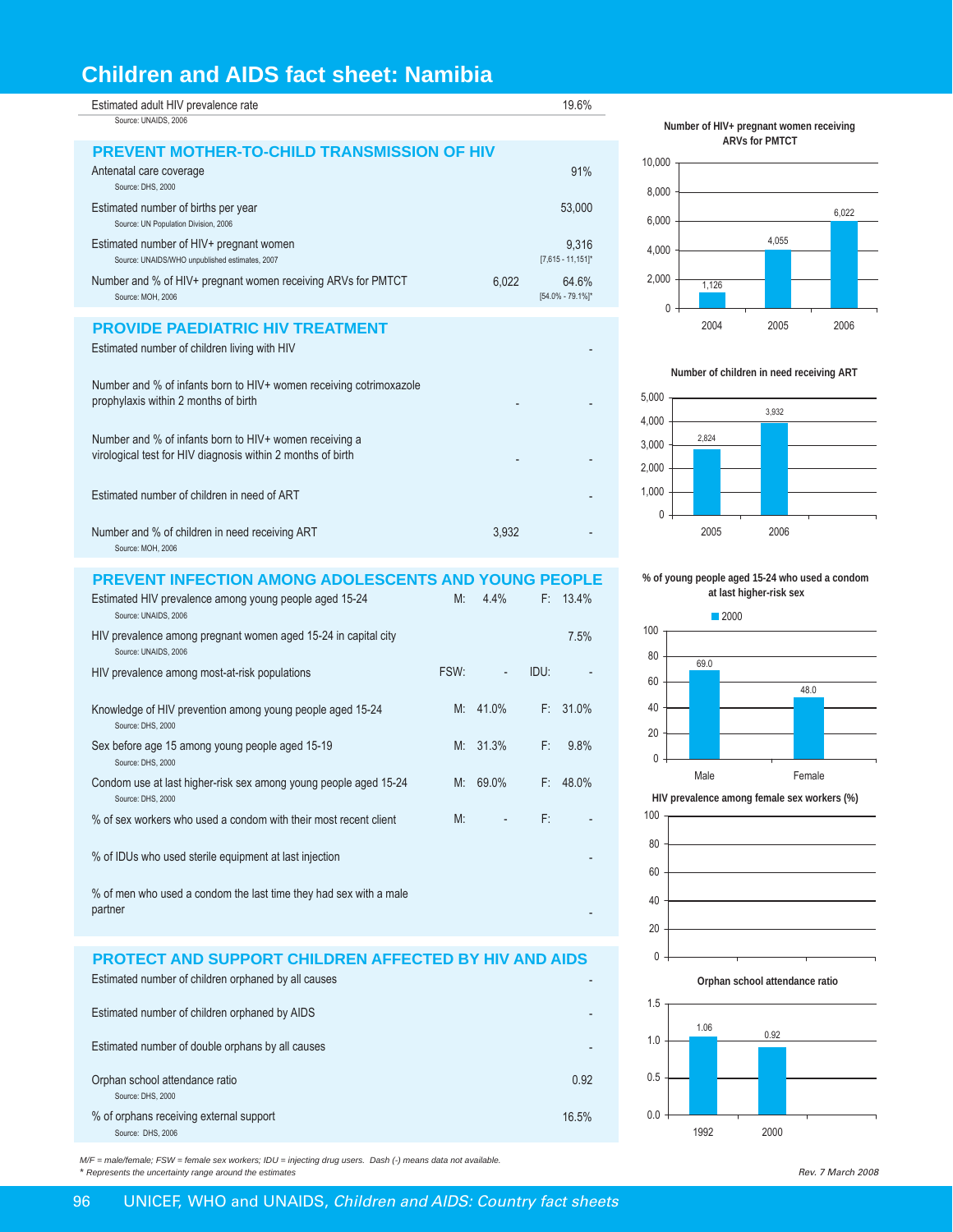### Estimated adult HIV prevalence rate

## **PREVENT MOTHER-TO-CHILD TRANSMISSION OF HIV**

| Antenatal care coverage                                                                  |     |  |
|------------------------------------------------------------------------------------------|-----|--|
|                                                                                          | 800 |  |
| Estimated number of births per year<br>ν                                                 |     |  |
| Source: UN Population Division, 2006                                                     | 600 |  |
| Estimated number of HIV+ pregnant women                                                  | 400 |  |
|                                                                                          |     |  |
| Number and % of HIV+ pregnant women receiving ARVs for PMTCT<br>$\overline{\phantom{a}}$ | 200 |  |
|                                                                                          |     |  |

## **PROVIDE PAEDIATRIC HIV TREATMENT**

| Estimated number of children living with HIV                       |       |                               |
|--------------------------------------------------------------------|-------|-------------------------------|
|                                                                    |       | Number of children in need re |
| Number and % of infants born to HIV+ women receiving cotrimoxazole | 1.000 |                               |
| prophylaxis within 2 months of birth                               | 800   |                               |
|                                                                    |       |                               |
| Number and % of infants born to HIV+ women receiving a             | 600   |                               |
| virological test for HIV diagnosis within 2 months of birth        |       |                               |
|                                                                    | 400   |                               |
| Estimated number of children in need of ART                        |       |                               |
|                                                                    | 200   |                               |
| Number and % of children in need receiving ART                     |       |                               |

## **PREVENT INFECTION AMONG ADOLESCENTS AND YOUNG PEOPLE**

| Estimated HIV prevalence among young people aged 15-24            | M:   | F:   |                                           | at last liigilei -ilsk s       |
|-------------------------------------------------------------------|------|------|-------------------------------------------|--------------------------------|
| HIV prevalence among pregnant women aged 15-24 in capital city    |      |      | 100                                       |                                |
| HIV prevalence among most-at-risk populations                     | FSW: | IDU: | 80<br>60                                  |                                |
| Knowledge of HIV prevention among young people aged 15-24         | M:   | F:   | 40                                        |                                |
| Sex before age 15 among young people aged 15-19                   | M:   | F:   | 20                                        |                                |
|                                                                   | M:   | F:   | 0                                         | Male                           |
| Condom use at last higher-risk sex among young people aged 15-24  |      |      | 100                                       | HIV prevalence among female se |
| % of sex workers who used a condom with their most recent client  | M:   | F:   | 80                                        |                                |
| % of IDUs who used sterile equipment at last injection            |      |      | 60                                        |                                |
| % of men who used a condom the last time they had sex with a male |      |      | $\Lambda$ <sup><math>\Lambda</math></sup> |                                |

**PROTECT AND SUPPORT CHILDREN AFFECTED BY HIV AND AIDS**

partner

| Estimated number of children orphaned by all causes |   |     | Orphan school attenda |
|-----------------------------------------------------|---|-----|-----------------------|
| Estimated number of children orphaned by AIDS       |   | 1.5 |                       |
| Estimated number of double orphans by all causes    | - | 1.0 |                       |
| Orphan school attendance ratio                      |   | 0.5 |                       |
| % of orphans receiving external support             |   | 0.0 |                       |

 $*$  Represents the uncertainty range around the estimates *M/F = male/female; FSW = female sex workers; IDU = injecting drug users. Dash (-) means data not available.*

Rev. 7 March 2008

-

**Number of HIV+ pregnant women receiving ARVs for PMTCT**

-

| 1,000 |  |
|-------|--|
|       |  |
| 800   |  |
| 600   |  |
|       |  |
| 400   |  |
| 200   |  |
|       |  |
| 0     |  |
|       |  |

|       | Number of children in need receiving ART |
|-------|------------------------------------------|
| 1,000 |                                          |
| 800   |                                          |
| 600   |                                          |
| 400   |                                          |
| 200   |                                          |
|       |                                          |

**% of young people aged 15-24 who used a condom at last higher-risk sex**

| 100          |                                             |
|--------------|---------------------------------------------|
| 80           |                                             |
| 60           |                                             |
| 40           |                                             |
| 20           |                                             |
| $\mathbf{0}$ |                                             |
|              | Male<br>Female                              |
| 100          | HIV prevalence among female sex workers (%) |
| 80           |                                             |
| 60           |                                             |
| 40           |                                             |
| 20           |                                             |
| $\Omega$     | T<br>T                                      |
|              | Orphan school attendance ratio              |
| 1.5          |                                             |
| 1.0          |                                             |
| 0.5          |                                             |
| 0.0          | T                                           |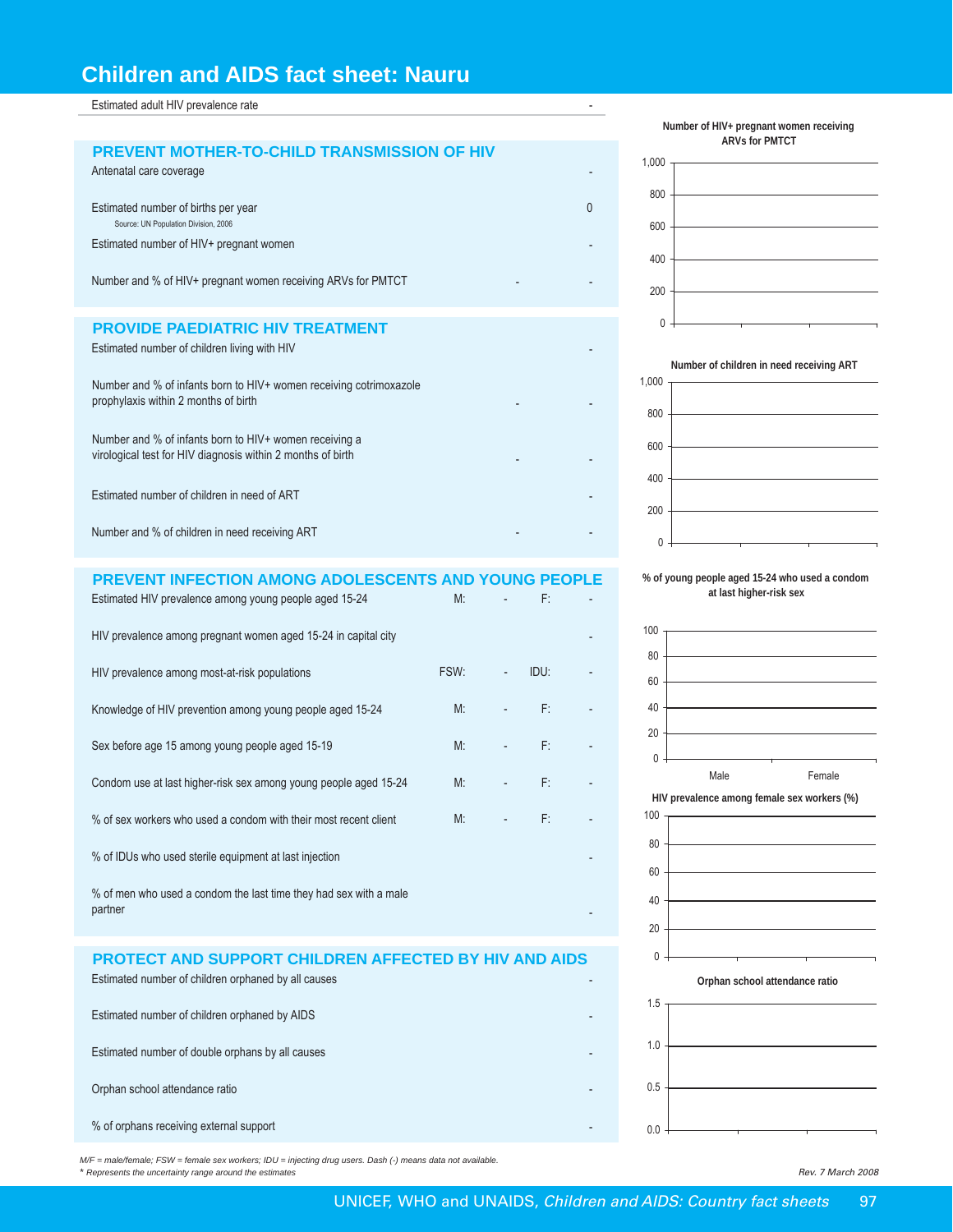# **Children and AIDS fact sheet: Nepal**

| Estimated adult HIV prevalence rate                                                                                   | 0.5%                              |                                                  |
|-----------------------------------------------------------------------------------------------------------------------|-----------------------------------|--------------------------------------------------|
| Source: UNAIDS, 2006                                                                                                  |                                   | Number of HIV+ pregnant<br>ARVs for PN           |
| <b>PREVENT MOTHER-TO-CHILD TRANSMISSION OF HIV</b>                                                                    |                                   | 1,000                                            |
| Antenatal care coverage<br>Source: DHS, 2006                                                                          | 44%                               | 800                                              |
| Estimated number of births per year                                                                                   | 791,000                           |                                                  |
| Source: UN Population Division, 2006                                                                                  |                                   | 600                                              |
| Estimated number of HIV+ pregnant women<br>Source: UNAIDS/WHO unpublished estimates, 2007                             | 1.738<br>$[919 - 3,083]$ *        | 400                                              |
| Number and % of HIV+ pregnant women receiving ARVs for PMTCT<br>Source: MOH. 2006                                     | 2.0%<br>35<br>$[1.1\% - 3.8\%]$ * | 200<br>35                                        |
|                                                                                                                       |                                   | 0                                                |
| <b>PROVIDE PAEDIATRIC HIV TREATMENT</b>                                                                               |                                   | 2006                                             |
| Estimated number of children living with HIV                                                                          |                                   |                                                  |
|                                                                                                                       |                                   | Number of children in need re<br>1.000           |
| Number and % of infants born to HIV+ women receiving cotrimoxazole<br>prophylaxis within 2 months of birth            | 9                                 | 800                                              |
| Source: MOH. 2006                                                                                                     |                                   |                                                  |
| Number and % of infants born to HIV+ women receiving a<br>virological test for HIV diagnosis within 2 months of birth | $\mathbf{0}$                      | 600                                              |
| Source: MOH. 2006                                                                                                     |                                   | 400                                              |
| Estimated number of children in need of ART                                                                           |                                   | 200                                              |
|                                                                                                                       |                                   | 12<br><sup>0</sup>                               |
| Number and % of children in need receiving ART<br>Source: MOH. 2006                                                   | 12                                | 2006                                             |
| <b>PREVENT INFECTION AMONG ADOLESCENTS AND YOUNG PEOPLE</b>                                                           |                                   | % of young people aged 15-24 who u               |
| Estimated HIV prevalence among young people aged 15-24                                                                | F:<br>M:                          | at last higher-risk sex                          |
|                                                                                                                       |                                   | $\blacksquare$ 2001<br>$\blacksquare$ 200<br>100 |
| $\Box$ l erovalence amang prognantuaman agad 15.04 in sapital aity                                                    |                                   |                                                  |

| HIV prevalence among pregnant women aged 15-24 in capital city                 |      |             |      |          | <b>IUU</b><br>80 | 78.4                           |  |
|--------------------------------------------------------------------------------|------|-------------|------|----------|------------------|--------------------------------|--|
| HIV prevalence among most-at-risk populations                                  | FSW: | 2.0%        | IDU: | 50.0%    | 60               | 52.0                           |  |
| Source: UNAIDS, 2006                                                           |      |             |      |          |                  |                                |  |
| Knowledge of HIV prevention among young people aged 15-24<br>Source: DHS, 2006 | M:   | 43.6%       |      | F: 27.6% | 40               |                                |  |
| Sex before age 15 among young people aged 15-19                                | M:   | 3.1%        | F:   | 5.5%     | 20               |                                |  |
| Source: DHS, 2006                                                              |      |             |      |          |                  |                                |  |
| Condom use at last higher-risk sex among young people aged 15-24               |      | $M: 78.4\%$ | F:   |          |                  | Male                           |  |
| Source: DHS, 2006                                                              |      |             |      |          |                  | HIV prevalence among female se |  |
| % of sex workers who used a condom with their most recent client               | M:   |             | F:   |          | 100              |                                |  |
|                                                                                |      |             |      |          | 80               |                                |  |
| % of IDUs who used sterile equipment at last injection                         |      |             |      |          | 60               |                                |  |
|                                                                                |      |             |      |          |                  |                                |  |

% of men who used a condom the last time they had sex with a male partner

## **PROTECT AND SUPPORT CHILDREN AFFECTED BY HIV AND AIDS**

| Estimated number of children orphaned by all causes | $\overline{\phantom{0}}$ |     | Orphan school attenda |
|-----------------------------------------------------|--------------------------|-----|-----------------------|
| Estimated number of children orphaned by AIDS       | $\overline{\phantom{0}}$ | 1.5 |                       |
| Estimated number of double orphans by all causes    | -                        | 1.0 |                       |
| Orphan school attendance ratio                      |                          | 0.5 |                       |
| % of orphans receiving external support             | -                        | 0.0 |                       |

\* *Represents the uncertainty range around the estimates M/F = male/female; FSW = female sex workers; IDU = injecting drug users. Dash (-) means data not available.*







**% of young people aged 15-24 who used a condom at last higher-risk sex**

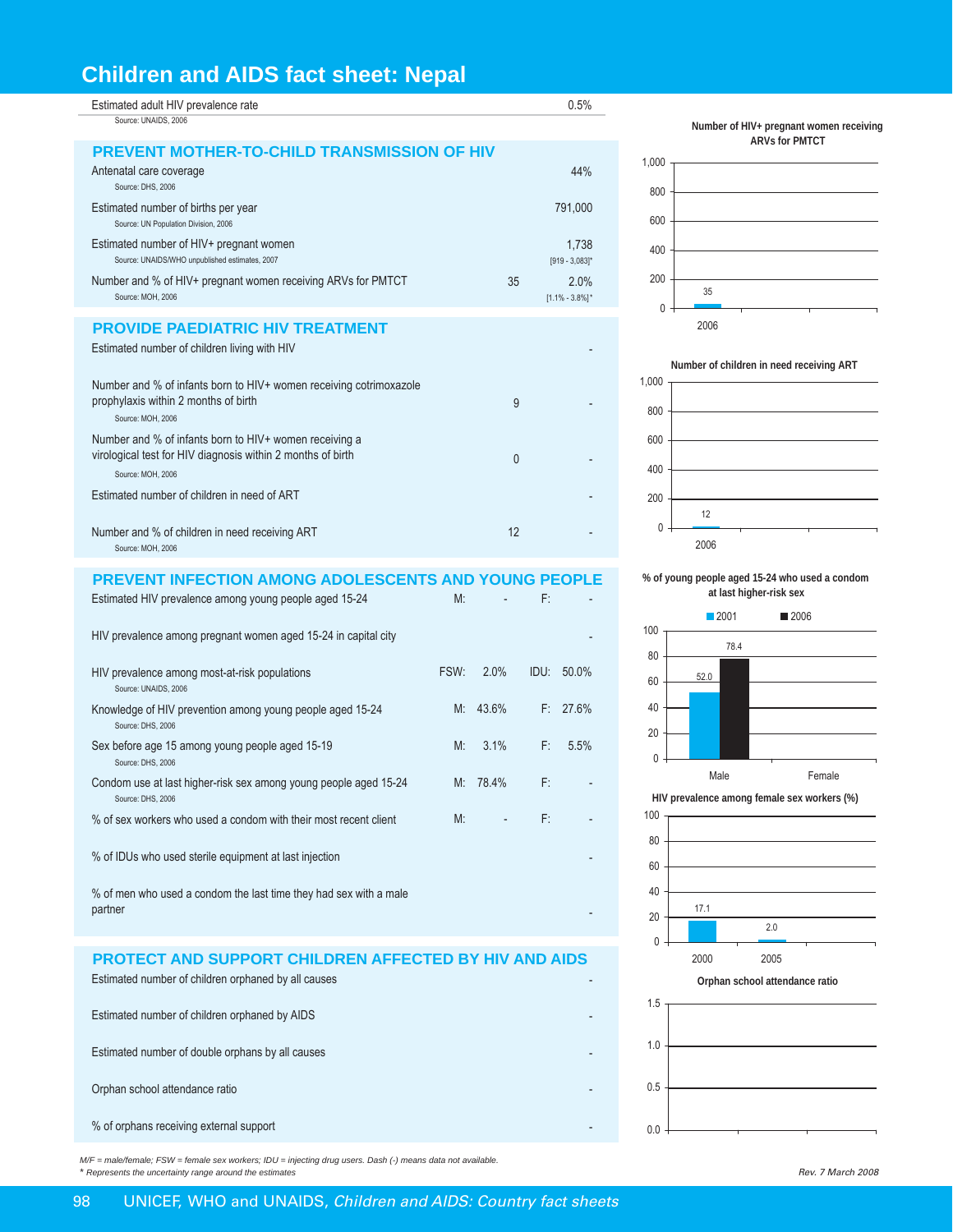# **Children and AIDS fact sheet: Nicaragua**

| Estimated adult HIV prevalence rate                                                       |      |      |      | 0.2%                       |       |                                    |                         |
|-------------------------------------------------------------------------------------------|------|------|------|----------------------------|-------|------------------------------------|-------------------------|
| Source: UNAIDS, 2006                                                                      |      |      |      |                            |       | Number of HIV+ pregnant wome       |                         |
| <b>PREVENT MOTHER-TO-CHILD TRANSMISSION OF HIV</b>                                        |      |      |      |                            |       |                                    | <b>ARVs for PMTCT</b>   |
| Antenatal care coverage                                                                   |      |      |      | 86%                        | 1,000 |                                    |                         |
| Source: DHS, 2001                                                                         |      |      |      |                            | 800   |                                    |                         |
| Estimated number of births per year<br>Source: UN Population Division, 2006               |      |      |      | 139,000                    | 600   |                                    |                         |
| Estimated number of HIV+ pregnant women<br>Source: UNAIDS/WHO unpublished estimates, 2007 |      |      |      | $200$<br>$[< 100 - 500]$ * | 400   |                                    |                         |
| Number and % of HIV+ pregnant women receiving ARVs for PMTCT<br>Source: MOH, 2006         |      | 26   |      |                            | 200   | 29                                 | 26                      |
| <b>PROVIDE PAEDIATRIC HIV TREATMENT</b>                                                   |      |      |      |                            | 0     | 2005                               | 2006                    |
| Estimated number of children living with HIV                                              |      |      |      |                            |       |                                    |                         |
|                                                                                           |      |      |      |                            |       | Number of children in need re      |                         |
| Number and % of infants born to HIV+ women receiving cotrimoxazole                        |      |      |      |                            | 1,000 |                                    |                         |
| prophylaxis within 2 months of birth<br>Source: MOH, 2006                                 |      | 26   |      |                            | 800   |                                    |                         |
| Number and % of infants born to HIV+ women receiving a                                    |      |      |      |                            | 600   |                                    |                         |
| virological test for HIV diagnosis within 2 months of birth<br>Source: MOH, 2006          |      | 3    |      |                            | 400   |                                    |                         |
| Estimated number of children in need of ART                                               |      |      |      |                            | 200   |                                    |                         |
|                                                                                           |      | 26   |      |                            | 0     | 11                                 | 26                      |
| Number and % of children in need receiving ART<br>Source: MOH. 2006                       |      |      |      |                            |       | 2005                               | 2006                    |
| PREVENT INFECTION AMONG ADOLESCENTS AND YOUNG                                             |      |      |      | <b>PEOPLE</b>              |       | % of young people aged 15-24 who u |                         |
| Estimated HIV prevalence among young people aged 15-24                                    | M:   |      | F:   |                            |       |                                    | at last higher-risk sex |
|                                                                                           |      |      |      |                            |       | $\blacksquare$ 2001                |                         |
| HIV prevalence among pregnant women aged 15-24 in capital city                            |      |      |      |                            | 100   |                                    |                         |
| HIV prevalence among most-at-risk populations                                             | FSW: | 0.9% | IDU: |                            | 80    |                                    |                         |
| Source: UNAIDS, 2006                                                                      |      |      |      |                            | 60    |                                    |                         |
| Knowledge of HIV prevention among young people aged 15-24                                 | M:   |      | F: . | 22.0%                      | 40    |                                    |                         |
| Source: DHS, 2001                                                                         |      |      |      |                            | 20    |                                    |                         |
| Sex before age 15 among young people aged 15-19<br>Source: DHS, 2001                      | M:   |      | F:   | 10.9%                      | 0     |                                    |                         |
| Condom use at last higher-risk sex among young people aged 15-24                          | M:   |      |      | F: 17.0%                   |       | Male                               | Fe                      |
| Source: DHS, 2001                                                                         | M:   |      | F:   |                            | 100   | HIV prevalence among female sex    |                         |
| % of sex workers who used a condom with their most recent client                          |      |      |      |                            | 80    |                                    |                         |
| % of IDUs who used sterile equipment at last injection                                    |      |      |      |                            |       |                                    |                         |
|                                                                                           |      |      |      |                            | 60    |                                    |                         |
| % of men who used a condom the last time they had sex with a male<br>partner              |      |      |      |                            | 40    |                                    |                         |
|                                                                                           |      |      |      |                            |       |                                    |                         |

## **PROTECT AND SUPPORT CHILDREN AFFECTED BY HIV AND AIDS**

| Estimated number of children orphaned by all causes | $\qquad \qquad \blacksquare$ | Orphan school attenda |      |  |
|-----------------------------------------------------|------------------------------|-----------------------|------|--|
| Estimated number of children orphaned by AIDS       |                              | 1.5                   | 1.06 |  |
| Estimated number of double orphans by all causes    | -                            | 1.0                   |      |  |
| Orphan school attendance ratio<br>Source: DHS, 2001 | 1.06                         | 0.5                   |      |  |
| % of orphans receiving external support             |                              | 0.0                   | 2001 |  |

#### *M/F = male/female; FSW = female sex workers; IDU = injecting drug users. Dash (-) means data not available.*

\* *Represents the uncertainty range around the estimates*

**Number of HIV+ pregnant women receiving ARVs for PMTCT**





**% of young people aged 15-24 who used a condom at last higher-risk sex**



Rev. 7 March 2008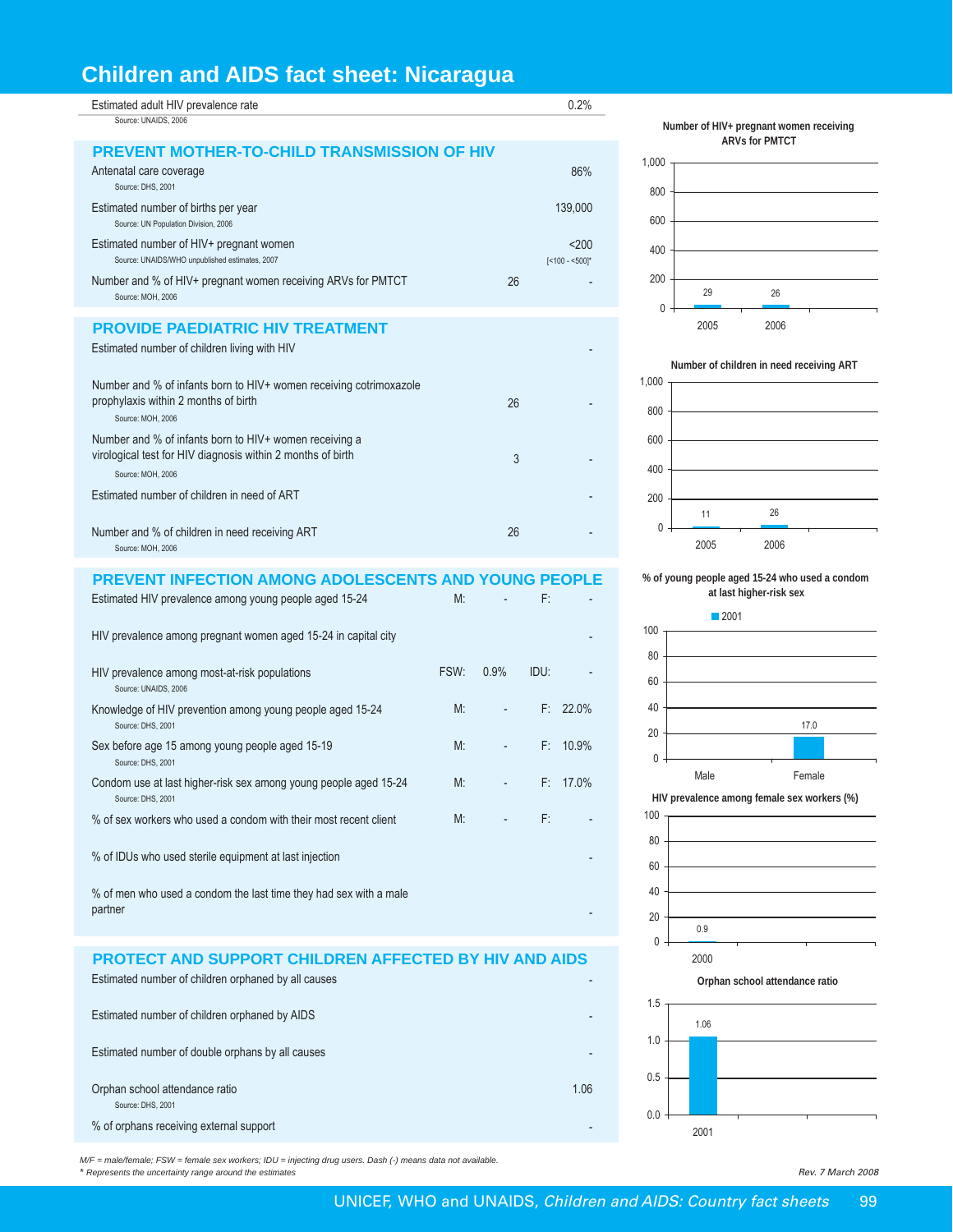# **Children and AIDS fact sheet: Niger**

| Estimated adult HIV prevalence rate                                                                            |     | 0.7%                           |              |      |                                                       |
|----------------------------------------------------------------------------------------------------------------|-----|--------------------------------|--------------|------|-------------------------------------------------------|
| Source: DHS, 2006                                                                                              |     |                                |              |      | Number of HIV+ pregnant wome<br><b>ARVs for PMTCT</b> |
| <b>PREVENT MOTHER-TO-CHILD TRANSMISSION OF HIV</b>                                                             |     |                                |              |      |                                                       |
| Antenatal care coverage<br>Source: DHS, 2006                                                                   |     | 46%                            | 1,000<br>800 |      |                                                       |
| Estimated number of births per year<br>Source: UN Population Division, 2006                                    |     | 683,000                        | 600          |      |                                                       |
| Estimated number of HIV+ pregnant women                                                                        |     | 3,132<br>$[2, 153 - 4, 515]$ * | 400          |      |                                                       |
| Source: UNAIDS/WHO unpublished estimates, 2007<br>Number and % of HIV+ pregnant women receiving ARVs for PMTCT | 214 | 6.8%                           | 200          | 57   | 214                                                   |
| Source: MOH, 2006                                                                                              |     | $[4.7\% - 9.9\%]$ *            | 0            |      |                                                       |
| <b>PROVIDE PAEDIATRIC HIV TREATMENT</b>                                                                        |     |                                |              | 2005 | 2006                                                  |
| Estimated number of children living with HIV                                                                   |     |                                |              |      |                                                       |
|                                                                                                                |     |                                | 1,000        |      | Number of children in need re                         |
| Number and % of infants born to HIV+ women receiving cotrimoxazole<br>prophylaxis within 2 months of birth     |     |                                |              |      |                                                       |
|                                                                                                                |     |                                | 800          |      |                                                       |
| Number and % of infants born to HIV+ women receiving a                                                         |     |                                | 600          |      |                                                       |
| virological test for HIV diagnosis within 2 months of birth                                                    |     |                                | 400          |      |                                                       |
| Estimated number of children in need of ART                                                                    |     |                                | 200          |      |                                                       |
|                                                                                                                |     |                                |              | 22   | 46                                                    |
| Number and % of children in need receiving ART<br>Source: MOH, 2006                                            | 46  |                                | $\Omega$     | 2005 | 2006                                                  |
| <b>PREVENT INFECTION AMONG ADOLESCENTS AND YOUNG PEOPLE</b>                                                    |     |                                |              |      | % of young people aged 15-24 who u                    |
|                                                                                                                |     |                                |              |      |                                                       |

| Estimated HIV prevalence among young people aged 15-24               | M:   | 0.1%                     | F:   | 0.5%        |     | at last liigilei -ilsk sex        |       |
|----------------------------------------------------------------------|------|--------------------------|------|-------------|-----|-----------------------------------|-------|
| Source: DHS, 2006                                                    |      |                          |      |             |     | ■ 1998                            | ■2006 |
| HIV prevalence among pregnant women aged 15-24 in capital city       |      |                          |      |             | 100 |                                   |       |
|                                                                      | FSW: | $\overline{\phantom{a}}$ | IDU: |             | 80  |                                   |       |
| HIV prevalence among most-at-risk populations                        |      |                          |      |             | 60  |                                   |       |
| Knowledge of HIV prevention among young people aged 15-24            | M:   | 15.9%                    |      | F: 13.4%    | 40  | 37.2<br>30.0                      |       |
| Source: DHS, 2006                                                    |      |                          |      |             | 20  |                                   |       |
| Sex before age 15 among young people aged 15-19<br>Source: DHS, 2006 | M:   | 5.3%                     |      | $F: 25.7\%$ |     |                                   | 7.1   |
| Condom use at last higher-risk sex among young people aged 15-24     | M:   | 37.2%                    |      | F: 17.8%    |     | Male                              |       |
| Source: DHS, 2006                                                    |      |                          |      |             |     | HIV prevalence among female sex w |       |
| % of sex workers who used a condom with their most recent client     | M:   |                          | F:   |             | 100 |                                   |       |
|                                                                      |      |                          |      |             | 80  |                                   |       |
| % of IDUs who used sterile equipment at last injection               |      |                          |      |             |     |                                   |       |
|                                                                      |      |                          |      |             | 60  |                                   |       |
| % of men who used a condom the last time they had sex with a male    |      |                          |      |             | 40  |                                   |       |
| partner                                                              |      |                          |      |             |     |                                   |       |

## **PROTECT AND SUPPORT CHILDREN AFFECTED BY HIV AND AIDS**

| Estimated number of children orphaned by all causes | $\overline{\phantom{0}}$ | Orphan school attenda |      |      |
|-----------------------------------------------------|--------------------------|-----------------------|------|------|
| Estimated number of children orphaned by AIDS       |                          | ۱.5                   |      |      |
| Estimated number of double orphans by all causes    |                          | 1.0                   |      | 0.67 |
| Orphan school attendance ratio<br>Source: DHS, 2006 | 0.67                     | 0.5                   | 0.40 |      |
| % of orphans receiving external support             |                          | 0.0                   | 1992 | 2006 |

#### **Number of HIV+ pregnant women receiving ARVs for PMTCT**





**% of young people aged 15-24 who used a condom at last higher-risk sex**







M/F = male/female; FSW = female sex workers; IDU = injecting drug users. Year refers to the year of data, not publication date. Dash (-) means data not available.<br>\* Represents the uncertainty range around the estimates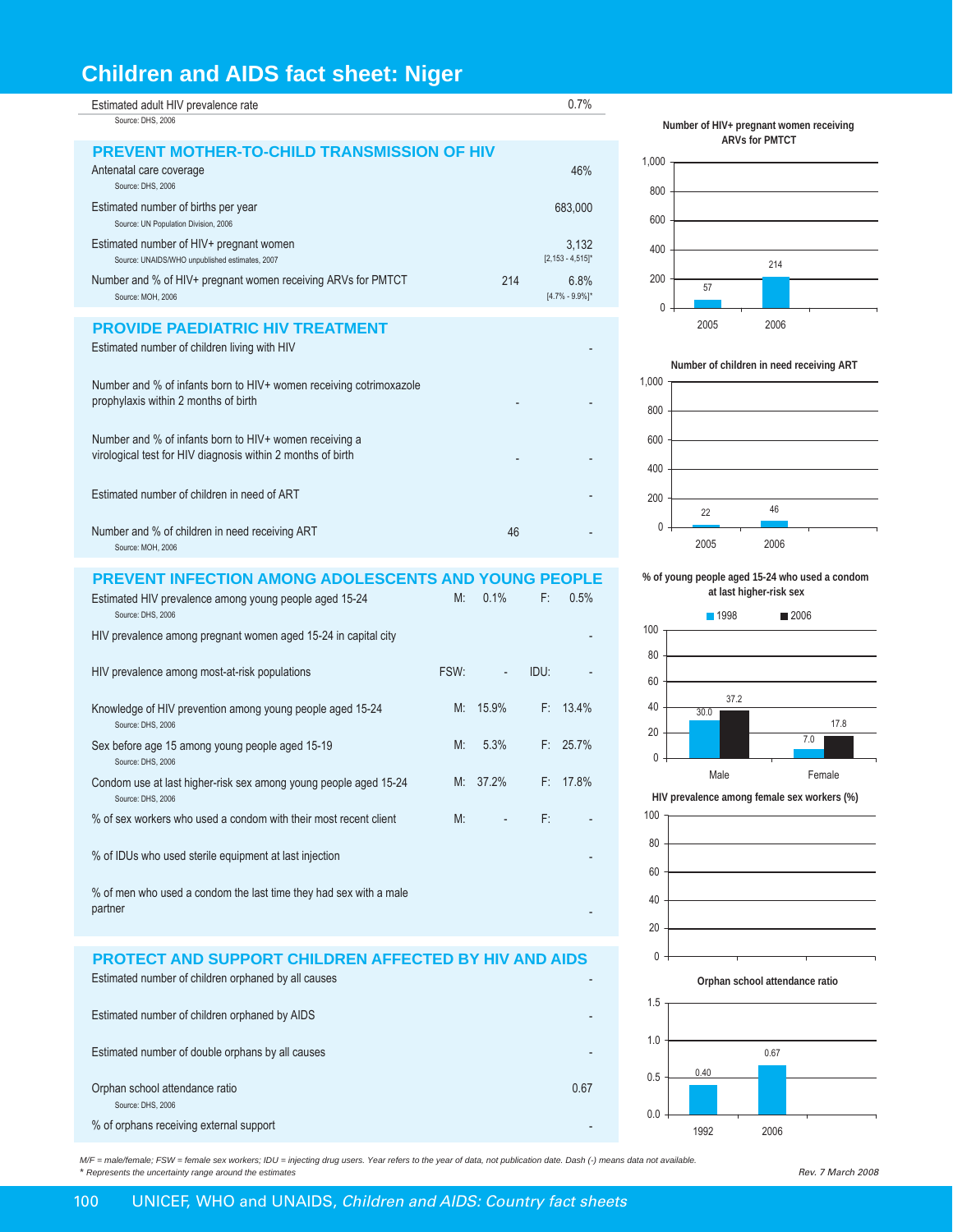## **Children and AIDS fact sheet: Nigeria**

| Estimated adult HIV prevalence rate                                                       | 3.9%                                 |                 |       |                                                       |
|-------------------------------------------------------------------------------------------|--------------------------------------|-----------------|-------|-------------------------------------------------------|
| Source: UNAIDS, 2006                                                                      |                                      |                 |       | Number of HIV+ pregnant wome<br><b>ARVs for PMTCT</b> |
| <b>PREVENT MOTHER-TO-CHILD TRANSMISSION OF HIV</b>                                        |                                      |                 |       |                                                       |
| Antenatal care coverage<br>Source: DHS, 2003                                              | 58%                                  | 10,000<br>8,000 |       |                                                       |
| Estimated number of births per year<br>Source: UN Population Division, 2006               | 5,909,000                            | 6,000           |       |                                                       |
| Estimated number of HIV+ pregnant women<br>Source: UNAIDS/WHO unpublished estimates, 2007 | 187.544<br>[133,734 - 231,696]*      | 4,000           |       |                                                       |
| Number and % of HIV+ pregnant women receiving ARVs for PMTCT<br>Source: MOH. 2006         | 6.168<br>3.3%<br>$[2.7\% - 4.6\%]$ * | 2,000           | 1.050 | 532                                                   |
|                                                                                           |                                      | $\mathbf{0}$    |       |                                                       |
| <b>PROVIDE PAEDIATRIC HIV TREATMENT</b>                                                   |                                      |                 | 2004  | 2005                                                  |
| Estimated number of children living with HIV                                              |                                      |                 |       | Number of children in need re                         |
| Number and % of infants born to HIV+ women receiving cotrimoxazole                        |                                      | 10,000          |       |                                                       |
| prophylaxis within 2 months of birth                                                      |                                      | 8,000           |       |                                                       |
| Number and % of infants born to HIV+ women receiving a                                    |                                      | 6,000           |       | 5.279                                                 |
| virological test for HIV diagnosis within 2 months of birth                               |                                      | 4,000           |       |                                                       |
| Estimated number of children in need of ART                                               |                                      |                 |       |                                                       |
|                                                                                           |                                      | 2,000           | 900   |                                                       |
| Number and % of children in need receiving ART                                            | 5,279                                | 0               |       |                                                       |
| Source: MOH, 2006                                                                         |                                      |                 | 2005  | 2006                                                  |

#### **PREVENT INFECTION AMONG ADOLESCENTS AND YOUNG PEOPLE**

| Estimated HIV prevalence among young people aged 15-24                                | M:   | 0.9%  | F:   | 2.7%        |                                                 | at last nigher-risk sex                   |     |
|---------------------------------------------------------------------------------------|------|-------|------|-------------|-------------------------------------------------|-------------------------------------------|-----|
| Source: UNAIDS, 2006                                                                  |      |       |      |             |                                                 | $\blacksquare$ 2003                       |     |
| HIV prevalence among pregnant women aged 15-24 in capital city                        |      |       |      |             | 100<br>80                                       |                                           |     |
| HIV prevalence among most-at-risk populations                                         | FSW: |       | IDU: |             | 60                                              | 46.0                                      |     |
| Knowledge of HIV prevention among young people aged 15-24<br>Source: DHS, 2003        | M:   | 21.0% |      | $F: 18.0\%$ | 40<br>20                                        |                                           | 24  |
| Sex before age 15 among young people aged 15-19<br>Source: DHS, 2003                  | M:   | 7.9%  |      | F: 20.3%    |                                                 |                                           |     |
| Condom use at last higher-risk sex among young people aged 15-24<br>Source: DHS, 2003 | M:   | 46.0% |      | $F: 24.0\%$ |                                                 | Male<br>HIV prevalence among female sex w | Fem |
| % of sex workers who used a condom with their most recent client                      | M:   |       | F:   |             | 100                                             |                                           |     |
| % of IDUs who used sterile equipment at last injection                                |      |       |      |             | 80                                              |                                           |     |
| % of men who used a condom the last time they had sex with a male                     |      |       |      |             | 60<br>$\Lambda$ <sup><math>\Lambda</math></sup> |                                           |     |

### **PROTECT AND SUPPORT CHILDREN AFFECTED BY HIV AND AIDS**

| Estimated number of children orphaned by all causes | -    | Orphan school attenda |      |      |  |
|-----------------------------------------------------|------|-----------------------|------|------|--|
| Estimated number of children orphaned by AIDS       |      | l.5                   |      |      |  |
| Estimated number of double orphans by all causes    |      | 1.0                   | 0.87 | 0.64 |  |
| Orphan school attendance ratio<br>Source: DHS, 2003 | 0.64 | 0.5<br>0.0            |      |      |  |
| % of orphans receiving external support             |      |                       | 1999 | 2003 |  |

\* *Represents the uncertainty range around the estimates M/F = male/female; FSW = female sex workers; IDU = injecting drug users. Dash (-) means data not available.*

partner

**Number of HIV+ pregnant women receiving ARVs for PMTCT**





**% of young people aged 15-24 who used a condom at last higher-risk sex**





Rev. 7 March 2008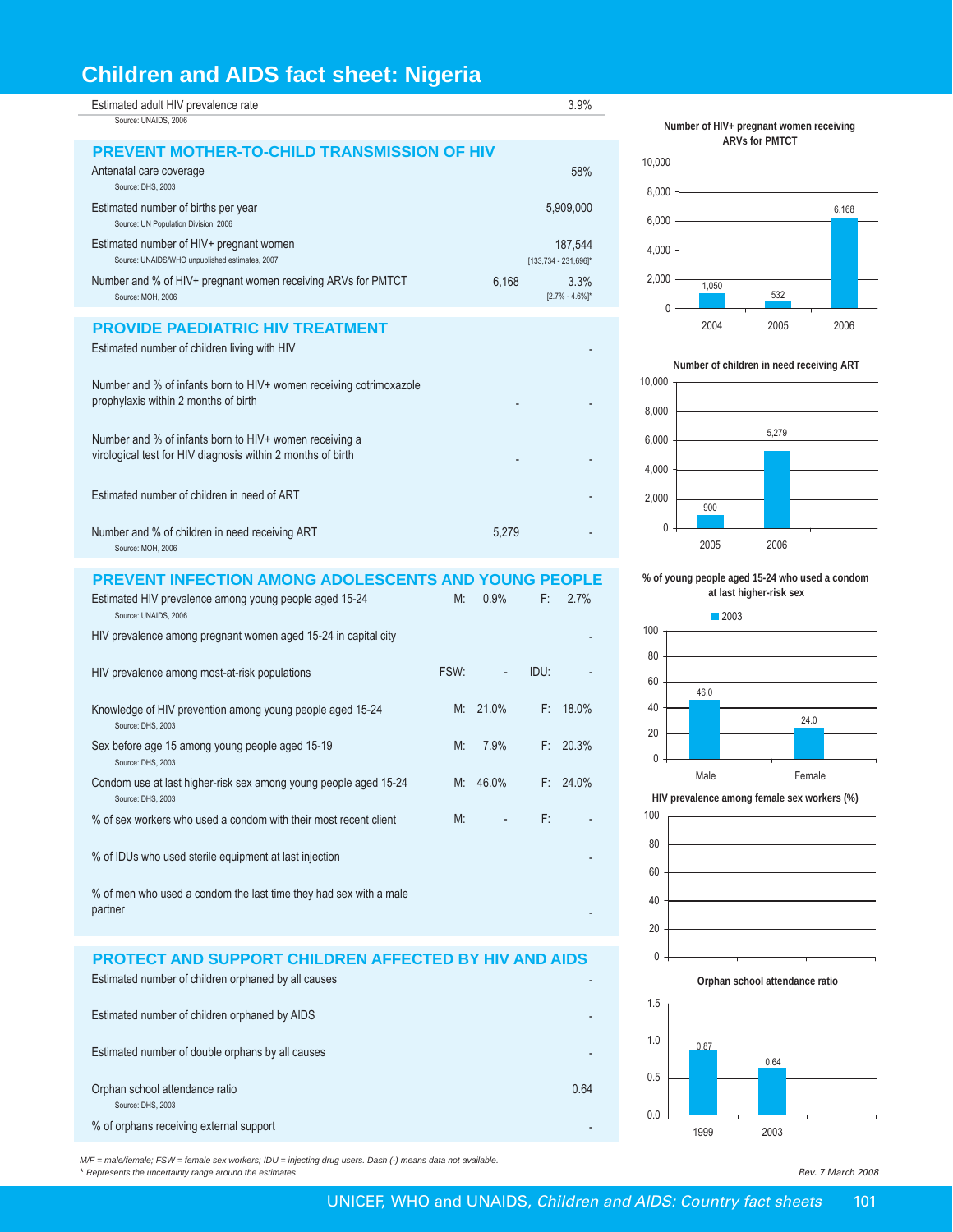#### Estimated adult HIV prevalence rate

### **PREVENT MOTHER-TO-CHILD TRANSMISSION OF HIV**

| Antenatal care coverage                                           |     |  |
|-------------------------------------------------------------------|-----|--|
|                                                                   | 800 |  |
| Estimated number of births per year<br>ν                          |     |  |
| Source: UN Population Division, 2006                              | 600 |  |
| Estimated number of HIV+ pregnant women                           | 400 |  |
|                                                                   |     |  |
| Number and % of HIV+ pregnant women receiving ARVs for PMTCT<br>- | 200 |  |
|                                                                   |     |  |

### **PROVIDE PAEDIATRIC HIV TREATMENT**

| Estimated number of children living with HIV                                                                          |       |                               |
|-----------------------------------------------------------------------------------------------------------------------|-------|-------------------------------|
|                                                                                                                       |       | Number of children in need re |
| Number and % of infants born to HIV+ women receiving cotrimoxazole                                                    | 1,000 |                               |
| prophylaxis within 2 months of birth                                                                                  | 800   |                               |
|                                                                                                                       |       |                               |
| Number and % of infants born to HIV+ women receiving a<br>virological test for HIV diagnosis within 2 months of birth | 600   |                               |
|                                                                                                                       |       |                               |
| Estimated number of children in need of ART                                                                           | 400   |                               |
|                                                                                                                       | 200   |                               |
| Number and % of children in need receiving ART                                                                        |       |                               |
|                                                                                                                       |       |                               |

## **PREVENT INFECTION AMONG ADOLESCENTS AND YOUNG PEOPLE**

| Estimated HIV prevalence among young people aged 15-24            | M:   | F:   |                                           | at last liigilei -ilsk s       |  |
|-------------------------------------------------------------------|------|------|-------------------------------------------|--------------------------------|--|
| HIV prevalence among pregnant women aged 15-24 in capital city    |      |      | 100                                       |                                |  |
| HIV prevalence among most-at-risk populations                     | FSW: | IDU: | 80<br>60                                  |                                |  |
| Knowledge of HIV prevention among young people aged 15-24         | M:   | F:   | 40                                        |                                |  |
| Sex before age 15 among young people aged 15-19                   | M:   | F:   | 20                                        |                                |  |
| Condom use at last higher-risk sex among young people aged 15-24  | M:   | F:   | 0                                         | Male                           |  |
| % of sex workers who used a condom with their most recent client  | M:   | F:   | 100                                       | HIV prevalence among female se |  |
|                                                                   |      |      | 80                                        |                                |  |
| % of IDUs who used sterile equipment at last injection            |      |      | 60                                        |                                |  |
| % of men who used a condom the last time they had sex with a male |      |      | $\Lambda$ <sup><math>\Lambda</math></sup> |                                |  |

**PROTECT AND SUPPORT CHILDREN AFFECTED BY HIV AND AIDS**

partner

| Estimated number of children orphaned by all causes |   |     | Orphan school attenda |
|-----------------------------------------------------|---|-----|-----------------------|
| Estimated number of children orphaned by AIDS       |   | 1.5 |                       |
| Estimated number of double orphans by all causes    | - | 1.0 |                       |
| Orphan school attendance ratio                      |   | 0.5 |                       |
| % of orphans receiving external support             |   | 0.0 |                       |

 $*$  Represents the uncertainty range around the estimates *M/F = male/female; FSW = female sex workers; IDU = injecting drug users. Dash (-) means data not available.* **Number of HIV+ pregnant women receiving ARVs for PMTCT**

-

-

| 1,000 |  |  |
|-------|--|--|
| 800   |  |  |
|       |  |  |
| 600   |  |  |
| 400   |  |  |
| 200   |  |  |
|       |  |  |

#### 2006 456 **Number of children in need receiving ART**

| 1,000 |  |  |
|-------|--|--|
| 800   |  |  |
| 600   |  |  |
| 400   |  |  |
| 200   |  |  |
|       |  |  |

#### **% of young people aged 15-24 who used a condom at last higher-risk sex**

| 100      |                                                               |
|----------|---------------------------------------------------------------|
| 80       |                                                               |
| 60       |                                                               |
| 40       |                                                               |
| 20       |                                                               |
| 0        |                                                               |
|          | Male<br>Female<br>HIV prevalence among female sex workers (%) |
| $100 -$  |                                                               |
| 80<br>÷, |                                                               |
| 60       |                                                               |
| 40       | the control of the control of the control                     |
| 20       |                                                               |
| 0        | Ť                                                             |
|          | Orphan school attendance ratio                                |
| 1.5      |                                                               |
| 1.0      |                                                               |
| 0.5      |                                                               |
| 0.0      | T                                                             |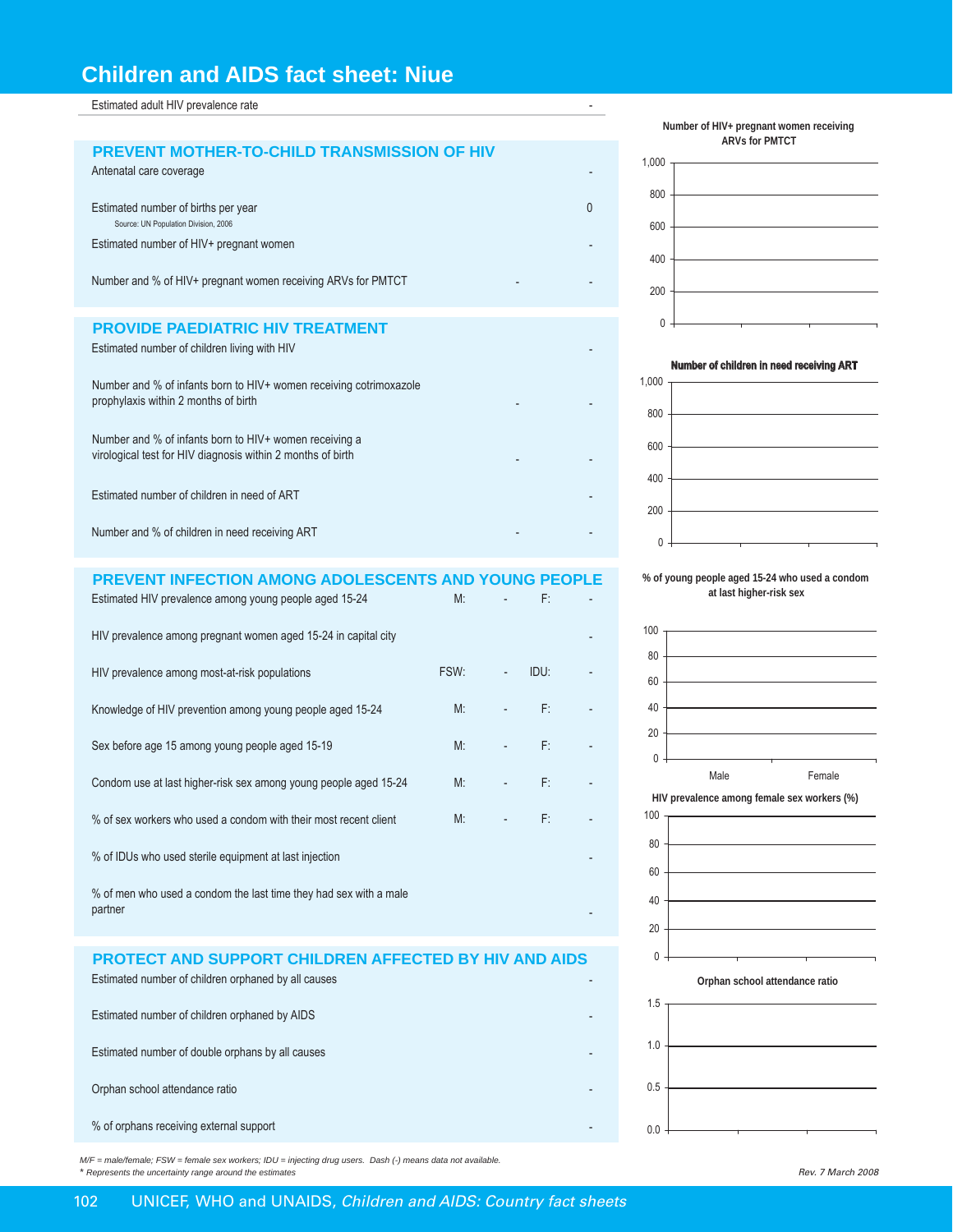## **Children and AIDS fact sheet: Occupied Palestinian Territory**

### Estimated adult HIV prevalence rate

### **PREVENT MOTHER-TO-CHILD TRANSMISSION OF HIV** Antenatal care coverage Source: FHS, 2006  $\overline{a}$ Estimated number of births per year Source: UN Pop Division, 2006 <sup>2007</sup> <sup>5467</sup> <sup>456</sup> UN Population Division, 2006Estimated number of HIV+ pregnant women Number and % of HIV+ pregnant women receiving ARVs for PMTCT **PROVIDE PAEDIATRIC HIV TREATMENT** Estimated number of children living with HIV Number and % of infants born to HIV+ women receiving cotrimoxazole Number and % of infants born to HIV+ women receiving cotrimoxazole prophylaxis within 6 weeks of birth <sup>2007</sup> <sup>1090</sup> prophylaxis within 2 months of birth Number and % of infants born to HIV+ women receiving a Number and % of infants born to HIV+ women receiving a virological test for HIV diagnosis within 2 months of birth Estimated number of children in need of ART - - - - - - - 99% - 143,000

Number and % of children in need receiving ART

partner

## **PREVENT INFECTION AMONG ADOLESCENTS AND YOUNG PEOPLE**

| Estimated HIV prevalence among young people aged 15-24            | M:   | F:   |                  | at last liigilei -ilsk s               |
|-------------------------------------------------------------------|------|------|------------------|----------------------------------------|
| HIV prevalence among pregnant women aged 15-24 in capital city    |      |      | 100              |                                        |
|                                                                   |      |      | 80               |                                        |
| HIV prevalence among most-at-risk populations                     | FSW: | IDU: | 60               |                                        |
| Knowledge of HIV prevention among young people aged 15-24         | M:   | F:   | 40               |                                        |
| Sex before age 15 among young people aged 15-19                   | M:   | F:   | 20               |                                        |
|                                                                   |      |      | 0                |                                        |
| Condom use at last higher-risk sex among young people aged 15-24  | M:   | F:   |                  | Male<br>HIV prevalence among female se |
| % of sex workers who used a condom with their most recent client  | M:   | F:   | 100              |                                        |
|                                                                   |      |      | 80               |                                        |
| % of IDUs who used sterile equipment at last injection            |      |      | 60               |                                        |
| % of men who used a condom the last time they had sex with a male |      |      | $\Lambda$ $\cap$ |                                        |

#### **PROTECT AND SUPPORT CHILDREN AFFECTED BY HIV AND AIDS**

| Estimated number of children orphaned by all causes | $\qquad \qquad \blacksquare$ |     | Orphan school attenda |
|-----------------------------------------------------|------------------------------|-----|-----------------------|
| Estimated number of children orphaned by AIDS       | -                            | 1.5 |                       |
| Estimated number of double orphans by all causes    | -                            | 1.0 |                       |
| Orphan school attendance ratio                      | -                            | 0.5 |                       |
| % of orphans receiving external support             |                              | 0.0 |                       |

 $*$  Represents the uncertainty range around the estimates *M/F = male/female; FSW = female sex workers; IDU = injecting drug users. Dash (-) means data not available.*

Rev. 7 March 2008

| 1,000          |                                          |
|----------------|------------------------------------------|
|                |                                          |
| 800            |                                          |
| 600            |                                          |
| 400            |                                          |
| 200            |                                          |
| ſ              |                                          |
|                | Number of children in need receiving ART |
| 1,000          |                                          |
| 800            |                                          |
| C <sub>0</sub> |                                          |

| 800 |  |  |
|-----|--|--|
|     |  |  |
| 600 |  |  |
|     |  |  |
| 400 |  |  |
|     |  |  |
| 200 |  |  |
|     |  |  |
| r   |  |  |

#### **% of young people aged 15-24 who used a condom at last higher-risk sex**

| 100      |                                             |
|----------|---------------------------------------------|
| 80       |                                             |
| 60       |                                             |
| 40       |                                             |
| 20       |                                             |
| 0        |                                             |
|          | Male<br>Female                              |
|          | HIV prevalence among female sex workers (%) |
| 100      |                                             |
| 80       |                                             |
| 60       |                                             |
| 40       |                                             |
| 20       |                                             |
| $\Omega$ |                                             |
|          | Orphan school attendance ratio              |
| 1.5      |                                             |
|          |                                             |
| 1.0      |                                             |
| 0.5      |                                             |
|          |                                             |
| 0.0      | ٦                                           |

-

- -

-

1,000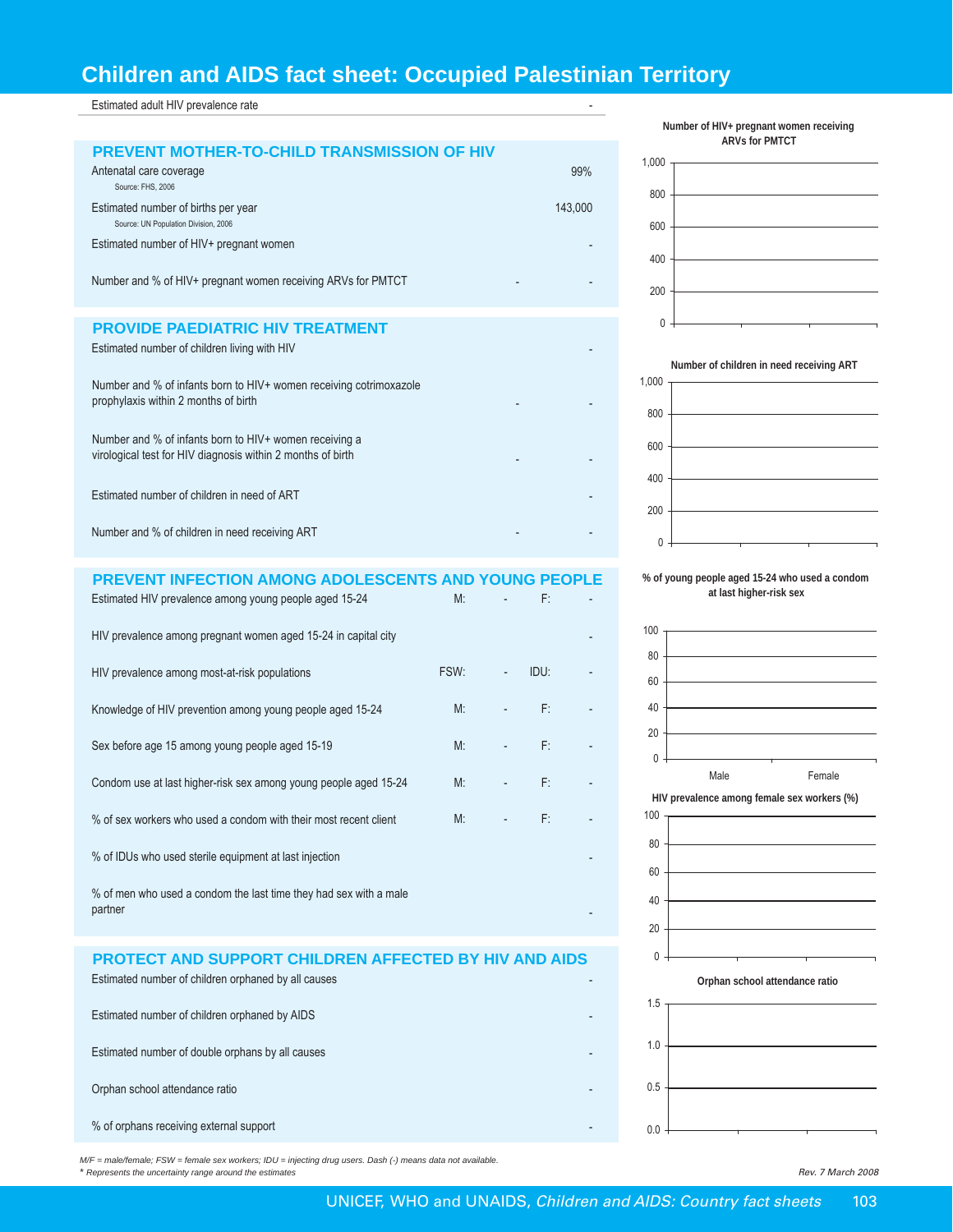### Estimated adult HIV prevalence rate

Source: MOH, 2006

### **PREVENT MOTHER-TO-CHILD TRANSMISSION OF HIV**

| 100%   | ,uuu |                   |
|--------|------|-------------------|
|        |      |                   |
| 57,000 |      |                   |
|        | 600  |                   |
| -      |      |                   |
| -      |      |                   |
|        |      | 800<br>400<br>200 |

#### **PROVIDE PAEDIATRIC HIV TREATMENT**

| <b>PROVIDE PAEDIATRIC HIV TREATMENT</b>                            |    | <u>u – </u> |                               |  |
|--------------------------------------------------------------------|----|-------------|-------------------------------|--|
| Estimated number of children living with HIV                       |    |             |                               |  |
|                                                                    |    |             | Number of children in need re |  |
| Number and % of infants born to HIV+ women receiving cotrimoxazole |    | 1,000       |                               |  |
| prophylaxis within 2 months of birth                               |    | 800         |                               |  |
|                                                                    |    |             |                               |  |
| Number and % of infants born to HIV+ women receiving a             |    | 600         |                               |  |
| virological test for HIV diagnosis within 2 months of birth        |    |             |                               |  |
|                                                                    |    | 400         |                               |  |
| Estimated number of children in need of ART                        |    | 200         |                               |  |
|                                                                    |    |             |                               |  |
| Number and % of children in need receiving ART                     | 25 |             | 25                            |  |

#### **PREVENT INFECTION AMONG ADOLESCENTS AND YOUNG PEOPLE**

| Estimated HIV prevalence among young people aged 15-24           | M:   | F:   |     | at last liigilei -ilsk s       |
|------------------------------------------------------------------|------|------|-----|--------------------------------|
| HIV prevalence among pregnant women aged 15-24 in capital city   |      |      | 100 |                                |
|                                                                  | FSW: | IDU: | 80  |                                |
| HIV prevalence among most-at-risk populations                    |      |      | 60  |                                |
| Knowledge of HIV prevention among young people aged 15-24        | M:   | F:   | 40  |                                |
| Sex before age 15 among young people aged 15-19                  | M:   | F:   | 20  |                                |
| Condom use at last higher-risk sex among young people aged 15-24 | M:   | F:   | 0   | Male                           |
|                                                                  |      |      |     | HIV prevalence among female se |
| % of sex workers who used a condom with their most recent client | M:   | F:   | 100 |                                |
| % of IDUs who used sterile equipment at last injection           |      |      | 80  |                                |
|                                                                  |      |      | 60  |                                |
|                                                                  |      |      |     |                                |

% of men who used a condom the last time they had sex with a male partner

## **PROTECT AND SUPPORT CHILDREN AFFECTED BY HIV AND AIDS**

| Estimated number of children orphaned by all causes | -                        | Orphan school attenda |
|-----------------------------------------------------|--------------------------|-----------------------|
| Estimated number of children orphaned by AIDS       |                          | 1.5                   |
| Estimated number of double orphans by all causes    | -                        | 1.0                   |
| Orphan school attendance ratio                      |                          | 0.5                   |
| % of orphans receiving external support             | $\overline{\phantom{0}}$ | 0.0                   |

 $*$  Represents the uncertainty range around the estimates *M/F = male/female; FSW = female sex workers; IDU = injecting drug users. Dash (-) means data not available.* **Number of HIV+ pregnant women receiving ARVs for PMTCT**

| 1,000 |  |
|-------|--|
| 800   |  |
| 600   |  |
| 400   |  |
| 200   |  |
|       |  |

|       | Number of children in need receiving ART |
|-------|------------------------------------------|
| 1,000 |                                          |
| 800   |                                          |
| 600   |                                          |
| 400   |                                          |
| 200   |                                          |
| Λ     | 25                                       |
|       | 2006                                     |

-

**% of young people aged 15-24 who used a condom at last higher-risk sex**

| 100     |                                                               |
|---------|---------------------------------------------------------------|
| 80      |                                                               |
| 60      |                                                               |
| 40      |                                                               |
| 20      |                                                               |
| 0       |                                                               |
|         | Male<br>Female<br>HIV prevalence among female sex workers (%) |
| $100 -$ |                                                               |
| $80 -$  |                                                               |
| 60      |                                                               |
| 40      |                                                               |
| 20      |                                                               |
| 0       | Ť                                                             |
|         | Orphan school attendance ratio                                |
| 1.5     |                                                               |
| 1.0     |                                                               |
| 0.5     |                                                               |
| 0.0     | T                                                             |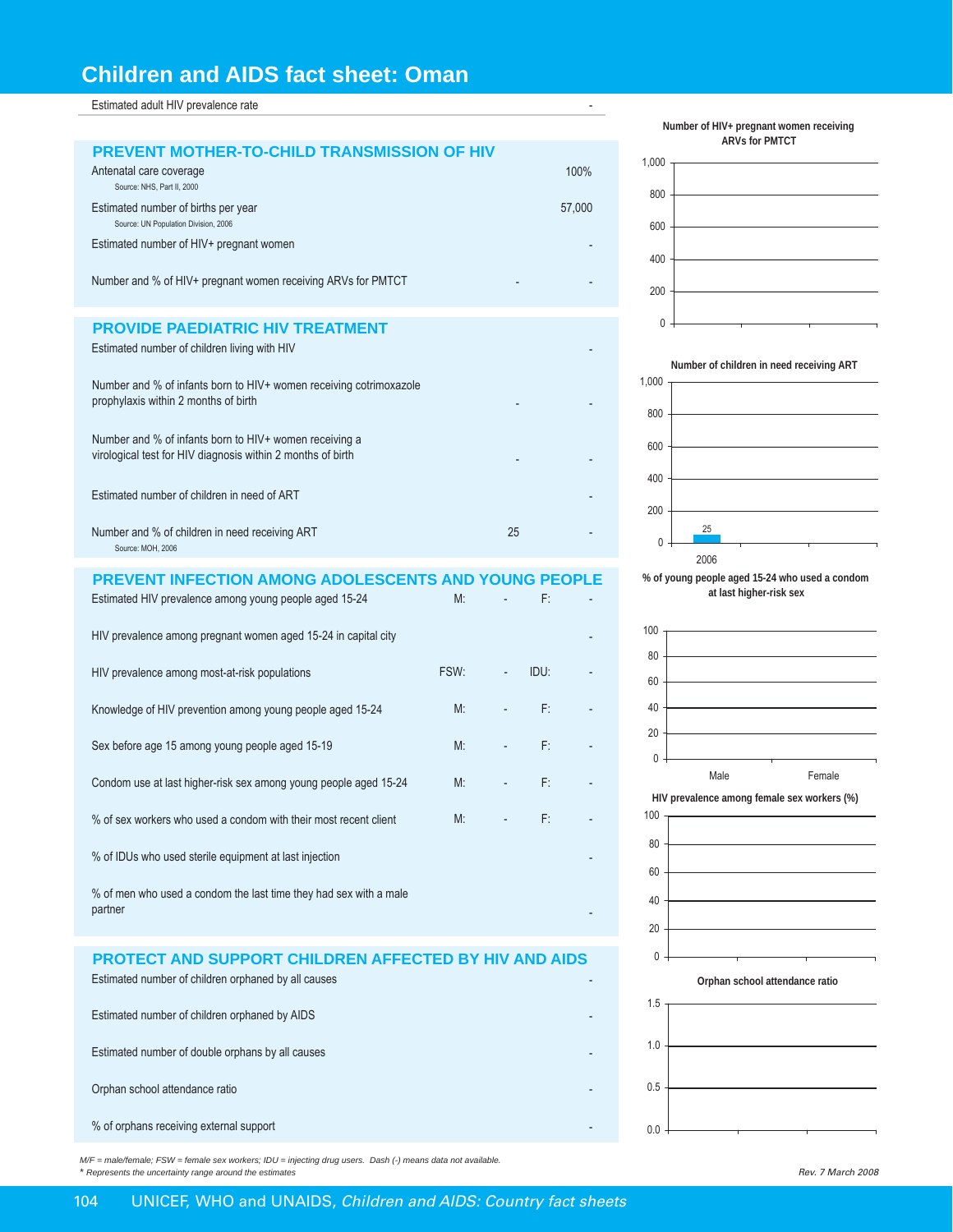## **Children and AIDS fact sheet: Pakistan**

| Estimated adult HIV prevalence rate                                                                    | 0.1%                           |                                        |
|--------------------------------------------------------------------------------------------------------|--------------------------------|----------------------------------------|
| Source: UNAIDS, 2006                                                                                   |                                | Number of HIV+ pregnant wome           |
| PREVENT MOTHER-TO-CHILD TRANSMISSION OF HIV                                                            |                                | <b>ARVs for PMTCT</b>                  |
| Antenatal care coverage<br>Source: PSLM, 2004-2005                                                     | 36%                            | 1,000<br>800                           |
| Estimated number of births per year<br>Source: UN Population Division, 2006                            | 4,358,000                      | 600                                    |
| Estimated number of HIV+ pregnant women<br>Source: UNAIDS/WHO unpublished estimates, 2007              | 2,089<br>$[1, 137 - 4, 265]$ * | 400                                    |
| Number and % of HIV+ pregnant women receiving ARVs for PMTCT<br>8                                      | 0.4%                           | 200                                    |
| Source: MOH, 2006                                                                                      | $[0.2\% - 0.7\%]$ *            | 8<br>0                                 |
| <b>PROVIDE PAEDIATRIC HIV TREATMENT</b><br>Estimated number of children living with HIV                |                                | 2006                                   |
| Number and % of infants born to HIV+ women receiving cotrimoxazole                                     |                                | Number of children in need re<br>1,000 |
| prophylaxis within 2 months of birth<br>$\mathbf{0}$<br>Source: MOH, 2006                              |                                | 800                                    |
| Number and % of infants born to HIV+ women receiving a                                                 |                                | 600                                    |
| virological test for HIV diagnosis within 2 months of birth<br>4<br>Source: MOH, 2006                  |                                | 400                                    |
| Estimated number of children in need of ART                                                            |                                | 200                                    |
|                                                                                                        |                                | 10                                     |
| Number and % of children in need receiving ART<br>10<br>Source: MOH, 2006                              |                                | 0<br>2006                              |
| <b>PREVENT INFECTION AMONG ADOLESCENTS AND</b>                                                         | PEOPLE                         | % of young people aged 15-24 who u     |
| M:<br>Estimated HIV prevalence among young people aged 15-24                                           | F:                             | at last higher-risk sex                |
| HIV prevalence among pregnant women aged 15-24 in capital city                                         |                                | 100                                    |
| FSW:<br>HIV prevalence among most-at-risk populations<br>Source: UNAIDS, 2006                          | IDU: 22.9%                     | 80<br>60                               |
| Knowledge of HIV prevention among young people aged 15-24<br>M:                                        | F:                             | 40                                     |
| M:<br>Sex before age 15 among young people aged 15-19                                                  | F:                             | 20                                     |
| Condom use at last higher-risk sex among young people aged 15-24<br>M:                                 | F:                             | 0<br>Male                              |
|                                                                                                        |                                | HIV prevalence among female sex        |
| 6.6%<br>% of sex workers who used a condom with their most recent client<br>M:<br>Source: UNAIDS, 2006 | $F: 37.0\%$                    | 100<br>80                              |
| % of IDUs who used sterile equipment at last injection                                                 |                                | 60                                     |
| % of men who used a condom the last time they had sex with a male<br>partner                           | 7.6%                           | 40                                     |
| Source: UNAIDS, 2006                                                                                   |                                | 20                                     |
| <b>PROTECT AND SUPPORT CHILDREN AFFECTED BY HIV AND AIDS</b>                                           |                                | 0                                      |
| Estimated number of children orphaned by all causes                                                    |                                | Orphan school attendan                 |
| Estimated number of children orphaned by AIDS                                                          |                                | 1.5                                    |
| Estimated number of double orphans by all causes                                                       |                                | 1.0                                    |
| Orphan school attendance ratio                                                                         |                                | 0.5                                    |
| % of orphans receiving external support                                                                |                                | $0.0\,$                                |
|                                                                                                        |                                |                                        |

\* *Represents the uncertainty range around the estimates M/F = male/female; FSW = female sex workers; IDU = injecting drug users. Dash (-) means data not available.*

Rev. 7 March 2008

| Number of HIV+ pregnant women receiving<br><b>ARVs for PMTCT</b> |   |  |  |  |
|------------------------------------------------------------------|---|--|--|--|
| 1,000                                                            |   |  |  |  |
| 800                                                              |   |  |  |  |
| 600                                                              |   |  |  |  |
| 400                                                              |   |  |  |  |
| 200                                                              |   |  |  |  |
|                                                                  | 8 |  |  |  |



**% of young people aged 15-24 who used a condom at last higher-risk sex**



UNICEF, WHO and UNAIDS, Children and AIDS: Country fact sheets 105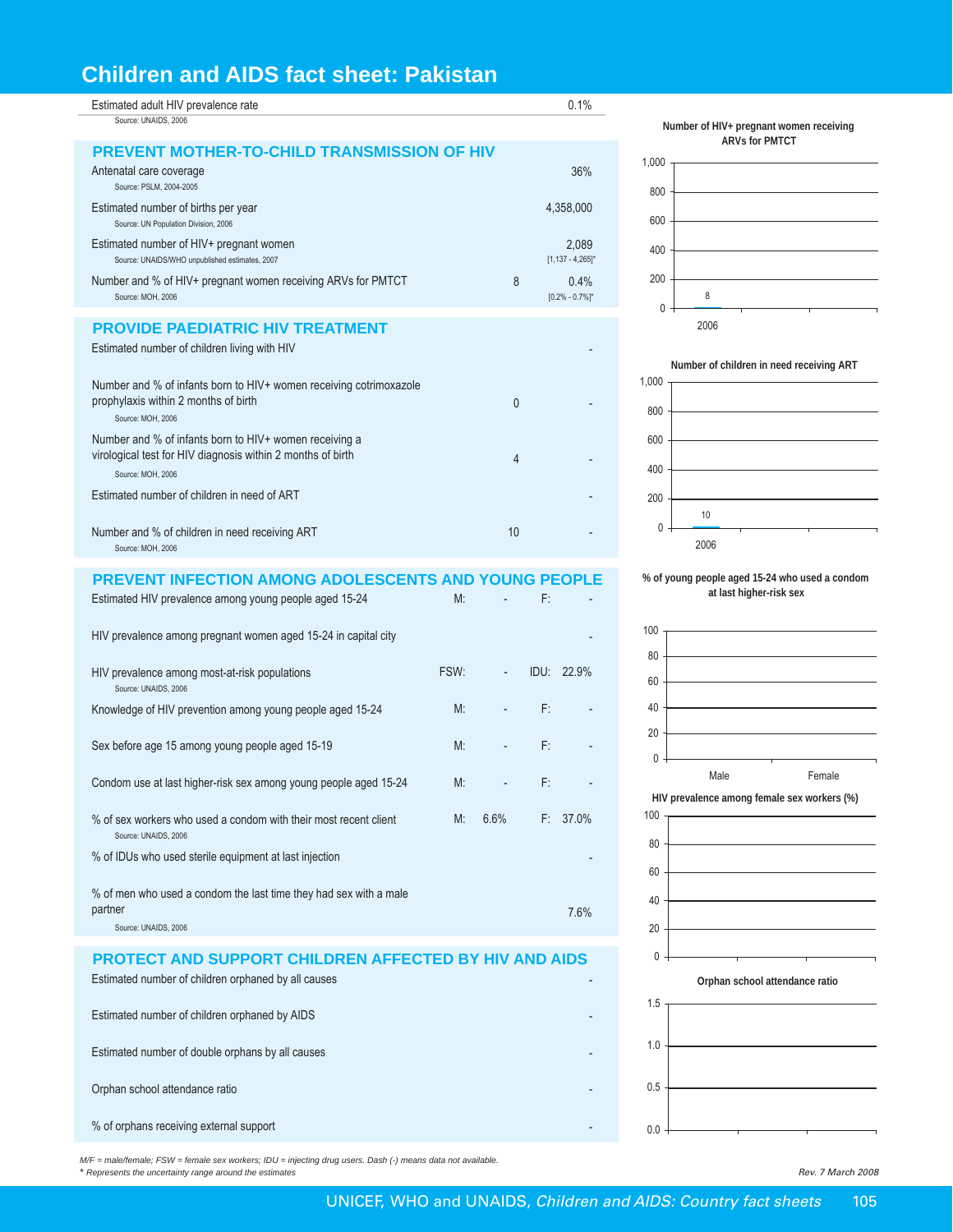#### Estimated adult HIV prevalence rate

partner

### **PREVENT MOTHER-TO-CHILD TRANSMISSION OF HIV**

| Antenatal care coverage                                           |     |  |
|-------------------------------------------------------------------|-----|--|
|                                                                   | 800 |  |
| Estimated number of births per year<br>ν                          |     |  |
| Source: UN Population Division, 2006                              | 600 |  |
| Estimated number of HIV+ pregnant women<br>-                      | 400 |  |
|                                                                   |     |  |
| Number and % of HIV+ pregnant women receiving ARVs for PMTCT<br>- | 200 |  |
|                                                                   |     |  |

### **PROVIDE PAEDIATRIC HIV TREATMENT**

| Estimated number of children living with HIV                       |  |       |                               |
|--------------------------------------------------------------------|--|-------|-------------------------------|
|                                                                    |  |       | Number of children in need re |
| Number and % of infants born to HIV+ women receiving cotrimoxazole |  | 1,000 |                               |
| prophylaxis within 2 months of birth                               |  | 800   |                               |
|                                                                    |  |       |                               |
| Number and % of infants born to HIV+ women receiving a             |  | 600   |                               |
| virological test for HIV diagnosis within 2 months of birth        |  |       |                               |
|                                                                    |  | 400   |                               |
| Estimated number of children in need of ART                        |  | 200   |                               |
|                                                                    |  |       |                               |
| Number and % of children in need receiving ART                     |  |       |                               |

## **PREVENT INFECTION AMONG ADOLESCENTS AND YOUNG PEOPLE**

| Estimated HIV prevalence among young people aged 15-24            | M:   | F:   |                                           | at last liigilei -ilsk s       |  |
|-------------------------------------------------------------------|------|------|-------------------------------------------|--------------------------------|--|
| HIV prevalence among pregnant women aged 15-24 in capital city    |      |      | 100                                       |                                |  |
| HIV prevalence among most-at-risk populations                     | FSW: | IDU: | 80<br>60                                  |                                |  |
| Knowledge of HIV prevention among young people aged 15-24         | M:   | F:   | 40                                        |                                |  |
| Sex before age 15 among young people aged 15-19                   | M:   | F:   | 20                                        |                                |  |
| Condom use at last higher-risk sex among young people aged 15-24  | M:   | F:   | 0                                         | Male                           |  |
| % of sex workers who used a condom with their most recent client  | M:   | F:   | 100                                       | HIV prevalence among female se |  |
|                                                                   |      |      | 80                                        |                                |  |
| % of IDUs who used sterile equipment at last injection            |      |      | 60                                        |                                |  |
| % of men who used a condom the last time they had sex with a male |      |      | $\Lambda$ <sup><math>\Lambda</math></sup> |                                |  |

### **PROTECT AND SUPPORT CHILDREN AFFECTED BY HIV AND AIDS**

| Estimated number of children orphaned by all causes | $\overline{\phantom{0}}$ | Orphan school attenda |
|-----------------------------------------------------|--------------------------|-----------------------|
| Estimated number of children orphaned by AIDS       | -                        | 5. ا                  |
| Estimated number of double orphans by all causes    | -                        | 1.0                   |
| Orphan school attendance ratio                      | -                        | 0.5                   |
| % of orphans receiving external support             |                          | 0.0                   |

 $*$  Represents the uncertainty range around the estimates *M/F = male/female; FSW = female sex workers; IDU = injecting drug users. Dash (-) means data not available.*

| Number of HIV+ pregnant women receiving |  |
|-----------------------------------------|--|
| <b>ARVs for PMTCT</b>                   |  |

-

-

| 1,000 |  |
|-------|--|
| 800   |  |
| 600   |  |
| 400   |  |
| 200   |  |
|       |  |

|       | Number of children in need receiving ART |
|-------|------------------------------------------|
| 1,000 |                                          |
| 800   |                                          |
| 600   |                                          |
| 400   |                                          |
| 200   |                                          |
|       |                                          |

#### **% of young people aged 15-24 who used a condom at last higher-risk sex**

| 100      |                                                               |
|----------|---------------------------------------------------------------|
| 80       |                                                               |
| 60       |                                                               |
| 40       |                                                               |
| 20       |                                                               |
| 0        |                                                               |
|          | Male<br>Female<br>HIV prevalence among female sex workers (%) |
| $100 -$  |                                                               |
| 80<br>÷, |                                                               |
| 60       |                                                               |
| 40       | the control of the control of the control                     |
| 20       |                                                               |
| 0        | Ť                                                             |
|          | Orphan school attendance ratio                                |
| 1.5      |                                                               |
| 1.0      |                                                               |
| 0.5      |                                                               |
| 0.0      | T                                                             |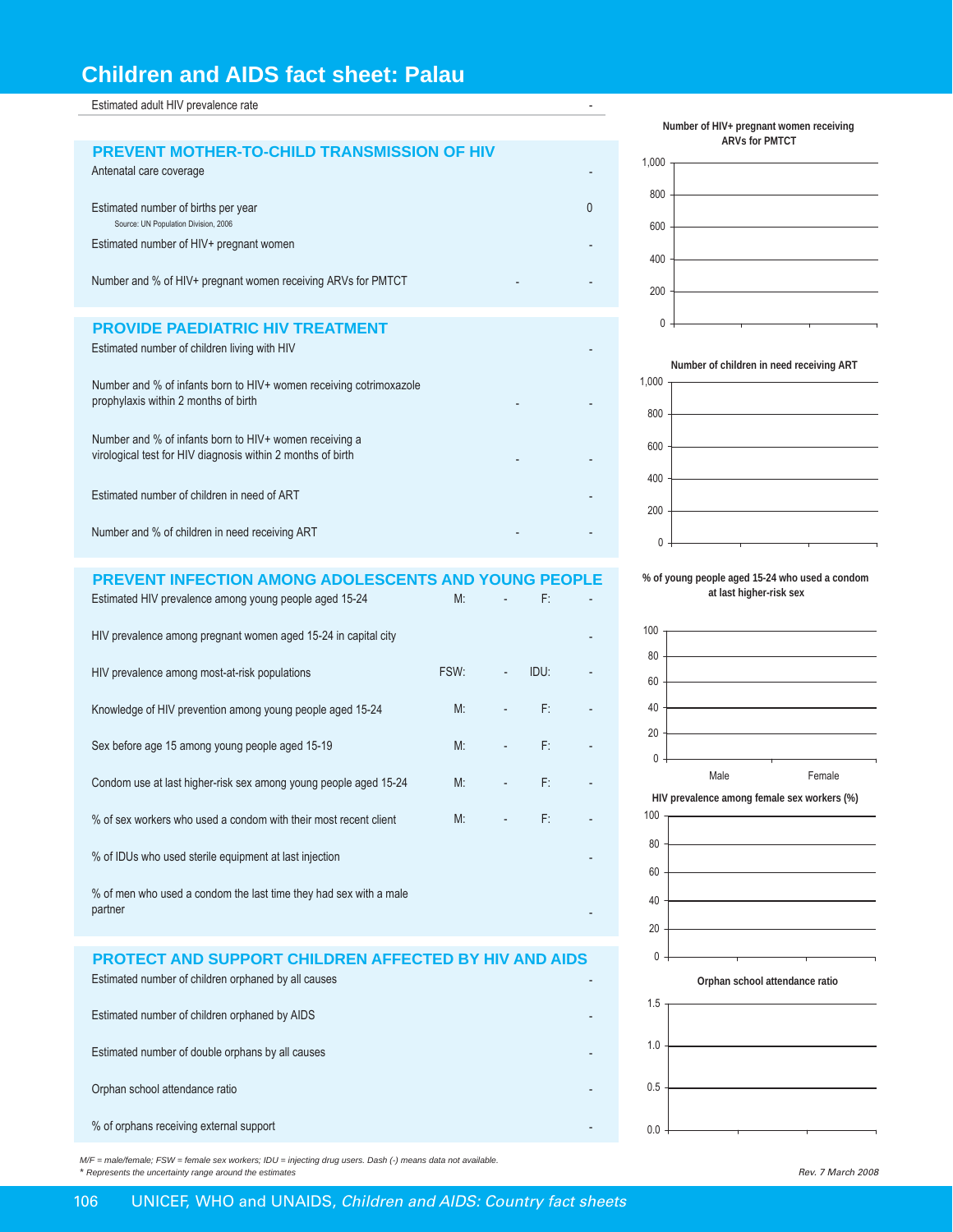## **Children and AIDS fact sheet: Panama**

Estimated adult HIV prevalence rate Source: UNAIDS, 2006

## **PREVENT MOTHER-TO-CHILD TRANSMISSION OF HIV**

| 800                                                                                             |  |
|-------------------------------------------------------------------------------------------------|--|
| Estimated number of births per year<br>70,000                                                   |  |
| Source: UN Population Division, 2006<br>600                                                     |  |
| Estimated number of HIV+ pregnant women<br>< 500                                                |  |
| 400<br>$[<500 - 513]$ *<br>Source: UNAIDS/WHO unpublished estimates, 2007                       |  |
| Number and % of HIV+ pregnant women receiving ARVs for PMTCT<br>$\overline{\phantom{a}}$<br>200 |  |

### **PROVIDE PAEDIATRIC HIV TREATMENT**

| Estimated number of children living with HIV |  |  |
|----------------------------------------------|--|--|
|----------------------------------------------|--|--|

Number and % of infants born to HIV+ women receiving cotrimoxazole Number and % of infants born to HIV+ women receiving cotrimoxazole prophylaxis within 6 weeks of birth <sup>2007</sup> <sup>1090</sup> prophylaxis within 2 months of birth Number and % of infants born to HIV+ women receiving a Number and % of infants born to HIV+ women receiving a virological test for HIV diagnosis within 2 months of birth Estimated number of children in need of ART Number and % of children in need receiving ART Source: MOH, 2006 - -  $214$ - -

#### **PREVENT INFECTION AMONG ADOLESCENTS AND YOUNG PEOPLE**

| Estimated HIV prevalence among young people aged 15-24                       | M:   |       | F:   |       |     | at last liigilei -ilsk s       |
|------------------------------------------------------------------------------|------|-------|------|-------|-----|--------------------------------|
| HIV prevalence among pregnant women aged 15-24 in capital city               |      |       |      |       | 100 |                                |
|                                                                              |      |       |      |       | 80  |                                |
| HIV prevalence among most-at-risk populations<br>Source: UNAIDS, 2006        | FSW: | 1.8%  | IDU: |       | 60  |                                |
| Knowledge of HIV prevention among young people aged 15-24                    | M:   |       | F:   |       | 40  |                                |
|                                                                              |      |       |      |       | 20  |                                |
| Sex before age 15 among young people aged 15-19                              | M:   |       | F:   |       | 0   |                                |
| Condom use at last higher-risk sex among young people aged 15-24             | M:   |       | F:   |       |     | Male                           |
|                                                                              |      |       |      |       |     | HIV prevalence among female se |
| % of sex workers who used a condom with their most recent client             | M:   | 90.8% | F:   | 91.6% | 100 |                                |
| Source: UNAIDS, 2006                                                         |      |       |      |       | 80  |                                |
| % of IDUs who used sterile equipment at last injection                       |      |       |      |       | 60  |                                |
|                                                                              |      |       |      |       | 40  |                                |
| % of men who used a condom the last time they had sex with a male<br>partner |      |       |      |       |     |                                |
| Source: UNAIDS, 2006                                                         |      |       |      | 84.2% | 20  | 1.8                            |
|                                                                              |      |       |      |       | 0   |                                |
| $\mathbf{r}$<br>rrat                                                         |      |       |      |       |     | 0.004                          |

#### **PROTECT AND SUPPORT CHILDREN AFFECTED BY HIV AND AIDS** Estimated number of children orphaned by all causes

| Estimated number of children orphaned by all causes | - | Orphan school attenda |
|-----------------------------------------------------|---|-----------------------|
| Estimated number of children orphaned by AIDS       | - | 1.5                   |
| Estimated number of double orphans by all causes    | - | 1.0                   |
| Orphan school attendance ratio                      |   | 0.5                   |
| % of orphans receiving external support             | - | 0.0                   |

 $*$  Represents the uncertainty range around the estimates *M/F = male/female; FSW = female sex workers; IDU = injecting drug users. Dash (-) means data not available.*

Rev. 7 March 2008



|       |      | Number of children in need receiving ART |  |  |  |
|-------|------|------------------------------------------|--|--|--|
| 1,000 |      |                                          |  |  |  |
| 800   |      |                                          |  |  |  |
| 600   |      |                                          |  |  |  |
| 400   |      |                                          |  |  |  |
|       | 214  |                                          |  |  |  |
| 200   |      |                                          |  |  |  |
|       |      |                                          |  |  |  |
|       | 2006 |                                          |  |  |  |

**% of young people aged 15-24 who used a condom at last higher-risk sex**

| 100          |                                             |
|--------------|---------------------------------------------|
| 80           |                                             |
| 60           |                                             |
| 40           |                                             |
| 20           |                                             |
| 0            |                                             |
|              | Male<br>Female                              |
|              | HIV prevalence among female sex workers (%) |
| 100          |                                             |
| 80           |                                             |
| 60           |                                             |
| 40           |                                             |
| 20           |                                             |
| $\mathbf{0}$ | 1.8                                         |
|              | 2001                                        |
|              | Orphan school attendance ratio              |
| 1.5          |                                             |
|              |                                             |
| 1.0          |                                             |
| 0.5          |                                             |
|              |                                             |
| 0.0          | 1<br>٦<br>1                                 |

-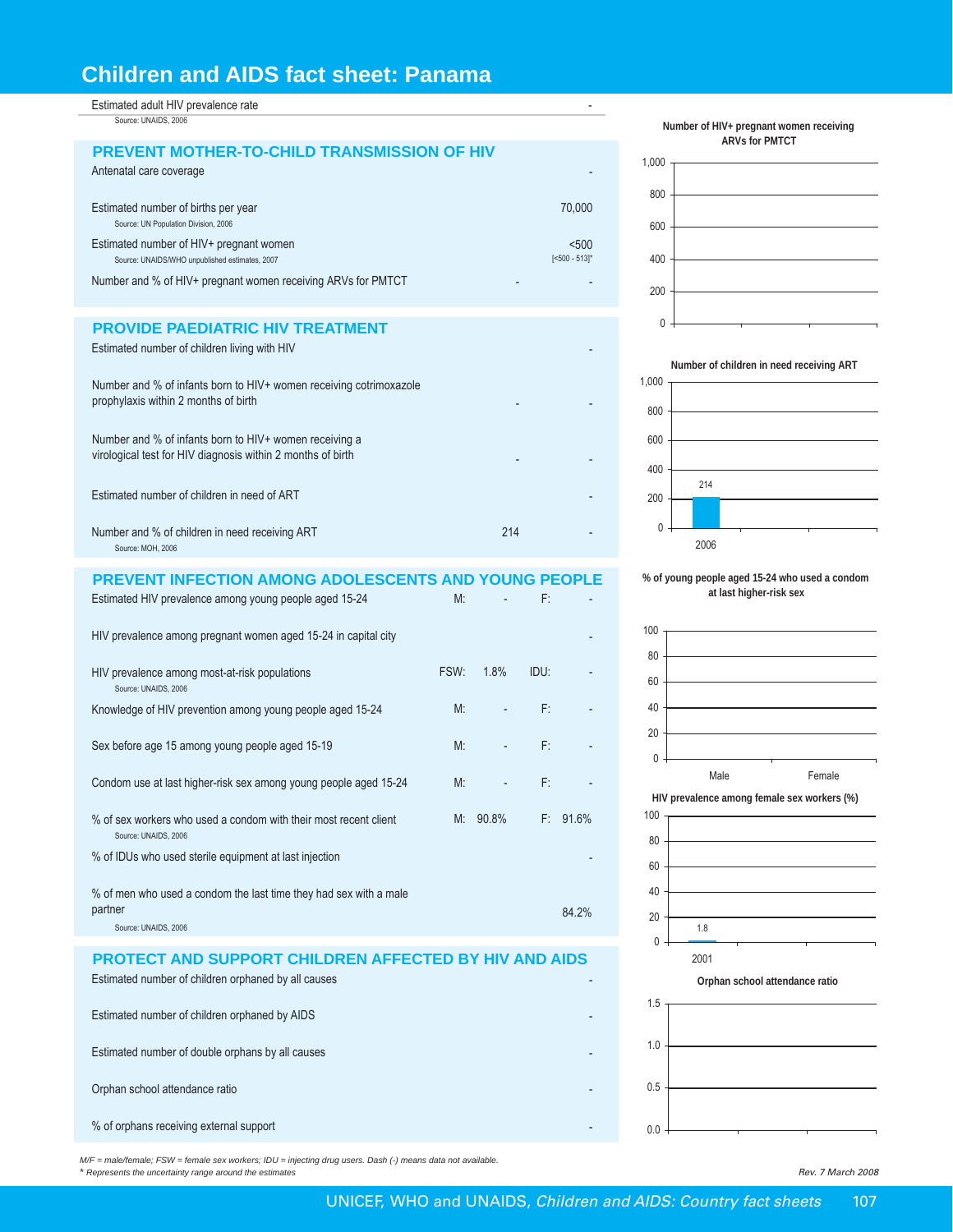## **Children and AIDS fact sheet: Papua New Guinea**

| Unildren and AIDS fact sheet: Papua New Guinea                                            |    |                              |            |      |                               |
|-------------------------------------------------------------------------------------------|----|------------------------------|------------|------|-------------------------------|
| Estimated adult HIV prevalence rate<br>Source: UNAIDS, 2006                               |    | 1.8%                         |            |      | Number of HIV+ pregnant wom   |
| <b>PREVENT MOTHER-TO-CHILD TRANSMISSION OF HIV</b><br>Antenatal care coverage             |    |                              | 1,000      |      | <b>ARVs for PMTCT</b>         |
| Estimated number of births per year<br>Source: UN Population Division, 2006               |    | 191,000                      | 800<br>600 |      |                               |
| Estimated number of HIV+ pregnant women<br>Source: UNAIDS/WHO unpublished estimates, 2007 |    | 1.546<br>$[1,430 - 1,672]$ * | 400        |      |                               |
| Number and % of HIV+ pregnant women receiving ARVs for PMTCT<br>Source: MOH, 2006         | 31 |                              | 200        | 46   | 46                            |
| <b>PROVIDE PAEDIATRIC HIV TREATMENT</b><br>Estimated number of children living with HIV   |    | -                            |            | 2004 | 2005                          |
|                                                                                           |    |                              |            |      | Number of children in need re |

Number and % of infants born to HIV+ women receiving cotrimoxazole Number and % of infants born to HIV+ women receiving cotrimoxazole prophylaxis within 6 weeks of birth <sup>2007</sup> <sup>1090</sup> prophylaxis within 2 months of birth Number and % of infants born to HIV+ women receiving a Number and % of infants born to HIV+ women receiving a virological test for HIV diagnosis within 2 months of birth Source: MOH, 2006 Estimated number of children in need of ART Number and % of children in need receiving ART Source: MOH, 2006 0 - 23 - - - -

#### **PREVENT INFECTION AMONG ADOLESCENTS AND YOUNG PEOPLE**

| Estimated HIV prevalence among young people aged 15-24                | M:   |       | F:   |     | at last liigilei -ilsk s              |
|-----------------------------------------------------------------------|------|-------|------|-----|---------------------------------------|
| HIV prevalence among pregnant women aged 15-24 in capital city        |      |       |      | 100 |                                       |
|                                                                       |      |       |      | 80  |                                       |
| HIV prevalence among most-at-risk populations<br>Source: UNAIDS, 2006 | FSW: | 16.0% | IDU: | 60  |                                       |
| Knowledge of HIV prevention among young people aged 15-24             | M:   |       | F:   | 40  |                                       |
| Sex before age 15 among young people aged 15-19                       | M:   |       | F:   | 20  |                                       |
| Condom use at last higher-risk sex among young people aged 15-24      | M:   |       | F:   | 0   | Male                                  |
|                                                                       |      |       |      |     | <b>HIV prevalence among female so</b> |
| % of sex workers who used a condom with their most recent client      | M:   |       | F:   | 100 |                                       |
| % of IDUs who used sterile equipment at last injection                |      |       |      | 80  |                                       |
|                                                                       |      |       |      | 60  |                                       |
| % of men who used a condom the last time they had sex with a male     |      |       |      | 40  |                                       |

### **PROTECT AND SUPPORT CHILDREN AFFECTED BY HIV AND AIDS**

| Estimated number of children orphaned by all causes | $\qquad \qquad \blacksquare$ |     | Orphan school attenda |
|-----------------------------------------------------|------------------------------|-----|-----------------------|
| Estimated number of children orphaned by AIDS       | -                            | 1.5 |                       |
| Estimated number of double orphans by all causes    | -                            | 1.0 |                       |
| Orphan school attendance ratio                      |                              | 0.5 |                       |
| % of orphans receiving external support             | -                            | 0.0 |                       |

\* *Represents the uncertainty range around the estimates M/F = male/female; FSW = female sex workers; IDU = injecting drug users. Dash (-) means data not available.*

partner





**% of young people aged 15-24 who used a condom at last higher-risk sex**



#### **HIV prevalence among female sex workers (%)**

| 100 |      |  |  |  |
|-----|------|--|--|--|
| 80  |      |  |  |  |
| 60  |      |  |  |  |
| 40  |      |  |  |  |
| 20  | 16   |  |  |  |
| 0   |      |  |  |  |
|     | 2000 |  |  |  |

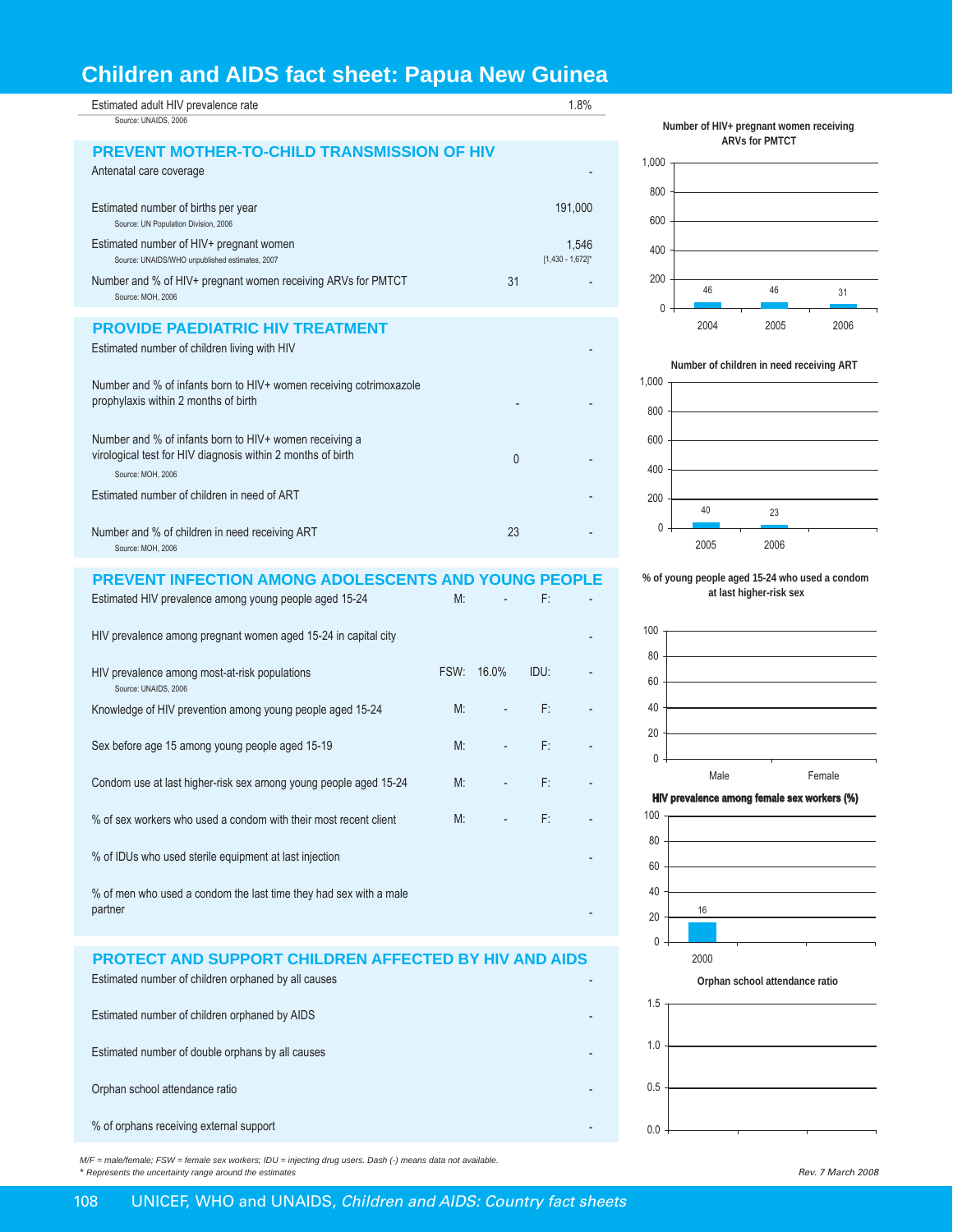## **Children and AIDS fact sheet: Paraguay**

| Estimated adult HIV prevalence rate                                                                                   | 0.4%                      |                                                            |
|-----------------------------------------------------------------------------------------------------------------------|---------------------------|------------------------------------------------------------|
| Source: UNAIDS, 2006                                                                                                  |                           | Number of HIV+ pregnant wom                                |
| <b>PREVENT MOTHER-TO-CHILD TRANSMISSION OF HIV</b>                                                                    |                           | <b>ARVs for PMTCT</b>                                      |
| Antenatal care coverage<br>Source: Encuesta Nacional de Demografía y Salud Sexual y Reproductiva, 2004                | 94%                       | 1.000<br>800                                               |
| Estimated number of births per year<br>Source: UN Population Division, 2006                                           | 153,000                   | 600                                                        |
| Estimated number of HIV+ pregnant women<br>Source: UNAIDS/WHO unpublished estimates, 2007                             | < 500<br>$[<500 - 769]$ * | 400                                                        |
| Number and % of HIV+ pregnant women receiving ARVs for PMTCT<br>Source: MOH. 2006                                     | 73                        | 200<br>73<br>47                                            |
| <b>PROVIDE PAEDIATRIC HIV TREATMENT</b><br>Estimated number of children living with HIV                               |                           | $\Omega$<br>2005<br>2006                                   |
|                                                                                                                       |                           | Number of children in need r                               |
| Number and % of infants born to HIV+ women receiving cotrimoxazole                                                    |                           | 1,000                                                      |
| prophylaxis within 2 months of birth<br>Source: MOH. 2006                                                             | 42                        | 800                                                        |
| Number and % of infants born to HIV+ women receiving a<br>virological test for HIV diagnosis within 2 months of birth |                           | 600                                                        |
| Source: MOH. 2006                                                                                                     | 54                        | 400                                                        |
| Estimated number of children in need of ART                                                                           |                           | 160<br>200<br>102                                          |
| Number and % of children in need receiving ART<br>Source: MOH. 2006                                                   | 160                       | 0<br>2005<br>2006                                          |
|                                                                                                                       |                           |                                                            |
| <b>PREVENT INFECTION AMONG ADOLESCENTS AND YOUNG</b><br>Estimated HIV prevalence among young people aged 15-24        | F:<br>M:                  | % of young people aged 15-24 who<br>at last higher-risk se |

## HIV prevalence among pregnant women aged 15-24 in capital city HIV prevalence among most-at-risk populations FSW: 3.1% IDU: Source: UNAIDS, 2006 40 AM AND AND A CHARGE AND A CHARGE AND A CHARGE AND A CHARGE AND A CHARGE AND A CHARGE AND A CHARGE AND A CHARGE AND A CHARGE AND A CHARGE AND A CHARGE AND A CHARGE AND A CHARGE AND A CHARGE AND A CHA Knowledge of HIV prevention among young people aged 15-24 M: F: Sex before age 15 among young people aged 15-19 M: And M: The Sex before age 15 among young people aged 15-19 Condom use at last higher-risk sex among young people aged 15-24 M: - F: % of sex workers who used a condom with their most recent client M: F: F: % of IDUs who used sterile equipment at last injection % of men who used a condom the last time they had sex with a male partner - - -

#### **PROTECT AND SUPPORT CHILDREN AFFECTED BY HIV AND AIDS**

| Estimated number of children orphaned by all causes | $\overline{\phantom{0}}$ | Orphan school attenda |
|-----------------------------------------------------|--------------------------|-----------------------|
| Estimated number of children orphaned by AIDS       |                          | 1.5                   |
| Estimated number of double orphans by all causes    | -                        | 1.0                   |
| Orphan school attendance ratio                      |                          | 0.5                   |
| % of orphans receiving external support             | $\overline{\phantom{0}}$ | 0.0                   |

\* *Represents the uncertainty range around the estimates M/F = male/female; FSW = female sex workers; IDU = injecting drug users. Dash (-) means data not available.*



**Number of HIV+ pregnant women receiving ARVs for PMTCT**



**% of young people aged 15-24 who used a condom at last higher-risk sex**



Rev. 7 March 2008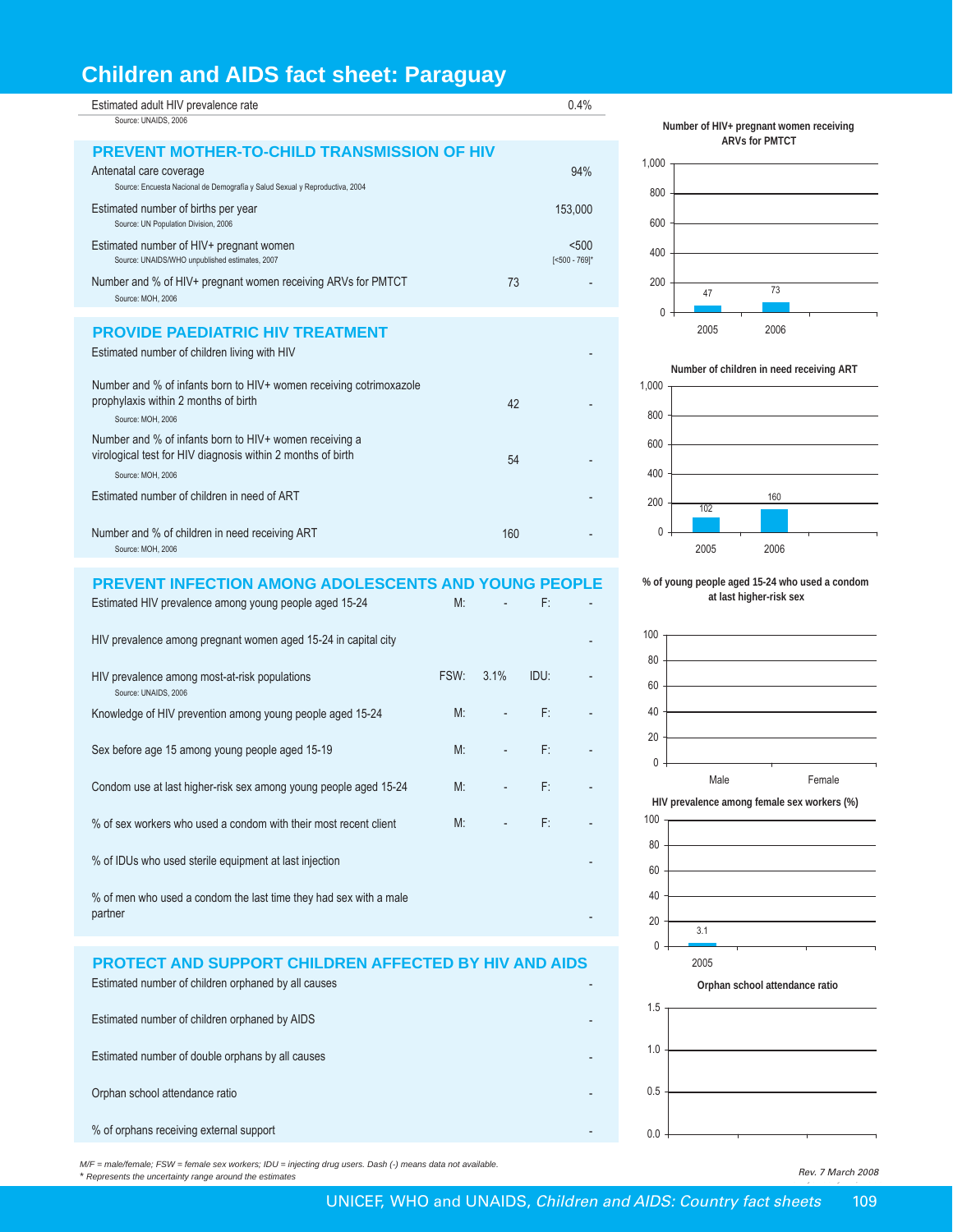## **Children and AIDS fact sheet: Peru**

| Estimated adult HIV prevalence rate                                                       |     | 0.6%                       |       |                                   |                       |
|-------------------------------------------------------------------------------------------|-----|----------------------------|-------|-----------------------------------|-----------------------|
| Source: UNAIDS, 2006                                                                      |     |                            |       | Number of HIV+ pregnant wome      | <b>ARVs for PMTCT</b> |
| <b>PREVENT MOTHER-TO-CHILD TRANSMISSION OF HIV</b>                                        |     |                            | 1,000 |                                   |                       |
| Antenatal care coverage<br>Source: DHS, 2004                                              |     | 92%                        | 800   |                                   |                       |
| Estimated number of births per year<br>Source: UN Population Division, 2006               |     | 584,000                    | 600   |                                   |                       |
| Estimated number of HIV+ pregnant women<br>Source: UNAIDS/WHO unpublished estimates, 2007 |     | 1.653<br>$[902 - 2,685]$ * | 400   |                                   |                       |
| Number and % of HIV+ pregnant women receiving ARVs for PMTCT<br>Source: MOH, 2006         | 560 | 33.9%<br>[20.9% - 62.1%]*  | 200   | 161                               | 188                   |
| <b>PROVIDE PAEDIATRIC HIV TREATMENT</b>                                                   |     |                            | 0     | 2004                              | 2005                  |
| Estimated number of children living with HIV                                              |     |                            |       | Number of children in need re     |                       |
| Number and % of infants born to HIV+ women receiving cotrimoxazole                        |     |                            | 1,000 |                                   |                       |
| prophylaxis within 2 months of birth                                                      |     |                            | 800   |                                   |                       |
| Number and % of infants born to HIV+ women receiving a                                    |     |                            | 600   |                                   |                       |
| virological test for HIV diagnosis within 2 months of birth                               |     |                            | 400   |                                   | 280                   |
| Estimated number of children in need of ART                                               |     |                            | 200   | 203                               |                       |
| Number and % of children in need receiving ART<br>Source: MOH, 2006                       | 280 |                            | 0     | 2005                              | 2006                  |
|                                                                                           |     |                            |       | $0/6$ cause needs and 15.34 $\mu$ |                       |

## **PREVENT INFECTION AMONG ADOLESCENTS AND YOUNG PEOPLE**

| Estimated HIV prevalence among young people aged 15-24            | M:   |                | F:   |          |     |                                | at last higher-risk s |
|-------------------------------------------------------------------|------|----------------|------|----------|-----|--------------------------------|-----------------------|
|                                                                   |      |                |      |          |     | $\blacksquare$ 2000            | ■2004                 |
| HIV prevalence among pregnant women aged 15-24 in capital city    |      |                |      |          | 100 |                                |                       |
|                                                                   |      |                |      |          | 80  |                                |                       |
| HIV prevalence among most-at-risk populations                     | FSW: |                | IDU: |          | 60  |                                |                       |
|                                                                   |      |                |      |          |     |                                |                       |
| Knowledge of HIV prevention among young people aged 15-24         | M:   |                | F:   |          | 40  |                                |                       |
|                                                                   |      |                |      |          | 20  |                                |                       |
| Sex before age 15 among young people aged 15-19                   | M:   | $\overline{a}$ | F:   | 5.1%     | 0   |                                |                       |
| Source: DHS, 2000                                                 |      |                |      |          |     |                                |                       |
| Condom use at last higher-risk sex among young people aged 15-24  | M:   |                |      | F: 31.6% |     | Male                           |                       |
| Source: DHS, 2004                                                 |      |                |      |          |     | HIV prevalence among female se |                       |
| % of sex workers who used a condom with their most recent client  | M:   |                | F:   |          | 100 |                                |                       |
|                                                                   |      |                |      |          | 80  |                                |                       |
| % of IDUs who used sterile equipment at last injection            |      |                |      |          |     |                                |                       |
|                                                                   |      |                |      |          | 60  |                                |                       |
| % of men who used a condom the last time they had sex with a male |      |                |      |          | 40  |                                |                       |
| partner                                                           |      |                |      | 46.3%    | 20  |                                |                       |
| Source: UNAIDS, 2006                                              |      |                |      |          |     |                                |                       |

### **PROTECT AND SUPPORT CHILDREN AFFECTED BY HIV AND AIDS**

| Estimated number of children orphaned by all causes | $\overline{\phantom{0}}$ |     | Orphan school attenda |  |
|-----------------------------------------------------|--------------------------|-----|-----------------------|--|
| Estimated number of children orphaned by AIDS       | -                        | 1.5 |                       |  |
|                                                     |                          | 1.0 | 0.85                  |  |
| Estimated number of double orphans by all causes    | -                        | 0.5 |                       |  |
| Orphan school attendance ratio<br>Source: DHS, 2000 | 0.85                     |     |                       |  |
| % of orphans receiving external support             | -                        | 0.0 | 2000                  |  |

\* *Represents the uncertainty range around the estimates M/F = male/female; FSW = female sex workers; IDU = injecting drug users. Dash (-) means data not available.*







**% of young people aged 15-24 who used a condom at last higher-risk sex**





0 20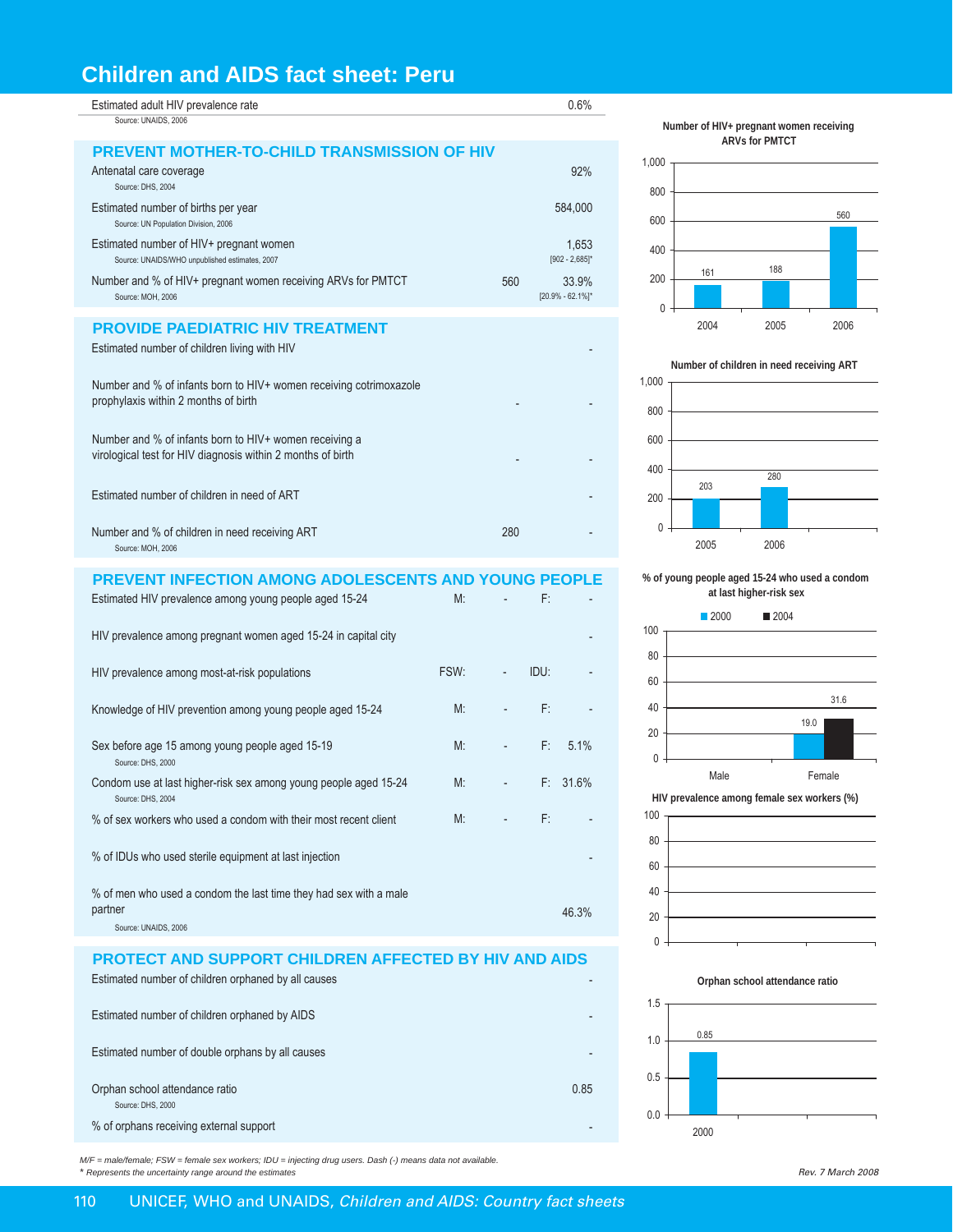## **Children and AIDS fact sheet: Philippines**

| Estimated adult HIV prevalence rate                                                                                   | $< 0.1\%$                  |                                                               |
|-----------------------------------------------------------------------------------------------------------------------|----------------------------|---------------------------------------------------------------|
| Source: UNAIDS, 2006                                                                                                  |                            | Number of HIV+ pregnant wome                                  |
| PREVENT MOTHER-TO-CHILD TRANSMISSION OF HIV                                                                           |                            | <b>ARVs for PMTCT</b>                                         |
| Antenatal care coverage<br>Source: DHS, 2003                                                                          | 88%                        | 1,000                                                         |
| Estimated number of births per year<br>Source: UN Population Division, 2006                                           | 2,295,000                  | 800<br>600                                                    |
| Estimated number of HIV+ pregnant women<br>Source: UNAIDS/WHO unpublished estimates, 2007                             | < 500<br>$[<200 - 500]$ *  | 400                                                           |
| Number and % of HIV+ pregnant women receiving ARVs for PMTCT                                                          |                            | 200                                                           |
|                                                                                                                       |                            |                                                               |
| <b>PROVIDE PAEDIATRIC HIV TREATMENT</b>                                                                               |                            | 0                                                             |
| Estimated number of children living with HIV                                                                          |                            | Number of children in need re                                 |
| Number and % of infants born to HIV+ women receiving cotrimoxazole                                                    |                            | 1,000                                                         |
| prophylaxis within 2 months of birth                                                                                  |                            | 800                                                           |
| Number and % of infants born to HIV+ women receiving a<br>virological test for HIV diagnosis within 2 months of birth |                            | 600                                                           |
|                                                                                                                       |                            | 400                                                           |
| Estimated number of children in need of ART                                                                           |                            | 200                                                           |
| Number and % of children in need receiving ART                                                                        |                            | 0                                                             |
|                                                                                                                       |                            |                                                               |
| <b>PREVENT INFECTION AMONG ADOLESCENTS AND YOUNG PEOPLE</b>                                                           |                            | % of young people aged 15-24 who u<br>at last higher-risk sex |
| Estimated HIV prevalence among young people aged 15-24                                                                | F:<br>M:                   | ■2003                                                         |
| HIV prevalence among pregnant women aged 15-24 in capital city                                                        |                            | 100                                                           |
| FSW:<br>HIV prevalence among most-at-risk populations                                                                 | IDU:<br>1.0%               | 80<br>60                                                      |
| Source: UNAIDS, 2006<br>Knowledge of HIV prevention among young people aged 15-24                                     | 18.0%<br>12.0%<br>M:<br>F: | 40                                                            |
| Source: DHS, 2003                                                                                                     |                            | 25.0<br>20                                                    |
| Sex before age 15 among young people aged 15-19<br>Source: DHS, 2003                                                  | 1.0%<br>3.0%<br>F:<br>M:   | $\mathbf 0$                                                   |
| Condom use at last higher-risk sex among young people aged 15-24<br>Source: DHS, 2003                                 | 25.0%<br>F:<br>11.0%<br>M: | Male<br>Fe<br>HIV prevalence among female sex                 |
| % of sex workers who used a condom with their most recent client                                                      | M:<br>F:                   | 100                                                           |
| % of IDUs who used sterile equipment at last injection                                                                |                            | 80                                                            |
|                                                                                                                       |                            | 60                                                            |
| % of men who used a condom the last time they had sex with a male<br>partner                                          |                            | 40                                                            |
|                                                                                                                       |                            | 20                                                            |
| <b>PROTECT AND SUPPORT CHILDREN AFFECTED BY HIV AND AIDS</b>                                                          |                            | 0                                                             |
| Estimated number of children orphaned by all causes                                                                   |                            | Orphan school attendan                                        |

200 400 600 800 1,000 **Number of HIV+ pregnant women receiving ARVs for PMTCT**

|       | Number of children in need receiving ART |
|-------|------------------------------------------|
| 1,000 |                                          |
| 800   |                                          |
|       |                                          |
| 600   |                                          |
| 400   |                                          |
|       |                                          |
| 200   |                                          |
|       |                                          |

**% of young people aged 15-24 who used a condom at last higher-risk sex**



\* *Represents the uncertainty range around the estimates M/F = male/female; FSW = female sex workers; IDU = injecting drug users.Dash (-) means data not available.*

Estimated number of children orphaned by AIDS

Estimated number of double orphans by all causes

Orphan school attendance ratio

% of orphans receiving external support

Rev. 7 March 2008

-

-

-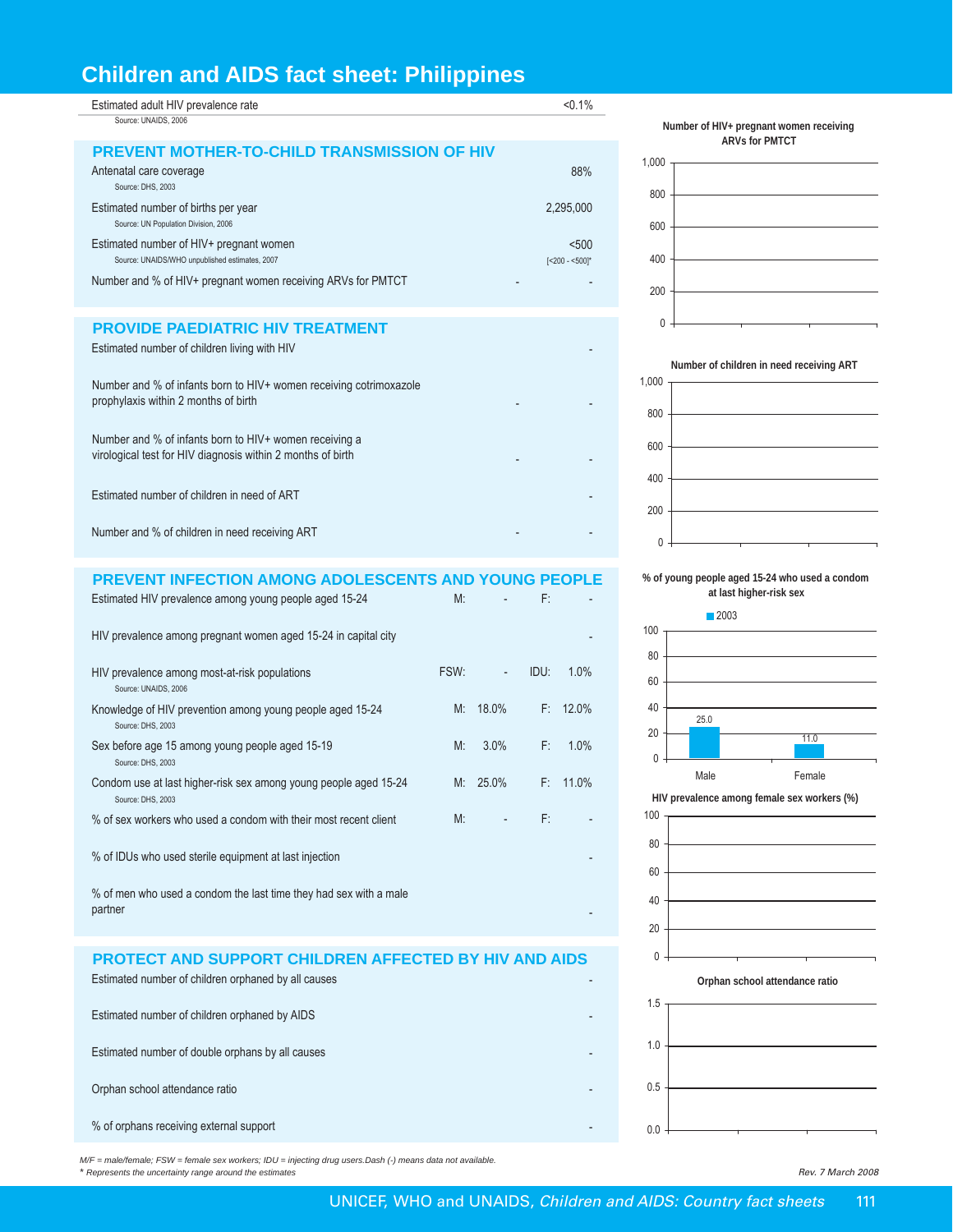#### Estimated adult HIV prevalence rate

### **PREVENT MOTHER-TO-CHILD TRANSMISSION OF HIV**

| Antenatal care coverage                                           |     |  |
|-------------------------------------------------------------------|-----|--|
|                                                                   | 800 |  |
| Estimated number of births per year<br>13,000                     |     |  |
| Source: UN Population Division, 2006                              | 600 |  |
| Estimated number of HIV+ pregnant women                           | 400 |  |
|                                                                   |     |  |
| Number and % of HIV+ pregnant women receiving ARVs for PMTCT<br>- | 200 |  |
|                                                                   |     |  |

### **PROVIDE PAEDIATRIC HIV TREATMENT**

| Estimated number of children living with HIV                       |       |                               |
|--------------------------------------------------------------------|-------|-------------------------------|
|                                                                    |       | Number of children in need re |
| Number and % of infants born to HIV+ women receiving cotrimoxazole | 1.000 |                               |
| prophylaxis within 2 months of birth                               |       |                               |
|                                                                    | 800   |                               |
| Number and % of infants born to HIV+ women receiving a             | 600   |                               |
| virological test for HIV diagnosis within 2 months of birth        |       |                               |

Estimated number of children in need of ART

Number and % of children in need receiving ART

#### **PREVENT INFECTION AMONG ADOLESCENTS AND YOUNG PEOPLE**

| Estimated HIV prevalence among young people aged 15-24           | M:   | F:   | at last liigilei -ilsk s              |
|------------------------------------------------------------------|------|------|---------------------------------------|
| HIV prevalence among pregnant women aged 15-24 in capital city   |      |      | 100                                   |
| HIV prevalence among most-at-risk populations                    | FSW: | IDU: | 80                                    |
|                                                                  |      |      | 60                                    |
| Knowledge of HIV prevention among young people aged 15-24        | M:   | F:   | 40                                    |
| Sex before age 15 among young people aged 15-19                  | M:   | F:   | 20<br>0                               |
| Condom use at last higher-risk sex among young people aged 15-24 | M:   | F:   | Male                                  |
| % of sex workers who used a condom with their most recent client | M:   | F:   | HIV prevalence among female se<br>100 |
|                                                                  |      |      | 80                                    |
| % of IDUs who used sterile equipment at last injection           |      |      | 60                                    |
|                                                                  |      |      |                                       |

% of men who used a condom the last time they had sex with a male partner

## **PROTECT AND SUPPORT CHILDREN AFFECTED BY HIV AND AIDS**

| Estimated number of children orphaned by all causes | $\overline{\phantom{0}}$ | Orphan school attenda |
|-----------------------------------------------------|--------------------------|-----------------------|
| Estimated number of children orphaned by AIDS       |                          | 1.5                   |
| Estimated number of double orphans by all causes    | -                        | 1.0                   |
| Orphan school attendance ratio                      |                          | 0.5                   |
| % of orphans receiving external support             |                          | 0.0                   |

 $*$  Represents the uncertainty range around the estimates *M/F = male/female; FSW = female sex workers; IDU = injecting drug users. Dash (-) means data not available.*

|       | Number of children in need receiving ART |
|-------|------------------------------------------|
| 1,000 |                                          |
| 800   |                                          |
| 600   |                                          |
|       |                                          |
| 400   |                                          |
| 200   |                                          |
|       |                                          |
|       |                                          |

- -

-

-

0

1,000

-

**Number of HIV+ pregnant women receiving ARVs for PMTCT**

**% of young people aged 15-24 who used a condom at last higher-risk sex**

| 100      |                                                             |        |
|----------|-------------------------------------------------------------|--------|
| 80       |                                                             |        |
| 60       |                                                             |        |
| 40       |                                                             |        |
| 20       |                                                             |        |
| $\Omega$ |                                                             |        |
| 100      | Male<br>HIV prevalence among female sex workers (%)         | Female |
| 80       |                                                             |        |
| 60       |                                                             |        |
| 40       | the control of the control of the control of the control of |        |
| 20       |                                                             |        |
| $\Omega$ | ÷                                                           |        |
|          | Orphan school attendance ratio                              |        |
| 1.5      |                                                             |        |
| 1.0      |                                                             |        |
| 0.5      |                                                             |        |
| 0.0      |                                                             |        |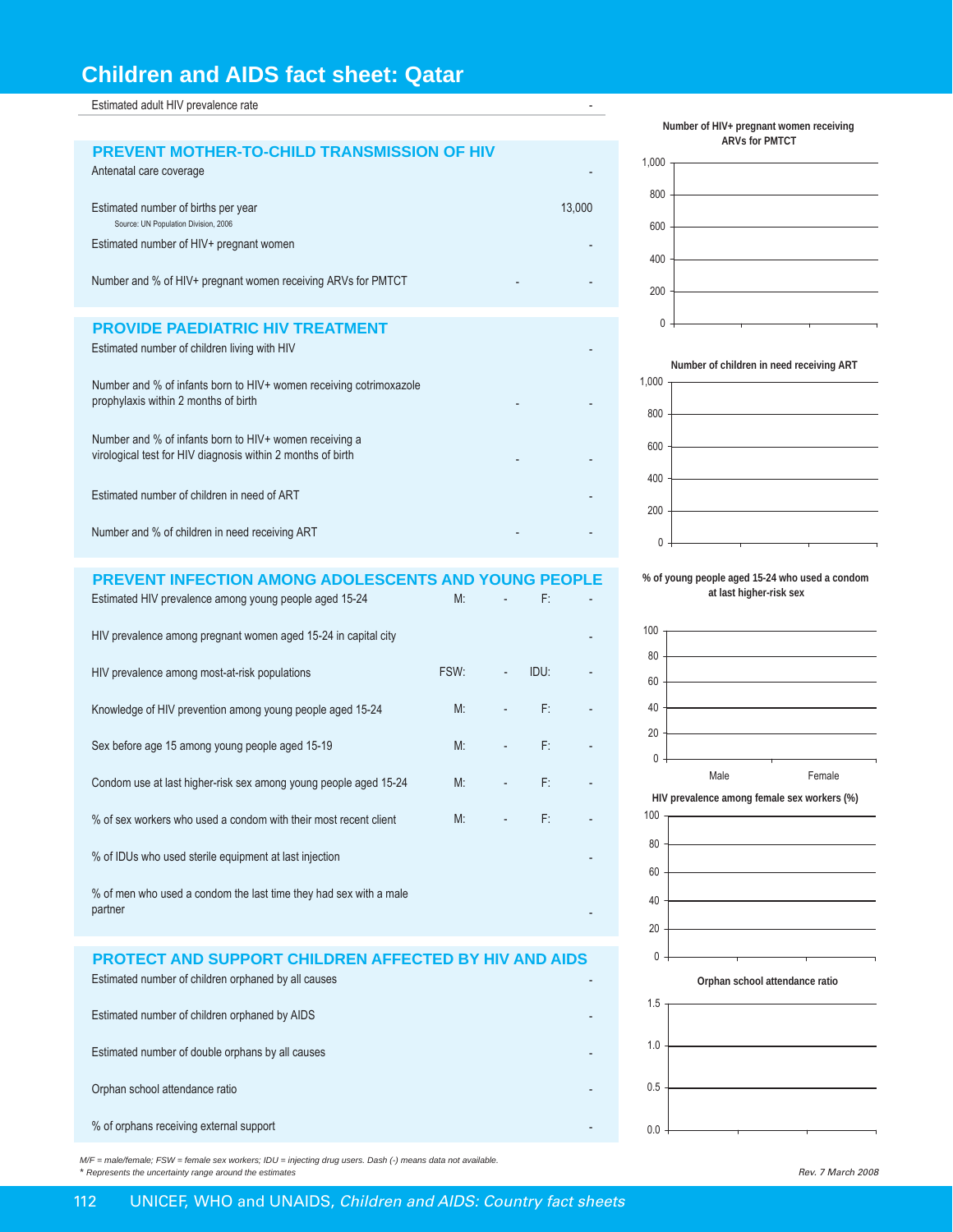## **Children and AIDS fact sheet: Romania**

| Estimated adult HIV prevalence rate                                                                                   |      |      |      | < 0.1%                     |              |      |                                    |
|-----------------------------------------------------------------------------------------------------------------------|------|------|------|----------------------------|--------------|------|------------------------------------|
| Source: UNAIDS, 2006                                                                                                  |      |      |      |                            |              |      | Number of HIV+ pregnant wome       |
| PREVENT MOTHER-TO-CHILD TRANSMISSION OF HIV                                                                           |      |      |      |                            |              |      | <b>ARVs for PMTCT</b>              |
| Antenatal care coverage                                                                                               |      |      |      | 94%                        | 1,000        |      |                                    |
| Source: RHS, 2004                                                                                                     |      |      |      |                            | 800          |      |                                    |
| Estimated number of births per year                                                                                   |      |      |      | 213,000                    |              |      |                                    |
| Source: UN Population Division, 2006                                                                                  |      |      |      |                            | 600          |      |                                    |
| Estimated number of HIV+ pregnant women<br>Source: UNAIDS/WHO unpublished estimates, 2007                             |      |      |      | < 500<br>$[< 200 - 500]$ * | 400          |      |                                    |
| Number and % of HIV+ pregnant women receiving ARVs for PMTCT                                                          |      | 75   |      |                            | 200          |      | 75                                 |
| Source: MOH, 2006                                                                                                     |      |      |      |                            | 0            | 21   |                                    |
| <b>PROVIDE PAEDIATRIC HIV TREATMENT</b>                                                                               |      |      |      |                            |              | 2004 | 2006                               |
| Estimated number of children living with HIV                                                                          |      |      |      |                            |              |      |                                    |
|                                                                                                                       |      |      |      |                            |              |      | Number of children in need re      |
| Number and % of infants born to HIV+ women receiving cotrimoxazole                                                    |      |      |      |                            | 1,000        |      |                                    |
| prophylaxis within 2 months of birth                                                                                  |      |      |      |                            | 800          |      |                                    |
|                                                                                                                       |      |      |      |                            |              |      |                                    |
| Number and % of infants born to HIV+ women receiving a<br>virological test for HIV diagnosis within 2 months of birth |      |      |      |                            | 600          |      |                                    |
| Source: MOH, 2006                                                                                                     |      | 59   |      |                            | 400          | 280  |                                    |
| Estimated number of children in need of ART                                                                           |      |      |      |                            | 200          |      |                                    |
|                                                                                                                       |      |      |      |                            |              |      |                                    |
| Number and % of children in need receiving ART                                                                        |      | 280  |      |                            | $\mathbf{0}$ |      |                                    |
| Source: MOH, 2006                                                                                                     |      |      |      |                            |              | 2006 |                                    |
| <b>PREVENT INFECTION AMONG ADOLESCENTS AND YOUNG</b>                                                                  |      |      |      | <b>PEOPLE</b>              |              |      | % of young people aged 15-24 who u |
| Estimated HIV prevalence among young people aged 15-24                                                                | M:   |      | F:   |                            |              |      | at last higher-risk sex            |
|                                                                                                                       |      |      |      |                            |              |      |                                    |
| HIV prevalence among pregnant women aged 15-24 in capital city                                                        |      |      |      |                            | 100          |      |                                    |
|                                                                                                                       |      |      |      |                            | 80           |      |                                    |
| HIV prevalence among most-at-risk populations                                                                         | FSW: | 1.4% | IDU: |                            | 60           |      |                                    |
| Source: UNAIDS, 2006                                                                                                  |      |      |      |                            | 40           |      |                                    |
| Knowledge of HIV prevention among young people aged 15-24<br>Source: RHS, 2004                                        | M:   | 3.0% | F:   | 6.0%                       |              |      |                                    |
| Sex before age 15 among young people aged 15-19                                                                       | M:   |      | F:   |                            | 20           |      |                                    |
|                                                                                                                       |      |      |      |                            | 0            |      |                                    |
| Condom use at last higher-risk sex among young people aged 15-24                                                      | M:   |      | F:   |                            |              | Male |                                    |
|                                                                                                                       |      |      |      |                            |              |      | HIV prevalence among female sex    |
| % of sex workers who used a condom with their most recent client                                                      | M:   |      | F: I | 85.0%                      | 100          |      |                                    |
| Source: UNAIDS, 2006                                                                                                  |      |      |      |                            | 80           |      |                                    |
| % of IDUs who used sterile equipment at last injection                                                                |      |      |      |                            | 60           |      |                                    |
| % of men who used a condom the last time they had sex with a male                                                     |      |      |      |                            | 40           |      |                                    |
| partner                                                                                                               |      |      |      |                            |              |      |                                    |
|                                                                                                                       |      |      |      |                            | 20           |      |                                    |

### **PROTECT AND SUPPORT CHILDREN AFFECTED BY HIV AND AIDS**

| Estimated number of children orphaned by all causes | $\qquad \qquad \blacksquare$ |     | Orphan school attenda |
|-----------------------------------------------------|------------------------------|-----|-----------------------|
| Estimated number of children orphaned by AIDS       | -                            | 1.5 |                       |
| Estimated number of double orphans by all causes    | -                            | 1.0 |                       |
| Orphan school attendance ratio                      |                              | 0.5 |                       |
| % of orphans receiving external support             |                              | 0.0 |                       |

\* *Represents the uncertainty range around the estimates M/F = male/female; FSW = female sex workers; IDU = injecting drug users. Dash (-) means data not available.*

Rev. 7 March 2008

75 21 0 200 400 600 800 1,000 2004 2006 **Number of HIV+ pregnant women receiving ARVs for PMTCT**



**% of young people aged 15-24 who used a condom at last higher-risk sex**

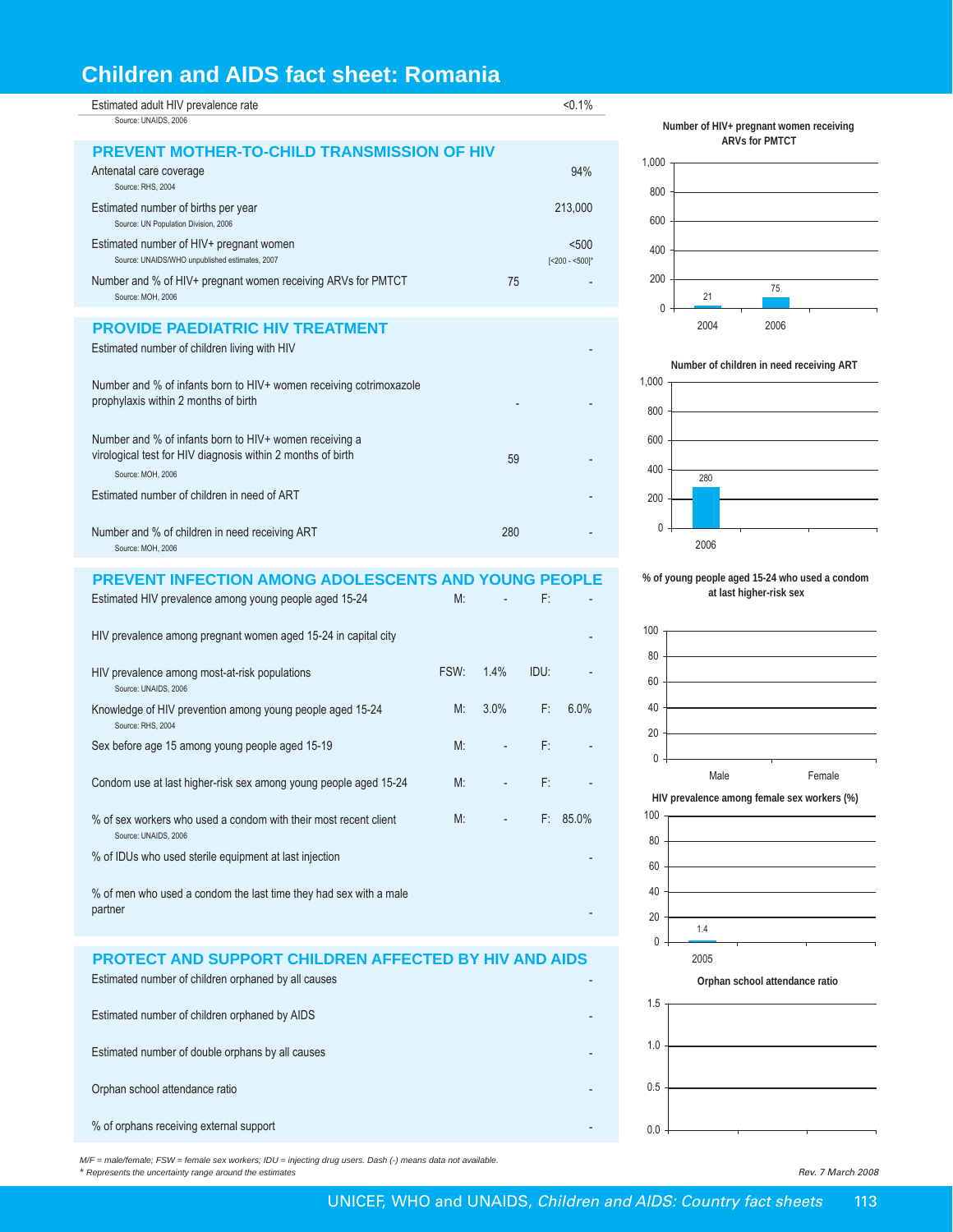## **Children and AIDS fact sheet: Russian Federation**

Estimated adult HIV prevalence rate Source: UNAIDS, 2006

## 1.1%

-

-

-

- -

330

# **PREVENT MOTHER-TO-CHILD TRANSMISSION OF HIV** Antenatal care coverage

| Estimated number of births per year                                                       | 1.506.000                               |       | 5,601 | 5.709 |
|-------------------------------------------------------------------------------------------|-----------------------------------------|-------|-------|-------|
| Source: UN Population Division, 2006                                                      |                                         | 6.000 |       |       |
| Estimated number of HIV+ pregnant women<br>Source: UNAIDS/WHO unpublished estimates, 2007 | 7.223<br>$[3,525 - 15,697]$ *           | 4.000 |       |       |
| Number and % of HIV+ pregnant women receiving ARVs for PMTCT<br>Source: MOH, 2006         | 86.2%<br>6.224<br>$[39.7\% - 95.0\%]$ * | 2,000 |       |       |
|                                                                                           |                                         |       |       |       |

### **PROVIDE PAEDIATRIC HIV TREATMENT**

Estimated number of children living with HIV

Number and % of children in need receiving ART

Source: MOH, 2006

Number and % of infants born to HIV+ women receiving cotrimoxazole Number and % of infants born to HIV+ women receiving cotrimoxazole prophylaxis within 6 weeks of birth <sup>2007</sup> <sup>1090</sup> prophylaxis within 2 months of birth

Number and % of infants born to HIV+ women receiving a Number and % of infants born to HIV+ women receiving a virological test for HIV diagnosis within 2 months of birth Estimated number of children in need of ART - -

### **PREVENT INFECTION AMONG ADOLESCENTS AND YOUNG PEOPLE**

| Estimated HIV prevalence among young people aged 15-24                | M:   |      | F: |            | at last liigilei -ilsk s |                                |
|-----------------------------------------------------------------------|------|------|----|------------|--------------------------|--------------------------------|
| HIV prevalence among pregnant women aged 15-24 in capital city        |      |      |    |            | 100                      |                                |
|                                                                       |      |      |    |            | 80                       |                                |
| HIV prevalence among most-at-risk populations<br>Source: UNAIDS, 2006 | FSW: | 3.1% |    | IDU: 12.4% | 60                       |                                |
| Knowledge of HIV prevention among young people aged 15-24             | M:   |      | F: |            | 40                       |                                |
| Sex before age 15 among young people aged 15-19                       | M:   |      | F: |            | 20                       |                                |
|                                                                       |      |      |    |            | 0                        |                                |
| Condom use at last higher-risk sex among young people aged 15-24      | M:   |      | F: |            |                          | Male                           |
|                                                                       |      |      |    |            |                          | HIV prevalence among female se |
| % of sex workers who used a condom with their most recent client      | M:   |      | F: |            | 100                      |                                |
|                                                                       |      |      |    |            | 80                       |                                |
| % of IDUs who used sterile equipment at last injection                |      |      |    |            | 60                       |                                |
| % of men who used a condom the last time they had sex with a male     |      |      |    |            | 40                       |                                |
| partner                                                               |      |      |    | 38.8%      | 20                       | 15.3                           |
| Source: UNAIDS, 2006                                                  |      |      |    |            |                          | 31                             |

### **PROTECT AND SUPPORT CHILDREN AFFECTED BY HIV AND AIDS**



\* *Represents the uncertainty range around the estimates M/F = male/female; FSW = female sex workers; IDU = injecting drug users. Dash (-) means data not available.* **Number of HIV+ pregnant women receiving ARVs for PMTCT**





**% of young people aged 15-24 who used a condom at last higher-risk sex**



114 UNICEF, WHO and UNAIDS, Children and AIDS: Country fact sheets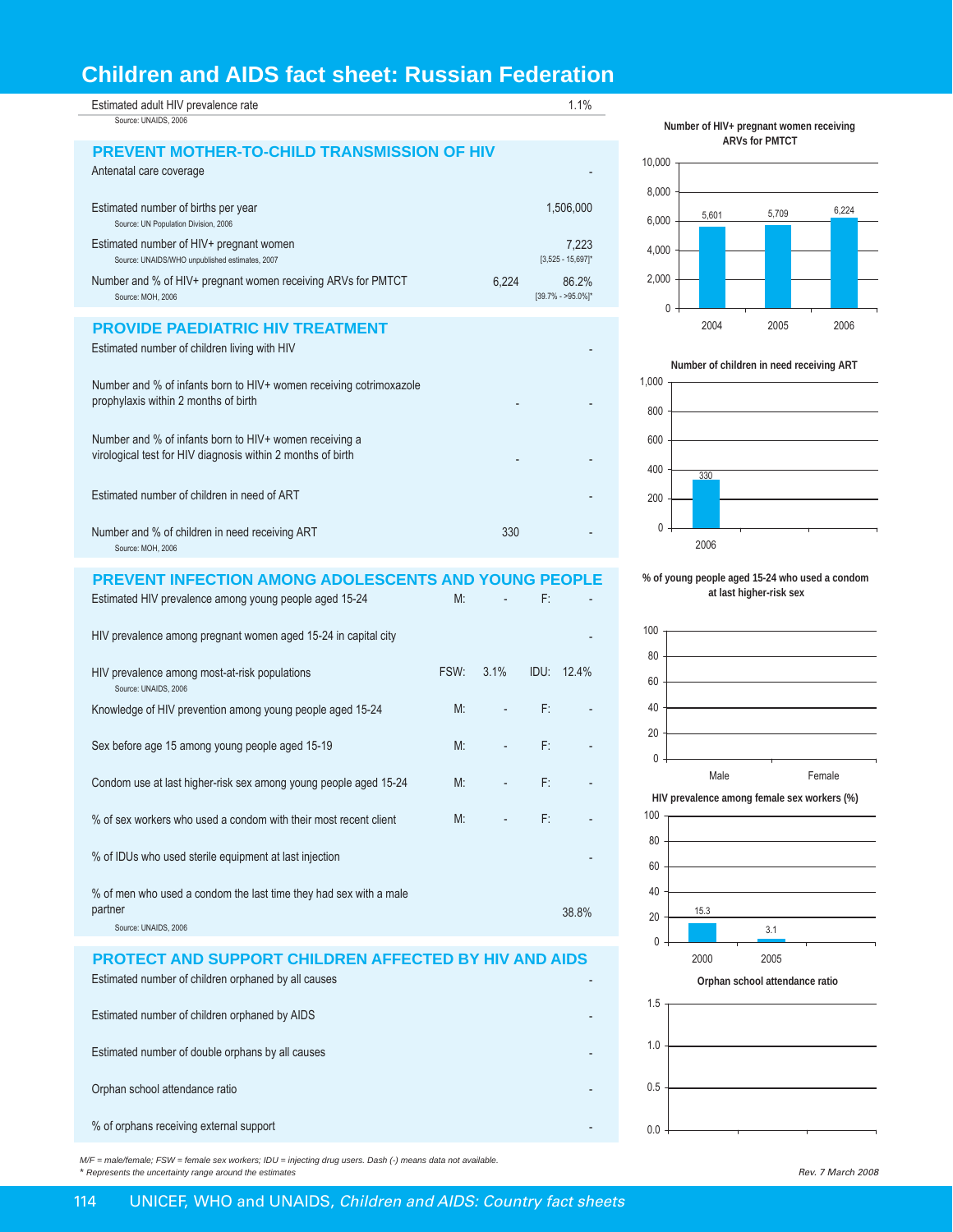## **Children and AIDS fact sheet: Rwanda**

| Estimated adult HIV prevalence rate | 3.0% |
|-------------------------------------|------|
| Source: DHS, 2005                   |      |

### **PREVENT MOTHER-TO-CHILD TRANSMISSION OF HIV**

| Antenatal care coverage                                      | 94%                   |        |       | ARVS for PMICT |  |
|--------------------------------------------------------------|-----------------------|--------|-------|----------------|--|
| Source: DHS, 2005                                            |                       | 10.000 |       |                |  |
| Estimated number of births per year                          | 420,000               | 8.000  |       |                |  |
| Source: UN Population Division, 2006                         |                       |        |       | 5,782          |  |
| Estimated number of HIV+ pregnant women                      | 14.107                | 6.000  | 4.141 |                |  |
| Source: UNAIDS/WHO unpublished estimates, 2007               | $[12,522 - 16,777]$ * | 4.000  |       |                |  |
| Number and % of HIV+ pregnant women receiving ARVs for PMTCT | 55.1%<br>7.768        | 2.000  |       |                |  |
| Source: MOH, 2006                                            | $[46.3\% - 62.0\%]$ * |        |       |                |  |
|                                                              |                       |        |       |                |  |

### **PROVIDE PAEDIATRIC HIV TREATMENT**

Estimated number of children living with HIV

| Estimated number of children living with HIV                        |       |       |                               |       |  |
|---------------------------------------------------------------------|-------|-------|-------------------------------|-------|--|
|                                                                     |       |       | Number of children in need re |       |  |
| Number and % of infants born to HIV+ women receiving cotrimoxazole  |       | 5,000 |                               |       |  |
| prophylaxis within 2 months of birth<br>Source: MOH, 2006           | 1.209 | 4,000 |                               |       |  |
| Number and % of infants born to HIV+ women receiving a              |       | 3,000 |                               | 2.757 |  |
| virological test for HIV diagnosis within 2 months of birth         | 1.032 | 2,000 |                               |       |  |
| Source: MOH, 2006                                                   |       |       | 1.443                         |       |  |
| Estimated number of children in need of ART                         |       | 1,000 |                               |       |  |
|                                                                     |       |       |                               |       |  |
| Number and % of children in need receiving ART<br>Source: MOH, 2006 | 2,757 |       | 2005                          | 2006  |  |

#### **PREVENT INFECTION AMONG ADOLESCENTS AND YOUNG PEOPLE**

| Estimated HIV prevalence among young people aged 15-24                               | M:   | 0.4%  | F:   | 1.5%        |           | at last liigilei -i isk sex       |       |
|--------------------------------------------------------------------------------------|------|-------|------|-------------|-----------|-----------------------------------|-------|
| Source: DHS, 2005                                                                    |      |       |      |             |           | $\blacksquare$ 2000               | ■2005 |
| HIV prevalence among pregnant women aged 15-24 in capital city<br>Source: SOWC, 2003 |      |       |      | 10.3%       | 100<br>80 |                                   |       |
| HIV prevalence among most-at-risk populations                                        | FSW: |       | IDU: |             | 60        | 55.0                              |       |
|                                                                                      |      |       |      |             |           | 39.5                              |       |
| Knowledge of HIV prevention among young people aged 15-24<br>Source: DHS, 2005       | M:   | 53.6% |      | $F: 50.9\%$ | 40<br>20  |                                   | 23.   |
| Sex before age 15 among young people aged 15-19<br>Source: DHS, 2005                 | M:   | 15.3% | F: I | 5.2%        |           |                                   |       |
| Condom use at last higher-risk sex among young people aged 15-24                     | M:   | 39.5% |      | F: 26.4%    |           | Male                              |       |
| Source: DHS, 2005                                                                    |      |       |      |             |           | HIV prevalence among female sex w |       |
| % of sex workers who used a condom with their most recent client                     | M:   |       | F:   |             | 100       |                                   |       |
|                                                                                      |      |       |      |             | 80        |                                   |       |
| % of IDUs who used sterile equipment at last injection                               |      |       |      |             | 60        |                                   |       |
| % of men who used a condom the last time they had sex with a male                    |      |       |      |             | $\Lambda$ |                                   |       |

### **PROTECT AND SUPPORT CHILDREN AFFECTED BY HIV AND AIDS**

| Estimated number of children orphaned by all causes | $\overline{\phantom{0}}$ | Orphan school attenda |      |                  |
|-----------------------------------------------------|--------------------------|-----------------------|------|------------------|
| Estimated number of children orphaned by AIDS       | $\overline{\phantom{0}}$ | 5. ا                  |      |                  |
| Estimated number of double orphans by all causes    | $\overline{\phantom{0}}$ | 1.0                   | 0.83 | 0.82             |
| Orphan school attendance ratio<br>Source: DHS, 2005 | 0.82                     | 0.5                   |      |                  |
| % of orphans receiving external support             |                          | 0.0                   | 0000 | 000 <sup>F</sup> |

*M/F = male/female; FSW = female sex workers; IDU = injecting drug users. Dash (-) means data not available.*

 $*$  Represents the uncertainty range around the estimates

partner

2004 2005 2006

7,768



**Number of HIV+ pregnant women receiving ARVs for PMTCT**

**% of young people aged 15-24 who used a condom at last higher-risk sex**







Rev. 7 March 2008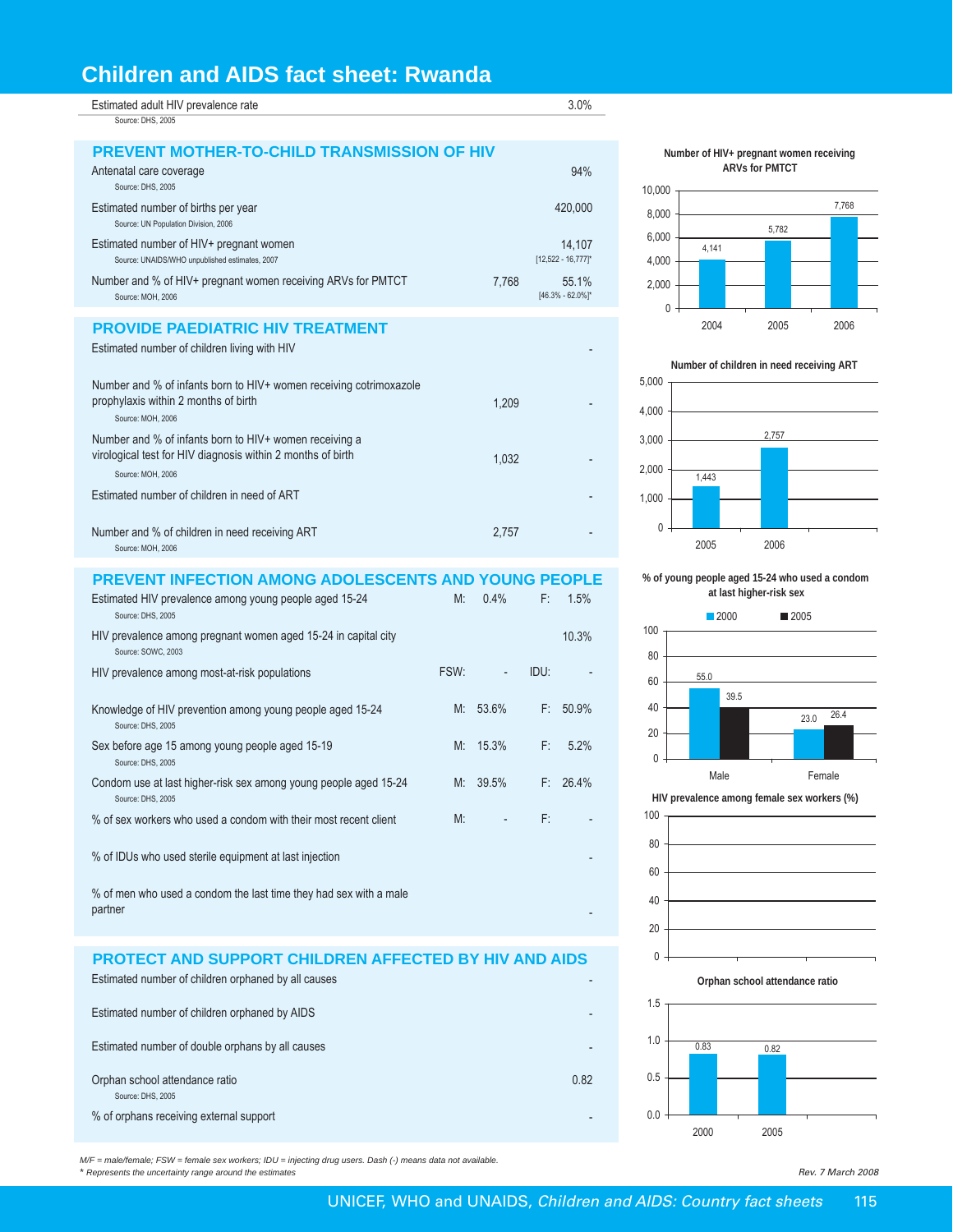## **Children and AIDS fact sheet: Saint Kitts and Nevis**

#### Estimated adult HIV prevalence rate

### **PREVENT MOTHER-TO-CHILD TRANSMISSION OF HIV**

| Antenatal care coverage                                      | 100%  | <b>UUU, I</b> |  |
|--------------------------------------------------------------|-------|---------------|--|
| Source: PAHO/WHO, 2005                                       |       | 800           |  |
| Estimated number of births per year                          | 1,000 |               |  |
| Source: UN Population Division, 2006                         |       | 600           |  |
| Estimated number of HIV+ pregnant women                      |       | 400           |  |
| Number and % of HIV+ pregnant women receiving ARVs for PMTCT | -     | 200           |  |

### **PROVIDE PAEDIATRIC HIV TREATMENT**

| Estimated number of children living with HIV                       |        |                               |
|--------------------------------------------------------------------|--------|-------------------------------|
|                                                                    |        | Number of children in need re |
| Number and % of infants born to HIV+ women receiving cotrimoxazole | 1.000  |                               |
| prophylaxis within 2 months of birth                               | 800    |                               |
|                                                                    |        |                               |
| Number and % of infants born to HIV+ women receiving a             | 600    |                               |
| virological test for HIV diagnosis within 2 months of birth        |        |                               |
|                                                                    | 400    |                               |
| Estimated number of children in need of ART                        |        |                               |
|                                                                    | 200    |                               |
| Number and % of children in need receiving ART                     | $\sim$ |                               |

## **PREVENT INFECTION AMONG ADOLESCENTS AND YOUNG PEOPLE**

| Estimated HIV prevalence among young people aged 15-24            | M:   | F:   |                                           | at last liigilei -ilsk s       |  |
|-------------------------------------------------------------------|------|------|-------------------------------------------|--------------------------------|--|
| HIV prevalence among pregnant women aged 15-24 in capital city    |      |      | 100                                       |                                |  |
| HIV prevalence among most-at-risk populations                     | FSW: | IDU: | 80<br>60                                  |                                |  |
| Knowledge of HIV prevention among young people aged 15-24         | M:   | F:   | 40                                        |                                |  |
| Sex before age 15 among young people aged 15-19                   | M:   | F:   | 20                                        |                                |  |
| Condom use at last higher-risk sex among young people aged 15-24  | M:   | F:   | 0                                         | Male                           |  |
| % of sex workers who used a condom with their most recent client  | M:   | F:   | 100                                       | HIV prevalence among female se |  |
|                                                                   |      |      | 80                                        |                                |  |
| % of IDUs who used sterile equipment at last injection            |      |      | 60                                        |                                |  |
| % of men who used a condom the last time they had sex with a male |      |      | $\Lambda$ <sup><math>\Lambda</math></sup> |                                |  |

**PROTECT AND SUPPORT CHILDREN AFFECTED BY HIV AND AIDS**

partner

| Estimated number of children orphaned by all causes |   |     | Orphan school attenda |
|-----------------------------------------------------|---|-----|-----------------------|
| Estimated number of children orphaned by AIDS       | - | 1.5 |                       |
| Estimated number of double orphans by all causes    | - | 1.0 |                       |
| Orphan school attendance ratio                      |   | 0.5 |                       |
| % of orphans receiving external support             |   | 0.0 |                       |

 $*$  Represents the uncertainty range around the estimates *M/F = male/female; FSW = female sex workers; IDU = injecting drug users.Dash (-) means data not available.* **Number of HIV+ pregnant women receiving ARVs for PMTCT**

-

-

| 1,000 |  |
|-------|--|
| 800   |  |
| 600   |  |
| 400   |  |
| 200   |  |
| O     |  |

|       | Number of children in need receiving ART |
|-------|------------------------------------------|
| 1,000 |                                          |
| 800   |                                          |
| 600   |                                          |
| 400   |                                          |
| 200   |                                          |
|       |                                          |

**% of young people aged 15-24 who used a condom at last higher-risk sex**

| 100 |                                             |
|-----|---------------------------------------------|
| 80  |                                             |
| 60  |                                             |
| 40  |                                             |
| 20  |                                             |
| 0   |                                             |
|     | Male<br>Female                              |
|     | HIV prevalence among female sex workers (%) |
| 100 |                                             |
| 80  |                                             |
| 60  |                                             |
| 40  |                                             |
| 20  |                                             |
| 0   |                                             |
|     | Orphan school attendance ratio              |
| 1.5 |                                             |
|     |                                             |
| 1.0 |                                             |
| 0.5 |                                             |
|     |                                             |
| 0.0 | T                                           |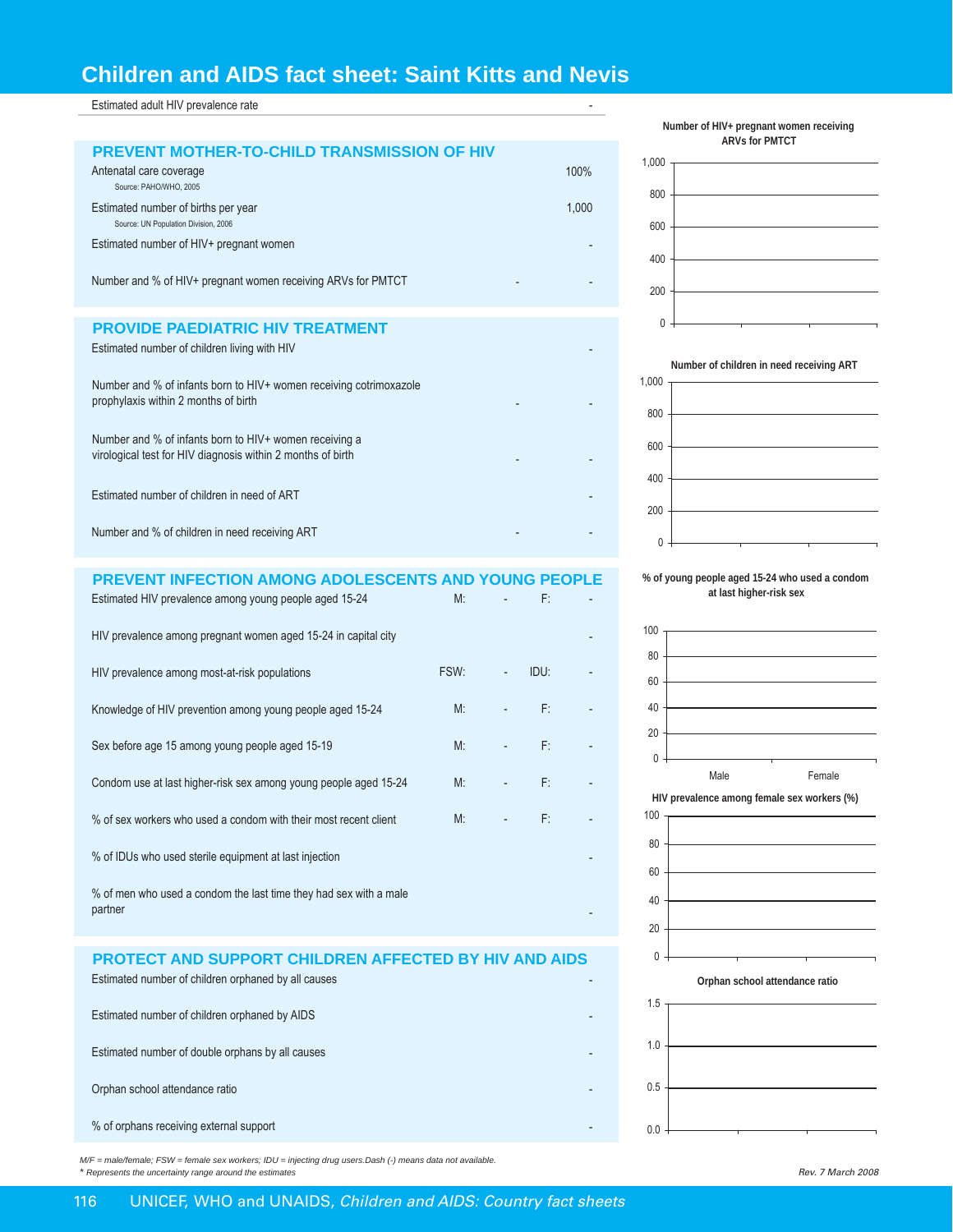## **Children and AIDS fact sheet: Saint Lucia**

#### Estimated adult HIV prevalence rate

partner

### **PREVENT MOTHER-TO-CHILD TRANSMISSION OF HIV**

| Antenatal care coverage                                      | 99%                      | 1,000 |  |
|--------------------------------------------------------------|--------------------------|-------|--|
| Source: PAHO/WHO, 2004                                       |                          | 800   |  |
| Estimated number of births per year                          | 3,000                    |       |  |
| Source: UN Population Division, 2006                         |                          | 600   |  |
| Estimated number of HIV+ pregnant women                      |                          | 400   |  |
| Number and % of HIV+ pregnant women receiving ARVs for PMTCT | $\overline{\phantom{a}}$ | 200   |  |

### **PROVIDE PAEDIATRIC HIV TREATMENT**

| Estimated number of children living with HIV                       |        |                               |
|--------------------------------------------------------------------|--------|-------------------------------|
|                                                                    |        | Number of children in need re |
| Number and % of infants born to HIV+ women receiving cotrimoxazole | 1,000  |                               |
| prophylaxis within 2 months of birth                               | 800    |                               |
|                                                                    |        |                               |
| Number and % of infants born to HIV+ women receiving a             | 600    |                               |
| virological test for HIV diagnosis within 2 months of birth        |        |                               |
|                                                                    | 400    |                               |
| Estimated number of children in need of ART                        |        |                               |
|                                                                    | 200    |                               |
| Number and % of children in need receiving ART                     | $\cap$ |                               |

## **PREVENT INFECTION AMONG ADOLESCENTS AND YOUNG PEOPLE**

| Estimated HIV prevalence among young people aged 15-24            | M:   | F:   |                                                 | at last liigilei -ilsk s                      |
|-------------------------------------------------------------------|------|------|-------------------------------------------------|-----------------------------------------------|
| HIV prevalence among pregnant women aged 15-24 in capital city    |      |      | 100                                             |                                               |
| HIV prevalence among most-at-risk populations                     | FSW: | IDU: | 80<br>60                                        |                                               |
| Knowledge of HIV prevention among young people aged 15-24         | M:   | F:   | 40                                              |                                               |
| Sex before age 15 among young people aged 15-19                   | M:   | F:   | 20<br>0                                         |                                               |
| Condom use at last higher-risk sex among young people aged 15-24  | M:   | F:   |                                                 | Male<br><b>HIV prevalence among female so</b> |
| % of sex workers who used a condom with their most recent client  | M:   | F:   | 100                                             |                                               |
| % of IDUs who used sterile equipment at last injection            |      |      | 80                                              |                                               |
| % of men who used a condom the last time they had sex with a male |      |      | 60<br>$\Lambda$ <sup><math>\Lambda</math></sup> |                                               |

### **PROTECT AND SUPPORT CHILDREN AFFECTED BY HIV AND AIDS**

| Estimated number of children orphaned by all causes | $\qquad \qquad \blacksquare$ | Orphan school attenda |
|-----------------------------------------------------|------------------------------|-----------------------|
| Estimated number of children orphaned by AIDS       | -                            | 1.5                   |
| Estimated number of double orphans by all causes    | -                            | 1.0                   |
| Orphan school attendance ratio                      |                              | 0.5                   |
| % of orphans receiving external support             |                              | 0.0                   |

 $*$  Represents the uncertainty range around the estimates *M/F = male/female; FSW = female sex workers; IDU = injecting drug users. Dash (-) means data not available.*

Rev. 7 March 2008

| 1,000 |                                          |
|-------|------------------------------------------|
| 800   |                                          |
| 600   |                                          |
| 400   |                                          |
| 200   |                                          |
|       |                                          |
| 1,000 | Number of children in need receiving ART |

**Number of HIV+ pregnant women receiving ARVs for PMTCT**

-

| $\cdots$ |  |
|----------|--|
| 800      |  |
| 600      |  |
| 400      |  |
|          |  |
| 200      |  |
| r        |  |

**% of young people aged 15-24 who used a condom at last higher-risk sex**

| 100 |      |        |
|-----|------|--------|
| 80  |      |        |
| 60  |      |        |
| 40  |      |        |
| 20  |      |        |
| 0   |      |        |
|     | Male | Female |

#### **HIV prevalence among female sex workers (%)**

| 100 |  |
|-----|--|
| 80  |  |
| 60  |  |
| 40  |  |
| 20  |  |
| 0   |  |

|     | Orphan school attendance ratio |
|-----|--------------------------------|
| 1.5 |                                |
| 1.0 |                                |
| 0.5 |                                |
| 0.0 |                                |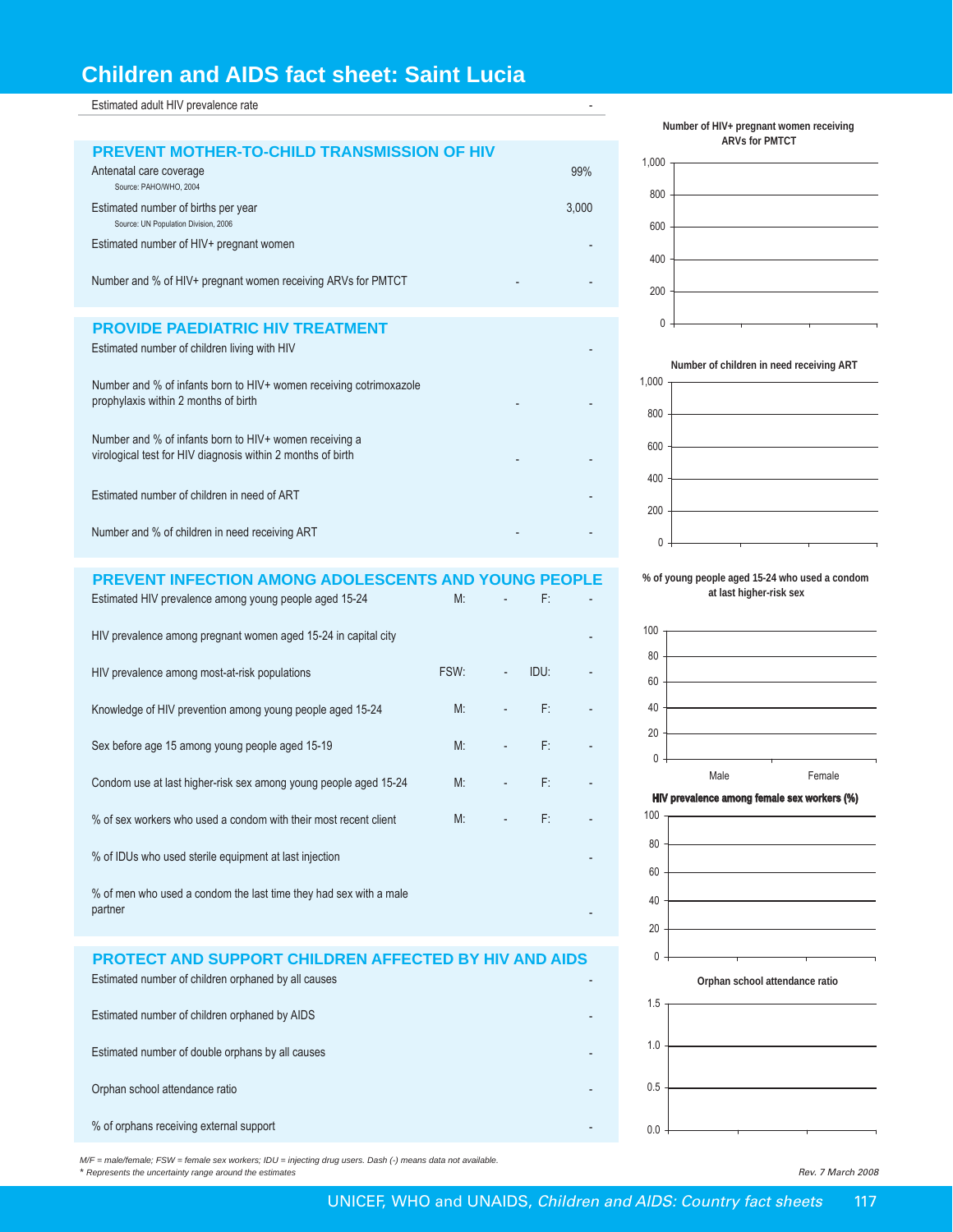## **Children and AIDS fact sheet: Saint Vincent and the Grenadines**

-

-

-

### Estimated adult HIV prevalence rate

|                                                                                                                       |      |      |               |              | ivuilibel of ritv+ pregnant wome<br><b>ARVs for PMTCT</b>     |  |
|-----------------------------------------------------------------------------------------------------------------------|------|------|---------------|--------------|---------------------------------------------------------------|--|
| <b>PREVENT MOTHER-TO-CHILD TRANSMISSION OF HIV</b>                                                                    |      |      |               | 1,000        |                                                               |  |
| Antenatal care coverage<br>Source: PAHO/WHO, 2005                                                                     |      |      | 95%           |              |                                                               |  |
| Estimated number of births per year                                                                                   |      |      | 2,000         | 800          |                                                               |  |
| Source: UN Population Division, 2006                                                                                  |      |      |               | 600          |                                                               |  |
| Estimated number of HIV+ pregnant women                                                                               |      |      |               |              |                                                               |  |
|                                                                                                                       |      |      |               | 400          |                                                               |  |
| Number and % of HIV+ pregnant women receiving ARVs for PMTCT                                                          |      |      |               | 200          |                                                               |  |
|                                                                                                                       |      |      |               | $\Omega$     |                                                               |  |
| <b>PROVIDE PAEDIATRIC HIV TREATMENT</b>                                                                               |      |      |               |              |                                                               |  |
| Estimated number of children living with HIV                                                                          |      |      |               |              | Number of children in need re                                 |  |
| Number and % of infants born to HIV+ women receiving cotrimoxazole                                                    |      |      |               | 1,000        |                                                               |  |
| prophylaxis within 2 months of birth                                                                                  |      |      |               | 800          |                                                               |  |
|                                                                                                                       |      |      |               |              |                                                               |  |
| Number and % of infants born to HIV+ women receiving a<br>virological test for HIV diagnosis within 2 months of birth |      |      |               | 600          |                                                               |  |
|                                                                                                                       |      |      |               | 400          |                                                               |  |
| Estimated number of children in need of ART                                                                           |      |      |               |              |                                                               |  |
|                                                                                                                       |      |      |               | 200          |                                                               |  |
| Number and % of children in need receiving ART                                                                        |      |      |               | $\mathbf{0}$ |                                                               |  |
|                                                                                                                       |      |      |               |              |                                                               |  |
| PREVENT INFECTION AMONG ADOLESCENTS AND YOUNG                                                                         |      |      | <b>PEOPLE</b> |              | % of young people aged 15-24 who u<br>at last higher-risk sex |  |
| Estimated HIV prevalence among young people aged 15-24                                                                | M:   | F:   |               |              |                                                               |  |
| HIV prevalence among pregnant women aged 15-24 in capital city                                                        |      |      |               | 100          |                                                               |  |
|                                                                                                                       |      |      |               | 80           |                                                               |  |
| HIV prevalence among most-at-risk populations                                                                         | FSW: | IDU: |               | 60           |                                                               |  |
| Knowledge of HIV prevention among young people aged 15-24                                                             | M:   | F:   |               | 40           |                                                               |  |
|                                                                                                                       |      |      |               | 20           |                                                               |  |
| Sex before age 15 among young people aged 15-19                                                                       | M:   | F:   |               |              |                                                               |  |
|                                                                                                                       |      |      |               | $\mathbf 0$  | Male                                                          |  |
| Condom use at last higher-risk sex among young people aged 15-24                                                      | M:   | F:   |               |              | HIV prevalence among female sex                               |  |
| % of sex workers who used a condom with their most recent client                                                      | M:   | F:   |               | 100          |                                                               |  |
|                                                                                                                       |      |      |               |              |                                                               |  |

% of IDUs who used sterile equipment at last injection

% of men who used a condom the last time they had sex with a male partner

## **PROTECT AND SUPPORT CHILDREN AFFECTED BY HIV AND AIDS**

| Estimated number of children orphaned by all causes | $\overline{\phantom{0}}$ | Orphan school attenda |
|-----------------------------------------------------|--------------------------|-----------------------|
| Estimated number of children orphaned by AIDS       | -                        | 1.5                   |
| Estimated number of double orphans by all causes    | -                        | 1.0                   |
| Orphan school attendance ratio                      |                          | 0.5                   |
| % of orphans receiving external support             | -                        | 0.0                   |

\* *Represents the uncertainty range around the estimates M/F = male/female; FSW = female sex workers; IDU = injecting drug users. Dash (-) means data not available.* **Number of HIV+ pregnant women receiving ARVs for PMTCT**

| 000, 1 |  |
|--------|--|
| 800    |  |
| 600    |  |
| 400    |  |
| 200    |  |
|        |  |

|       | Number of children in need receiving ART |
|-------|------------------------------------------|
| 1,000 |                                          |
| 800   |                                          |
| 600   |                                          |
| 400   |                                          |
| 200   |                                          |
|       |                                          |

people aged 15-24 who used a condom **at last higher-risk sex**

| 100      |                                             |        |
|----------|---------------------------------------------|--------|
| 80       |                                             |        |
| 60       |                                             |        |
| 40       |                                             |        |
| 20       |                                             |        |
| 0        |                                             |        |
|          | Male                                        | Female |
|          | HIV prevalence among female sex workers (%) |        |
| 100<br>š |                                             |        |
| 80       |                                             |        |
| 60       |                                             |        |
| 40       |                                             |        |
| 20       |                                             |        |
| 0        |                                             |        |
|          | Orphan school attendance ratio              |        |
| 1.5      |                                             |        |
|          |                                             |        |
| 1.0      |                                             |        |
|          |                                             |        |
| 0.5      |                                             |        |
| 0.0      |                                             | ٦      |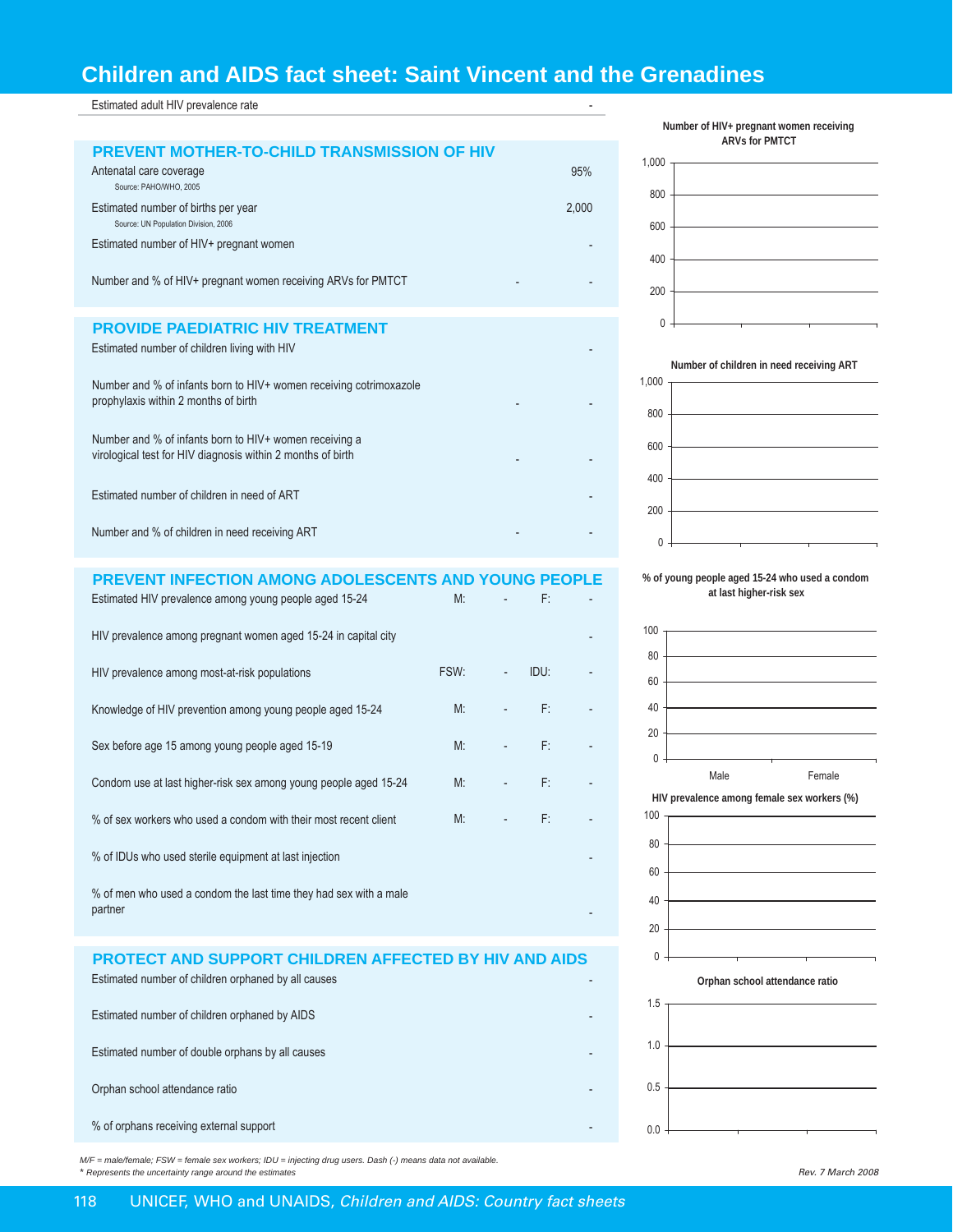#### Estimated adult HIV prevalence rate

### **PREVENT MOTHER-TO-CHILD TRANSMISSION OF HIV**

| Antenatal care coverage<br>-                                                             |     |  |
|------------------------------------------------------------------------------------------|-----|--|
|                                                                                          | 800 |  |
| Estimated number of births per year<br>5,000                                             |     |  |
| Source: UN Population Division, 2006                                                     | 600 |  |
| Estimated number of HIV+ pregnant women<br>-                                             | 400 |  |
|                                                                                          |     |  |
| Number and % of HIV+ pregnant women receiving ARVs for PMTCT<br>$\overline{\phantom{a}}$ | 200 |  |
|                                                                                          |     |  |

### **PROVIDE PAEDIATRIC HIV TREATMENT**

| Estimated number of children living with HIV                       |                               |  |
|--------------------------------------------------------------------|-------------------------------|--|
|                                                                    | Number of children in need re |  |
| Number and % of infants born to HIV+ women receiving cotrimoxazole | $^{\circ}.000$                |  |
| neanhulavia within 2 mantha af hirth                               |                               |  |

## **PREVENT INFECTION AMONG ADOLESCENTS AND YOUNG PEOPLE**

| Estimated HIV prevalence among young people aged 15-24           | M:   | F:   |     | at last liigilei -ilsk s       |
|------------------------------------------------------------------|------|------|-----|--------------------------------|
| HIV prevalence among pregnant women aged 15-24 in capital city   |      |      | 100 |                                |
|                                                                  | FSW: | IDU: | 80  |                                |
| HIV prevalence among most-at-risk populations                    |      |      | 60  |                                |
| Knowledge of HIV prevention among young people aged 15-24        | M:   | F:   | 40  |                                |
| Sex before age 15 among young people aged 15-19                  | M:   | F:   | 20  |                                |
|                                                                  |      |      | 0   | Male                           |
| Condom use at last higher-risk sex among young people aged 15-24 | M:   | F:   |     | HIV prevalence among female se |
| % of sex workers who used a condom with their most recent client | M:   | F:   | 100 |                                |
|                                                                  |      |      | 80  |                                |
| % of IDUs who used sterile equipment at last injection           |      |      | 60  |                                |
|                                                                  |      |      |     |                                |

% of men who used a condom the last time they had sex with a male partner

### **PROTECT AND SUPPORT CHILDREN AFFECTED BY HIV AND AIDS**

| Estimated number of children orphaned by all causes | $\overline{\phantom{0}}$ | Orphan school attenda |
|-----------------------------------------------------|--------------------------|-----------------------|
| Estimated number of children orphaned by AIDS       |                          | 1.5                   |
| Estimated number of double orphans by all causes    | -                        | 1.0                   |
| Orphan school attendance ratio                      |                          | 0.5                   |
| % of orphans receiving external support             |                          | 0.0                   |

 $*$  Represents the uncertainty range around the estimates *M/F = male/female; FSW = female sex workers; IDU = injecting drug users. Dash (-) means data not available.*

Rev. 7 March 2008

| <b>ARVs for PMTCT</b> |  |  |  |  |  |  |
|-----------------------|--|--|--|--|--|--|
| 1,000                 |  |  |  |  |  |  |
| 800                   |  |  |  |  |  |  |
|                       |  |  |  |  |  |  |
| 600                   |  |  |  |  |  |  |
|                       |  |  |  |  |  |  |

**Number of HIV+ pregnant women receiving** 

| Estimated number of children living with HIV                       |  |       |                                          |
|--------------------------------------------------------------------|--|-------|------------------------------------------|
|                                                                    |  |       | Number of children in need receiving ART |
| Number and % of infants born to HIV+ women receiving cotrimoxazole |  | 1,000 |                                          |
| prophylaxis within 2 months of birth                               |  |       |                                          |
|                                                                    |  | 800   |                                          |
| Number and % of infants born to HIV+ women receiving a             |  | 600   |                                          |
| virological test for HIV diagnosis within 2 months of birth        |  |       |                                          |
|                                                                    |  | 400   |                                          |
| Estimated number of children in need of ART                        |  |       |                                          |
|                                                                    |  | 200   |                                          |
| Number and % of children in need receiving ART                     |  |       |                                          |
|                                                                    |  |       |                                          |

**% of young people aged 15-24 who used a condom at last higher-risk sex**

| 100      |                                             |
|----------|---------------------------------------------|
| 80       |                                             |
| 60       |                                             |
| 40       |                                             |
| 20       |                                             |
| 0        |                                             |
|          | Male<br>Female                              |
|          | HIV prevalence among female sex workers (%) |
| 100      |                                             |
| 80       |                                             |
| 60       |                                             |
| 40       |                                             |
| 20       |                                             |
|          |                                             |
| $\Omega$ |                                             |
|          | Orphan school attendance ratio              |
| 1.5      |                                             |
|          |                                             |
| 1.0      |                                             |
| 0.5      |                                             |
|          |                                             |
| 0.0      | Ŧ<br>٦                                      |

-

0

-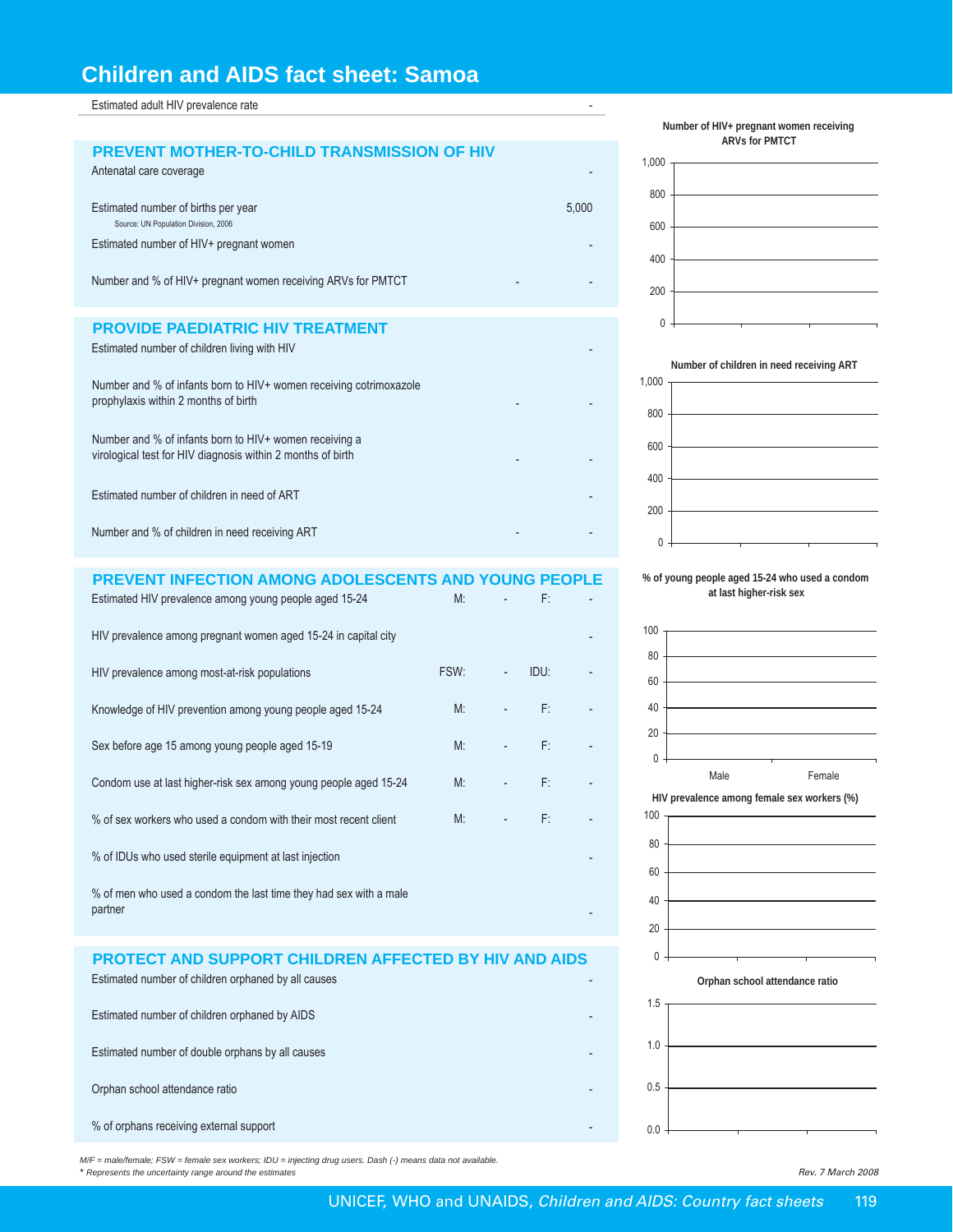## **Children and AIDS fact sheet: Sao Tome and Principe**

### Estimated adult HIV prevalence rate

Source: MOH, 2006

### **PREVENT MOTHER-TO-CHILD TRANSMISSION OF HIV**

| Antenatal care coverage                                            |    | 97%   | 1.UUU |                               |      |
|--------------------------------------------------------------------|----|-------|-------|-------------------------------|------|
| Source: MICS, 2006                                                 |    |       | 800   |                               |      |
| Estimated number of births per year                                |    | 5,000 |       |                               |      |
| Source: UN Population Division, 2006                               |    |       | 600   |                               |      |
| Estimated number of HIV+ pregnant women                            |    |       | 400   |                               |      |
|                                                                    |    |       |       |                               |      |
| Number and % of HIV+ pregnant women receiving ARVs for PMTCT       | 11 |       | 200   |                               |      |
| Source: MOH, 2006                                                  |    |       |       | $\mathfrak{D}$                | 8    |
|                                                                    |    |       |       |                               |      |
| <b>PROVIDE PAEDIATRIC HIV TREATMENT</b>                            |    |       |       | 2004                          | 2005 |
| Estimated number of children living with HIV                       |    |       |       |                               |      |
|                                                                    |    |       |       | Number of children in need re |      |
| Number and % of infants born to HIV+ women receiving cotrimoxazole |    |       | 1,000 |                               |      |
| prophylaxis within 2 months of birth                               | 3  |       |       |                               |      |
|                                                                    |    |       | 800   |                               |      |

Source: MOH, 2006 Number and % of infants born to HIV+ women receiving a Number and % of infants born to HIV+ women receiving a virological test for HIV diagnosis within 2 months of birth Estimated number of children in need of ART Number and % of children in need receiving ART - - 3 - -

#### **PREVENT INFECTION AMONG ADOLESCENTS AND YOUNG PEOPLE**

| Estimated HIV prevalence among young people aged 15-24                          | M:   |                          | F:   |          |     | at last liigilei -ilsk s       |
|---------------------------------------------------------------------------------|------|--------------------------|------|----------|-----|--------------------------------|
|                                                                                 |      |                          |      |          |     | ■2006                          |
| HIV prevalence among pregnant women aged 15-24 in capital city                  |      |                          |      |          | 100 |                                |
|                                                                                 |      |                          |      |          | 80  |                                |
| HIV prevalence among most-at-risk populations                                   | FSW: |                          | IDU: |          | 60  |                                |
|                                                                                 |      |                          |      |          | 40  |                                |
| Knowledge of HIV prevention among young people aged 15-24<br>Source: MICS, 2006 | M:   | $\overline{a}$           | F: I | 43.6%    | 20  |                                |
| Sex before age 15 among young people aged 15-19                                 | M:   | $\overline{\phantom{a}}$ | F:   | 8.9%     |     |                                |
| Source: MICS, 2006                                                              |      |                          |      |          | 0   |                                |
| Condom use at last higher-risk sex among young people aged 15-24                | M:   | $\overline{a}$           |      | F: 56.3% |     | Male                           |
| Source: MICS, 2006                                                              |      |                          |      |          |     | HIV prevalence among female se |
| % of sex workers who used a condom with their most recent client                | M:   |                          | F:   |          | 100 |                                |
|                                                                                 |      |                          |      |          | 80  |                                |
| % of IDUs who used sterile equipment at last injection                          |      |                          |      |          |     |                                |
|                                                                                 |      |                          |      |          | 60  |                                |
| % of men who used a condom the last time they had sex with a male               |      |                          |      |          | 40  |                                |
| partner                                                                         |      |                          |      |          |     |                                |

### **PROTECT AND SUPPORT CHILDREN AFFECTED BY HIV AND AIDS**

| Estimated number of children orphaned by all causes  | $\qquad \qquad \blacksquare$ |     |      | Orphan school attenda |
|------------------------------------------------------|------------------------------|-----|------|-----------------------|
| Estimated number of children orphaned by AIDS        |                              | 1.5 | 1.09 |                       |
| Estimated number of double orphans by all causes     | -                            | 1.0 |      |                       |
| Orphan school attendance ratio<br>Source: MICS, 2006 | 1.09                         | 0.5 |      |                       |
| % of orphans receiving external support              |                              | 0.0 | 2006 |                       |

 $*$  Represents the uncertainty range around the estimates *M/F = male/female; FSW = female sex workers; IDU = injecting drug users. Dash (-) means data not available.* **Number of HIV+ pregnant women receiving ARVs for PMTCT**

-





**% of young people aged 15-24 who used a condom at last higher-risk sex**



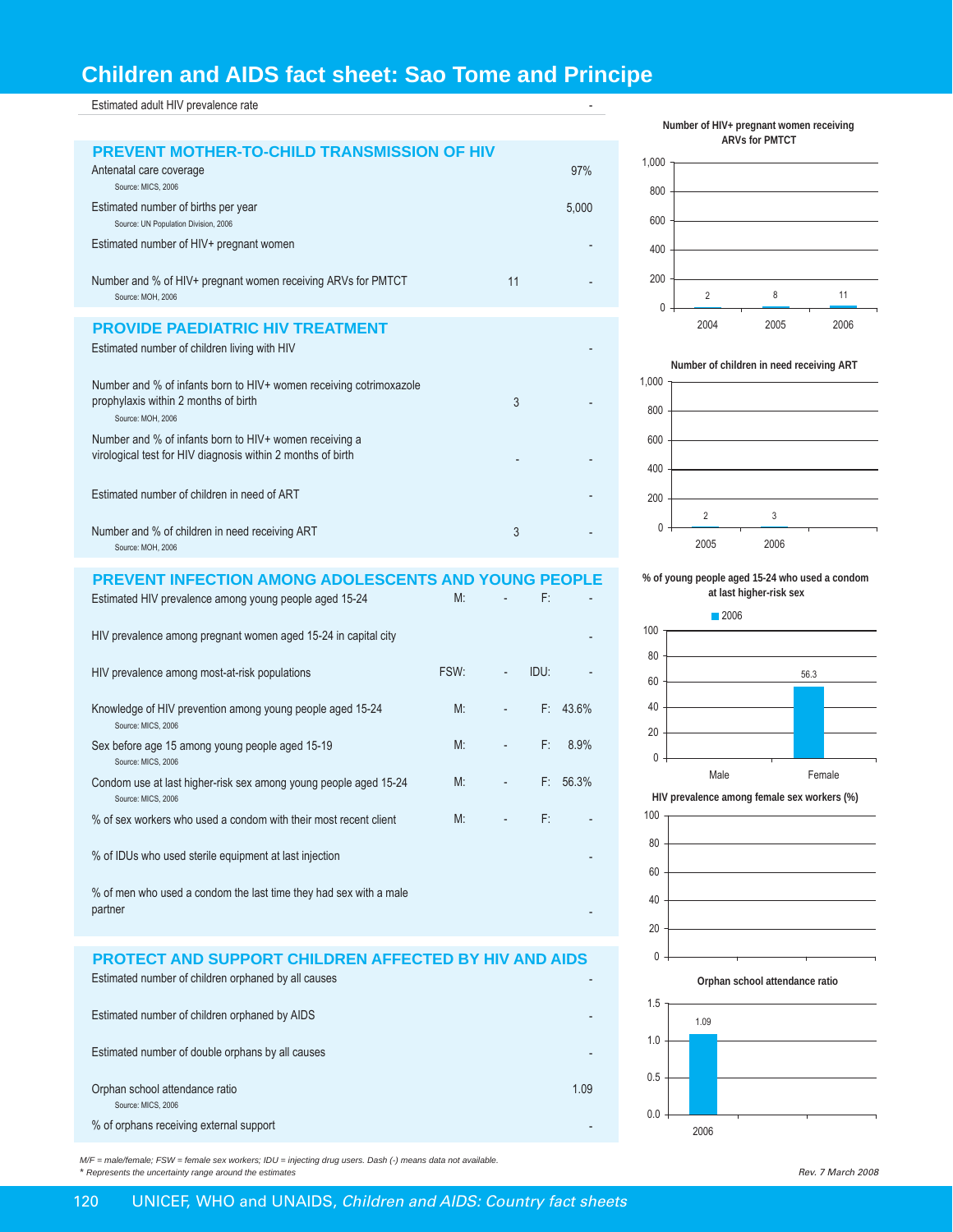## **Children and AIDS fact sheet: Saudi Arabia**

#### Estimated adult HIV prevalence rate

### **PREVENT MOTHER-TO-CHILD TRANSMISSION OF HIV**

| Antenatal care coverage                                                                  |     |  |
|------------------------------------------------------------------------------------------|-----|--|
|                                                                                          | 800 |  |
| Estimated number of births per year<br>612,000                                           |     |  |
| Source: UN Population Division, 2006                                                     | 600 |  |
| Estimated number of HIV+ pregnant women                                                  |     |  |
|                                                                                          | 400 |  |
| Number and % of HIV+ pregnant women receiving ARVs for PMTCT<br>$\overline{\phantom{a}}$ |     |  |
|                                                                                          | 200 |  |

### **PROVIDE PAEDIATRIC HIV TREATMENT**

| Estimated number of children living with HIV |                              |
|----------------------------------------------|------------------------------|
|                                              | Number of children in need r |

Number and % of infants born to HIV+ women receiving cotrimoxazole Number and % of infants born to HIV+ women receiving cotrimoxazole prophylaxis within 6 weeks of birth <sup>2007</sup> <sup>1090</sup> prophylaxis within 2 months of birth

Number and % of infants born to HIV+ women receiving a Number and % of infants born to HIV+ women receiving a virological test for HIV diagnosis within 2 months of birth Estimated number of children in need of ART

Number and % of children in need receiving ART

## **PREVENT INFECTION AMONG ADOLESCENTS AND YOUNG PEOPLE**

| Estimated HIV prevalence among young people aged 15-24           | M:   | F:   |     | at last liigilei -ilsk s       |
|------------------------------------------------------------------|------|------|-----|--------------------------------|
| HIV prevalence among pregnant women aged 15-24 in capital city   |      |      | 100 |                                |
| HIV prevalence among most-at-risk populations                    | FSW: | IDU: | 80  |                                |
|                                                                  |      |      | 60  |                                |
| Knowledge of HIV prevention among young people aged 15-24        | M:   | F:   | 40  |                                |
| Sex before age 15 among young people aged 15-19                  | M:   | F:   | 20  |                                |
|                                                                  |      |      | 0   |                                |
| Condom use at last higher-risk sex among young people aged 15-24 | M:   | F:   |     | Male                           |
|                                                                  |      |      |     | HIV prevalence among female se |
| % of sex workers who used a condom with their most recent client | M:   | F:   | 100 |                                |
| % of IDUs who used sterile equipment at last injection           |      |      | 80  |                                |
|                                                                  |      |      | 60  |                                |
|                                                                  |      |      |     |                                |

% of men who used a condom the last time they had sex with a male partner

## **PROTECT AND SUPPORT CHILDREN AFFECTED BY HIV AND AIDS**

| Estimated number of children orphaned by all causes | $\overline{\phantom{0}}$ | Orphan school attenda |
|-----------------------------------------------------|--------------------------|-----------------------|
| Estimated number of children orphaned by AIDS       | -                        | 1.5                   |
| Estimated number of double orphans by all causes    | -                        | 1.0                   |
| Orphan school attendance ratio                      | -                        | 0.5                   |
| % of orphans receiving external support             |                          | 0.0                   |

\* Represents the uncertainty range around the estimates *M/F = male/female; FSW = female sex workers; IDU = injecting drug users. Dash (-) means data not available.*

Rev. 7 March 2008

|       | Number of HIV+ pregnant women receiving<br><b>ARVs for PMTCT</b> |
|-------|------------------------------------------------------------------|
| 1,000 |                                                                  |
| 800   |                                                                  |
|       |                                                                  |
| 600   |                                                                  |
| 400   |                                                                  |
|       |                                                                  |
| 200   |                                                                  |
|       |                                                                  |

|       | Number of children in need receiving ART |
|-------|------------------------------------------|
| 1,000 |                                          |
| 800   |                                          |
| 600   |                                          |
| 400   |                                          |
| 200   |                                          |
|       |                                          |

**% of young people aged 15-24 who used a condom at last higher-risk sex**

| 100 |                                             |
|-----|---------------------------------------------|
| 80  |                                             |
| 60  |                                             |
| 40  |                                             |
| 20  |                                             |
| 0   |                                             |
|     | Male<br>Female                              |
|     | HIV prevalence among female sex workers (%) |
| 100 |                                             |
| 80  |                                             |
| 60  |                                             |
| 40  |                                             |
| 20  |                                             |
| 0   |                                             |
|     | Orphan school attendance ratio              |
| 1.5 |                                             |
|     |                                             |
| 1.0 |                                             |
| 0.5 |                                             |
|     |                                             |
| 0.0 | ٦                                           |

-

- -

- -

- -

-

-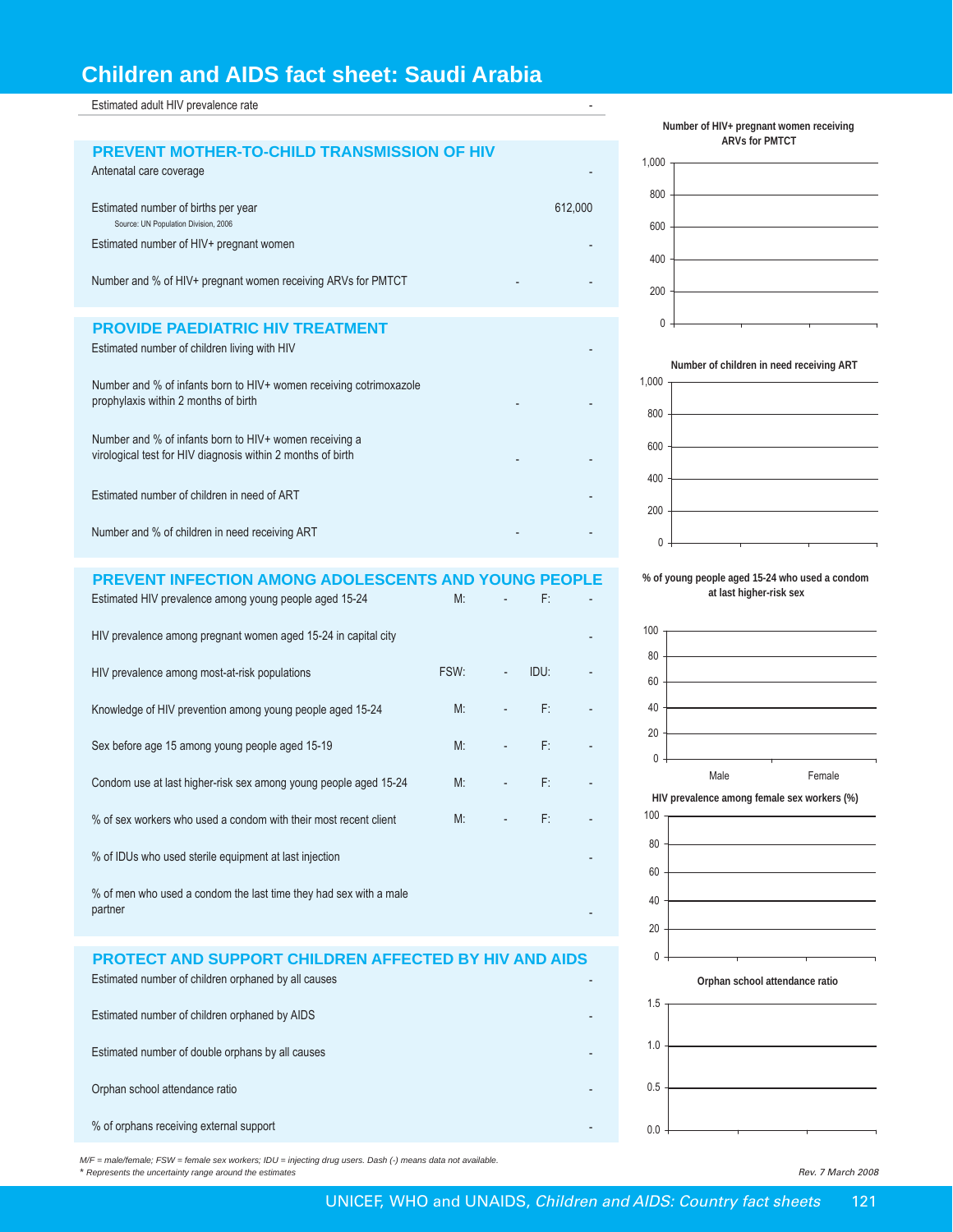## **Children and AIDS fact sheet: Senegal**

| Estimated adult HIV prevalence rate                                         | 0.7%                |       |                                                      |
|-----------------------------------------------------------------------------|---------------------|-------|------------------------------------------------------|
| Source: DHS, 2005                                                           |                     |       | Number of HIV+ pregnant wom<br><b>ARVs for PMTCT</b> |
| <b>PREVENT MOTHER-TO-CHILD TRANSMISSION OF HIV</b>                          |                     | 1.000 |                                                      |
| Antenatal care coverage                                                     | 87%                 |       |                                                      |
| Source: DHS, 2005                                                           |                     | 800   |                                                      |
| Estimated number of births per year<br>Source: UN Population Division, 2006 | 435,000             | 600   |                                                      |
| Estimated number of HIV+ pregnant women                                     | 3.818               | 400   |                                                      |
| Source: UNAIDS/WHO unpublished estimates, 2007                              | $[2,806 - 5,025]$ * |       |                                                      |
| Number and % of HIV+ pregnant women receiving ARVs for PMTCT                |                     | 200   | 57                                                   |
|                                                                             |                     |       |                                                      |

## **PROVIDE PAEDIATRIC HIV TREATMENT**

| Estimated number of children living with HIV |  |  |
|----------------------------------------------|--|--|
|----------------------------------------------|--|--|

Number and % of infants born to HIV+ women receiving cotrimoxazole Number and % of infants born to HIV+ women receiving cotrimoxazole prophylaxis within 6 weeks of birth <sup>2007</sup> <sup>1090</sup> prophylaxis within 2 months of birth Number and % of infants born to HIV+ women receiving a Number and % of infants born to HIV+ women receiving a virological test for HIV diagnosis within 2 months of birth Estimated number of children in need of ART Number and % of children in need receiving ART Source: MOH, 2006 - - - - - 228

#### **PREVENT INFECTION AMONG ADOLESCENTS AND YOUNG PEOPLE**

| Estimated HIV prevalence among young people aged 15-24                                   | M: | 0.2%       | F:   | 0.6%        |           |                                           | <b>deal indige-list sex</b> |     |
|------------------------------------------------------------------------------------------|----|------------|------|-------------|-----------|-------------------------------------------|-----------------------------|-----|
| Source: DHS, 2005                                                                        |    |            |      |             |           | ■2005                                     |                             |     |
| HIV prevalence among pregnant women aged 15-24 in capital city<br>Source: SOWC, 2005     |    |            |      | 0.9%        | 100<br>80 |                                           |                             |     |
| HIV prevalence among most-at-risk populations<br>Source: UNAIDS, 2006                    |    | FSW: 27.1% | IDU: |             | 60        | 52.4                                      |                             |     |
| Knowledge of HIV prevention among young people aged 15-24<br>Source: DHS, 2005           | M: | 23.7%      |      | F: 19.3%    | 40<br>20  |                                           |                             | 35  |
| Sex before age 15 among young people aged 15-19<br>Source: DHS. 2005                     | M: | 13.0%      | F:   | $9.0\%$     | 0         |                                           |                             |     |
| Condom use at last higher-risk sex among young people aged 15-24<br>Source: DHS. 2005    | M: | 52.4%      |      | $F: 35.6\%$ |           | Male<br>HIV prevalence among female sex w |                             | Fem |
| % of sex workers who used a condom with their most recent client<br>Source: UNAIDS, 2006 | M: |            |      | $F: 86.6\%$ | 100<br>80 |                                           |                             |     |
| % of IDUs who used sterile equipment at last injection                                   |    |            |      |             | 60        |                                           |                             |     |
| % of men who used a condom the last time they had sex with a male                        |    |            |      |             | 40        |                                           | 27.1                        |     |
| partner                                                                                  |    |            |      | 44.5%       | 20        | 13.0                                      |                             |     |
| Source: UNAIDS, 2006                                                                     |    |            |      |             |           |                                           |                             |     |

### **PROTECT AND SUPPORT CHILDREN AFFECTED BY HIV AND AIDS**

| Estimated number of children orphaned by all causes                                                               |      |            | Orphan school attenda |      |  |
|-------------------------------------------------------------------------------------------------------------------|------|------------|-----------------------|------|--|
| Estimated number of children orphaned by AIDS                                                                     |      | 1.5        |                       |      |  |
| Estimated number of double orphans by all causes                                                                  | -    | 1.0        |                       | 0.74 |  |
| Orphan school attendance ratio<br>Source: National Report on the Situation of Children and Women in Senegal, 2005 | 0.83 | 0.5<br>0.0 | 0.20                  |      |  |
| % of orphans receiving external support                                                                           |      |            | 1992-1993             | 2000 |  |

\* *Represents the uncertainty range around the estimates M/F = male/female; FSW = female sex workers; IDU = injecting drug users. Dash (-) means data not available.*





**% of young people aged 15-24 who used a condom at last higher-risk sex**





2000 2005

#### Rev. 7 March 2008

122 UNICEF, WHO and UNAIDS, Children and AIDS: Country fact sheets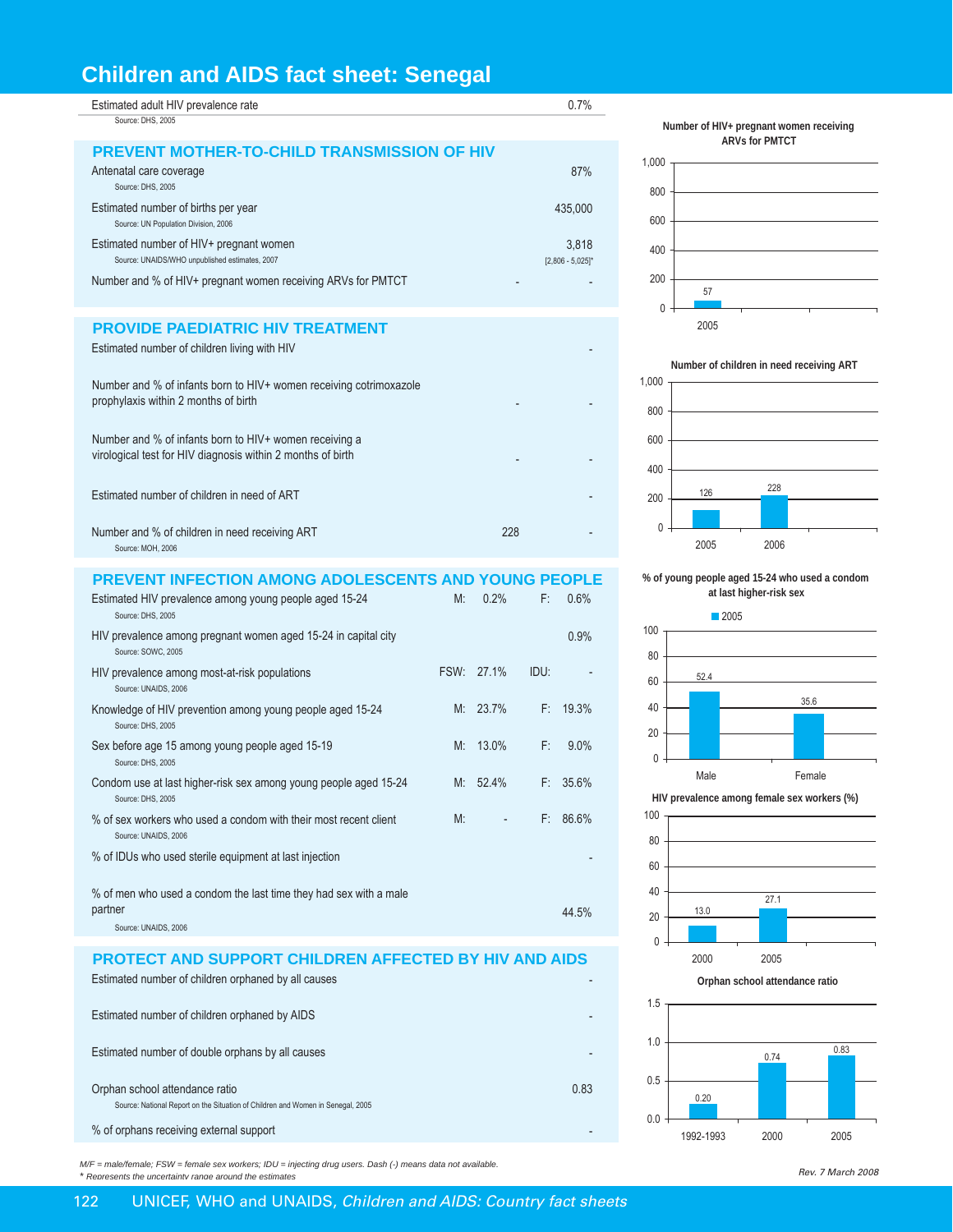### Estimated adult HIV prevalence rate

Source: MOH, 2006

partner

### **PREVENT MOTHER-TO-CHILD TRANSMISSION OF HIV**

|                                                                    |                |         | 1,000 |                               |      |
|--------------------------------------------------------------------|----------------|---------|-------|-------------------------------|------|
| Antenatal care coverage                                            |                | 98%     |       |                               |      |
| Source: MICS, 2005                                                 |                |         | 800   |                               |      |
| Estimated number of births per year                                |                | 126,000 | 600   |                               |      |
| Source: UN Population Division, 2006                               |                |         |       |                               |      |
| Estimated number of HIV+ pregnant women                            |                |         | 400   |                               |      |
|                                                                    |                |         |       |                               |      |
| Number and % of HIV+ pregnant women receiving ARVs for PMTCT       | $\mathfrak{p}$ |         | 200   |                               |      |
| Source: MOH, 2006                                                  |                |         |       |                               |      |
|                                                                    |                |         |       | 5                             | 6    |
|                                                                    |                |         |       |                               |      |
| <b>PROVIDE PAEDIATRIC HIV TREATMENT</b>                            |                |         |       | 2004                          | 2005 |
| Estimated number of children living with HIV                       |                |         |       |                               |      |
|                                                                    |                |         |       | Number of children in need re |      |
|                                                                    |                |         | 1,000 |                               |      |
| Number and % of infants born to HIV+ women receiving cotrimoxazole |                |         |       |                               |      |
| prophylaxis within 2 months of birth                               | $\mathbf{0}$   |         | 800   |                               |      |
|                                                                    |                |         |       |                               |      |

Source: MOH, 2006 Number and % of infants born to HIV+ women receiving a Number and % of infants born to HIV+ women receiving a virological test for HIV diagnosis within 2 months of birth Source: MOH, 2006 Estimated number of children in need of ART Number and % of children in need receiving ART 2 -  $14$ -

## **PREVENT INFECTION AMONG ADOLESCENTS AND YOUNG PEOPLE**

| Estimated HIV prevalence among young people aged 15-24                          | M:   |                          | F:   |          |                     | at last liigilei -ilsk s       |
|---------------------------------------------------------------------------------|------|--------------------------|------|----------|---------------------|--------------------------------|
|                                                                                 |      |                          |      |          |                     | ■2006                          |
| HIV prevalence among pregnant women aged 15-24 in capital city                  |      |                          |      |          | 100                 |                                |
|                                                                                 |      |                          |      |          | 80                  |                                |
| HIV prevalence among most-at-risk populations                                   | FSW: |                          | IDU: |          | 60                  |                                |
|                                                                                 |      |                          |      |          |                     |                                |
| Knowledge of HIV prevention among young people aged 15-24<br>Source: MICS, 2006 | M:   | $\overline{\phantom{0}}$ |      | F: 42.3% | 40<br>20            |                                |
| Sex before age 15 among young people aged 15-19                                 | M:   | $\overline{\phantom{0}}$ | F:   | 1.1%     |                     |                                |
| Source: MICS, 2006                                                              |      |                          |      |          | 0                   |                                |
| Condom use at last higher-risk sex among young people aged 15-24                | M:   | $\overline{\phantom{a}}$ |      | F: 74.4% |                     | Male                           |
| Source: MICS, 2006                                                              |      |                          |      |          |                     | HIV prevalence among female se |
| % of sex workers who used a condom with their most recent client                | M:   |                          | F:   |          | 100                 |                                |
|                                                                                 |      |                          |      |          | 80                  |                                |
| % of IDUs who used sterile equipment at last injection                          |      |                          |      |          |                     |                                |
|                                                                                 |      |                          |      |          | 60                  |                                |
| % of men who used a condom the last time they had sex with a male               |      |                          |      |          | $\Lambda$ $\Lambda$ |                                |

### **PROTECT AND SUPPORT CHILDREN AFFECTED BY HIV AND AIDS**

| Estimated number of children orphaned by all causes | -                        | Orphan school attenda |
|-----------------------------------------------------|--------------------------|-----------------------|
| Estimated number of children orphaned by AIDS       |                          | 1.5                   |
| Estimated number of double orphans by all causes    | -                        | 1.0                   |
| Orphan school attendance ratio                      |                          | 0.5                   |
| % of orphans receiving external support             | $\overline{\phantom{0}}$ | 0.0                   |

 $*$  Represents the uncertainty range around the estimates *M/F = male/female; FSW = female sex workers; IDU = injecting drug users. Dash (-) means data not available.*

Rev. 7 March 2008

**Number of HIV+ pregnant women receiving** 





**% of young people aged 15-24 who used a condom at last higher-risk sex**



-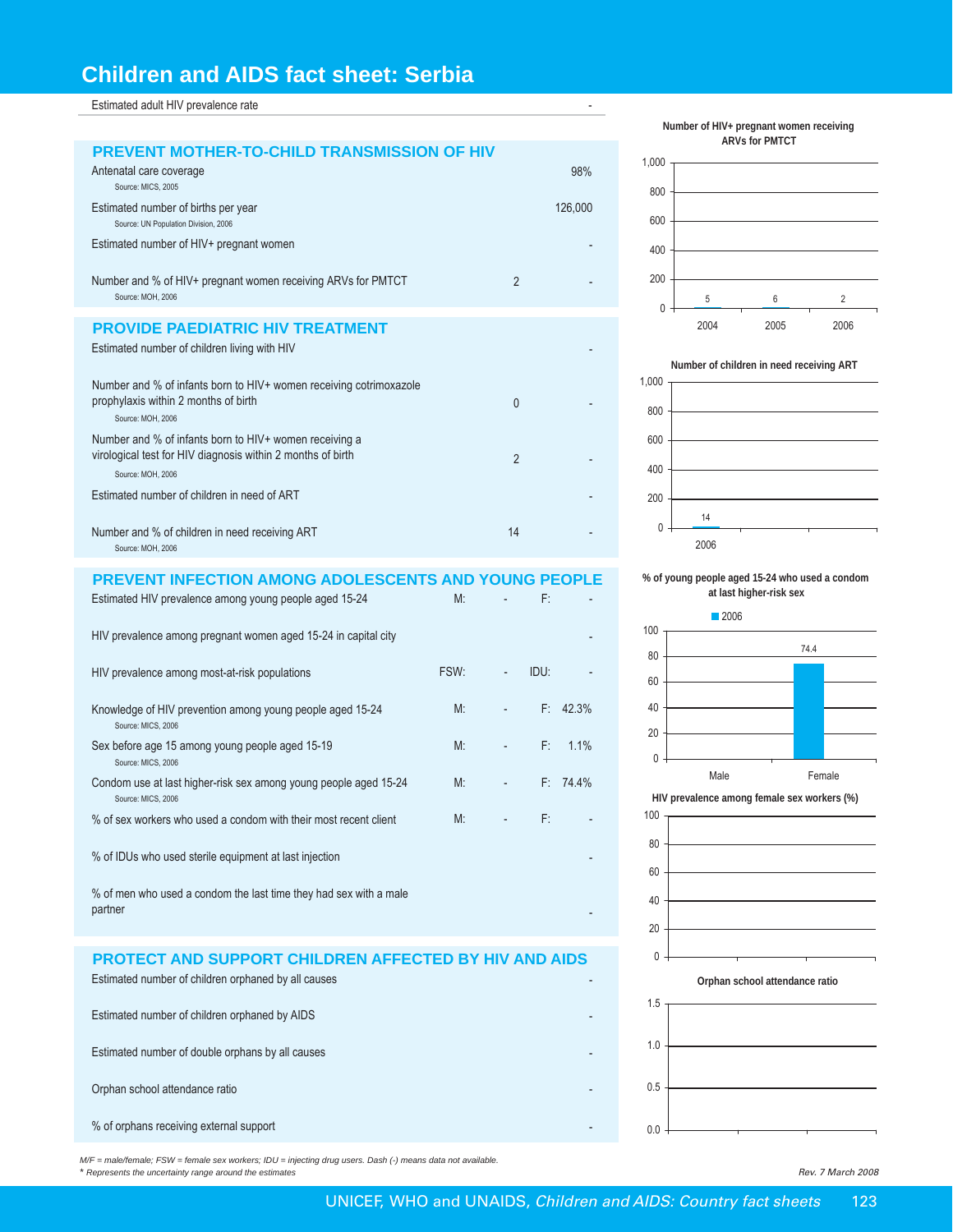## **Children and AIDS fact sheet: Seychelles**

### Estimated adult HIV prevalence rate

## **PREVENT MOTHER-TO-CHILD TRANSMISSION OF HIV**

| Antenatal care coverage                                                                  |     |  |
|------------------------------------------------------------------------------------------|-----|--|
|                                                                                          | 800 |  |
| Estimated number of births per year<br>3,000                                             |     |  |
| Source: UN Population Division, 2006                                                     | 600 |  |
| Estimated number of HIV+ pregnant women                                                  | 400 |  |
|                                                                                          |     |  |
| Number and % of HIV+ pregnant women receiving ARVs for PMTCT<br>$\overline{\phantom{a}}$ | 200 |  |
|                                                                                          |     |  |

## **PROVIDE PAEDIATRIC HIV TREATMENT**

| Estimated number of children living with HIV                       |       |                               |
|--------------------------------------------------------------------|-------|-------------------------------|
|                                                                    |       | Number of children in need re |
| Number and % of infants born to HIV+ women receiving cotrimoxazole | 1,000 |                               |
| prophylaxis within 2 months of birth                               |       |                               |
|                                                                    | 800   |                               |
| Number and % of infants born to HIV+ women receiving a             |       |                               |
| virological test for HIV diagnosis within 2 months of birth        | 600   |                               |
|                                                                    | 400   |                               |
| Estimated number of children in need of ART                        |       |                               |
|                                                                    | 200   |                               |
|                                                                    |       |                               |
| Number and % of children in need receiving ART                     |       |                               |

### **PREVENT INFECTION AMONG ADOLESCENTS AND YOUNG PEOPLE**

| Estimated HIV prevalence among young people aged 15-24            | M:   | F:   |                                           | at last liigilei -ilsk s       |  |
|-------------------------------------------------------------------|------|------|-------------------------------------------|--------------------------------|--|
| HIV prevalence among pregnant women aged 15-24 in capital city    |      |      | 100                                       |                                |  |
| HIV prevalence among most-at-risk populations                     | FSW: | IDU: | 80<br>60                                  |                                |  |
| Knowledge of HIV prevention among young people aged 15-24         | M:   | F:   | 40                                        |                                |  |
| Sex before age 15 among young people aged 15-19                   | M:   | F:   | 20                                        |                                |  |
| Condom use at last higher-risk sex among young people aged 15-24  | M:   | F:   | 0                                         | Male                           |  |
| % of sex workers who used a condom with their most recent client  | M:   | F:   | 100                                       | HIV prevalence among female se |  |
|                                                                   |      |      | 80                                        |                                |  |
| % of IDUs who used sterile equipment at last injection            |      |      | 60                                        |                                |  |
| % of men who used a condom the last time they had sex with a male |      |      | $\Lambda$ <sup><math>\Lambda</math></sup> |                                |  |

**PROTECT AND SUPPORT CHILDREN AFFECTED BY HIV AND AIDS**

partner

| Estimated number of children orphaned by all causes |   |     | Orphan school attenda |
|-----------------------------------------------------|---|-----|-----------------------|
| Estimated number of children orphaned by AIDS       | - | 1.5 |                       |
| Estimated number of double orphans by all causes    | - | 1.0 |                       |
| Orphan school attendance ratio                      |   | 0.5 |                       |
| % of orphans receiving external support             |   | 0.0 |                       |

 $*$  Represents the uncertainty range around the estimates *M/F = male/female; FSW = female sex workers; IDU = injecting drug users.Dash (-) means data not available.* **Number of HIV+ pregnant women receiving ARVs for PMTCT**

| 1,000 |  |
|-------|--|
| 800   |  |
| 600   |  |
| 400   |  |
| 200   |  |
|       |  |

|       | Number of children in need receiving ART |
|-------|------------------------------------------|
| 1,000 |                                          |
| 800   |                                          |
| 600   |                                          |
| 400   |                                          |
| 200   |                                          |
|       |                                          |

-

-

**% of young people aged 15-24 who used a condom at last higher-risk sex**

| 100      |                                             |
|----------|---------------------------------------------|
| 80       |                                             |
| 60       |                                             |
| 40       |                                             |
| 20       |                                             |
| 0        |                                             |
|          | Male<br>Female                              |
|          | HIV prevalence among female sex workers (%) |
| 100      |                                             |
| 80       |                                             |
| 60       |                                             |
| 40       |                                             |
| 20       |                                             |
| $\Omega$ | Ŧ                                           |
|          | Orphan school attendance ratio              |
| 1.5      |                                             |
|          |                                             |
| 1.0      |                                             |
| 0.5      |                                             |
|          |                                             |
| 0.0      |                                             |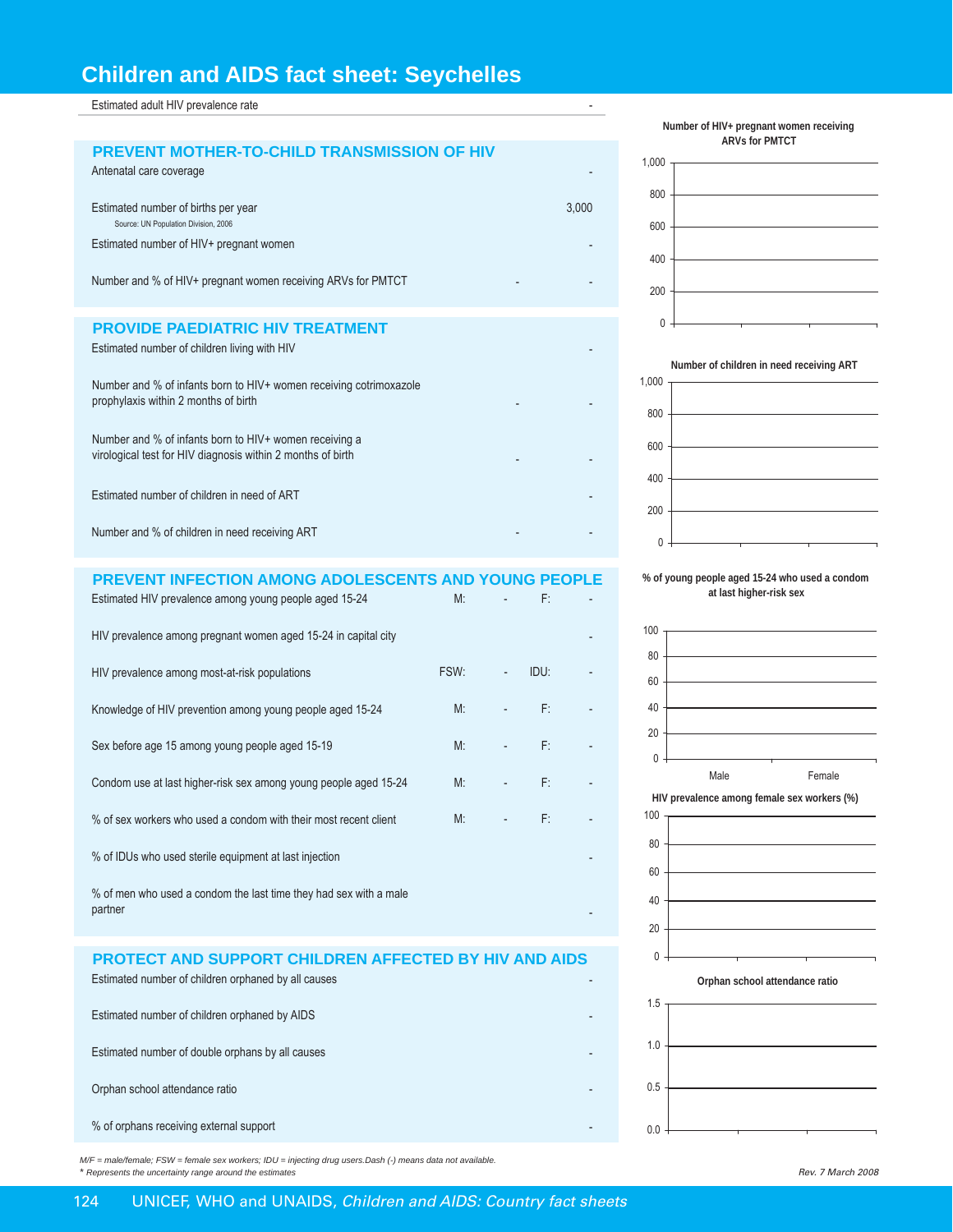## **Children and AIDS fact sheet: Sierra Leone**

| Estimated adult HIV prevalence rate                                                       |                  | 1.5%                         |       |                                    |                         |
|-------------------------------------------------------------------------------------------|------------------|------------------------------|-------|------------------------------------|-------------------------|
| Source: UNAIDS/WHO, 2007                                                                  |                  |                              |       | Number of HIV+ pregnant wome       |                         |
| <b>PREVENT MOTHER-TO-CHILD TRANSMISSION OF HIV</b>                                        |                  |                              | 1,000 |                                    | <b>ARVs for PMTCT</b>   |
| Antenatal care coverage<br>Source: MICS, 2005                                             |                  | 81%                          | 800   |                                    |                         |
| Estimated number of births per year<br>Source: UN Population Division, 2006               |                  | 262,000                      | 600   |                                    |                         |
| Estimated number of HIV+ pregnant women<br>Source: UNAIDS/WHO unpublished estimates, 2007 |                  | 4.212<br>$[3,233 - 5,535]$ * | 400   |                                    |                         |
| Number and % of HIV+ pregnant women receiving ARVs for PMTCT                              | 354              | 8.4%                         | 200   |                                    | 57                      |
| Source: MOH, 2006                                                                         |                  | $[6.4\% - 10.9\%]$ *         | 0     | 17                                 |                         |
| <b>PROVIDE PAEDIATRIC HIV TREATMENT</b>                                                   |                  |                              |       | 2004                               | 2005                    |
| Estimated number of children living with HIV                                              |                  |                              |       | Number of children in need re      |                         |
| Number and % of infants born to HIV+ women receiving cotrimoxazole                        |                  |                              | 1,000 |                                    |                         |
| prophylaxis within 2 months of birth<br>Source: MOH. 2006                                 | 60               |                              | 800   |                                    |                         |
| Number and % of infants born to HIV+ women receiving a                                    |                  |                              | 600   |                                    |                         |
| virological test for HIV diagnosis within 2 months of birth                               |                  |                              | 400   |                                    |                         |
| Estimated number of children in need of ART                                               |                  |                              | 200   |                                    |                         |
|                                                                                           |                  |                              | Λ     | 23                                 | 12                      |
| Number and % of children in need receiving ART<br>Source: MOH. 2006                       | 12               |                              |       | 2005                               | 2006                    |
| <b>PREVENT INFECTION AMONG ADOLESCENTS AND YOUNG PEOPLE</b>                               |                  |                              |       | % of young people aged 15-24 who u |                         |
| Estimated HIV prevalence among voung neonle aged 15-24                                    | $M \cdot \theta$ | $F - 11\%$                   |       |                                    | at last higher-risk sex |

| ESIMulated Fire prevailence among young people aged 15-24<br>Source: UNAIDS, 2006      | IVI. | U.470                    |      | 1.1/0       |     | ■2005                                     |    |
|----------------------------------------------------------------------------------------|------|--------------------------|------|-------------|-----|-------------------------------------------|----|
| HIV prevalence among pregnant women aged 15-24 in capital city                         |      |                          |      | 3.2%        | 100 |                                           |    |
| Source: SOWC, 2003                                                                     |      |                          |      |             | 80  |                                           |    |
| HIV prevalence among most-at-risk populations                                          | FSW: | $\overline{\phantom{0}}$ | IDU: |             | 60  |                                           |    |
| Knowledge of HIV prevention among young people aged 15-24                              | M:   | $\overline{\phantom{0}}$ |      | $F: 17.1\%$ | 40  |                                           |    |
| Source: MICS, 2005                                                                     |      |                          |      |             | 20  |                                           | 20 |
| Sex before age 15 among young people aged 15-19<br>Source: MICS, 2005                  | M:   | $\overline{\phantom{a}}$ |      | F: 24.9%    | 0   |                                           |    |
| Condom use at last higher-risk sex among young people aged 15-24<br>Source: MICS, 2005 | M:   | $\overline{a}$           |      | $F: 20.4\%$ |     | Male<br>HIV prevalence among female sex w |    |
| % of sex workers who used a condom with their most recent client                       | M:   |                          | F:   |             | 100 |                                           |    |
|                                                                                        |      |                          |      |             | 80  |                                           |    |
| % of IDUs who used sterile equipment at last injection                                 |      |                          |      |             | 60  |                                           |    |
| % of men who used a condom the last time they had sex with a male                      |      |                          |      |             |     |                                           |    |
| partner                                                                                |      |                          |      |             | 40  |                                           |    |

### **PROTECT AND SUPPORT CHILDREN AFFECTED BY HIV AND AIDS**

| Estimated number of children orphaned by all causes  | $\overline{\phantom{0}}$ |      |      | Orphan school attenda |
|------------------------------------------------------|--------------------------|------|------|-----------------------|
| Estimated number of children orphaned by AIDS        | $\overline{\phantom{0}}$ | 5. ا |      |                       |
| Estimated number of double orphans by all causes     | -                        | 1.0  | 0.71 | 0.83                  |
| Orphan school attendance ratio<br>Source: MICS, 2005 | 0.83                     | 0.5  |      |                       |
| % of orphans receiving external support              |                          | 0.0  | 0000 | 000 <sup>F</sup>      |

*M/F = male/female; FSW = female sex workers; IDU = injecting drug users. Dash (-) means data not available.*

\* *Represents the uncertainty range around the estimates*

**Number of HIV+ pregnant women receiving ARVs for PMTCT**





**% of young people aged 15-24 who used a condom at last higher-risk sex**





Rev. 7 March 2008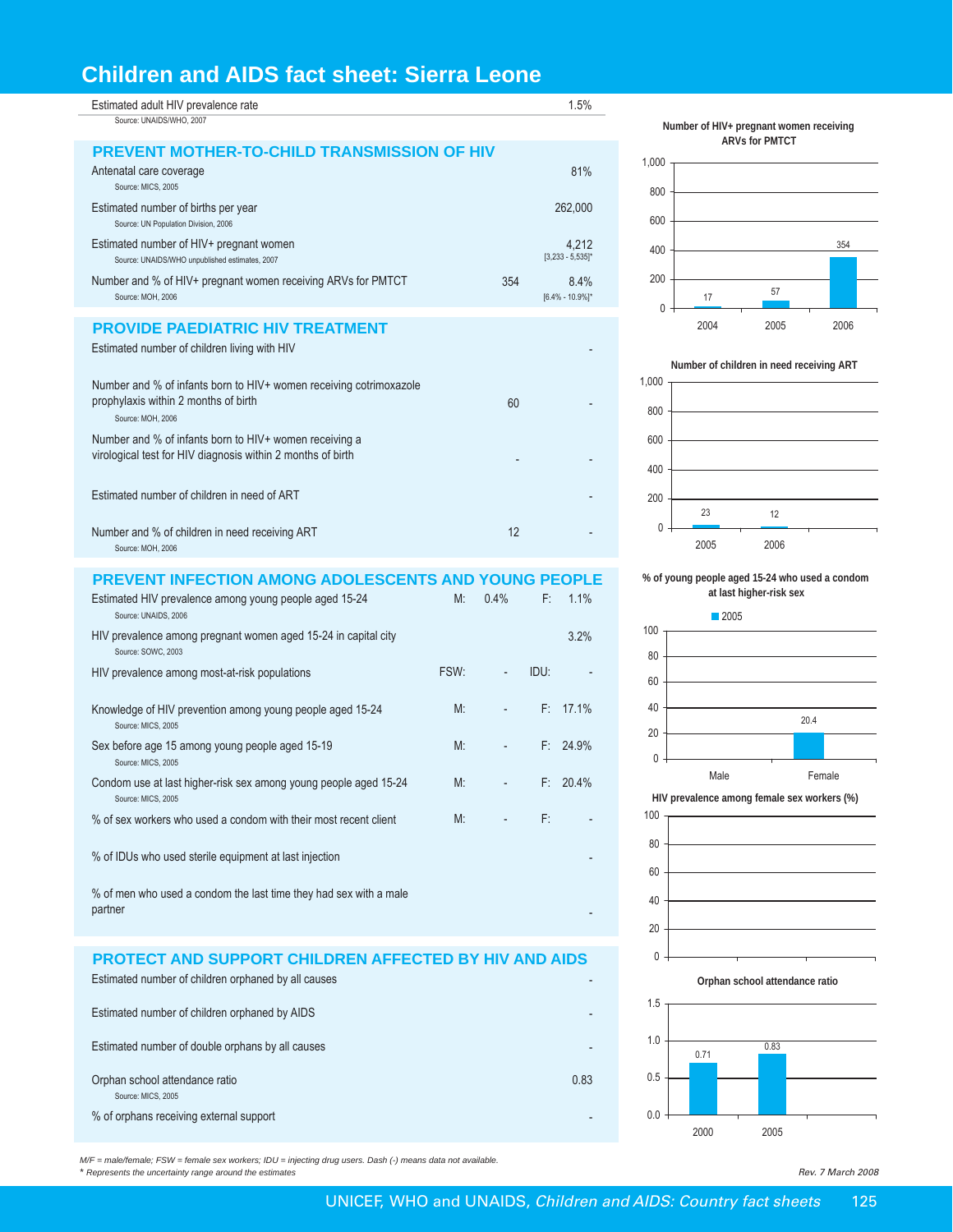## **Children and AIDS fact sheet: Singapore**

| Estimated adult HIV prevalence rate                                                     |      |                     | 0.3%   |              |                                                                  |
|-----------------------------------------------------------------------------------------|------|---------------------|--------|--------------|------------------------------------------------------------------|
| Source: UNAIDS, 2006                                                                    |      |                     |        |              | Number of HIV+ pregnant women receiving<br><b>ARVs for PMTCT</b> |
| <b>PREVENT MOTHER-TO-CHILD TRANSMISSION OF HIV</b>                                      |      |                     |        | 1,000        |                                                                  |
| Antenatal care coverage                                                                 |      |                     |        |              |                                                                  |
| Estimated number of births per year                                                     |      |                     | 37,000 | 800          |                                                                  |
| Source: UN Population Division, 2006                                                    |      |                     |        | 600          |                                                                  |
| Estimated number of HIV+ pregnant women                                                 |      |                     |        |              |                                                                  |
|                                                                                         |      |                     |        | 400          |                                                                  |
| Number and % of HIV+ pregnant women receiving ARVs for PMTCT                            |      |                     |        | 200          |                                                                  |
|                                                                                         |      |                     |        | 0            |                                                                  |
| <b>PROVIDE PAEDIATRIC HIV TREATMENT</b><br>Estimated number of children living with HIV |      |                     |        |              |                                                                  |
|                                                                                         |      |                     |        |              | Number of children in need receiving ART                         |
| Number and % of infants born to HIV+ women receiving cotrimoxazole                      |      |                     |        | 1,000        |                                                                  |
| prophylaxis within 2 months of birth                                                    |      |                     |        | 800          |                                                                  |
| Number and % of infants born to HIV+ women receiving a                                  |      |                     |        |              |                                                                  |
| virological test for HIV diagnosis within 2 months of birth                             |      |                     |        | 600          |                                                                  |
|                                                                                         |      |                     |        | 400          |                                                                  |
| Estimated number of children in need of ART                                             |      |                     |        | 200          |                                                                  |
| Number and % of children in need receiving ART                                          |      |                     |        |              |                                                                  |
|                                                                                         |      |                     |        | $\mathbf{0}$ |                                                                  |
| PREVENT INFECTION AMONG ADOLESCENTS AND                                                 |      | <b>YOUNG PEOPLE</b> |        |              | % of young people aged 15-24 who used a condom                   |
| Estimated HIV prevalence among young people aged 15-24                                  | M:   | F:                  |        |              | at last higher-risk sex                                          |
|                                                                                         |      |                     |        |              |                                                                  |
| HIV prevalence among pregnant women aged 15-24 in capital city                          |      |                     |        | 100          |                                                                  |
| HIV prevalence among most-at-risk populations                                           | FSW: | IDU:                |        | 80           |                                                                  |
|                                                                                         |      |                     |        | 60           |                                                                  |
| Knowledge of HIV prevention among young people aged 15-24                               | M:   | F:                  |        | 40           |                                                                  |
| Sex before age 15 among young people aged 15-19                                         | M:   | F:                  |        | 20           |                                                                  |
|                                                                                         |      |                     |        | 0            |                                                                  |
| Condom use at last higher-risk sex among young people aged 15-24                        | M:   | F:                  |        |              | Male<br>Female                                                   |
|                                                                                         |      |                     |        | 100          | HIV prevalence among female sex workers (%)                      |
| % of sex workers who used a condom with their most recent client                        | M:   | F:                  |        |              |                                                                  |
| % of IDUs who used sterile equipment at last injection                                  |      |                     |        | 80           |                                                                  |
|                                                                                         |      |                     |        | 60           |                                                                  |
| % of men who used a condom the last time they had sex with a male<br>partner            |      |                     |        | 40           |                                                                  |
|                                                                                         |      |                     |        | 20           |                                                                  |
| PROTECT AND SUPPORT CHILDREN AFFECTED BY HIV AND AIDS                                   |      |                     |        | 0            |                                                                  |
| Estimated number of children orphaned by all causes                                     |      |                     |        |              | Orphan school attendance ratio                                   |
|                                                                                         |      |                     |        | 1.5          |                                                                  |
| Estimated number of children orphaned by AIDS                                           |      |                     |        |              |                                                                  |
|                                                                                         |      |                     |        | 1.0          |                                                                  |
| Estimated number of double orphans by all causes                                        |      |                     |        |              |                                                                  |
| Orphan school attendance ratio                                                          |      |                     |        | 0.5          |                                                                  |
|                                                                                         |      |                     |        |              |                                                                  |
| % of orphans receiving external support                                                 |      |                     |        | 0.0          |                                                                  |
|                                                                                         |      |                     |        |              |                                                                  |

\* *Represents the uncertainty range around the estimates M/F = male/female; FSW = female sex workers; IDU = injecting drug users. Dash (-) means data not available.* h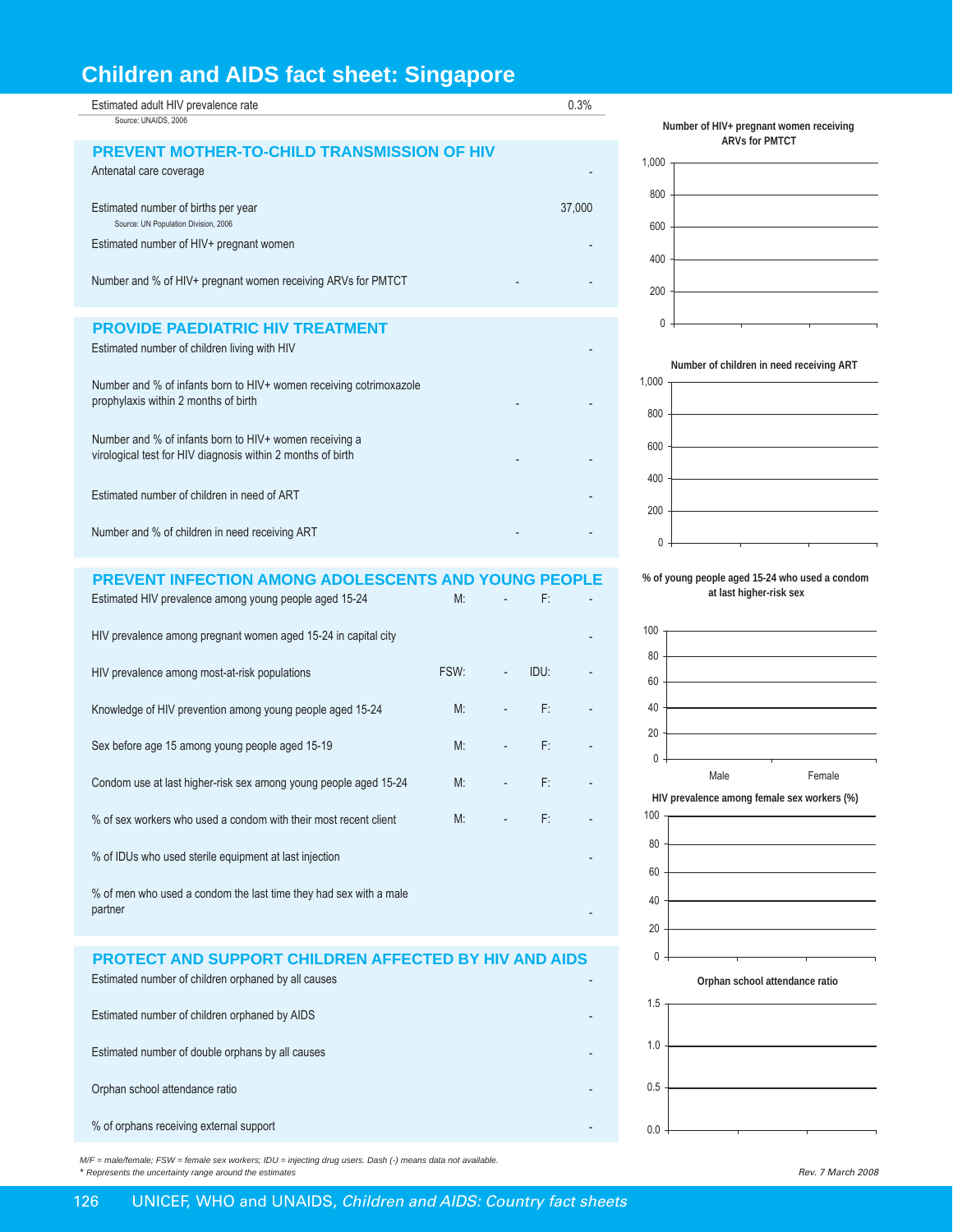## **Children and AIDS fact sheet: Solomon Islands**

#### Estimated adult HIV prevalence rate

## **PREVENT MOTHER-TO-CHILD TRANSMISSION OF HIV**

| Antenatal care coverage                                           |     |  |
|-------------------------------------------------------------------|-----|--|
|                                                                   | 800 |  |
| Estimated number of births per year<br>15,000                     |     |  |
| Source: UN Population Division, 2006                              | 600 |  |
| Estimated number of HIV+ pregnant women                           | 400 |  |
|                                                                   |     |  |
| Number and % of HIV+ pregnant women receiving ARVs for PMTCT<br>- | 200 |  |
|                                                                   |     |  |

### **PROVIDE PAEDIATRIC HIV TREATMENT**

| Estimated number of children living with HIV                       |                              |
|--------------------------------------------------------------------|------------------------------|
|                                                                    | Number of children in need r |
| Number and % of infants born to HIV+ women receiving cotrimoxazole | .000                         |

prophylaxis within 6 weeks of birth <sup>2007</sup> <sup>1090</sup> prophylaxis within 2 months of birth

Number and % of infants born to HIV+ women receiving a Number and % of infants born to HIV+ women receiving a virological test for HIV diagnosis within 2 months of birth Estimated number of children in need of ART

Number and % of children in need receiving ART

partner

## **PREVENT INFECTION AMONG ADOLESCENTS AND YOUNG PEOPLE**

| Estimated HIV prevalence among young people aged 15-24            | M:   | F:   |                                                 | at last higher-risk s                  |
|-------------------------------------------------------------------|------|------|-------------------------------------------------|----------------------------------------|
| HIV prevalence among pregnant women aged 15-24 in capital city    |      |      | 100                                             |                                        |
| HIV prevalence among most-at-risk populations                     | FSW: | IDU: | 80<br>60                                        |                                        |
| Knowledge of HIV prevention among young people aged 15-24         | M:   | F:   | 40                                              |                                        |
| Sex before age 15 among young people aged 15-19                   | M:   | F:   | 20<br>0                                         |                                        |
| Condom use at last higher-risk sex among young people aged 15-24  | M:   | F:   |                                                 | Male<br>HIV prevalence among female se |
| % of sex workers who used a condom with their most recent client  | M:   | F:   | 100                                             |                                        |
| % of IDUs who used sterile equipment at last injection            |      |      | 80                                              |                                        |
| % of men who used a condom the last time they had sex with a male |      |      | 60<br>$\Lambda$ <sup><math>\Lambda</math></sup> |                                        |

### **PROTECT AND SUPPORT CHILDREN AFFECTED BY HIV AND AIDS**

| Estimated number of children orphaned by all causes |   | Orphan school attenda |
|-----------------------------------------------------|---|-----------------------|
| Estimated number of children orphaned by AIDS       | - | 1.5                   |
| Estimated number of double orphans by all causes    | - | 1.0                   |
| Orphan school attendance ratio                      | - | 0.5                   |
| % of orphans receiving external support             |   | 0.0                   |

 $*$  Represents the uncertainty range around the estimates *M/F = male/female; FSW = female sex workers; IDU = injecting drug users. Dash (-) means data not available.*

Rev. 7 March 2008

| % of young people aged 15-24 who used a condom |  |
|------------------------------------------------|--|
| at last higher-risk sex                        |  |

|       | <b>ARVs for PMTCT</b> |
|-------|-----------------------|
| 1,000 |                       |
| 800   |                       |
| 600   |                       |
| 400   |                       |
| 200   |                       |
| U     |                       |

**Number of HIV+ pregnant women receiving** 

|       | Number of children in need receiving ART |
|-------|------------------------------------------|
| 1,000 |                                          |
| 800   |                                          |
| 600   |                                          |
|       |                                          |
| 400   |                                          |
| 200   |                                          |
|       |                                          |

- -

- -

- -

-

-

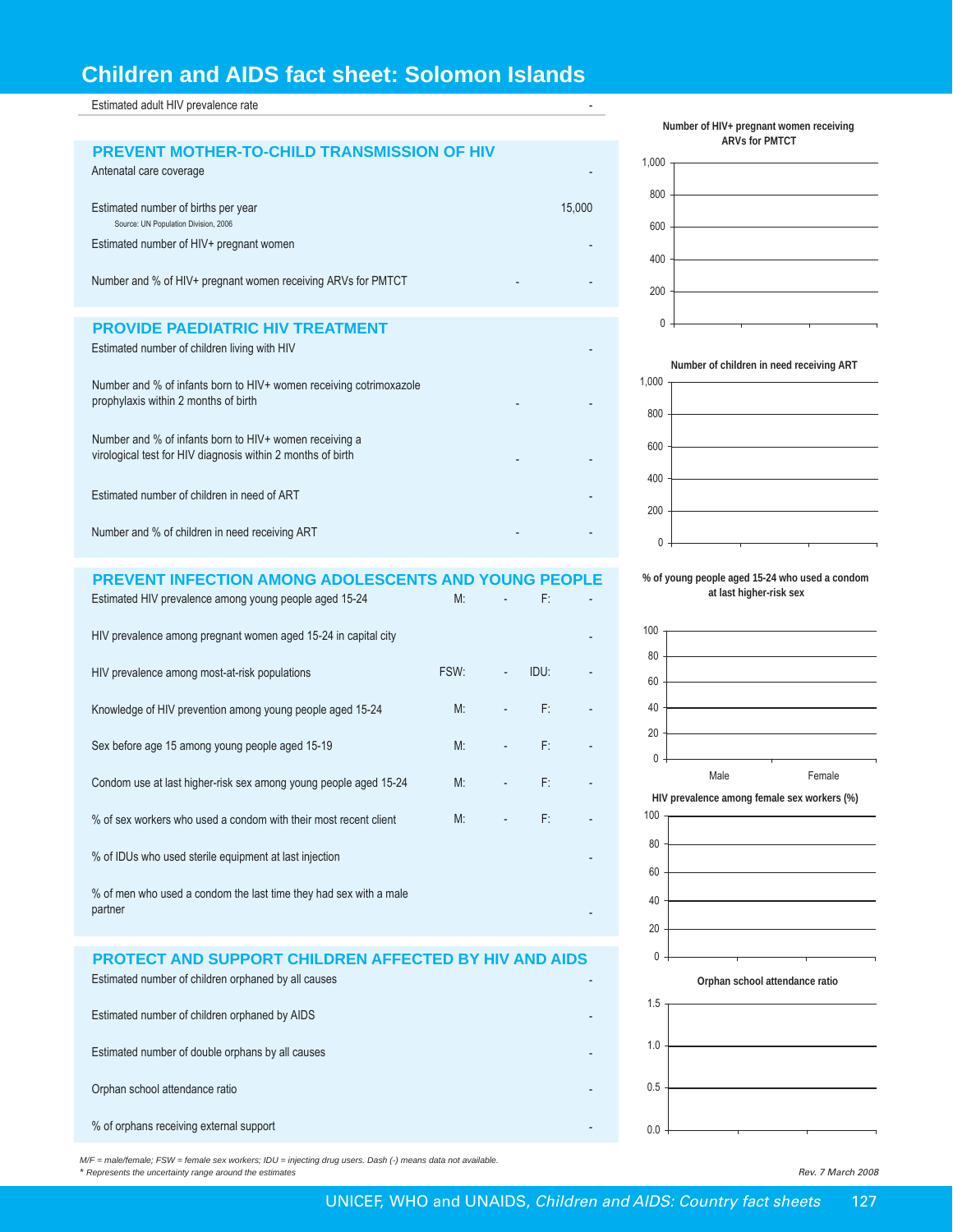## **Children and AIDS fact sheet: Somalia**

| Estimated adult HIV prevalence rate                                                                        |      |              |      | 0.9%                        |       |                                                                |
|------------------------------------------------------------------------------------------------------------|------|--------------|------|-----------------------------|-------|----------------------------------------------------------------|
| Source: UNAIDS, 2006                                                                                       |      |              |      |                             |       | Number of HIV+ pregnant women                                  |
| <b>PREVENT MOTHER-TO-CHILD TRANSMISSION OF HIV</b>                                                         |      |              |      |                             |       | <b>ARVs for PMTCT</b>                                          |
| Antenatal care coverage                                                                                    |      |              |      | 26%                         | 1,000 |                                                                |
| Source: MICS, 2006                                                                                         |      |              |      |                             | 800   |                                                                |
| Estimated number of births per year                                                                        |      |              |      | 371,000                     |       |                                                                |
| Source: UN Population Division, 2006                                                                       |      |              |      |                             | 600   |                                                                |
| Estimated number of HIV+ pregnant women                                                                    |      |              |      | 900                         | 400   |                                                                |
| Source: UNAIDS/WHO unpublished estimates, 2007                                                             |      |              |      | $[<500 - 1,915]$ *          | 200   |                                                                |
| Number and % of HIV+ pregnant women receiving ARVs for PMTCT<br>Source: MOH. 2006                          |      | 5            |      | 0.6%<br>$[0.3\% - 1.0\%]$ * |       | 5                                                              |
|                                                                                                            |      |              |      |                             | 0     |                                                                |
| <b>PROVIDE PAEDIATRIC HIV TREATMENT</b>                                                                    |      |              |      |                             |       | 2006                                                           |
| Estimated number of children living with HIV                                                               |      |              |      |                             |       |                                                                |
|                                                                                                            |      |              |      |                             | 1,000 | Number of children in need rece                                |
| Number and % of infants born to HIV+ women receiving cotrimoxazole<br>prophylaxis within 2 months of birth |      |              |      |                             |       |                                                                |
|                                                                                                            |      |              |      |                             | 800   |                                                                |
| Number and % of infants born to HIV+ women receiving a                                                     |      |              |      |                             |       |                                                                |
| virological test for HIV diagnosis within 2 months of birth                                                |      | $\mathbf{0}$ |      |                             | 600   |                                                                |
| Source: MOH, 2006                                                                                          |      |              |      |                             | 400   |                                                                |
| Estimated number of children in need of ART                                                                |      |              |      |                             |       |                                                                |
|                                                                                                            |      |              |      |                             | 200   |                                                                |
| Number and % of children in need receiving ART                                                             |      |              |      |                             | 0     |                                                                |
|                                                                                                            |      |              |      |                             |       |                                                                |
| PREVENT INFECTION AMONG ADOLESCENTS AND YOUNG PEOPLE                                                       |      |              |      |                             |       | % of young people aged 15-24 who us<br>at last higher-risk sex |
| Estimated HIV prevalence among young people aged 15-24                                                     | M:   | 0.2%         | F:   | 0.6%                        |       |                                                                |
| Source: UNAIDS, 2006                                                                                       |      |              |      |                             | 100   |                                                                |
| HIV prevalence among pregnant women aged 15-24 in capital city                                             |      |              |      |                             | 80    |                                                                |
| HIV prevalence among most-at-risk populations                                                              | FSW: |              | IDU: |                             |       |                                                                |
|                                                                                                            |      |              |      |                             | 60    |                                                                |
| Knowledge of HIV prevention among young people aged 15-24                                                  | M:   |              | F:   | 3.7%                        | 40    |                                                                |
| Source: MICS, 2006                                                                                         |      |              |      |                             | 20    |                                                                |
| Sex before age 15 among young people aged 15-19                                                            | M:   |              | F:   |                             | 0     |                                                                |
|                                                                                                            |      |              |      |                             |       | Male                                                           |
| Condom use at last higher-risk sex among young people aged 15-24                                           | M:   |              | F:   |                             |       | HIV prevalence among female sex w                              |
| % of sex workers who used a condom with their most recent client                                           | M:   |              | F:   |                             | 100   |                                                                |
|                                                                                                            |      |              |      |                             | 80    |                                                                |
| % of IDUs who used sterile equipment at last injection                                                     |      |              |      |                             |       |                                                                |
|                                                                                                            |      |              |      |                             | 60    |                                                                |
| % of men who used a condom the last time they had sex with a male                                          |      |              |      |                             | 40    |                                                                |
| partner                                                                                                    |      |              |      |                             |       |                                                                |
|                                                                                                            |      |              |      |                             | 20    |                                                                |
| <b>PROTECT AND SUPPORT CHILDREN AFFECTED BY HIV AND AIDS</b>                                               |      |              |      |                             | 0     |                                                                |
| Estimated number of children orphaned by all causes                                                        |      |              |      |                             |       | Orphan school attendanc                                        |
|                                                                                                            |      |              |      |                             | 1.5   |                                                                |
| Estimated number of children orphaned by AIDS                                                              |      |              |      |                             |       |                                                                |

200 400 600 800 1,000 **Number of HIV+ pregnant women receiving ARVs for PMTCT**



**% of young people aged 15-24 who used a condom at last higher-risk sex**



|                                                  |      | d. I |      |      |
|--------------------------------------------------|------|------|------|------|
| Estimated number of children orphaned by AIDS    | -    |      |      |      |
|                                                  |      | 1.0  |      | 0.87 |
| Estimated number of double orphans by all causes | -    |      | 0.65 |      |
|                                                  |      | 0.5  |      |      |
| Orphan school attendance ratio                   | 0.87 |      |      |      |
| Source: MICS, 2006                               |      | 0.0  |      |      |
| % of orphans receiving external support          | -    |      | 2000 | 2006 |

\* *Represents the uncertainty range around the estimates M/F = male/female; FSW = female sex workers; IDU = injecting drug users. Dash (-) means data not available.*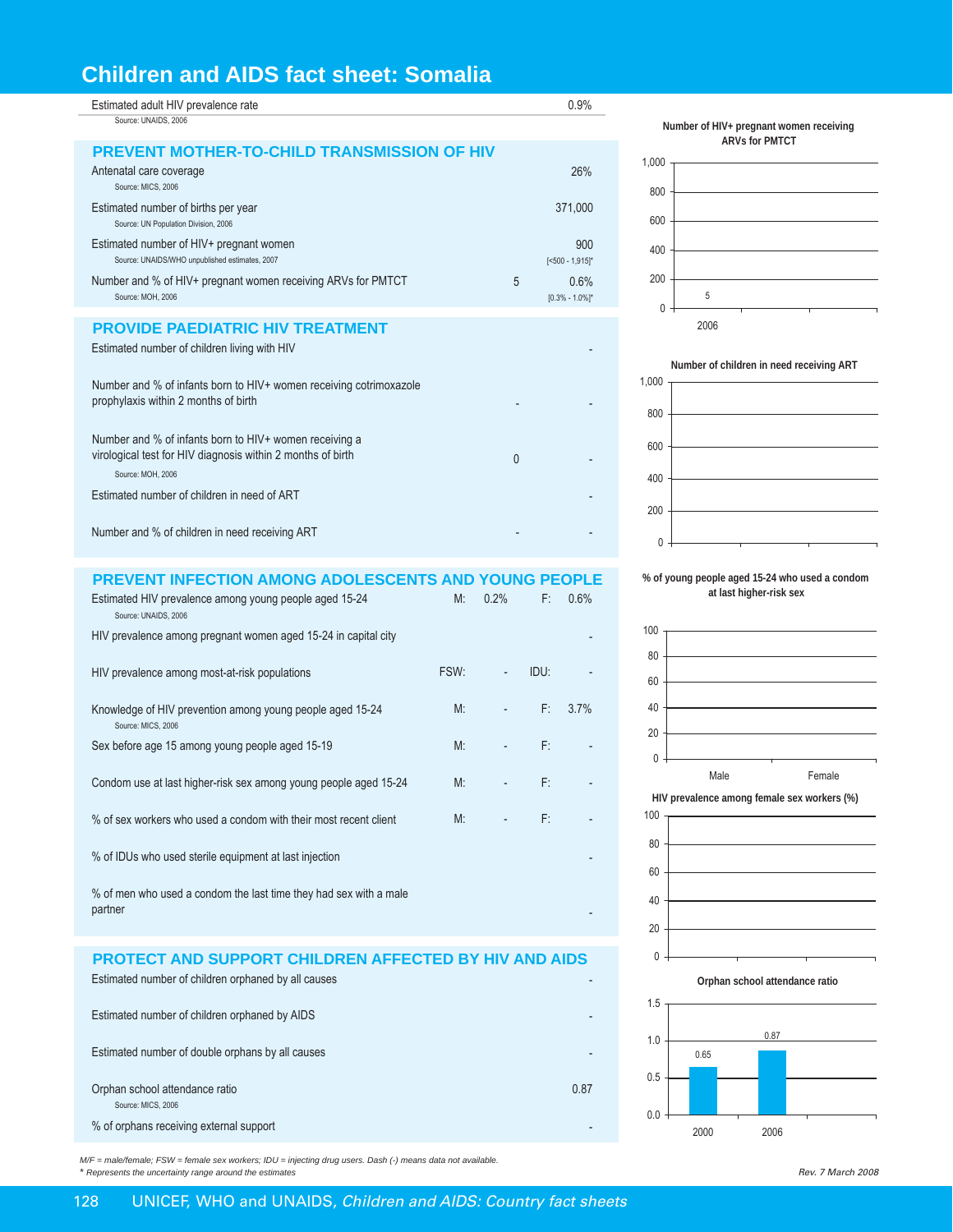## **Children and AIDS fact sheet: South Africa**

| Estimated adult HIV prevalence rate | 16.2% |
|-------------------------------------|-------|
| Source: UNAIDS/WHO, 2007            |       |

| <b>PREVENT MOTHER-TO-CHILD TRANSMISSION OF HIV</b>                                        |                                      | 120,000 |           |        |  |
|-------------------------------------------------------------------------------------------|--------------------------------------|---------|-----------|--------|--|
| Antenatal care coverage                                                                   | 92%                                  |         |           |        |  |
| Source: DHS, 2003                                                                         |                                      | 96.000  |           |        |  |
| Estimated number of births per year                                                       | 1,102,000                            | 72.000  |           | 75,077 |  |
| Source: UN Population Division, 2006                                                      |                                      |         |           |        |  |
| Estimated number of HIV+ pregnant women<br>Source: UNAIDS/WHO unpublished estimates, 2007 | 222.415<br>$[186, 658 - 258, 165]$ * | 48.000  | 32,541    |        |  |
| Number and % of HIV+ pregnant women receiving ARVs for PMTCT<br>Source: MOH, 2006         | 50.1%<br>111.357<br>[43.1% - 59.7%]* | 24.000  |           |        |  |
|                                                                                           |                                      |         | $- - - -$ |        |  |

### **PROVIDE PAEDIATRIC HIV TREATMENT**

Estimated number of children living with HIV

Source: MOH, 2006

Number and % of infants born to HIV+ women receiving cotrimoxazole Number and % of infants born to HIV+ women receiving cotrimoxazole prophylaxis within 6 weeks of birth <sup>2007</sup> <sup>1090</sup> prophylaxis within 2 months of birth

| Number and % of infants born to HIV+ women receiving a<br>virological test for HIV diagnosis within 2 months of birth |        |  |
|-----------------------------------------------------------------------------------------------------------------------|--------|--|
| Estimated number of children in need of ART                                                                           |        |  |
| Number and % of children in need receiving ART                                                                        | 23.369 |  |

#### **PREVENT INFECTION AMONG ADOLESCENTS AND YOUNG PEOPLE**

| Estimated HIV prevalence among young people aged 15-24<br>Source: National HIV Prevalence, HIV Incidence, Behavior and Communication Survey, 2005 | M:   | 4.4% | F:   | 16.9% |     | at last liigilei -ilsk s       |
|---------------------------------------------------------------------------------------------------------------------------------------------------|------|------|------|-------|-----|--------------------------------|
| HIV prevalence among pregnant women aged 15-24 in capital city                                                                                    |      |      |      | 25.2% | 100 |                                |
| Source: National HIV and Syphilis Antenatal Sero-prevalence Survey in South Africa, 2004                                                          |      |      |      |       | 80  |                                |
| HIV prevalence among most-at-risk populations                                                                                                     | FSW: |      | IDU: |       | 60  |                                |
| Knowledge of HIV prevention among young people aged 15-24                                                                                         | M:   |      | F:   |       | 40  |                                |
|                                                                                                                                                   | M:   |      | F:   |       | 20  |                                |
| Sex before age 15 among young people aged 15-19                                                                                                   |      |      |      |       | 0   |                                |
| Condom use at last higher-risk sex among young people aged 15-24                                                                                  | M:   |      | F:   |       |     | Male                           |
|                                                                                                                                                   |      |      |      |       |     | HIV prevalence among female se |
| % of sex workers who used a condom with their most recent client                                                                                  | M:   |      | F:   |       | 100 |                                |
| % of IDUs who used sterile equipment at last injection                                                                                            |      |      |      |       | 80  |                                |
|                                                                                                                                                   |      |      |      |       | 60  |                                |
| % of men who used a condom the last time they had sex with a male<br>partner                                                                      |      |      |      |       | 40  |                                |
|                                                                                                                                                   |      |      |      |       |     |                                |

#### **PROTECT AND SUPPORT CHILDREN AFFECTED BY HIV AND AIDS**

| Estimated number of children orphaned by all causes | $\overline{\phantom{0}}$ |                | Orphan school attenda |
|-----------------------------------------------------|--------------------------|----------------|-----------------------|
| Estimated number of children orphaned by AIDS       | -                        | 1.5            |                       |
| Estimated number of double orphans by all causes    |                          | 1.0            |                       |
| Orphan school attendance ratio                      |                          | 0.5            |                       |
| % of orphans receiving external support             | -                        | 0 <sub>0</sub> |                       |

#### \* *Represents the uncertainty range around the estimates M/F = male/female; FSW = female sex workers; IDU = injecting drug users. Dash (-) means data not available.*

Rev. 7 March 2008







**% of young people aged 15-24 who used a condom at last higher-risk sex**



- -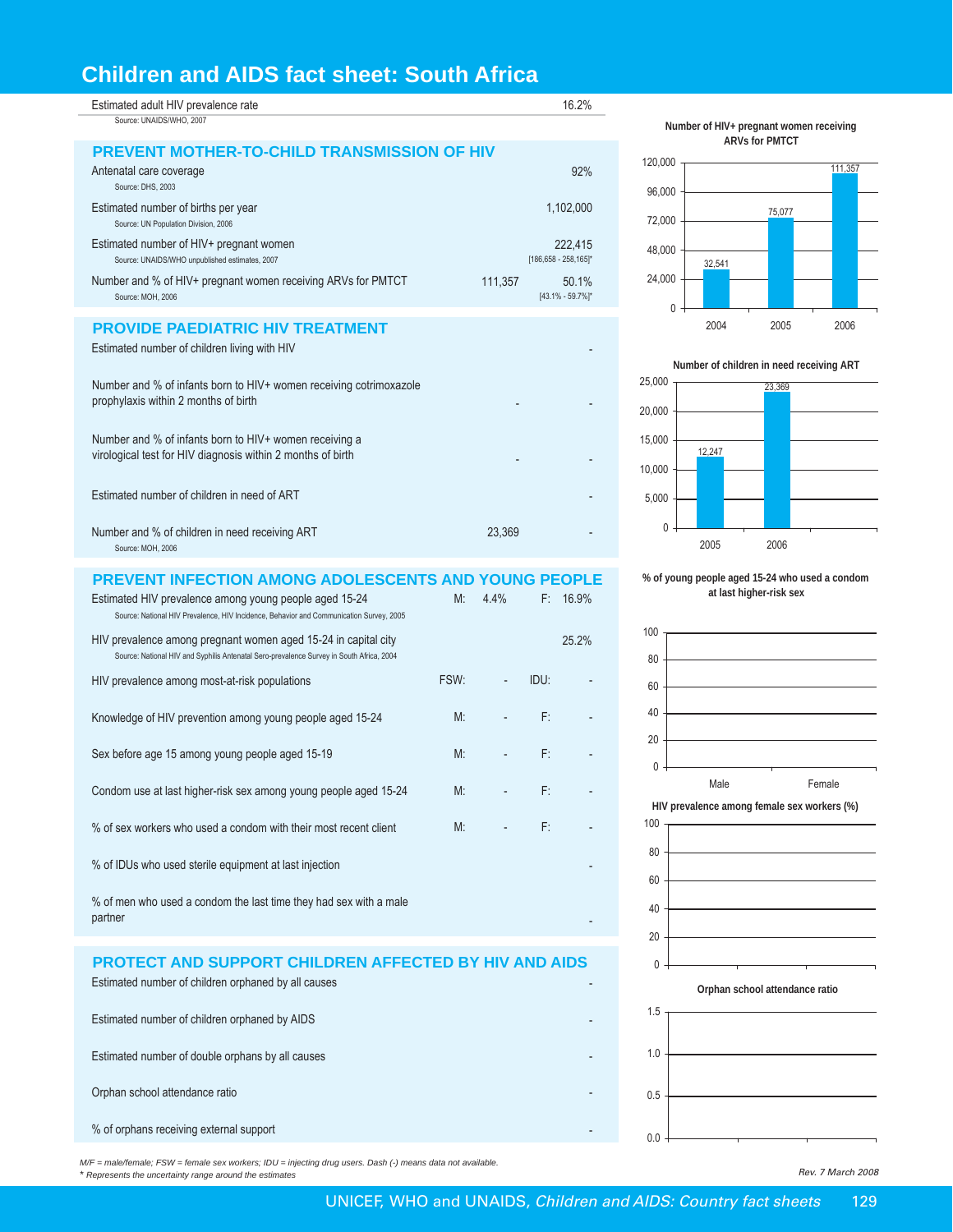## **Children and AIDS fact sheet: Sri Lanka**

| Estimated adult HIV prevalence rate                                                                        |              | < 0.1%               |       |                                                       |
|------------------------------------------------------------------------------------------------------------|--------------|----------------------|-------|-------------------------------------------------------|
| Source: UNAIDS, 2006                                                                                       |              |                      |       | Number of HIV+ pregnant wome<br><b>ARVs for PMTCT</b> |
| <b>PREVENT MOTHER-TO-CHILD TRANSMISSION OF HIV</b>                                                         |              |                      | 1,000 |                                                       |
| Antenatal care coverage<br>Source: DHS, 2000                                                               |              | 95%                  |       |                                                       |
| Estimated number of births per year                                                                        |              | 295,000              | 800   |                                                       |
| Source: UN Population Division, 2006                                                                       |              |                      | 600   |                                                       |
| Estimated number of HIV+ pregnant women<br>Source: UNAIDS/WHO unpublished estimates, 2007                  |              | < 100<br>$[< 100]$ * | 400   |                                                       |
| Number and % of HIV+ pregnant women receiving ARVs for PMTCT                                               |              | 1                    | 200   |                                                       |
| Source: MOH, 2006                                                                                          |              |                      | 0     | 1                                                     |
| <b>PROVIDE PAEDIATRIC HIV TREATMENT</b>                                                                    |              |                      |       | 2006                                                  |
| Estimated number of children living with HIV                                                               |              |                      |       |                                                       |
|                                                                                                            |              |                      | 1,000 | Number of children in need re                         |
| Number and % of infants born to HIV+ women receiving cotrimoxazole<br>prophylaxis within 2 months of birth |              | 1                    |       |                                                       |
| Source: MOH, 2006                                                                                          |              |                      | 800   |                                                       |
| Number and % of infants born to HIV+ women receiving a                                                     |              |                      | 600   |                                                       |
| virological test for HIV diagnosis within 2 months of birth<br>Source: MOH, 2006                           | $\mathbf{0}$ |                      | 400   |                                                       |
| Estimated number of children in need of ART                                                                |              |                      | 200   |                                                       |
|                                                                                                            |              |                      |       |                                                       |
| Number and % of children in need receiving ART<br>Source: MOH, 2006                                        | $\mathbf{0}$ |                      | 0     | 2006                                                  |
| PREVENT INFECTION AMONG ADOLESCENTS AND YOUNG PEOPLE                                                       |              |                      |       | % of young people aged 15-24 who u                    |
| Estimated HIV prevalence among young people aged 15-24                                                     | M:           | F:                   |       | at last higher-risk sex                               |
|                                                                                                            |              |                      |       |                                                       |
| HIV prevalence among pregnant women aged 15-24 in capital city                                             |              |                      | 100   |                                                       |
| HIV prevalence among most-at-risk populations                                                              | FSW:<br>0.0% | IDU:                 | 80    |                                                       |
| Source: UNAIDS, 2006                                                                                       |              |                      | 60    |                                                       |
| Knowledge of HIV prevention among young people aged 15-24                                                  | M:           | F:                   | 40    |                                                       |
| Sex before age 15 among young people aged 15-19                                                            | M:           | F:                   | 20    |                                                       |
|                                                                                                            |              |                      | 0     |                                                       |
| Condom use at last higher-risk sex among young people aged 15-24                                           | M:           | F:                   |       | Male                                                  |
|                                                                                                            |              |                      | 100   | HIV prevalence among female sex                       |
| % of sex workers who used a condom with their most recent client<br>Source: UNAIDS, 2006                   | M:           | F:<br>64.9%          | 80    |                                                       |
| % of IDUs who used sterile equipment at last injection                                                     |              |                      | 60    |                                                       |
|                                                                                                            |              |                      |       |                                                       |
| % of men who used a condom the last time they had sex with a male<br>partner                               |              |                      | 40    |                                                       |
|                                                                                                            |              |                      | 20    |                                                       |
| <b>PROTECT AND SUPPORT CHILDREN AFFECTED BY HIV AND AIDS</b>                                               |              |                      | 0     | 2000                                                  |
| Estimated number of children orphaned by all causes                                                        |              |                      |       | Orphan school attendan                                |
|                                                                                                            |              |                      | 1.5   |                                                       |
| Estimated number of children orphaned by AIDS                                                              |              |                      |       |                                                       |
| Estimated number of double orphans by all causes                                                           |              |                      | 1.0   |                                                       |
|                                                                                                            |              |                      |       |                                                       |
| Orphan school attendance ratio                                                                             |              |                      | 0.5   |                                                       |
| % of orphans receiving external support                                                                    |              |                      | 0.0   |                                                       |
|                                                                                                            |              |                      |       |                                                       |
|                                                                                                            |              |                      |       |                                                       |

\* *Represents the uncertainty range around the estimates M/F = male/female; FSW = female sex workers; IDU = injecting drug users. Dash (-) means data not available.* **Number of HIV+ pregnant women receiving ARVs for PMTCT**



|      | Number of children in need receiving ART |
|------|------------------------------------------|
| 000, |                                          |
| 800  |                                          |
| 600  |                                          |
| 400  |                                          |
| 200  |                                          |
| Λ    |                                          |
|      | 2006                                     |

**% of young people aged 15-24 who used a condom at last higher-risk sex**

| 100          |                                             |        |
|--------------|---------------------------------------------|--------|
| 80           |                                             |        |
| 60           |                                             |        |
| 40           |                                             |        |
| 20           |                                             |        |
| 0            |                                             |        |
|              | Male                                        | Female |
|              | HIV prevalence among female sex workers (%) |        |
| 100          |                                             |        |
| 80           |                                             |        |
| 60           |                                             |        |
| 40           |                                             |        |
| 20           | ï                                           |        |
| $\mathbf{0}$ | T                                           | ī<br>т |
|              | 2000                                        |        |
|              | Orphan school attendance ratio              |        |
| 1.5          |                                             |        |
|              |                                             |        |
| 1.0          |                                             |        |
| 0.5          |                                             |        |
|              |                                             |        |
| 0.0          |                                             |        |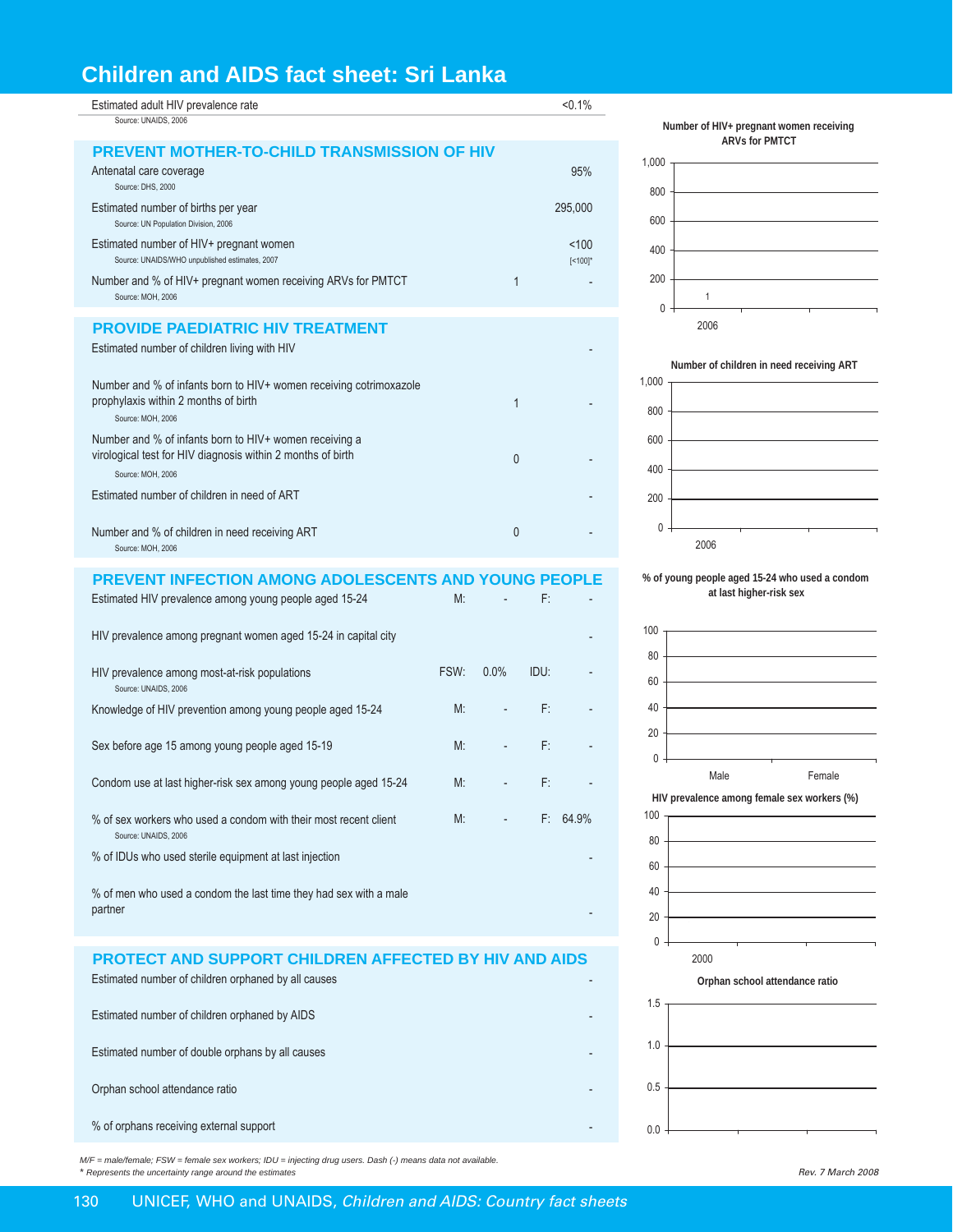## **Children and AIDS fact sheet: Sudan**

| Estimated adult HIV prevalence rate                                                                                 |      |      | 1.6%                  |              |                                                               |
|---------------------------------------------------------------------------------------------------------------------|------|------|-----------------------|--------------|---------------------------------------------------------------|
| Source: UNAIDS, 2006                                                                                                |      |      |                       |              | Number of HIV+ pregnant wome                                  |
| PREVENT MOTHER-TO-CHILD TRANSMISSION OF HIV                                                                         |      |      |                       | 1,000        | <b>ARVs for PMTCT</b>                                         |
| Antenatal care coverage<br>Source: MICS, 2000                                                                       |      |      | 60%                   |              |                                                               |
| Estimated number of births per year                                                                                 |      |      | 1,225,000             | 800          |                                                               |
| Source: UN Population Division, 2006                                                                                |      |      |                       | 600          |                                                               |
| Estimated number of HIV+ pregnant women                                                                             |      |      | 18,353                | 400          |                                                               |
| Source: UNAIDS/WHO unpublished estimates, 2007<br>Number and % of HIV+ pregnant women receiving ARVs for PMTCT      |      |      | $[11,981 - 24,788]$ * |              |                                                               |
|                                                                                                                     |      |      |                       | 200          |                                                               |
| <b>PROVIDE PAEDIATRIC HIV TREATMENT</b>                                                                             |      |      |                       | $\mathbf{0}$ |                                                               |
| Estimated number of children living with HIV                                                                        |      |      |                       |              |                                                               |
|                                                                                                                     |      |      |                       |              | Number of children in need re                                 |
| Number and % of infants born to HIV+ women receiving cotrimoxazole<br>prophylaxis within 2 months of birth          |      |      |                       | 1,000        |                                                               |
|                                                                                                                     |      |      |                       | 800          |                                                               |
| Number and % of infants born to HIV+ women receiving a                                                              |      |      |                       | 600          |                                                               |
| virological test for HIV diagnosis within 2 months of birth                                                         |      |      |                       |              |                                                               |
| Estimated number of children in need of ART                                                                         |      |      |                       | 400          |                                                               |
|                                                                                                                     |      |      |                       | 200          |                                                               |
| Number and % of children in need receiving ART                                                                      |      |      |                       | 0            |                                                               |
|                                                                                                                     |      |      |                       |              |                                                               |
| PREVENT INFECTION AMONG ADOLESCENTS AND YOUNG PEOPLE                                                                |      |      |                       |              | % of young people aged 15-24 who u<br>at last higher-risk sex |
| Estimated HIV prevalence among young people aged 15-24                                                              | M:   | F:   |                       |              |                                                               |
| HIV prevalence among pregnant women aged 15-24 in capital city                                                      |      |      |                       | 100          |                                                               |
|                                                                                                                     |      |      |                       | 80           |                                                               |
| HIV prevalence among most-at-risk populations                                                                       | FSW: | IDU: |                       | 60           |                                                               |
| Knowledge of HIV prevention among young people aged 15-24                                                           | M:   | F:   |                       | 40           |                                                               |
|                                                                                                                     |      |      |                       | 20           |                                                               |
| Sex before age 15 among young people aged 15-19                                                                     | M:   | F:   |                       | 0            |                                                               |
| Condom use at last higher-risk sex among young people aged 15-24                                                    | M:   | F:   |                       |              | Male                                                          |
|                                                                                                                     |      |      |                       |              | HIV prevalence among female sex                               |
| % of sex workers who used a condom with their most recent client                                                    | M:   | F:   |                       | 100          |                                                               |
| % of IDUs who used sterile equipment at last injection                                                              |      |      |                       | 80           |                                                               |
|                                                                                                                     |      |      |                       | 60           |                                                               |
| % of men who used a condom the last time they had sex with a male                                                   |      |      |                       | 40           |                                                               |
| partner                                                                                                             |      |      |                       | 20           |                                                               |
|                                                                                                                     |      |      |                       |              |                                                               |
| <b>PROTECT AND SUPPORT CHILDREN AFFECTED BY HIV AND AIDS</b><br>Estimated number of children orphaned by all causes |      |      |                       | 0            |                                                               |
|                                                                                                                     |      |      |                       |              | Orphan school attendan                                        |
| Estimated number of children orphaned by AIDS                                                                       |      |      |                       | 1.5          |                                                               |
|                                                                                                                     |      |      |                       | 1.0          | 0.96                                                          |
| Estimated number of double orphans by all causes                                                                    |      |      |                       |              |                                                               |
| Orphan school attendance ratio                                                                                      |      |      | 0.96                  | 0.5          |                                                               |
| Source: MICS, 2000                                                                                                  |      |      |                       | $0.0\,$      |                                                               |
| % of orphans receiving external support                                                                             |      |      |                       |              | 2000                                                          |
|                                                                                                                     |      |      |                       |              |                                                               |

\* *Represents the uncertainty range around the estimates M/F = male/female; FSW = female sex workers; IDU = injecting drug users. Dash (-) means data not available.*

Rev. 7 March 2008

| Number of HIV+ pregnant women receiving<br><b>ARVs for PMTCT</b> |                                                   |  |  |  |  |  |
|------------------------------------------------------------------|---------------------------------------------------|--|--|--|--|--|
| 1,000                                                            | <u> 1989 - Johann Barnett, fransk politiker (</u> |  |  |  |  |  |
| 800                                                              |                                                   |  |  |  |  |  |
| 600                                                              |                                                   |  |  |  |  |  |
| 400                                                              |                                                   |  |  |  |  |  |
| 200                                                              |                                                   |  |  |  |  |  |
| U                                                                | T                                                 |  |  |  |  |  |
| 1,000                                                            | Number of children in need receiving ART          |  |  |  |  |  |
|                                                                  |                                                   |  |  |  |  |  |
| 800                                                              |                                                   |  |  |  |  |  |
| 600                                                              |                                                   |  |  |  |  |  |

| 800            |  |
|----------------|--|
| 600            |  |
|                |  |
| 400            |  |
|                |  |
| 200            |  |
|                |  |
| $\overline{0}$ |  |
|                |  |

#### **% of young people aged 15-24 who used a condom at last higher-risk sex**

| 100 |      |      |                                             |
|-----|------|------|---------------------------------------------|
| 80  |      |      |                                             |
| 60  |      |      |                                             |
| 40  |      |      |                                             |
| 20  |      |      |                                             |
| 0   |      |      |                                             |
|     |      | Male | Female                                      |
|     |      |      | HIV prevalence among female sex workers (%) |
| 100 |      |      |                                             |
| 80  |      |      |                                             |
| 60  |      |      |                                             |
| 40  |      |      |                                             |
| 20  |      |      |                                             |
| 0   |      | T    |                                             |
|     |      |      | Orphan school attendance ratio              |
| 1.5 |      |      |                                             |
| 1.0 | 0.96 |      |                                             |
|     |      |      |                                             |
| 0.5 |      |      |                                             |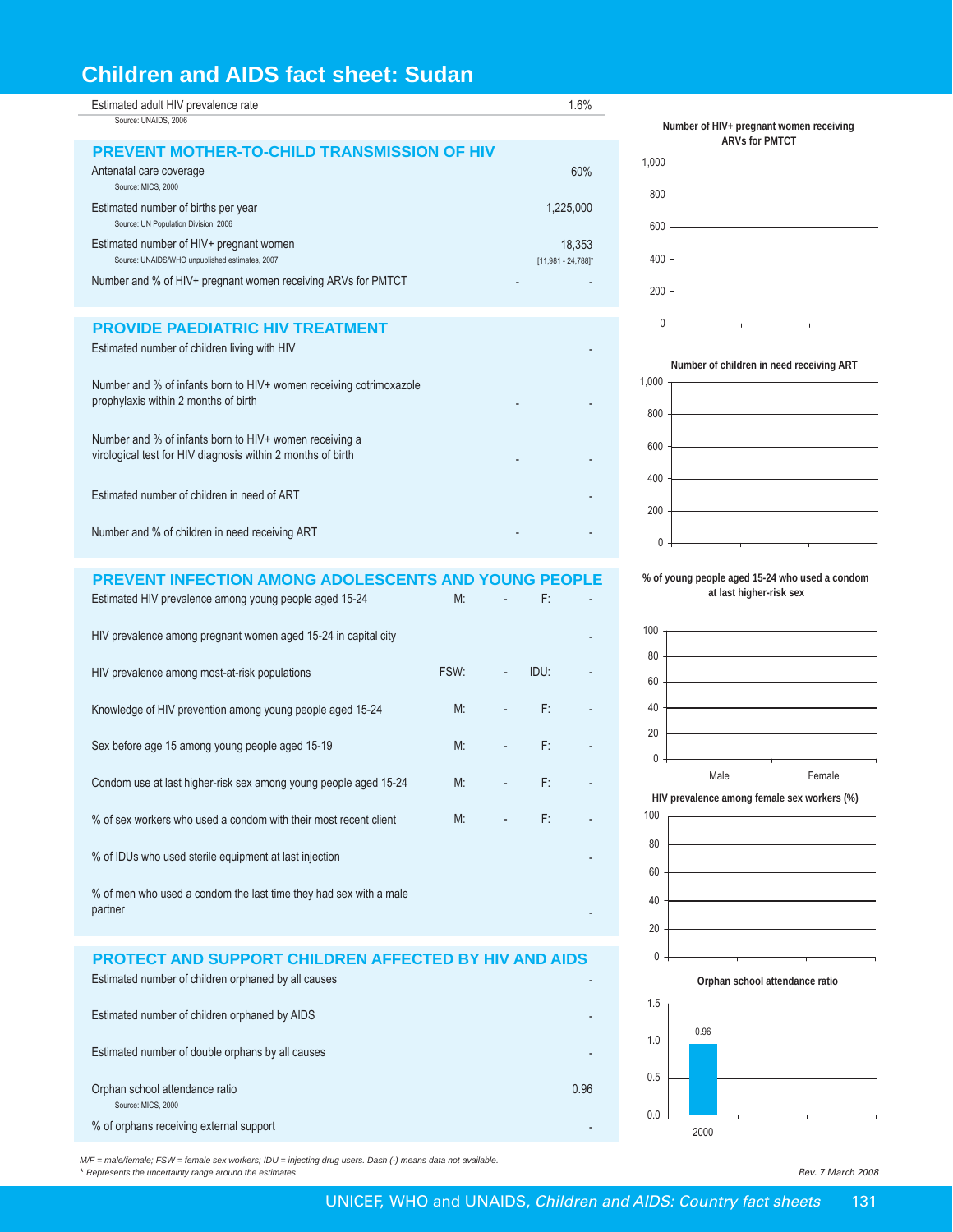## **Children and AIDS fact sheet: Suriname**

| Estimated adult HIV prevalence rate                                                       |      |    |      | 1.9%                     |       |                                    |                         |
|-------------------------------------------------------------------------------------------|------|----|------|--------------------------|-------|------------------------------------|-------------------------|
| Source: UNAIDS, 2006                                                                      |      |    |      |                          |       | Number of HIV+ pregnant wome       |                         |
| <b>PREVENT MOTHER-TO-CHILD TRANSMISSION OF HIV</b>                                        |      |    |      |                          |       |                                    | <b>ARVs for PMTCT</b>   |
| Antenatal care coverage                                                                   |      |    |      | 91%                      | 1,000 |                                    |                         |
| Source: MICS, 2000                                                                        |      |    |      |                          | 800   |                                    |                         |
| Estimated number of births per year<br>Source: UN Population Division, 2006               |      |    |      | 9,000                    | 600   |                                    |                         |
| Estimated number of HIV+ pregnant women<br>Source: UNAIDS/WHO unpublished estimates, 2007 |      |    |      | 100<br>$[< 100 - 200]$ * | 400   |                                    |                         |
| Number and % of HIV+ pregnant women receiving ARVs for PMTCT<br>Source: MOH. 2006         |      | 35 |      |                          | 200   | 33                                 | 35                      |
| <b>PROVIDE PAEDIATRIC HIV TREATMENT</b>                                                   |      |    |      |                          | 0     | 2004                               | 2006                    |
| Estimated number of children living with HIV                                              |      |    |      |                          |       |                                    |                         |
|                                                                                           |      |    |      |                          |       | Number of children in need re      |                         |
| Number and % of infants born to HIV+ women receiving cotrimoxazole                        |      |    |      |                          | 1,000 |                                    |                         |
| prophylaxis within 2 months of birth                                                      |      |    |      |                          | 800   |                                    |                         |
| Number and % of infants born to HIV+ women receiving a                                    |      |    |      |                          | 600   |                                    |                         |
| virological test for HIV diagnosis within 2 months of birth                               |      |    |      |                          |       |                                    |                         |
|                                                                                           |      |    |      |                          | 400   |                                    |                         |
| Estimated number of children in need of ART                                               |      |    |      |                          | 200   | 61                                 |                         |
| Number and % of children in need receiving ART                                            |      | 61 |      |                          | 0     |                                    |                         |
| Source: MOH, 2006                                                                         |      |    |      |                          |       | 2006                               |                         |
| <b>PREVENT INFECTION AMONG ADOLESCENTS AND YOUNG PEOPLE</b>                               |      |    |      |                          |       | % of young people aged 15-24 who u |                         |
| Estimated HIV prevalence among young people aged 15-24                                    | M:   |    | F:   |                          |       |                                    | at last higher-risk sex |
|                                                                                           |      |    |      |                          |       |                                    |                         |
| HIV prevalence among pregnant women aged 15-24 in capital city                            |      |    |      |                          | 100   |                                    |                         |
|                                                                                           |      |    |      |                          | 80    |                                    |                         |
| HIV prevalence among most-at-risk populations                                             | FSW: |    | IDU: |                          | 60    |                                    |                         |
| Knowledge of HIV prevention among young people aged 15-24                                 | M:   |    | F:   | 41.0%                    | 40    |                                    |                         |
| Source: MICS, 2006                                                                        |      |    |      |                          | 20    |                                    |                         |
| Sex before age 15 among young people aged 15-19                                           | M:   |    | F:   |                          | 0     |                                    |                         |
|                                                                                           | M:   |    | F:   |                          |       | Male                               |                         |
| Condom use at last higher-risk sex among young people aged 15-24                          |      |    |      |                          |       | HIV prevalence among female sex    |                         |
| % of sex workers who used a condom with their most recent client                          | M:   |    | F:   |                          | 100   |                                    |                         |
|                                                                                           |      |    |      |                          | 80    |                                    |                         |
| % of IDUs who used sterile equipment at last injection                                    |      |    |      |                          | 60    |                                    |                         |
| % of men who used a condom the last time they had sex with a male                         |      |    |      |                          |       |                                    |                         |
| partner                                                                                   |      |    |      |                          | 40    |                                    |                         |
|                                                                                           |      |    |      |                          | 20    |                                    |                         |
|                                                                                           |      |    |      |                          |       |                                    |                         |

## **PROTECT AND SUPPORT CHILDREN AFFECTED BY HIV AND AIDS**

| Estimated number of children orphaned by all causes | $\overline{\phantom{0}}$ | Orphan school attenda |      |      |
|-----------------------------------------------------|--------------------------|-----------------------|------|------|
| Estimated number of children orphaned by AIDS       |                          | 1.5                   |      |      |
|                                                     |                          | 1.0                   | 0.89 | 0.97 |
| Estimated number of double orphans by all causes    | -                        |                       |      |      |
| Orphan school attendance ratio                      | 0.97                     | 0.5                   |      |      |
| Source: MICS, 2006                                  |                          | 0.0                   |      |      |
| % of orphans receiving external support             |                          |                       | 2000 | 2006 |

\* *Represents the uncertainty range around the estimates M/F = male/female; FSW = female sex workers; IDU = injecting drug users. Dash (-) means data not available.*





**% of young people aged 15-24 who used a condom at last higher-risk sex**



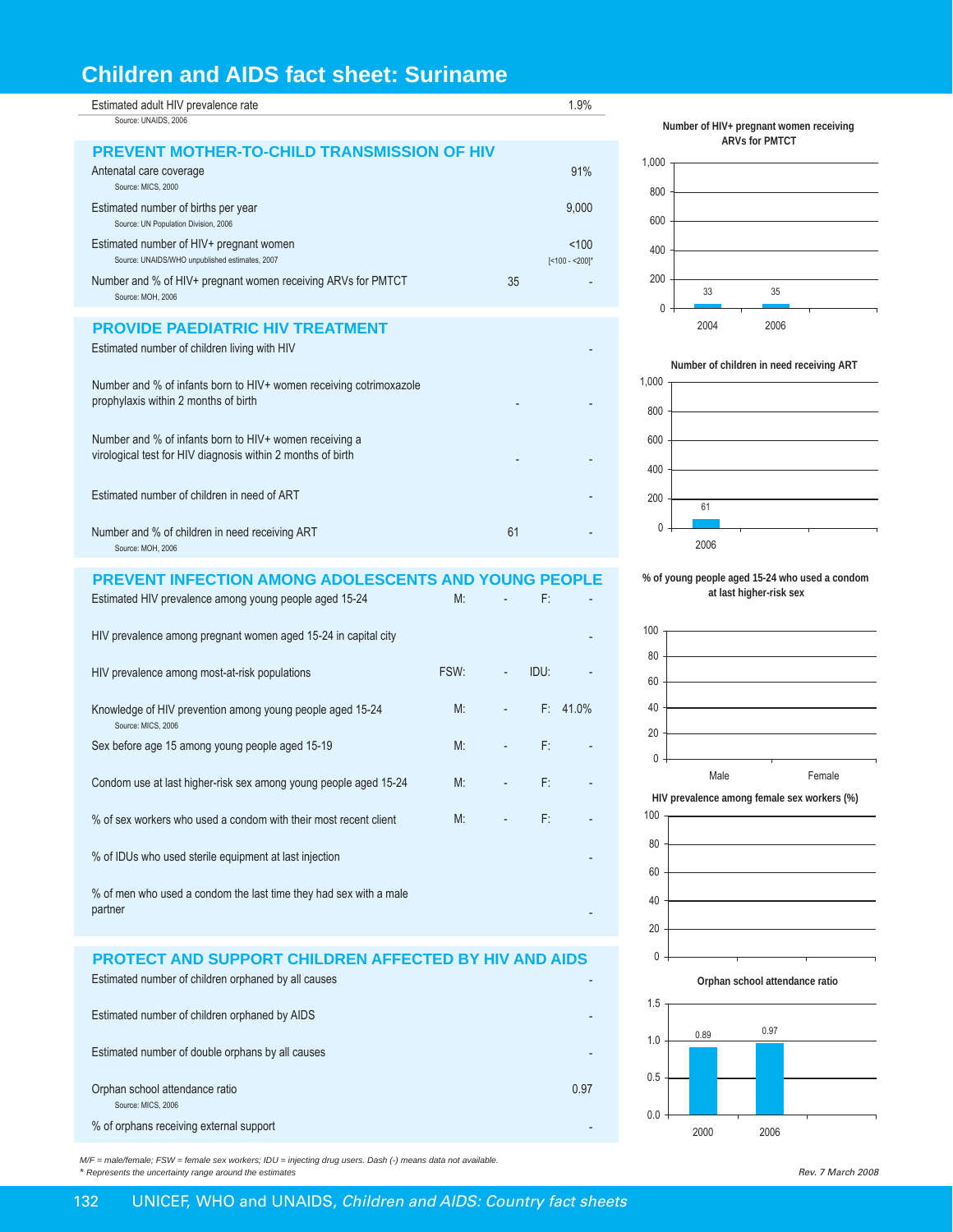## **Children and AIDS fact sheet: Swaziland**

| Estimated adult HIV prevalence rate | ) E NO |
|-------------------------------------|--------|
| Source: UNAIDS/WHO, 2007            |        |

### **PREVENT MOTHER-TO-CHILD TRANSMISSION OF HIV**

| Antenatal care coverage                                                                   | 90%                          |        |      | <b>ARVS IOI PIVILUT</b> |  |
|-------------------------------------------------------------------------------------------|------------------------------|--------|------|-------------------------|--|
| Source: CHS, 2002                                                                         |                              | 10.000 |      |                         |  |
| Estimated number of births per year                                                       | 33,000                       | 8,000  |      |                         |  |
| Source: UN Population Division, 2006                                                      |                              | 6,000  |      |                         |  |
| Estimated number of HIV+ pregnant women<br>Source: UNAIDS/WHO unpublished estimates, 2007 | 13.209<br>[11,976 - 14,546]* | 4,000  |      | 4,780                   |  |
| Number and % of HIV+ pregnant women receiving ARVs for PMTCT                              | 62.2%<br>8.221               | 2.000  |      |                         |  |
| Source: MOH, 2006                                                                         | $[56.5\% - 68.6\%]$ *        |        | 592  |                         |  |
| <b>PROVIDE PAEDIATRIC HIV TREATMENT</b>                                                   |                              |        | 2004 | 2005                    |  |
| Estimated number of children living with HIV                                              |                              |        |      |                         |  |
|                                                                                           |                              |        | .    |                         |  |

Number and % of infants born to HIV+ women receiving cotrimoxazole Number and % of infants born to HIV+ women receiving cotrimoxazole prophylaxis within 6 weeks of birth <sup>2007</sup> <sup>1090</sup> prophylaxis within 2 months of birth Source: MOH, 2006 Number and % of infants born to HIV+ women receiving a Number and % of infants born to HIV+ women receiving a virological test for HIV diagnosis within 2 months of birth Source: MOH, 2006 Estimated number of children in need of ART Number and % of children in need receiving ART - 725 203 1,155

#### **PREVENT INFECTION AMONG ADOLESCENTS AND YOUNG PEOPLE**

Source: MOH, 2006

| Estimated HIV prevalence among young people aged 15-24<br>Source: UNAIDS, 2006             | M:   | 7.7%  |      | F: 22.7%    |           | <b>deal indige-list sex</b><br>2006-2007  |    |
|--------------------------------------------------------------------------------------------|------|-------|------|-------------|-----------|-------------------------------------------|----|
| HIV prevalence among pregnant women aged 15-24 in capital city<br>Source: UNAIDS, 2006     |      |       |      | 37.3%       | 100<br>80 |                                           |    |
| HIV prevalence among most-at-risk populations                                              | FSW: |       | IDU: |             | 60        | 70.4                                      | 54 |
| Knowledge of HIV prevention among young people aged 15-24<br>Source: DHS, 2006-2007        | M:   | 52.3% |      | $F: 52.1\%$ | 40        |                                           |    |
| Sex before age 15 among young people aged 15-19                                            | M:   |       | F:   |             | 20<br>U   |                                           |    |
| Condom use at last higher-risk sex among young people aged 15-24<br>Source: DHS, 2006-2007 | M:   | 70.4% |      | F: 54.2%    |           | Male<br>HIV prevalence among female sex w |    |
| % of sex workers who used a condom with their most recent client                           | M:   |       | F:   |             | 100       |                                           |    |
| % of IDUs who used sterile equipment at last injection                                     |      |       |      |             | 80        |                                           |    |
|                                                                                            |      |       |      |             | 60        |                                           |    |
| % of men who used a condom the last time they had sex with a male<br>partner               |      |       |      |             | 40        |                                           |    |

### **PROTECT AND SUPPORT CHILDREN AFFECTED BY HIV AND AIDS**

| Estimated number of children orphaned by all causes           |       |     |      | Orphan school attenda |
|---------------------------------------------------------------|-------|-----|------|-----------------------|
| Estimated number of children orphaned by AIDS                 | -     | 1.5 |      |                       |
| Estimated number of double orphans by all causes              |       | 1.0 | 0.91 | 0.97                  |
| Orphan school attendance ratio                                | 0.97  | 0.5 |      |                       |
| Source: MICS, 2007<br>% of orphans receiving external support | 41.2% | 0.0 |      |                       |
| Source: DHS. 2006-2007                                        |       |     | 2000 | 2007                  |

*M/F = male/female; FSW = female sex workers; IDU = injecting drug users. Dash (-) means data not available.*

\* *Represents the uncertainty range around the estimates*

**Number of HIV+ pregnant women receiving ARVs for PMTCT**





**% of young people aged 15-24 who used a condom at last higher-risk sex**







Rev. 7 March 2008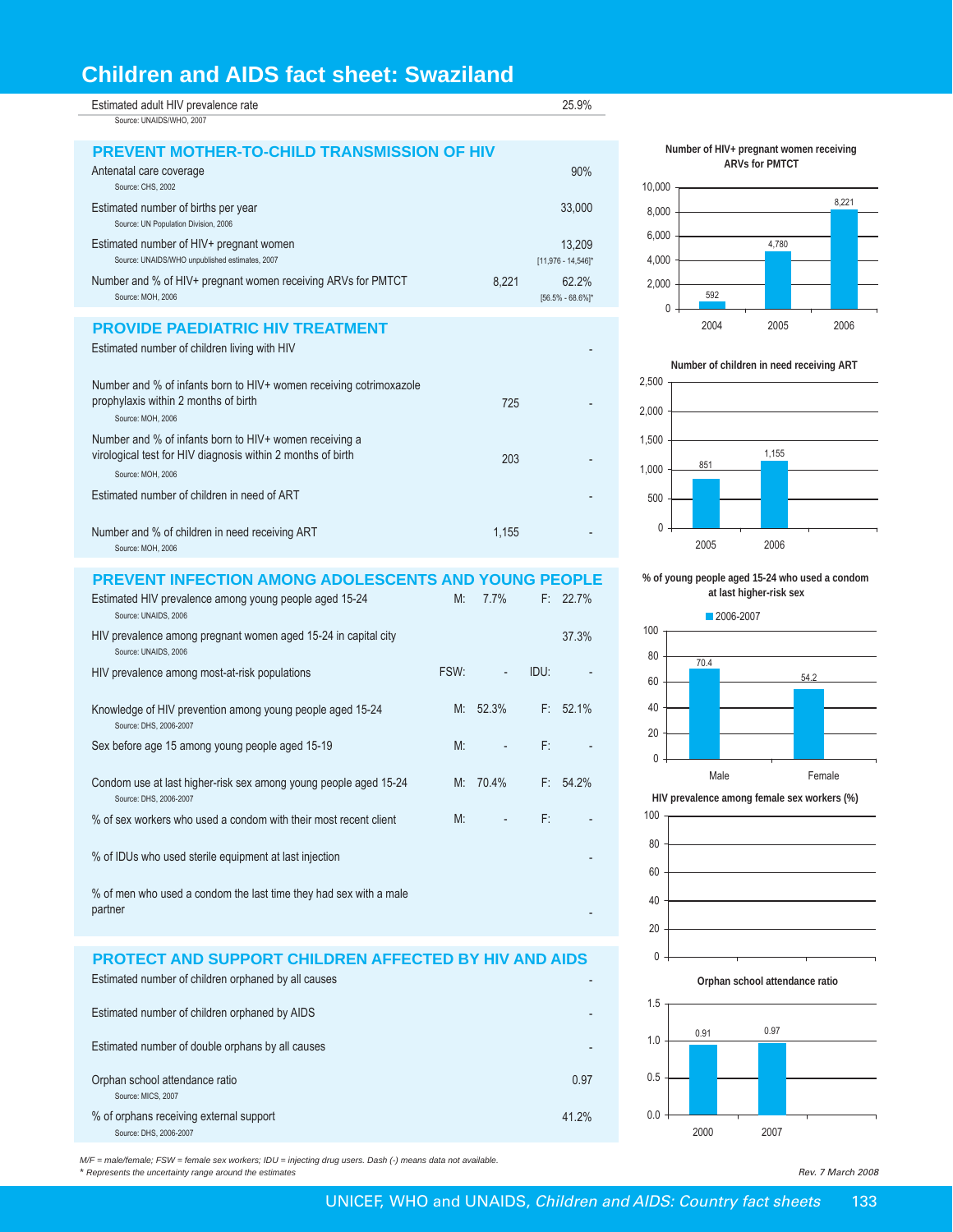## **Children and AIDS fact sheet: Syrian Arab Republic**

#### Estimated adult HIV prevalence rate

### **PREVENT MOTHER-TO-CHILD TRANSMISSION OF HIV**

| Antenatal care coverage                                      | 84%                      |     |  |
|--------------------------------------------------------------|--------------------------|-----|--|
| Source: MICS, 2006                                           |                          | 800 |  |
| Estimated number of births per year                          | 529,000                  |     |  |
| Source: UN Population Division, 2006                         |                          | 600 |  |
| Estimated number of HIV+ pregnant women                      |                          | 400 |  |
|                                                              |                          |     |  |
| Number and % of HIV+ pregnant women receiving ARVs for PMTCT | $\overline{\phantom{a}}$ | 200 |  |

### **PROVIDE PAEDIATRIC HIV TREATMENT**

| Estimated number of children living with HIV |   |
|----------------------------------------------|---|
|                                              | . |

Number and % of infants born to HIV+ women receiving cotrimoxazole Number and % of infants born to HIV+ women receiving cotrimoxazole prophylaxis within 6 weeks of birth <sup>2007</sup> <sup>1090</sup> prophylaxis within 2 months of birth

Number and % of infants born to HIV+ women receiving a Number and % of infants born to HIV+ women receiving a virological test for HIV diagnosis within 2 months of birth Estimated number of children in need of ART

Number and % of children in need receiving ART

## **PREVENT INFECTION AMONG ADOLESCENTS AND YOUNG PEOPLE**

| Estimated HIV prevalence among young people aged 15-24                          | M:   | F:   |      |         | at last liigilei -ilsk s       |
|---------------------------------------------------------------------------------|------|------|------|---------|--------------------------------|
| HIV prevalence among pregnant women aged 15-24 in capital city                  |      |      |      | 100     |                                |
|                                                                                 |      |      |      | 80      |                                |
| HIV prevalence among most-at-risk populations                                   | FSW: | IDU: |      | 60      |                                |
| Knowledge of HIV prevention among young people aged 15-24<br>Source: MICS, 2006 | M:   | F:   | 7.2% | 40      |                                |
| Sex before age 15 among young people aged 15-19                                 | M:   | F:   |      | 20<br>0 |                                |
| Condom use at last higher-risk sex among young people aged 15-24                | M:   | F:   |      |         | Male                           |
| % of sex workers who used a condom with their most recent client                | M:   | F:   |      | 100     | HIV prevalence among female se |
| % of IDUs who used sterile equipment at last injection                          |      |      |      | 80      |                                |
|                                                                                 |      |      |      | 60      |                                |
| % of men who used a condom the last time they had sex with a male<br>partner    |      |      |      | 40      |                                |

### **PROTECT AND SUPPORT CHILDREN AFFECTED BY HIV AND AIDS**

| Estimated number of children orphaned by all causes  |                          |     | Orphan school attenda |  |
|------------------------------------------------------|--------------------------|-----|-----------------------|--|
| Estimated number of children orphaned by AIDS        | -                        | 1.5 | 1.06                  |  |
| Estimated number of double orphans by all causes     | $\overline{\phantom{0}}$ | 1.0 |                       |  |
| Orphan school attendance ratio<br>Source: MICS, 2006 | 1.06                     | 0.5 |                       |  |
| % of orphans receiving external support              | -                        | 0.0 | 2006                  |  |

\* *Represents the uncertainty range around the estimates M/F = male/female; FSW = female sex workers; IDU = injecting drug users. Dash (-) means data not available.* **Number of HIV+ pregnant women receiving ARVs for PMTCT**

| $1,000 -$ |  |
|-----------|--|
| 800       |  |
| 600       |  |
| 400       |  |
| 200       |  |
|           |  |

|       | Number of children in need receiving ART |
|-------|------------------------------------------|
| 1,000 |                                          |
|       |                                          |
| 800   |                                          |
|       |                                          |
| 600   |                                          |
|       |                                          |
| 400   |                                          |
|       |                                          |
| 200   |                                          |
|       |                                          |
|       |                                          |

-

-

-

- -

- -

- -

**% of young people aged 15-24 who used a condom at last higher-risk sex**

| 100 |      |      |                                             |
|-----|------|------|---------------------------------------------|
| 80  |      |      |                                             |
| 60  |      |      |                                             |
| 40  |      |      |                                             |
| 20  |      |      |                                             |
| 0   |      |      |                                             |
|     |      | Male | Female                                      |
| 100 |      |      | HIV prevalence among female sex workers (%) |
|     |      |      |                                             |
| 80  |      |      |                                             |
| 60  |      |      |                                             |
| 40  |      |      |                                             |
| 20  |      |      |                                             |
| 0   |      |      |                                             |
|     |      |      | Orphan school attendance ratio              |
| 1.5 |      |      |                                             |
|     | 1.06 |      |                                             |
| 1.0 |      |      |                                             |
| 0.5 |      |      |                                             |
|     |      |      |                                             |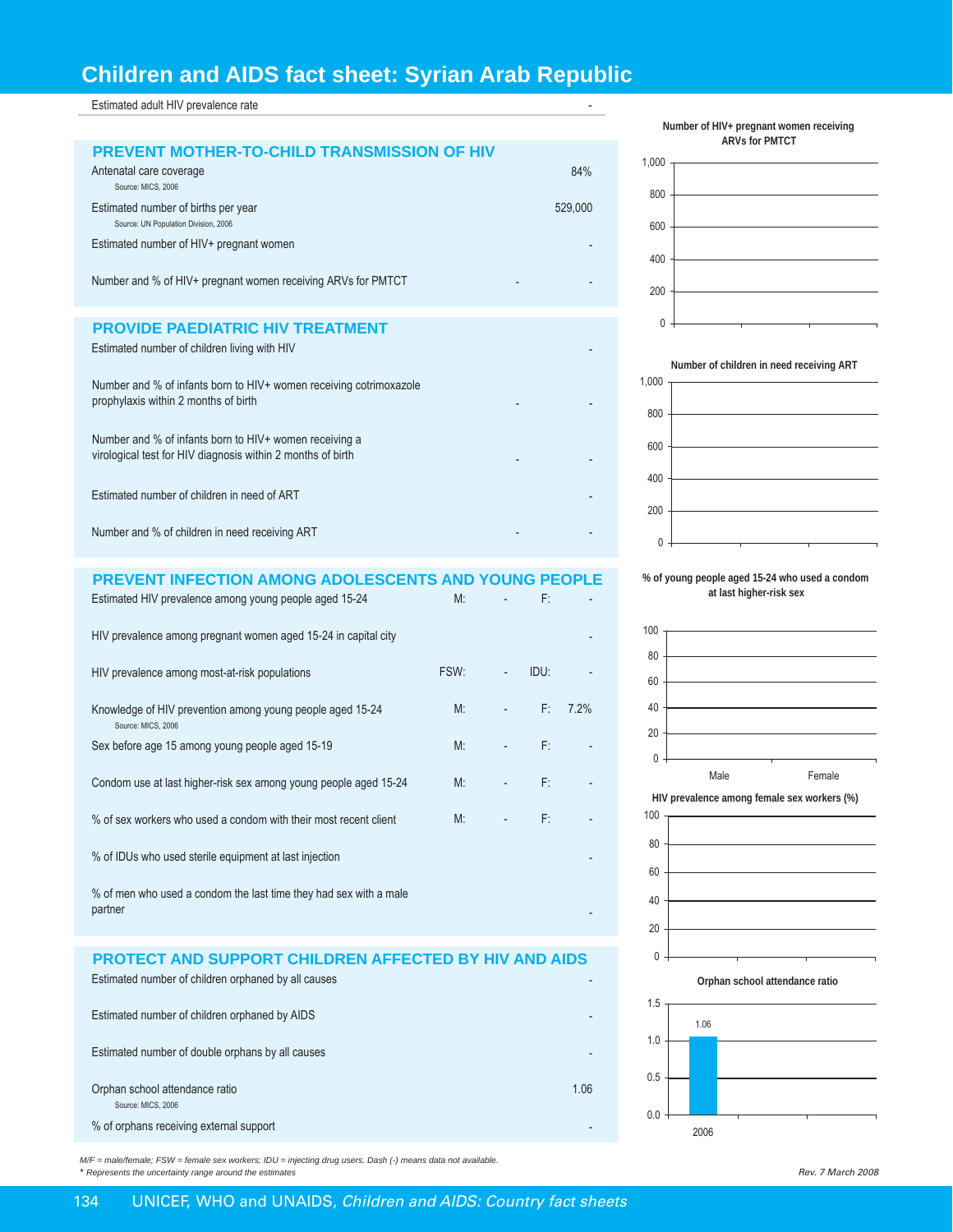## **Children and AIDS fact sheet: Tajikistan**

| Estimated adult HIV prevalence rate                                                                                        | 0.1%                       |                                                       |
|----------------------------------------------------------------------------------------------------------------------------|----------------------------|-------------------------------------------------------|
| Source: UNAIDS, 2006                                                                                                       |                            | Number of HIV+ pregnant wome<br><b>ARVs for PMTCT</b> |
| <b>PREVENT MOTHER-TO-CHILD TRANSMISSION OF HIV</b>                                                                         |                            | 1,000                                                 |
| Antenatal care coverage<br>Source: MICS, 2005                                                                              | 77%                        | 800                                                   |
| Estimated number of births per year<br>Source: UN Population Division, 2006                                                | 185,000                    | 600                                                   |
| Estimated number of HIV+ pregnant women<br>Source: UNAIDS/WHO unpublished estimates, 2007                                  | $200$<br>$[< 100 - 500]$ * | 400                                                   |
| Number and % of HIV+ pregnant women receiving ARVs for PMTCT<br>4                                                          |                            | 200                                                   |
| Source: MOH, 2006                                                                                                          |                            | 4<br>4<br>0                                           |
| <b>PROVIDE PAEDIATRIC HIV TREATMENT</b><br>Estimated number of children living with HIV                                    |                            | 2005<br>2006                                          |
|                                                                                                                            |                            | Number of children in need re<br>1,000                |
| Number and % of infants born to HIV+ women receiving cotrimoxazole<br>prophylaxis within 2 months of birth<br>$\mathbf{0}$ |                            | 800                                                   |
| Source: MOH, 2006<br>Number and % of infants born to HIV+ women receiving a                                                |                            | 600                                                   |
| virological test for HIV diagnosis within 2 months of birth<br>$\mathbf{0}$<br>Source: MOH. 2006                           |                            | 400                                                   |
| Estimated number of children in need of ART                                                                                |                            | 200                                                   |
| Number and % of children in need receiving ART<br>$\mathbf{0}$                                                             |                            | 0                                                     |
| Source: MOH, 2006                                                                                                          |                            | 2006                                                  |
| PREVENT INFECTION AMONG ADOLESCENTS AND YOUNG PEOPLE                                                                       |                            | % of young people aged 15-24 who u                    |
| Estimated HIV prevalence among young people aged 15-24<br>M:                                                               | F:                         | at last higher-risk sex                               |
| HIV prevalence among pregnant women aged 15-24 in capital city                                                             |                            | 100                                                   |
| FSW:<br>HIV prevalence among most-at-risk populations                                                                      | IDU:<br>12.1%              | 80<br>60                                              |
| Source: UNAIDS, 2006<br>M:<br>Knowledge of HIV prevention among young people aged 15-24                                    | F:<br>2.9%                 | 40                                                    |
| Source: MICS, 2005                                                                                                         |                            | 20                                                    |
| M:<br>Sex before age 15 among young people aged 15-19                                                                      | F:                         | 0                                                     |
| Condom use at last higher-risk sex among young people aged 15-24<br>M:                                                     | F:                         | Male                                                  |
| % of sex workers who used a condom with their most recent client<br>M:                                                     | F:                         | HIV prevalence among female sex<br>100                |
|                                                                                                                            |                            | 80                                                    |
| % of IDUs who used sterile equipment at last injection                                                                     |                            | 60                                                    |
| % of men who used a condom the last time they had sex with a male<br>partner                                               |                            | 40                                                    |
|                                                                                                                            |                            | 20                                                    |
| <b>PROTECT AND SUPPORT CHILDREN AFFECTED BY HIV AND AIDS</b>                                                               |                            | 0                                                     |
| Estimated number of children orphaned by all causes                                                                        |                            | Orphan school attendan                                |
| Estimated number of children orphaned by AIDS                                                                              |                            | 1.5                                                   |
| Estimated number of double orphans by all causes                                                                           |                            | 0.92<br>1.0                                           |
| Orphan school attendance ratio                                                                                             | 0.92                       | 0.5                                                   |
| Source: MICS, 2005                                                                                                         |                            | 0.0                                                   |
| % of orphans receiving external support                                                                                    |                            | 2005                                                  |
|                                                                                                                            |                            |                                                       |

\* *Represents the uncertainty range around the estimates M/F* = male/female; FSW = female sex workers; IDU = injecting drug users. Dash (-)

Rev. 7 March 2008

| Number of HIV+ pregnant women receiving<br><b>ARVs for PMTCT</b> |      |      |  |  |  |  |  |
|------------------------------------------------------------------|------|------|--|--|--|--|--|
| 1,000                                                            |      |      |  |  |  |  |  |
| 800                                                              |      |      |  |  |  |  |  |
| 600                                                              |      |      |  |  |  |  |  |
| 400                                                              |      |      |  |  |  |  |  |
| 200                                                              |      |      |  |  |  |  |  |
|                                                                  | 4    | 4    |  |  |  |  |  |
|                                                                  | 2005 | 2006 |  |  |  |  |  |



**% of young people aged 15-24 who used a condom at last higher-risk sex**

| 100 |      |      |                                             |
|-----|------|------|---------------------------------------------|
| 80  |      |      |                                             |
| 60  |      |      |                                             |
| 40  |      |      |                                             |
| 20  |      |      |                                             |
| 0   |      |      |                                             |
|     |      | Male | Female                                      |
|     |      |      | HIV prevalence among female sex workers (%) |
| 100 |      |      |                                             |
|     |      |      |                                             |
| 80  |      |      |                                             |
| 60  |      |      |                                             |
|     |      |      |                                             |
| 40  |      |      |                                             |
| 20  |      |      |                                             |
|     |      |      |                                             |
| 0   |      |      |                                             |
|     |      |      | Orphan school attendance ratio              |
| 1.5 |      |      |                                             |
|     |      |      |                                             |
| 1.0 | 0.92 |      |                                             |
|     |      |      |                                             |
| 0.5 |      |      |                                             |
|     |      |      |                                             |
| 0.0 |      |      |                                             |
|     | 2005 |      |                                             |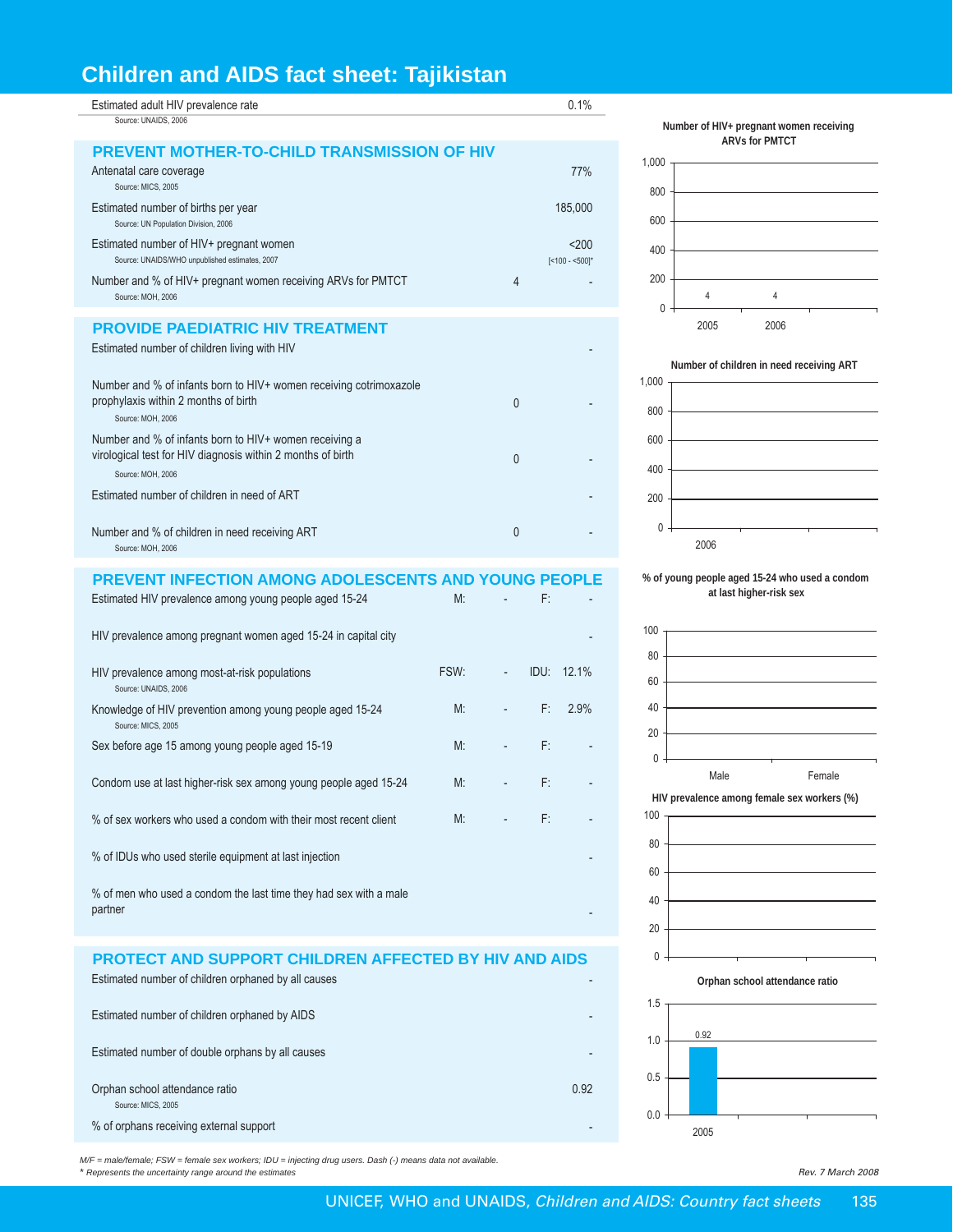## **Children and AIDS fact sheet: Tanzania, United Republic of**

Estimated adult HIV prevalence rate Source: UNAIDS/WHO, 2007

partner

7.0%

-

|                                                                                           |        |                               |        |                               | <b>ARVs for PMTCT</b> |  |
|-------------------------------------------------------------------------------------------|--------|-------------------------------|--------|-------------------------------|-----------------------|--|
| <b>PREVENT MOTHER-TO-CHILD TRANSMISSION OF HIV</b>                                        |        |                               |        |                               |                       |  |
| Antenatal care coverage<br>Source: DHS. 2004-2005                                         |        | 78%                           | 20,000 |                               |                       |  |
|                                                                                           |        |                               | 16,000 |                               |                       |  |
| Estimated number of births per year<br>Source: UN Population Division, 2006               |        | 1,589,000                     | 12,000 |                               |                       |  |
| Estimated number of HIV+ pregnant women<br>Source: UNAIDS/WHO unpublished estimates, 2007 |        | 99.775<br>[92,091 - 107,699]* | 8,000  |                               | 6,202                 |  |
| Number and % of HIV+ pregnant women receiving ARVs for PMTCT                              | 14.758 | 14.8%                         | 4,000  | 1,800                         |                       |  |
| Source: MOH, 2006                                                                         |        | $[13.7\% - 16.0\%]$ *         | 0      |                               |                       |  |
| <b>PROVIDE PAEDIATRIC HIV TREATMENT</b>                                                   |        |                               |        | 2004                          | 2005                  |  |
| Estimated number of children living with HIV                                              |        |                               |        |                               |                       |  |
|                                                                                           |        |                               |        | Number of children in need re |                       |  |
| Number and % of infants born to HIV+ women receiving cotrimoxazole                        |        |                               | 5,000  |                               |                       |  |
| prophylaxis within 2 months of birth                                                      |        |                               | 4,000  |                               |                       |  |
|                                                                                           |        |                               |        |                               | 3.576                 |  |
| Number and % of infants born to HIV+ women receiving a                                    |        |                               | 3,000  |                               |                       |  |
| virological test for HIV diagnosis within 2 months of birth                               |        |                               |        | 2,318                         |                       |  |

| Estimated number of children in need of ART                         |       |  |
|---------------------------------------------------------------------|-------|--|
| Number and % of children in need receiving ART<br>Source: MOH, 2006 | 3.576 |  |

#### **PREVENT INFECTION AMONG ADOLESCENTS AND YOUNG PEOPLE**

| Estimated HIV prevalence among young people aged 15-24                                     |      | 3.0%                     | F:   | 4.0%        | at last liigilei -ilsk sex                |                                           |           |
|--------------------------------------------------------------------------------------------|------|--------------------------|------|-------------|-------------------------------------------|-------------------------------------------|-----------|
| Source: AIS, 2003-2004                                                                     |      |                          |      |             |                                           | $\blacksquare$ 2003                       | ■2004-200 |
| HIV prevalence among pregnant women aged 15-24 in capital city<br>Source: UNAIDS, 2006     |      |                          |      | 8.2%        | 100<br>80                                 |                                           |           |
| HIV prevalence among most-at-risk populations                                              | FSW: | $\overline{\phantom{0}}$ | IDU: |             | 60                                        | 47.1<br>45.5                              | 41.       |
| Knowledge of HIV prevention among young people aged 15-24<br>Source: DHS, 2004-2005        | M:   | 40.3%                    |      | F: 45.2%    | 40<br>20                                  |                                           |           |
| Sex before age 15 among young people aged 15-19<br>Source: DHS, 2004-2005                  | M:   | 13.0%                    |      | F: 11.4%    |                                           |                                           |           |
| Condom use at last higher-risk sex among young people aged 15-24<br>Source: DHS, 2004-2005 | M:   | 45.5%                    |      | $F: 33.8\%$ |                                           | Male<br>HIV prevalence among female sex w |           |
| % of sex workers who used a condom with their most recent client                           | M:   |                          | F:   |             | 100<br>80                                 |                                           |           |
| % of IDUs who used sterile equipment at last injection                                     |      |                          |      |             | 60                                        |                                           |           |
| % of men who used a condom the last time they had sex with a male                          |      |                          |      |             | $\Lambda$ <sup><math>\Lambda</math></sup> |                                           |           |

### **PROTECT AND SUPPORT CHILDREN AFFECTED BY HIV AND AIDS**

| Estimated number of children orphaned by all causes      |      | Orphan school attenda |      |      |
|----------------------------------------------------------|------|-----------------------|------|------|
| Estimated number of children orphaned by AIDS            | -    | 1.5                   |      |      |
| Estimated number of double orphans by all causes         |      | 1.0                   | 0.74 | 0.80 |
| Orphan school attendance ratio<br>Source: DHS, 2004-2005 | 1.02 | 0.5                   |      |      |
| % of orphans receiving external support                  | -    | 0.0                   | 1999 | 2003 |

*M/F = male/female; FSW = female sex workers; IDU = injecting drug users. Dash (-) means data not available.*<br>\* Represents the uncertainty range around the estimates







**% of young people aged 15-24 who used a condom at last higher-risk sex**







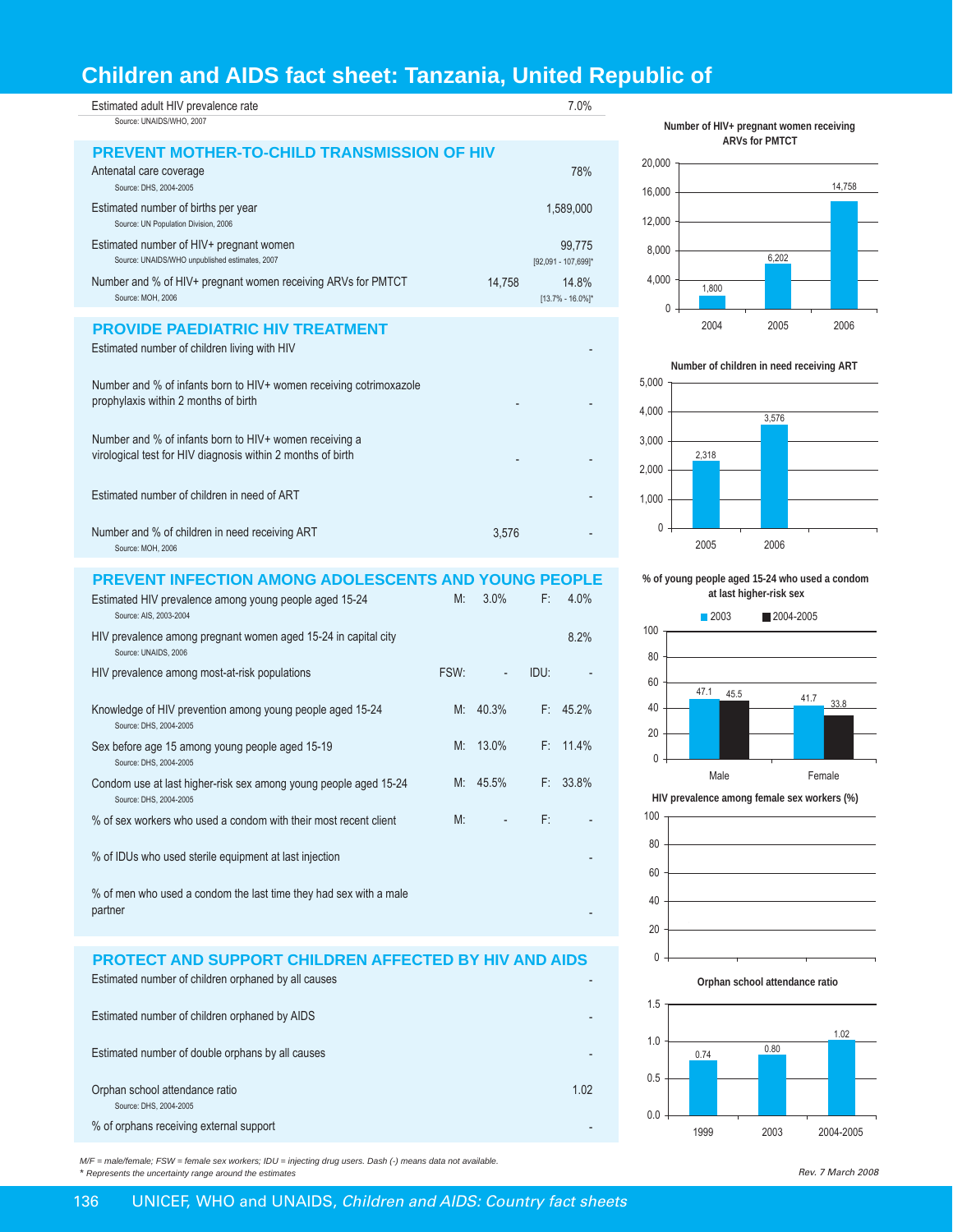# **Children and AIDS fact sheet: Thailand**

| Estimated adult HIV prevalence rate                                                       |       | 1.4%                           |        |                             |                       |  |
|-------------------------------------------------------------------------------------------|-------|--------------------------------|--------|-----------------------------|-----------------------|--|
| Source: UNAIDS, 2006                                                                      |       |                                |        | Number of HIV+ pregnant wom | <b>ARVs for PMTCT</b> |  |
| <b>PREVENT MOTHER-TO-CHILD TRANSMISSION OF HIV</b>                                        |       |                                | 10.000 |                             |                       |  |
| Antenatal care coverage                                                                   |       | 98%                            |        |                             |                       |  |
| Source: MICS, 2005-2006                                                                   |       |                                | 8,000  |                             |                       |  |
| Estimated number of births per year                                                       |       | 936.000                        | 6,000  |                             |                       |  |
| Source: UN Population Division, 2006                                                      |       |                                |        | 5,020                       | 5,081                 |  |
| Estimated number of HIV+ pregnant women<br>Source: UNAIDS/WHO unpublished estimates, 2007 |       | 5.796<br>$[4, 118 - 7, 983]$ * | 4.000  |                             |                       |  |
|                                                                                           |       |                                | 2,000  |                             |                       |  |
| Number and % of HIV+ pregnant women receiving ARVs for PMTCT<br>Source: MOH, 2006         | 4.305 | 74.3%<br>$[53.9\% - 95.0\%]$ * |        |                             |                       |  |
|                                                                                           |       |                                |        |                             |                       |  |
| <b>PROVIDE PAEDIATRIC HIV TREATMENT</b>                                                   |       |                                |        | 2004                        | 2005                  |  |
|                                                                                           |       |                                |        |                             |                       |  |

Estimated number of children living with HIV

|                                                                    |       |        |       | Number of children in need re |
|--------------------------------------------------------------------|-------|--------|-------|-------------------------------|
| Number and % of infants born to HIV+ women receiving cotrimoxazole |       | 10.000 |       |                               |
| prophylaxis within 2 months of birth                               |       | 8.000  |       |                               |
| Number and % of infants born to HIV+ women receiving a             |       | 6.000  | 6.495 | 6.298                         |
| virological test for HIV diagnosis within 2 months of birth        |       | 4,000  |       |                               |
| Estimated number of children in need of ART                        |       |        |       |                               |
|                                                                    |       | 2.000  |       |                               |
| Number and % of children in need receiving ART                     | 6.298 | 0      |       |                               |
| Source: MOH, 2006                                                  |       |        | 2005  | 2006                          |

#### **PREVENT INFECTION AMONG ADOLESCENTS AND YOUNG PEOPLE**

| Estimated HIV prevalence among young people aged 15-24                | M:   |                          | F: |            |     | at last liigilei -ilsk s       |
|-----------------------------------------------------------------------|------|--------------------------|----|------------|-----|--------------------------------|
| HIV prevalence among pregnant women aged 15-24 in capital city        |      |                          |    |            | 100 |                                |
|                                                                       | FSW: | 4.3%                     |    | IDU: 38.0% | 80  |                                |
| HIV prevalence among most-at-risk populations<br>Source: UNAIDS, 2006 |      |                          |    |            | 60  |                                |
| Knowledge of HIV prevention among young people aged 15-24             | M:   | $\overline{\phantom{a}}$ |    | F: 46.1%   | 40  |                                |
| Source: MICS, 2005-2006                                               |      |                          |    |            | 20  |                                |
| Sex before age 15 among young people aged 15-19                       | M:   |                          | F: |            | 0   |                                |
| Condom use at last higher-risk sex among young people aged 15-24      | M:   |                          | F: |            |     | Male                           |
|                                                                       |      |                          |    |            |     | HIV prevalence among female se |
| % of sex workers who used a condom with their most recent client      | M:   |                          | F: |            | 100 |                                |
|                                                                       |      |                          |    |            | 80  |                                |
| % of IDUs who used sterile equipment at last injection                |      |                          |    | 18.8%      | 60  |                                |
| Source: UNAIDS, 2006                                                  |      |                          |    |            |     |                                |
| % of men who used a condom the last time they had sex with a male     |      |                          |    |            | 40  |                                |
| partner                                                               |      |                          |    |            | 20  |                                |

## **PROTECT AND SUPPORT CHILDREN AFFECTED BY HIV AND AIDS**

| Estimated number of children orphaned by all causes       | $\overline{\phantom{0}}$ | Orphan school attenda |           |  |
|-----------------------------------------------------------|--------------------------|-----------------------|-----------|--|
| Estimated number of children orphaned by AIDS             | -                        | 1.5                   |           |  |
| Estimated number of double orphans by all causes          | -                        | 1.0                   | 0.99      |  |
| Orphan school attendance ratio<br>Source: MICS, 2005-2006 | 0.99                     | 0.5                   |           |  |
| % of orphans receiving external support                   | -                        | 0.0                   | 2005 2006 |  |

*M/F = male/female; FSW = female sex workers; IDU = injecting drug users. Dash (-) means data not available.*

\* *Represents the uncertainty range around the estimates*

**Number of HIV+ pregnant women receiving ARVs for PMTCT**





**% of young people aged 15-24 who used a condom at last higher-risk sex**



Rev. 7 March 2008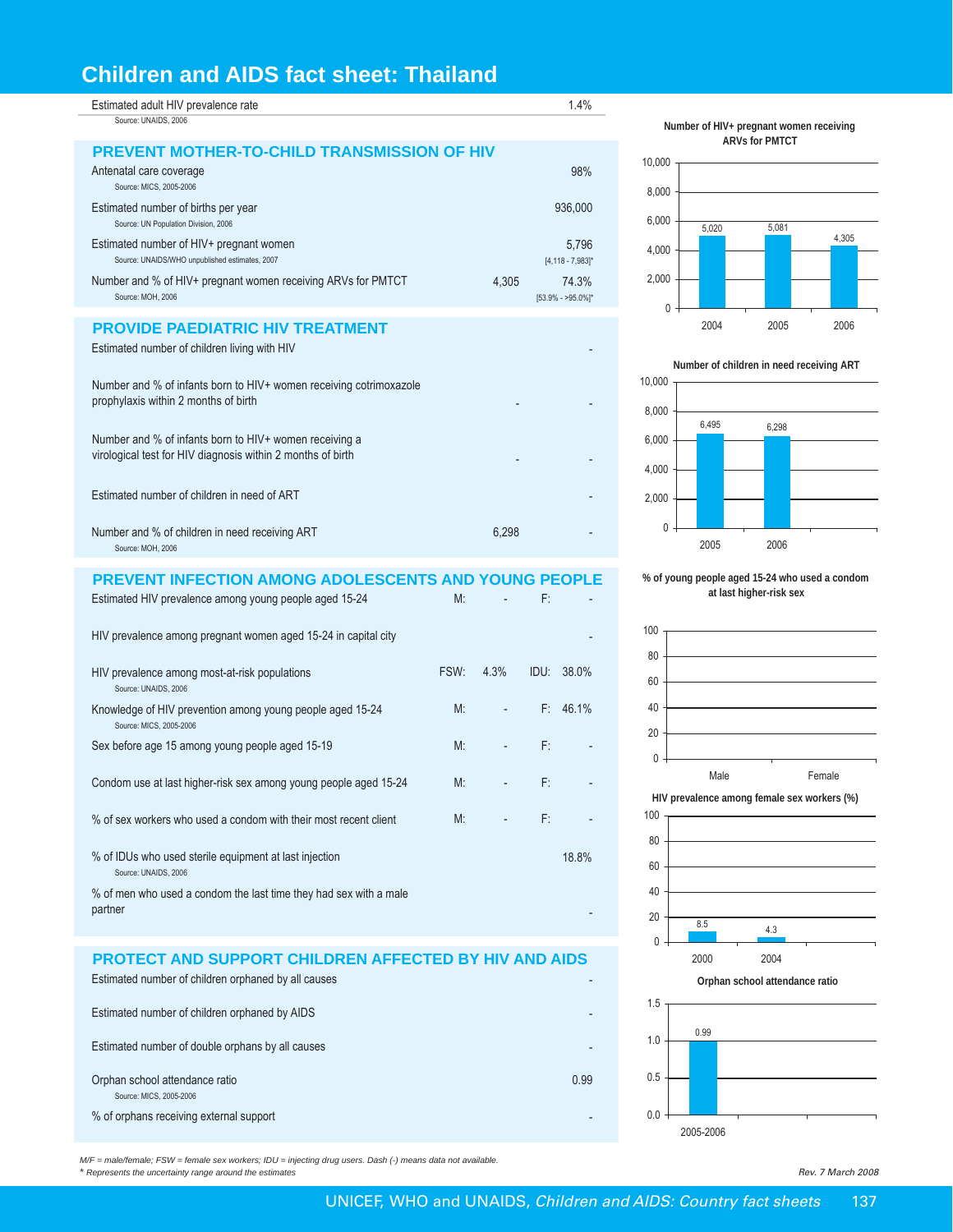## **Children and AIDS fact sheet: The former Yugoslav Republic of Macedonia**

| Estimated adult HIV prevalence rate                                            |      |          |      | $< 0.1\%$   |                                              |
|--------------------------------------------------------------------------------|------|----------|------|-------------|----------------------------------------------|
| Source: UNAIDS, 2006                                                           |      |          |      |             | Number of HIV+ pregnant women receiving      |
| PREVENT MOTHER-TO-CHILD TRANSMISSION OF HIV                                    |      |          |      |             | <b>ARVs for PMTCT</b>                        |
| Antenatal care coverage                                                        |      |          |      | 81%         | 1,000                                        |
| Source: Safe Motherhood Needs Assessment, 2000                                 |      |          |      |             |                                              |
| Estimated number of births per year                                            |      |          |      | 23,000      | 800                                          |
| Source: UN Population Division, 2006                                           |      |          |      |             | 600                                          |
| Estimated number of HIV+ pregnant women                                        |      |          |      |             |                                              |
|                                                                                |      |          |      |             | 400                                          |
| Number and % of HIV+ pregnant women receiving ARVs for PMTCT                   |      |          |      |             | 200                                          |
|                                                                                |      |          |      |             |                                              |
| <b>PROVIDE PAEDIATRIC HIV TREATMENT</b>                                        |      |          |      |             | 0                                            |
| Estimated number of children living with HIV                                   |      |          |      |             |                                              |
|                                                                                |      |          |      |             | Number of children in need receiving ART     |
| Number and % of infants born to HIV+ women receiving cotrimoxazole             |      |          |      |             | 1,000                                        |
| prophylaxis within 2 months of birth                                           |      |          |      |             | 800                                          |
| Number and % of infants born to HIV+ women receiving a                         |      |          |      |             |                                              |
| virological test for HIV diagnosis within 2 months of birth                    |      |          |      |             | 600                                          |
|                                                                                |      |          |      |             | 400                                          |
| Estimated number of children in need of ART                                    |      |          |      |             |                                              |
|                                                                                |      |          |      |             | 200                                          |
| Number and % of children in need receiving ART                                 |      |          |      |             | 0                                            |
|                                                                                |      |          |      |             |                                              |
| PREVENT INFECTION AMONG ADOLESCENTS AND YOUNG PEOPLE                           |      |          |      |             | % of young people aged 15-24 who used a cond |
| Estimated HIV prevalence among young people aged 15-24                         | M:   |          | F:   |             | at last higher-risk sex                      |
|                                                                                |      |          |      |             | ■2005                                        |
| HIV prevalence among pregnant women aged 15-24 in capital city                 |      |          |      |             | 100                                          |
|                                                                                |      |          |      |             | 80<br>69.8                                   |
| HIV prevalence among most-at-risk populations                                  | FSW: |          | IDU: |             | 60                                           |
| Knowledge of HIV prevention among young people aged 15-24                      | M:   |          |      | $F: 26.6\%$ | 40                                           |
| Source: MICS, 2005-2006                                                        |      |          |      |             |                                              |
| Sex before age 15 among young people aged 15-19                                | M:   |          | F:   | 0.6%        | 20                                           |
| Source: MICS, 2005-2006                                                        |      |          |      |             | $\mathbf{0}$                                 |
| Condom use at last higher-risk sex among young people aged 15-24               | M:   |          | F:   | 69.8%       | Male<br>Female                               |
| Source: MICS. 2005-2006                                                        |      |          |      |             | HIV prevalence among female sex workers (%)  |
| % of sex workers who used a condom with their most recent client               |      | M: 87.5% |      | F: 84.4%    | 100                                          |
| Source: UNAIDS, 2006                                                           |      |          |      |             | 80                                           |
| % of IDUs who used sterile equipment at last injection<br>Source: UNAIDS, 2006 |      |          |      | 28.7%       | 60                                           |
| % of men who used a condom the last time they had sex with a male              |      |          |      |             |                                              |
| partner                                                                        |      |          |      | 29.2%       | 40                                           |
| Source: UNAIDS, 2006                                                           |      |          |      |             | 20                                           |
|                                                                                |      |          |      |             | 0                                            |
| PROTECT AND SUPPORT CHILDREN AFFECTED BY HIV AND AIDS                          |      |          |      |             |                                              |

#### Estimated number of children orphaned by all causes Estimated number of children orphaned by AIDS Estimated number of double orphans by all causes Orphan school attendance ratio Source: MICS, 2005-2006 % of orphans receiving external support - - - 0.98 -

**Number of children in need receiving ART**  $\blacksquare$  ZUUS  $80 +$  $2006$ 0.98 1.0 1.5 **Orphan school attendance ratio** 69.8 Female  $5<sup>0</sup>$ **% of young people aged 15-24 who used a condom higher-risk sex** *Higheriang* female sex workers (%)



\* *Represents the uncertainty range around the estimates M/F = male/female; FSW = female sex workers; IDU = injecting drug users. Year refers to the year of data, not publication date. Dash (-) means data not available.*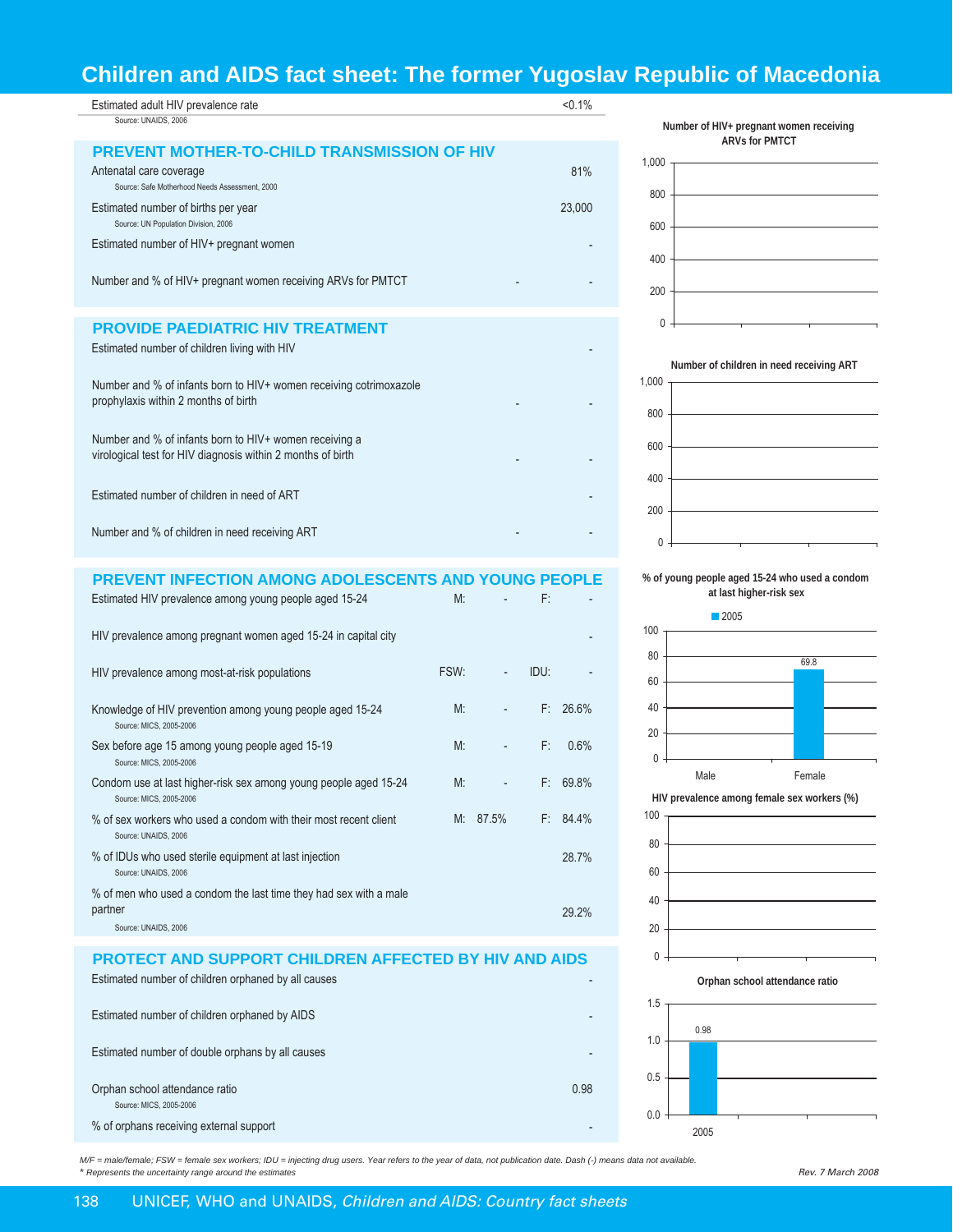## **Children and AIDS fact sheet: Timor-Leste**

### Estimated adult HIV prevalence rate

|                                                                                                                |      |      |        |                | Number of HIV+ pregnant wome<br><b>ARVs for PMTCT</b> |
|----------------------------------------------------------------------------------------------------------------|------|------|--------|----------------|-------------------------------------------------------|
| PREVENT MOTHER-TO-CHILD TRANSMISSION OF HIV                                                                    |      |      |        | 1,000          |                                                       |
| Antenatal care coverage<br>Source: DHS, 2003                                                                   |      |      | 61%    | 800            |                                                       |
| Estimated number of births per year                                                                            |      |      | 46,000 |                |                                                       |
| Source: UN Population Division, 2006<br>Estimated number of HIV+ pregnant women                                |      |      |        | 600            |                                                       |
|                                                                                                                |      |      |        | 400            |                                                       |
| Number and % of HIV+ pregnant women receiving ARVs for PMTCT                                                   |      |      |        | 200            |                                                       |
| <b>PROVIDE PAEDIATRIC HIV TREATMENT</b>                                                                        |      |      |        | 0              |                                                       |
| Estimated number of children living with HIV                                                                   |      |      |        |                |                                                       |
|                                                                                                                |      |      |        | 1,000          | Number of children in need re                         |
| Number and % of infants born to HIV+ women receiving cotrimoxazole<br>prophylaxis within 2 months of birth     |      |      |        | 800            |                                                       |
| Number and % of infants born to HIV+ women receiving a                                                         |      |      |        |                |                                                       |
| virological test for HIV diagnosis within 2 months of birth                                                    |      |      |        | 600            |                                                       |
| Estimated number of children in need of ART                                                                    |      |      |        | 400            |                                                       |
|                                                                                                                |      |      |        | 200            |                                                       |
| Number and % of children in need receiving ART                                                                 |      |      |        | 0              |                                                       |
|                                                                                                                |      |      |        |                | % of young people aged 15-24 who u                    |
| PREVENT INFECTION AMONG ADOLESCENTS AND YOUNG PEOPLE<br>Estimated HIV prevalence among young people aged 15-24 | M:   | F:   |        |                | at last higher-risk sex                               |
|                                                                                                                |      |      |        | 100            |                                                       |
| HIV prevalence among pregnant women aged 15-24 in capital city                                                 |      |      |        | 80             |                                                       |
| HIV prevalence among most-at-risk populations                                                                  | FSW: | IDU: |        | 60             |                                                       |
| Knowledge of HIV prevention among young people aged 15-24                                                      | M:   | F:   |        | 40             |                                                       |
|                                                                                                                |      |      |        | 20             |                                                       |
| Sex before age 15 among young people aged 15-19                                                                | M:   | F:   |        | $\mathbf{0}$   |                                                       |
| Condom use at last higher-risk sex among young people aged 15-24                                               | M:   | F:   |        |                | Male                                                  |
| % of sex workers who used a condom with their most recent client                                               | M:   | F:   |        | 100            | HIV prevalence among female sex                       |
|                                                                                                                |      |      |        | 80             |                                                       |
| % of IDUs who used sterile equipment at last injection                                                         |      |      |        | 60             |                                                       |
| % of men who used a condom the last time they had sex with a male                                              |      |      |        | 40             |                                                       |
| partner                                                                                                        |      |      |        | 20             |                                                       |
|                                                                                                                |      |      |        | 0              |                                                       |
| PROTECT AND SUPPORT CHILDREN AFFECTED BY HIV AND AIDS<br>Estimated number of children orphaned by all causes   |      |      |        |                | Orphan school attendan                                |
|                                                                                                                |      |      |        | 1.5            |                                                       |
| Estimated number of children orphaned by AIDS                                                                  |      |      |        |                |                                                       |
| Estimated number of double orphans by all causes                                                               |      |      |        | 1.0            |                                                       |
| Orphan school attendance ratio                                                                                 |      |      |        | 0.5            |                                                       |
|                                                                                                                |      |      |        |                |                                                       |
| % of orphans receiving external support                                                                        |      |      |        | 0 <sub>0</sub> |                                                       |

**Number of children in need receiving ART**  $80 \leftarrow$ 2006 8906 8906 8906 8906 8906 8906 8906 0 200 400 600 800  $\pmb{0}$ 200 400 600 800 1,000  $0 -$ 20 40 60 80 100 Male **Female % of young people aged 15-24 who used a condom at last higher-risk sex** 60 80 100 **HIV prevalence among female sex workers (%)**

**Number of HIV+ pregnant women receiving ARVs for PMTCT**



| 1.0     |  |  |
|---------|--|--|
|         |  |  |
| 0.5     |  |  |
| $0.0 -$ |  |  |

\* Represents the uncertainty range around the estimates *M/F = male/female; FSW = female sex workers; IDU = injecting drug users. Dash (-) means data not available.*

Rev. 7 March 2008

-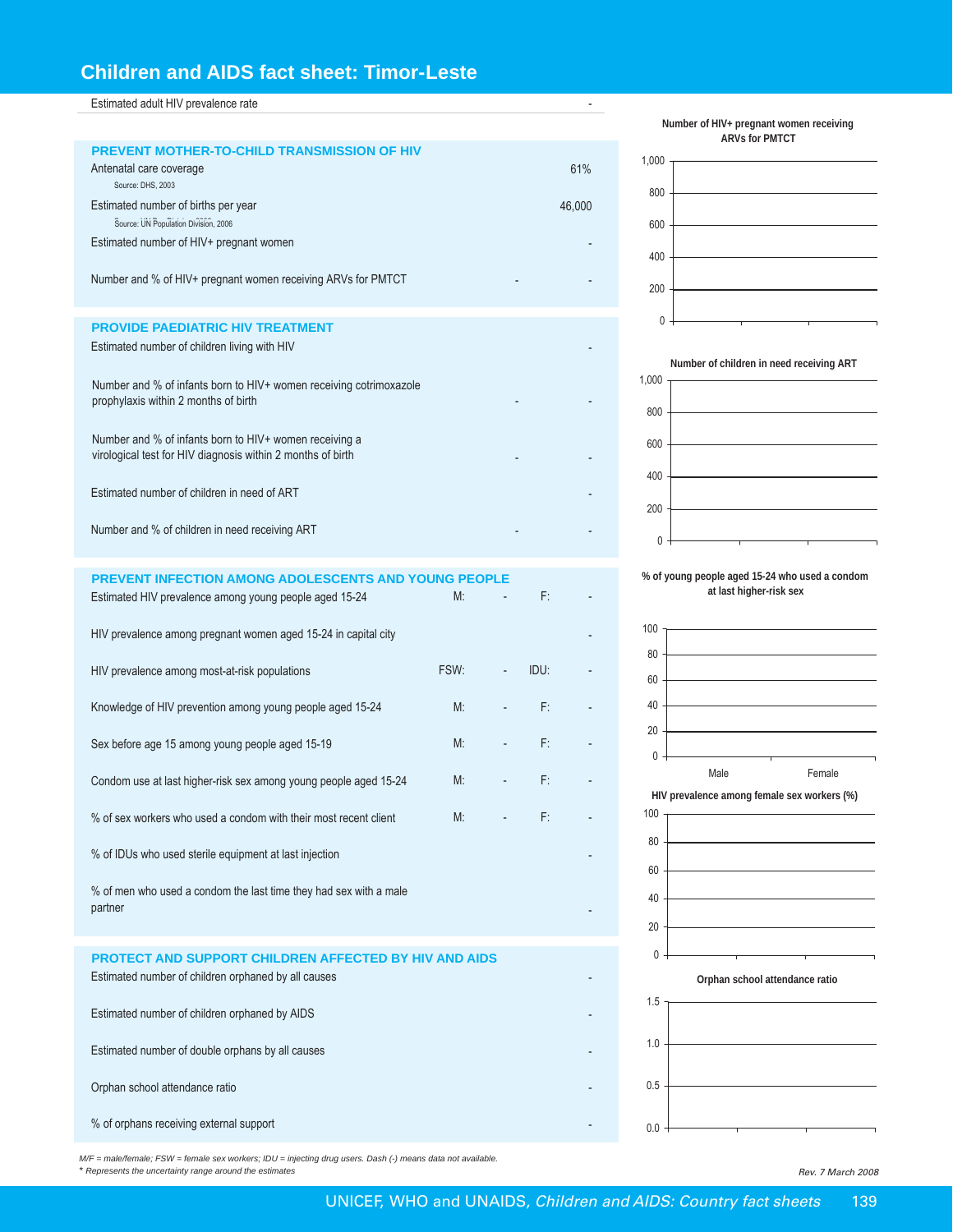## **Children and AIDS fact sheet: Togo**

| Estimated adult HIV prevalence rate                                                    |    |              |      | 3.2%                 |              |                                     |                         |
|----------------------------------------------------------------------------------------|----|--------------|------|----------------------|--------------|-------------------------------------|-------------------------|
| Source: UNAIDS, 2006                                                                   |    |              |      |                      |              |                                     |                         |
| <b>PREVENT MOTHER-TO-CHILD TRANSMISSION OF HIV</b>                                     |    |              |      |                      |              | Number of HIV+ pregnant women       |                         |
| Antenatal care coverage                                                                |    |              |      | 84%                  |              |                                     | <b>ARVs for PMTCT</b>   |
| Source: MICS, 2006                                                                     |    |              |      |                      | 1,000        |                                     |                         |
| Estimated number of births per year                                                    |    |              |      | 242,000              | 800          |                                     |                         |
| Source: UN Population Division, 2006                                                   |    |              |      |                      |              |                                     | 720                     |
| Estimated number of HIV+ pregnant women                                                |    |              |      | 7,937                | 600          |                                     |                         |
| Source: UNAIDS/WHO unpublished estimates, 2007                                         |    |              |      | $[6,535 - 10,011]$ * | 400          |                                     |                         |
| Number and % of HIV+ pregnant women receiving ARVs for PMTCT                           |    | 910          |      | 11.5%                | 200          | 180                                 |                         |
| Source: MOH, 2006                                                                      |    |              |      | $[9.1\% - 13.9\%]$ * |              |                                     |                         |
|                                                                                        |    |              |      |                      | $\mathbf{0}$ |                                     |                         |
| <b>PROVIDE PAEDIATRIC HIV TREATMENT</b>                                                |    |              |      |                      |              | 2004                                | 2005                    |
| Estimated number of children living with HIV                                           |    |              |      |                      |              |                                     |                         |
|                                                                                        |    |              |      |                      |              | Number of children in need rece     |                         |
| Number and % of infants born to HIV+ women receiving cotrimoxazole                     |    |              |      |                      | 1,000        |                                     |                         |
| prophylaxis within 2 months of birth                                                   |    | 462          |      |                      | 800          |                                     |                         |
| Source: MOH, 2006                                                                      |    |              |      |                      |              |                                     |                         |
| Number and % of infants born to HIV+ women receiving a                                 |    |              |      |                      | 600          |                                     |                         |
| virological test for HIV diagnosis within 2 months of birth<br>Source: MOH, 2006       |    | $\mathbf{0}$ |      |                      | 400          |                                     |                         |
| Estimated number of children in need of ART                                            |    |              |      |                      |              |                                     | 258                     |
|                                                                                        |    |              |      |                      | 200          | 101                                 |                         |
| Number and % of children in need receiving ART                                         |    | 258          |      |                      | 0            |                                     |                         |
| Source: MOH. 2006                                                                      |    |              |      |                      |              | 2005                                | 2006                    |
|                                                                                        |    |              |      |                      |              |                                     |                         |
| PREVENT INFECTION AMONG ADOLESCENTS AND YOUNG PEOPLE                                   |    |              |      |                      |              | % of young people aged 15-24 who us |                         |
| Estimated HIV prevalence among young people aged 15-24                                 | M: | 0.8%         | F:   | 2.2%                 |              |                                     | at last higher-risk sex |
| Source: UNAIDS, 2006                                                                   |    |              |      |                      |              | ■ 1998                              | $\blacksquare$ 2006     |
| HIV prevalence among pregnant women aged 15-24 in capital city                         |    |              |      | 9.3%                 | 100          |                                     |                         |
| Source: UNAIDS, 2006                                                                   |    |              |      |                      | 80           |                                     |                         |
| HIV prevalence among most-at-risk populations                                          |    | FSW: 53.9%   | IDU: |                      | 60           |                                     |                         |
| Source: UNAIDS, 2006                                                                   |    |              |      |                      |              | 41.0                                |                         |
| Knowledge of HIV prevention among young people aged 15-24                              | M: |              | F: I | 28.3%                | 40           |                                     | 22                      |
| Source: MICS, 2006                                                                     |    |              |      |                      | 20           |                                     |                         |
| Sex before age 15 among young people aged 15-19<br>Source: MICS, 2006                  | M: |              |      | F: 12.4%             | 0            |                                     |                         |
|                                                                                        |    |              |      |                      |              | Male                                |                         |
| Condom use at last higher-risk sex among young people aged 15-24<br>Source: MICS, 2006 | M: |              | Н.   | 49.9%                |              | HIV prevalence among female sex w   |                         |
| % of sex workers who used a condom with their most recent client                       | M: |              | F:   |                      | 100          |                                     |                         |
|                                                                                        |    |              |      |                      |              |                                     |                         |
| % of IDUs who used sterile equipment at last injection                                 |    |              |      |                      | 80           |                                     |                         |
|                                                                                        |    |              |      |                      | 60           | 53.9                                |                         |
| % of men who used a condom the last time they had sex with a male                      |    |              |      |                      | 40           |                                     |                         |
| partner                                                                                |    |              |      |                      |              |                                     |                         |
|                                                                                        |    |              |      |                      | 20           |                                     |                         |
|                                                                                        |    |              |      |                      |              |                                     |                         |

### **PROTECT AND SUPPORT CHILDREN AFFECTED BY HIV AND AIDS**

| Estimated number of children orphaned by all causes  | $\overline{\phantom{0}}$ | Orphan school attenda |      |      |
|------------------------------------------------------|--------------------------|-----------------------|------|------|
| Estimated number of children orphaned by AIDS        | -                        | 1.5                   |      |      |
| Estimated number of double orphans by all causes     | $\overline{\phantom{0}}$ | 1.0                   | 0.87 | 0.96 |
| Orphan school attendance ratio<br>Source: MICS, 2006 | 0.94                     | 0.5                   |      |      |
| % of orphans receiving external support              |                          | 0.0                   | 1000 | 0000 |

#### \* *Represents the uncertainty range around the estimates M/F = male/female; FSW = female sex workers; IDU = injecting drug users. Dash (-) means data not available.*

**Number of HIV+ pregnant women receiving ARVs for PMTCT**





**% of young people aged 15-24 who used a condom at last higher-risk sex**











140 UNICEF, WHO and UNAIDS, Children and AIDS: Country fact sheets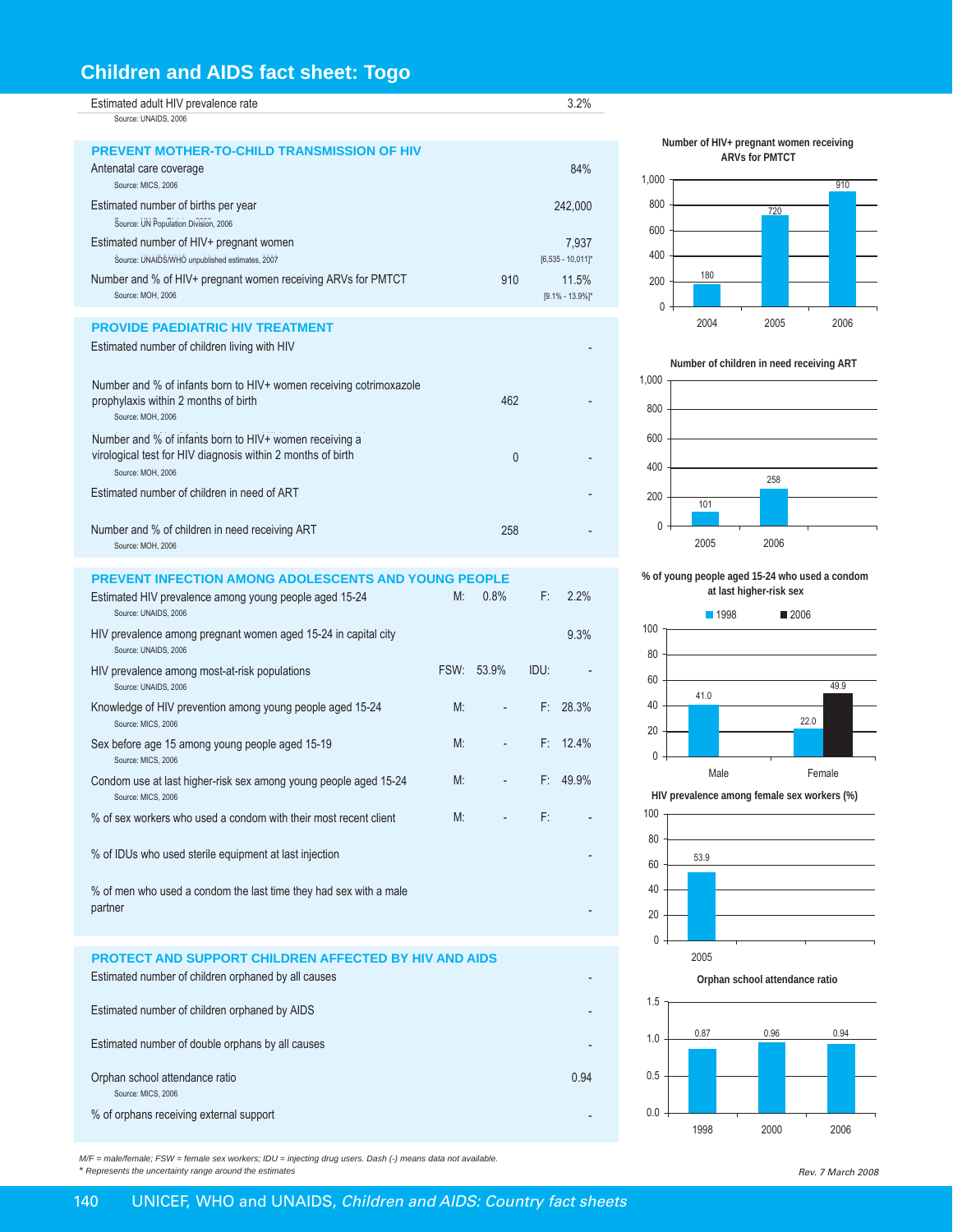### Estimated adult HIV prevalence rate

### **PREVENT MOTHER-TO-CHILD TRANSMISSION OF HIV**

| Antenatal care coverage                                                                  |     |  |
|------------------------------------------------------------------------------------------|-----|--|
|                                                                                          | 800 |  |
| Estimated number of births per year<br>3,000                                             |     |  |
| Source: UN Population Division, 2006                                                     | 600 |  |
| Estimated number of HIV+ pregnant women                                                  |     |  |
|                                                                                          | 400 |  |
| Number and % of HIV+ pregnant women receiving ARVs for PMTCT<br>$\overline{\phantom{a}}$ |     |  |
|                                                                                          | 200 |  |

### **PROVIDE PAEDIATRIC HIV TREATMENT**

| Estimated number of children living with HIV |                              |
|----------------------------------------------|------------------------------|
|                                              | Number of children in need r |

Number and % of infants born to HIV+ women receiving cotrimoxazole Number and % of infants born to HIV+ women receiving cotrimoxazole prophylaxis within 6 weeks of birth <sup>2007</sup> <sup>1090</sup> prophylaxis within 2 months of birth

Number and % of infants born to HIV+ women receiving a Number and % of infants born to HIV+ women receiving a virological test for HIV diagnosis within 2 months of birth Estimated number of children in need of ART

Number and % of children in need receiving ART

## **PREVENT INFECTION AMONG ADOLESCENTS AND YOUNG PEOPLE**

| Estimated HIV prevalence among young people aged 15-24           | M:   | F:   | at last liigilei -ilsk s       |  |
|------------------------------------------------------------------|------|------|--------------------------------|--|
| HIV prevalence among pregnant women aged 15-24 in capital city   |      |      | 100                            |  |
| HIV prevalence among most-at-risk populations                    | FSW: | IDU: | 80                             |  |
|                                                                  |      |      | 60                             |  |
| Knowledge of HIV prevention among young people aged 15-24        | M:   | F:   | 40                             |  |
| Sex before age 15 among young people aged 15-19                  | M:   | F:   | 20                             |  |
|                                                                  |      |      | 0                              |  |
| Condom use at last higher-risk sex among young people aged 15-24 | M:   | F:   | Male                           |  |
|                                                                  |      |      | HIV prevalence among female se |  |
| % of sex workers who used a condom with their most recent client | M:   | F:   | 100                            |  |
| % of IDUs who used sterile equipment at last injection           |      |      | 80                             |  |
|                                                                  |      |      | 60                             |  |
|                                                                  |      |      |                                |  |

% of men who used a condom the last time they had sex with a male partner

## **PROTECT AND SUPPORT CHILDREN AFFECTED BY HIV AND AIDS**

| Estimated number of children orphaned by all causes | $\overline{\phantom{0}}$ | Orphan school attenda |
|-----------------------------------------------------|--------------------------|-----------------------|
| Estimated number of children orphaned by AIDS       |                          | 1.5                   |
| Estimated number of double orphans by all causes    | -                        | 1.0                   |
| Orphan school attendance ratio                      |                          | 0.5                   |
| % of orphans receiving external support             |                          | 0.0                   |

 $*$  Represents the uncertainty range around the estimates *M/F = male/female; FSW = female sex workers; IDU = injecting drug users. Dash (-) means data not available.*

Rev. 7 March 2008

| <b>ARVs for PMTCT</b> |  |  |  |  |  |
|-----------------------|--|--|--|--|--|
| 1,000                 |  |  |  |  |  |
| 800                   |  |  |  |  |  |
| 600                   |  |  |  |  |  |
| 4U                    |  |  |  |  |  |

**Number of HIV+ pregnant women receiving** 

**Number of children in need receiving ART**  $0$ . 200 400 600 800 1,000

**% of young people aged 15-24 who used a condom at last higher-risk sex**

| 100 |                                             |
|-----|---------------------------------------------|
| 80  |                                             |
| 60  |                                             |
| 40  |                                             |
| 20  |                                             |
| 0   |                                             |
|     | Male<br>Female                              |
|     | HIV prevalence among female sex workers (%) |
| 100 |                                             |
| 80  |                                             |
| 60  |                                             |
| 40  |                                             |
| 20  |                                             |
| 0   | Ť<br>Ť                                      |
|     |                                             |
|     | Orphan school attendance ratio              |
| 1.5 |                                             |
| 1.0 |                                             |
|     |                                             |
| 0.5 |                                             |
| 0.0 | T<br>T                                      |
|     |                                             |

-

- -

- -

- -

-

 $\Omega$ 200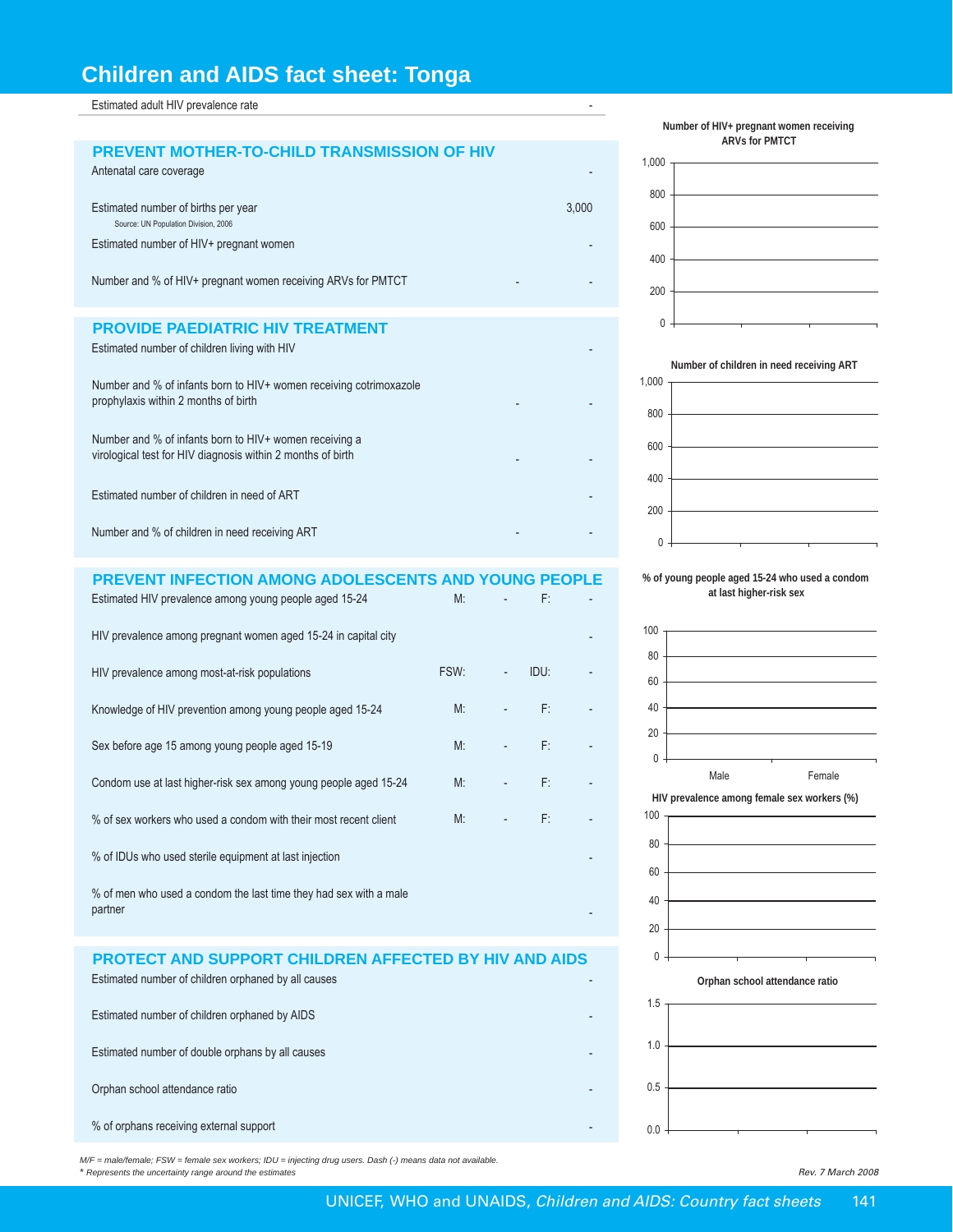# **Children and AIDS fact sheet: Trinidad and Tobago**

| Estimated adult HIV prevalence rate                                                                        | 2.6%                     |            |                                                               |
|------------------------------------------------------------------------------------------------------------|--------------------------|------------|---------------------------------------------------------------|
| Source: UNAIDS, 2006                                                                                       |                          |            | Number of HIV+ pregnant wome<br><b>ARVs for PMTCT</b>         |
| <b>PREVENT MOTHER-TO-CHILD TRANSMISSION OF HIV</b>                                                         |                          | 1,000      |                                                               |
| Antenatal care coverage<br>Source: MICS, 2006                                                              | 96%                      |            |                                                               |
| Estimated number of births per year<br>Source: UN Population Division, 2006                                | 20,000                   | 800        |                                                               |
| Estimated number of HIV+ pregnant women<br>Source: UNAIDS/WHO unpublished estimates, 2007                  | 200<br>$[< 100 - 500]$ * | 600<br>400 |                                                               |
| Number and % of HIV+ pregnant women receiving ARVs for PMTCT                                               |                          | 200        |                                                               |
|                                                                                                            |                          |            |                                                               |
| <b>PROVIDE PAEDIATRIC HIV TREATMENT</b><br>Estimated number of children living with HIV                    |                          | 0          |                                                               |
|                                                                                                            |                          | 1.000      | Number of children in need re                                 |
| Number and % of infants born to HIV+ women receiving cotrimoxazole<br>prophylaxis within 2 months of birth |                          | 800        |                                                               |
| Number and % of infants born to HIV+ women receiving a                                                     |                          | 600        |                                                               |
| virological test for HIV diagnosis within 2 months of birth                                                |                          |            |                                                               |
| Estimated number of children in need of ART                                                                |                          | 400        |                                                               |
|                                                                                                            |                          | 200        |                                                               |
| Number and % of children in need receiving ART                                                             |                          | 0          |                                                               |
| <b>PREVENT INFECTION AMONG ADOLESCENTS AND</b>                                                             | UNG PEOPLE               |            | % of young people aged 15-24 who u<br>at last higher-risk sex |
| M:<br>Estimated HIV prevalence among young people aged 15-24                                               | F:                       |            | $\blacksquare$ 2006                                           |
|                                                                                                            |                          |            |                                                               |

|                                                                   |      |                          |      |       | 100                                       |                                |
|-------------------------------------------------------------------|------|--------------------------|------|-------|-------------------------------------------|--------------------------------|
| HIV prevalence among pregnant women aged 15-24 in capital city    |      |                          |      |       |                                           |                                |
|                                                                   |      |                          |      |       | 80                                        |                                |
| HIV prevalence among most-at-risk populations                     | FSW: |                          | IDU: |       | 60                                        |                                |
|                                                                   |      |                          |      |       |                                           |                                |
| Knowledge of HIV prevention among young people aged 15-24         | M:   | $\overline{\phantom{a}}$ | F:   | 53.6% | 40                                        |                                |
| Source: MICS, 2006                                                |      |                          |      |       | 20                                        |                                |
| Sex before age 15 among young people aged 15-19                   | M:   | $\overline{\phantom{a}}$ | F:   | 4.7%  |                                           |                                |
| Source: MICS, 2006                                                |      |                          |      |       | 0                                         |                                |
| Condom use at last higher-risk sex among young people aged 15-24  | M:   | $\overline{a}$           | F:   | 51.2% |                                           | Male                           |
| Source: MICS, 2006                                                |      |                          |      |       |                                           | HIV prevalence among female se |
| % of sex workers who used a condom with their most recent client  | M:   |                          | F:   |       | 100                                       |                                |
|                                                                   |      |                          |      |       |                                           |                                |
| % of IDUs who used sterile equipment at last injection            |      |                          |      |       | 80                                        |                                |
|                                                                   |      |                          |      |       | 60                                        |                                |
|                                                                   |      |                          |      |       |                                           |                                |
| % of men who used a condom the last time they had sex with a male |      |                          |      |       | $\Lambda$ <sup><math>\Lambda</math></sup> |                                |

## **PROTECT AND SUPPORT CHILDREN AFFECTED BY HIV AND AIDS**

| Estimated number of children orphaned by all causes           |                              | Orphan school attenda |      |  |
|---------------------------------------------------------------|------------------------------|-----------------------|------|--|
| Estimated number of children orphaned by AIDS                 | -                            | 1.5                   |      |  |
|                                                               |                              | 1.0                   | 1.01 |  |
| Estimated number of double orphans by all causes              | -                            |                       |      |  |
| Orphan school attendance ratio                                | 1.01                         | 0.5                   |      |  |
| Source: MICS, 2006<br>% of orphans receiving external support |                              | 0.0                   |      |  |
|                                                               | $\qquad \qquad \blacksquare$ |                       | 2006 |  |

\* *Represents the uncertainty range around the estimates M/F = male/female; FSW = female sex workers; IDU = injecting drug users. Dash (-) means data not available.*

partner





15-24 who used a condom **at last higher-risk sex**



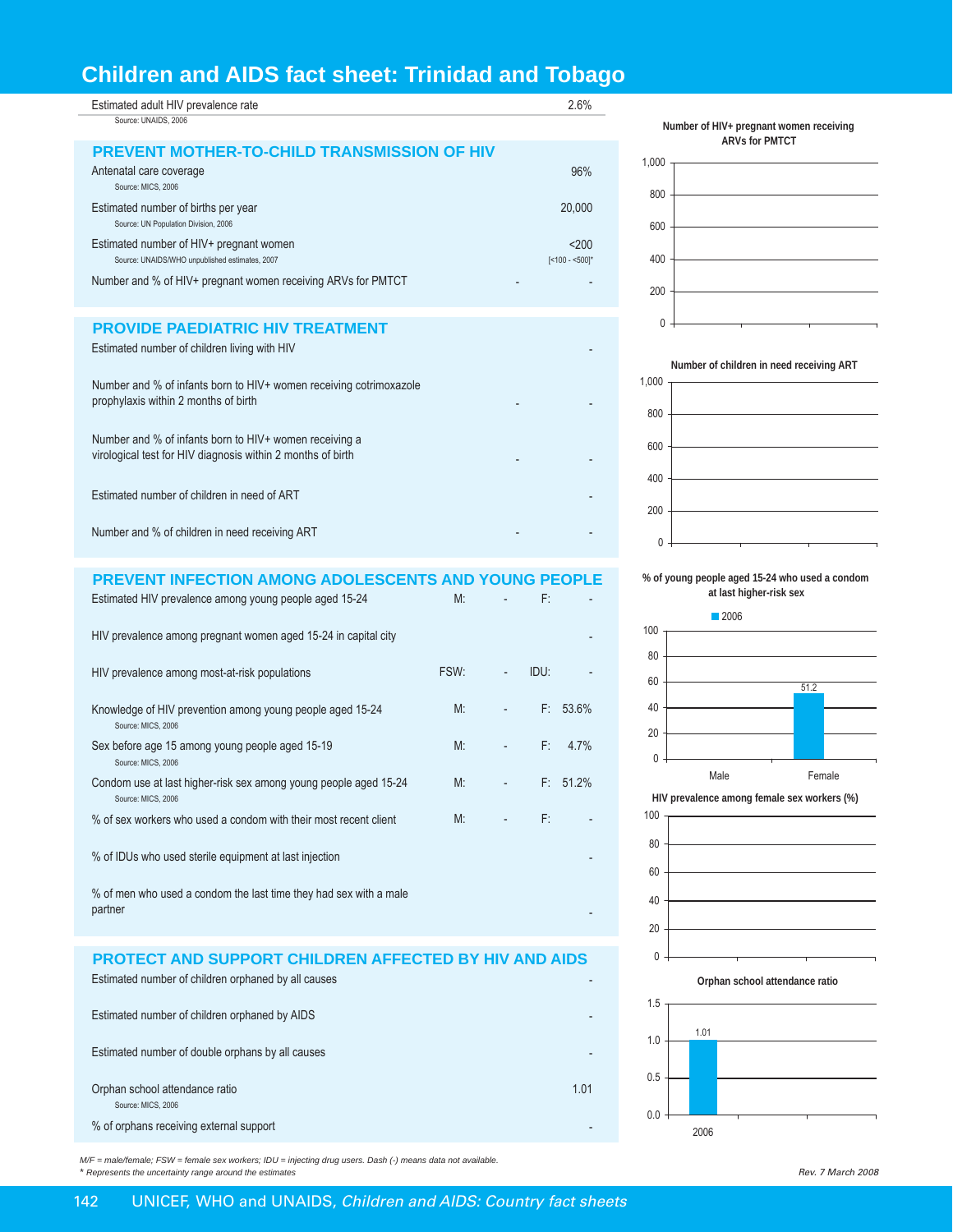# **Children and AIDS fact sheet: Tunisia**

| Estimated adult HIV prevalence rate                                                                        |      |              |      | 0.1%              |
|------------------------------------------------------------------------------------------------------------|------|--------------|------|-------------------|
| Source: UNAIDS, 2006                                                                                       |      |              |      |                   |
| <b>PREVENT MOTHER-TO-CHILD TRANSMISSION OF HIV</b>                                                         |      |              |      |                   |
| Antenatal care coverage                                                                                    |      |              |      | 92%               |
| Source: MICS, 2000                                                                                         |      |              |      |                   |
| Estimated number of births per year<br>Source: UN Population Division, 2006                                |      |              |      | 172,000           |
| Estimated number of HIV+ pregnant women<br>Source: UNAIDS/WHO unpublished estimates, 2007                  |      |              |      | 100<br>$[$ <100]* |
| Number and % of HIV+ pregnant women receiving ARVs for PMTCT                                               |      | 0            |      |                   |
| Source: MOH, 2006                                                                                          |      |              |      |                   |
| <b>PROVIDE PAEDIATRIC HIV TREATMENT</b>                                                                    |      |              |      |                   |
| Estimated number of children living with HIV                                                               |      |              |      |                   |
|                                                                                                            |      |              |      |                   |
| Number and % of infants born to HIV+ women receiving cotrimoxazole<br>prophylaxis within 2 months of birth |      | $\mathbf{0}$ |      |                   |
| Source: MOH, 2006                                                                                          |      |              |      |                   |
| Number and % of infants born to HIV+ women receiving a                                                     |      |              |      |                   |
| virological test for HIV diagnosis within 2 months of birth                                                |      | $\mathbf{0}$ |      |                   |
| Source: MOH, 2006<br>Estimated number of children in need of ART                                           |      |              |      |                   |
|                                                                                                            |      |              |      |                   |
| Number and % of children in need receiving ART                                                             |      | 3            |      |                   |
| Source: MOH, 2006                                                                                          |      |              |      |                   |
| PREVENT INFECTION AMONG ADOLESCENTS AND YOUNG PEOPLE                                                       |      |              |      |                   |
| Estimated HIV prevalence among young people aged 15-24                                                     | M:   |              | F:   |                   |
|                                                                                                            |      |              |      |                   |
| HIV prevalence among pregnant women aged 15-24 in capital city                                             |      |              |      |                   |
| HIV prevalence among most-at-risk populations                                                              | FSW: |              | IDU: |                   |
|                                                                                                            |      |              |      |                   |
| Knowledge of HIV prevention among young people aged 15-24                                                  | M:   |              | F:   |                   |
| Sex before age 15 among young people aged 15-19                                                            | M:   |              | F:   |                   |
|                                                                                                            |      |              |      |                   |
| Condom use at last higher-risk sex among young people aged 15-24                                           | M:   |              | F:   |                   |
|                                                                                                            |      |              |      |                   |
| % of sex workers who used a condom with their most recent client                                           | M:   |              | F:   |                   |
| % of IDUs who used sterile equipment at last injection                                                     |      |              |      |                   |
|                                                                                                            |      |              |      |                   |
| % of men who used a condom the last time they had sex with a male                                          |      |              |      |                   |
| partner                                                                                                    |      |              |      |                   |
|                                                                                                            |      |              |      |                   |
| <b>PROTECT AND SUPPORT CHILDREN AFFECTED BY HIV AND AIDS</b>                                               |      |              |      |                   |
| Estimated number of children orphaned by all causes                                                        |      |              |      |                   |
| Estimated number of children orphaned by AIDS                                                              |      |              |      |                   |
|                                                                                                            |      |              |      |                   |
| Estimated number of double orphans by all causes                                                           |      |              |      |                   |
|                                                                                                            |      |              |      |                   |
| Orphan school attendance ratio                                                                             |      |              |      |                   |
| % of orphans receiving external support                                                                    |      |              |      |                   |
|                                                                                                            |      |              |      |                   |

\* *Represents the uncertainty range around the estimates M/F = male/female; FSW = female sex workers; IDU = injecting drug users. Dash (-) means data not available.*

Rev. 7 March 2008

|       | <b>ARVs for PMTCT</b> |  |  |  |  |  |
|-------|-----------------------|--|--|--|--|--|
| 1,000 |                       |  |  |  |  |  |
| 800   |                       |  |  |  |  |  |
| 600   |                       |  |  |  |  |  |
| 400   |                       |  |  |  |  |  |
| 200   |                       |  |  |  |  |  |
| O     |                       |  |  |  |  |  |

|      | Number of children in need receiving ART |
|------|------------------------------------------|
| ,000 |                                          |
| 800  |                                          |
| 600  |                                          |
| 400  |                                          |
|      |                                          |
| 200  | 3                                        |
|      |                                          |
|      | 2006                                     |

**% of young people aged 15-24 who used a condom at last higher-risk sex**

| 100 |                                             |        |
|-----|---------------------------------------------|--------|
| 80  |                                             |        |
| 60  |                                             |        |
| 40  |                                             |        |
| 20  |                                             |        |
| 0   |                                             |        |
|     | Male                                        | Female |
| 100 | HIV prevalence among female sex workers (%) |        |
| 80  |                                             |        |
| 60  |                                             |        |
| 40  |                                             |        |
| 20  |                                             |        |
| 0   |                                             |        |
|     | Orphan school attendance ratio              |        |
| 1.5 |                                             |        |
| 1.0 |                                             |        |
| 0.5 |                                             |        |
| 0.0 |                                             | ٦      |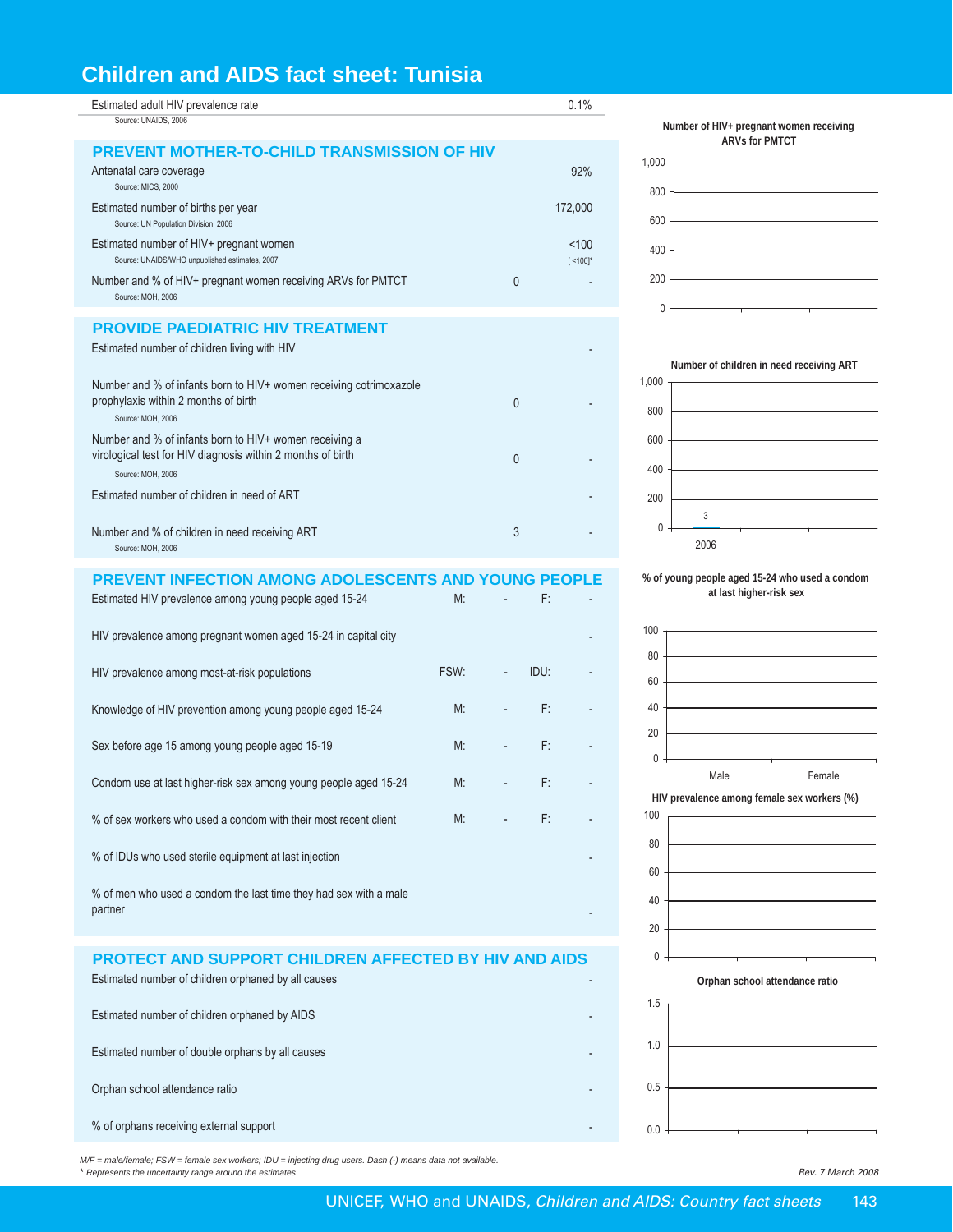### Estimated adult HIV prevalence rate

### **PREVENT MOTHER-TO-CHILD TRANSMISSION OF HIV**

| Antenatal care coverage                                      |   | 81%       | 1,000 |      |  |
|--------------------------------------------------------------|---|-----------|-------|------|--|
| Source: DHS, 2003                                            |   |           | 800   |      |  |
| Estimated number of births per year                          |   | 1,378,000 | 600   |      |  |
| Source: UN Population Division, 2006                         |   |           |       |      |  |
| Estimated number of HIV+ pregnant women                      |   |           | 400   |      |  |
|                                                              |   |           |       |      |  |
| Number and % of HIV+ pregnant women receiving ARVs for PMTCT | 4 |           | 200   |      |  |
| Source: MOH, 2006                                            |   |           |       |      |  |
|                                                              |   |           |       |      |  |
| <b>PROVIDE PAEDIATRIC HIV TREATMENT</b>                      |   |           |       | 2006 |  |
| Estimated number of children living with HIV                 |   |           |       |      |  |

|                                                                    |   |   |       | Number of children in need re |  |
|--------------------------------------------------------------------|---|---|-------|-------------------------------|--|
| Number and % of infants born to HIV+ women receiving cotrimoxazole |   |   | 1,000 |                               |  |
| prophylaxis within 2 months of birth                               | 0 |   | 800   |                               |  |
| Source: MOH, 2006                                                  |   |   |       |                               |  |
| Number and % of infants born to HIV+ women receiving a             |   |   | 600   |                               |  |
| virological test for HIV diagnosis within 2 months of birth        | 0 | - | 400   |                               |  |
| Source: MOH, 2006                                                  |   |   |       |                               |  |
| Estimated number of children in need of ART                        |   |   | 200   |                               |  |
|                                                                    |   |   |       | 9                             |  |
| Number and % of children in need receiving ART                     | 9 |   |       | 2006                          |  |
| Source: MOH. 2006                                                  |   |   |       |                               |  |

### **PREVENT INFECTION AMONG ADOLESCENTS AND YOUNG PEOPLE**

| Estimated HIV prevalence among young people aged 15-24            | M:   | F:   |                                           | at last liigilei -ilsk s       |
|-------------------------------------------------------------------|------|------|-------------------------------------------|--------------------------------|
| HIV prevalence among pregnant women aged 15-24 in capital city    |      |      | 100                                       |                                |
| HIV prevalence among most-at-risk populations                     | FSW: | IDU: | 80<br>60                                  |                                |
| Knowledge of HIV prevention among young people aged 15-24         | M:   | F:   | 40                                        |                                |
|                                                                   | M:   | F:   | 20                                        |                                |
| Sex before age 15 among young people aged 15-19                   |      |      | 0                                         | Male                           |
| Condom use at last higher-risk sex among young people aged 15-24  | M:   | F:   |                                           | HIV prevalence among female se |
| % of sex workers who used a condom with their most recent client  | M:   | F:   | 100                                       |                                |
| % of IDUs who used sterile equipment at last injection            |      |      | 80<br>60                                  |                                |
| % of men who used a condom the last time they had sex with a male |      |      | $\Lambda$ <sup><math>\Lambda</math></sup> |                                |

partner

| <b>PROTECT AND SUPPORT CHILDREN AFFECTED BY HIV AND AIDS</b> |     |                       |
|--------------------------------------------------------------|-----|-----------------------|
| Estimated number of children orphaned by all causes          |     | Orphan school attenda |
| Estimated number of children orphaned by AIDS                | 1.5 |                       |
| Estimated number of double orphans by all causes             | 1.0 |                       |
| Orphan school attendance ratio                               | 0.5 |                       |
| % of orphans receiving external support<br>-                 | 0.0 |                       |

 $*$  Represents the uncertainty range around the estimates *M/F = male/female; FSW = female sex workers; IDU = injecting drug users. Dash (-) means data not available.* **Number of HIV+ pregnant women receiving ARVs for PMTCT**

-

| 1,000        |      |  |  |
|--------------|------|--|--|
| 800          |      |  |  |
| 600          |      |  |  |
| 400          |      |  |  |
| 200          |      |  |  |
| $\mathbf{0}$ | 4    |  |  |
|              | 2006 |  |  |

|       | Number of children in need receiving ART |  |  |
|-------|------------------------------------------|--|--|
| 1,000 |                                          |  |  |
| 800   |                                          |  |  |
| 600   |                                          |  |  |
| 400   |                                          |  |  |
| 200   |                                          |  |  |
|       | 9                                        |  |  |
|       | 2006                                     |  |  |

**% of young people aged 15-24 who used a condom at last higher-risk sex**

| 100 |                                             |
|-----|---------------------------------------------|
| 80  |                                             |
| 60  |                                             |
| 40  |                                             |
| 20  |                                             |
| 0   |                                             |
|     | Male<br>Female                              |
|     | HIV prevalence among female sex workers (%) |
| 100 |                                             |
| 80  |                                             |
| 60  |                                             |
| 40  |                                             |
|     |                                             |
| 20  |                                             |
| 0   |                                             |
|     | Orphan school attendance ratio              |
| 1.5 |                                             |
|     |                                             |
| 1.0 |                                             |
| 0.5 |                                             |
|     |                                             |
| 0.0 | T<br>T                                      |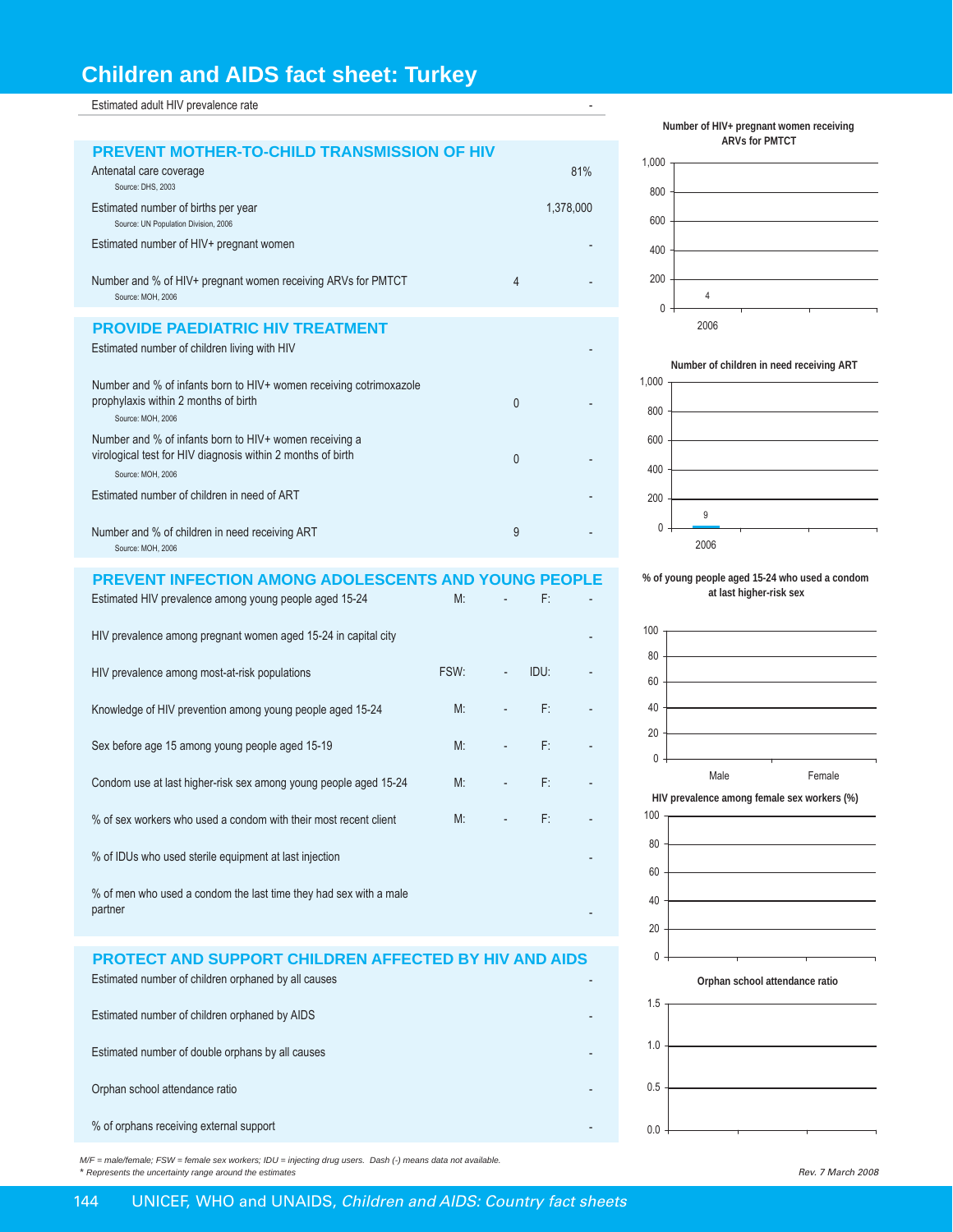# **Children and AIDS fact sheet: Turkmenistan**

| Estimated adult HIV prevalence rate                                         |      |              |      | < 0.1%       |                                                   |
|-----------------------------------------------------------------------------|------|--------------|------|--------------|---------------------------------------------------|
| Source: UNAIDS, 2006                                                        |      |              |      |              | Number of HIV+ pregnant women receiving           |
| PREVENT MOTHER-TO-CHILD TRANSMISSION OF HIV                                 |      |              |      |              | <b>ARVs for PMTCT</b><br>1,000                    |
| Antenatal care coverage                                                     |      |              |      | 99%          |                                                   |
| Source: MICS, 2006                                                          |      |              |      |              | 800                                               |
| Estimated number of births per year<br>Source: UN Population Division, 2006 |      |              |      | 108,000      | 600                                               |
| Estimated number of HIV+ pregnant women                                     |      |              |      |              |                                                   |
|                                                                             |      |              |      |              | 400                                               |
| Number and % of HIV+ pregnant women receiving ARVs for PMTCT                |      | $\mathbf{0}$ |      |              | 200                                               |
|                                                                             |      |              |      |              |                                                   |
| <b>PROVIDE PAEDIATRIC HIV TREATMENT</b>                                     |      |              |      |              | 0                                                 |
| Estimated number of children living with HIV                                |      |              |      |              |                                                   |
| Number and % of infants born to HIV+ women receiving cotrimoxazole          |      |              |      |              | Number of children in need receiving ART<br>1,000 |
| prophylaxis within 2 months of birth                                        |      |              |      |              |                                                   |
|                                                                             |      |              |      |              | 800                                               |
| Number and % of infants born to HIV+ women receiving a                      |      |              |      |              | 600                                               |
| virological test for HIV diagnosis within 2 months of birth                 |      |              |      |              |                                                   |
| Estimated number of children in need of ART                                 |      |              |      |              | 400                                               |
|                                                                             |      |              |      |              | 200                                               |
| Number and % of children in need receiving ART                              |      | $\mathbf 0$  |      |              |                                                   |
| Source: MOH, 2006                                                           |      |              |      |              | $\theta$                                          |
| PREVENT INFECTION AMONG ADOLESCENTS AND                                     |      |              |      | YOUNG PEOPLE | % of young people aged 15-24 who used a condom    |
| Estimated HIV prevalence among young people aged 15-24                      | M:   |              | F:   |              | at last higher-risk sex                           |
|                                                                             |      |              |      |              |                                                   |
| HIV prevalence among pregnant women aged 15-24 in capital city              |      |              |      |              | 100                                               |
| HIV prevalence among most-at-risk populations                               | FSW: |              | IDU: |              | 80                                                |
|                                                                             |      |              |      |              | 60                                                |
| Knowledge of HIV prevention among young people aged 15-24                   | M:   |              | F:   | 4.8%         | 40                                                |
| Source: MICS, 2006                                                          |      |              |      |              | 20                                                |
| Sex before age 15 among young people aged 15-19<br>Source: DHS, 2000        | M:   |              | F:   | 0.1%         | 0                                                 |
| Condom use at last higher-risk sex among young people aged 15-24            | M:   |              | F:   |              | Male<br>Female                                    |
|                                                                             |      |              |      |              | HIV prevalence among female sex workers (%)       |
| % of sex workers who used a condom with their most recent client            | M:   |              | F:   |              | 100                                               |
|                                                                             |      |              |      |              | 80                                                |
| % of IDUs who used sterile equipment at last injection                      |      |              |      |              | 60                                                |
| % of men who used a condom the last time they had sex with a male           |      |              |      |              |                                                   |
| partner                                                                     |      |              |      |              | 40                                                |
|                                                                             |      |              |      |              | 20                                                |
| <b>PROTECT AND SUPPORT CHILDREN AFFECTED BY HIV AND AIDS</b>                |      |              |      |              | 0                                                 |
| Estimated number of children orphaned by all causes                         |      |              |      |              | Orphan school attendance ratio                    |
|                                                                             |      |              |      |              | 1.5                                               |
| Estimated number of children orphaned by AIDS                               |      |              |      |              | 1.00                                              |
|                                                                             |      |              |      |              | 1.0                                               |
| Estimated number of double orphans by all causes                            |      |              |      |              |                                                   |
| Orphan school attendance ratio                                              |      |              |      | 1.00         | 0.5                                               |
| Source: MICS, 2006                                                          |      |              |      |              | 0.0                                               |
| % of orphans receiving external support                                     |      |              |      |              | 2006                                              |
|                                                                             |      |              |      |              |                                                   |

\*\*\*\*<br>\* Represents the uncertainty range around the estimates *M/F = male/female; FSW = female sex workers; IDU = injecting drug users. Dash (-) means data not available.*

Rev. 7 March 2008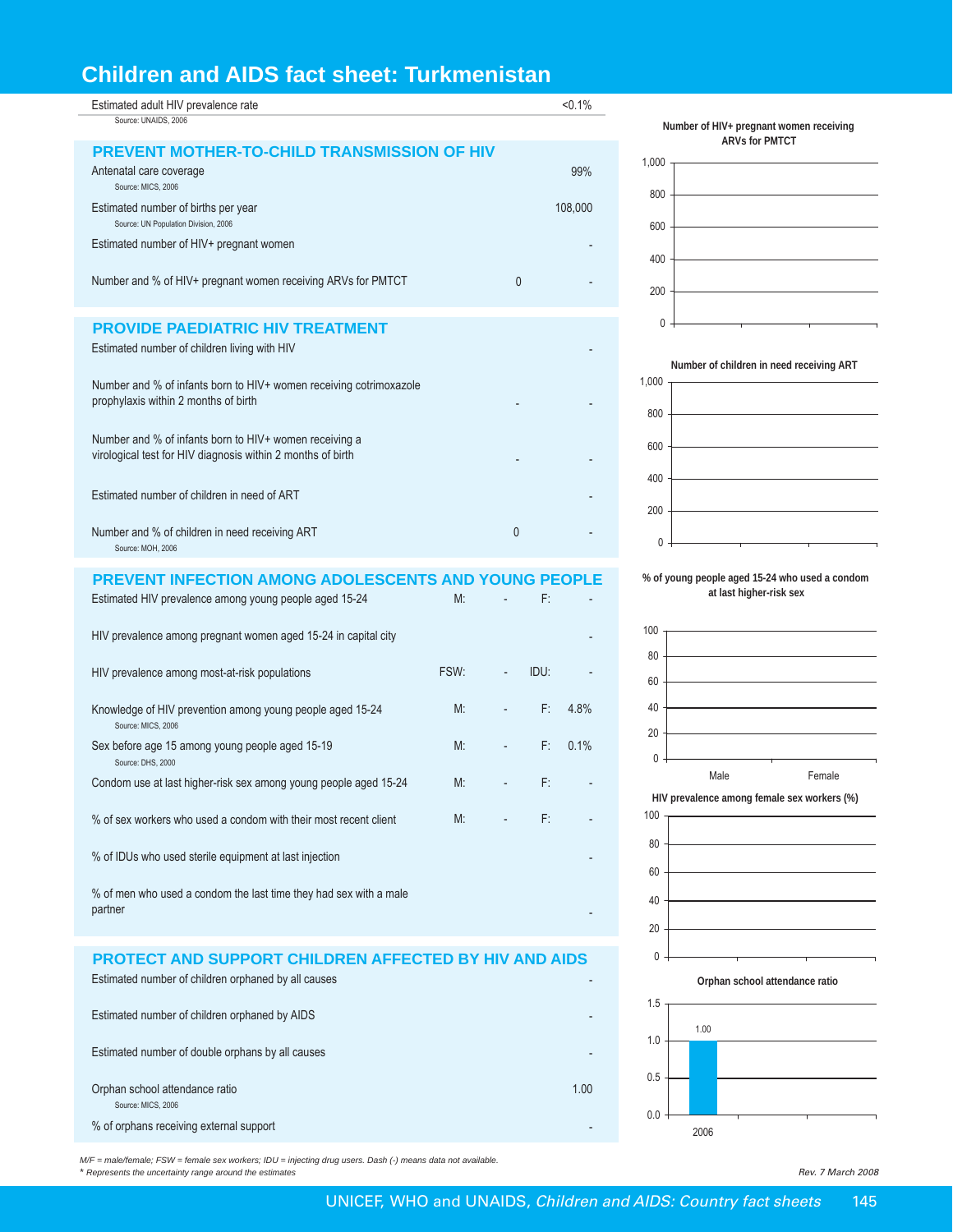#### Estimated adult HIV prevalence rate

## **PREVENT MOTHER-TO-CHILD TRANSMISSION OF HIV**

| Antenatal care coverage                                           | . 1000 |  |
|-------------------------------------------------------------------|--------|--|
|                                                                   | 800    |  |
| Estimated number of births per year<br>υ                          |        |  |
| Source: UN Population Division, 2006                              | 600    |  |
| Estimated number of HIV+ pregnant women                           | 400    |  |
|                                                                   |        |  |
| Number and % of HIV+ pregnant women receiving ARVs for PMTCT<br>- | 200    |  |
|                                                                   |        |  |

### **PROVIDE PAEDIATRIC HIV TREATMENT**

| Estimated number of children living with HIV                       |  |       |                               |
|--------------------------------------------------------------------|--|-------|-------------------------------|
|                                                                    |  |       | Number of children in need re |
| Number and % of infants born to HIV+ women receiving cotrimoxazole |  | 1,000 |                               |
| prophylaxis within 2 months of birth                               |  | 800   |                               |
|                                                                    |  |       |                               |
| Number and % of infants born to HIV+ women receiving a             |  | 600   |                               |
| virological test for HIV diagnosis within 2 months of birth        |  |       |                               |
|                                                                    |  | 400   |                               |
| Estimated number of children in need of ART                        |  | 200   |                               |
|                                                                    |  |       |                               |
| Number and % of children in need receiving ART                     |  |       |                               |

## **PREVENT INFECTION AMONG ADOLESCENTS AND YOUNG PEOPLE**

| Estimated HIV prevalence among young people aged 15-24            | M:   | F:   |                                           | at last liigilei -ilsk s       |  |
|-------------------------------------------------------------------|------|------|-------------------------------------------|--------------------------------|--|
| HIV prevalence among pregnant women aged 15-24 in capital city    |      |      | 100                                       |                                |  |
| HIV prevalence among most-at-risk populations                     | FSW: | IDU: | 80<br>60                                  |                                |  |
| Knowledge of HIV prevention among young people aged 15-24         | M:   | F:   | 40                                        |                                |  |
| Sex before age 15 among young people aged 15-19                   | M:   | F:   | 20                                        |                                |  |
| Condom use at last higher-risk sex among young people aged 15-24  | M:   | F:   | 0                                         | Male                           |  |
| % of sex workers who used a condom with their most recent client  | M:   | F:   | 100                                       | HIV prevalence among female se |  |
|                                                                   |      |      | 80                                        |                                |  |
| % of IDUs who used sterile equipment at last injection            |      |      | 60                                        |                                |  |
| % of men who used a condom the last time they had sex with a male |      |      | $\Lambda$ <sup><math>\Lambda</math></sup> |                                |  |

**PROTECT AND SUPPORT CHILDREN AFFECTED BY HIV AND AIDS**

partner

| Estimated number of children orphaned by all causes |   |     | Orphan school attenda |
|-----------------------------------------------------|---|-----|-----------------------|
| Estimated number of children orphaned by AIDS       |   | 1.5 |                       |
| Estimated number of double orphans by all causes    | - | 1.0 |                       |
| Orphan school attendance ratio                      |   | 0.5 |                       |
| % of orphans receiving external support             |   | 0.0 |                       |

 $*$  Represents the uncertainty range around the estimates *M/F = male/female; FSW = female sex workers; IDU = injecting drug users. Dash (-) means data not available.*

| Number of HIV+ pregnant women receiving |
|-----------------------------------------|
| <b>ARVs for PMTCT</b>                   |

-

-

| 1,000 |  |
|-------|--|
| 800   |  |
| 600   |  |
| 400   |  |
| 200   |  |
| ſ     |  |

|       | Number of children in need receiving ART |
|-------|------------------------------------------|
| 1,000 |                                          |
| 800   |                                          |
| 600   |                                          |
| 400   |                                          |
| 200   |                                          |
|       |                                          |

#### **% of young people aged 15-24 who used a condom at last higher-risk sex**

| 100     |                                             |
|---------|---------------------------------------------|
| 80      |                                             |
| 60      |                                             |
| 40      |                                             |
| 20      |                                             |
| 0       |                                             |
|         | Male<br>Female                              |
| $100 -$ | HIV prevalence among female sex workers (%) |
|         |                                             |
| 80<br>ł |                                             |
| 60      |                                             |
| 40      |                                             |
| 20      |                                             |
| 0       |                                             |
|         | Orphan school attendance ratio              |
| 1.5     |                                             |
|         |                                             |
| 1.0     |                                             |
| 0.5     |                                             |
|         |                                             |
| 0.0     | T                                           |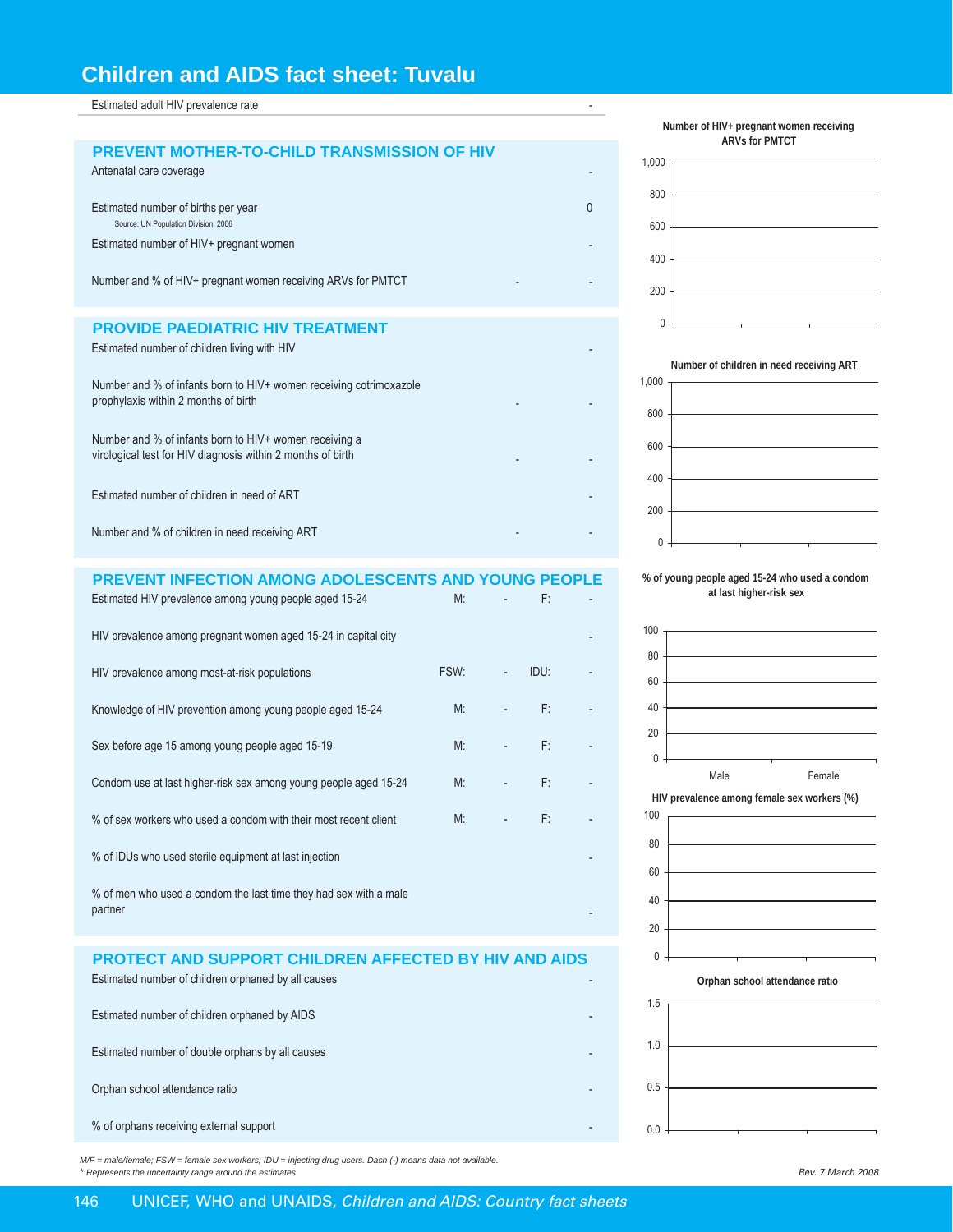## **Children and AIDS fact sheet: Uganda**

| Estimated adult HIV prevalence rate                                                                        | 7.1%                           |                                                       |
|------------------------------------------------------------------------------------------------------------|--------------------------------|-------------------------------------------------------|
| Source: UNAIDS/WHO, 2007                                                                                   |                                | Number of HIV+ pregnant wome<br><b>ARVs for PMTCT</b> |
| <b>PREVENT MOTHER-TO-CHILD TRANSMISSION OF HIV</b>                                                         |                                | 25,000                                                |
| Antenatal care coverage<br>Source: DHS, 2006                                                               | 94%                            |                                                       |
| Estimated number of births per year                                                                        | 1,406,000                      | 20,000                                                |
| Source: UN Population Division, 2006                                                                       |                                | 15,000<br>12.073                                      |
| Estimated number of HIV+ pregnant women<br>Source: UNAIDS/WHO unpublished estimates, 2007                  | 79.950                         | 10,000<br>7,907                                       |
| Number and % of HIV+ pregnant women receiving ARVs for PMTCT<br>19,991                                     | $[70,513 - 92,116]$ *<br>25.0% | 5,000                                                 |
| Source: MOH, 2006                                                                                          | $[21.7\% - 28.4\%]$ *          | $\Omega$                                              |
| <b>PROVIDE PAEDIATRIC HIV TREATMENT</b>                                                                    |                                | 2004<br>2005                                          |
| Estimated number of children living with HIV                                                               |                                |                                                       |
|                                                                                                            |                                | Number of children in need re                         |
| Number and % of infants born to HIV+ women receiving cotrimoxazole<br>prophylaxis within 2 months of birth |                                | 10,000                                                |
|                                                                                                            |                                | 7,800<br>8,000                                        |
| Number and % of infants born to HIV+ women receiving a                                                     |                                | 6,000<br>5,000                                        |
| virological test for HIV diagnosis within 2 months of birth                                                |                                | 4,000                                                 |
| Estimated number of children in need of ART                                                                |                                | 2,000                                                 |
|                                                                                                            |                                |                                                       |

| Number and % of children in need receiving ART<br>Source: MOH, 2006 | 7.800 | - |
|---------------------------------------------------------------------|-------|---|
|                                                                     |       |   |

## **PREVENT INFECTION AMONG ADOLESCENTS AND YOUNG PEOPLE**

| Estimated HIV prevalence among young people aged 15-24                                                                  | M:   | 1.1%  | F:   | 4.3%     |                     |                                           | <b>deal induct-tiple</b> sex |
|-------------------------------------------------------------------------------------------------------------------------|------|-------|------|----------|---------------------|-------------------------------------------|------------------------------|
| Source: HIV/AIDS Sero-Behavioural Survey, 2004-2005                                                                     |      |       |      |          |                     | $\blacksquare$ 2001                       | ■ 2004-200                   |
| HIV prevalence among pregnant women aged 15-24 in capital city<br>Source: UNAIDS, 2006                                  |      |       |      | 5.2%     | 100<br>80           |                                           |                              |
| HIV prevalence among most-at-risk populations                                                                           | FSW: |       | IDU: |          | 60                  | 62.0<br>55.1                              | 44                           |
| Knowledge of HIV prevention among young people aged 15-24<br>Source: HIV/AIDS Sero-Behavioural Survey, 2004-2005        | M:   | 38.2% |      | F: 31.9% | 40<br>20            |                                           |                              |
| Sex before age 15 among young people aged 15-19<br>Source: HIV/AIDS Sero-Behavioural Survey, 2004-2005                  | M:   | 16.3% |      | F: 12.2% |                     |                                           |                              |
| Condom use at last higher-risk sex among young people aged 15-24<br>Source: HIV/AIDS Sero-Behavioural Survey, 2004-2005 | M:   | 55.1% |      | F: 52.9% |                     | Male<br>HIV prevalence among female sex w |                              |
| % of sex workers who used a condom with their most recent client                                                        | M:   |       | F:   |          | 100                 |                                           |                              |
| % of IDUs who used sterile equipment at last injection                                                                  |      |       |      |          | 80<br>60            |                                           |                              |
| % of men who used a condom the last time they had sex with a male                                                       |      |       |      |          | $\Lambda$ $\Lambda$ |                                           |                              |

### **PROTECT AND SUPPORT CHILDREN AFFECTED BY HIV AND AIDS**

| Estimated number of children orphaned by all causes          |       |     |      | Orphan school attenda |
|--------------------------------------------------------------|-------|-----|------|-----------------------|
| Estimated number of children orphaned by AIDS                | -     | 1.5 |      |                       |
| Estimated number of double orphans by all causes             |       | 1.0 | 0.96 | 0.95                  |
| Orphan school attendance ratio                               | 0.94  | 0.5 |      |                       |
| Source: HIV/AIDS Sero-Behavioural Survey, 2004-2005          |       | 0.0 |      |                       |
| % of orphans receiving external support<br>Source: DHS, 2004 | 10.7% |     | 1995 | 2000-2001             |

\* *Represents the uncertainty range around the estimates M/F = male/female; FSW = female sex workers; IDU = injecting drug users. Dash (-) means data not available.*

partner

Rev. 7 March 2008

**Number of HIV+ pregnant women receiving ARVs for PMTCT**



2006 456 **Number of children in need receiving ART**



**% of young people aged 15-24 who used a condom at last higher-risk sex**





## UNICEF, WHO and UNAIDS, Children and AIDS: Country fact sheets 147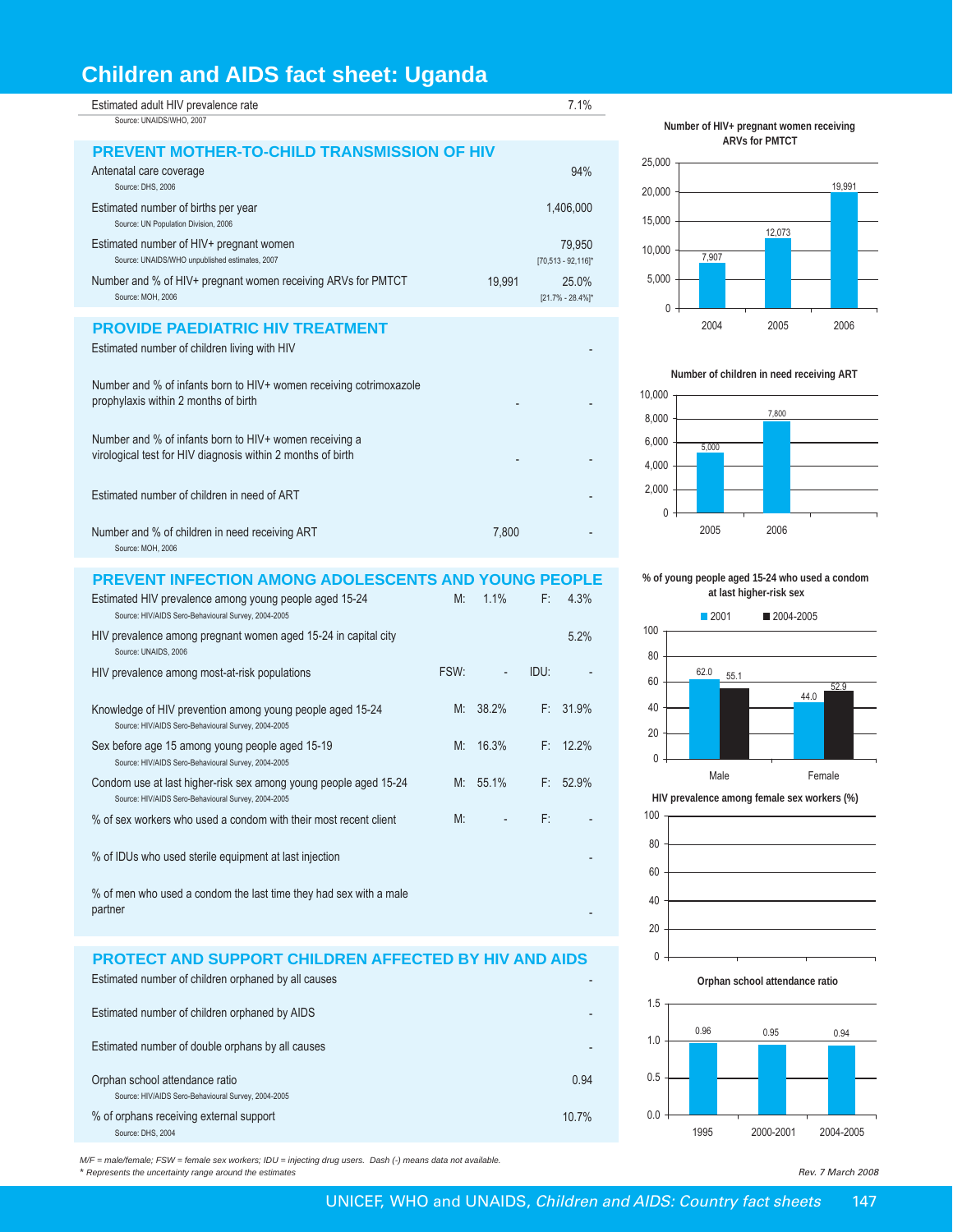## **Children and AIDS fact sheet: Ukraine**

Number and % of infants born to HIV+ women receiving cotrimoxazole Number and % of infants born to HIV+ women receiving cotrimoxazole

Number and % of infants born to HIV+ women receiving a Number and % of infants born to HIV+ women receiving a virological test for HIV diagnosis within 2 months of birth

HIV prevalence among pregnant women aged 15-24 in capital city

Source: MOH, 2006

Source: MOH, 2006

Source: MOH, 2006

Source: MICS, 2005

partner

Estimated number of children in need of ART

Number and % of children in need receiving ART

| Estimated adult HIV prevalence rate                                         | 1.4%                  |       |       |                                                      |
|-----------------------------------------------------------------------------|-----------------------|-------|-------|------------------------------------------------------|
| Source: UNAIDS, 2006                                                        |                       |       |       | Number of HIV+ pregnant wom<br><b>ARVs for PMTCT</b> |
| <b>PREVENT MOTHER-TO-CHILD TRANSMISSION OF HIV</b>                          |                       | 5,000 |       |                                                      |
| Antenatal care coverage                                                     | 99%                   |       |       |                                                      |
| Source: MICS, 2005                                                          |                       | 4,000 |       |                                                      |
| Estimated number of births per year<br>Source: UN Population Division, 2006 | 417.000               | 3,000 | 2,817 |                                                      |
| Estimated number of HIV+ pregnant women                                     | 3.037                 |       |       | 2,168                                                |
| Source: UNAIDS/WHO unpublished estimates, 2007                              | $[1,897 - 4,857]$ *   | 2,000 |       |                                                      |
| Number and % of HIV+ pregnant women receiving ARVs for PMTCT<br>2.517       | 82.9%                 | 1,000 |       |                                                      |
| Source: MOH, 2006                                                           | $[51.8\% - 95.0\%]$ * |       |       |                                                      |
| <b>PROVIDE PAEDIATRIC HIV TREATMENT</b>                                     |                       |       | 2004  | 2005                                                 |
| Estimated number of children living with HIV                                |                       |       |       |                                                      |
|                                                                             |                       |       |       | Number of children in need r                         |
|                                                                             |                       |       |       |                                                      |

**PREVENT INFECTION AMONG ADOLESCENTS AND YOUNG PEOPLE**

168

800

650

HIV prevalence among most-at-risk populations FSW: 8.0% IDU: 48.8%

Knowledge of HIV prevention among young people aged 15-24 M: F: 28.2%

Condom use at last higher-risk sex among young people aged 15-24 M: F: F:

Sex before age 15 among young people aged 15-19 M: And M: The Sex before age 15 among young people aged 15-19

% of sex workers who used a condom with their most recent client  $M: F:$ 

Estimated HIV prevalence among young people aged 15-24 M: - F: -

2,168 2,517 2,817 2,000 3,000 4,000

**Number of HIV+ pregnant women receiving ARVs for PMTCT**



**% of young people aged 15-24 who used a condom** 



-

-

-

**at last higher-risk sex**



Estimated number of double orphans by all causes Orphan school attendance ratio Source: State Statistics Committee, 2005 % of orphans receiving external support 0.98

\* *Represents the uncertainty range around the estimates M/F = male/female; FSW = female sex workers; IDU = injecting drug users. Dash (-) means data not available.*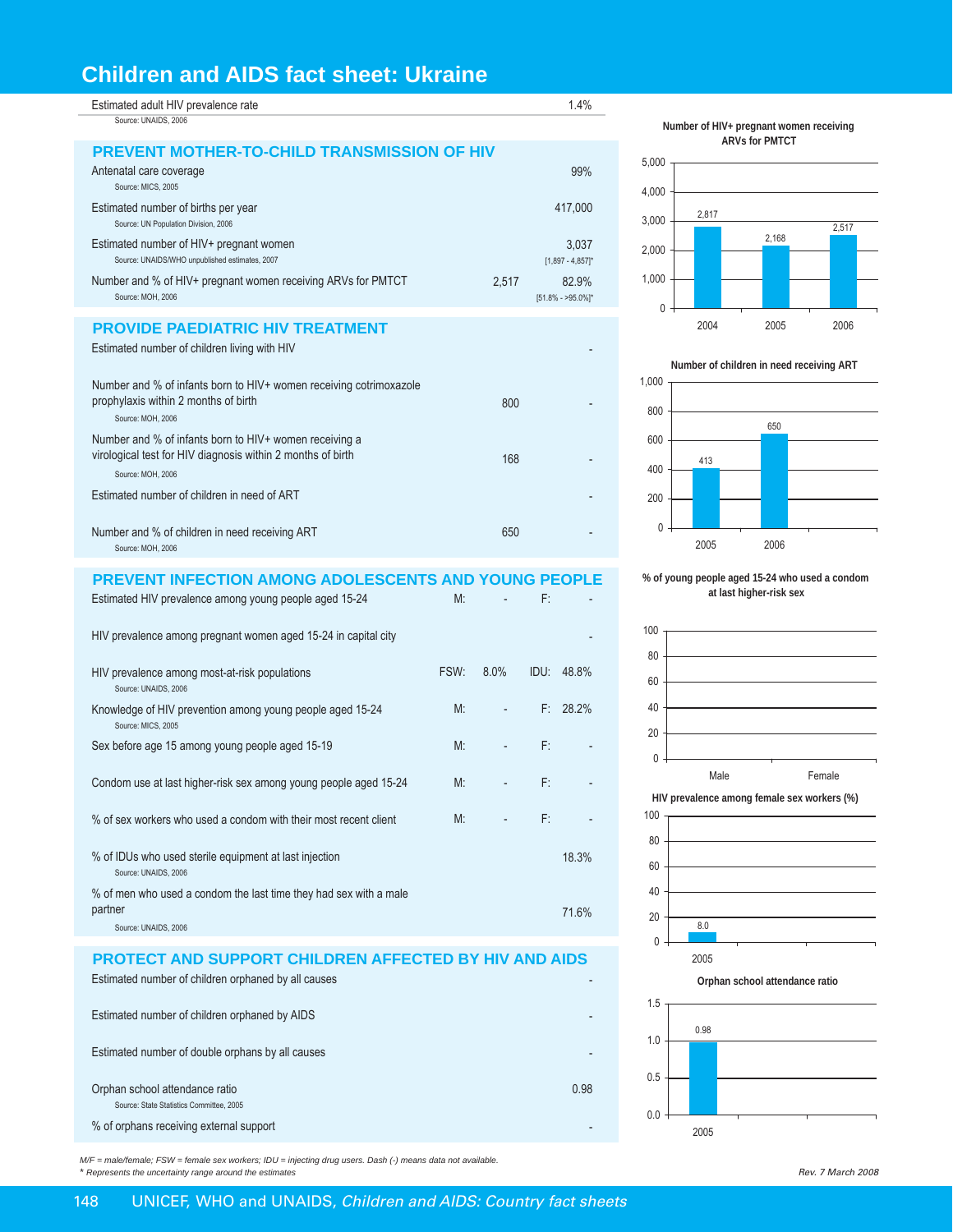# **Children and AIDS fact sheet: United Arab Emirates**

#### Estimated adult HIV prevalence rate

## **PREVENT MOTHER-TO-CHILD TRANSMISSION OF HIV**

| Antenatal care coverage<br>$\overline{\phantom{a}}$                                      |     |  |
|------------------------------------------------------------------------------------------|-----|--|
|                                                                                          | 800 |  |
| Estimated number of births per year<br>69,000                                            |     |  |
| Source: UN Population Division, 2006                                                     | 600 |  |
| Estimated number of HIV+ pregnant women<br>-                                             |     |  |
|                                                                                          | 400 |  |
| Number and % of HIV+ pregnant women receiving ARVs for PMTCT<br>$\overline{\phantom{a}}$ |     |  |
|                                                                                          | 200 |  |

#### **PROVIDE PAEDIATRIC HIV TREATMENT**

| <b>PROVIDE PAEDIATRIC HIV TREATMENT</b>                            |       |                          |
|--------------------------------------------------------------------|-------|--------------------------|
| Estimated number of children living with HIV                       |       |                          |
|                                                                    |       | Number of children in ne |
| Number and % of infants born to HIV+ women receiving cotrimoxazole | 1,000 |                          |
| prophylaxis within 2 months of birth                               | 800   |                          |
|                                                                    |       |                          |
| Number and % of infants born to HIV+ women receiving a             | 600   |                          |
| virological test for HIV diagnosis within 2 months of birth        |       |                          |
|                                                                    | 400   |                          |
| Estimated number of children in need of ART                        |       |                          |
|                                                                    | 200   |                          |
| Number and % of children in need receiving ART                     |       |                          |

#### **PREVENT INFECTION AMONG ADOLESCENTS AND YOUNG PEOPLE**

| Estimated HIV prevalence among young people aged 15-24           | M:   | F:   |     | at last liigilei -ilsk s       |  |
|------------------------------------------------------------------|------|------|-----|--------------------------------|--|
| HIV prevalence among pregnant women aged 15-24 in capital city   |      |      | 100 |                                |  |
| HIV prevalence among most-at-risk populations                    | FSW: | IDU: | 80  |                                |  |
|                                                                  |      |      | 60  |                                |  |
| Knowledge of HIV prevention among young people aged 15-24        | M:   | F:   | 40  |                                |  |
| Sex before age 15 among young people aged 15-19                  | M:   | F:   | 20  |                                |  |
|                                                                  |      |      | 0   |                                |  |
| Condom use at last higher-risk sex among young people aged 15-24 | M:   | F:   |     | Male                           |  |
| % of sex workers who used a condom with their most recent client | M:   | F:   | 100 | HIV prevalence among female se |  |
|                                                                  |      |      | 80  |                                |  |
| % of IDUs who used sterile equipment at last injection           |      |      | 60  |                                |  |
|                                                                  |      |      |     |                                |  |

% of men who used a condom the last time they had sex with a male partner

## **PROTECT AND SUPPORT CHILDREN AFFECTED BY HIV AND AIDS**

| Estimated number of children orphaned by all causes | $\overline{\phantom{0}}$ | Orphan school attenda |
|-----------------------------------------------------|--------------------------|-----------------------|
| Estimated number of children orphaned by AIDS       | -                        | 1.5                   |
| Estimated number of double orphans by all causes    | -                        | 1.0                   |
| Orphan school attendance ratio                      | -                        | 0.5                   |
| % of orphans receiving external support             |                          | 0.0                   |

 $*$  Represents the uncertainty range around the estimates *M/F = male/female; FSW = female sex workers; IDU = injecting drug users.Dash (-) means data not available.*

Rev. 7 March 2008

**Orphan school attendance ratio**

**Number of HIV+ pregnant women receiving ARVs for PMTCT**

**% of young people aged 15-24 who used a condom at last higher-risk sex**

**HIV prevalence among female sex workers (%)**

Male **Female** 

**Number of children in need receiving ART** 

-

 $\Omega$ 200

0

1,000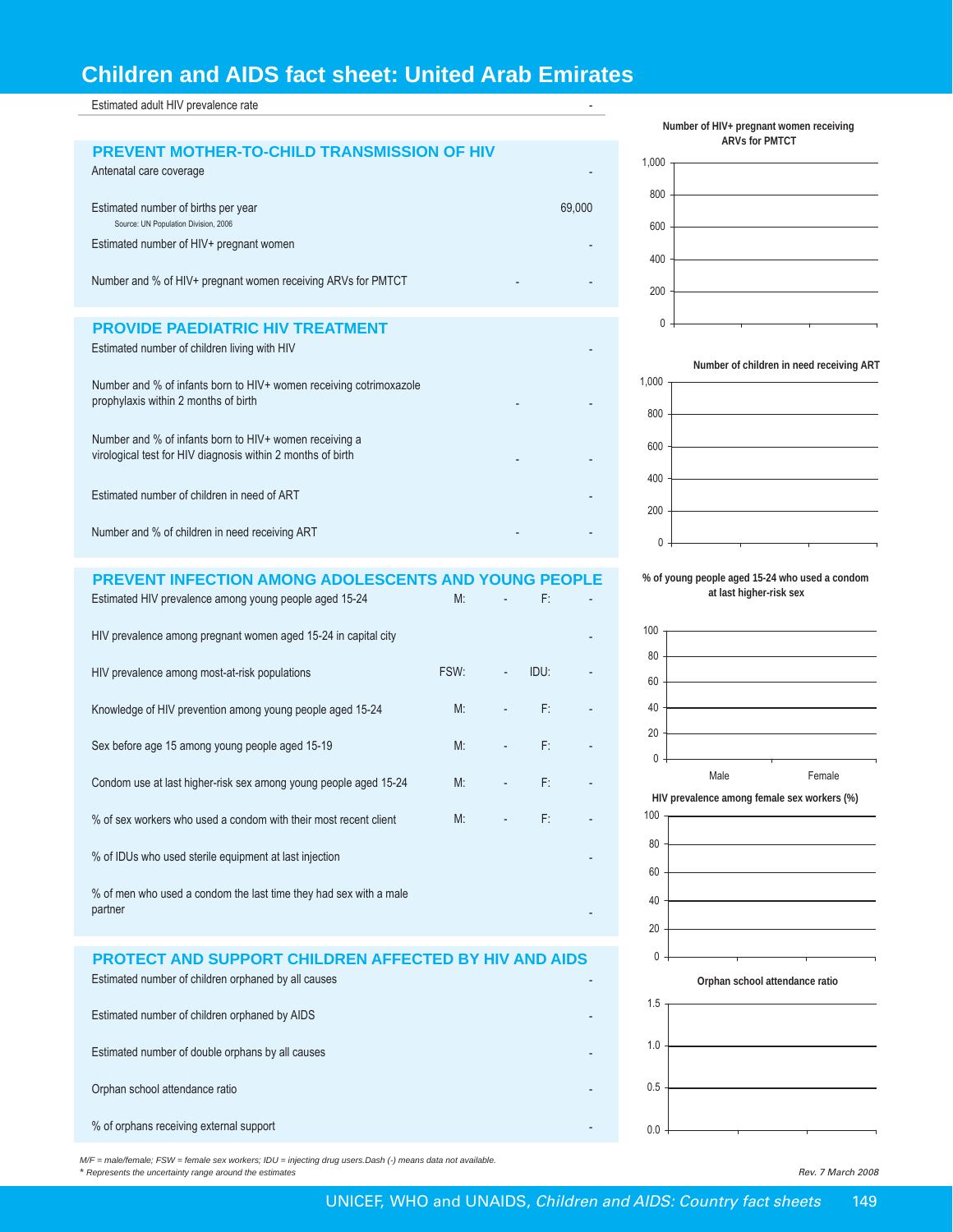# **Children and AIDS fact sheet: Uruguay**

| Estimated adult HIV prevalence rate                                 |     | 0.5%            |                               |
|---------------------------------------------------------------------|-----|-----------------|-------------------------------|
| Source: UNAIDS, 2006                                                |     |                 | Number of HIV+ pregnant wom   |
| <b>PREVENT MOTHER-TO-CHILD TRANSMISSION OF HIV</b>                  |     |                 | <b>ARVs for PMTCT</b>         |
| Antenatal care coverage                                             |     |                 | 1,000                         |
|                                                                     |     |                 | 800                           |
| Estimated number of births per year                                 |     | 51,000          |                               |
| Source: UN Population Division, 2006                                |     |                 | 600                           |
| Estimated number of HIV+ pregnant women                             |     | 200             | 400                           |
| Source: UNAIDS/WHO unpublished estimates, 2007                      |     | $[< 100 - 500]$ |                               |
| Number and % of HIV+ pregnant women receiving ARVs for PMTCT        | 53  |                 | 200<br>53                     |
| Source: MOH. 2006                                                   |     |                 | $\Omega$                      |
| <b>PROVIDE PAEDIATRIC HIV TREATMENT</b>                             |     |                 | 2006                          |
| Estimated number of children living with HIV                        |     |                 |                               |
|                                                                     |     |                 | Number of children in need re |
| Number and % of infants born to HIV+ women receiving cotrimoxazole  |     |                 | 1.000                         |
| prophylaxis within 2 months of birth                                | 70  |                 |                               |
| Source: MOH, 2006                                                   |     |                 | 800                           |
| Number and % of infants born to HIV+ women receiving a              |     |                 | 600                           |
| virological test for HIV diagnosis within 2 months of birth         | 70  |                 | 413                           |
| Source: MOH, 2006                                                   |     |                 | 400                           |
| Estimated number of children in need of ART                         |     |                 | 160<br>200                    |
|                                                                     |     |                 |                               |
| Number and % of children in need receiving ART<br>Source: MOH. 2006 | 160 |                 | 0<br>2005<br>2006             |
|                                                                     |     |                 |                               |
|                                                                     |     |                 |                               |

#### **PREVENT INFECTION AMONG ADOLESCENTS AND YOUNG PEOPLE**

| Estimated HIV prevalence among young people aged 15-24                       | M:   | F:   | at last higher-risk s                 |  |
|------------------------------------------------------------------------------|------|------|---------------------------------------|--|
| HIV prevalence among pregnant women aged 15-24 in capital city               |      |      | 100                                   |  |
| HIV prevalence among most-at-risk populations                                | FSW: | IDU: | 80<br>60                              |  |
| Knowledge of HIV prevention among young people aged 15-24                    | M:   | F:   | 40                                    |  |
| Sex before age 15 among young people aged 15-19                              | M:   | F:   | 20<br>0                               |  |
| Condom use at last higher-risk sex among young people aged 15-24             | M:   | F:   | Male                                  |  |
| % of sex workers who used a condom with their most recent client             | M:   | F:   | HIV prevalence among female se<br>100 |  |
| % of IDUs who used sterile equipment at last injection                       |      |      | 80                                    |  |
| % of men who used a condom the last time they had sex with a male<br>partner |      |      | 60<br>40                              |  |
|                                                                              |      |      |                                       |  |

#### **PROTECT AND SUPPORT CHILDREN AFFECTED BY HIV AND AIDS**

| Estimated number of children orphaned by all causes | $\qquad \qquad \blacksquare$ |     | Orphan school attenda |
|-----------------------------------------------------|------------------------------|-----|-----------------------|
| Estimated number of children orphaned by AIDS       | -                            | 1.5 |                       |
| Estimated number of double orphans by all causes    | -                            | 1.0 |                       |
| Orphan school attendance ratio                      | -                            | 0.5 |                       |
| % of orphans receiving external support             | -                            | 0.0 |                       |

\* *Represents the uncertainty range around the estimates M/F = male/female; FSW = female sex workers; IDU = injecting drug users. Dash (-) means data not available.*





**% of young people aged 15-24 who used a condom at last higher-risk sex**



150 UNICEF, WHO and UNAIDS, Children and AIDS: Country fact sheets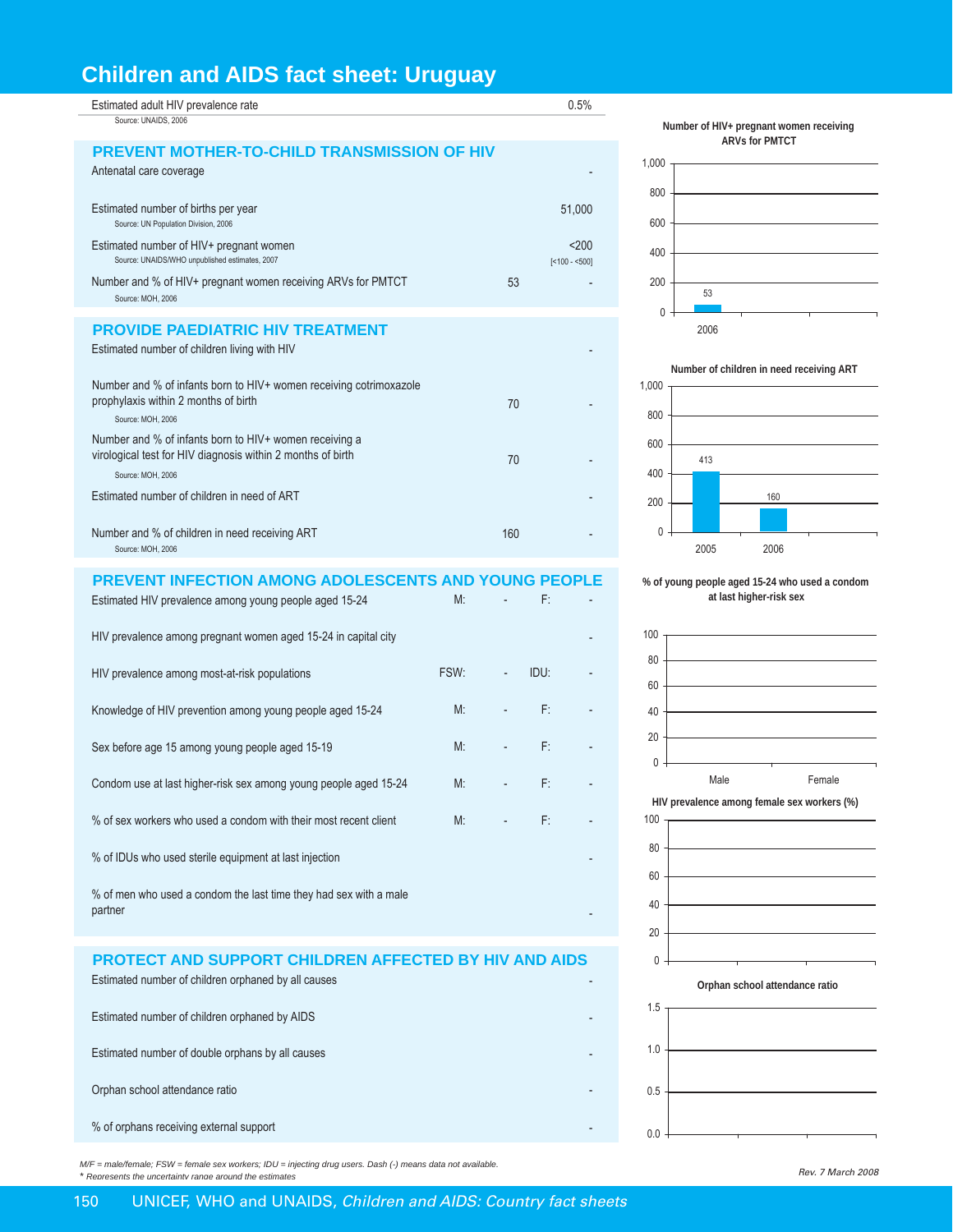## **Children and AIDS fact sheet: Uzbekistan**

| Estimated adult HIV prevalence rate                                                                                  | 0.2%                        |                                    |
|----------------------------------------------------------------------------------------------------------------------|-----------------------------|------------------------------------|
| Source: UNAIDS, 2006                                                                                                 |                             | Number of HIV+ pregnant wome       |
| <b>PREVENT MOTHER-TO-CHILD TRANSMISSION OF HIV</b>                                                                   |                             | <b>ARVs for PMTCT</b><br>1,000     |
| Antenatal care coverage<br>Source: MICS, 2006                                                                        | 99%                         | 800                                |
| Estimated number of births per year<br>Source: UN Population Division, 2006                                          | 619,000                     | 600                                |
| Estimated number of HIV+ pregnant women<br>Source: UNAIDS/WHO unpublished estimates, 2007                            | < 500<br>$[<200 - 1.041]$ * | 400                                |
| Number and % of HIV+ pregnant women receiving ARVs for PMTCT<br>Source: MOH. 2006                                    | 22                          | 200<br>22                          |
|                                                                                                                      |                             | 0                                  |
| <b>PROVIDE PAEDIATRIC HIV TREATMENT</b>                                                                              |                             | 2006                               |
| Estimated number of children living with HIV                                                                         |                             |                                    |
|                                                                                                                      |                             | Number of children in need re      |
| Number and % of infants born to HIV+ women receiving cotrimoxazole<br>prophylaxis within 2 months of birth           |                             | 1,000                              |
|                                                                                                                      |                             | 800                                |
| Number and % of infants born to HIV+ women receiving a                                                               |                             | 600                                |
| virological test for HIV diagnosis within 2 months of birth                                                          |                             |                                    |
|                                                                                                                      |                             | 400                                |
| Estimated number of children in need of ART                                                                          |                             | 200                                |
|                                                                                                                      |                             | 52                                 |
| Number and % of children in need receiving ART<br>Source: MOH, 2006                                                  | 52                          | $\Omega$<br>2006                   |
|                                                                                                                      |                             | % of young people aged 15-24 who u |
| PREVENT INFECTION AMONG ADOLESCENTS AND YOUNG PEOPLE<br>Estimated HIV prevalence among young people aged 15-24<br>M: | F:                          | at last higher-risk sex            |

| Estimated Fire prevalence among young people aged 15-24                                | IVI. |                          | г.   |       |                                        |                |
|----------------------------------------------------------------------------------------|------|--------------------------|------|-------|----------------------------------------|----------------|
|                                                                                        |      |                          |      |       | $\blacksquare$ 2002                    | $\blacksquare$ |
| HIV prevalence among pregnant women aged 15-24 in capital city                         |      |                          |      |       | 100                                    |                |
|                                                                                        |      |                          |      |       | 80                                     |                |
| HIV prevalence among most-at-risk populations                                          | FSW: | $\overline{\phantom{a}}$ | IDU: |       | 60                                     |                |
| Knowledge of HIV prevention among young people aged 15-24<br>Source: MICS, 2006        | M:   | $\overline{a}$           | F:   | 31.0% | 50<br>40                               |                |
| Sex before age 15 among young people aged 15-19<br>Source: MICS, 2006                  | M:   | $\overline{\phantom{a}}$ | F:   | 0.0%  | 20<br>0                                |                |
| Condom use at last higher-risk sex among young people aged 15-24<br>Source: MICS, 2006 | M:   | $\overline{\phantom{a}}$ | F:   | 60.5% | Male<br>HIV prevalence among female se |                |
| % of sex workers who used a condom with their most recent client                       | M:   |                          | F:   |       | 100                                    |                |
| % of IDUs who used sterile equipment at last injection                                 |      |                          |      |       | 80                                     |                |
|                                                                                        |      |                          |      |       | 60                                     |                |
| % of men who used a condom the last time they had sex with a male                      |      |                          |      |       | $\Delta \Omega$                        |                |

### **PROTECT AND SUPPORT CHILDREN AFFECTED BY HIV AND AIDS**

| Estimated number of children orphaned by all causes |      |     | Orphan school attenda |
|-----------------------------------------------------|------|-----|-----------------------|
| Estimated number of children orphaned by AIDS       | -    | 1.5 |                       |
|                                                     |      | 1.0 | 0.95                  |
| Estimated number of double orphans by all causes    | -    |     |                       |
| Orphan school attendance ratio                      | 0.95 | 0.5 |                       |
| Source: MICS, 2006                                  |      | 0.0 |                       |
| % of orphans receiving external support             | -    |     | 2006                  |

*M/F = male/female; FSW = female sex workers; IDU = injecting drug users. Dash (-) means data not available.*<br>\* Represents the uncertainty range around the estimates

partner

**Number of HIV+ pregnant women receiving ARVs for PMTCT**





#### **% of young people aged 15-24 who used a condom at last higher-risk sex**







Rev. 7 March 2008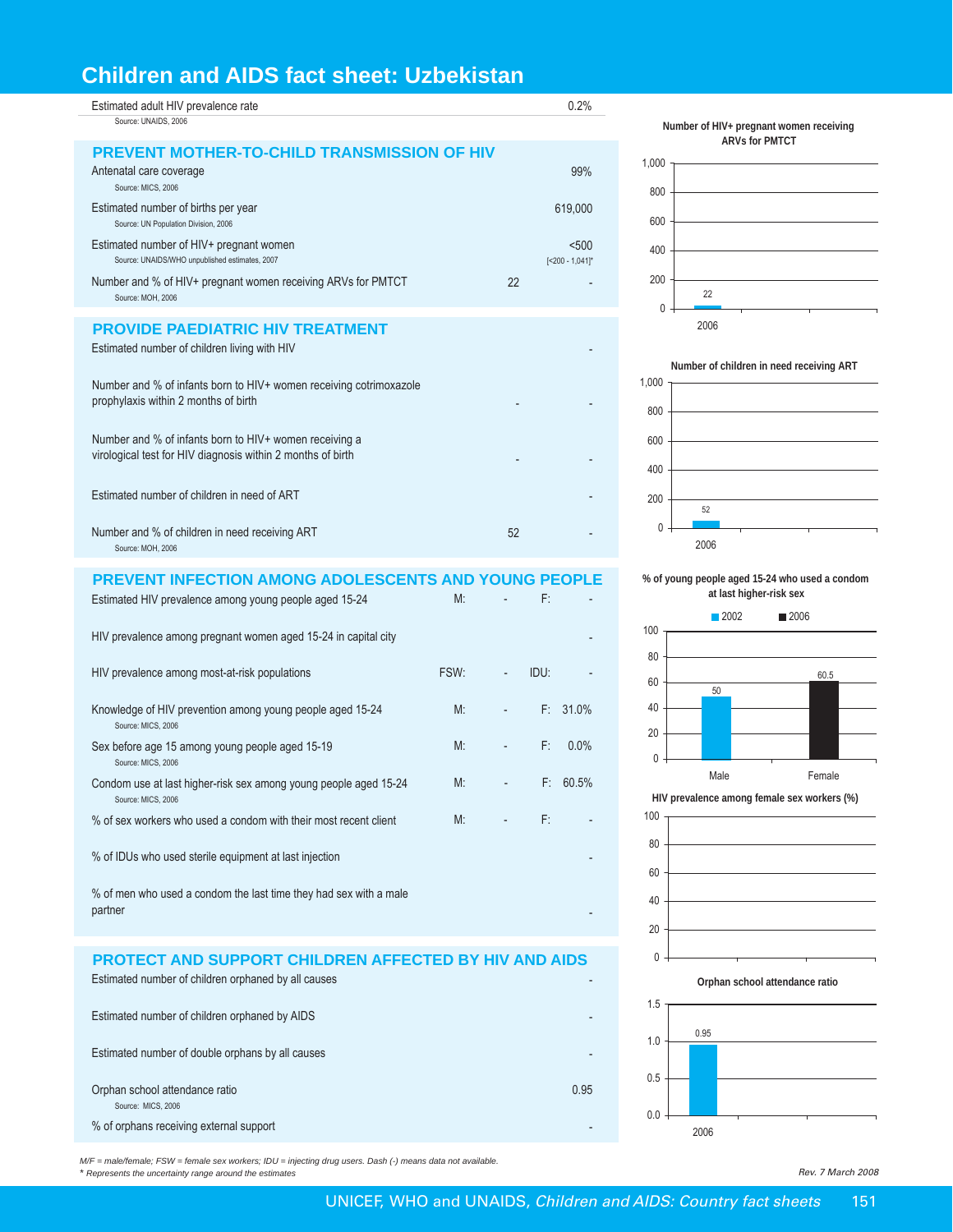### Estimated adult HIV prevalence rate

### **PREVENT MOTHER-TO-CHILD TRANSMISSION OF HIV**

| Antenatal care coverage                                                                  |     |  |
|------------------------------------------------------------------------------------------|-----|--|
|                                                                                          | 800 |  |
| Estimated number of births per year<br>6,000                                             |     |  |
| Source: UN Population Division, 2006                                                     | 600 |  |
| Estimated number of HIV+ pregnant women                                                  | 400 |  |
|                                                                                          |     |  |
| Number and % of HIV+ pregnant women receiving ARVs for PMTCT<br>$\overline{\phantom{a}}$ | 200 |  |
|                                                                                          |     |  |

| <b>PROVIDE PAEDIATRIC HIV TREATMENT</b>                            |       |                               |
|--------------------------------------------------------------------|-------|-------------------------------|
| Estimated number of children living with HIV                       |       |                               |
|                                                                    |       | Number of children in need re |
| Number and % of infants born to HIV+ women receiving cotrimoxazole | 1.000 |                               |
| prophylaxis within 2 months of birth                               | 800   |                               |
|                                                                    |       |                               |
| Number and % of infants born to HIV+ women receiving a             | 600   |                               |
| virological test for HIV diagnosis within 2 months of birth        |       |                               |
|                                                                    | 400   |                               |
| Estimated number of children in need of ART                        |       |                               |
|                                                                    | 200   |                               |

Number and % of children in need receiving ART

## **PREVENT INFECTION AMONG ADOLESCENTS AND YOUNG PEOPLE**

| Estimated HIV prevalence among young people aged 15-24           | M:   | F:   |     | at last liigilei -ilsk s       |
|------------------------------------------------------------------|------|------|-----|--------------------------------|
| HIV prevalence among pregnant women aged 15-24 in capital city   |      |      | 100 |                                |
|                                                                  | FSW: | IDU: | 80  |                                |
| HIV prevalence among most-at-risk populations                    |      |      | 60  |                                |
| Knowledge of HIV prevention among young people aged 15-24        | M:   | F:   | 40  |                                |
| Sex before age 15 among young people aged 15-19                  | M:   | F:   | 20  |                                |
|                                                                  |      |      | 0   | Male                           |
| Condom use at last higher-risk sex among young people aged 15-24 | M:   | F:   |     | HIV prevalence among female se |
| % of sex workers who used a condom with their most recent client | M:   | F:   | 100 |                                |
|                                                                  |      |      | 80  |                                |
| % of IDUs who used sterile equipment at last injection           |      |      | 60  |                                |
|                                                                  |      |      |     |                                |

% of men who used a condom the last time they had sex with a male partner

## **PROTECT AND SUPPORT CHILDREN AFFECTED BY HIV AND AIDS**

| Estimated number of children orphaned by all causes | $\overline{\phantom{0}}$ | Orphan school attenda |
|-----------------------------------------------------|--------------------------|-----------------------|
| Estimated number of children orphaned by AIDS       |                          | 1.5                   |
| Estimated number of double orphans by all causes    | -                        | 1.0                   |
| Orphan school attendance ratio                      |                          | 0.5                   |
| % of orphans receiving external support             |                          | 0.0                   |

 $*$  Represents the uncertainty range around the estimates *M/F = male/female; FSW = female sex workers; IDU = injecting drug users. Dash (-) means data not available.* **Number of HIV+ pregnant women receiving ARVs for PMTCT**

| 1,000 |  |
|-------|--|
| 800   |  |
| 600   |  |
| 400   |  |
| 200   |  |
|       |  |

|       | Number of children in need receiving ART |
|-------|------------------------------------------|
| 1,000 |                                          |
| 800   |                                          |
| 600   |                                          |
| 400   |                                          |
| 200   |                                          |
|       |                                          |

**% of young people aged 15-24 who used a condom at last higher-risk sex**

- -

-

| 100      |                                                     |        |
|----------|-----------------------------------------------------|--------|
| 80       |                                                     |        |
| 60       |                                                     |        |
| 40       |                                                     |        |
| 20       |                                                     |        |
| 0        |                                                     |        |
| $100 -$  | Male<br>HIV prevalence among female sex workers (%) | Female |
| 80       |                                                     |        |
| 60       |                                                     |        |
| 40       |                                                     |        |
| 20       |                                                     |        |
| $\Omega$ |                                                     |        |
|          | Orphan school attendance ratio                      |        |
| 1.5      |                                                     |        |
| 1.0      |                                                     |        |
| 0.5      |                                                     |        |
| 0.0      |                                                     | T      |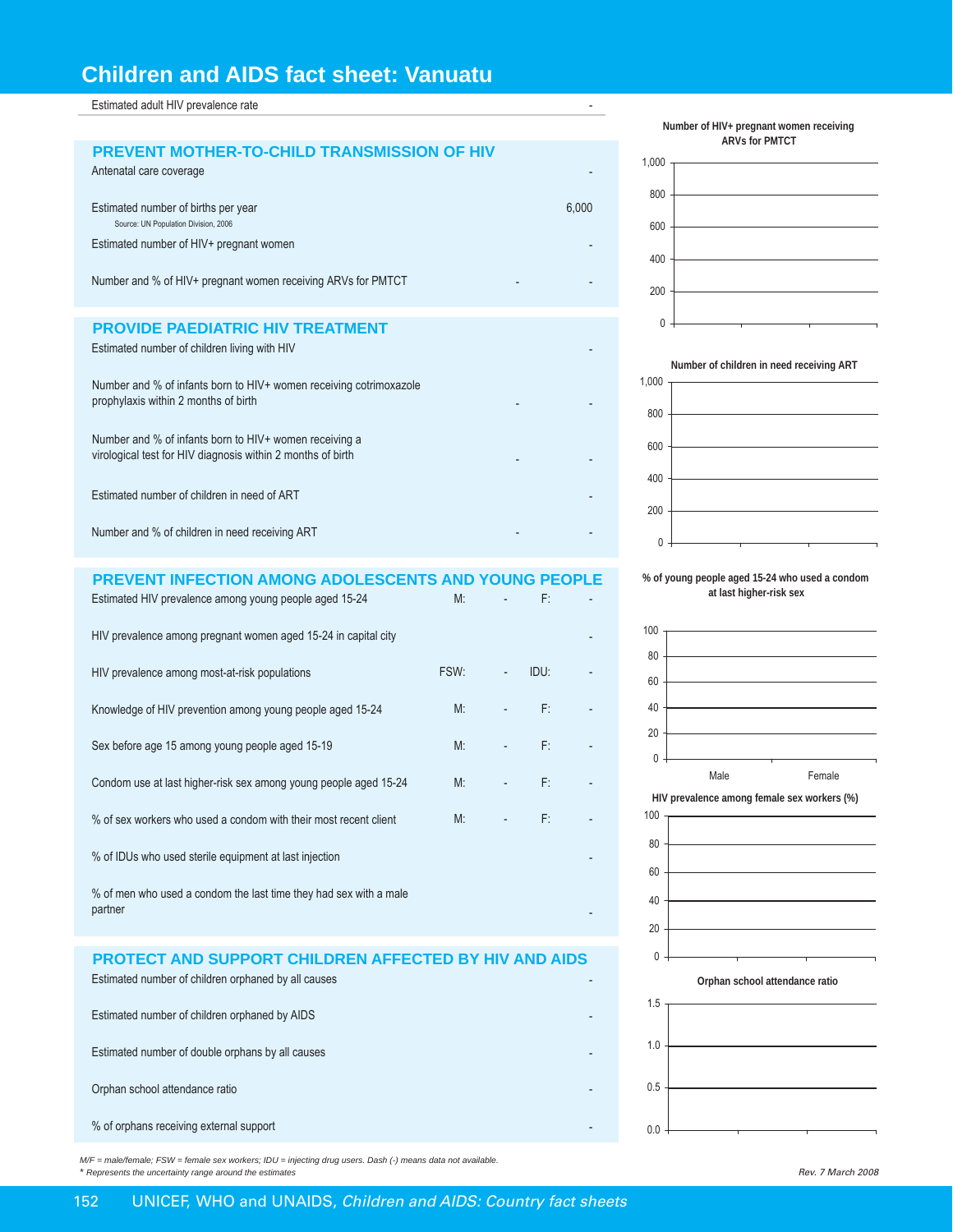# **Children and AIDS fact sheet: Venezuela (Bolivarian Republic of)**

Estimated adult HIV prevalence rate Source: UNAIDS, 2006

Antenatal care coverage

Source: MOH, 2006

partner

94%

**Number of HIV+ pregnant women receiving ARVs for PMTCT**





#### **% of young people aged 15-24 who used a condom at last higher-risk sex**

| 100      |                                             |
|----------|---------------------------------------------|
| 80       |                                             |
| 60       |                                             |
| 40       |                                             |
| 20       |                                             |
| 0        |                                             |
|          | Male<br>Female                              |
|          | HIV prevalence among female sex workers (%) |
| 100      |                                             |
| 80       |                                             |
| 60       |                                             |
| 40       |                                             |
|          |                                             |
| 20       |                                             |
| $\Omega$ |                                             |
|          | Orphan school attendance ratio              |
| 1.5      |                                             |
|          |                                             |
| 1.0      |                                             |
|          |                                             |
| 0.5      |                                             |
| 0.0      |                                             |
|          |                                             |

| Source: MICS, 2000                                                                                                    |                                      | 800                           |  |
|-----------------------------------------------------------------------------------------------------------------------|--------------------------------------|-------------------------------|--|
| Estimated number of births per year<br>Source: UN Population Division, 2006                                           | 595,000                              | 600                           |  |
| Estimated number of HIV+ pregnant women<br>Source: UNAIDS/WHO unpublished estimates, 2007                             | 2,173<br>$[1,242 - 4,086]$ *         | 400<br>310                    |  |
| Number and % of HIV+ pregnant women receiving ARVs for PMTCT<br>Source: MOH, 2006                                     | 14.3%<br>310<br>$[7.6\% - 25.0\%]$ * | 200<br>0                      |  |
| <b>PROVIDE PAEDIATRIC HIV TREATMENT</b>                                                                               |                                      | 2006                          |  |
| Estimated number of children living with HIV                                                                          |                                      | Number of children in need re |  |
| Number and % of infants born to HIV+ women receiving cotrimoxazole<br>prophylaxis within 2 months of birth            |                                      | 1,000                         |  |
|                                                                                                                       |                                      | 800<br>611                    |  |
| Number and % of infants born to HIV+ women receiving a<br>virological test for HIV diagnosis within 2 months of birth |                                      | 600<br>400                    |  |
| Estimated number of children in need of ART                                                                           |                                      | 200                           |  |
| Number and % of children in need receiving ART                                                                        | 611                                  | $\Omega$                      |  |
|                                                                                                                       |                                      |                               |  |

**PREVENT MOTHER-TO-CHILD TRANSMISSION OF HIV**

# **PREVENT INFECTION AMONG ADOLESCENTS AND YOUNG PEOPLE**

| Estimated HIV prevalence among young people aged 15-24            | M:   | F:   |                           | at last higher-risk s                  |
|-------------------------------------------------------------------|------|------|---------------------------|----------------------------------------|
| HIV prevalence among pregnant women aged 15-24 in capital city    |      |      | 100                       |                                        |
| HIV prevalence among most-at-risk populations                     | FSW: | IDU: | 80<br>60                  |                                        |
| Knowledge of HIV prevention among young people aged 15-24         | M:   | F:   | 40                        |                                        |
| Sex before age 15 among young people aged 15-19                   | M:   | F:   | 20<br>0                   |                                        |
| Condom use at last higher-risk sex among young people aged 15-24  | M:   | F:   |                           | Male<br>HIV prevalence among female se |
| % of sex workers who used a condom with their most recent client  | M:   | F:   | 100                       |                                        |
| % of IDUs who used sterile equipment at last injection            |      |      | 80                        |                                        |
| % of men who used a condom the last time they had sex with a male |      |      | 60<br>$\Lambda$ $\Lambda$ |                                        |

### **PROTECT AND SUPPORT CHILDREN AFFECTED BY HIV AND AIDS**

| Estimated number of children orphaned by all causes | $\qquad \qquad \blacksquare$ | Orphan school attenda |
|-----------------------------------------------------|------------------------------|-----------------------|
| Estimated number of children orphaned by AIDS       |                              | 1.5                   |
| Estimated number of double orphans by all causes    | -                            | 1.0                   |
| Orphan school attendance ratio                      |                              | 0.5                   |
| % of orphans receiving external support             |                              | 0.0                   |

\* *Represents the uncertainty range around the estimates M/F = male/female; FSW = female sex workers; IDU = injecting drug users.Dash (-) means data not available.*

Rev. 7 March 2008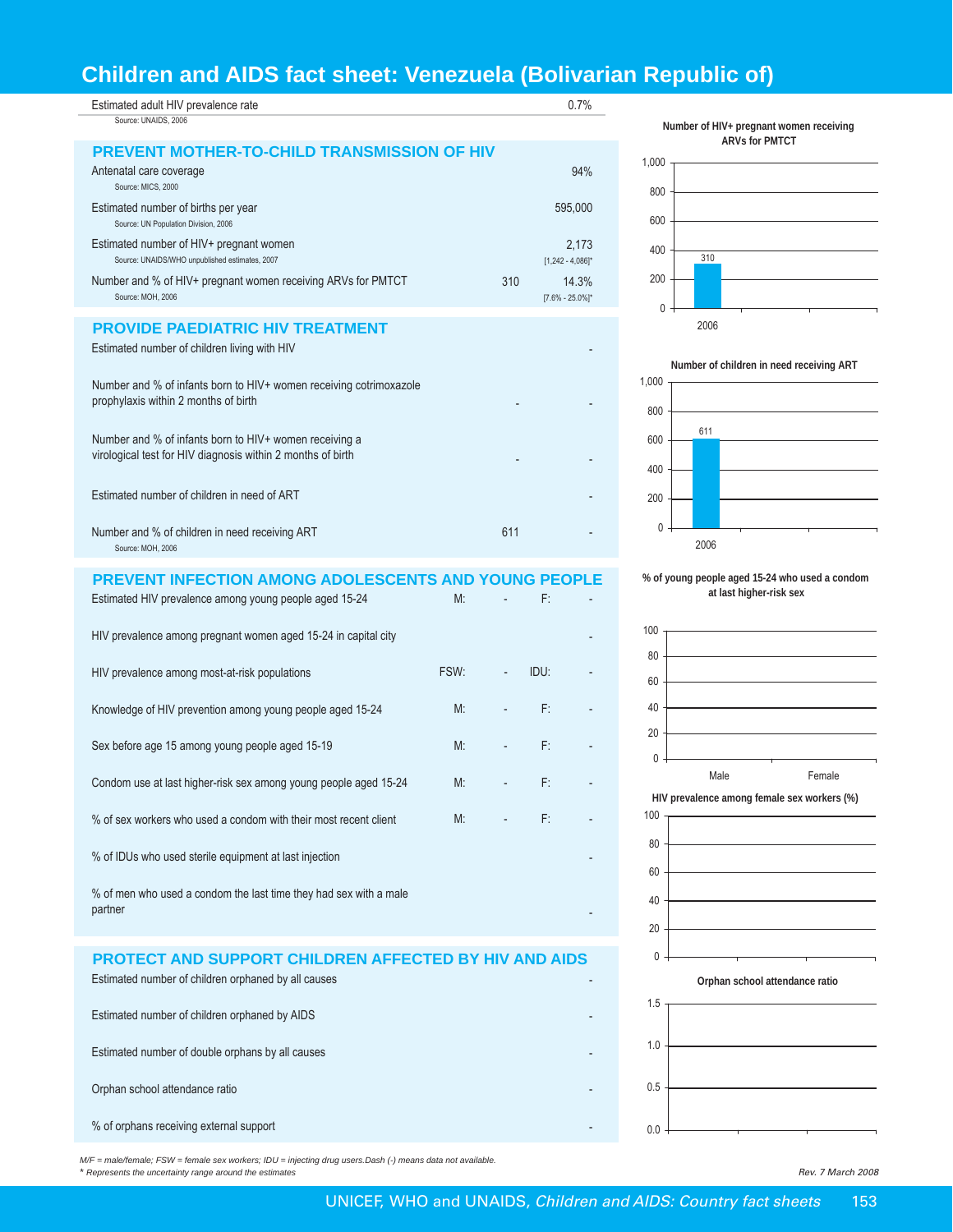## **Children and AIDS fact sheet: Viet Nam**

| Estimated adult HIV prevalence rate                                                     |       | 0.5%                           |       |                               |                                                       |
|-----------------------------------------------------------------------------------------|-------|--------------------------------|-------|-------------------------------|-------------------------------------------------------|
| Source: AIS, 2005                                                                       |       |                                |       |                               | Number of HIV+ pregnant wome<br><b>ARVs for PMTCT</b> |
| <b>PREVENT MOTHER-TO-CHILD TRANSMISSION OF HIV</b>                                      |       |                                | 2,500 |                               |                                                       |
| Antenatal care coverage<br>Source: MICS, 2006                                           |       | 91%                            |       |                               |                                                       |
| Estimated number of births per year                                                     |       | 1,654,000                      | 2,000 |                               |                                                       |
| Source: UN Population Division, 2006                                                    |       |                                | 1,500 |                               | 1.385                                                 |
| Estimated number of HIV+ pregnant women                                                 |       | 3.796                          | 1,000 |                               |                                                       |
| Source: UNAIDS/WHO unpublished estimates, 2007                                          |       | $[2,335 - 6,456]$ *            | 500   | 368                           |                                                       |
| Number and % of HIV+ pregnant women receiving ARVs for PMTCT<br>Source: MOH, 2006       | 1,385 | 36.5%<br>$[21.5\% - 59.3\%]$ * |       |                               |                                                       |
|                                                                                         |       |                                | 0     | 2005                          | 2006                                                  |
| <b>PROVIDE PAEDIATRIC HIV TREATMENT</b><br>Estimated number of children living with HIV |       |                                |       |                               |                                                       |
|                                                                                         |       |                                |       | Number of children in need re |                                                       |
| Number and % of infants born to HIV+ women receiving cotrimoxazole                      |       |                                | 1,000 |                               |                                                       |
| prophylaxis within 2 months of birth                                                    |       |                                | 800   |                               |                                                       |
| Number and % of infants born to HIV+ women receiving a                                  |       |                                | 600   |                               |                                                       |
| virological test for HIV diagnosis within 2 months of birth                             |       |                                |       |                               | 428                                                   |
|                                                                                         |       |                                | 400   | 252                           |                                                       |
| Estimated number of children in need of ART                                             |       |                                | 200   |                               |                                                       |
| Number and % of children in need receiving ART                                          | 428   |                                | 0     |                               |                                                       |
|                                                                                         |       |                                |       |                               |                                                       |

### **PREVENT INFECTION AMONG ADOLESCENTS AND YOUNG PEOPLE**

Source: MOH, 2006

| Estimated HIV prevalence among young people aged 15-24                | M:   | 0.8%  | F: | 0.0%        |     |                                   | <b><i>ALLEY THULFER SEX</i></b> |
|-----------------------------------------------------------------------|------|-------|----|-------------|-----|-----------------------------------|---------------------------------|
| Source: AIS, 2005                                                     |      |       |    |             |     | ■2005                             |                                 |
| HIV prevalence among pregnant women aged 15-24 in capital city        |      |       |    |             | 100 |                                   |                                 |
|                                                                       |      |       |    |             | 80  | 67.6                              |                                 |
| HIV prevalence among most-at-risk populations<br>Source: UNAIDS, 2006 | FSW: | 10.0% |    | IDU: 30.6%  | 60  |                                   |                                 |
| Knowledge of HIV prevention among young people aged 15-24             | M:   |       |    | $F: 43.6\%$ | 40  |                                   |                                 |
| Source: MICS, 2006                                                    |      |       |    |             | 20  |                                   |                                 |
| Sex before age 15 among young people aged 15-19<br>Source: AIS, 2005  | M:   | 0.3%  | F: | 0.5%        |     |                                   |                                 |
| Condom use at last higher-risk sex among young people aged 15-24      | M:   | 67.6% | F: |             |     | Male                              | Fem                             |
| Source: AIS, 2005                                                     |      |       |    |             |     | HIV prevalence among female sex w |                                 |
| % of sex workers who used a condom with their most recent client      | M:   |       |    | $F: 90.4\%$ | 100 |                                   |                                 |
| Source: UNAIDS, 2006                                                  |      |       |    |             | 80  |                                   |                                 |
| % of IDUs who used sterile equipment at last injection                |      |       |    | 81.8%       | 60  |                                   |                                 |
| Source: UNAIDS, 2006                                                  |      |       |    |             |     |                                   |                                 |
| % of men who used a condom the last time they had sex with a male     |      |       |    |             | 40  |                                   |                                 |
| partner                                                               |      |       |    |             | 20  |                                   |                                 |

## **PROTECT AND SUPPORT CHILDREN AFFECTED BY HIV AND AIDS**

| Estimated number of children orphaned by all causes  |                          |     | Orphan school attenda |  |
|------------------------------------------------------|--------------------------|-----|-----------------------|--|
| Estimated number of children orphaned by AIDS        | -                        | 1.5 |                       |  |
| Estimated number of double orphans by all causes     | -                        | 1.0 | 0.84                  |  |
| Orphan school attendance ratio<br>Source: MICS, 2006 | 0.84                     | 0.5 |                       |  |
| % of orphans receiving external support              | $\overline{\phantom{0}}$ | 0.0 | 2006                  |  |

\* *Represents the uncertainty range around the estimates M/F = male/female; FSW = female sex workers; IDU = injecting drug users. Dash (-) means data not available.*







**% of young people aged 15-24 who used a condom at last higher-risk sex**



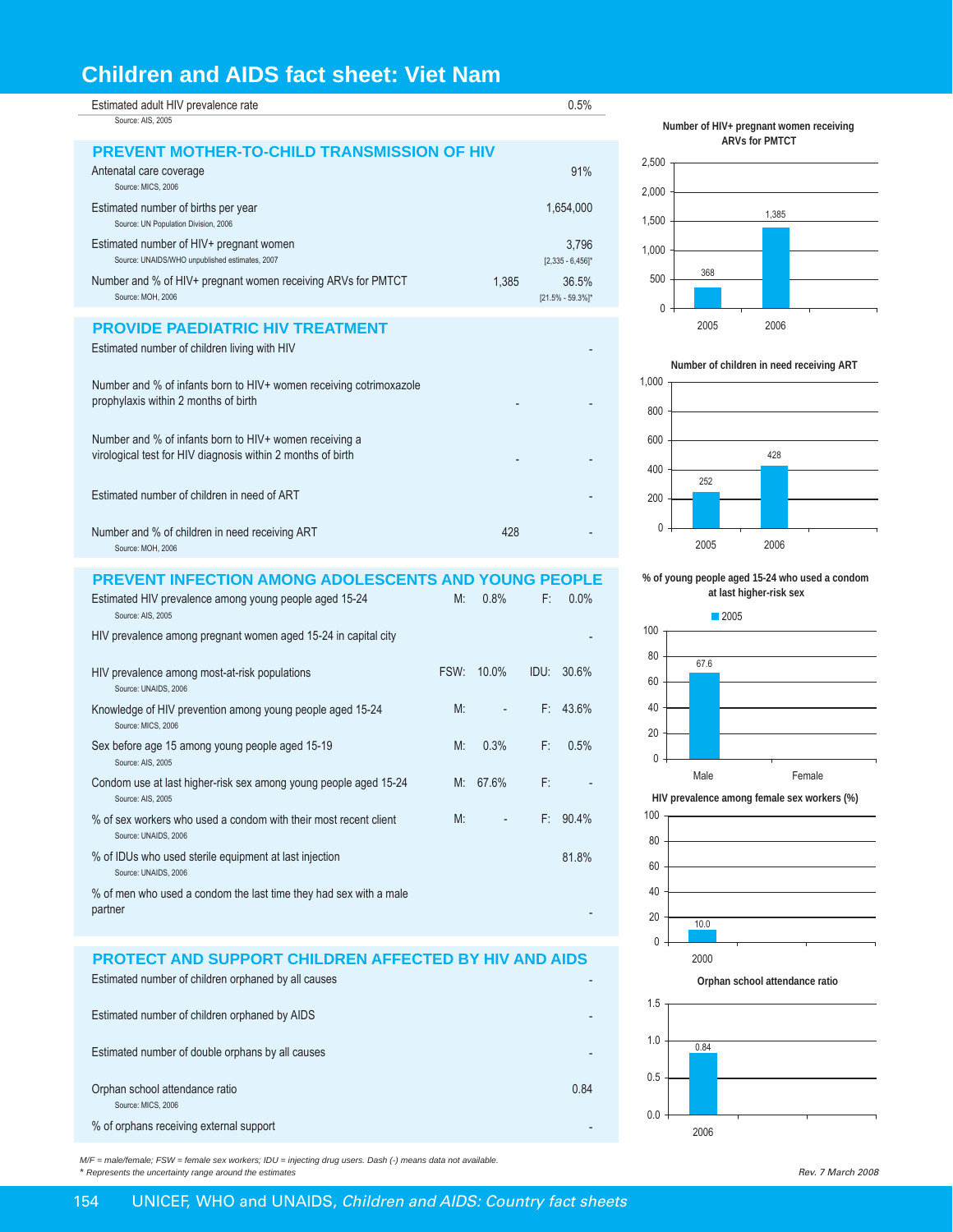## **Children and AIDS fact sheet: Yemen**

#### Estimated adult HIV prevalence rate

partner

## **PREVENT MOTHER-TO-CHILD TRANSMISSION OF HIV**

| Antenatal care coverage                                      | 41%                      | $\cdots$ |  |
|--------------------------------------------------------------|--------------------------|----------|--|
| Source: FHS, 2003                                            |                          | 800      |  |
| Estimated number of births per year                          | 839,000                  |          |  |
| Source: UN Population Division, 2006                         |                          | 600      |  |
| Estimated number of HIV+ pregnant women                      |                          | 400      |  |
|                                                              |                          |          |  |
| Number and % of HIV+ pregnant women receiving ARVs for PMTCT | $\overline{\phantom{a}}$ | 200      |  |

### **PROVIDE PAEDIATRIC HIV TREATMENT**

| Estimated number of children living with HIV                       |        |                               |
|--------------------------------------------------------------------|--------|-------------------------------|
|                                                                    |        | Number of children in need re |
| Number and % of infants born to HIV+ women receiving cotrimoxazole | 1.000  |                               |
| prophylaxis within 2 months of birth                               | 800    |                               |
|                                                                    |        |                               |
| Number and % of infants born to HIV+ women receiving a             | 600    |                               |
| virological test for HIV diagnosis within 2 months of birth        |        |                               |
|                                                                    | 400    |                               |
| Estimated number of children in need of ART                        |        |                               |
|                                                                    | 200    |                               |
| Number and % of children in need receiving ART                     | $\cap$ |                               |

## **PREVENT INFECTION AMONG ADOLESCENTS AND YOUNG PEOPLE**

| Estimated HIV prevalence among young people aged 15-24            | M:   | F:   |                                                 | at last higher-risk s |
|-------------------------------------------------------------------|------|------|-------------------------------------------------|-----------------------|
| HIV prevalence among pregnant women aged 15-24 in capital city    |      |      | 100                                             |                       |
| HIV prevalence among most-at-risk populations                     | FSW: | IDU: | 80<br>60                                        |                       |
| Knowledge of HIV prevention among young people aged 15-24         | M:   | F:   | 40                                              |                       |
| Sex before age 15 among young people aged 15-19                   | M:   | F:   | 20<br>0                                         |                       |
| Condom use at last higher-risk sex among young people aged 15-24  | M:   | F:   | Male<br>HIV prevalence among female se          |                       |
| % of sex workers who used a condom with their most recent client  | M:   | F:   | 100                                             |                       |
| % of IDUs who used sterile equipment at last injection            |      |      | 80                                              |                       |
| % of men who used a condom the last time they had sex with a male |      |      | 60<br>$\Lambda$ <sup><math>\Lambda</math></sup> |                       |

### **PROTECT AND SUPPORT CHILDREN AFFECTED BY HIV AND AIDS**

| Estimated number of children orphaned by all causes | $\overline{\phantom{0}}$ | Orphan school attenda |
|-----------------------------------------------------|--------------------------|-----------------------|
| Estimated number of children orphaned by AIDS       | -                        | 1.5                   |
| Estimated number of double orphans by all causes    | -                        | 1.0                   |
| Orphan school attendance ratio                      | -                        | 0.5                   |
| % of orphans receiving external support             |                          | 0.0                   |

 $*$  Represents the uncertainty range around the estimates *M/F = male/female; FSW = female sex workers; IDU = injecting drug users. Dash (-) means data not available.*

Rev. 7 March 2008

| 800   |                                          |
|-------|------------------------------------------|
| 600   |                                          |
| 400   |                                          |
| 200   |                                          |
|       |                                          |
|       | Number of children in need receiving ART |
| 1,000 |                                          |
| 800   |                                          |

**Number of HIV+ pregnant women receiving ARVs for PMTCT**

| 800 |  |
|-----|--|
|     |  |
| 600 |  |
|     |  |
| 400 |  |
|     |  |
| 200 |  |
|     |  |

**% of young people aged 15-24 who used a condom at last higher-risk sex**

| 100 |                                             |
|-----|---------------------------------------------|
| 80  |                                             |
| 60  |                                             |
| 40  |                                             |
| 20  |                                             |
| 0   |                                             |
|     | Male<br>Female                              |
|     | HIV prevalence among female sex workers (%) |
| 100 |                                             |
| 80  |                                             |
| 60  |                                             |
| 40  |                                             |
| 20  |                                             |
| 0   |                                             |
|     | Orphan school attendance ratio              |
| 1.5 |                                             |
|     |                                             |
| 1.0 |                                             |
| 0.5 |                                             |
|     |                                             |
| 0.0 | ٦                                           |

-

-

1,000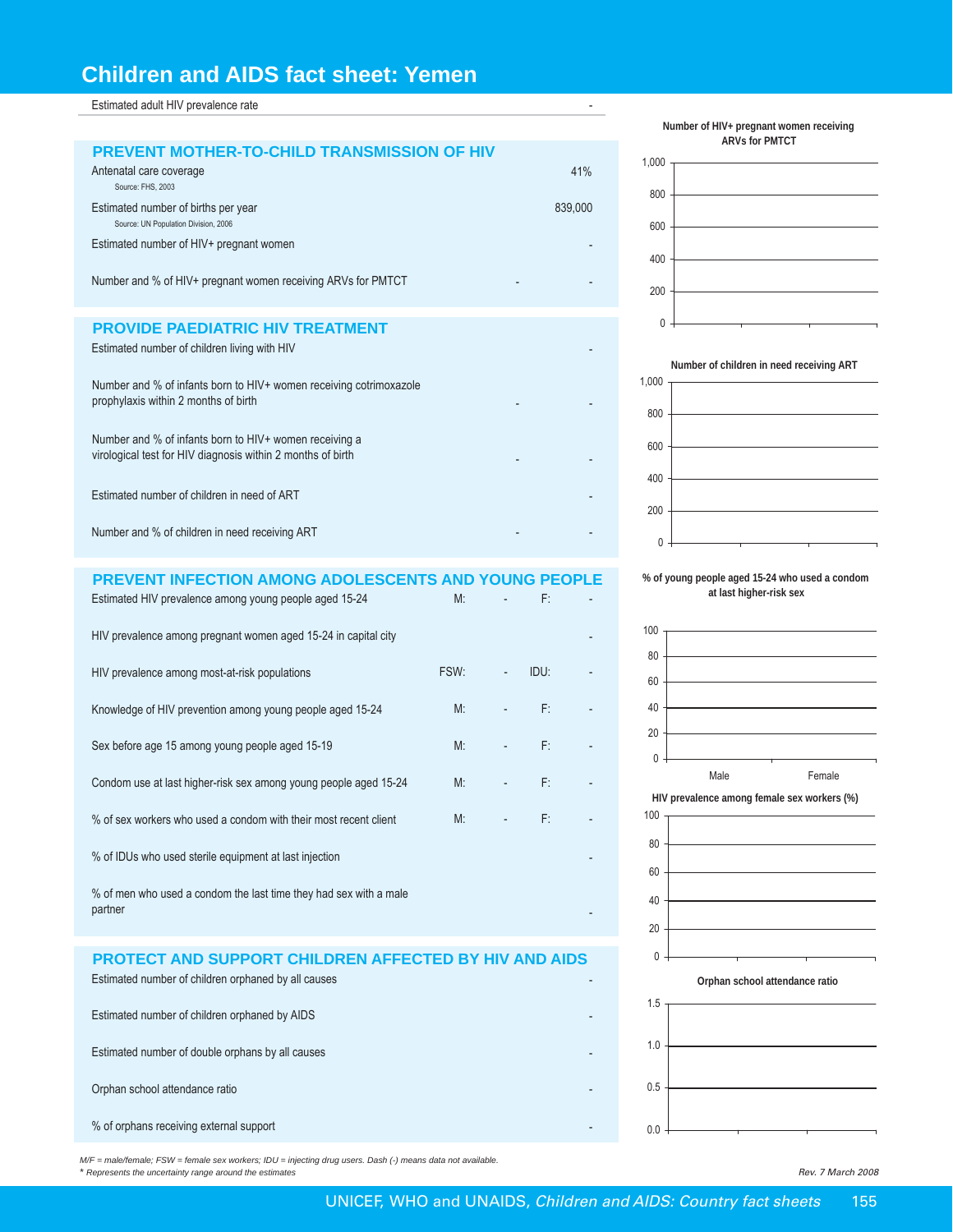## **Children and AIDS fact sheet: Zambia**

| Estimated adult HIV prevalence rate                                                         | 15.6%                          |                              |                               |
|---------------------------------------------------------------------------------------------|--------------------------------|------------------------------|-------------------------------|
| Source: DHS, 2001-2002                                                                      |                                | Number of HIV+ pregnant wome | <b>ARVs for PMTCT</b>         |
| <b>PREVENT MOTHER-TO-CHILD TRANSMISSION OF HIV</b>                                          |                                | 30.000                       |                               |
| Antenatal care coverage<br>Source: DHS. 2001-2002                                           | 93%                            |                              |                               |
| Estimated number of births per year                                                         | 470,000                        | 24,000                       |                               |
| Source: UN Population Division, 2006                                                        |                                | 18,000                       | 14,071                        |
| Estimated number of HIV+ pregnant women                                                     | 73.668                         | 12,983<br>12,000             |                               |
| Source: UNAIDS/WHO unpublished estimates, 2007                                              | [65,911 - 82,984]*             |                              |                               |
| Number and % of HIV+ pregnant women receiving ARVs for PMTCT<br>25,578<br>Source: MOH, 2006 | 34.7%<br>$[30.8\% - 38.8\%]$ * | 6,000                        |                               |
|                                                                                             |                                | $\theta$                     |                               |
| <b>PROVIDE PAEDIATRIC HIV TREATMENT</b>                                                     |                                | 2004                         | 2005                          |
| Estimated number of children living with HIV                                                |                                |                              |                               |
| Number and % of infants born to HIV+ women receiving cotrimoxazole                          |                                | 10.000                       | Number of children in need re |
| prophylaxis within 2 months of birth                                                        |                                |                              |                               |
|                                                                                             |                                | 8,000                        | 7.200                         |
| Number and % of infants born to HIV+ women receiving a                                      |                                | 6,000<br>5,000               |                               |
| virological test for HIV diagnosis within 2 months of birth                                 |                                | 4.000                        |                               |
| Estimated number of children in need of ART                                                 |                                | 2.000                        |                               |
|                                                                                             |                                |                              |                               |

## **PREVENT INFECTION AMONG ADOLESCENTS AND YOUNG PEOPLE**

7,200

-

Number and % of children in need receiving ART

Source: MOH, 2006

partner

| Estimated HIV prevalence among young people aged 15-24                                 | M:   | 3.0%  |      | $F: 11.1\%$ |                     | at last liigilei -ilsk sex        |       |
|----------------------------------------------------------------------------------------|------|-------|------|-------------|---------------------|-----------------------------------|-------|
| Source: DHS, 2001-2002                                                                 |      |       |      |             |                     | $\blacksquare$ 2003               | ■2005 |
| HIV prevalence among pregnant women aged 15-24 in capital city<br>Source: UNAIDS, 2006 |      |       |      | 20.7%       | 100<br>80           |                                   |       |
| HIV prevalence among most-at-risk populations                                          | FSW: |       | IDU: |             | 60                  |                                   |       |
|                                                                                        |      |       |      |             |                     | 40.0<br>38.0                      | 35    |
| Knowledge of HIV prevention among young people aged 15-24<br>Source: SBS, 2005         | M:   | 46.1% |      | F: 40.5%    | 40<br>20            |                                   |       |
| Sex before age 15 among young people aged 15-19<br>Source: SBS, 2005                   | M:   | 27.0% |      | $F: 18.0\%$ |                     |                                   |       |
| Condom use at last higher-risk sex among young people aged 15-24                       | M:   | 38.0% |      | $F: 26.0\%$ |                     | Male                              |       |
| Source: SBS, 2005                                                                      |      |       |      |             |                     | HIV prevalence among female sex w |       |
| % of sex workers who used a condom with their most recent client                       | M:   |       | F:   |             | 100                 |                                   |       |
|                                                                                        |      |       |      |             | 80                  |                                   |       |
| % of IDUs who used sterile equipment at last injection                                 |      |       |      |             | 60                  |                                   |       |
|                                                                                        |      |       |      |             |                     |                                   |       |
| % of men who used a condom the last time they had sex with a male                      |      |       |      |             | $\Lambda$ $\Lambda$ |                                   |       |

### **PROTECT AND SUPPORT CHILDREN AFFECTED BY HIV AND AIDS**

| Estimated number of children orphaned by all causes          | $\overline{\phantom{0}}$ |     |           | Orphan school attenda |
|--------------------------------------------------------------|--------------------------|-----|-----------|-----------------------|
| Estimated number of children orphaned by AIDS                | -                        | 1.5 |           |                       |
| Estimated number of double orphans by all causes             | $\overline{\phantom{0}}$ | 1.0 | 0.91      | 0.92                  |
| Orphan school attendance ratio                               | 1.03                     | 0.5 |           |                       |
| Source: SBS, 2005<br>% of orphans receiving external support | 13.4%                    | 0.0 |           |                       |
| Source: SBS, 2005                                            |                          |     | 2001-2002 | 2003                  |

 $*$  Represents the uncertainty range around the estimates *M/F = male/female; FSW = female sex workers; IDU = injecting drug users. Dash (-) means data not available.* **Number of HIV+ pregnant women receiving ARVs for PMTCT**





**% of young people aged 15-24 who used a condom at last higher-risk sex**





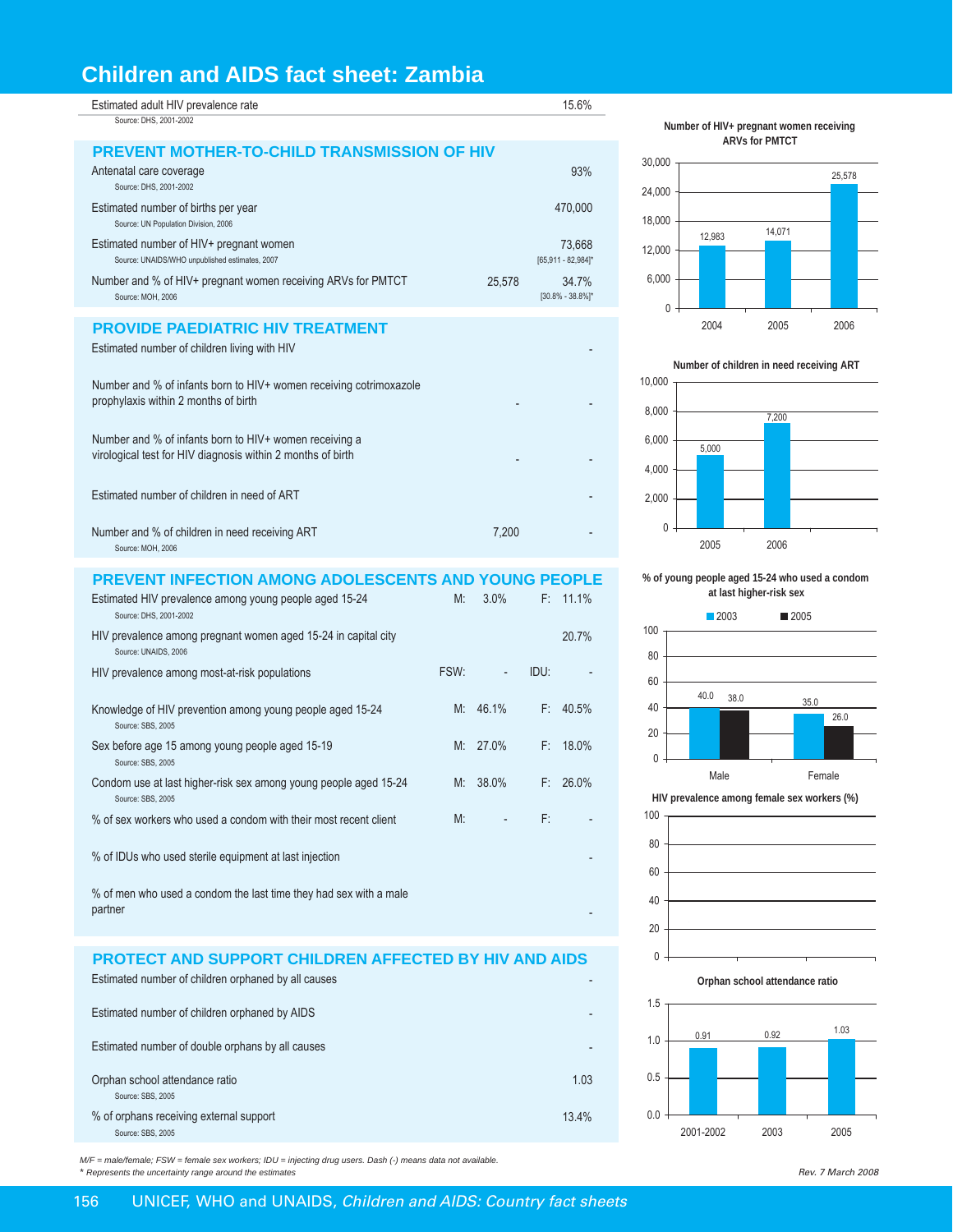# **Children and AIDS fact sheet: Zimbabwe**

| Estimated adult HIV prevalence rate                | 18.1% |
|----------------------------------------------------|-------|
| Source: DHS. 2005-2006                             |       |
| <b>PREVENT MOTHER-TO-CHILD TRANSMISSION OF HIV</b> |       |

| Antenatal care coverage<br>95%                                                                                                | . 0.000 |       |       |  |
|-------------------------------------------------------------------------------------------------------------------------------|---------|-------|-------|--|
| Source: DHS, 2005-2006                                                                                                        | 12.000  |       |       |  |
| Estimated number of births per year<br>372,000<br>Source: UN Population Division, 2006                                        | 9,000   |       | 8,461 |  |
| Estimated number of HIV+ pregnant women<br>59.327<br>Source: UNAIDS/WHO unpublished estimates, 2007<br>[54,031 - 64,481]*     | 6.000   | 5,534 |       |  |
| Number and % of HIV+ pregnant women receiving ARVs for PMTCT<br>10.127<br>17.1%<br>Source: MOH, 2006<br>$[15.7\% - 18.7\%]$ * | 3,000   |       |       |  |
|                                                                                                                               |         |       |       |  |

## **PROVIDE PAEDIATRIC HIV TREATMENT**

| Estimated number of children living with HIV |  |  |
|----------------------------------------------|--|--|
|----------------------------------------------|--|--|

partner

| Estimated number of children living with HIV                                     |       |       |                               |       |  |
|----------------------------------------------------------------------------------|-------|-------|-------------------------------|-------|--|
|                                                                                  |       |       | Number of children in need re |       |  |
| Number and % of infants born to HIV+ women receiving cotrimoxazole               |       | 5,000 |                               |       |  |
| prophylaxis within 2 months of birth<br>Source: MOH, 2006                        | 6.780 | 4,000 |                               | 4,367 |  |
| Number and % of infants born to HIV+ women receiving a                           |       | 3,000 |                               |       |  |
| virological test for HIV diagnosis within 2 months of birth<br>Source: MOH, 2006 | 0     | 2,000 | 1.700                         |       |  |
| Estimated number of children in need of ART                                      |       | 1,000 |                               |       |  |
|                                                                                  |       |       |                               |       |  |
| Number and % of children in need receiving ART<br>Source: MOH, 2006              | 4,367 |       | 2005                          | 2006  |  |

### **PREVENT INFECTION AMONG ADOLESCENTS AND YOUNG PEOPLE**

| Estimated HIV prevalence among young people aged 15-24                                     | M:   | 4.2%  |      | $F: 11.0\%$ |           |                                           | <b>deal induct-tiple</b> sex |
|--------------------------------------------------------------------------------------------|------|-------|------|-------------|-----------|-------------------------------------------|------------------------------|
| Source: DHS, 2005-2006                                                                     |      |       |      |             |           | ■ 1999                                    | 2005-200                     |
| HIV prevalence among pregnant women aged 15-24 in capital city<br>Source: UNAIDS, 2006     |      |       |      | 18.6%       | 100<br>80 |                                           |                              |
| HIV prevalence among most-at-risk populations                                              | FSW: |       | IDU: |             | 60        | 69.0<br>68.0                              | 42                           |
| Knowledge of HIV prevention among young people aged 15-24<br>Source: DHS, 2005-2006        | M:   | 45.6% |      | F: 43.7%    | 40<br>20  |                                           |                              |
| Sex before age 15 among young people aged 15-19<br>Source: DHS, 2005-2006                  | M:   | 5.2%  | F:   | 4.9%        | U         |                                           |                              |
| Condom use at last higher-risk sex among young people aged 15-24<br>Source: DHS, 2005-2006 | M:   | 68.0% |      | F: 42.4%    |           | Male<br>HIV prevalence among female sex w |                              |
| % of sex workers who used a condom with their most recent client                           | M:   |       | F:   |             | 100       |                                           |                              |
| % of IDUs who used sterile equipment at last injection                                     |      |       |      |             | 80<br>60  |                                           |                              |
| % of men who used a condom the last time they had sex with a male                          |      |       |      |             | $\Lambda$ |                                           |                              |

### **PROTECT AND SUPPORT CHILDREN AFFECTED BY HIV AND AIDS**

| Estimated number of children orphaned by all causes               |       | Orphan school attenda |      |      |
|-------------------------------------------------------------------|-------|-----------------------|------|------|
| Estimated number of children orphaned by AIDS                     | -     | 1.5                   |      |      |
| Estimated number of double orphans by all causes                  |       | 1.0                   | 0.85 | 0.96 |
| Orphan school attendance ratio<br>Source: DHS. 2005-2006          | 0.95  | 0.5                   |      |      |
| % of orphans receiving external support<br>Source: DHS. 2005-2006 | 31.2% | 0.0                   | 1999 | 2003 |

*M/F = male/female; FSW = female sex workers; IDU = injecting drug users. Dash (-) means data not available.*

\* *Represents the uncertainty range around the estimates*

**Number of HIV+ pregnant women receiving ARVs for PMTCT**



**Number of children in need receiving ART** 



**% of young people aged 15-24 who used a condom at last higher-risk sex**







Rev. 7 March 2008